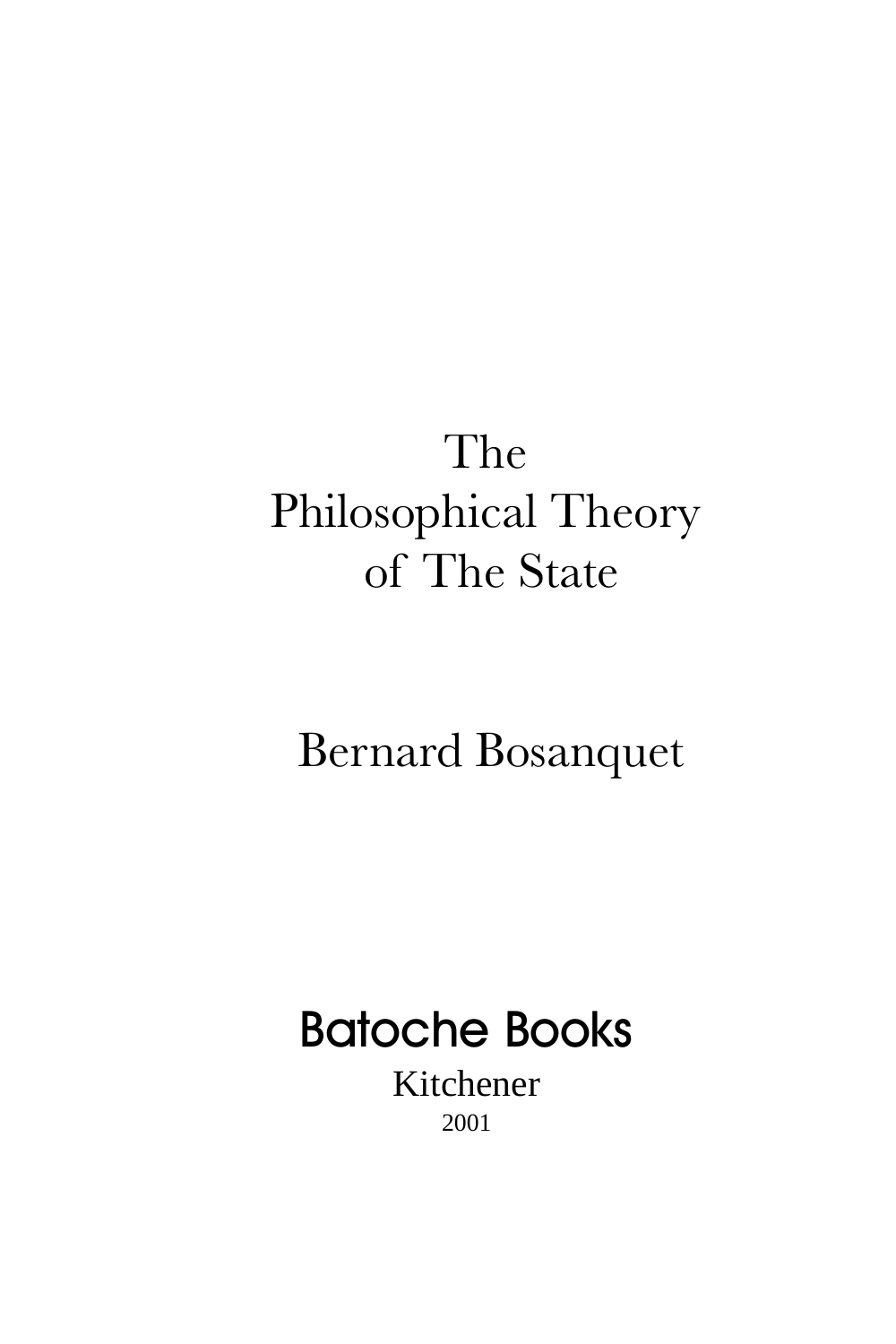Originally published in 1899. This edition published 2001 by Batoche Books Limited

Kitchener, Ontario

Canada email: batoche@gto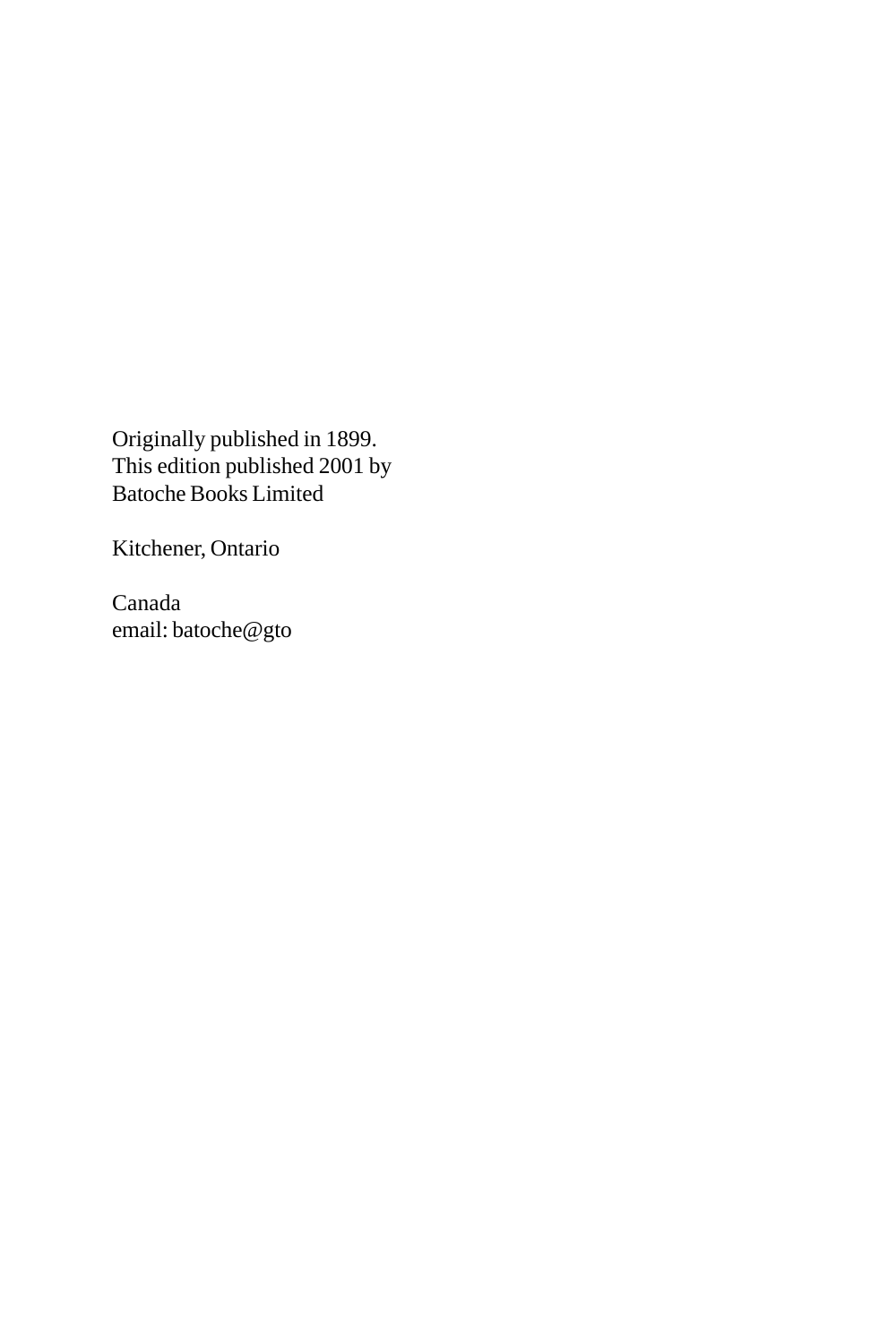## **Contents**

| Chapter I: Rise and Conditions of the Philosophical Theory of the     |
|-----------------------------------------------------------------------|
|                                                                       |
| Chapter II: Sociological Compared with Philosophical Theory.  27      |
| Chapter III: The Paradox of Political Obligation: Self-government. 48 |
| Chapter IV: The Problem of Political Obligation More Radically        |
|                                                                       |
|                                                                       |
| Chapter VI: The Conception of Liberty, as Illustrated by the Forego-  |
|                                                                       |
| Chapter VII: Psychological Illustration of the Idea of a Real or      |
|                                                                       |
| Chapter VIII: Nature of the End of the State and Consequent Limit of  |
|                                                                       |
| Chapter IX: Rousseau's Theory as Applied to the Modern State:         |
|                                                                       |
| Chapter X: The Analysis of a Modern State. Hegel's "Philosophy of     |
|                                                                       |
| Chapter XI: Institutions Considered as Ethical Ideas 184              |
|                                                                       |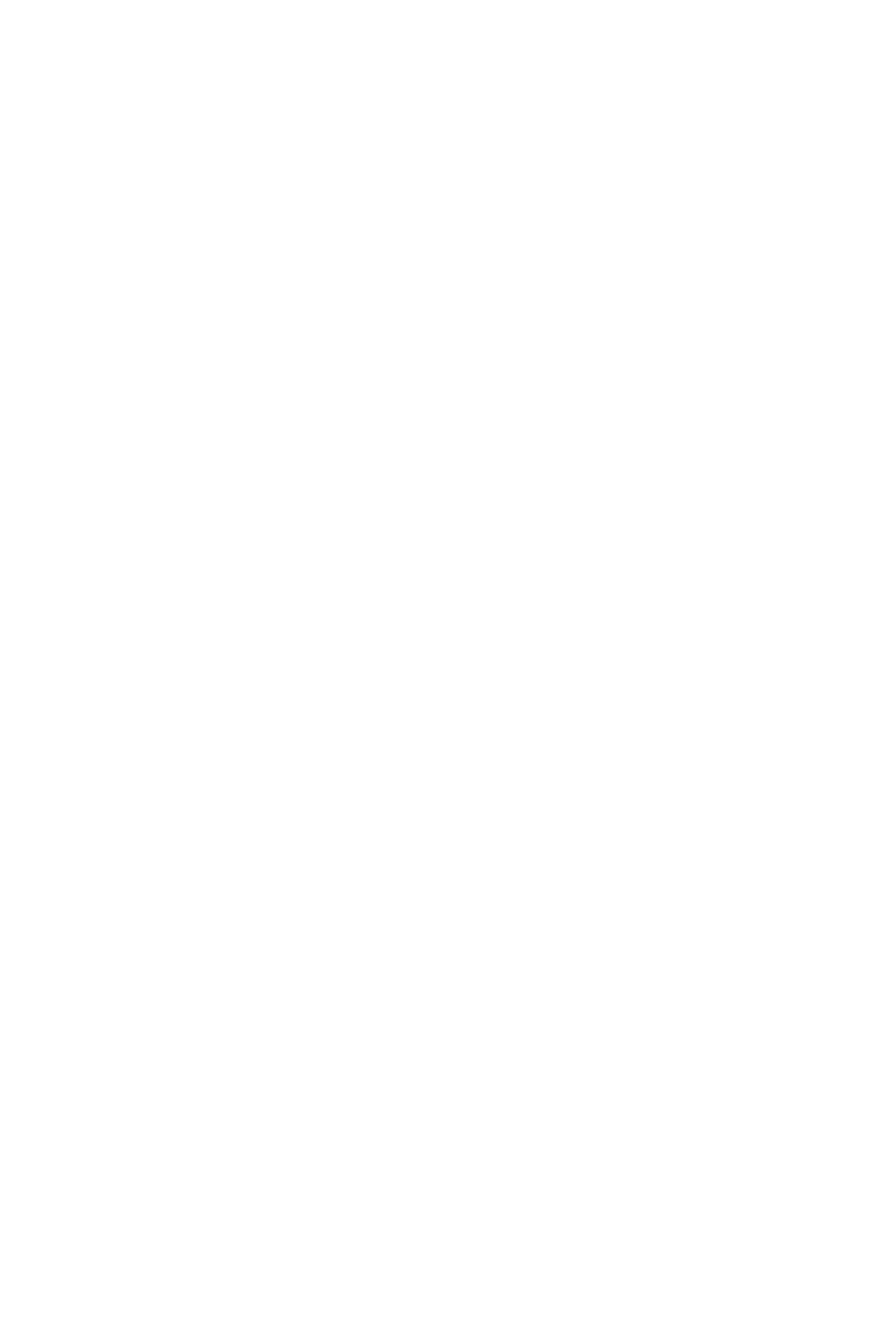### <span id="page-4-0"></span>Preface

The present work is an attempt to express what I take to be the fundamental ideas of a true social philosophy. I have criticised and interpreted the doctrines of certain well-known thinkers only with the view of setting these ideas in the clearest light. This is the whole purpose of the book; and I have intentionally abstained from practical applications, except by way of illustration. It is my conviction, indeed, that a better understanding of fundamental greatly contribute to the more principles would very rational handling of practical problems. But this better understanding is only to be attained, as it seems to me, by a thorough examination of ideas, apart from the associations of practical issues about which a fierce party spirit has been aroused. And, moreover, it is my belief that the influence of the ideas here maintained upon practical discussion, would be, in a certain sense, to detach it from philosophical theory. The principles which I advocate would destroy so many party prejudices, would put the mind in possession of so many clues to fact, that practical "social" issues would in consequence be considered as problems of life and mind, to be treated only with intimate experience, and by methods adequate to their subtlety. The result would be that such discussions would be regarded, if one may use the expression, more respectfully, and would acquire an independence and completeness worthy of their importance. The work of the social reformer should no more be regarded as a mere appendix to social theory than that of the doctor is regarded as a mere appendix to physiology. Such a division of labour is, of course, no hindrance to the interchange of facts and ideas between theory and practice. On the contrary, it tends to promote such an interchange, by increasing the supply on either side, and improving the intellectual communication between them.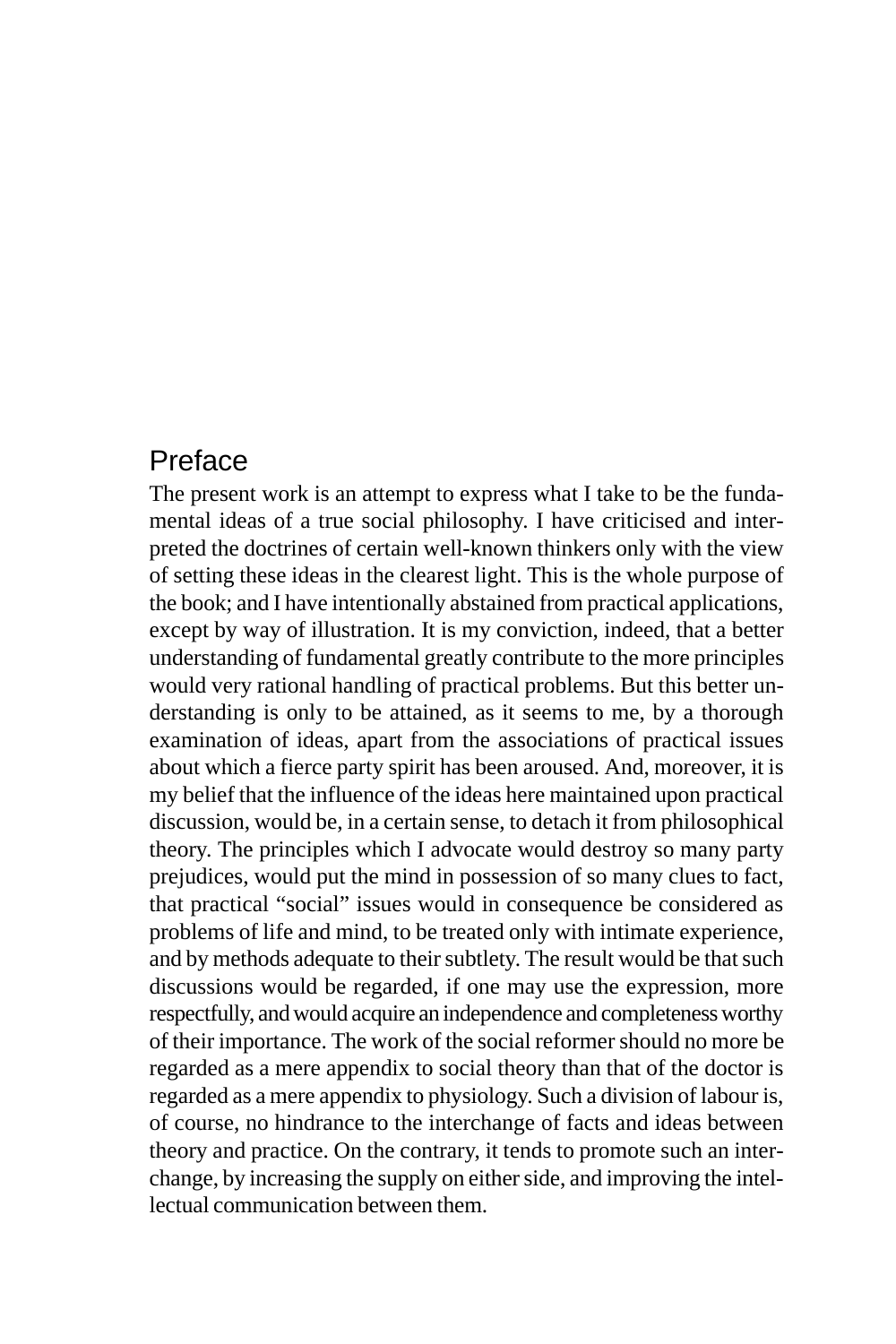It will occur to philosophical readers that the essence of the theory here presented is to be found not merely in Plato and in Aristotle, but in very many modern writers, more especially in Hegel, T. H. Green, Bradley,<sup>1</sup> and Wallace.<sup>2</sup> And they may be inclined to doubt the justification for a further work on the same lines by one who can hardly expect to improve upon the writings of such predecessors.

On this point I should like to make a brief explanation. To begin with, it is a truism that every generation needs to be addressed in its own language; and I might even plead that the greatness of a tradition justifies some urgency in calling attention to it. But further, as regards T. H. Green in particular, whom in many points I follow very closely, I had two special reasons for desiring to express myself independently. One of these is to be found in my attempt to apply the conceptions of recent psychology to the theory of State coercion and of the Real or General Will, and to explain the relation of Social Philosophy to Sociological Psychology. For a short discussion of the Imitation Theory, which the purpose of the present work would not permit me to include in it, I may refer to a paper which will shortly appear in Mind.

My other reason lay in the conviction that the time has gone by for the scrupulous caution which Green displayed in estimating the value of the State to its members. I have referred to this subject in the body of my work (ch. x.); but I desire to emphasise my belief that our growing experience of all social "classes" proves the essentials of happiness and character to be the same throughout the social whole. Scepticism on this point is the product, I am convinced, of defective social experience. Indeed, it seems worth while to observe that the attention which is now rightly paid to such disadvantages, affecting the poorer classes of citizens, as it may be possible to remedy, has given rise to a serious confusion. The zeal of the advocate has led him to slander his client. In proving that under such and such conditions it would be no wonder if "the poor" were bad, he forgets to observe that in fact they are generally just as good as other people. The all-important distinction between a poor home and a bad home is neglected. And yet it seems probable that, omitting the definitely criminal quarters, there is no larger proportion of bad homes among the poor than among the rich. Such terms as "den" and "slum" are too freely used, with an affectation of intimacy, for homes in which thousands of respectable citizens reside. Our democratic age will be remarkable to posterity for having dimmed the time-honoured belief in the virtues of the poor. There was cant, no doubt, in the older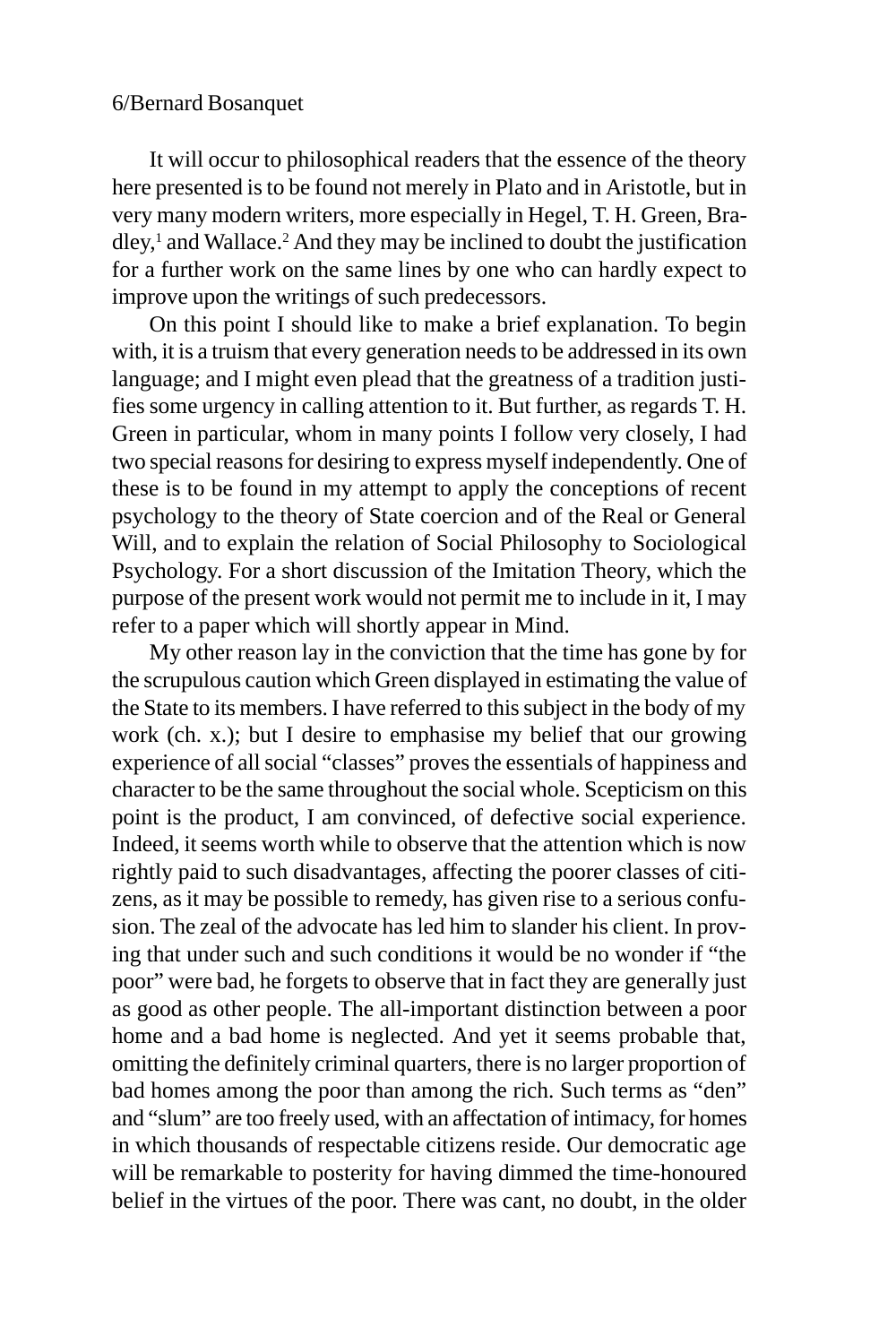doctrine, but it was not so far from the fact as the opposite cant of today; and it is time that the truth in it should be revived.

I must repeat that these remarks are not intended to be controversial. There is nothing in them which serious men of all schools may not accept. They are meant to defend my attitude in treating the Real Will, and Freedom in the greater Self, as matters of universal concern, and not merely as hopes and fancies cherished by "educated" persons. Indeed, although it would be churlish for a student to disparage literary education, it must never be forgotten that, as things are to-day, the citizens who live by handicraft possess a valuable element of brain-culture, which is on the whole denied to the literary class. Whatever, therefore, may be wanting in the following pages, it is not, I think, the relation of their subject-matter to the general life of peoples.

The social student should shun mere optimism; but he should not be afraid to make the most of that which he studies. It is an unfortunate result of the semi-practical aims which naturally influence social philosophers, that they are apt throughout to take up an indifferent, if not a hostile, attitude to their given object. They hardly believe in actual society as a botanist believes in plants, or a biologist in vital processes. And hence, social theory comes off badly. No student can really appreciate an object for which he is always apologising. There is a touch of th is attitude in all the principal writers, except Hegel and Bradley, and therefore, as I venture to think, they partly fail to seize the greatness and ideality of life in its commonest actual phases. It is in no spirit of obscurantism, and with no thought of resisting the march of a true social logic, that some take up a different position. They are convinced that an actual living society is an infinitely higher creature than a steam-engine, a plant, or an animal; and that the best of their ideas are not too good to be employed in analysing it. Those who cannot be enthusiastic in the study of society as it is, would not be so in the study of a better society if they had it. "Here or nowhere is your America."

> Bernard Bosanquet Caterham, March, 1899.

### Preface to Second Edition

The present edition contains a new Introduction, defining my attitude towards movements in European thought which have declared their nature more distinctly in the interval since the first publication of my work. A few alterations have also been made in the text and notes, and the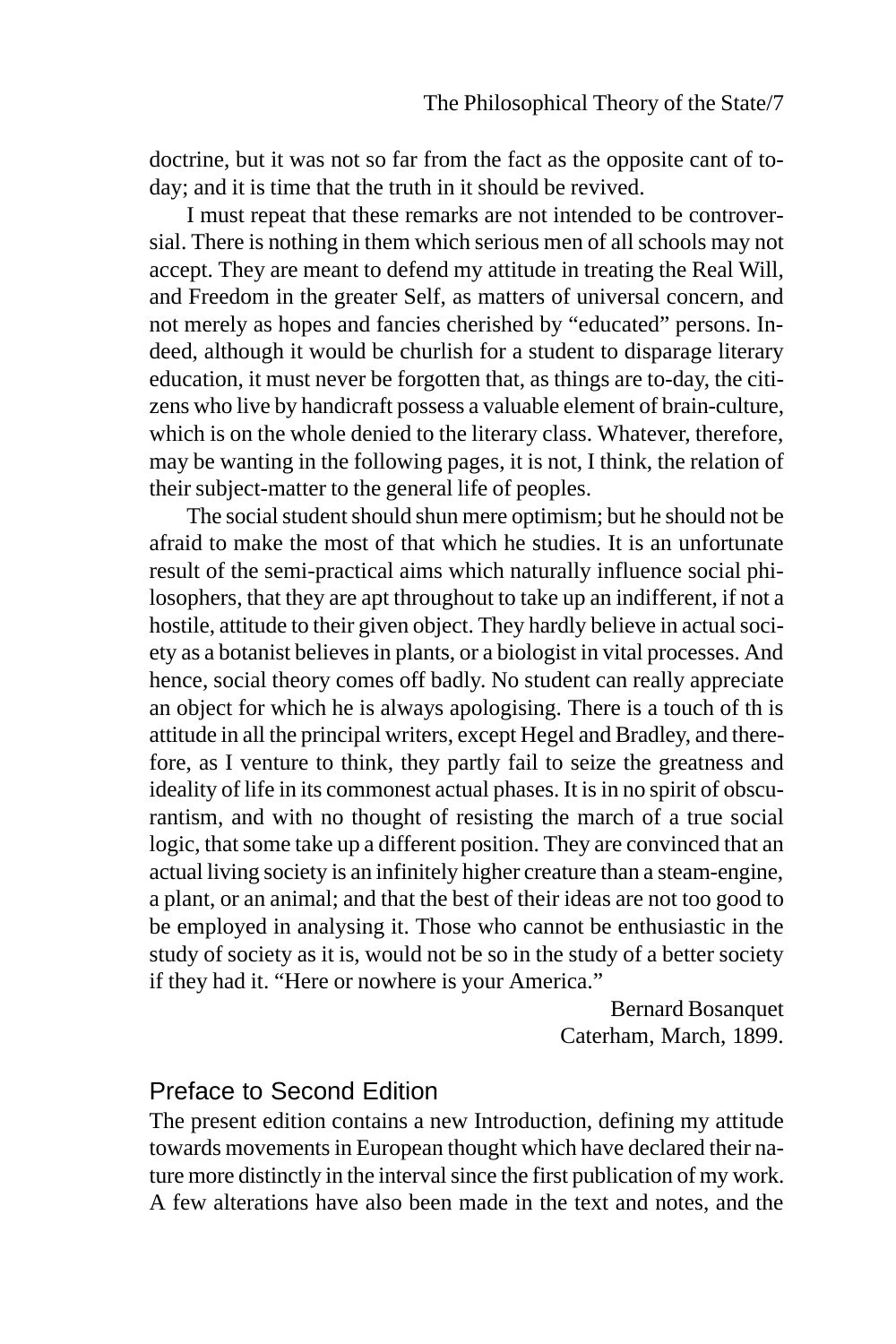opening of ch. viii has been rewritten. With regard to pressing social questions, I have maintained, as before, an uncontroversial position, though I have found it inevitably necessary to illustrate some of my contentions by references to social experience.

> Bernard Bosanquet Oxshott, Nov. 12, 1909.

### Introduction to the Second Edition

Since the present work was first published, it has become apparent in many ways that the wealth of new experiences which modern life brings with it is tending to obscure the definite outlines of such a theory as is here advocated. There are three directions in particular in which the classical theory of the State might appear to be undermined; and it will be well to say a word on each of them. The philosophy of political society, in view of modern phenomena and modern investigations, is held to be too narrow and rigid, too negative, and too intellectualist.

1. It is held to be too narrow and too rigid. Too narrow, because the analysis which applies easily to the City-state, and with some reinterpretation to the Nation-state, is held to be inapplicable to the varied gradation of communities with which modern life makes us acquainted — to a man's membership in the Empire composed of free dominions, or in the European concert of nations, or in the Parliament of man, the federation of the world; not to speak of the hierarchy of societies in which we are involved within the boundaries of the Nation-state itself. The idea of the Nation-state, it may be thought, might even come to lose its distinctiveness and supremacy through the impossibility of determining in which of several concentric communities its peculiar prerogatives lay. There might be a return, on other lines, to mediaeval conditions, which scarcely admitted of a truly independent sovereign State. Again, the theory may appear too rigid, because the strict democratic account of self-government is most, readily understood as applied to the exercise of power, if not necessarily by primary assemblies, at least through elected representative bodies, not merely in the case of Parliament, but in local administration on the one hand and Imperial organisation on the other. But tendencies and phenomena are now visible which suggest that elected representative bodies may not be in every case the preferable type of organs of the general will, whether in the microcosm of municipal administration, or in the macrocosm of the Empire or the Federation.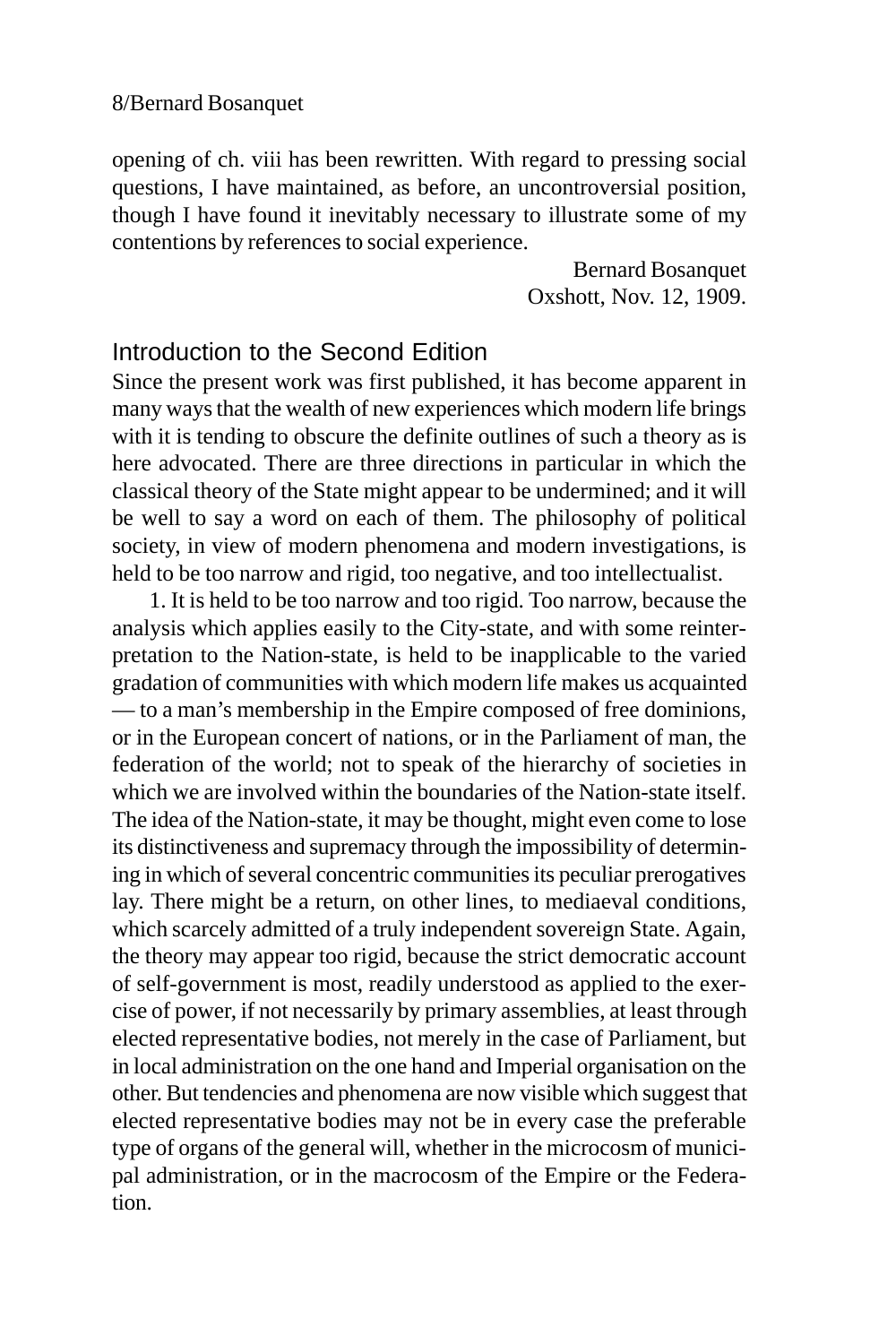(i) In dealing with the suggestion of narrowness, I would beg in by calling attention to that argument of the present work which treats of the State as the ultimate and absolute power of adjustment, and as necessarily, therefore, single in respect to every individual,<sup>3</sup> and also to the point of view<sup>4</sup> which refers the difficulty of recognising what we call the State in the large-scale characteristics of modern phenomena, simply to the tendency not to see the wood for the trees; so that our analysis is hard to verify just because it is so true, and is really much more applicable, because there is much more for it to apply to, in the case of modern experience, than in that of the lesser and more clear-cut objects from which it was originally drawn. We are thus led to see more plainly the true character of the State as a source of pervading adjustments and an idea-force holding together a complex hierarchy of groups, and not itself a separable thing like the monarch or the "government," or the local body with which we are tempted to identify it. And I would further illustrate the problem by reference to the late Professor Maitland's delightful Introduction to his translation of Gierke's *Political Theories of* the Middle Age.<sup>5</sup> The position there sketched by him, according to which the real or general will is present in its degree in every co-operating group of human beings, is one with which the theory of the State is fully in accord. Where two or three are gathered together with any degree of common experience and co-operation, there is *pro tanto* a general will. The uniqueness of the general will of the State, and the necessity that it should be unique, is an additional and peculiar feature, depending on the necessity referred to above, that an absolute power should be single in reference to each individual. How far even the absolute power of any one group in relation to individuals within it may be interfered with by constitutional tradition or by a conflict of authorities (as, e.g., the conflict between a State and the Federal Government in the U. S. A.), or by International Courts or Leagues, is a question of degree and detail. It must be remembered that our theory does not place Sovereignty in any determinate person or body of persons, but only in the working of the system of institutions as a whole.<sup>6</sup> There is therefore no technical difficulty in the modification of the Nation-state towards larger forms of authoritative co-operation, so long as it is made clear to what system of authorities every separate human being is subject in respect of the ultimate adjustment of claims upon him. And it would seem that there must always be at least a machinery for making this clear (like the Court which interprets the constitution of the U.S.A.), if civilised life is to be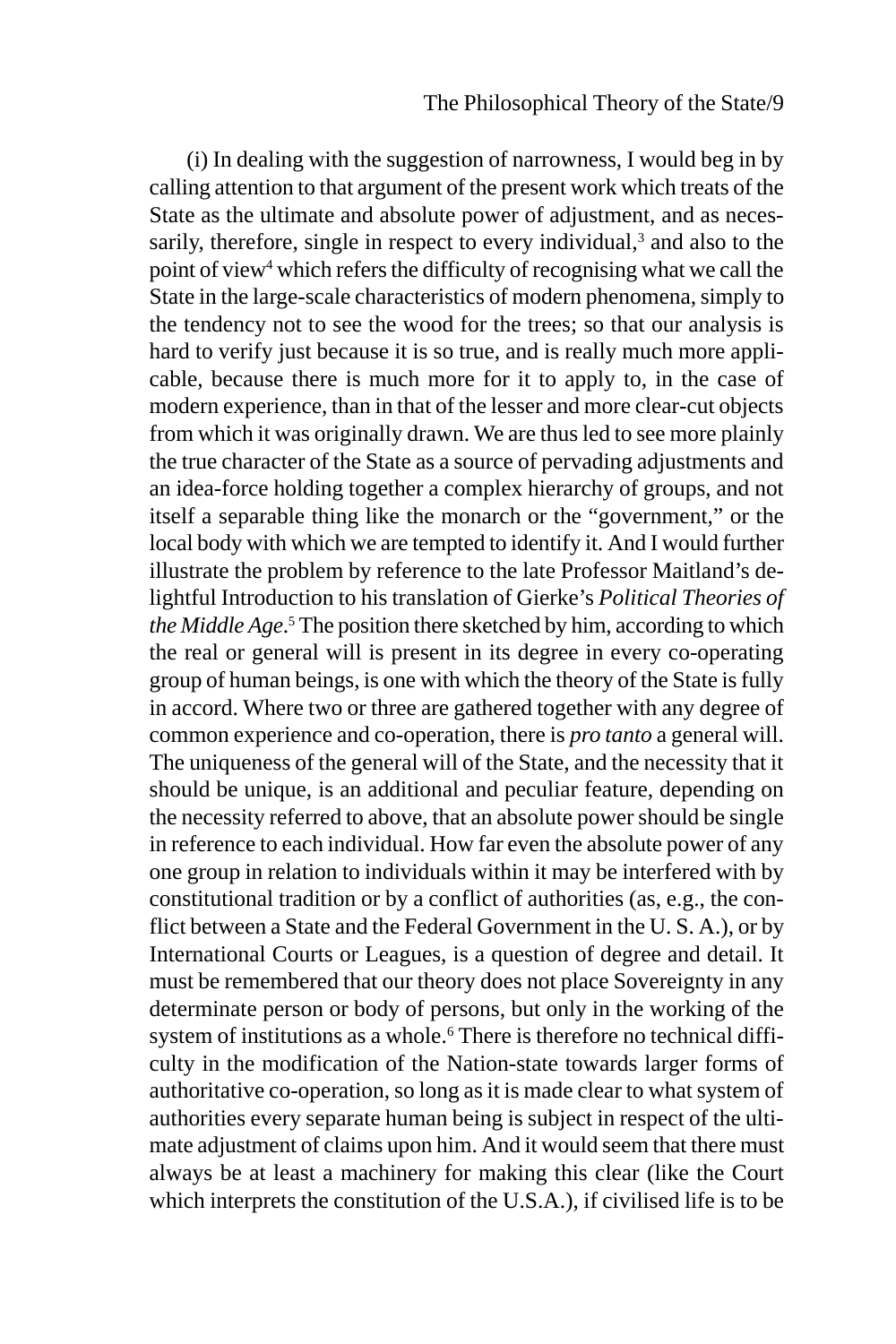possible. The all-important point is that the recognition of the Real or General Will should be maintained. And this, as we have seen above, it is the tendency of recent legal theory to sustain as the recognition of an actual fact.

(ii) The question of rigidity may be treated more briefly. It is plain from what has been said above and from the whole trend of our theory, that the administrative expression of the general will is not necessarily confined to ad hoc elective bodies, but may take any efficient and convenient shape<sup>7</sup> without violation of the theory of democratic self-government. It is impossible to lay down in detail any indispensable form even for the supreme direction of affairs, the manner of which varies very greatly between States which may be supposed to be in principle equally free and democratic. As in all practical matters, the first necessity is bona fides, which means in this case a genuine intention throughout society to make the institutions express the best will of the people. It is always through a complex of institutions, and never through the mere voices of a crowd, that a people's freedom finds utterance; and every complex of institutions must be criticised on its own merits as an expression of freedom. Parliamentary government, in one shape or another, seems hardly likely to be superseded as the normal form for civilised peoples. But the example of the English judiciary, which, I imagine, is generally approved, suffices to show that for certain functions a very high degree of independence is desirable in the social interest, and that even responsibility — the indispensable guarantee of freedom — may mean rather the inevitable effect of publicity than immediate subordination to a popular body. These observations are made simply in the interest of maintaining the concreteness and adaptability of our theory. There is at present an enthusiasm for the study of group-life at first-hand, and for practical amelioration of it, which, partly under the influence of such criticisms as have just been noticed, tends to submerge the interest of strict political theory. But for a true comprehension of group-life it will always be necessary to refer its inward and spiritual side to something like the general will, and its outward and visible form to a complex of institutions, and thereby to set its outward and inward aspect in their true relation to each other and to the social unity.

2. The theory of the State is held to be too negative.

(i) This objection is directed against the principle, drawn from Kant, and identical with that adopted by Green, which is defended in the present work. The principle rests on the obvious truth that the distinctive action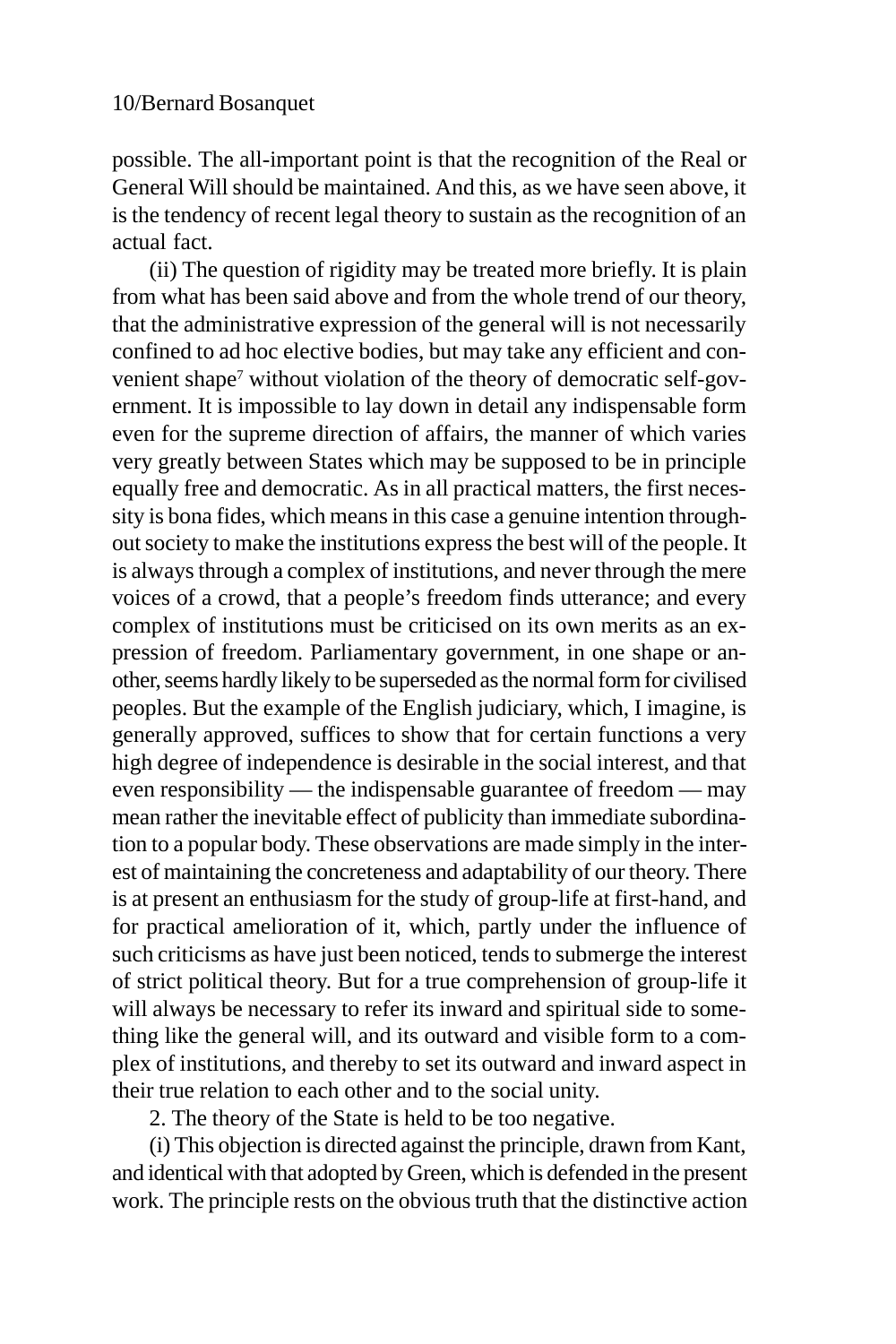of the state cannot be in pari materia with the positive end of the social whole, but is, qua distinctive, confined to dealing with external acts in the sense in which all that can be dealt with by compulsion is external.<sup>8</sup> From this follows the doctrine that the distinctive province of the State is rightly described as the hindrance to hindrances of good life. The use of spiritual influences in a spiritual form is only open *per accidens* to State agency, while the promotion of spiritual ends by external means, and, pre-eminently, by external means in which compulsion is operative, is only possible through very delicate and indirect methods.

(ii) We have here the same peculiarly modern difficulty, describable as not being able to see the wood for the trees, which was referred to in the previous section. State activity has bewilderingly increased and multiplied its shapes and organs. Though there are some things that the modern State, as compared with the ancient city, rules out of its purview, such as religion and fine art, yet on the whole it probably plays a greater part in life than the City-state in its prime; so much more is known to-day about desirable outward conditions; so many more claims for the regulation of outward life are publicly recognised.

But this big bulking of the modern State in our eyes makes it all the more important to be clear as to its truly distinctive powers and functions. The harder the distinction is to make, the more disastrous it is to fail in making it. If nobody expected much from the State, there would be no danger; but when all eyes are turned to it, it is fatal not to understand precisely the conditions of its interference.

(iii) The error lies, on both sides, in an insufficient appreciation of what is involved in man's social being. Between visible activities backed by the force of the State, and the narrowest self-assertion, equally visible, of the separate, or would-be separate, human person, the whole social development — the development, that is, of man's universal nature, of which these are merely extreme limiting cases — fails to obtain due recognition.

a. The one party credits the individual — the supposed self-existent isolable being — with all that does not emanate from the formal procedure of the political group as such; and thus, setting down, for example, art and religion as "individual" activities and concerns, has a certain justification for alleging that the individual is the end to which society (at most, the argument should run, the direct machinery of politics) is a means.<sup>9</sup>

b. The other, rightly aware that the deepest and loftiest achieve-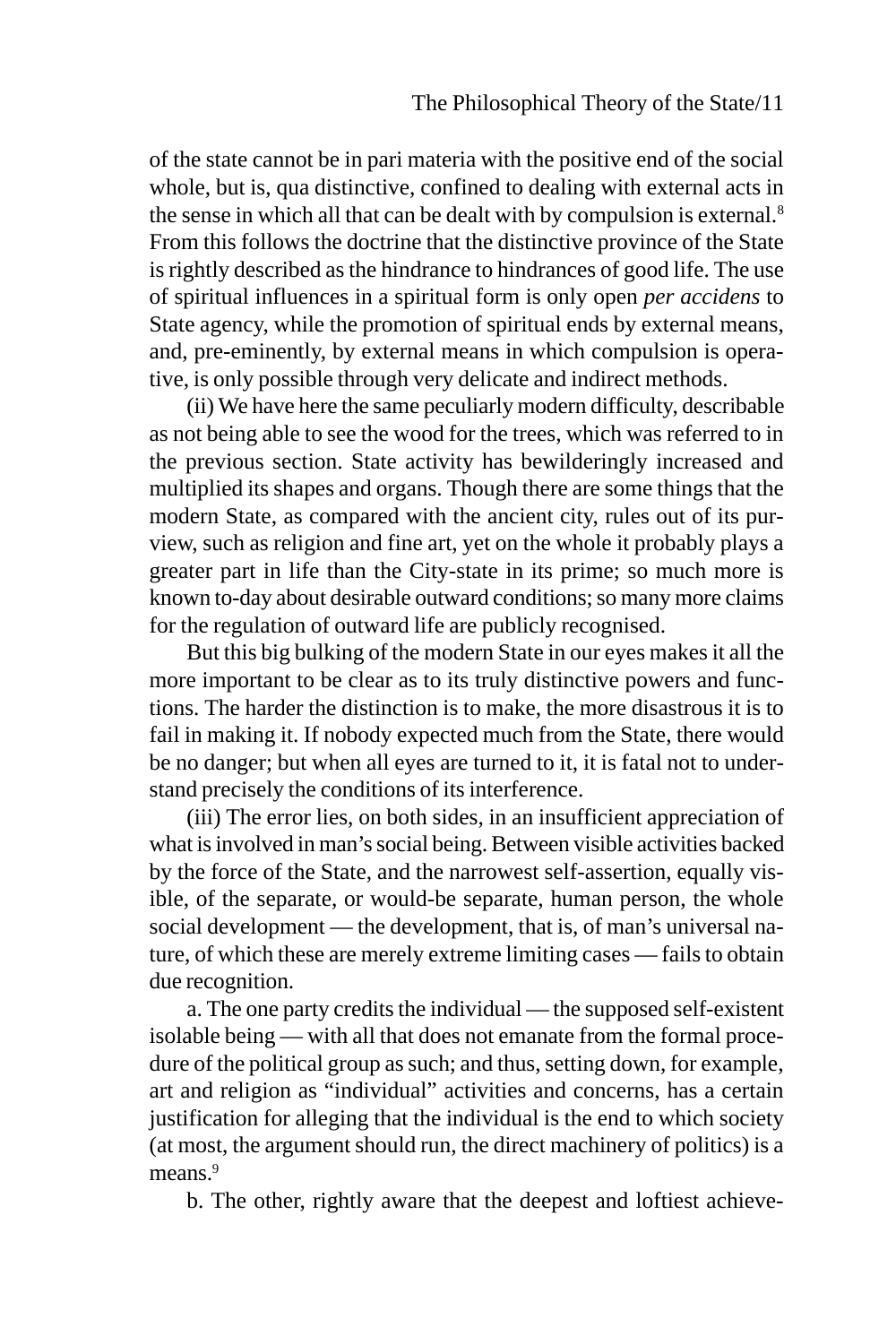ments of man do not belong to the particular human being in his repellent isolation, and, like its antagonist, recognising only two opposites society as the State, and the man at his minimum as the individual, naturally claims for the State the glamour which belongs to the highest self-expression by which man transcends his isolation. I do not say that poetry and philosophy are actually treated as a product of political activity; but I do say that the fascination attaching to all that is "social" all that springs from the co-operation and the sympathies of human beings-is habitually attached and restricted to that legal and political form of co-operation which we call the State.

Between the two parties, the profounder meaning of the term "social" goes unrecognised. We thus lose a great and important truth, that which Aristotle expressed in the position he gave to Theoria as the quintessence and consecration of the social whole. We then take as representative conceptions the State and the atomic individual respectively, and thus forfeit all possibility of understanding the nature of an activity which is neither semi-political on the one hand, nor "individualistic" on the other; and any reference to the negative conditions of legislative and administrative operations we are therefore inclined to regard as blasphemy against man's social possibilities as a whole.

(iv) But if we take the point of view just suggested, we can conceive how the working of the State proper, as society armed with force, has in it a negative element, without being driven by a false antithesis to ascribe all fertile and positive achievement to "individualistic" factors. The true terminology would be to take the ultimate achievements we have referred to as the fullest examples of true social activity, understanding that they are at once ultra-social as being above all compulsory group-arrangements, and ultra-individual as being beyond the aspect of exclusiveness, which, however falsely, clings to the current conception of individuality. It is easy to grasp that in the profoundest sense it is this ultra-social and also ultra-individual level of life which represents the highest fulfilment at once of society and of the individual. And below it, but belonging to the same general line of progress, is the whole enormous complex of "social" co-operation, which is associated with the State in very various degrees of indirectness. And both of these belong, strictly speaking, neither to the State, nor yet to the private person who hugs his privateness.

If we apprehend the phenomena in this light, a degree of negativity in State action follows at once from its being that form of social self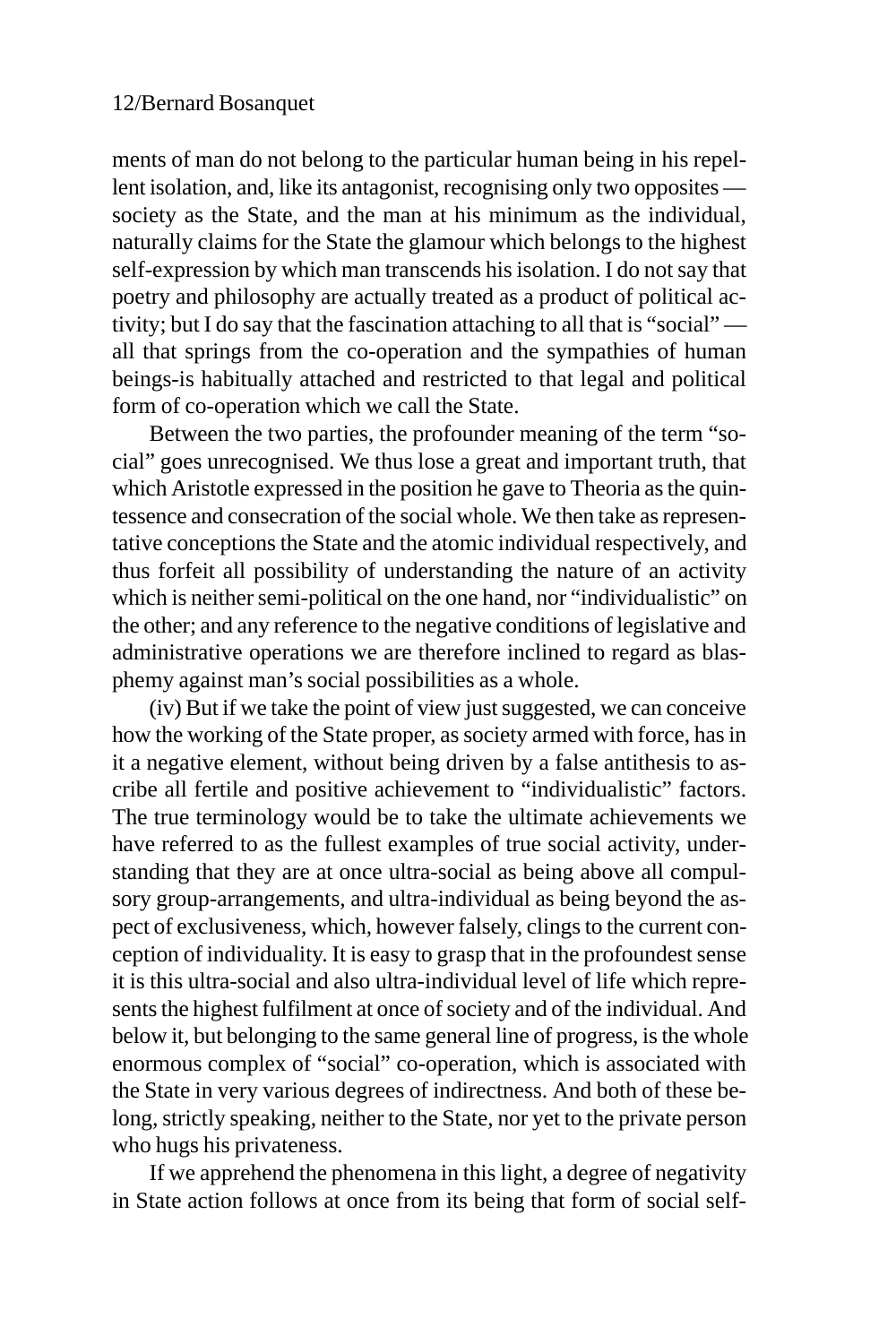expression which is inevitably mixed with compulsion.

a. To begin with the simplest point, which is really decisive of the whole question. It is absolutely certain that morality and religion cannot be enforced by the State. The thing is a contradiction in terms. This case must not be disregarded because it is so familiar. It means that the most powerful of all social and human motives cannot be directly controlled or moulded by the public power as such. It may be urged that they can be "promoted"; but that is another question, and falls within what we shall say below.<sup>10</sup>

To illustrate the absurdities that spring from disregarding this truth, we may notice the pessimistic complaint that the basis of society as now arranged is not ethical, in the sense that material success does not correspond to moral merit and social service. Now to make this a complaint depends upon ignoring the necessary opposition between the nature of the power of the State and the nature of the good life which is its ultimate end. To attempt to assign material success in proportion to true merit and social service would be flatly self-contradictory. Material success belongs to a certain sort of career which displays a certain definite sort of capacity and utility. The distribution of it depends, on the whole, upon the principle "the tools to him who can use them," which is on the whole, under any and every possible economic system, a socially useful principle. But no one will be blind enough to deny that if we are to speak of the truest and greatest social service, the first rank belongs to the great poets or the great religious teachers. And the suggested apportionment would have the effect that these men would be crushed with colossal fortunes, or, under any system, with great material responsibilities, which would at once be fatal to their special form of life, and would also probably have disastrous effects on society. The relation of external means to spiritual ends is much more subtle than this; and even the rashest devotee of mere ethical justice must surely be revolted by the idea that the best — the spiritually strongest — is to have the easiest and pleasantest lot.<sup>11</sup> If we look at the analogous case of physical strength, we ourselves should scorn to adopt the principle assumed in the complaint, supposing us to be apportioning burdens for a mountain climb or a campaign. The fact that the goodness of the best has a certain deep underlying relation to external success, $12$  in as far as goodness is the nature of things, further demonstrates the subtlety of the problem, but does not justify the direct relation desiderated by the complaint.<sup>13</sup>

b. Further, then, every negative, of course, has a positive side; and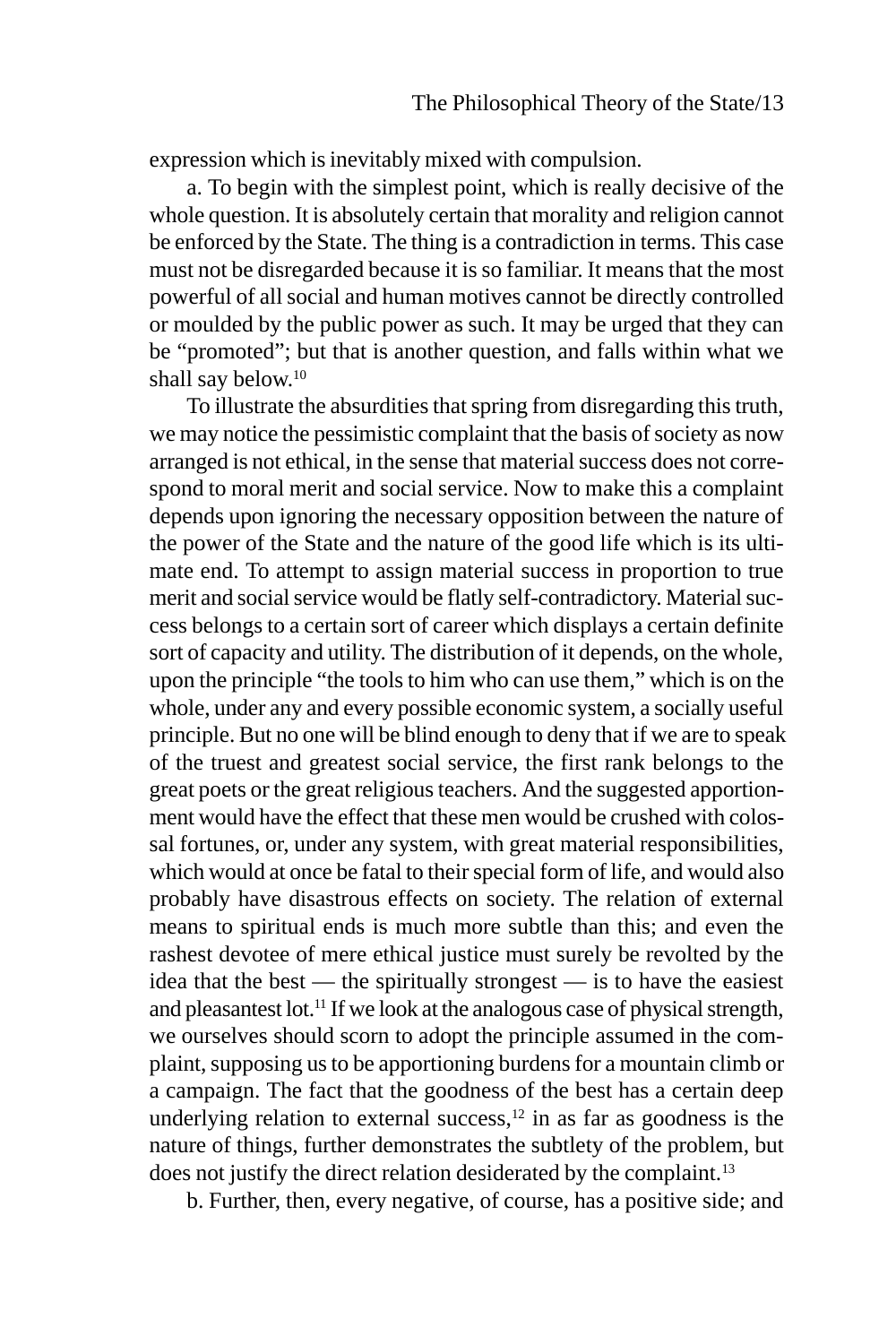the fact that the action of the State, being confined to externals,<sup>14</sup> cannot directly promote its spiritual end, does not mean what has been called administrative nihilism. The problem is one familiar in various degrees throughout the whole of life, especially to all who are or make themselves responsible for the lives of others. It is that of the evocation of spiritual good by dealing with external circumstance; and the solution of the problem is in general terms that such evocation must be indirect. We are aware of the dangers of parasitism,<sup>15</sup> and of the subtle and easily disconcerted nature of those external conditions — we may take as examples bodily health, comfortable homes, effective income — which are most akin to spiritual goods, and are therefore the least capable of being maintained by the agency of compulsion.<sup>16</sup> All this experience gives rise, in the minds of those who most fully appreciate it, to the paradox of social reform, in which practical necessity corroborates our theory of the State. Perhaps I may quote from a writing in which I have dealt with the matter more in detail. "Our common purpose is the excellence of human souls: the only means to this purpose which as social reformers we can handle lies in legal provisions and acts of public and private administration, which cannot directly affect anything at all except external circumstances. Our purpose, therefore, can only be promoted indirectly, and for that reason, the greatest skill and the finest adjustment are needed in the handling of projects of reform. Simply to *do* in every case what you desire to *see done* is a policy that frustrates itself<sup>"17</sup>

c. Finally, this position may be illustrated by the general *de facto* relation of the content of State action in the way of social amelioration to what I have here called social action in contrast to the action of the State. As I have pointed out elsewhere in greater detail,<sup>18</sup> and as the most extreme of recent proposals for the increase of State action admit and maintain,19 the content of legislation and administration with a view to the public good, the inventive, experimental, creative element, is almost entirely supplied by one or other of the forms of social action which are not due to the initiative of the State. The relation on the whole is like that by which a tree makes its wood, or a living body deposits its skeleton. The work of the State is *de facto* for the most part "endorsement" or "taking over" — setting its *imprimatur*, the seal of its force, on what more flexible activities or the mere progress of life have wrought out in long years of adventurous experiment or silent growth. True social work, independent of the public power, is the laboratory of social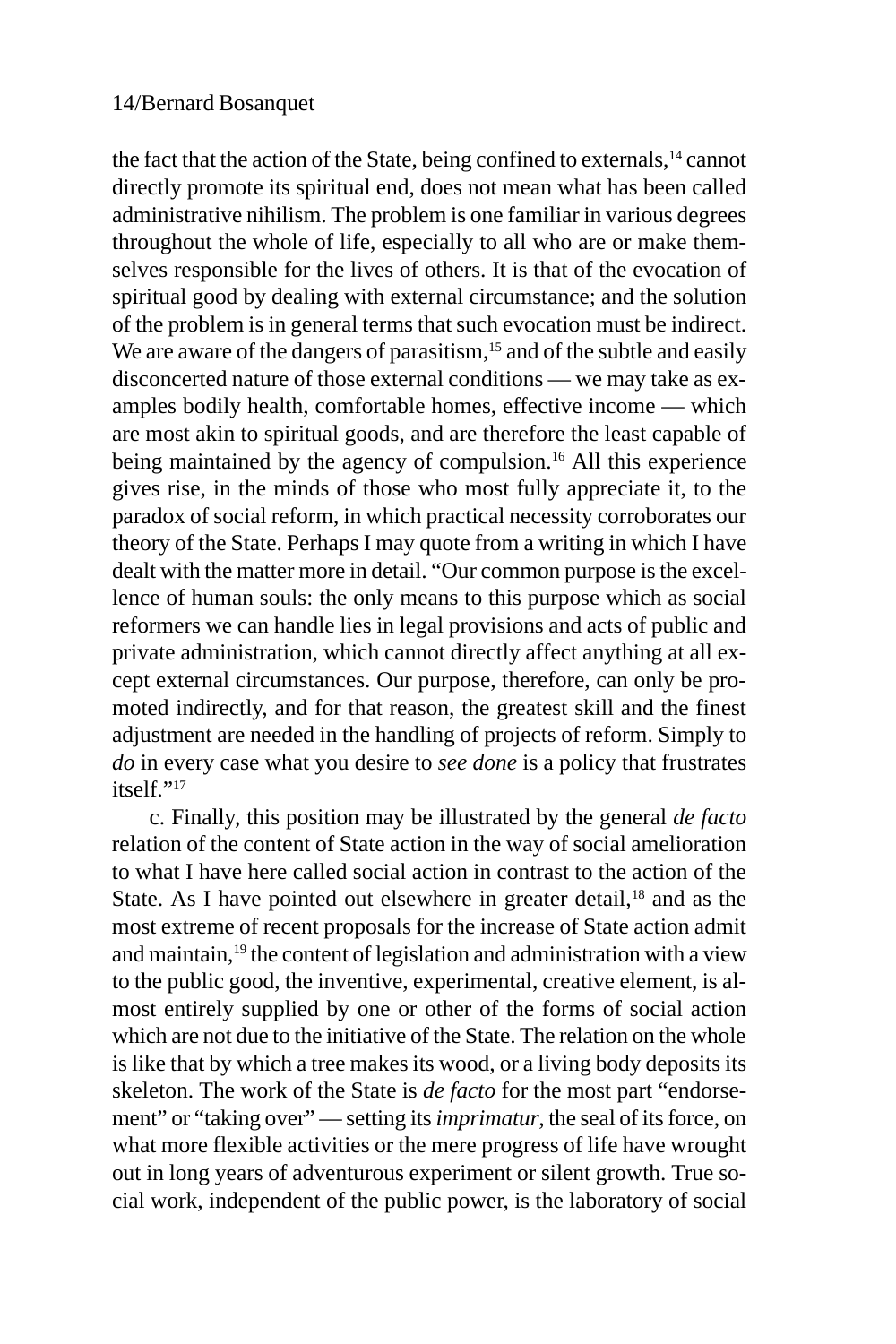invention. The taking over of social inventions by the State is something like the taking over of a private business by a limited company, and there are analogous results for good and evil. The introduction of State socialism would be a gigantic taking over of this kind. We are not now discussing the advantages or disadvantages on the whole of such taking over on the large scale. We are only pointing out that in detail the normal course of improvement starts from origination by pure social invention, and passes subsequently, if at all, into adoption by the State. Of course it is not meant that the representatives of the State are incapable of invention and adaptation. But there is a mass of experience to corroborate the plain theoretical inference that what is distinctive and normal in State action, as it cannot be the direct enforcement of good life, so is not primarily the power of invention, adaptation, fine adjustment in the promotion of it.

d. It is not denied that the organs of State can learn and borrow the methods of indirect self-subordination to spiritual ends. The gist of our whole contention is that these methods are just what it has to learn, and to rely upon, so far as it passes beyond the nature of the "Rechtsstaat" — the mere maintenance of an order according to law. This necessity is imposed upon it by the same characteristic which is its *raison d'être*, the need for the expression of the end of life through force as well as in spiritual form, and the harder it is to discern this factor amid the wealth of the functions which it assumes to-day, the more fatal it is to fail in discerning it. The end of the State, we repeat, is assuredly good life or the excellence of souls; but for a power which deals primarily with the compulsory arrangement of externals, and for all of us so far as in our degree we have power over externals affecting others, the only path to that end lies in very fine adjustments directed to eliciting what *ex hypothesi* they cannot produce.<sup>20</sup>

3. The theory of the State is held to be too intellectualist. The philosophical crusade against "intellectualism" cannot be properly dealt with as an annexe to another subject. But it is undoubtedly affecting the theory of the State, and so far we must indicate an attitude towards it.

(i) A great movement, we may briefly suggest, seems to have fused itself with a great fallacy. Europe is full to-day of the ethical and democratic demand for real progress, guided by the actual interests and emotions of mankind; for a future to be moulded by and for humanity. $21$ With it there comes from many quarters, supported by strange alliances, a distrust of the highly intellectual consciousness. We have had it from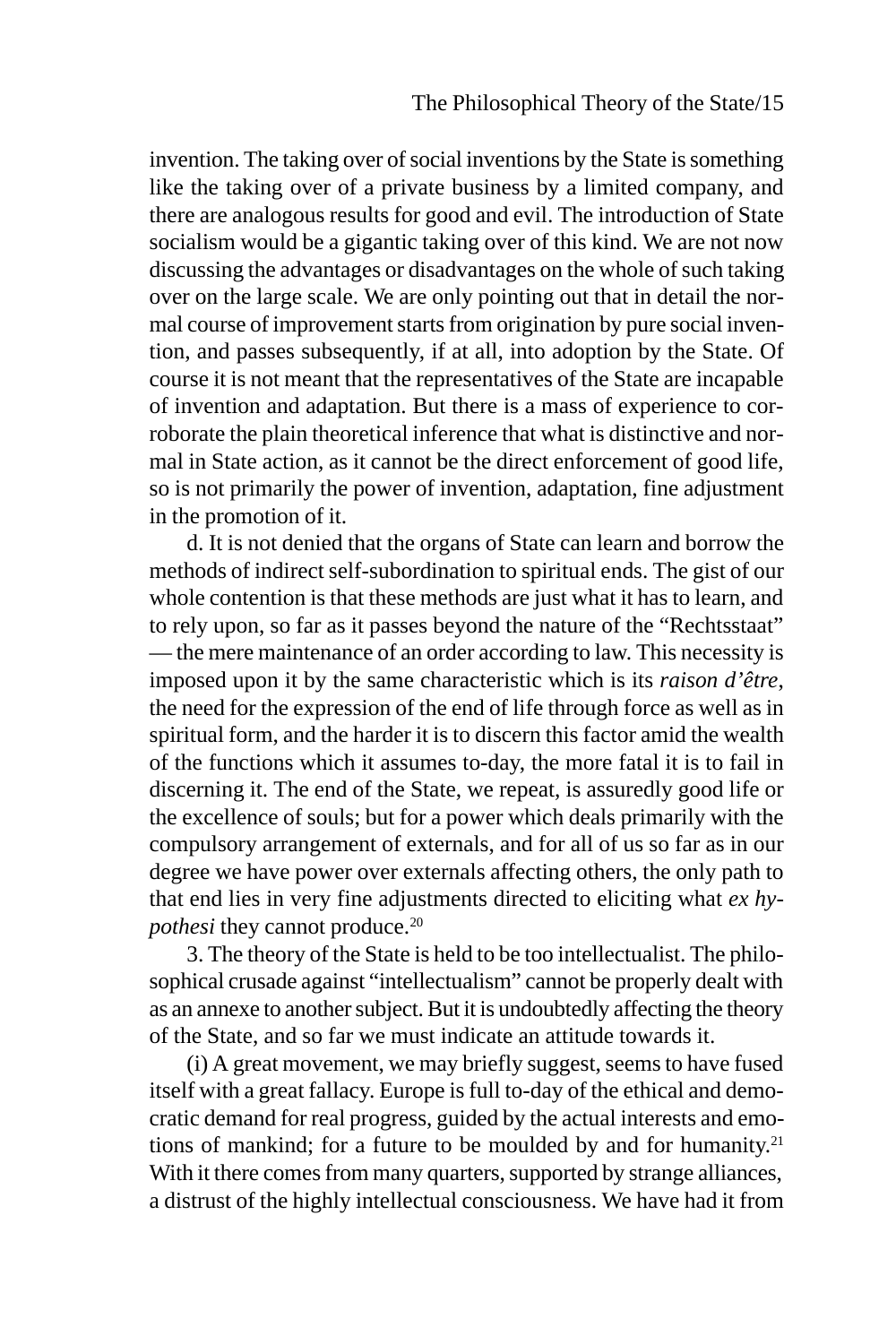Schopenhauer, imported from the east, in John Henry Newman, and in Mr Kidd, no less than in Professor William James and M. Bergson.<sup>22</sup> Now a movement like this, of course, is not founded on a mere illusion. It is based, and feels itself to be based, on something essential, and something which has, say, since Rousseau, been gaining ground, in the self-recognition of humanity. There is in it something of an insurrection of the powers of earth against an intellectual Olympus, of the revolution portrayed by Victor Hugo, in which Jupiter was to kneel before Pan.23 But its value for theory must depend on its interpreters. And in one crucial point — a technical but fundamental point — the most prominent of them have led it into an *impasse*, the great fallacy of which I spoke. $24$ 

(ii) In the first edition of this book I already called attention to the extraordinary treatment of identity and difference by the "imitation" theorists; a treatment having at least a pronounced tendency to split identity from difference, repetition from novelty, imitation from invention; with the result of setting up a barrier between the normal intellectual process and such activities as progress and creativeness. Since that time the tendency has become more emphatic, and wide acceptance has been accorded to a philosophy which rests upon the assumption that the intelligence has for its province only what is covered by the principle of identity construed as tautology;<sup>25</sup> that life, novelty, creativeness, are incompatible with its nature, and, that intelligence, consequently, is powerless to identify itself with freedom or with creative progress.

(iii) We are thus brought into the presence of a curious form of agnosticism. Life, volition, immediate experience become, as it were, a Kantian thing-in-itself. For in as far as mind finds articulate utterance or expression it departs — so the argument runs — from its self-complete and concrete being. And like all Agnosticism, this readily turns to pessimism. For pessimism is at hand whenever we are led to suppose that the determinate is the derivative and the secondary, and that the best experience and the true inwardness of life are unutterable.

The effect of such an attitude on the theory of the State is easy to see. We may contrast it, for example, with the tone of Hegel's words. "It is just freedom that is the self of thought; one who repudiates thought and talks of freedom knows not what he is saying."26 This is because what thought means for him is just identity realised in difference; the breaking down of barriers, the fusion of inner and outer, old and new, oneself and the other. But if an immediate experience, of which intelli-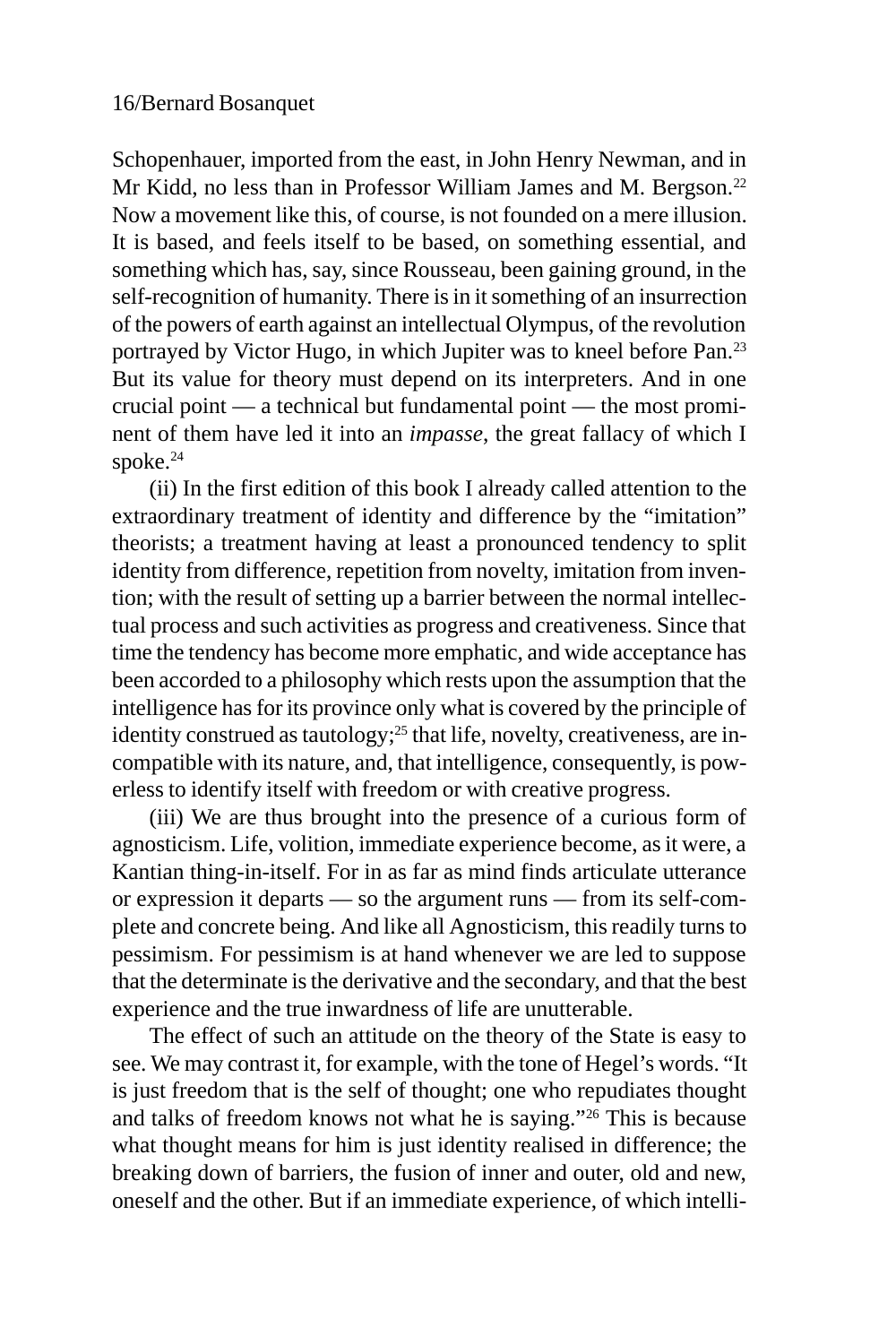gence is a secondary phenomenon, is set up as the thing in itself, then all explicit organisation is discredited and degraded. The difficulty is not so much that social analysis is enlarged by tracing back the social interests and feelings to instincts which have a long biological history behind them. Plato would not have objected to this. and in fact does a good deal of it himself. It is rather that in this analysis, $27$  a great deal of the actual content of social — still more of super-social — life, simply disappears. We are left with a foundation which has no superstructure.

All this fatal alternative, not the analysis of instinct and emotion, but the omission of organised ideas from the analysis of the social mind, springs, technically speaking, from the postulate that identity is the principle of the intelligence, together with the conception of identity as tautology, or as one with the similarity presented in repetition. Instead of believing that "ideas have hands and feet," we are taught to conceive of them as static systems, which can only represent what is alive by entering into a rapid succession like that of the pictures in a cinematograph. Whatever is not tautological becomes *ex hypothesi* irrational.

(iv) If we abandon that indispensable postulate, the alternative between reason and the true inner life falls to the ground. An idea may be held, as the greatest thinkers have held it, to be the intensest and the most concrete just because the most highly organised phase of mental concentration, which maintains in its complex the interest and emotion due to its content. And the realisation of an idea is the essence of what we mean by volition; and therefore we have in the State at once a conception which serves as an adjustment of all adjustments, and also, in this conception, a standing will.

I believe that it could be shown that views of the type here advocated not only give the truest interpretation of social forces and processes, but have in the recent past proved the most fruitful guide and inspiration of social improvement. I hope to establish this more completely in a future work; but it seems desirable to take this opportunity of drawing attention to such an expression as that of Professor William James,<sup>28</sup> "a rationalistic philosophy that indeed may call itself religious, but that keeps out of all definite touch with concrete facts and joys and sorrows." I do not think that the chapter from which this sentence is taken could have been written by any man who had at all reflected on the nature of social work and the influences that have inspired it in the English-speaking world during the past half century.<sup>29</sup>

I am convinced, then, that the ancient theory of the State can only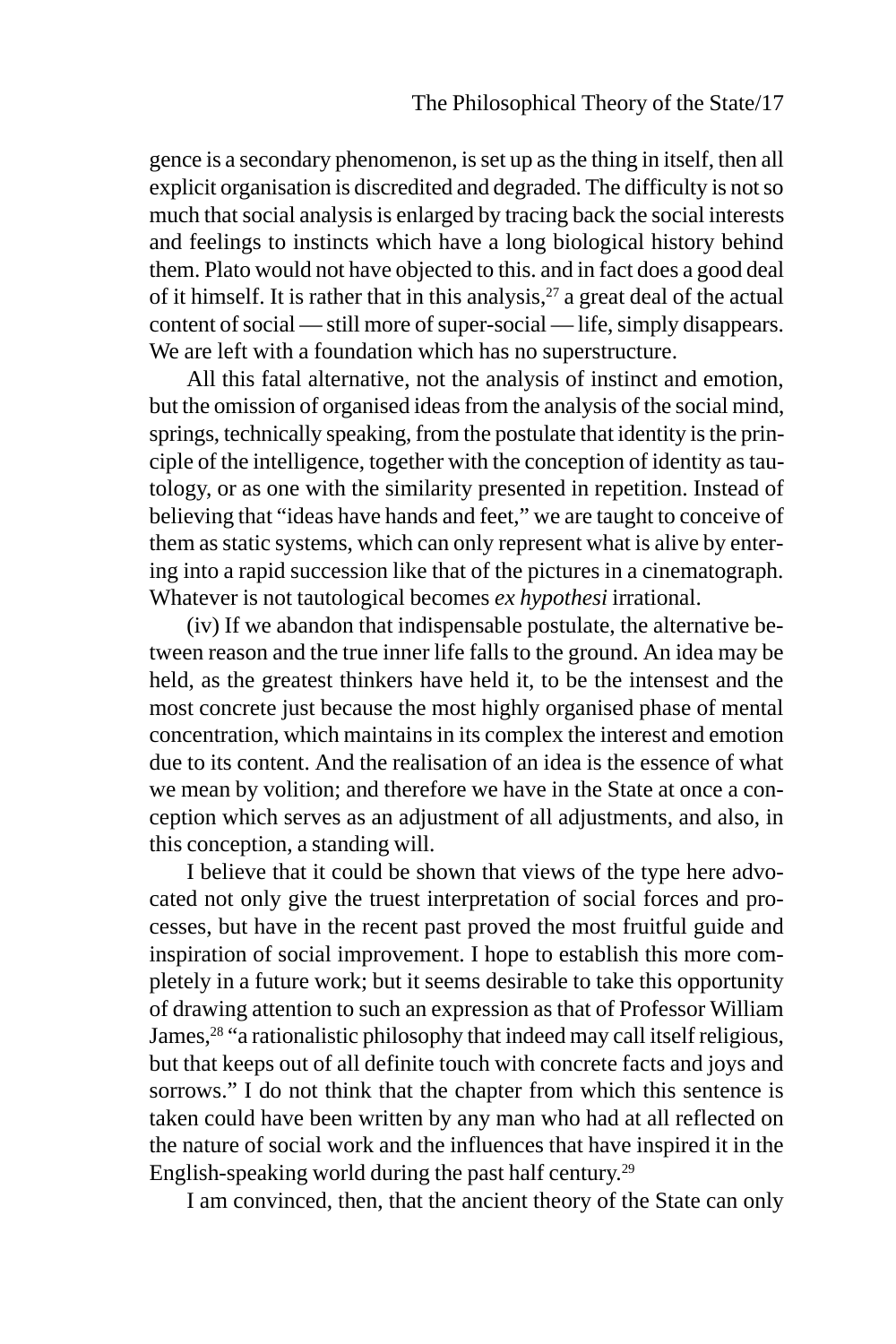<span id="page-17-0"></span>be strengthened and amplified by the wealth of modern experience. And little as the present work can claim to deal with the whole province of recent State development and activity, I believe that, resting on a tradition derived from thinkers who have been the sanest and profoundest students of civilised life, it affords a serviceable clue to the interpretation of such developments.

## Chapter I. Rise and Conditions of the Philosophical Theory of the State

1. First, it will be well to indicate, in a very few words, what is implied in a "philosophical theory," as distinguished from theories which make no claim to be philosophical. The primary difference is, that a philosophical treatment is the study of something as a whole and for its own sake. In a certain sense it may be compared to the gaze of a child or of an artist. It deals, that is, with the total and unbroken effect of its object. It desires to ascertain what a thing is, what is its full characteristic and being, its achievement in the general act of the world. History, explanation, analysis into cause and conditions, have value for it only in so far as they contribute to the intelligent estimation of the fullest nature and capabilities of the real individual whole which is under investigation. We all know that a flower is one thing for the geometrician, another for the chemist, another for the botanist, and another, again, for the artist. Now, philosophy can of course make no pretension to cope with any one of the specialists on his own ground. But the general nature of the task imposed upon it is this: aiding itself, so far as possible, by the trained vision of all specialists, to make some attempt to see the full significance of the flower as a word or letter in the great book of the world. And this we call studying it, as it is, and for its own sake, without reservation or presupposition. It is assumed, then, for the purpose of a philosophical treatment, that everything, and more particularly in this case the political life of man, has a nature of its own, which is worthy of investigation on its own merits and for its own sake. How its phases come into being, or what causes or conditions have played a part in its growth, are other questions well worthy of investigation. But the philosophical problem is rather to see our object as it is and to learn what it is, to estimate, so to speak, its kind and degree of self-maintenance in the world, than to trace its history or to analyse its causation.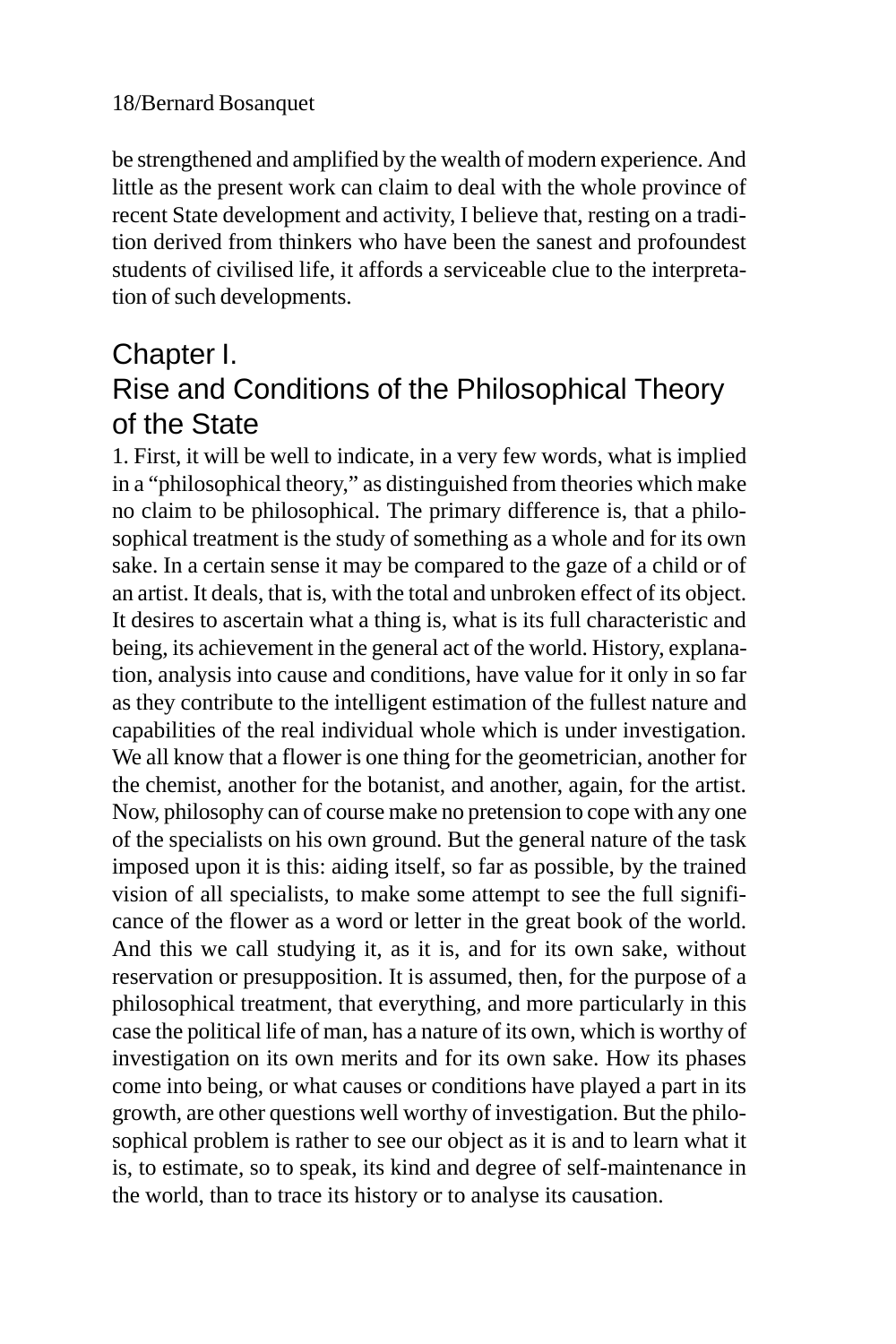Yet such phrases as "what it is" and "for its own sake" must not mislead us. They do not mean that the nature of any reality which we experience can be appreciated in isolation from the general world of life and knowledge. On the contrary, they imply that when fully and fairly considered from the most thoroughly adequate point of view, our subject matter will reveal its true position and relations with reference to all else that man can do and can know. This position and these relations constitute its rank or significance in the totality of experience, and this value or significance—in the present case, what the form of life in question enables man to do and to become—is just what we mean by its nature "in itself," or its full and complete nature, or its significance when thoroughly studied "for its own sake" from an adequate point of view. Further illustrations of the distinction between an adequate point of view and partial or limited modes of consideration, and of the relations between the former and the latter, will be found in the following chapter.

2. In a certain sense it would be true to say that wherever men have lived there has always been a "State." That is to say, there has been some association or corporation, larger than the family, and acknowledging no power superior to itself. But it is obvious that the experience of a State in this general sense of the word is not coextensive with true political experience, and that something much more definite than this is necessary to awaken curiosity as to the nature and value of the community in which man finds himself to be a member.

Such curiosity has been awakened and sustained principally if not exclusively by two kindred types of associated life—the City-state of ancient Greece, and the Nation-state of the modern world. It will throw light on the nature of our subject if we glance rapidly at the characteristics to which it is due that political philosophy began in connection with the former, and revived in connection with the latter.

In considering the Greek city-states in connection with the birth of political philosophy, there are three points which press upon our attention: . the type of experience which they presented; ß. the type of mind which that experience implied; and . the type of interpretation which such a mind elicited from such an experience.

 . A Greek city-state presented a marked contrast to the modes of human association which prevailed in the non-Greek world. It differed from them above all things by its distinct individuality. No doubt there was a recognisable character in the life and conduct of Egypt or of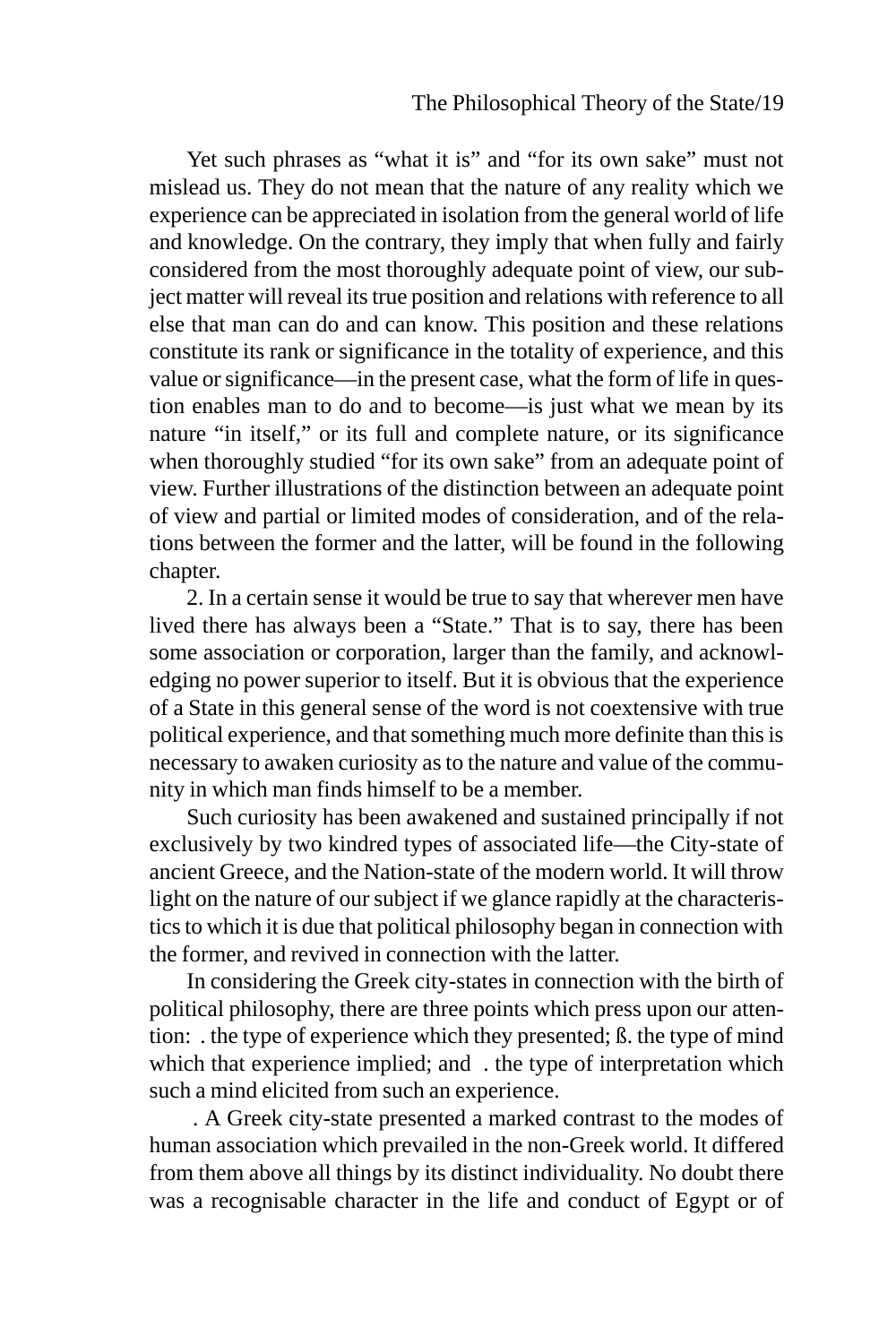Assyria, of Phoenicia or of Israel. But the community which has a youth, a maturity, and a decadence, as distinct as those of a single human being, and very nearly as self-conscious; which has a tone and spirit as recognisable in the words and bearing of its members as those of a character in a play; and which expresses its mind in the various regions of human action and endurance much as an artist expresses his individuality in the creations of his genius— such a community had existed, before the beginnings of the modern world, in the Greek citystate, and in the Greek city-state alone. A political consciousness in the strict sense was a necessary factor in the experience of such a commonwealth. The demand for "autonomy"—government by one's own law,—and for "isonomy"—government according to equal law—though far from being always satisfied, was inherent in the Greek nature; and its strenuousness was evinced by the throes of revolution and the labours of legislation which were shaking the world of Greece at the dawn of history. The very instrument of all political action was invented, so far as we can see, by the Greeks. The simple device by which an orderly vote is taken, and the minority acquiesce in the will of the majority as if it had been their own—an invention no less definite than that of the lever or the wheel—is found for the first time as an everyday method of decision in Greek political life.

ß. Such a type of experience implies a corresponding type of mind. It is not surprising that science and philosophy should owe their birth to the genius from which politics sprang. For politics is the expression of reason in the relations that bind man to man, as science and philosophy are the expression of it in the relations which link together man's whole experience. The mind which can recognise itself practically in the order of the commonwealth, can recognise itself theoretically in the order of nature. And ultimately, though not at first (for curiosity is awakened by objects perceived in space and time, before attention is turned to the very hinge and centre of man's own being), science passes into philosophy; and mind, and conduct, and the political consciousness, are themselves made objects of speculation. It has become a commonplace that this transference of curiosity from the outer to the inner—really, that is, from the partial to the total world—took shape in the work of Socrates, who invested with the greatness of his own intelligence and character a movement which the needs of the age had rendered inevitable. And thus there arose the ethical and political philosophy of Plato and Aristotle, the successors of Socrates, just at the time when the distinctive political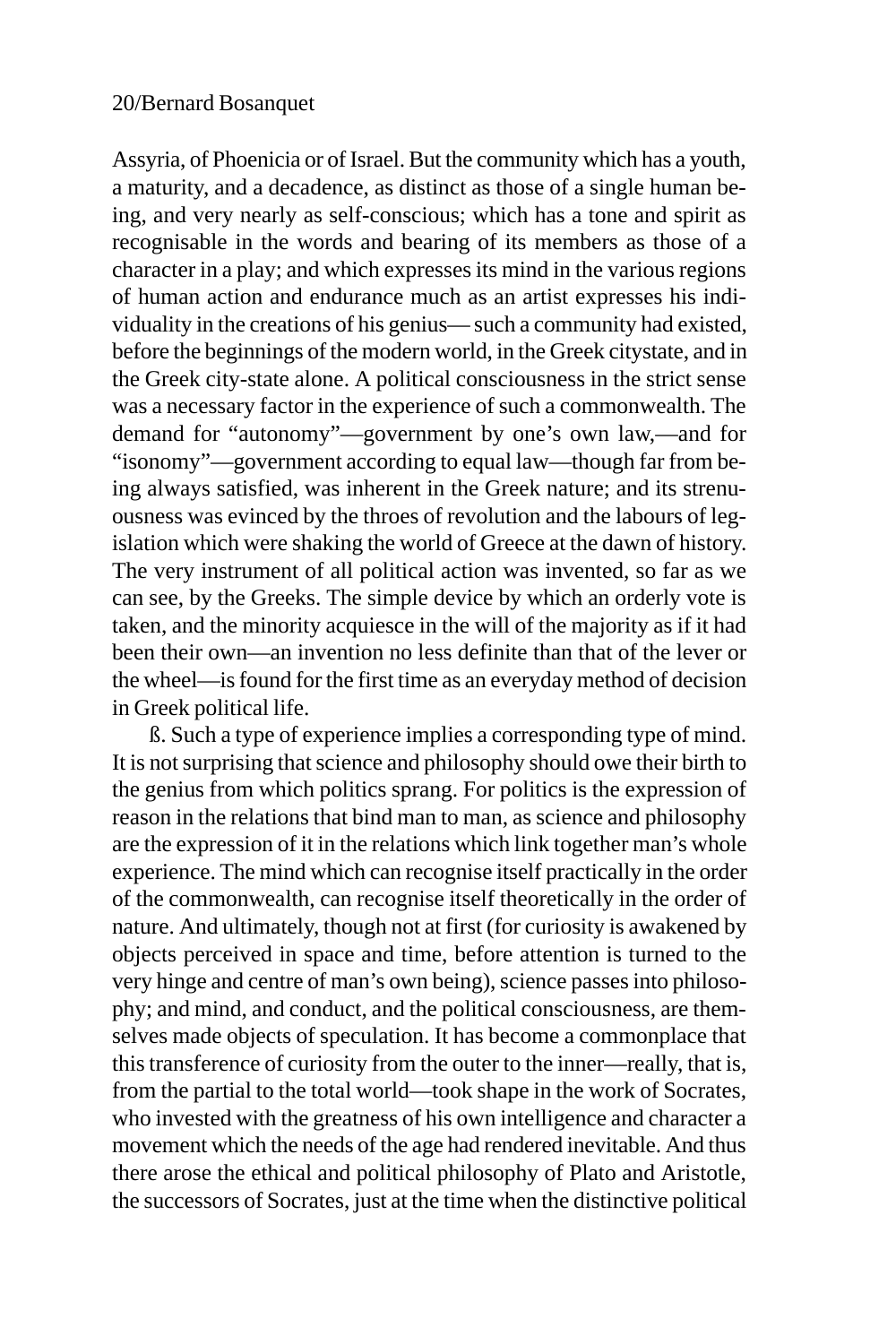life of Greece was beginning to decay.

 This philosophy, like all genuine philosophy, was an interpretation of the experience presented to it; and in this case the interpretation was due to minds which were themselves a part of the phenomena on which they reflected. Such minds, hostile as they may feel themselves to the spirit of the age, and however passionately they may cry out for reform or for revolution, are none the less its representatives; and their interpretation, though it may modify and even mutilate the phenomena, will nevertheless be found to throw the central forces and principles of the time into the clearest light. So Plato's negative treatment of the family, and of other elements which seem essential to Greek civilisation, was no bar to his grasping, and representing with unequalled force, the central principle of the life around him. The fundamental idea of Greek political philosophy, as we find it in Plato and Aristotle, is that the human mind can only attain its full and proper life in a community of minds, or more strictly in a community pervaded by a single mind, uttering itself consistently though differently in the life and action of every member of the community. This conception is otherwise expressed by such phrases as "the State is natural," i.e., is a growth or evolution, apart from which the end implied in man's origin cannot be attained; "the State is prior to the individual," i.e., there is a principle or condition underlying the life of the human individual, which will not admit of that life becoming what it has in it to be, unless the full sphere or arena which is constituted by the life of the State is realised in fact. The whole is summed up in the famous expression of Aristotle, "Man is a creature formed for the life of the City-state." The working out of this idea, as we find it in Plato's commonwealth, is bizarre to our minds; but its difficulty really lies in its simplicity and directness; and there is no sound political philosophy which is not an embodiment of Plato's conception. The central idea is this: that every class of persons in the community—the statesman, the soldier, the workman—has a certain distinctive type of mind which fits its members for their functions, and that the community essentially consists in the working of these types of mind in their connection with one another, which connection constitutes their subordination to the common good. This working or adjustment obviously depends in the last resort on the qualities present in the innermost souls of the members of the community;. and thus the outward organisation of society is really as it were a body which at every point and in every movement expresses the characteristics of a mind. We must not pause here to follow up the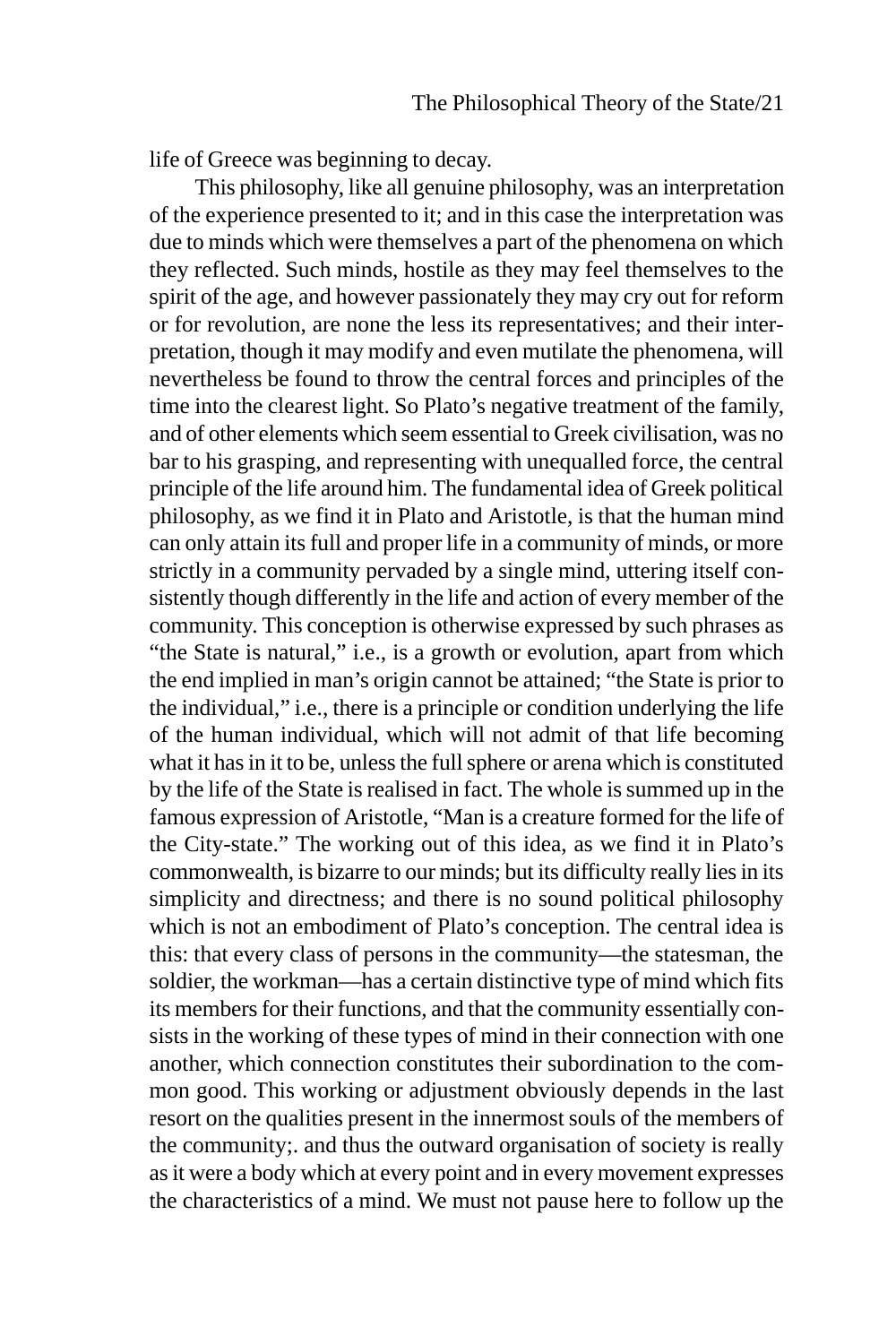consequences of such a conception; but it will be seen at once, by those who reflect upon it, to imply that every individual mind must have its qualities drawn out in various ways to answer to—in fact, to constitute—the relations and functions which make up the community; and that in this sense every mind is a mirror or impression of the whole community from its own peculiar point of view. The ethical assumption or principle of Plato's conception is, that a healthy organisation of the commonwealth will involve, by a necessary connection, a healthy balance and adjustment of qualities in the individual soul, and *vice versa*. An attempt will be made to illustrate this principle further in the latter portion of the present work. The general nature of Plato's conception the characteristic conception of Greek political philosophy—is all that concerns us here.

It is important to observe that during the very genesis of this philosophical conception of society, an antagonistic view was powerfully represented. The individual could not freely find himself in the community unless he was capable of repudiating it; the possibility of negation, as a logician might express it, is necessary to a really significant affirmation. Thus we find in the very age of Plato and Aristotle the most startling anticipations of those modern ideas which seem diametrically opposed to theirs. We find the idea of nature identified not with the mature fulness, but with the empty starting point of life; we meet with the phenomena of vegetarianism, water-drinking, the reduction of dress to its minimum, in short, the familiar symptoms of the longing for the "return to nature," with all that it implies; we find law and political unity treated as a tissue of artifice and convention, and the individual disdaining to identify himself with the citizenship of a single state, but claiming to be a stranger in the city and a citizen of the world. To prove that these ideas were not without their justification, it is enough to point out that in some instances they were accompanied by a polemic against slavery, which, as a form of solidarity, was upheld in a qualified sense at least by Aristotle. The existence of this negative criticism is enough to show how distinctly the Greek intellect set before itself the fundamental problem of the relation between the individual and society, and of how high a quality was the bond of union which maintained this relation in such intimacy among minds of a temper so analytic.

3. Many writers have told the story of the change which came over the mind of Greece when the independent sovereignty of its City-states became a thing of the past. For our purpose it is enough to draw atten-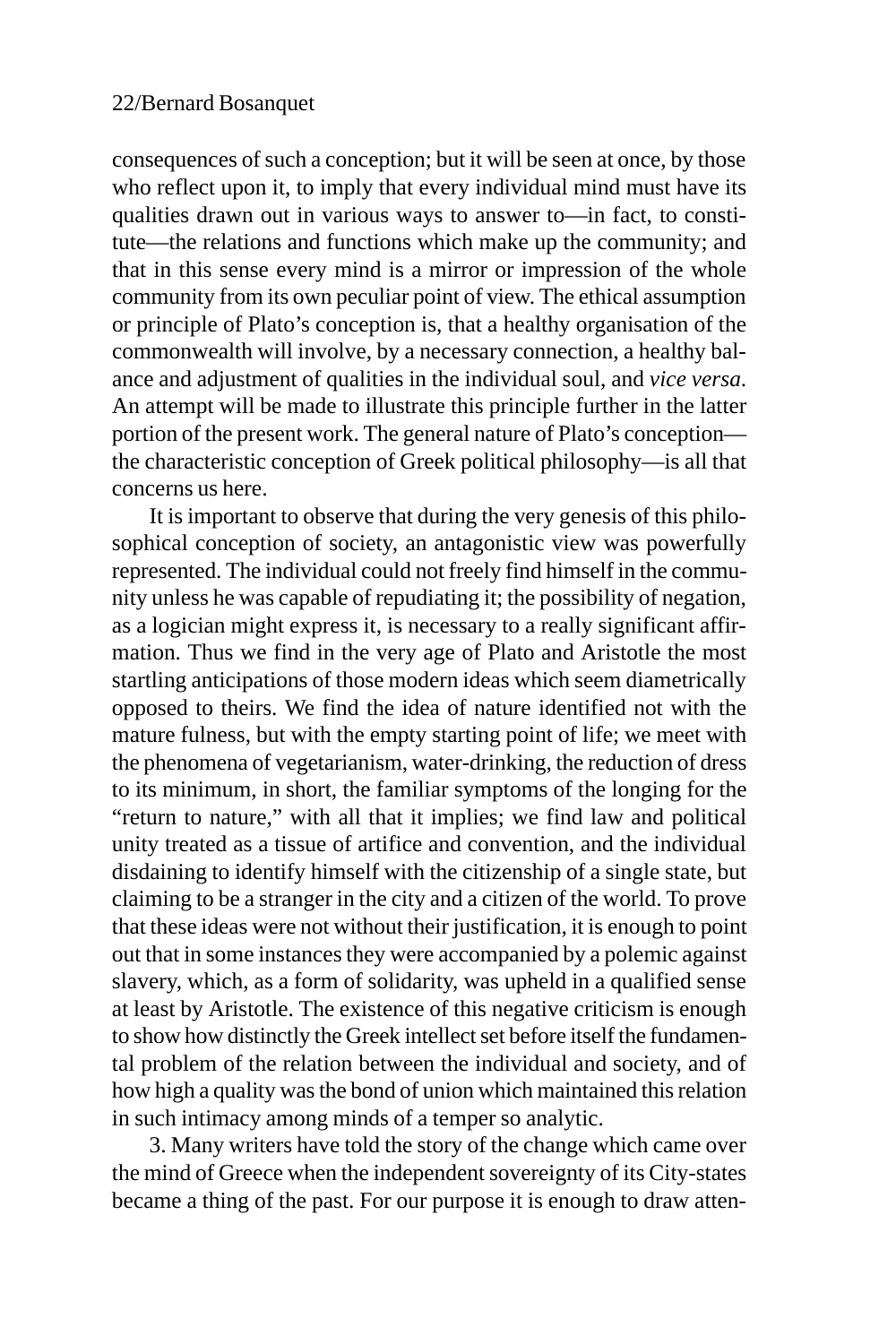tion to the fact that with this change the political or social philosophy of the great Greek time not only lost its supremacy, but almost ceased to be understood. From this period forward, till the rise of the modern Nation-states, men's thoughts about life and conduct were cast in the mould of moral theory, of religious mysticism and theology, or of jurisprudence. The individual demanded in the sphere of ethics and religion to be shown a life sufficing to himself apart from any determinate human society—a problem which Plato and Aristotle had assumed to be insoluble. Stoicism and Epicureanism, the earliest non-national creeds of the western world, triumphantly developed the ideas which at first, as we saw, were little more than a rebellion against the central Socratic philosophy. Cosmopolitanism, the conception of humanity, the idea of a "Society of Friends"—the Epicurean league—from which women were not excluded, and the precept of "not expecting from life more than it has to give," take the place of the highly individualised commonwealth, with its strenuous masculine life of war and politics, and its passionate temper which felt that nothing had been accomplished so long as anything remained undone.

With this change of temper in the civilised world there is brought into prominence a great deal of human nature which had not found expression' through the immediate successors of Socrates. In the period between Aristotle and Cicero there is more than a whisper' of the sound which meets us like a trumpet blast in the New Testament, "neither Jew nor Greek, barbarian nor Scythian, bond nor free." But the unworldliness which took final shape in Christianity was destined to undergo a long transmigration through shapes of otherworldliness before it should return in modern thought to the unity from which it started; and the history of ethics and religion has little bearing upon true political theory between the death of Aristotle and the awakening of the modern consciousness in the Reformation.

In so far as the political ideas of antiquity were preserved to modern times otherwise than in the manuscripts of Plato and Aristotle, the influence which preserved them was that of Roman Jurisprudence. The Roman rule, though it stereotyped the state of things in which genuine political function and the spur of freedom were unknown, had one peculiar gift by which it handed to posterity the germs of a great conception of human life. This is not the place to describe at length the origin of that vast practical induction from the working of the "foreigners' court" at Rome which obtained for itself the name of the Law of Nations, and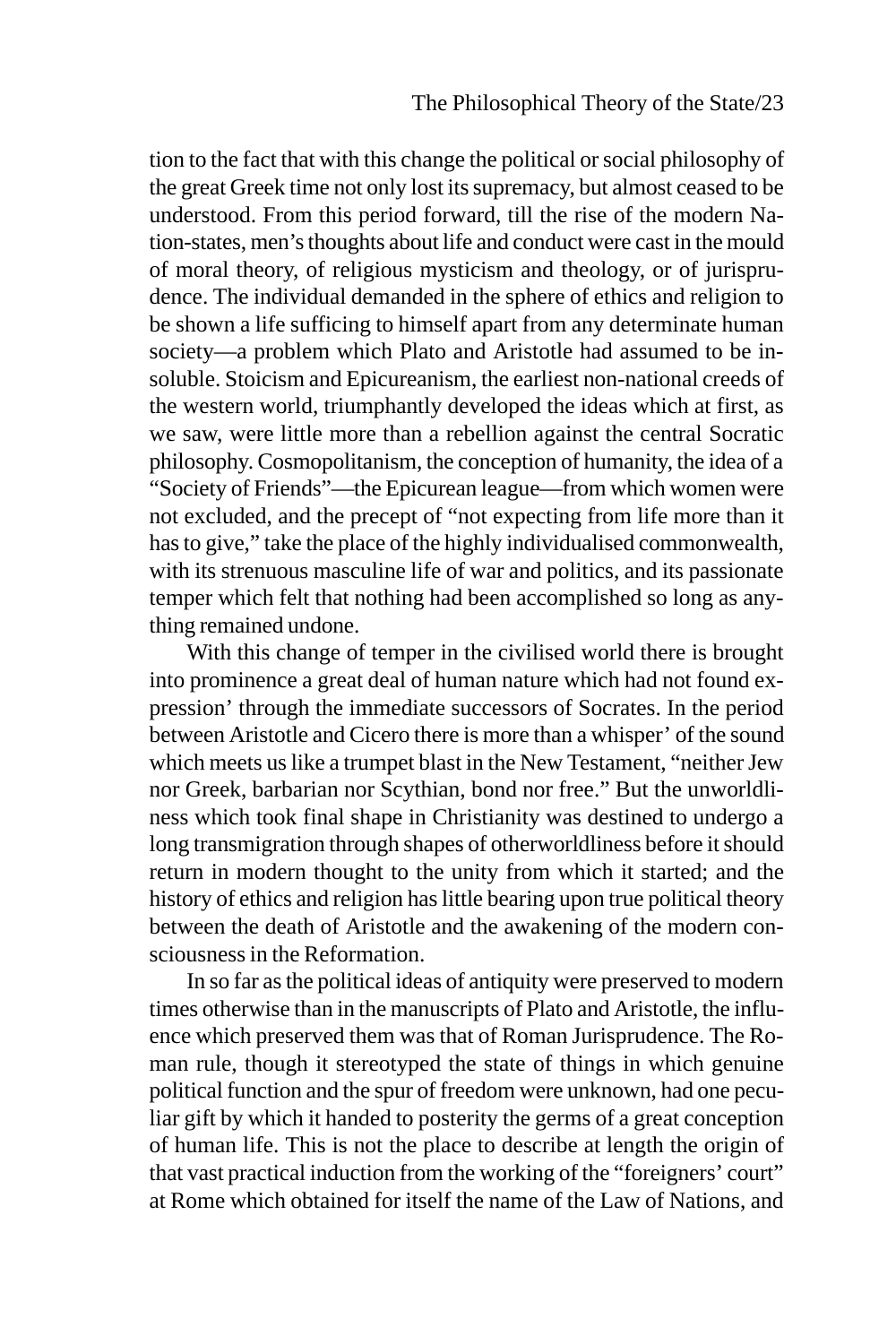which, as tinged with ideal theory, was known as the Law of Nature. Whatever fallacies may be near at hand when "natural right" is named, the conception that there is in man, as such, something which must be respected, a law of life which is his "nature," being indeed another name for his reason, and in some sense or other a "freedom" and an "equality" which are his birthright—this conception was not merely a legacy from Stoic ideas, which had almost a religious inspiration, but was solidly founded on the judicial experience of the most practical race that the world has ever seen.

4. In order that the forces which lay hidden in the conception of Natural Right and Freedom, like the powers of vegetation in a seed, might unfold themselves in the modern world, it was necessary that conditions should recur analogous to those which had first elicited them. And these earlier conditions were those of the Greek City-state; for it was here, as we have seen, that the conception of man's nature had flourished, as the idea of a purposive evolution into a full and manysided social life, while in Stoic philosophy and Roman juristic theory it had become more and more a shibboleth and a formula which lost in depth of meaning what it gained in range of application.

To restore their ancient significance, expanded in conformity with a larger order of things, to the traditional formulae, demanded just the type of experience which was furnished by the modern Nation-state. The growth of Nation-states in modern Europe was in progress, we are told, from the ninth to the fifteenth century. And it towards and after the close of this period, and especially in the seventeenth century when the national consciousness of the English people, as of others, had become thoroughly awakened, that political speculation in the strict sense begins again, after an interval extending back to the Politics of Aristotle. To let one example serve for many; when we read John of Gaunt's praises of England in Shakespeare's Richard II., we feel ourselves at once in contact with the mind of a social unity, such as necessarily to raise in any inquiring intelligence all those problems which were raised for Plato and Aristotle by the individuality of Athens and Sparta. And so we see the earliest political speculation of the modern world groping, as it were, for ideas by help of which to explain the experience of an individual self-governing sovereign society. And for the most part the ideas that offer themselves are those of Roman Jurisprudence, but distorted by political applications and by the rhetoric of Protestant fanaticism. As Mr. Ritchie<sup>30</sup> points out, the conception of natural right and a law of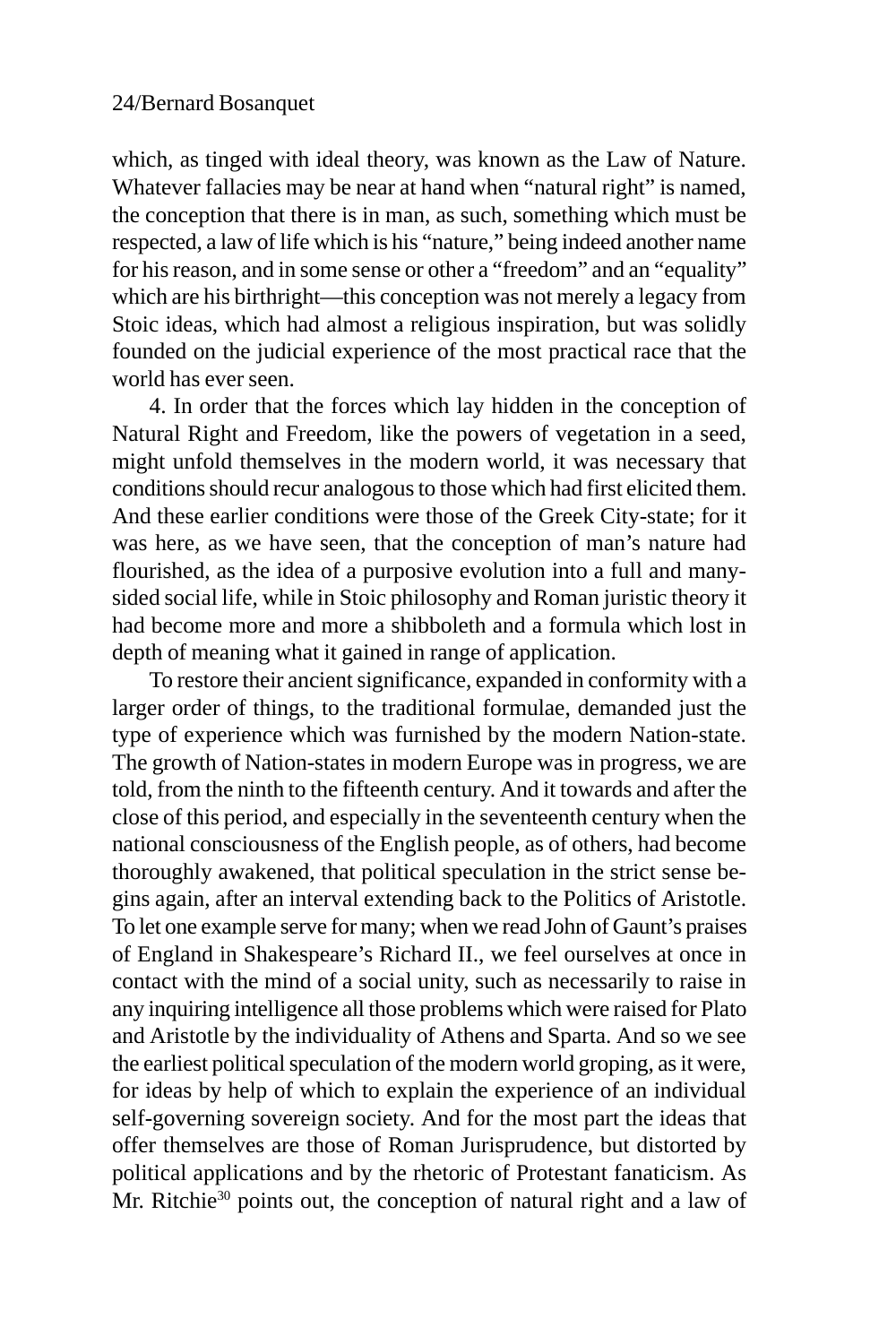nature makes a strange but effective coalition with the temper of the Wycliffite cry

"When Adam dalf and Eve span, Who was then the gentleman?"

 The notions of contract, of force, of representation in a single legal "person," are now applied separately or together to the phenomenon of the self-governing individual community. But the solution remains imperfect, and the fundamental fact of self-government refuses to be construed either as the association of individuals, originally free and equal, for certain limited purposes, or as the absolute absorption of their wills in the "person of a despotic sovereign. The revival of a true philosophical meaning within the abstract terms of juristic tradition was the work of the eighteenth century as a whole. For the sake of clearness, and with as much historical justice as ever attaches to an attribution of the kind, we may connect it with the name of a single man—Jean Jacques Rousseau. For it is Rousseau who stands midway between Hobbes and Locke on the one hand, and Kant and Hegel on the other, and in whose writings the actual revival of the full idea of human nature may be watched from paragraph to paragraph as it struggles to throw off the husk of an effete tradition. Between Locke and Rousseau the genius of Vico and of Montesquieu had given a new meaning to the dry formulae of law by showing the sap of society circulating within them. Moreover the revived experience of the Greeks came in the nick of time. It was influential with Rousseau himself, and little as he grasped the political possibilities of a modern society, in matters of sheer principle this influence led him on the whole in the right direction. His insight was just, when it showed him that every political whole presented the same problem which had been presented by the Greek City-state, and involved the same principles. And he bequeathed to his successors the task of substituting for the mere words and fictions of contract, nature, and original freedom, the ideas of the common life of an essentially social being, expressing and sustaining the human will at its best.

According to the view here indicated, the resurrection of true political philosophy out of the dead body of juristic abstractions was inaugurated by Vico and Montesquieu, and decisively declared itself in Jean Jacques Rousseau. The idea which most of us have formed of "the new Evangel of a Contrat Social" is not in harmony with this representation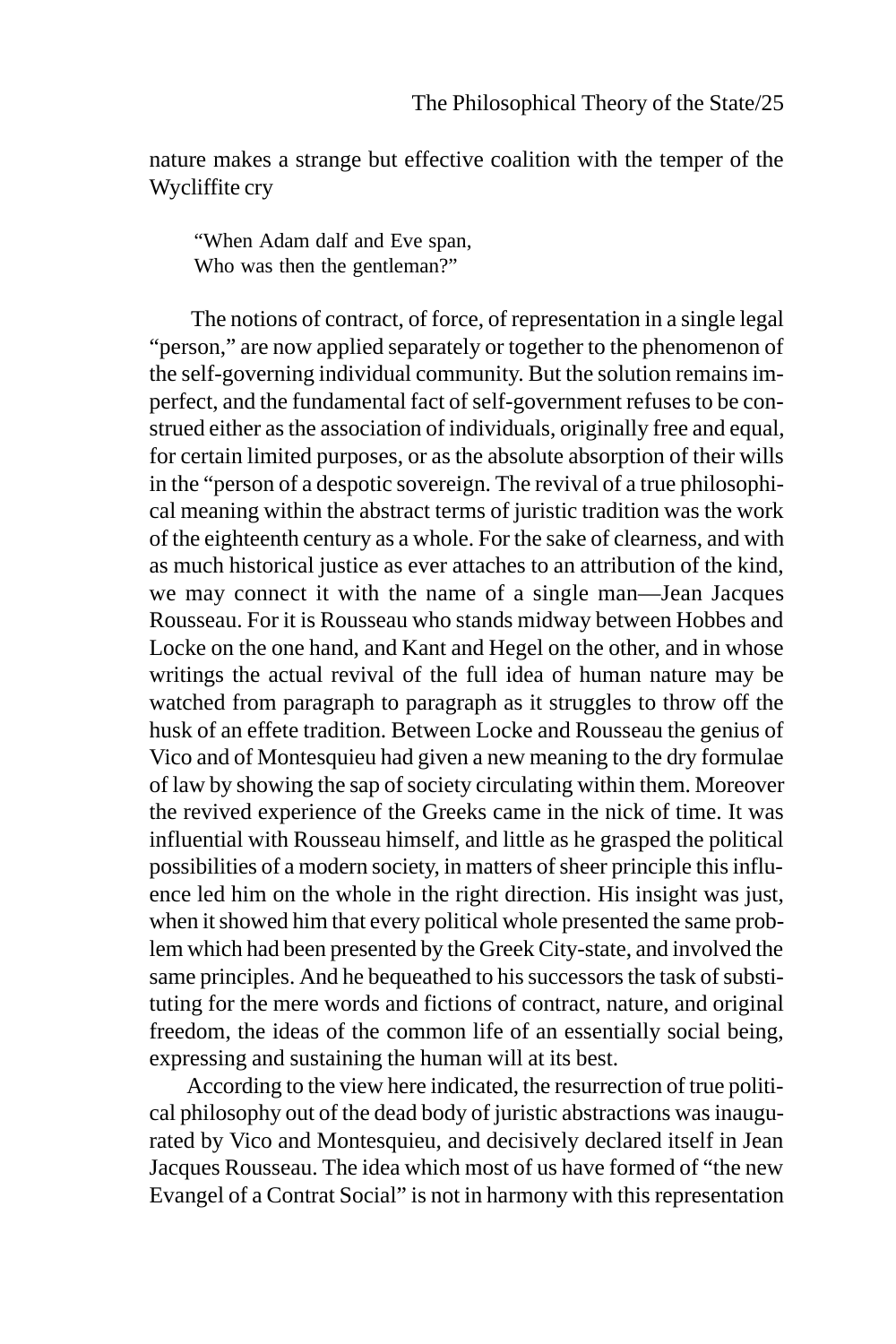of the matter. Was it, we may be asked, a genuine political philosophy which inspired the leaders of the French Revolution? And the question cannot be evaded by denying all connection between the theory and the practice of that age. The phraseology of the revolutionary declarations<sup>31</sup>—which will strike the reader accustomed to nineteenth century socialism as exceedingly moderate and even conservative in tone—is undoubtedly to a great extent borrowed from Rousseau's writings.

Perhaps the truth of the matter may be approached as follows. The popular rendering of a great man's views is singularly liable to run straight into the pit-falls against which he more particularly warned the world. This could be proved true in an extraordinary degree of such men as Plato and Spinoza, and still more astonishingly, perhaps, of the founder of the Christian religion. The reason is obvious. A great man works with the ideas of his age, and regenerates them. But in as far as he regenerates them, he gets beyond the ordinary mind; while in as far as he operates with them, he remains accessible to it. And his own mind has its ordinary side; the regeneration of ideas which he is able to effect is not complete, and the notions of the day not only limit his entire range of achievement—where the strongest runner will get to must depend on where he starts—but float about unassimilated within his living stream of thought. Now all this ordinary side of his mind will partake of the strength and splendour of his whole nature. And thus he will seem to have preached the very superstitions which he combated. For in part he has done so, being himself infected; in part the overwhelming bias of his interpreters has reversed the meaning of his very warnings, by transferring the importance, due to his central thought, to some detail or metaphor which belongs to the lower level of his mind. It is an old story how Spinoza, "the God-intoxicated man," was held to be an "atheist," when in truth he was rather an "acosmist"; and in the same way, on a lower plane, the writer who struggled through to the idea that true sovereignty lay in the dominion of a common social good as expressed through law and institutions, is held to have ascribed absolute supremacy to that chance combination of individual voices in a majority, which he expressly pointed out to have, in itself, no authority at all.

But there is something more to be said of cases, like that under discussion, where a great man's ideas touch the practical world. If the complete and positive idea becomes narrow and negative as it impinges upon every-day life, this may be not only a consequence of its transmission through every-day minds, but a qualification for the work it has to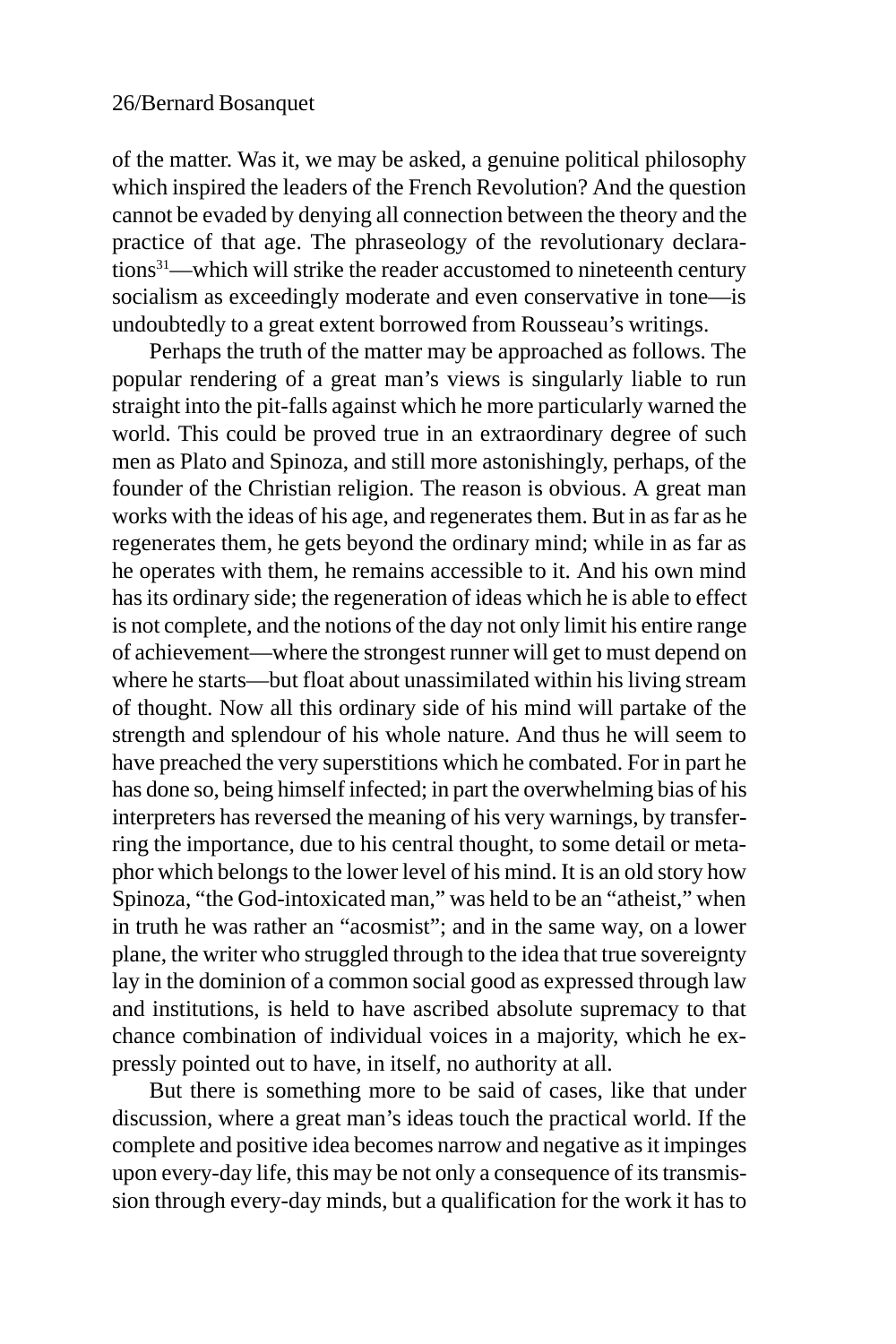<span id="page-26-0"></span>do. The narrower truth may be, so to speak, the cutting edge of the more complete, as the negation is of the affirmation. And the vulgar notion of popular sovereignty and of natural right may have been necessary to do a work which a more organic social theory would have been too delicate to achieve. Like the faith in a speedy second coming of Christ among the early Christians, the gospel according to Jean Jacques may have taken for the minds of Revolutionary France a form which was serviceable as well as inevitable at the moment. If, as we said above, the great man is always misunderstood, it seems to follow that when his germinal ideas have been sown they must assert themselves first in lower phases if they are ever to bear fruit at all. And therefore, while not denying the influence of Rousseau on the Revolution, we shall attempt to show that he had another and a later influence, more adequate to the true reach of his genius.

## Chapter II. Sociological Compared with Philosophical Theory.

I. There is no doubt that Sociology and Social Philosophy have started, historically speaking, from different points of view. The object of the present chapter is to ascertain the nature and estimate the importance and probable permanence of the difference between them. I propose first to explain the difference in general; then to review the sources of social experience, which in other words are facets or aspects of social life, by which social theory has been influenced, and with which it has to deal; and, finally, to form some idea of the distinctive services which may be rendered by sociology and social philosophy respectively in view of the range of experience which it is the function of social theory to organise.

Beginning with Vico's<sup>32</sup> *New Science*, there has been more than one attempt in modern Europe to inaugurate the Science of Society as a new departure. But the distinctive and modern spirit of what is known as Sociology, and under that name has had a continuous growth of half a century at least, first found unmistakable expression in Auguste Comte. The conception which he impressed upon the science to which he first gave the name of sociology or social physics, was a characteristically modern conception. Its essence was the inclusion of human society among the objects of natural science; its watchwords were law and cause—in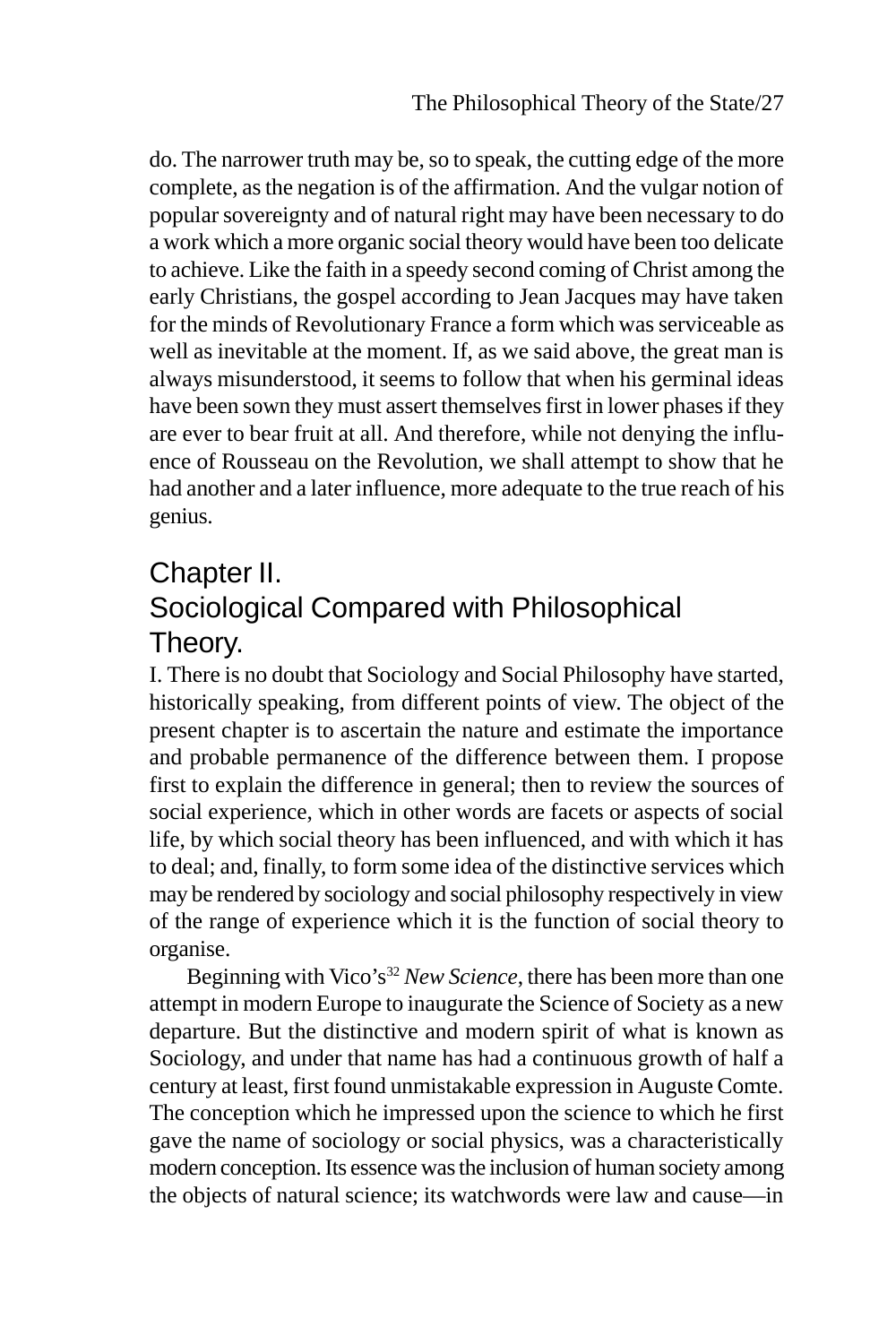the sense in which alone Positivism allowed causes to be thought of and scientific prediction.33 It is true that the large conception of unity which Comte embodied in his philosophy had very much in common with the principles insisted on by the Greek social philosophers. The close interdependence of all social phenomena among each other, the unity of man with nature, and the consequent correlation of moral and political theory with the organised hierarchy of mathematical and physical sciences, are ideas which Comte might have borrowed directly from Plato and Aristotle. Nevertheless the modern starting-point is wholly different from that of antiquity. The modern enquirer—the sociologist as such—was to ask himself, according to Comte, in the language of physical science, what are the laws and causes operative among aggregations of human beings, and what are their predictable effects? The ancient philosopher—the ethical and metaphysical theorist—had before him primarily the problem, "what is the completest and most real life of the human soul?" The work of the latter has been revived by modern idealist philosophy dating from Rousseau and Hegel, and finding a second home in Great Britain, as that of the former has developed itself within the peculiar limits and traditions of sociological research, flourishing more especially upon French and American soil. The continuance of these two streams of thought in independent courses, though not without signs of convergence, is a remarkable phenomenon of nineteenth century culture; and it will be one of the problems which the present chapter, and in a larger sense the whole of the present work, must deal with, to consider how far it is necessary or desirable that they should blend.

2. Every science, no doubt, is to some extent, the playground of analogies; but the complexity and the unmateriality of human relations has forced this character upon social theory in an extraordinary degree. It is impossible to account for the tendencies of sociological as well as of philosophical thought without making some attempt to pursue the line of investigation suggested by Mr. Bagehot in his *Physics and Politics*. Predominant modes and types of experience necessarily colour the whole activity of the mind, and, as indicated above, this influence more especially affects a province of research which is not prima facie accessible to direct experiment or sensuous observation. I must, therefore, endeavour to review, in a brief outline, the principal branches of experience which have furnished ideas for application to social theory, and to indicate the leanings in speculation upon society, which have been due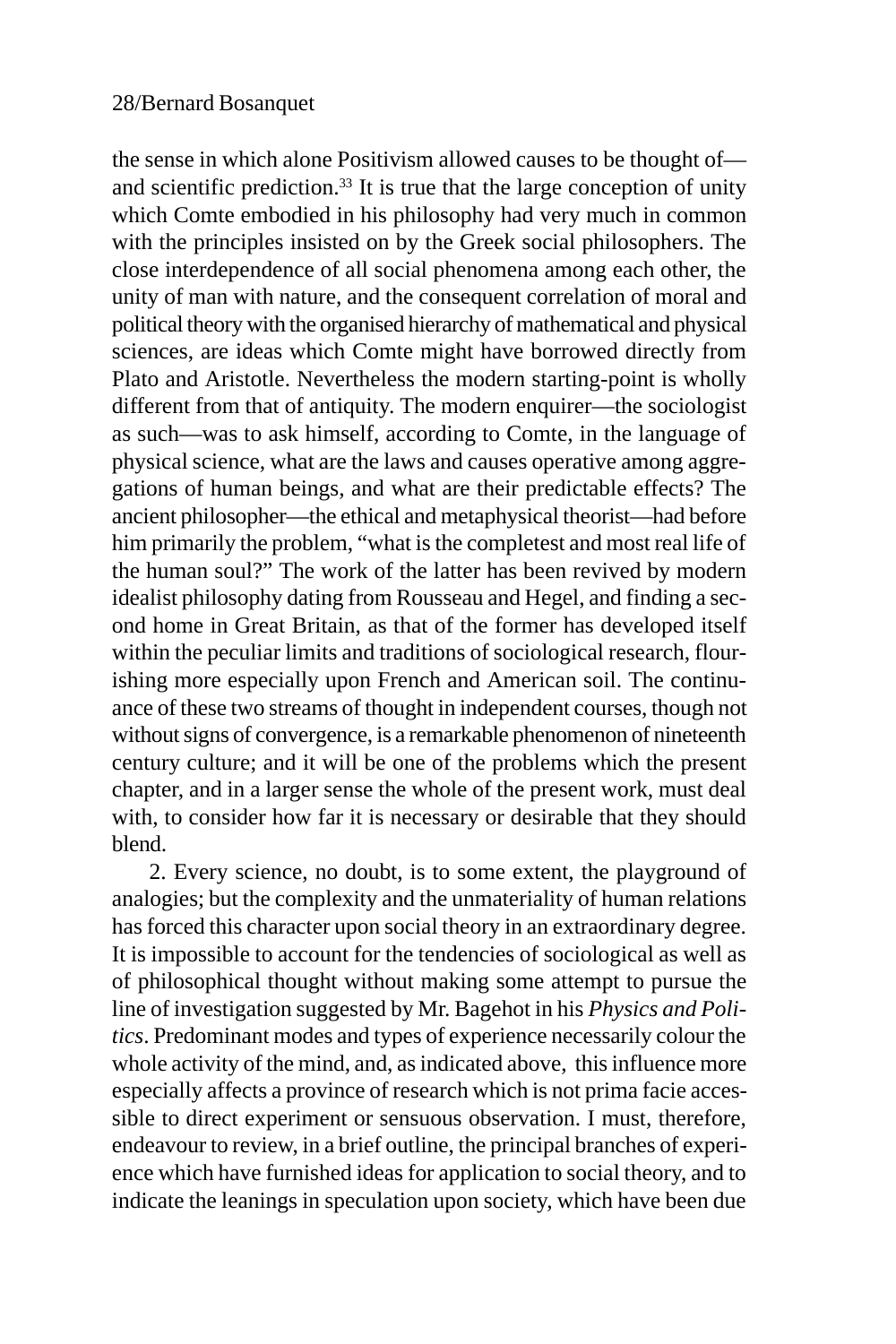to preoccupation with one or another special analogy.

i. The Newtonian theory of gravitation is the entrance gate to the modern world of science. "When the Newton of this subject shall be seated in his place"<sup>34</sup> is the aspiration of the modern investigator in every matter capable of being known. It is not surprising, therefore, that the inclusion of human society within the range of matters capable of being definitely understood, should have been symbolised by demanding for social science a completeness of explanation and a power of prediction analogous to those displayed by astronomy or by mathematical physics. Representative of this conception is the title, Social Physics—for Comte the alternative and the equivalent to the name Sociology. It is easy to see both the merits and the dangers of such an ideal, which, as the embodiment of perfection in a natural science, is presupposed by the attitude of sociology down to the present day. Is a science necessarily a natural science, and is a natural science necessarily an exact science?—these are the fundamental questions involved in the adoption of a mathematical ideal for the study of society. No fault can be found with it on the ground of its implying the highest degree of harmony and precision; the only question is whether an adequate type of comparison is afforded for, let us say, the growth of an institution, by the law of a curve. The general conception, indeed, of a continuity between human relations and the laws of the cosmic order is thoroughly in the spirit of Plato, and betokens a scientific enthusiasm worthy to be the parent of great things. And especially in the sphere of economic science, where certain relatively simple hypotheses have proved on the whole to be effective instruments of explanation, an analysis of intricate phenomena has been effected, which in some degree justifies the aspiration after the ideal of an exact science.

ii. But it has been recognised from the earliest days of political speculation that, within the general ideal of a perfect natural science, the more special analogy of the living organism had a peculiar bearing upon social phenomena. Beginning in the ancient world with the comparison between individuals as "members" of a social whole, and the parts or organs of a living body, or even the constituent elements of a mind, this analogy has been extended and reinforced in modern times by what amounts to the new creation of the biological and anthropological sciences. The sense of continuity thus intensified and implying all that is understood by the modern term evolution, has brought an immense material of suggestions to sociological research, but has imposed upon it at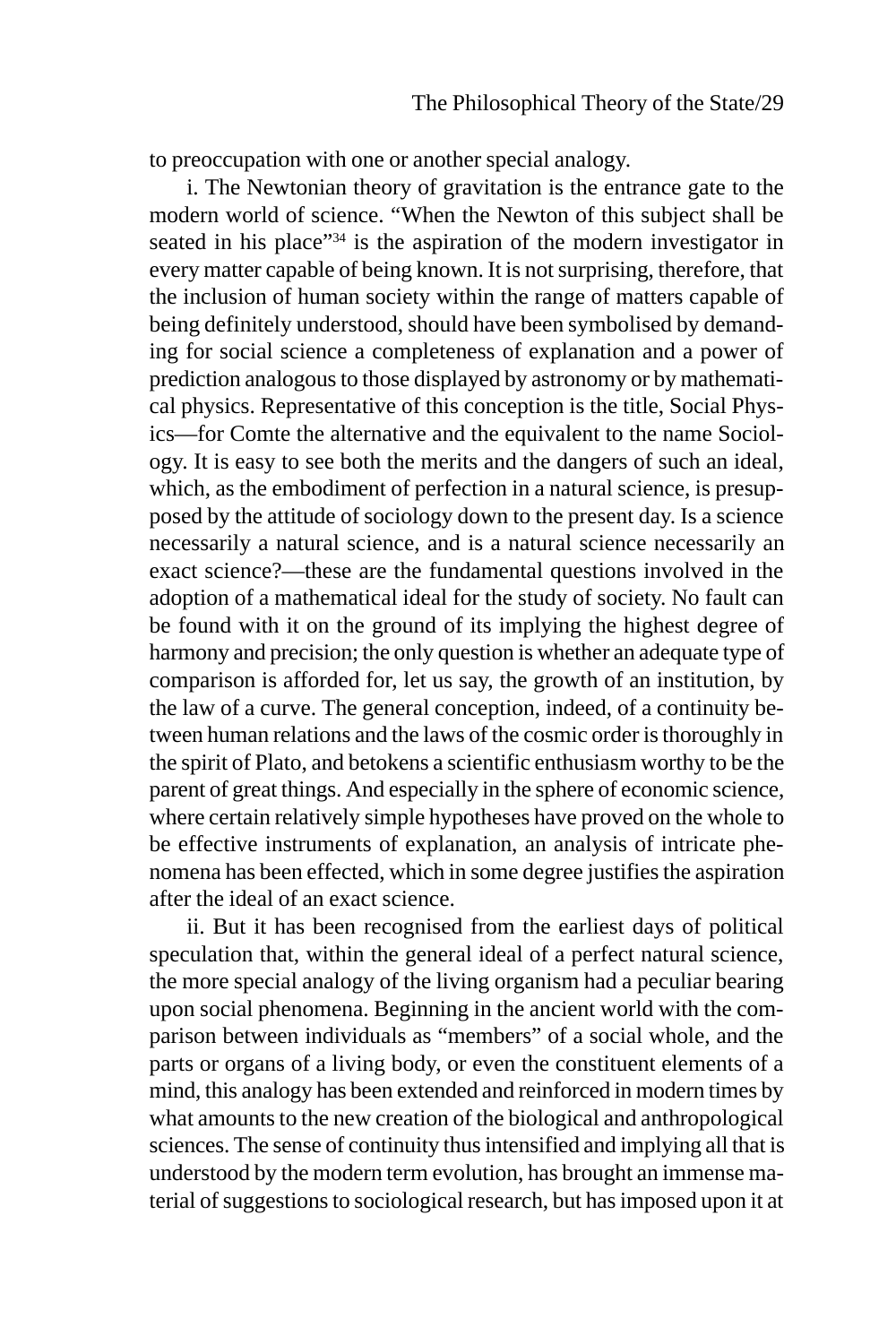the same time a characteristic bias from which it is just, perhaps, beginning to shake itself free. This characteristic may be roughly stated as the explanation of the higher, by which I mean the more distinctly human phenomena, by the lower, or those more readily observed, or inferred, among savage nations, or in the animal world. Any one familiar with logic will be aware that there is a subtle and natural prejudice which tends to strengthen such a bias by claiming a higher degree of reality for that which, as coming earlier in temporal succession, presents itself in the light of what is called a cause. So strong has been this bias among sociologists, that the student, primarily interested in the features and achievements of civilised society, is tempted to say in his haste that the sociologist<sup>35</sup> as such seldom deals seriously with true social phenomena at all; but devotes his main attention to primitive man and to the lower animals, occasionally illustrating his studies in these regions by allusions, showing no great insight or mastery, to the facts of civilised society. Such a complaint becomes less and less justified as the years go by, and sociology recovers its balance as against the overwhelming influence of the sciences of lower life. How far the approach from this "lower" or more purely natural side will remain in the end characteristic of sociological science, is an integral part of the main problem concerning its nature and destiny with which we have to deal in the present work. But it remains true to say and very important to observe, that no such serious successes have as yet been won in the name and by the special methods of sociology as have been achieved by many investigators approaching their problems directly and with an immediate interest; whether in the sphere of political economy proper, or in dealing with various questions of social and ethical importance, such as pauperism, charity, sanitation, education, the condition of the people, the comparative study of politics, or the analysis of material and geographical conditions in their reaction upon social and artistic development.

On the other hand, there is no doubt that the epoch and influence of which we speak has bequeathed a legacy of imperishable value to the theory of society. In a word, it has made us sensitive to the continuity of things, and therefore also to their unity. It has shown us the crowning achievements of the human race, their States, their Religion, their Fine Art, and their Science, as the high-water mark of tendencies that have their beginnings far back in the primitive organic world, and in their original sources have also a connection with each other—as in the practical aspects of religion,—which too easily escapes notice in their high-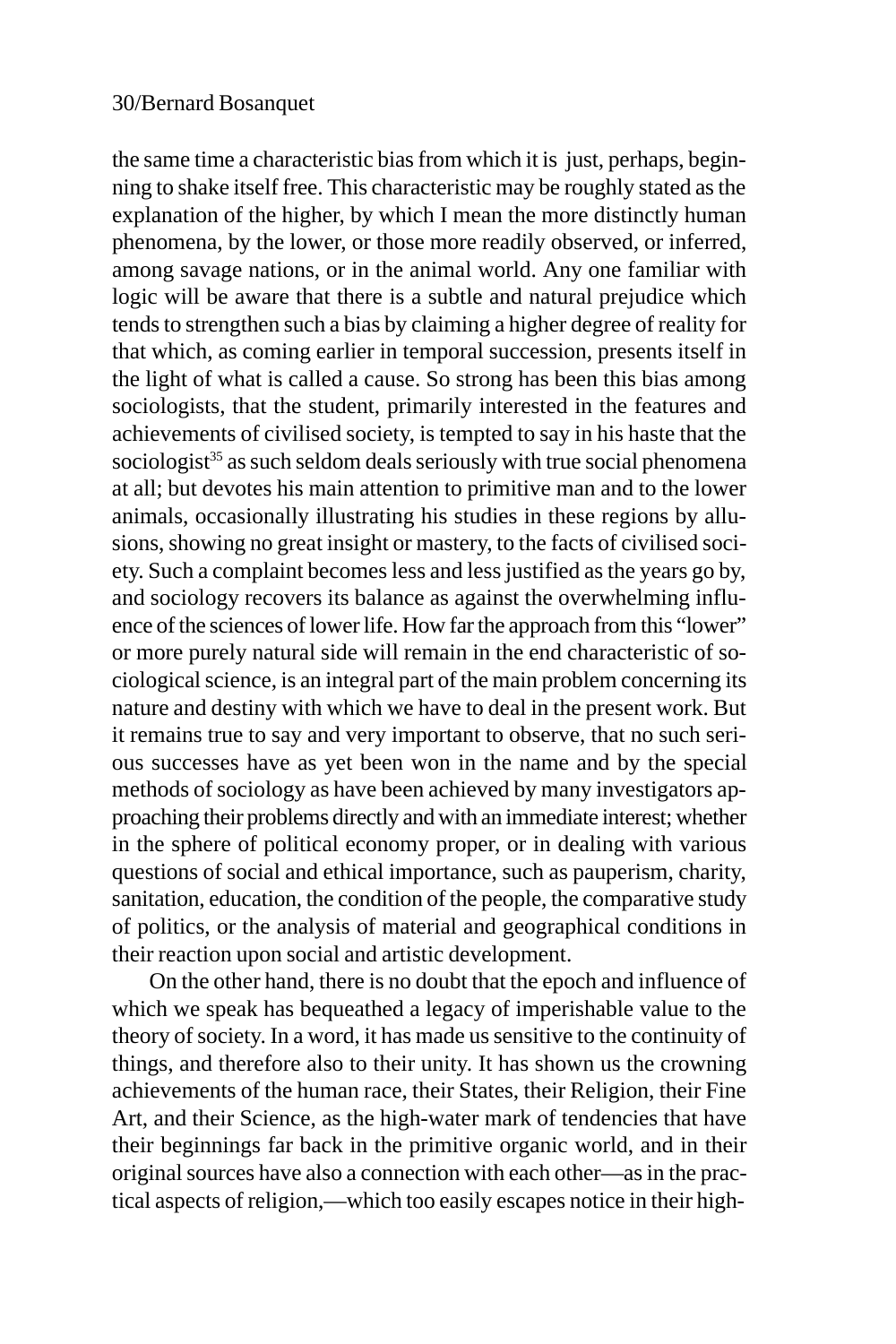est individual development. The "return to nature" and the "noble savage" have been invested with a significance which can never be forgotten, and which criticism can never set aside. This is the sum and substance of the general contribution which the latter half of the eighteenth century and the greater part of the nineteenth have made to sociology through the science of life and of man.

More particularly, it is necessary to notice the double operation of biological influence on sociology, according to the unit from which the analogy is drawn.

a. The idea which still bulks most largely in the popular mind, as contributed by biology to social theory, is unquestionably that of the struggle for life, or the survival of the fittest. It should be noticed that the social application of this analogy rests entirely on the comparison of a human society, not to the individual animal organism, and still less to the individual mind; but to a whole animal species, or even to the aggregate of all animal species, so far as they or their members are in competition with one another. One whole side of the sociological doctrine, which Mr. Spencer has advocated with unwearied persistence, is founded upon this applica- tion of the biological analogy, and the paradox which he has made his principle professes to be borrowed directly from the dealings of nature with the individuals of the animal species. This paradox, that benefits should be assigned inversely as services in infancy but directly as services among adults, is his ultimate sociological basis; the modification of which, to suit human society, by the introduction of benevolence or altruism, so to speak, on the top of it, only serves to display its inadequacy. But we may take it that the analogy of the struggle for life has made it clear that, in any given position, life can be maintained only in virtue of definite qualities. adapted to that position. And formal as this prin- ciple is when taken by itself, its application in human society can never be unnecessary.

b. A more recent school has insisted on the complementary analogy, which might be taken as resting upon the comparison of a society with an individual organism. Here, it must be remem- bered, lay the resemblance which, in this region of ideas, first caught the eye of social philosophers in antiquity. But it is alleged that the aspect of co-operation can be traced as between individual members of the animal world no less than between the parts of a single organism, and it is. affirmed that the view which sees nothing but internecine competition in the animal kingdom has been too rough and too superficial in its reading of the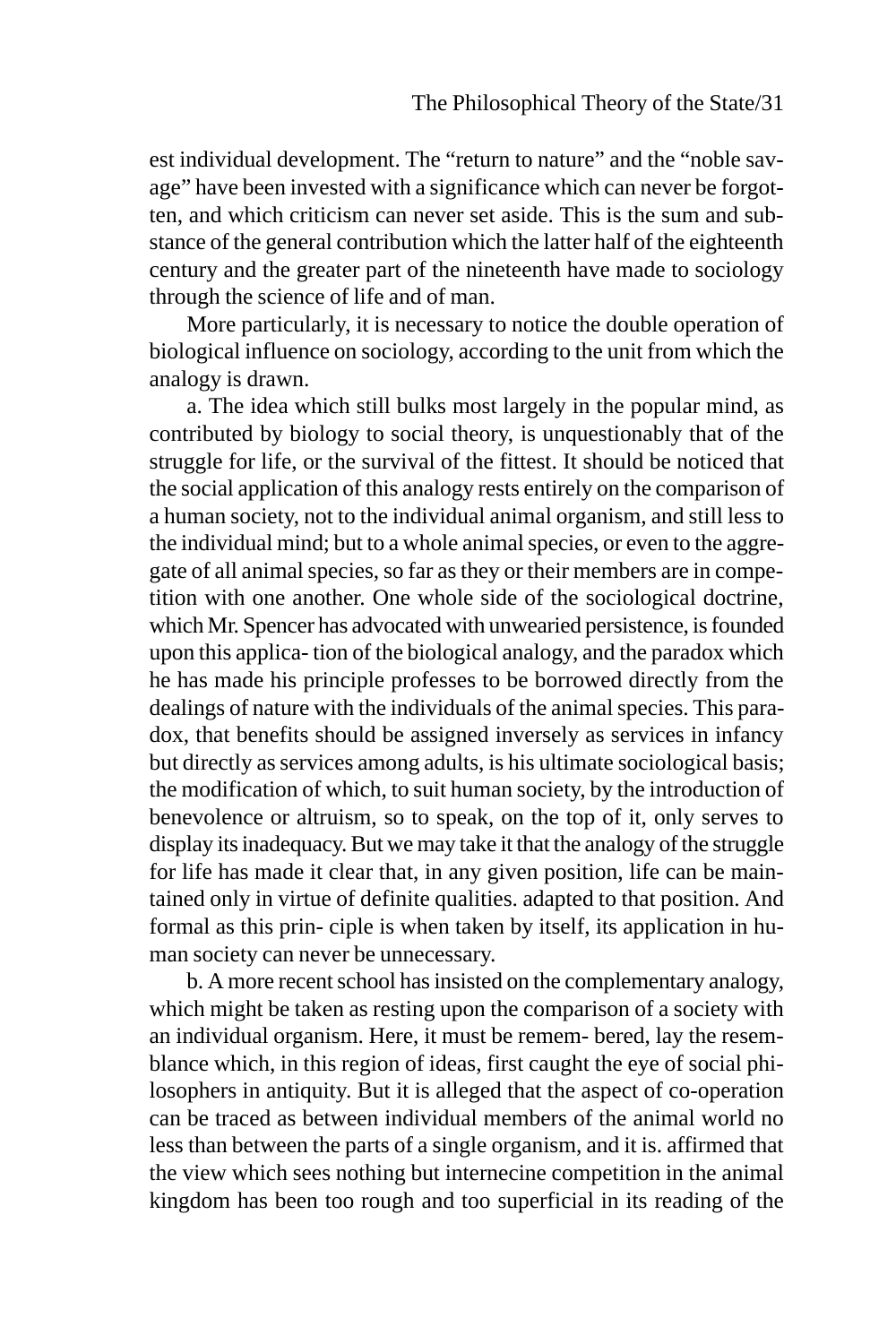facts. And therefore it is suggested that. the phenomena of social fellowship, no less than those of individual competition, have their source and root in the world of lower nature; and perhaps sociology is now not far from the recognition that competition and co-operation are simply the negative and positive aspect of the same general fact——the fact of the division of labour, of essentiality of function, and of uniqueness of true individual service. If it is suggested by the one organic analogy that life depends upon qualities adequate to the position which is to be filled, it is made obvious by the other that the qualities which satisfy the claims of a certain position are those, in general and in principle, by which a function is discharged in the service of the whole.

In Mr. Spencer's doctrine the two sides above indicated have been brought into very marked relation by a suggestive criticism,<sup>36</sup> which he has taken special pains to answer. If human society corresponds to an individual organism—as is, in many ways, Mr. Spencer's well-known doctrine— how is it that the absolute central control in which the perfection of an organism consists is, for Mr. Spencer, a note of imperfection when it appears in a human society? And the answer is in effect that human society corresponds in many of its features rather to a local variety of a species than to an individual organism. It is essentially discrete, not individual, and at this point, therefore, the analogy of the individual organism gives way to that of the group or species.

But Mr. Spencer does not really mean that a human society has no more intrinsic bond between its members than the local group of an animal species. To indicate its true nature he gives us a good word—but a word only—the word "super-organic."37 It is a significant term, and brings us perhaps to the limit of what biological sociology is able to suggest with regard to the unity of a human commonwealth, and points us to something beyond. It is remarkable that when the facts of true human society are more thoroughly realised than by Mr. Spencer, but the clue of the individual organism and the co-operative side of animal life is not followed up, there is a tendency to sever the links which unite man to "lower" nature, and to represent the ethical and cosmic processes as absolutely opposed. We see this point of view decidedly adopted by Mr. Huxley,<sup>38</sup> and its adoption perhaps indicates the inception of an epoch in which sociology will cut itself free from a good deal of pseudoscientific lumber. Nevertheless, a patient and careful study will continue to recognise the elements both of competition and of co-operation as ineradicable and inseparable moments in human society as in the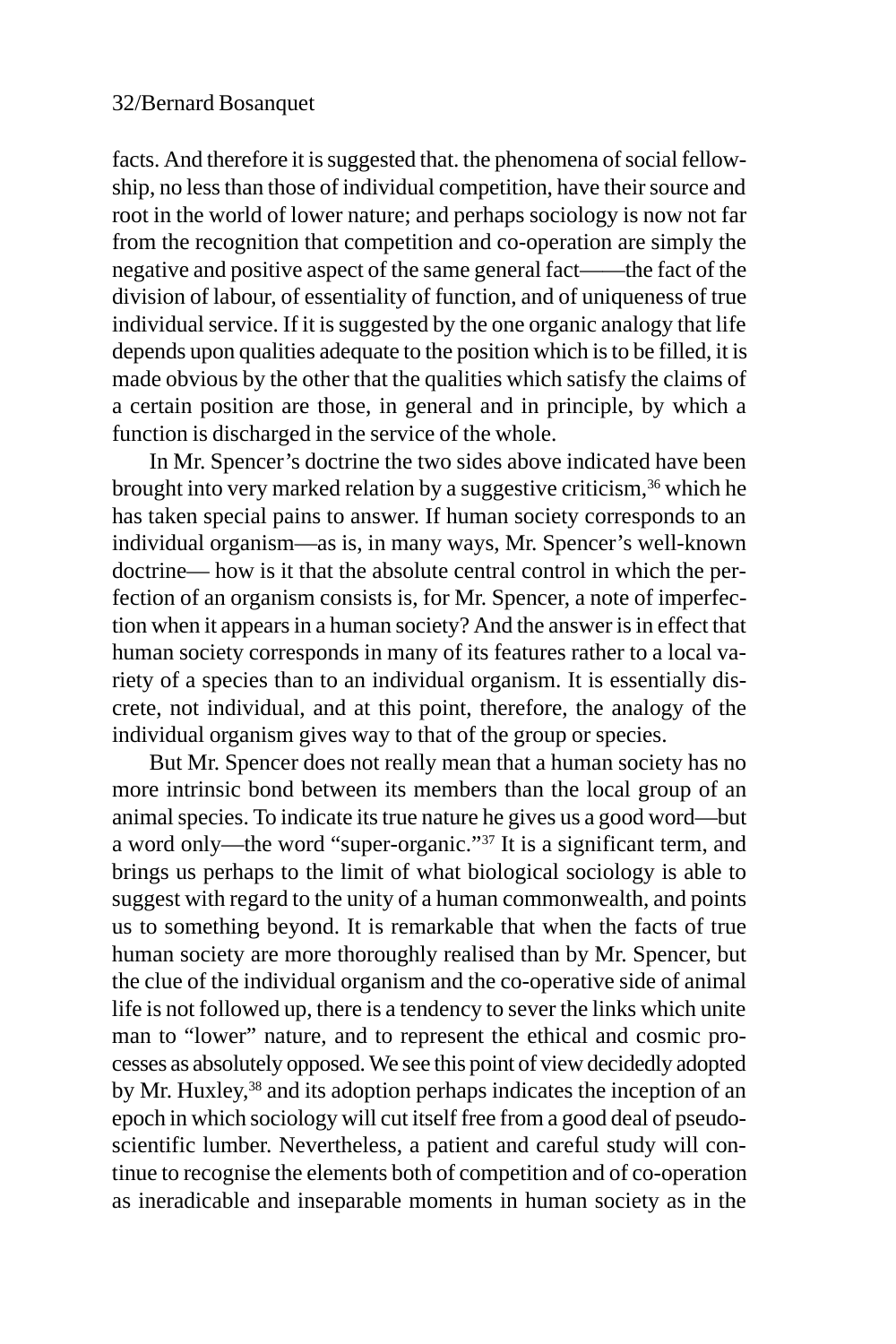animal world; the essential meaning of competition in its higher forms being the rejection and suppression of members who are unable to meet the ever advancing demand for co-operative character and capacity; and the study of parasitism<sup>39</sup> and of regressive selection will continue to be a warning against the attempt to emancipate mankind from the sterner general conditions of the cosmic order. It will be recognised that there is an adaptation to conditions which consists in degradation; but the failure will be understood by comparison with the only true "survival of the fittest,"40 being that which reveals the full unity and significance of organism and environment. It is important to observe that, at least in the two eminent biologists just alluded to, the doctrine of the individual self—of the relation between self-assertion and self-restraint—is altogether of an uncivilised and anti-social type. Biological categories do not, in their case at least, appear to have afforded any suggestion for the treatment of the social self as more and greater, in a positive sense, than the self which is less bound up with social obligations. As for the denying spirits in Plato's Republic, so for both Mr. Spencer and Mr. Huxley, "nature" is essentially self-assertion, and "society" self-restraint.<sup>41</sup> Here again we touch the same limitation which met us in Mr. Spencer's term "super-organic," and we feel that a different point of view must be brought to bear.

iii. Political Economy existed before modern Sociology was born, and is still the only part of it which is obviously and indisputably successful as a science of explanation. The triumphant development of this theory reacted even upon Hegel's political philosophy, by suggesting to him the distinction between "Bourgeois Society" and "The State." *A fortiori* it could not but have a serious influence on the growing science of sociology itself, the ideal of which might not unfairly be regarded as the extension to society as a whole of that type of investigation which had proved so successful in economic matter. From this influence has arisen the tendency in sociological research which has been called by the name of the economic or materialist view of history, and consequently of society. Primarily connected with the name of Marx, it may also be illustrated by many contentions of Buckle and Le Play, and has become, indeed, the formula of a school. In sum, the point of view amounts to this: that the fundamental structure of civilisation, the type of the family, for example, and the order relations and development of classes in society, have been and must be determined by the primary necessities of human existence, and the conditions of climate and nutri-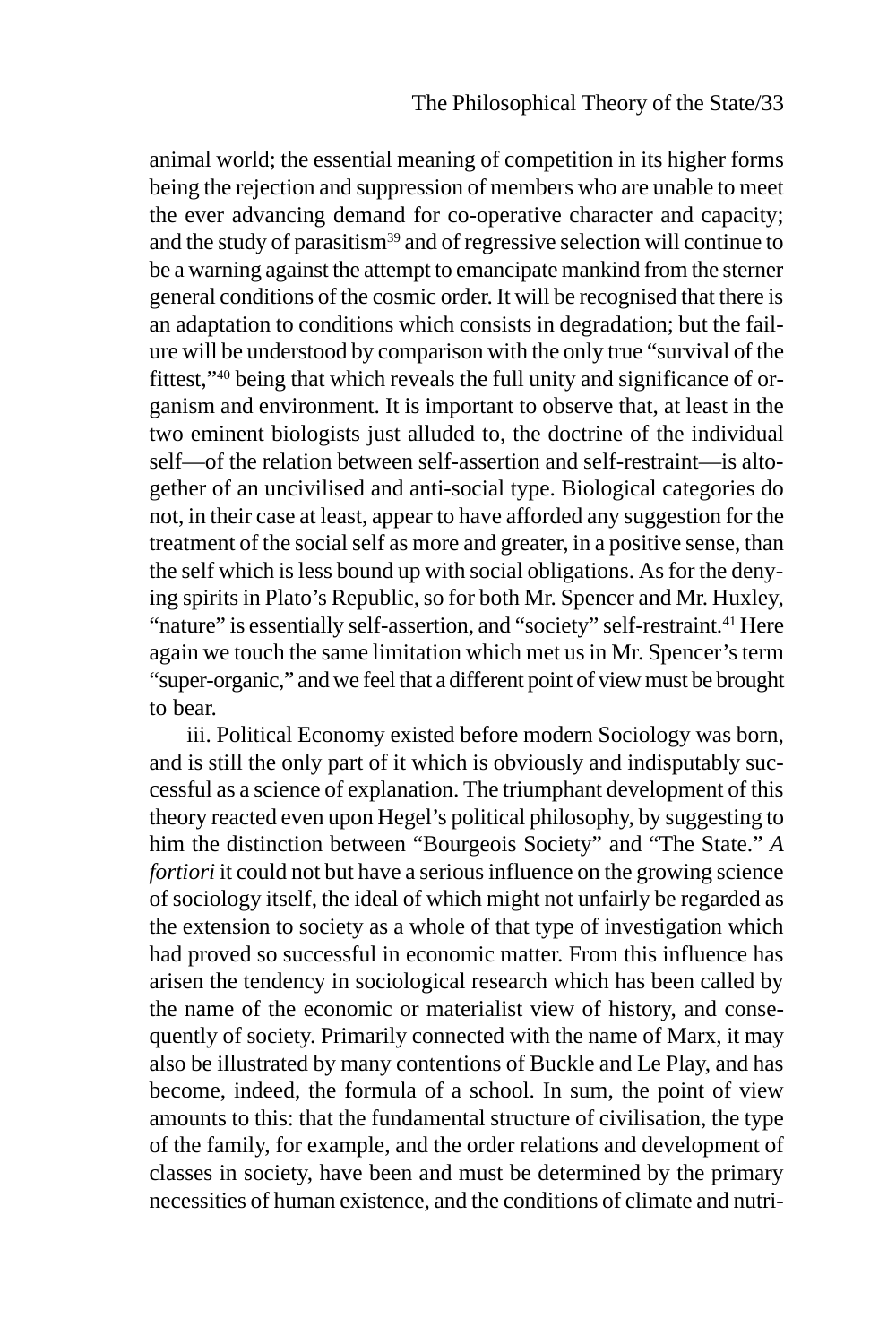tion under which these necessities are met. Economic facts alone, it is suggested, are real and causal; everything else is an appearance and an effect.

Before saying a word as to the true importance of this point of view, we may profitably correct the commonplace idea of its nature. Materialism, in a strict philosophical sense, means the conviction that nothing is real but that which is solid, or, perhaps, which gravitates. By a not very convincing analogy from this idea, all those passions and necessities which we speak of in a quite loose and popular way as connected with the body, may be and often are regarded as "material" in opposition to energies which it seems pleasanter to ascribe to incorporeal mind. But it should be noted that this secondary usage, especially in time when no one denies the physical correlation of all psychical activity, has no important ethical implication. Like the "flesh" or the "body" of St. Paul's religious language, the "bodily" or "material" needs and appetites of man are an element of mind, the rank and value of which must be determined on other grounds than the notion that they are connected in some peculiar degree with "physical" conditions. The economic view of history has been called and has called itself materialist partly because of the commonplace usage, which I have just described, by which certain passions and necessities, which it takes to be fundamental, are apt to be called material as opposed to ethical or ideal—a wholly unjustified opposition—and partly from the notion, which I referred to at the beginning of this chapter, that the success of political economy was in some way analogous to that of the mathematical science of abstract matter.

Stripping off, then, the unjustified suggestion of philosophical materialism,42 what we have in the economic view of history, amounts pretty much to what is expressed in the saying that while statesmen are arguing, love and hunger are governing mankind. Climate and natural resources make a difference to history; occupations determine the type of the family; an agricultural and an industrial society will never exhibit the same relations between classes, and very vast commercial operations cannot be carried on by the same methods or by the same minds which sufficed for the retail trade of a petty shop. But when it is clearly seen that economic needs and devices are no detached, nor, so to speak, absolutely antecedent department of human life—a fact which the epithet "materialist" has done something to obscure, for, in truth, in economics there is no question of genuine material causation—then it becomes obvious that we have not here any prior determining framework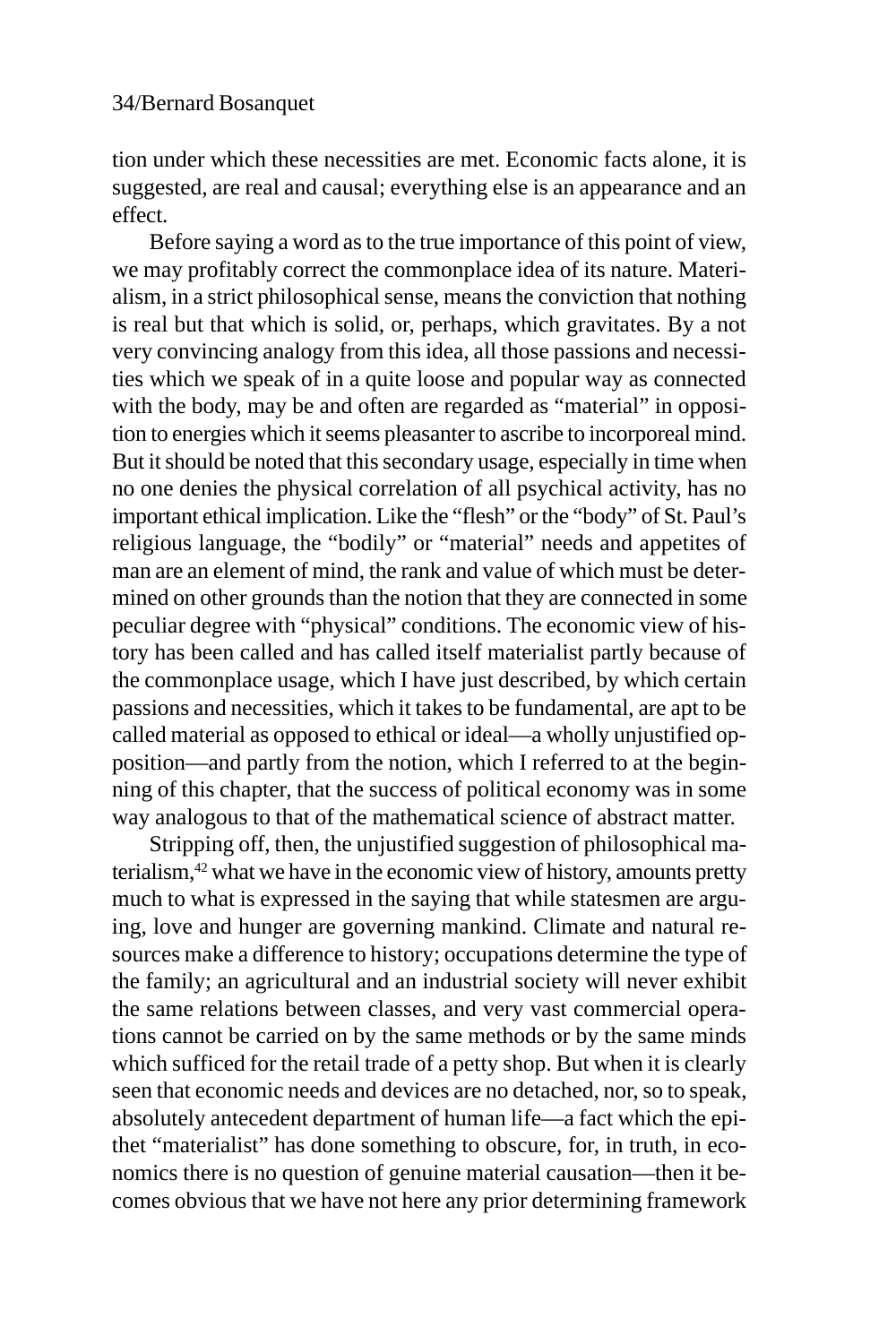of social existence, but simply certain important aspects of the operations of the human mind, rather narrowly regarded in their isolation from all others. If we seriously consider the import of such an economic conception as the "standard of life," it becomes plain that the contrast too commonly accepted<sup>43</sup> between the mechanical pressure of economic facts and the influence of ideas<sup>44</sup> stands in need of a completely fresh criticism and of entire restatement. Discounting, however, the exaggerations which have arisen from confused notions of materialism, and from the genuine achievements of economic science, we have remaining, in the point of view under consideration, a thoroughly just assertion of man's continuity with the world around him. Undoubtedly man lives the life, of his planet, his climate, and his locality, and is the utterance, so to speak, of the conditions under which his race and his nation have evolved. The only difficulty arises if, by some arbitrary line between man and his environment, the conditions which are the very material of his life come to be treated as alien influences upon it, with the result of representing him as being the slave of his surroundings rather than their concentrated idea and articulate expression. Do we think that Homer, Dante, and Shakespeare would have been greater or more free in their genius if one had not been the voice of Greece, another that of Italy, and the third that of England? The world in which man lives *is* himself, but is constituted, of course, by presentation to a mind and not by strictly physical causation; and even where strictly physical causation plays a part, as in the bodily effects of a hot climate or of a certain kind of nutrition, still it cannot determine a type of human life except by passing into the world which a human being presents to himself.

The exclusive importance which has been attached to considerations of this kind in recent social theory is partly due to an unfounded opinion of their novelty. It is somewhat striking, though following naturally enough from the sort of schism in the world of letters which modern sociology and ancient social philosophy represent, that the firm and well balanced handling of these problems which we owe to Plato and Aristotle is for the most part ignored by modern sociologists.

The entire social conception of those writers is a continued application of the principle, fundamental in their whole philosophy, that "form" is the inherent organising life of "matter," so that the better life of a commonwealth can be nothing but the flower and crown of the possibilities inherent in its material conditions and industrial and economic organisation. The law which is ultimately to reveal itself as the spring of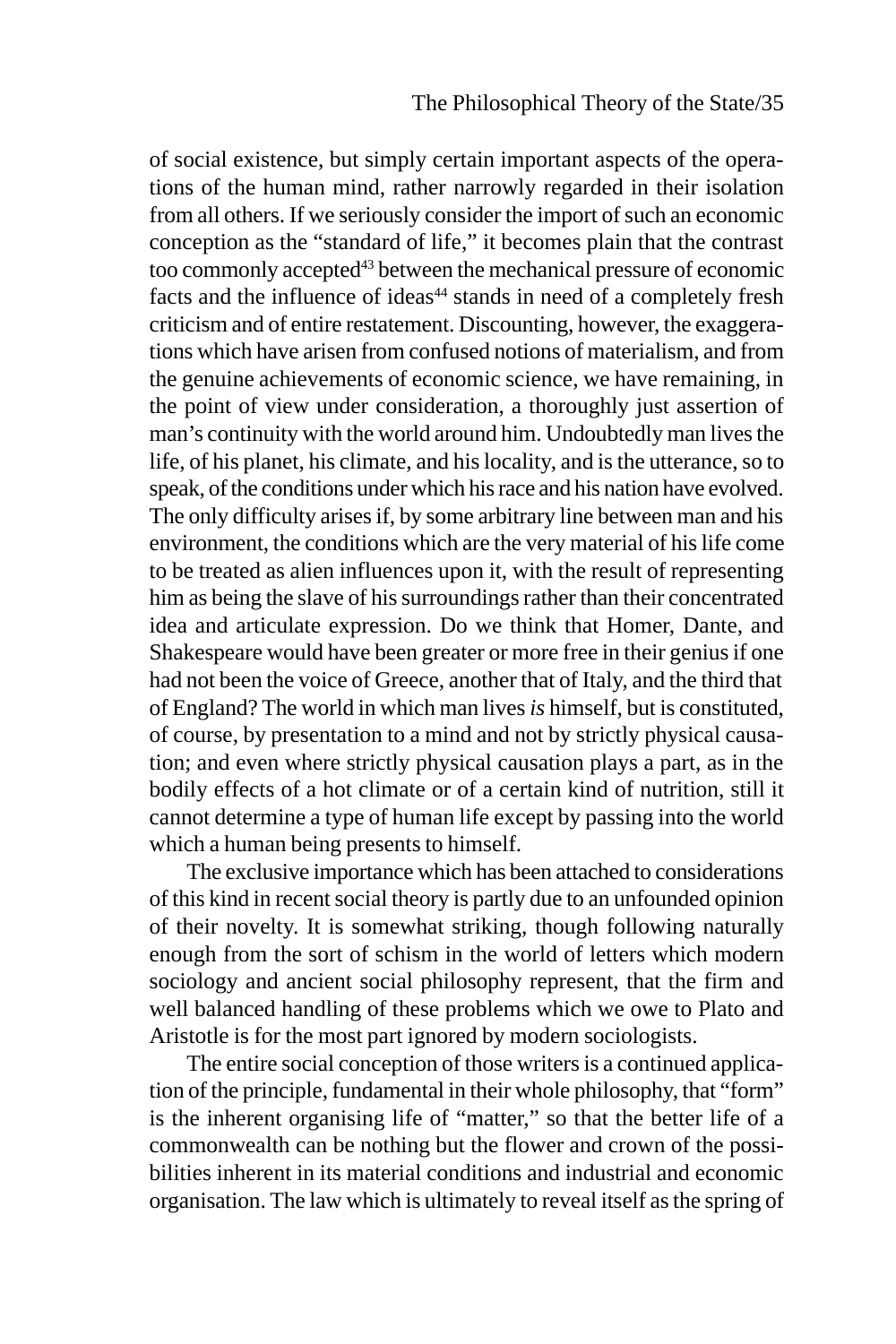all righteousness in the State, has its most obvious and external symbol—so Plato tells us—in the economic exchange of services; and every circumstance of site, and industry, and trade, and the racial type of the citizen, helps to constitute, both for him and for Aristotle, the living organic possibility from which, in some appropriate individual form, the higher life is to spring. If we ask ourselves what then is the difference between the ancient view of economic causation, and that of the "materialist" historical school, we shall find the answer in the absence, from the former, of that unreal isolation upon which we observed above. The relation of "matter" or "conditions" to "form" or "purpose" is not, for the Greek thinker, the pressure of an alien necessity, of a hostile environment, but the up-springing of a life, continuous in principle through all its phases. The thought of the legislator fixes in the shape of distinct consciousness and will, what the assemblage of conditions embodies. as a physical or instinctive tendency, as the artist, to use an ancient simile, finds the statue in the marble. Working with this idea, the connection is far more thoroughly, because more sympathetically, traced than it can be when we think that our science is but laying bare the fetters of humanity. And following in the spirit of the Greek thinkers themselves, modern students of antiquity have devoted themselves to eliciting the positive connection of conditions with history, up to a point of success of which the common run of modern sociologists appear to have no conception. When we reflect how typical and, comparatively speaking, how readily isolated and exhausted is the history of Ancient Greece in the greatest age, it seems extraordinary that the considerable and minute researches which have been bestowed upon its geographical, commercial, and economic conditions should not be commonly drawn into account with a view to the illustration of the relations between natural resources, commercial and economic development, and historical greatness.45

However this may be, here at any rate, in the analysis of economic and quasi-economic conditions in their bearing upon the life of peoples, we get a real subject-matter which is perhaps, so far as can yet be seen, the territory least disputably belonging to the pure sociologist. It is not really a sphere of natural causation, but it is a sphere of certain simple and general conditions in psychical life, corresponding to external facts which admit of more or less precise statement, and, we may hope, of reduction to fairly trustworthy uniformities. Such for instance are M. Durkheim's investigations on the effect of density of population upon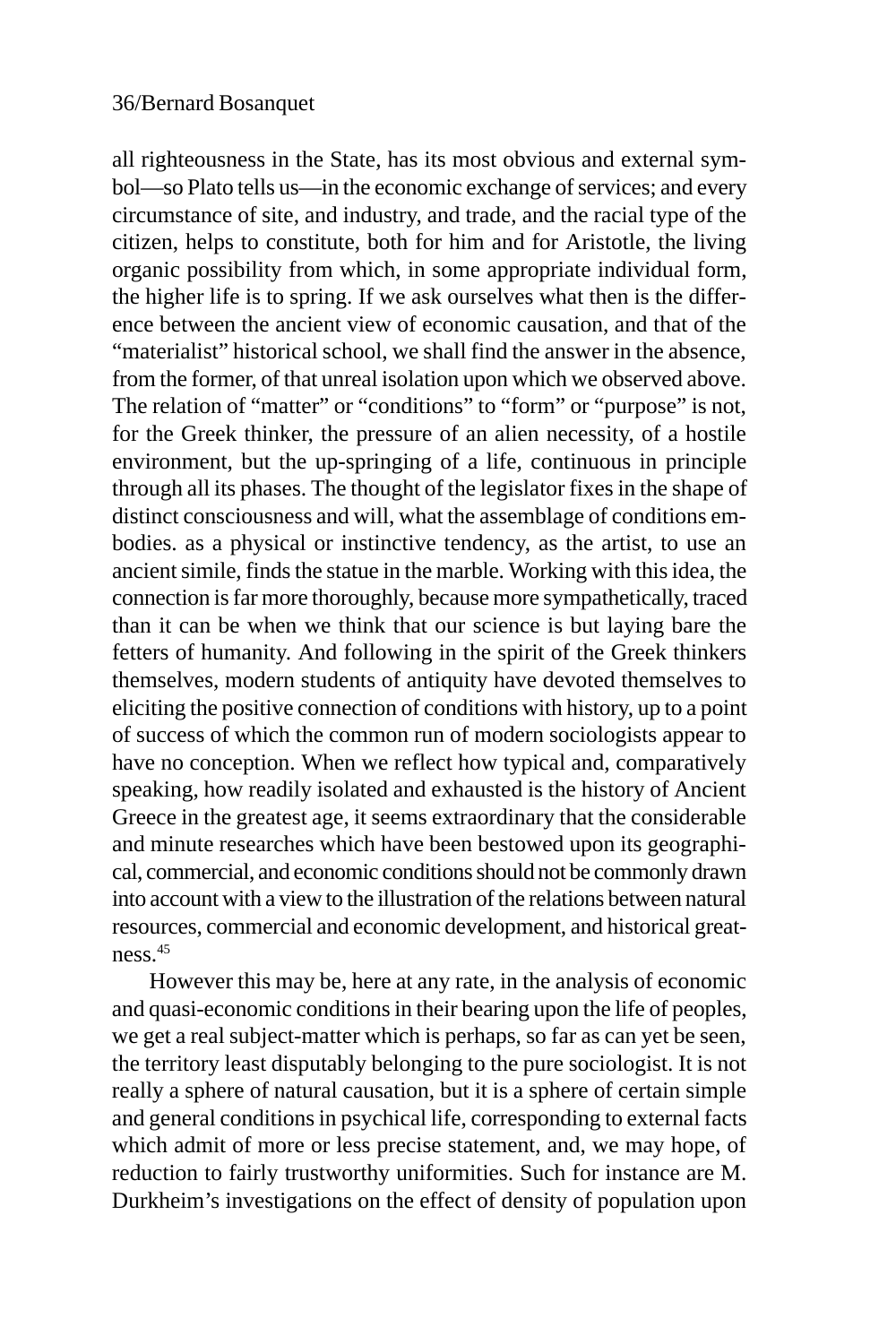the division of labour,<sup>46</sup> or Professor Giddings' observations upon the causes and limiting conditions of the aggregation of populations.<sup>47</sup> We now proceed to a branch of experience which seriously strains the working conceptions of the sociologist.

iv. A completely new vista reveals itself to the student of social theory when he turns from biological analogies and economic conditions to consider the wealth of experience and of ideas which is furnished to him by Jurisprudence and the Science of Right. He knows, indeed, by this time, that the obvious aspect of a province of fact will not be the only one, and that a unity will certainly be traceable between all the facets of social existence. But none the less, he will be able to restrain the itch to explain things away, and he will fairly and candidly give weight to the significance and suggestiveness of the mass of history and of reflection which is now brought before him.

a. For here, as the plainest and most unmistakable data of experience, we are confronted with ideal facts. The vast mass of documents which form the basis of the Science of Right— a more complete and comprehensive set of records, perhaps, than any other branch of social science can boast—bears witness in every case to one social phenomenon at least, to a formal act of mind and will, aimed at maintaining some relative right or hindering some relative wrong, and stamped with what in some sense and in some degree amounts to a social recognition. Theorists have said too hastily, though with a sound meaning, that right is independent of fact. It would be as true to say that reason is independent of civilisation, or the soul independent of culture. Right is not exhausted in the facts of past history; but it is at every moment embodied in facts; and to com- prehend that the social phenomena which are among the most solid and unyielding of our experiences, are nevertheless ideal in their nature, and consist of conscious recognitions, by intelligent beings, of the relations in which they stand, is to make a great step towards grasping the essential task of science in dealing with society. From the beginning of social theory the facts of law have been set in Opposition to the idea of a natural growth. It has been observed that, as a definite institution maintained by formal acts of will, society is artificial, conventional, contractual. We all know to-day that there is much more than this to be said about the nature and principles of social growth. Nevertheless, it remains true that the social whole has an artificial aspect, an aspect of will and of design, of the agreement and mutual recognition of free conscious beings. And in so far as the history of law has resulted in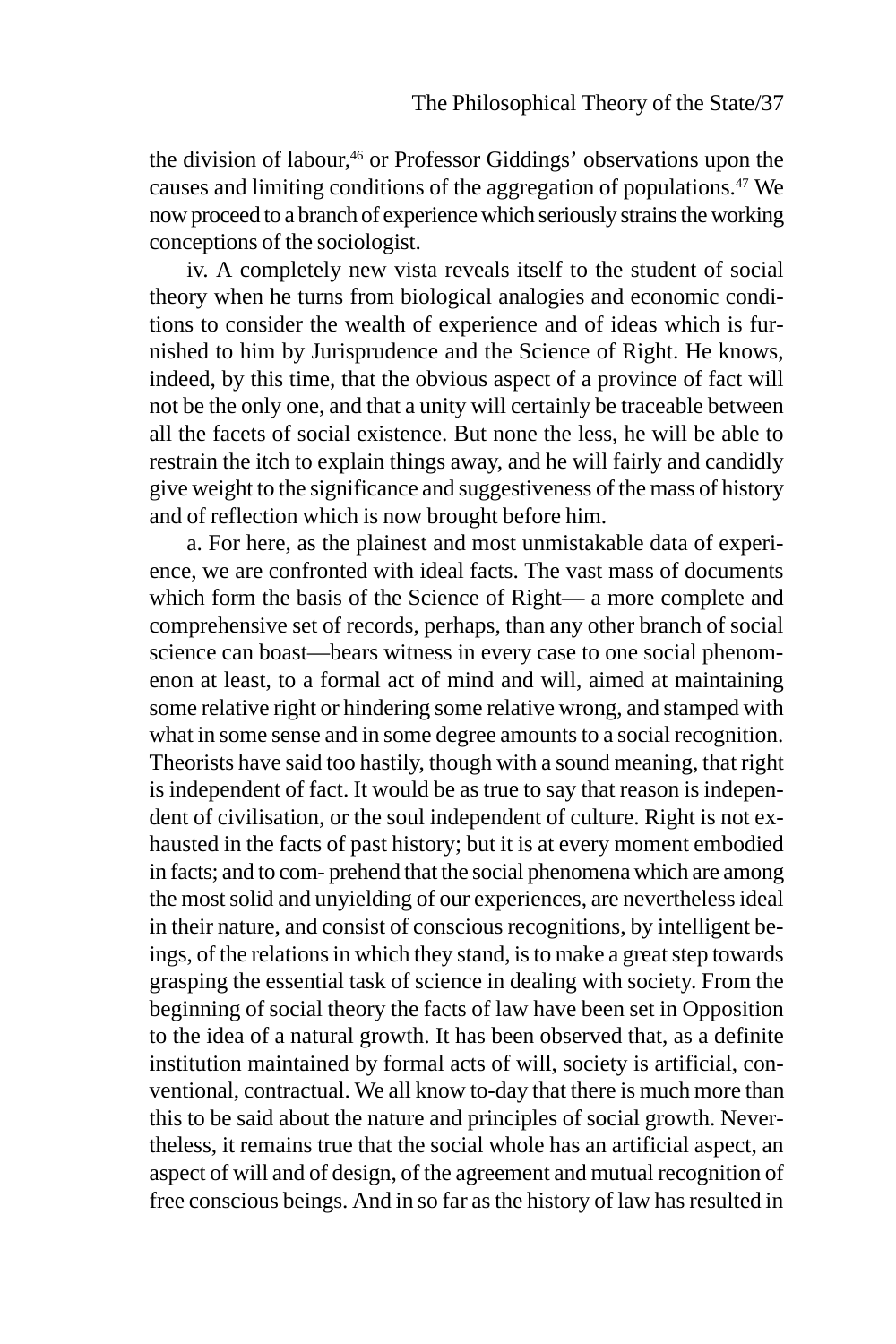the conception of natural right, this in no way derogates from the artificial or ideal character of society as above understood. For "natural" right belongs to a "nature" which includes and does not exclude that action of intelligence in virtue of which society may be termed artificial; and is merely the revelation of the principle towards which the social will is working, and which in some degree it has always embodied.

Therefore the facts of Jurisprudence and the Science of Right, or of "Natural Right," as the issue and outcome of Jurisprudence, necessarily counterbalance the extreme ideas of continuous growth and natural causation which social science derives from other analogies. We are reminded that, after all, we are dealing with a self-conscious purposive organism, which is aware of a better and a worse, and has members bound together by conscious intelligence, though, it may be, not by conscious intelligence alone. At one time the ideas of Jurisprudence, such as Sovereignty or Contract, were considered sufficient by themselves to equip a social theory. And if they are now seen to need completion from both sides,—from the side of lower nature, and from the side of the national spirit and culture,—this should not make us neglectful of the important truths which the facts of law and recognised obligation, more than any others, establish on solid ground.

b. It is of course the case that Law has been treated from the standpoint of economic history in the same way as the other phenomena of civilised life. It may be taken simply as the form into which substantive relations crystallise, under the influence of economic conditions or of other elementary social forces. And obviously such a view has its truth. The social will, like the will of any one of us from day to day, is formed not *in vacuo*, but as the focus of all the influences which penetrate our being. It is a fair object of research to ascertain the economic or other social meaning of the statutes which we find on the statute book; and it is because they have so much meaning that they are excellent objectlessons in the play of the social consciousness and sense of right. But this focussing of social influences makes the laws not less acts of social will, but more. To suppose the contrary would be like supposing that nothing is a true act of will which embodies an individual's distinctive purposes in life.

I will explain by an illustration the relative value of sociological analysis in dealing with the facts of positive law. I am indebted for it to M. Durkheim, whose writings appear to me among the most original and suggestive works of modern sociology. I regret that my immediate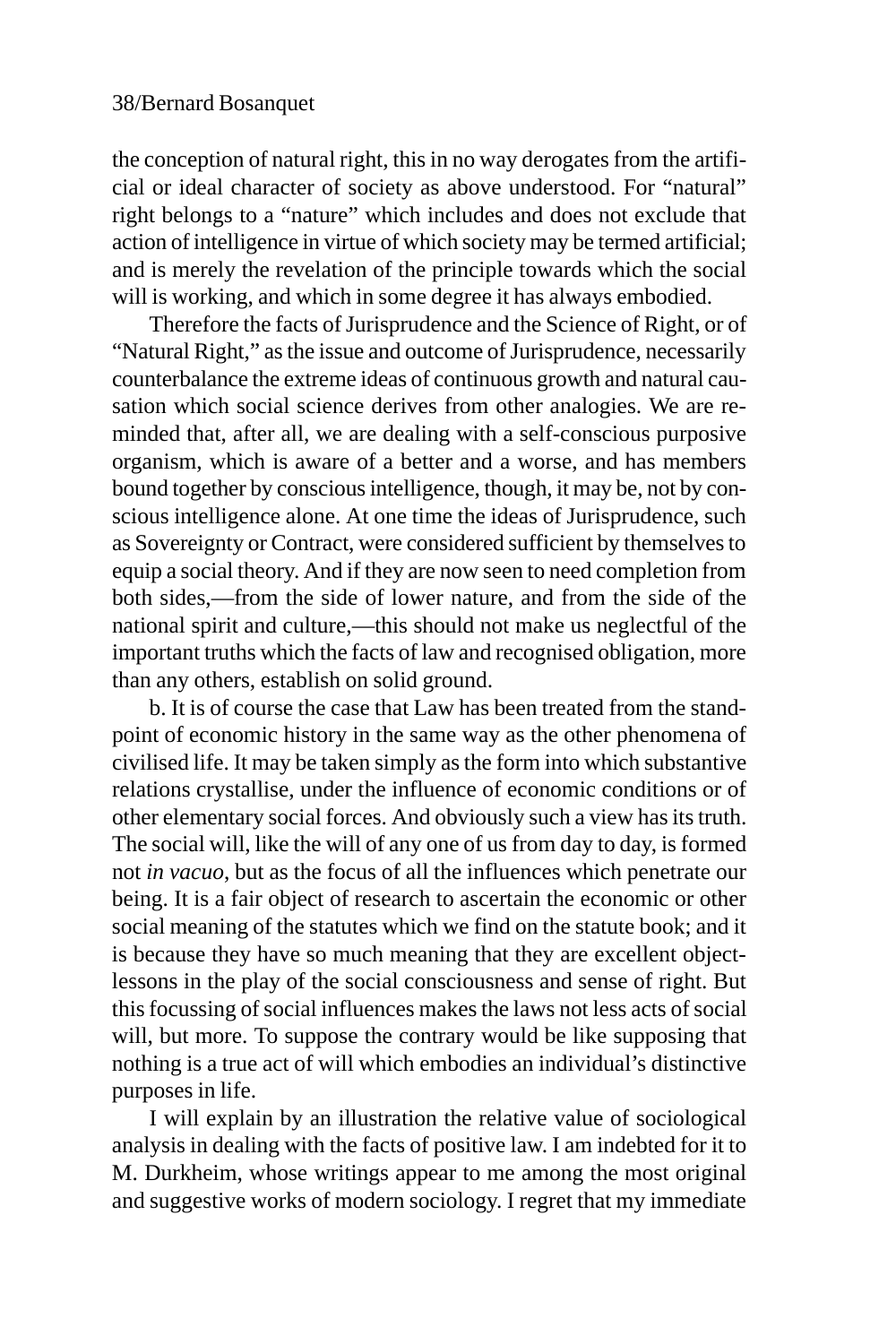purpose does not justify me in stating and appreciating the whole very interesting theory of repressive and contractual law from which the point in question is selected.

An act is a crime,<sup>48</sup> we are told, for the pure sociologist, when it offends the strong and definite collective sentiments of society. This is the strictly causal view of the matter. The act is a crime because it offends; it does not offend because it is a crime. And the corollaries are valuable. It is idle to distinguish, on such a basis, between the reformatory, the retributive, and the deterrent views of the reaction which is punishment.49 An offensive act is in itself at once an exhibition of character, an injury, and a menace. If a man assaults me in the street, and I knock him down; how futile to ask if my action is meant to cure him of his insolence, to punish him for having hit me, or to prevent him from hitting me again! The real fact is that I am offended, and I react by way of injury and negation against that which offends me. Now, this view, I think, illuminates the subject. By going back to the simple operative cause, as it may be supposed to exist especially in the minds of a tribe in an early stage of development (M. Durkheim is chiefly referring to religious offences), we have got a plain type of mental reaction, easy to imagine and to understand. In this type we see at once the unity of aspects which the forms of law, and legal or philosophical theory, tend later to dissociate in a fictitious degree. And moreover we are reminded that a law must have something behind it; some positive sentiment or conviction, without which it would be unaccountable and unmeaning.

But when all this is said, it must not be supposed that penal law has been reduced to the level of a strong and definite collective sentiment, or a crime to the level of an annoyance. The simplest penal law of a selfexistent social group is different from the anger of a crowd or mob. There is in it some sense of permanence, and permanence means responsibility and generality—a distinction of right and wrong. The fact of formally constituting a crime, i.e., of announcing a law, implies that mere distaste is no ground of punishment. The law means that there is something worth maintaining, and that this is recognised, and that to violate this recognition is not merely to be unpopular, but to sin against the common good, and to break an obligation. With less than this there is no true crime.

Thus, if I am right, the relation of pure "sociological" causation to juristic facts is the well-known relation of the more abstract to the more concrete sciences, usually illustrated in logic by the relation of the physical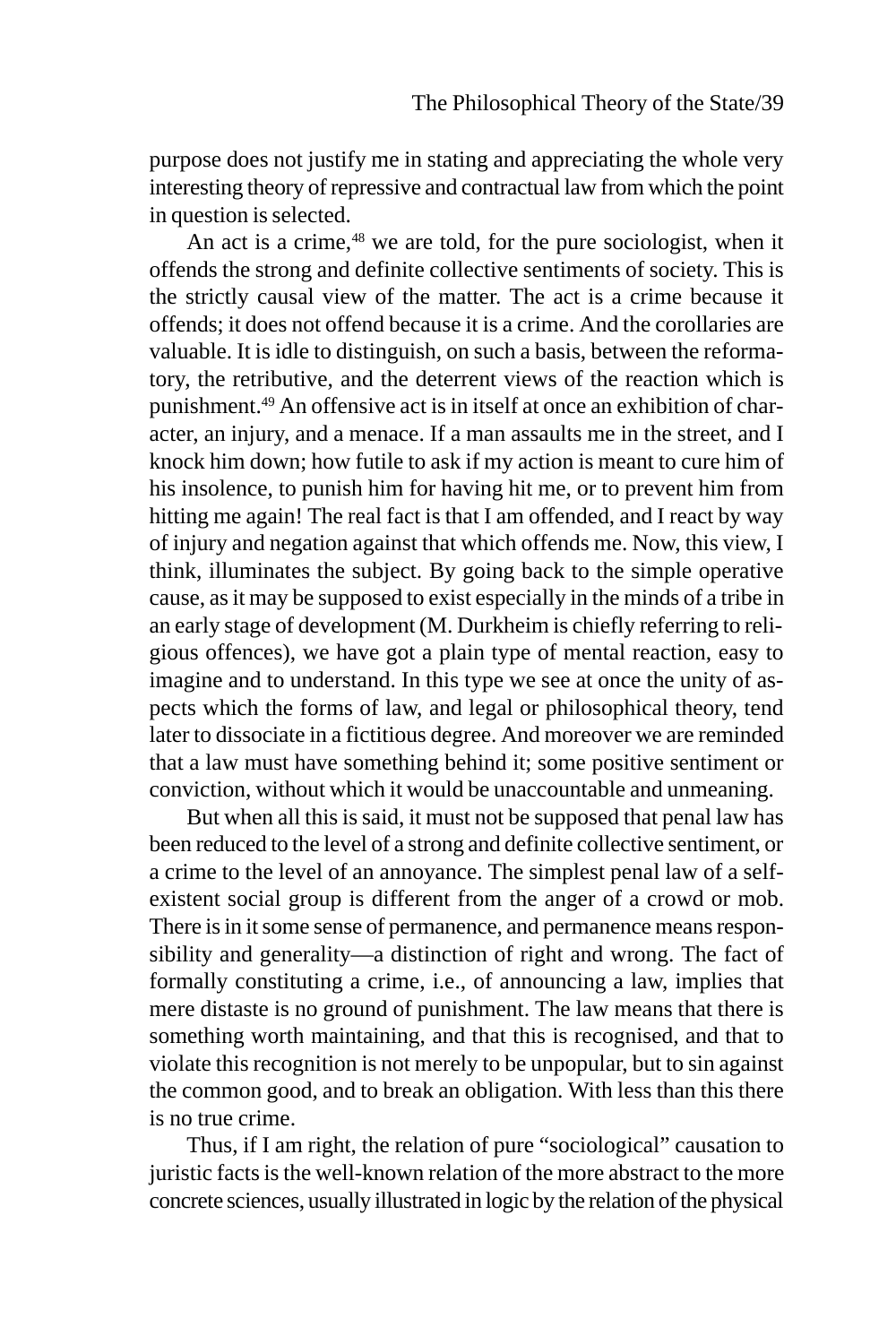and the musical account of musical sound. For the pure physicist, a harmony and a discord are only two different combinations of shakings. For the musician they are not only opposite effects, but are causes of divergent consequences. So with the relation between a strong collective sentiment and a true law. A strong sentiment, as such, is a mere fact, a mere force; and as such the sociologist regards it. A law involves the pretension to will what is just, and is therefore a sentiment and something more, viz., the point of view of social good. It aims at a right and im- plies a wrong, and demands to be apprehended and judged on this ground. A mere force cannot by its reaction constitute a crime; for that a law is necessary. The ideal aspect of law as recognition of right is no less actual, no less solid and verifiable, than the facts of sentiment or necessity which may have suggested and sustained it. In this way the relation of sociological causation to the facts of Jurisprudence is typical of the whole relation of Sociology conceived as a natural science, to the larger facts with which social theory has to deal.

v. But the ideas involved in mere legality, though they bear emphatic testimony to the conscious and artificial aspect of the social whole, have always been regarded with some justice as the type of what is empty and formal. To treat a law as a command with a penalty annexed, or to enunciate the tendency of social progress as being from status to contract, may convey important meanings, but is obviously very far short of the whole truth. And, indeed, generalisations of this kind, though characteristic of a certain class of reflective Jurisprudence, do not at all represent the highest level which has been reached within the science of right itself. But yet, as we pass beyond these everyday working conceptions, we are beginning to leave the central ground of Jurisprudence, and to move towards a point of view which deals more completely with life and culture. The need and occasion for such a point of view may be measured by that revival of national individuality which was referred to in the last chapter as constituting the true ground and occasion for the rebirth of genuine political philosophy in modern times. Montesquieu's investiga- tion into the "spirit of laws," and his treatment of a law as something deeper than a command, following upon the similar endeavours of Vico, was in fact a recognition of the fundamental unity of a national civilisation, which, on its political side, even Hobbes and Locke had already attempted to explain by help of the inadequate instruments furnished to them by legal theory. Montesquieu's and Vico's conceptions were only the forerunners of the many-sided study of civilisation which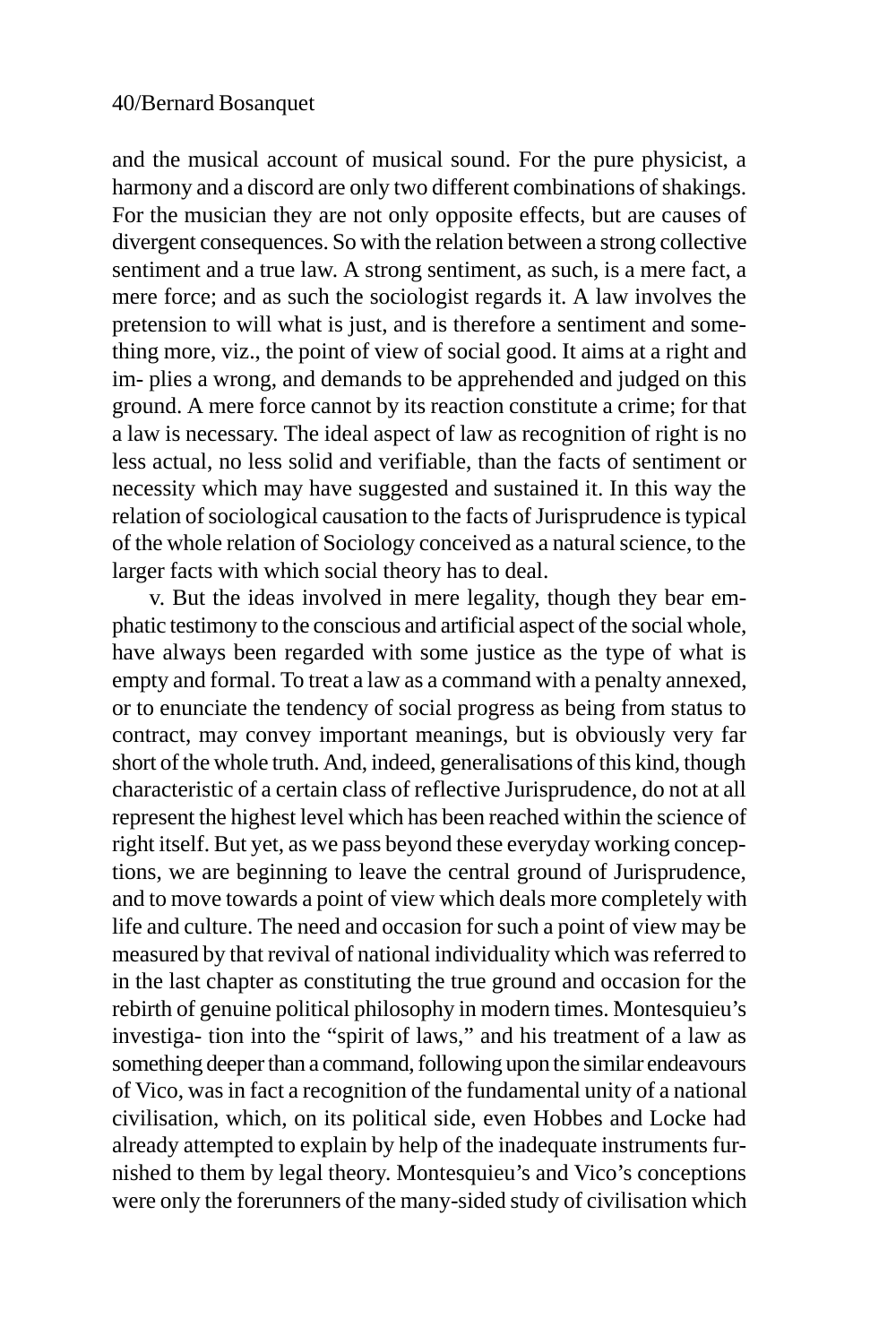characterised the latter part of the eighteenth century, following up the problem which was enunciated in Rousseau's paradox, that "law itself must be created by the social spirit which it aims at creating." To recognise the social spirit of a people, as the central unity behind its law and culture and politics, was the principle of the various. researches dealing with formative art, poetry, language, religion, and the state, which marked the close of the eighteenth century (compare Wolf's theory of Homer as the utterance of a racial mind), and laid the foundation of nineteenth century idealism.

The true Greek renaissance, initiated in the age of Winckelmann, forcing modern minds into contact with Hellenic ideas in their original form, and no longer through Latin intermediaries, furnished a type and focus for these researches by bringing before the thoughts of students the brilliant individuality of the ancient city-state; the crude traditions of which had already exercised the most powerful influence on Rousseau, and through him on the Revolution. At the same time the organic sciences were full of activity. The life-work of Goethe marks the parallelism of the two movements. It is plain that the doctrines of Comte were no more than a very one-sided attempt to formulate the significance of the fermentation around him, and that deeply as he felt the unity of the social being, his expression of it ignored half the lesson of the times. Thus the generalities of Jurisprudence are vitalised and completed by the work of the sciences of culture; and the conception of a national mind and character takes its unquestioned place in modern social theory. It may be well at this point also to call attention to the researches which later historians have directed to what may be called "Comparative Politics"; the relations, that is, of communities under government with respect to the mode in which they are governed.<sup>50</sup> For this branch of inquiry once more, though narrow and empty by itself, yet does aid in bringing to light the purposive and conscious character of society, and in correcting the tendency to treat it altogether as a "natural" phenomenon.

vi. "And so the whirligig of Time brings about his revenges." French Sociology to-day is a psychological science, though its founder banished psychology from his sociological method. Nothing is more instructive than to watch the gradual pressure of the various points of view which are emphasised by the various departments of social experience, as they reveal, under criticism, their tendency to complete themselves and one another by suggesting the only category which is ad-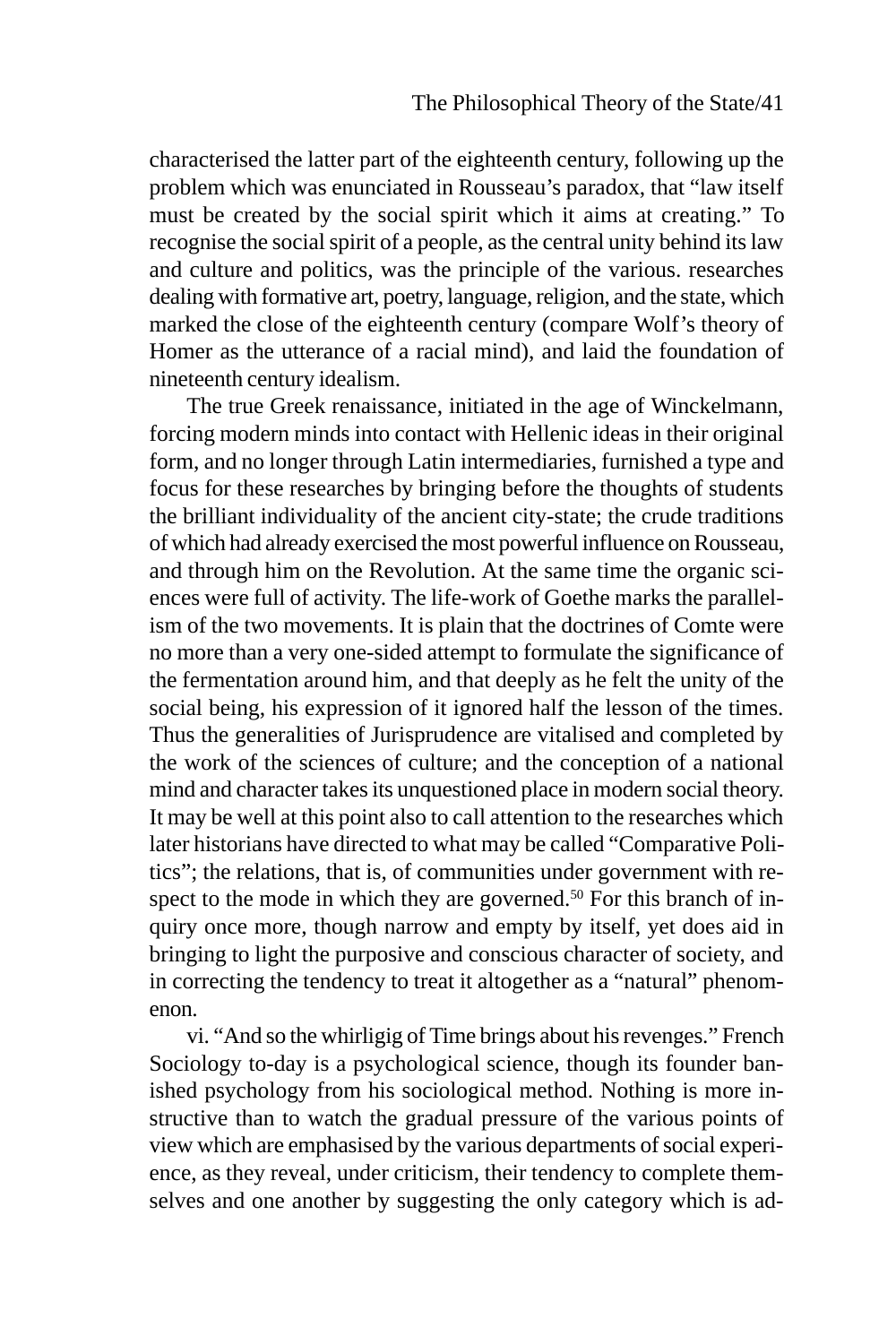equate to them as a whole. As every serious student of social matters knows by his own experience, it is impossible to touch a physical fact, or a statistical datum, or a legal enactment, in reference to its social bearing, without its at once, so to speak, coming alive in his hands, and attaching itself to. an underlying relation of mind as the only unity which will make it intelligible, and correlate it with other experiences, by themselves no less fragmentary. In statistics, for example, you touch a moving creature, as if through the holes in a wall, at this point and the other, and write down where you have touched him.51 But to see the creature as he is, and combine your information of all kinds in a just and complete idea, you must get him into the open. And that, when the question is of a life, you can only do by reconstructing his mind, for even to see a social unit with your eyes gives you a fragment only, and not a whole. On Fridays, we are told, the passenger traffic returns of French railways, omnibuses, and steamers show a decline.<sup>52</sup> What dumb fact is this? People do not like to travel on Fridays, or prefer to travel upon other days. What is this preference? The only unity that can really afford an explanation, that can correlate this irregular fragment of fact with the whole to which it belongs, is the living mind and will of the society in which the phenomenon occurs. Explanation aims at referring things to a whole; and there is no true whole but mind. Necessarily, therefore, with widening experience and deepening criticism, mind has become the centre of the experiences focussed by sociology.

We may note some significant points in this development, although, indeed, the whole course of modern sociology is one single illustration of what has just been said. Discussions of the problem in what the differentia of society consists, no longer deal with organic or economic conceptions, but with such ideas as the "Consciousness of kind,"53 the " Mind of a Crowd,"54 "Imitation" and "Invention,"55 similarities and differences in the social consciousness,<sup>56</sup> "Social logic" and society considered as a syllogism,<sup>57</sup> and the imitative and inventive person.<sup>58</sup> The work of M. Tarde in particular is typical of the whole movement, and his phrases have largely been adopted whether in agreement or in controversy. For him the one fact coextensive with the social character is "Imitation"—the means by which ideas and practices spread throughout groups and masses of intelligent beings. For the characteristic of knowable phenomena, in his view, is Repetition, and Imitation is the means and vehicle of Repetition in social matters. Here, however, we have accounted only for generalisation, and differentiation needs a sepa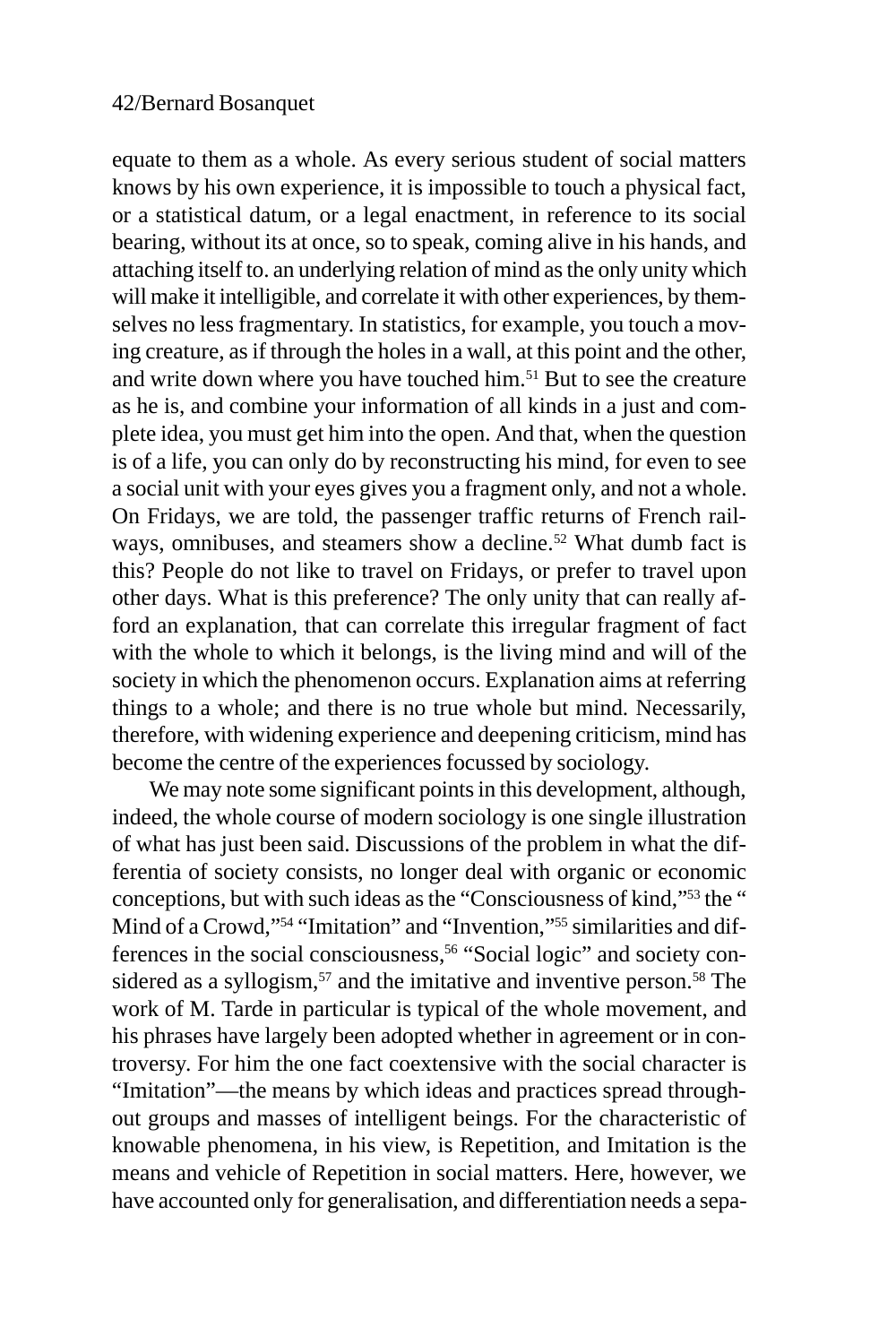rate origin. This will be supplied by the idea of "Invention;" Invention and Imitation, therefore, are the general form of all social process, the matter on the other hand being analysable as Belief and Desire. Every institution is a belief,<sup>59</sup> every activity is a want or desire. In the *Logique Sociale* these conceptions of the general medium and process of social life are pushed home into the actual formative operation of the social mind and will. Society, we are told, may be compared not indeed to an organism, but rather to a brain; it is a cooperative mind, a syllogism, in which the principles held by one part are modified and applied by another. M. Tarde's extreme illustrative hypothesis corresponds strangely with one thrown out by Mr. Sidgwick. Mr. Sidgwick<sup>60</sup> has simplified an ethical question by supposing only a single sentient conscious being in the universe; for M. Tarde there is, we might say, no single being at all; the typical social man is a hypnotical creature, a somnambulist acting under suggestions from others, though he does not know it, and is under the illusion that he is himself.<sup>61</sup> Nothing could be of higher interest than to see the necessities of social science thus working themselves out, on slippery and unfamiliar ground, by the sheer force of facts and experience. That a science of man must be a science of mind seems no longer disputable.

On the substance of this development there is one observation which inevitably suggests itself to any critic who approaches the problem from the philosophical side.

Necessarily, as the relation of the individual to society is the root of every social problem, psychological sociology consists to a great extent in exercises upon the theme of identity and difference. These exercises have hitherto been for the most part unconscious and involuntary. And the high degree of substantial truth which is attained by inquirers who have not thought the logic of identity worthy of a single glance, is the strongest possible confirmation of the common experience that it is safer to neglect theory than to be careless of facts. Nevertheless, it has now become apparent, that a point has been attained at which logical criticism is absolutely essential, or if not logical criticism, at least some reference to the familiar and well-established results of ancient or modern social philosophy.

For it is a universal characteristic of the sociological movement before us, that identity and difference are referred to different spheres, and the "one" and the are regarded as reciprocally exclusive atoms.<sup>62</sup> The difficulties and fallacies which thus arise are innumerable. Thus we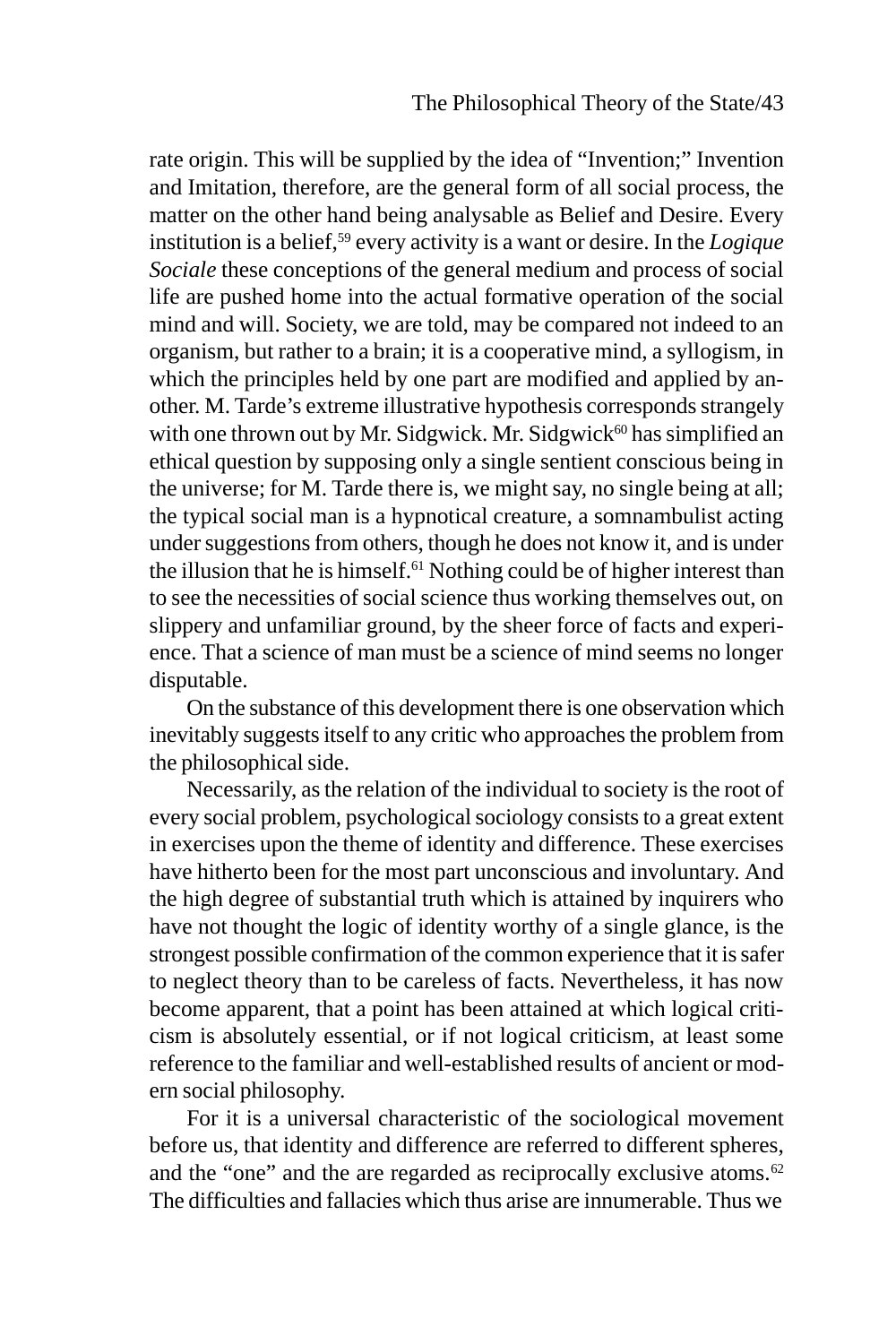have the contagious common feeling of a crowd<sup>63</sup> taken as the true type of a collective mind, obviously because it is not understood how an identical structure can include the differences, the rational distinctions and relations, which really constitute the working mind of any society. So again we have one type of law marked off as corresponding to social similitude,<sup>64</sup> while a different type corresponds to the social division of labour; simply because the category of resemblance has been substituted for that of identity, and is treated as exclusive of differentiation; with the result of a really terrible distortion of facts in the attempt to separate the whole sphere of penal enactment from that which deals with industrial organisation. So with the entire set of notions of "Imitation," "Repetition" and "Invention."65 The separation of Imitation and Invention is simply the popular exclusion of Difference from Identity; while the treatment of Repetition as the characteristic of knowable phenomena and the mode of utterance of. social Imitation means the restriction of rational Identity to its barest form, and the exclusion from social theory of absolutely every case of true cooperative structure. For true cooperative structure is never characterised by repetition, but always by identity in difference; it is the relation not of a screw to an exactly similar screw, but of the screw to the nut into which it fastens.

In the discussions of Egoism and Altruism<sup> $66$ </sup> the difficulty comes to a head. Some writers think Egoism prior to Altruism; others—the more wary and enlightened—incline to treat Altruism as a phase earlier than Egoism; M. Durkheim, whose eye for a fact is very keen, seeing the absurdity of both these suppositions, is determined to include the two characters in question from the very beginning in the human consciousness,67 but, of course, as contents belonging to different spheres and consisting of contrasted elements. The conception of a whole held together by its differences, its identity consisting in and being measured by their very profoundness and individuality, is not at the command of any of these writers, although the greater part of M. Durkheim's theory seems imperatively to demand such a conception.

vii. Before considering, in conclusion, the relation of Sociology as influenced by the above-mentioned sources and points of view, to social philosophy proper, it will be well to devote a few words to emphasising the way in which these sources ought to be regarded.

Every "source" of sociological science is at once a category, or point of view, and also a certain group of actual social conditions. This relation is effectively illustrated by the study of any social unity which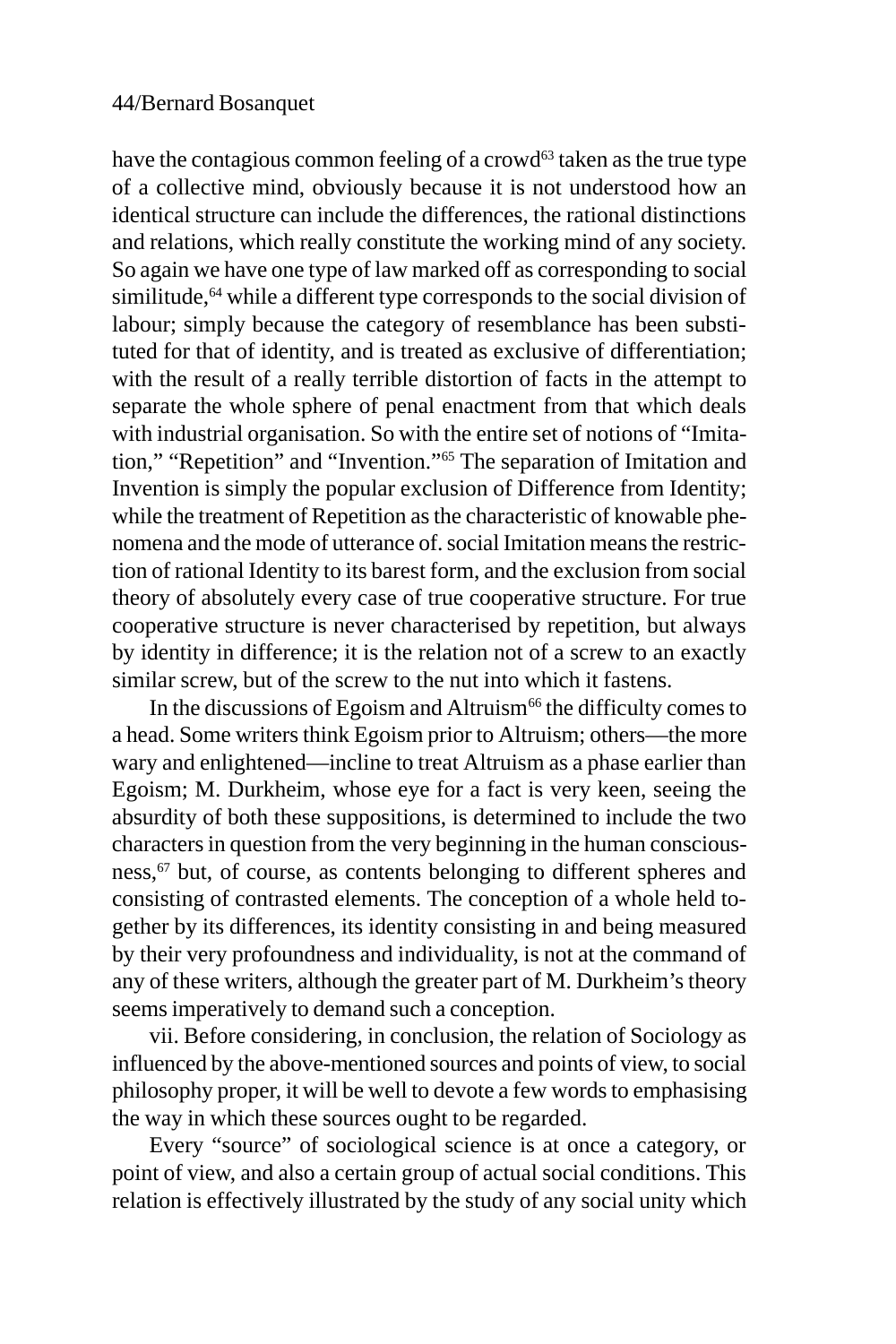is such as to invite a thorough con- spectus of its life from top to bottom of the social growth and underlying conditions. I repeat that the history and life of ancient Greece, a singularly complete working model of society on a very small scale, analysed with remarkable thoroughness, and individual throughout, is the prerogative example of such a treatment; but next to this, or in addition to it, a thoroughly careful study of local history, life, and conditions, in a limited region, $68$  with which we are familiar from top to toe, is an essential propaedeutic to true social theory. To focus a number of groups of fact, and coordinate the points of view which they substantiate, into the conception of a living being, with its individual character and spiritual utterance, needs more than a merely literary or statistical study. But by making this effort we shall learn, as no economic charts or general scientific works can teach us, what a social life is, and in what sense it is true that all partial facts and experiences within it de- mand ultimate coordination in the category of mind. It is not meant that consciousness can make the weather hold up, but it is meant that no fact has a true social bearing except in as far as, sooner or later, it comes to form part of the world which a being capable of sociality and therefore intelligent, presents to himself as his theatre of action.

3. Thus it may seem that by mere force of facts a necessary solution has been arrived at, and that psychological sociology must be one and the same science with social philosophy.

But this is not quite the case. Up to the present time these two sciences continue to approach their object-matter, as it were, from different ends, and whether the two views will ultimately amalgamate is perhaps mainly a problem of the personal division of labour. But a question of principle, with reference to the true nature of psychology, is indirectly involved. Only there seems no reason why two kinds of psychology should not exist.

Psychology, as at present conceived by its best working representatives, is a positive, though not a physical science. "For (the psychologist) the crude superstitions of Australian aborigines have as much interest and value as the developed and accurate knowledge of a Newton or a Faraday."69 Its aim is "the establishment of continuity among observed facts, by interpolating among them intermediate links which elude observation."70 If not a "physical" science, then, it is, in a common sense of the term, a "natural" science. It has the impartiality, and uses the watchwords—law, process, genesis— which belong to a natural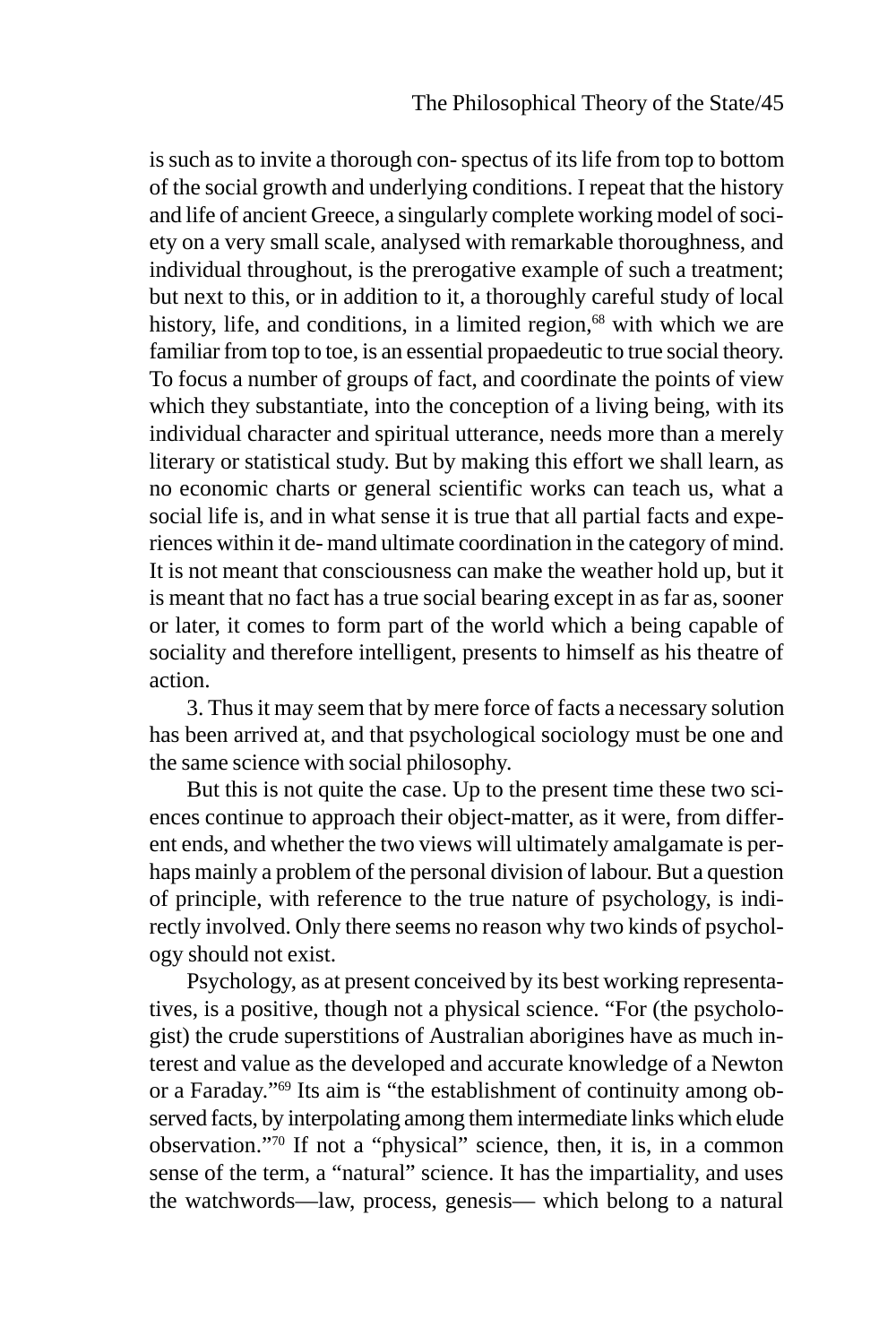science. And like every impartial science, to which process and genesis are watchwords, it tends to explain the higher by the lower. This springs from no malice aforethought, but from the conditions of the case. The lower is simpler, and usually comes first in time. It is naturally dwelt upon, as that into which it is hoped to resolve the more complex, and the explanation which is more adequate for the simple, is less adequate for the complex. No difference of higher and lower is recognised by the impartial science, and its ideal, as a science, is inevitably the expression of the complex in terms of the simple; while, as far as genesis in time is insisted on, the bias towards temporal causation is pretty sure to operate by attaching a quasi-causal significance to the earlier phases.

In all these characteristics psychology is at one with sociology. And, therefore, though it is a gain that other points of view should be resolved into the point of view of mind, yet the positive bias of sociology is not transcended simply by this resolution.

Philosophy starts, we have said, as it were, from the other end. It is critical throughout; it desires to establish degrees of value, degrees of reality, degrees of completeness and coherence. Its purpose might be termed "Ethical," but for the extreme narrowness of the meaning of that term. Society, for it, is an achievement or utterance of human nature of course not divorced from nature in general—having a certain degree of solidity, so to speak; that is to say, being able, up to a certain point, to endure the tests and answer the questionings which are suggested by the scrutiny of human life from the point of view of value and completeness. Is the social life the best, or the only life for a human soul? In what way through society, and in what characteristics of society, does the soul lay hold upon its truest self, or become, in short, the most that it has in it to be? How does the social life at its best compare with the life of art, of knowledge, or of religion, and can the same principle be shown to be active in all of them? And what have they in common, or peculiar to each, which has an imperative claim on the mind of man?

Now it was hinted above that there might be two kinds of psychology, or two tendencies within it. And if psychology were to be impelled, as it has been more than once in the past, by the recognition that where there is more of its object—of mind—its interest is greater and the rank of its object-matter is higher, then there would not be much to choose between the temper of psychology and that of philosophy. And as sociology has found itself driven forward into the territory of social "logic," a name which at once suggests a critical and philosophical science, it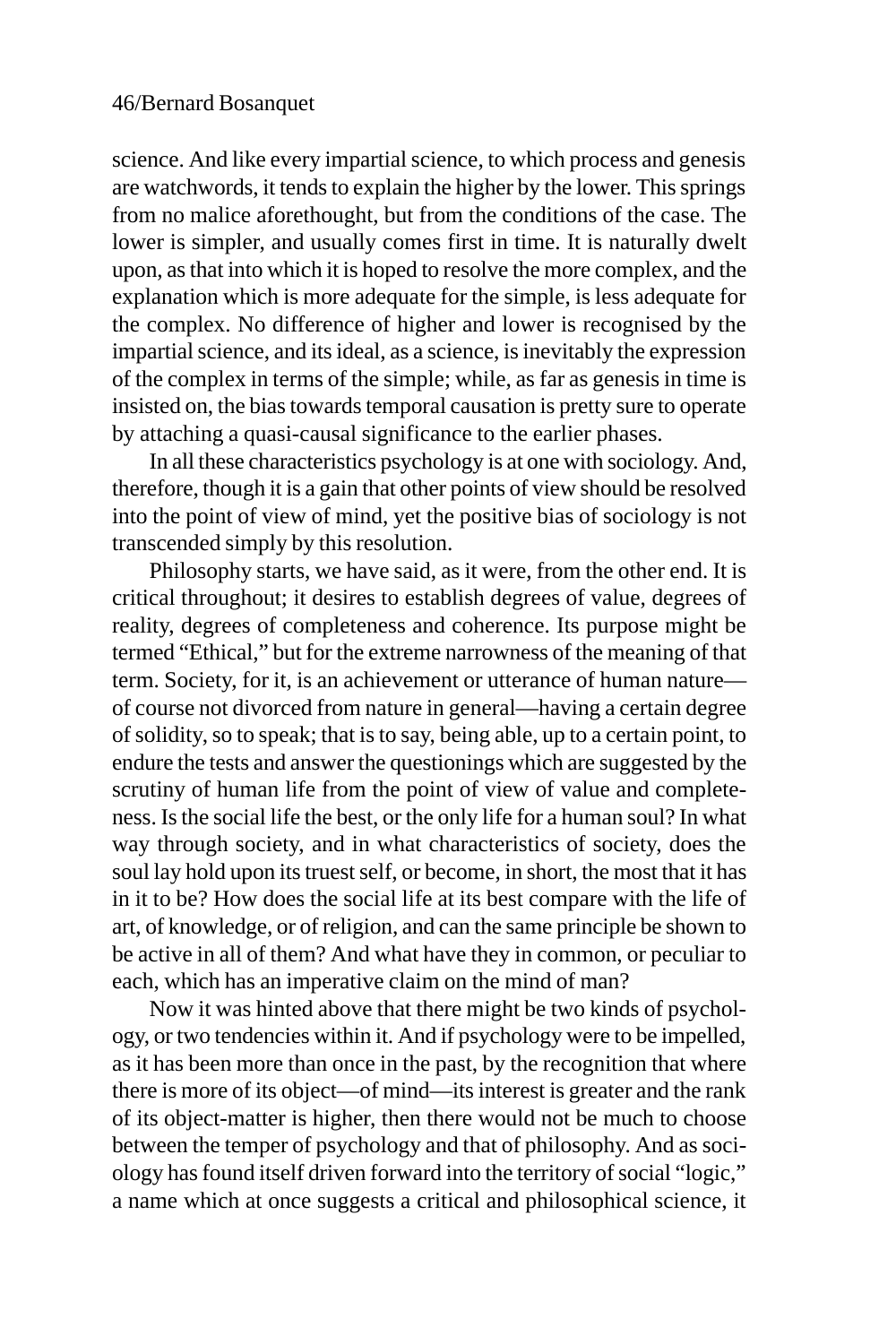may well be that sociological psychology will not remain wholly "positive" and impartial, but will assume, as in the hands of Professor Giddings, for example, it seems inclined to, at least a teleological attitude, testing social phenomena by the quantity and quality of life which they display.

But, at any rate, the points of view of sociology, and of social philosophy as above described, will continue to supplement each other. Philosophy gives a significance to sociology; sociology vitalises philosophy. The idea of mind is deepened and extended by the unity and continuity which sociological analysis, throughout all its many-sided sources, vindicates for the principle of growth and order down to the roots and in all the fibres of the world. Every natural resource and condition must be thought of as drawing forth or constituting some new element in the mind which is the universal focus; just as every shape and colour of the trees in the landscape or every note of a melody finds its definite and individual response in the contemplative consciousness. The error lies, not in identifying the mind and the environment, but in first uncritically separating them, and then substituting not merely the one for the other, but wretched fragments of the one for the whole in which alone either can be complete.

Philosophy, on the other hand, in treating of society, has to deal with the problems which arise out of the nature of a whole and its parts, the relation of the individual to the universal, and the transformation by which the particular self is lost, to be found again in a more individual, and yet more universal form. In all these respects its view is what might be called teleological; that is to say, it recognises a difference of level or of degree in the completeness and reality of life, and endeavours to point out when and how, and how far by social aid, the human soul attains the most and best that it has in it to become. As long as these two points of view are clearly recognised, it is a matter of the mere personal division of labour whether they are brought to bear by the same thinkers and within the same treatises.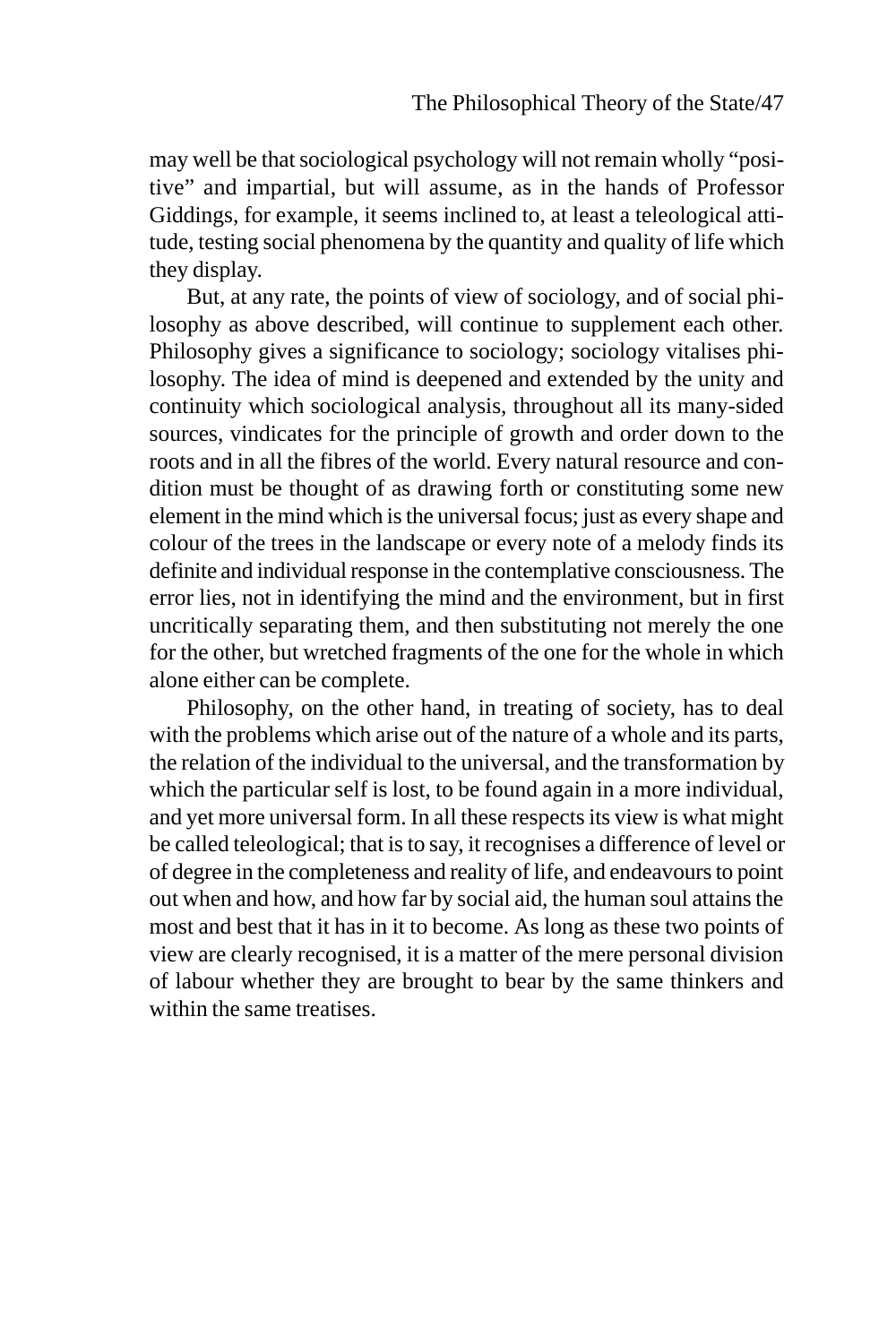# Chapter III. The Paradox of Political Obligation: Selfgovernment.

1. To every-day common sense there is something paradoxical in the phenomena of political obligation; however it may acquiesce in what, although not satisfactorily explicable, is plainly seen to be necessary. Where, indeed, we meet with any form of absolutely despotic government, we have not so much a paradox as a defect; for, although government may exist in such a shape, it is open to question how far true political obligation can be said to arise under such a system. In as far as it does so, we shall find that the fact is due to unacknowledged conditions and relations, which we shall more easily analyse as they appear in free or constitutional states. It would then be easy to show, if we were interested in doing so, that the principles which will have been recognised as operative in the freest states known to history, are and have been, in various degrees, at the root of the common life of every state or community which has held together effectively enough to be treated as in any sense a political whole. But this would be a historical investigation, unnecessary for the purpose of pure social theory. In this we may fairly start from the highest form of political experience, in which, as we shall see, the mere defects of political immaturity being outgrown, the paradox of political obligation emerges with intensified emphasis.

Let us take as our starting point, then, the conception of "self-government," to which, it will be admitted on all hands, the thought and feeling: of mature communities has clung both in ancient and modern times, as in some way containing the true root and ground of political obligation. We shall find in it a striking illustration of the strength and weakness of wide-spread popular notions. A universal popular nation cannot but have a hold of some essential truth, otherwise it could not survive and spread, and form a working theory immense area of experience. On the other hand, a popular notion, as such, cannot be critical of itself and aware of its own foundations; and so in defending and applying itself it is pretty sure to plunge deep into fallacy. "Self-government" is an idea which will be found, as has been said, to contain the true ground and nature of political obligation. But the rough and ready application of it which,. for example, represents the individual as simply one with the community, and the community therefore as infallible in its action affecting him, is. a pure example of fallacy, and may be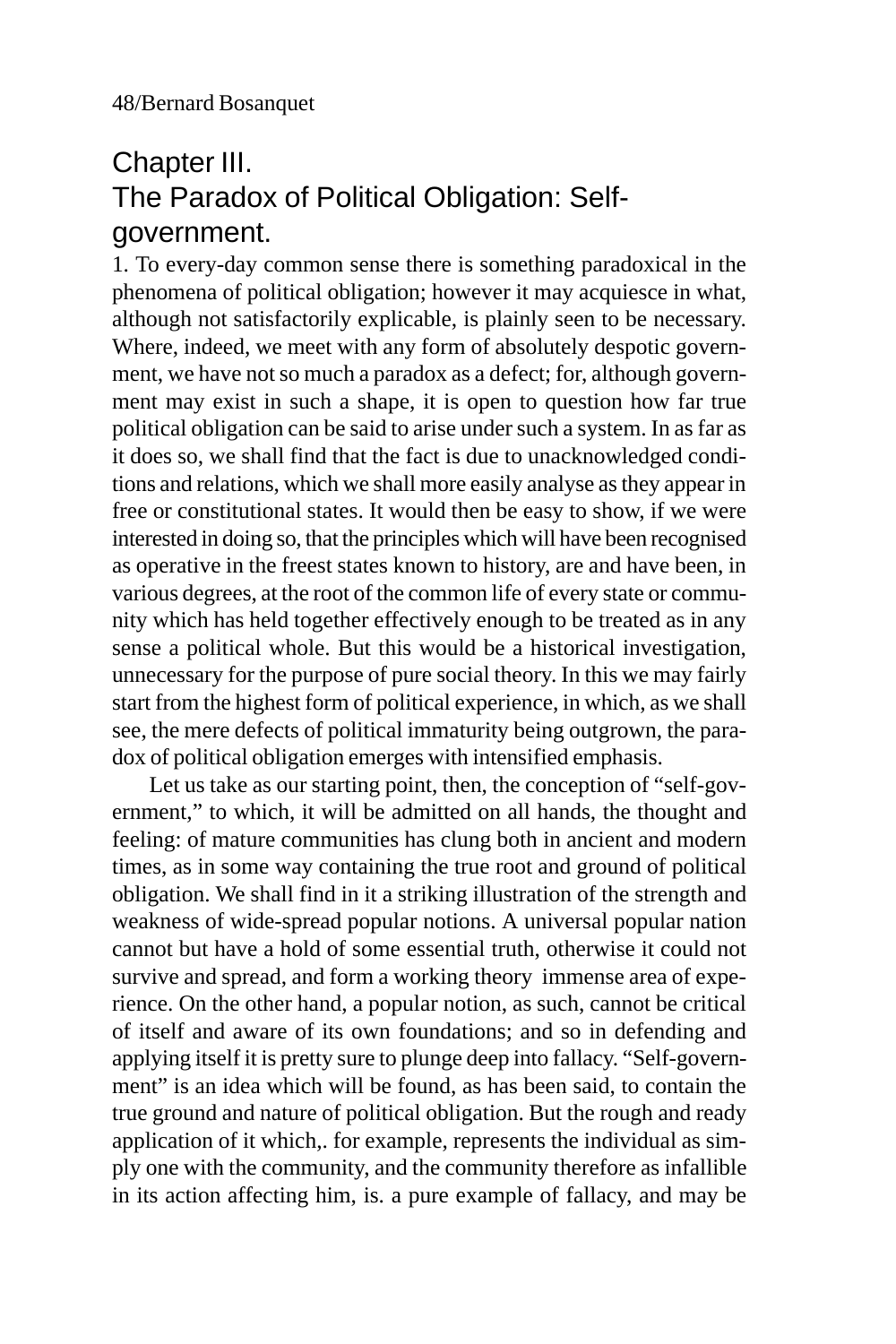justly characterised as a confusion pretending to be a synthesis. Of this idea as of so many we must say that those who have pronounced it to be self-contradictory have understood it much better than most of those who accept it as self-evident.

In the conception of self-government then we have the paradox of obligation in its purest form. As applied to the individual himself, it gives the paradox of Ethical Obligation. As applied to the individuals who compose a society, it gives the paradox of Political Obligation. This must be the preliminary distinction by which we approach the subject; but we shall find that the two problems and the two cases cannot be ultimately separated, although they are to be distinguished in a certain respect.

The paradox of Ethical Obligation starts from what is accepted as a "self," and asks how it can exercise authority or coercion over itself; how, in short, a metaphor drawn from the relations of some persons to others can find application within what we take to be the limits of an individual mind.

The paradox of Political Obligation starts from what is accepted as authority or social coercion, and asks in what way the term "self," derived from the "individual" mind, can be applicable at once to the agent and patient in such coercion, exercised prima facie by some persons over others. Both relations and their connection have been pointed out by Plato. $71$ 

Our object in. the present chapter is to enforce the reality of the difficulties which attach to the idea of political self-government, so long as current assumptions as to the union of individuals in society are maintained. And for this purpose we are to examine the views of some very distinguished philosophers to whom the paradox has appeared irreconcilable, and law or government has seemed essentially antagonistic to the self or true individuality of man; while the term self, if applied to the collective group by or within which government is undoubtedly exercised, appears to them an empty and misleading expression. The curious and significant point, to which we shall call attention, is, in brief, that while maintaining law and government to be in their nature antagonistic to the self of man— whether as pain to pleasure or as fetters to individuality—they nevertheless admit with one voice that a certain minimum of this antagonistic element is necessary to the development of the sentient or rational self. We have here a dualism which challenges examination.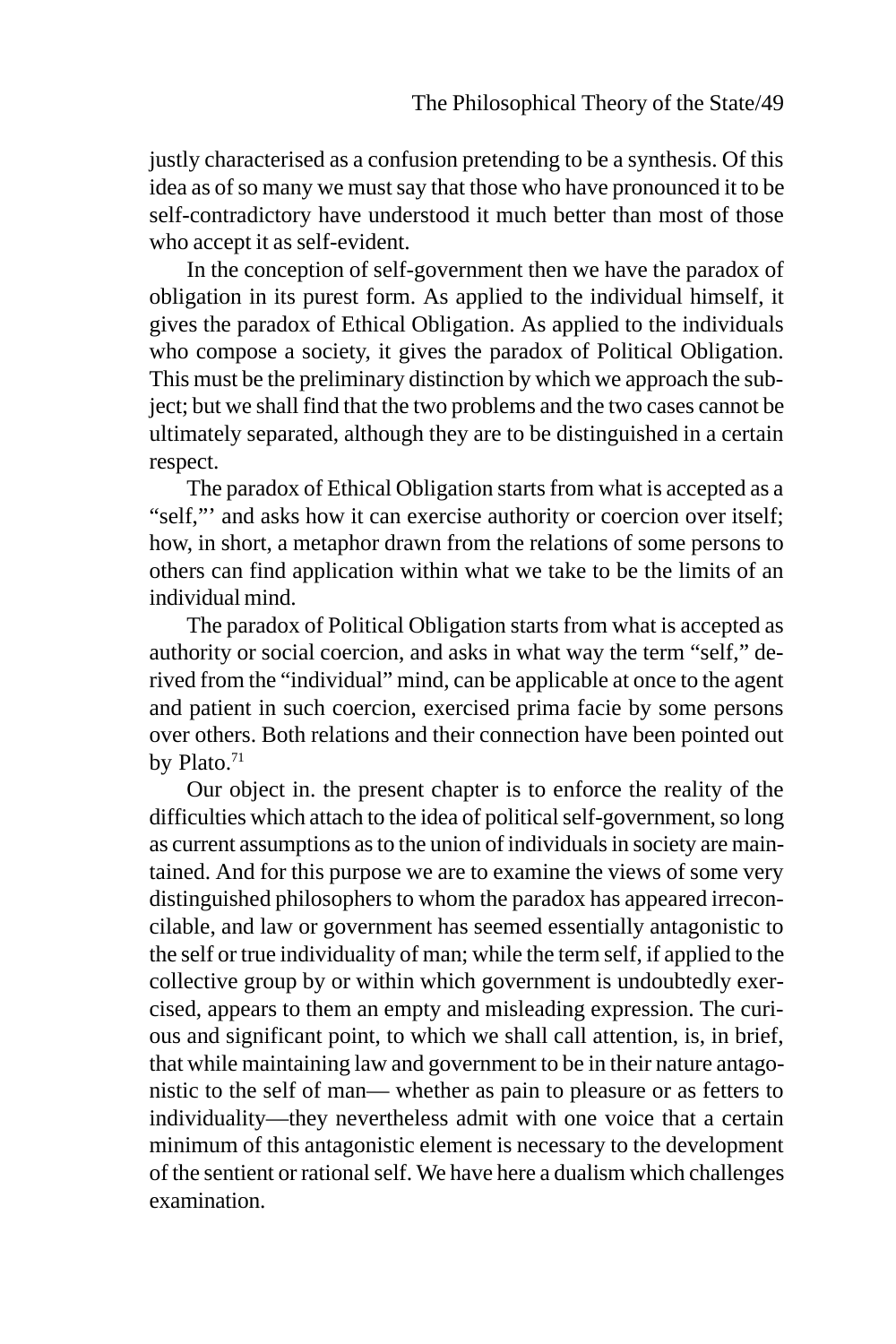2. The attitude towards law and government which Bentham adopted (1748–1832) was in a great degree that of the philanthropic reformer. His principle of the greatest happiness of the greatest number is said<sup>72</sup> to have been derived from Beccaria, whose work on "Crimes and Penalties" had great influence throughout Europe. And Howard, "the philanthropist," who was just twenty-two years Bentham's senior (1726–1790), represented a revolt against the abuses of the treatment of criminals at that time, by which Bentham, who eulogised him as "a martyr and apostle," was strongly affected. The movement which Bentham led was, in short, markedly hostile to the existing system of law, and to the reasonings of its advocates. And substantial as his knowledge and constructive genius proved to be, it never lost the character which the direction of his approach to the subject had marked upon it, a character of suspicion and antagonism, which is expressed in his description of law as a necessary evil, and government as a choice of evils.73

Pain being the ultimate evil, it is clear why, on Bentham's principles, every law is an evil. For every law, for him, is contrary to liberty; and every infraction of liberty is followed by a natural sentiment of pain.74 Against those who would deny the proposition that every law is contrary to liberty he brings a charge of perversion of language, in that they restrict liberty to the right of doing what is not injurious to others. They give the term, that is to say, a partly positive implication. For him then liberty has the simplest and apparently widest meaning, $7<sup>5</sup>$  which includes liberty to do evil, and is defined, we must suppose, purely as the absence of restraint. And he therefore has no doubt whatever that the citizen can acquire rights only by sacrificing part of his liberty. And in this there is an appearance of truth, if we forget that in saying that a part of one's liberty is sacrificed it is implied that one had, to begin with, a certain area of liberty, of which a portion is abandoned to save the rest. But the idea of any such antecedent liberty is just such a fiction as Bentham himself delighted to expose. It is true, however, that some degree of restraint on what we can now easily imagine ourselves free to do, is involved in political society. The point on which we have to fix our attention, for the purposes of social theory, is the remarkable representation of this state of things under the figure, as it were, of an amount of general liberty, which is increased by subtraction, or which can only attain its maximum by the conversion of a certain edge or border of it, so to speak, into constraint. This border of constraint is implied to be capable of a minimum, such as to condition a maximum of liberty, or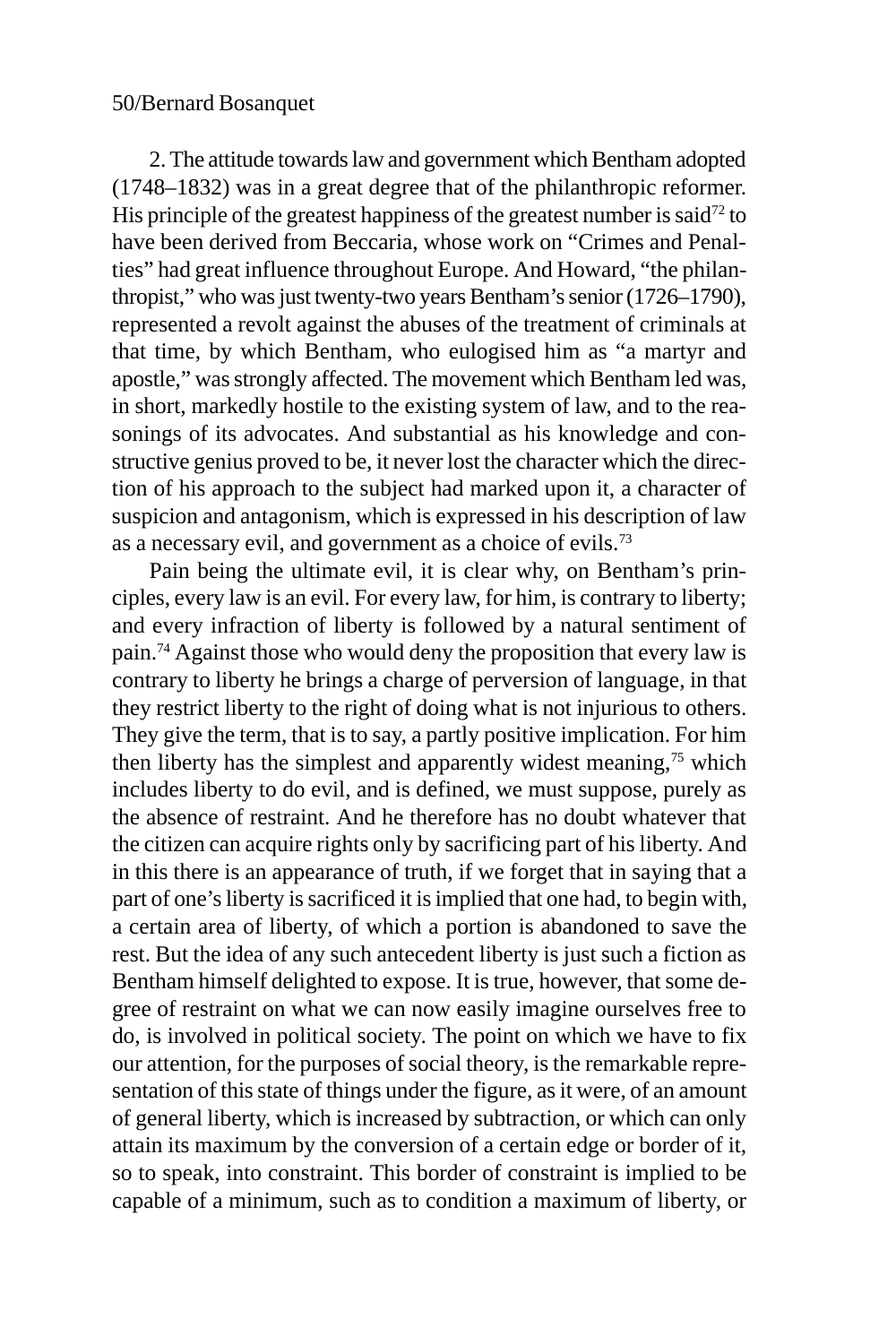possible individual initiative; a relation which, being at first sight contradictory, demands further analysis. For it would appear that if the sacrifice of some liberty is to be instrumental to the increase of the whole amount, that whole can hardly he a homogeneous, given quantity, like, for instance, a piece of land; for such a one must surely be diminished by the subtraction of any part of it. It must, one would infer, be something which has a complex nature like that of a living plant, such that certain restrictions or negations which are essential to its prosperity are dictated by its individual characteristics (which must be positive), and express. the same principle with them; and therefore are wholly relative to the positive type and phase of the plant to be cultivated. Only in some such sense can it be intelligible how constraint is instrumental to effective self-assertion.

But if this is so, the restrictive influences of law and government, which are the measure of the constraint imposed, cannot be alien to the human nature which they restrict, and ought not to be set down as in their own nature antagonistic to liberty or to the making the most of the human self. The root of the difficulty obviously lies in assuming that the pressure of the claims of "others" in society is a mere general curtailment of the liberty of the "one," while acknowledging, not contrary to fact, but contrary to the hypothesis of that curtailment, that the one, so far from surrendering some of his capacity for life through his fellowship with others, acquires and extends that capacity wholly in and through such fellowship. On the above assumption the terms of the paradox of self-government become irreconcilable, and government is made an evil of which it is impossible to explain how it ministers to the self which stands for the good. So long as to every individual, taken as the true self, the restraint enforced by the impact of others is alien and a diminution of the self this result is inevitable.

It is instructive, therefore, to note Bentham's uncompromising hostility to all the theories of philosophical jurists. The common point of all their theories, from Hobbes and Grotius to Montesquieu and Rousseau, not to mention Kant and his successors, has lain in the fact that their authors divined under the forms of power and command, exercised by some over others, a substantive and general element of positive human nature, which they attempted to drag to light by one analogy after another. But neither Montesquieu's "eternal relations," nor the "Social Contract," nor "General Will," nor "Natural Rights" of other thinkers find favour in Bentham's eyes. One and all they are to him fiction and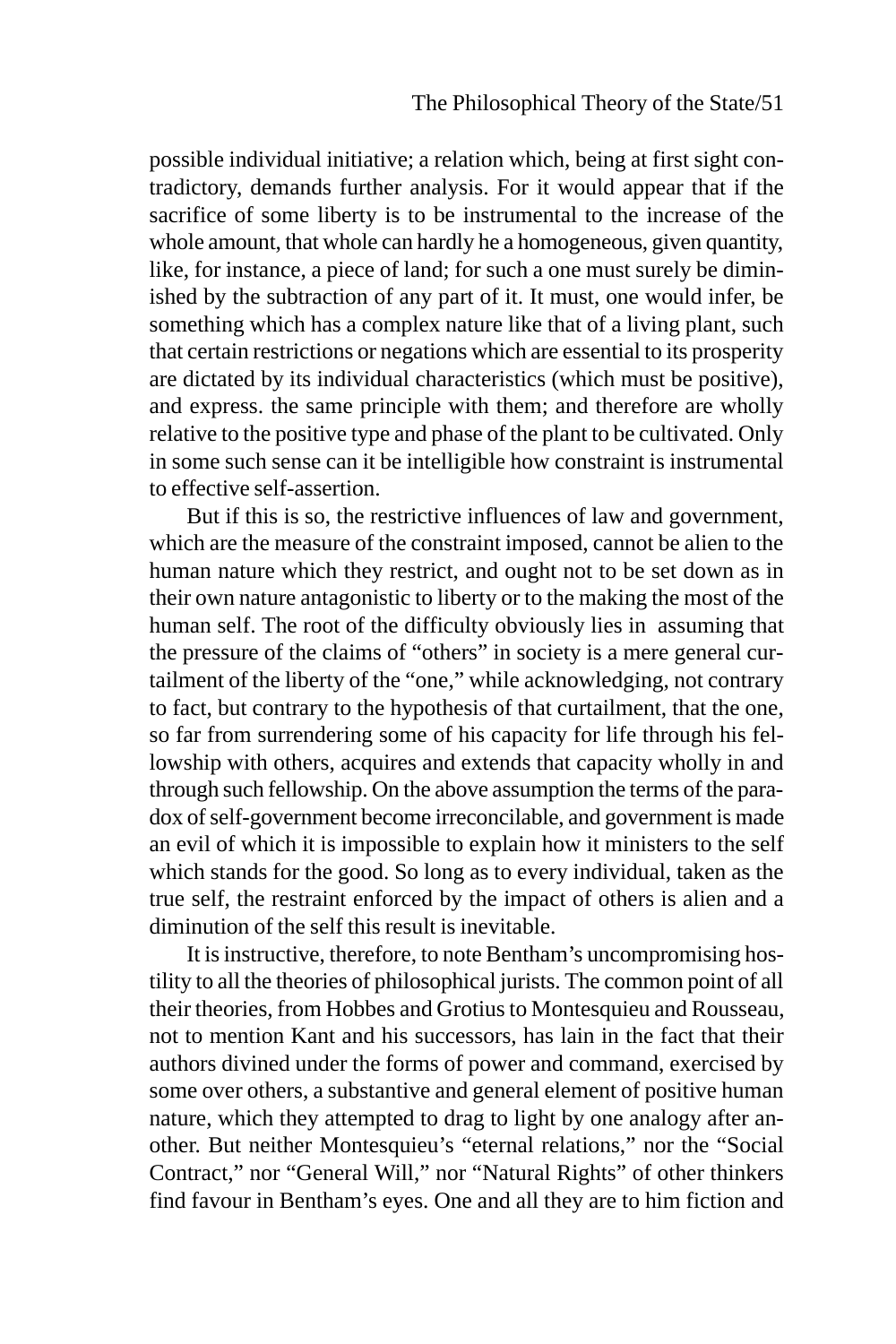fallacy. He can understand nothing in law but the character of a command; he can see no positive relation of it to human nature beyond the degree in which it dispenses with the pain of restraint while increasing the pleasure of liberty.

To describe the magnificent success which attended the use of this rule of thumb in the practical work of reform does not fall within our immediate subject. Our purpose was merely to illustrate the paradox implied in the conception of self-government, by pointing out how fundamentally hostile to one another Bentham took its constituent elements to be.

3. The same point may be further insisted on by examining the main ideas of Mill's "Liberty," without by any means professing to give a full account of Mill's opinions on the relation of individuals to society. What indeed is instructive in his position, for our immediate purpose, is that, having so deep a sense, as he has, of social solidarity, he nevertheless treats the central life of the individual as something to be carefully fenced round against the impact of social forces.

i. Mill's idea of Individuality is plainly biassed by the Benthamite tradition that law is an evil. It is to be remembered that Anarchism of a speculative kind, the inevitable complement of a hide-bound Conservatism, was current in the beginning of this century, as in Godwin and Shelley. Thus we find concentrated in a few pages of the "Liberty" all those ideas on the nature of Individuality, Originality, and Eccentricity, which are most opposed to the teaching derived by later generations in England from the revival of philosophy and criticism. It is worth while, after reading Mill's observations upon the relation of individuality to the Calvinistic theory of life, to a turn to the estimate expressed by Mark Pattison<sup>76</sup> of the force of individual character generated by the rule of Calvin at Geneva. That the individuality, or genius, the fulness of life and completeness of development which Mill so justly appreciates, is not nourished and evoked by the varied play of relations and obligations in society, but lies in a sort of inner self, to be cherished by enclosing it, as it were, in an impervious globe, is a notion which neither modern logic nor modern art criticism will admit. In the same way, the connection of originality and eccentricity, on which Mill insists, appears to us to-day to be a fallacious track of thought; and in general, in all these matters, we tend to accept the principle that, in order to go beyond a point of progress, it is necessary to have reached it; and in order to destroy a law, it is necessary to have fulfilled it. Here, however,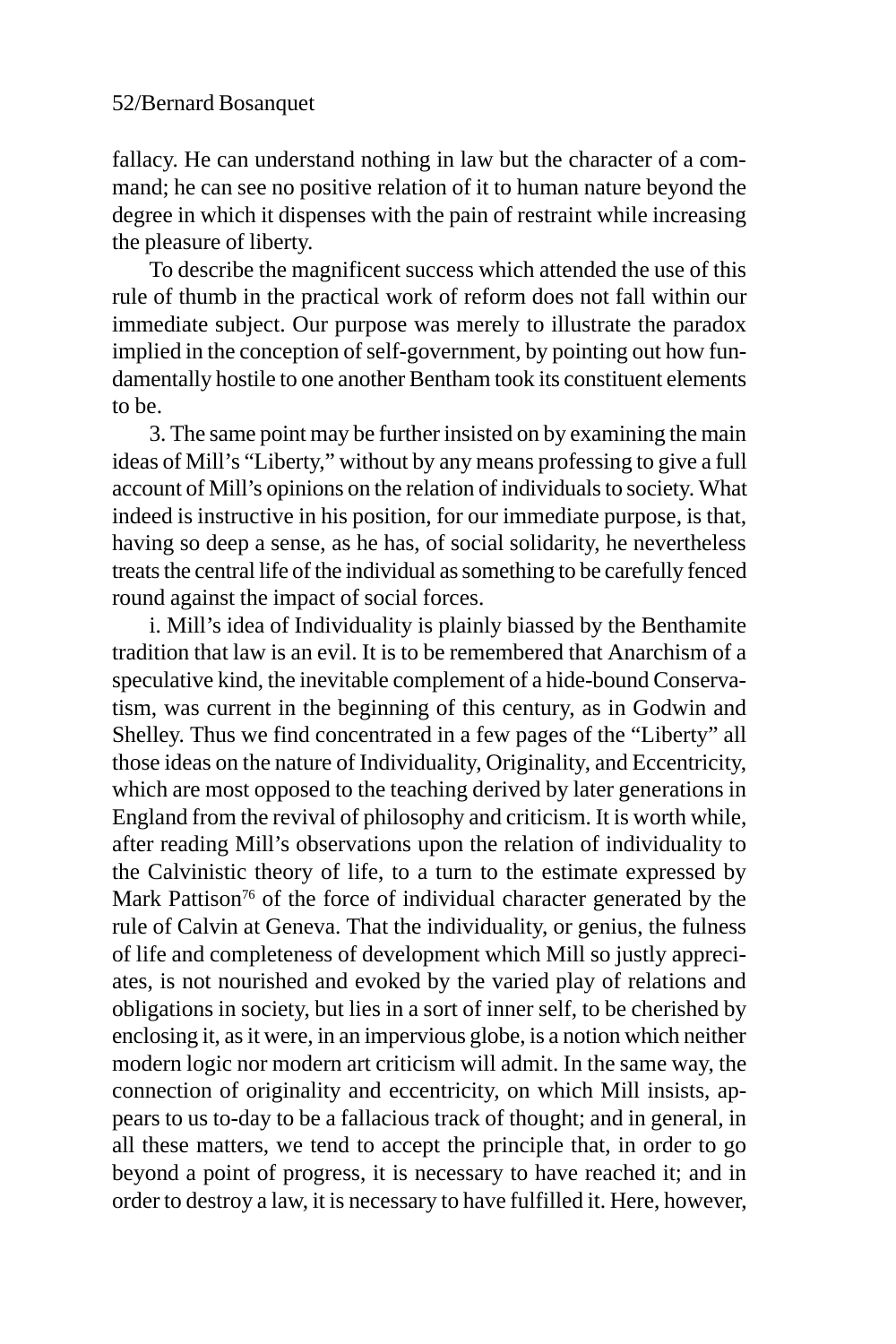is the heart of the point on which we are insisting. If individuality and originality mean or depend upon the absence of law and of obligation; if eccentricity is the type of the fully developed self, and if the community, penetrated by a sense of universal relations, is therefore a prey to monotony and uniformity, then it needs no further words to show that law is a curtailment of human nature, the necessity of which remains inexplicable, so that self-government is a contradiction in terms.

ii. How then does Mill bring the two terms into relation? How does he represent the phenomenon that, in the life of every society, the factors of self and of government have to be reconciled, or at any rate to coexist?

To find the answer to this question, the whole of the chapter, "Of the limits of the authority of society over the individual,"77 should be carefully studied. A few characteristic sentences may be quoted here.

"What, then, is the rightful limit to the sovereignty of the individual over himself? Where does the authority of society begin? How much of human life should be assigned to individuality, and how much to society?

"Each will receive its proper share, if each has that which more particularly concerns it. To individuality should belong the part of life in which it is chiefly the individual that is interested; to society, the part which chiefly interests society." — Every one who lives in society, he continues in effect, is bound not to interfere with certain interests of others (explicitly or implicitly constituted as "rights"), and is bound to take his fair share of the sacrifices incurred for the defence of society and its members. These conditions society may enforce, at all costs to recalcitrants. Further, it may punish by opinion, though not by law, acts hurtful to others, but not going so far as to violate their rights. But acts which affect only the agent, or need not affect others unless they like, may be punished, we are given to understand, neither by law nor by opinion. Mill expects his conclusions to be disputed, and the following is the conclusion of the passage in which he explains and re-affirms it: ". . . when a person disables himself, by conduct purely self-regarding, from the performance of some definite duty incumbent on him to the public, he is guilty of a social offence. No person ought to be punished simply for being drunk; but a soldier or policeman should be punished for being drunk on duty. Wherever, in short, there is a definite damage, or a definite risk of damage either to an individual or to the public, the case is taken out of the province of liberty, and placed in that of morality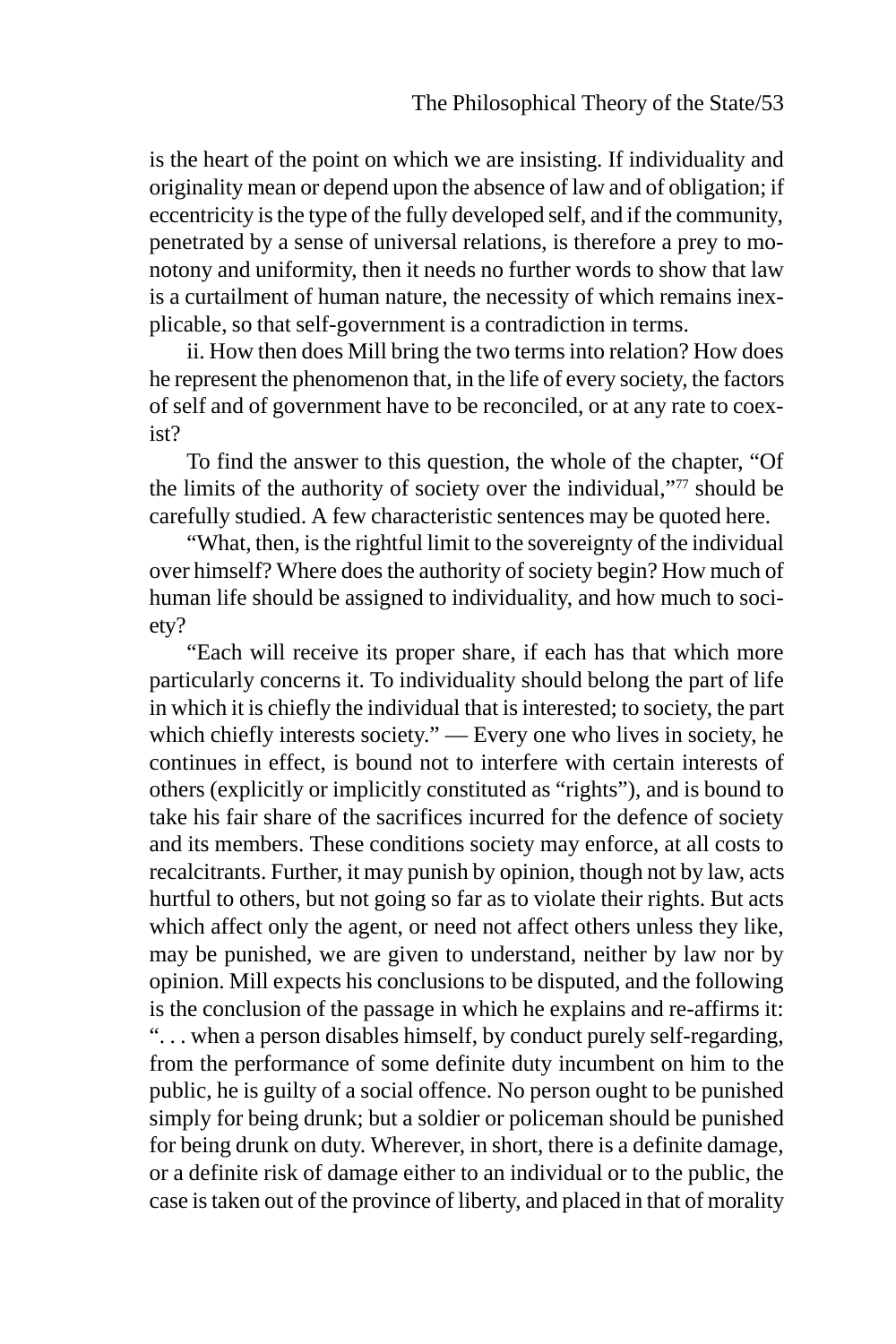or law."

It will probably occur at once to the reader that, considered as a practical rule, the view here maintained would by no means curtail unduly the province of social interference. We should rather anticipate that it would leave an easy opening for a transition from administrative nihilism to administrative absolutism; and some such transition seems to have taken place in Mill's later views. This tendency to a complete *bouleversement* is the characteristic of all conceptions which proceed by assigning different areas to the several factors of an inseparable whole, which then reasserts itself in its wholeness within the area of either factor to which we may happen to attend. Indeed, even in the passage before us, the defence of individuality has already well-nigh turned round into its annihilation. Every act that carries a definite to any other person belongs to the sphere of law, and every act that can be supposed likely cause such a damage, to that of morality; and individuality has what is left. The extraordinary demarcation between the sphere of morality and that of liberty is to be accounted for, no doubt, by the Benthamite tradition which identified the moral and social sanctions; so that in this usage the sphere of morality means much the same as what, in the first passage referred to, was indicated as the sphere of opinion.

Now, it is obvious that the distinction which Mill is attempting to describe and explain is one practically recognised by every society. The question is whether it can be rightly described and explained by a demarcation which, if strictly pressed, excludes individuality from every act of life that has an important social bearing; while, owing to the twosided nature of all action, it becomes perfectly arbitrary in its practical working as a criterion. For every act of mine affects both myself and others; and it is a matter of mood and momentary urgency which aspect may be pronounced characteristic and essential. It may safely be said that no demarcation between self-regarding and other-regarding action can possibly hold good. What may hold good, and what Mill's examples show to be present to his mind, is a distinction between the moral and the "external" aspects of action, on the ground of their respective accessibility to the means of coercion which are at the disposal of society. The peculiar sense in which the term "external" is here employed will explain itself below.78

For our present purpose, however, what we have to observe is merely that the demarcation between individuality and society, contrived in defence of the former, has pretty nearly annihilated it. And thus we see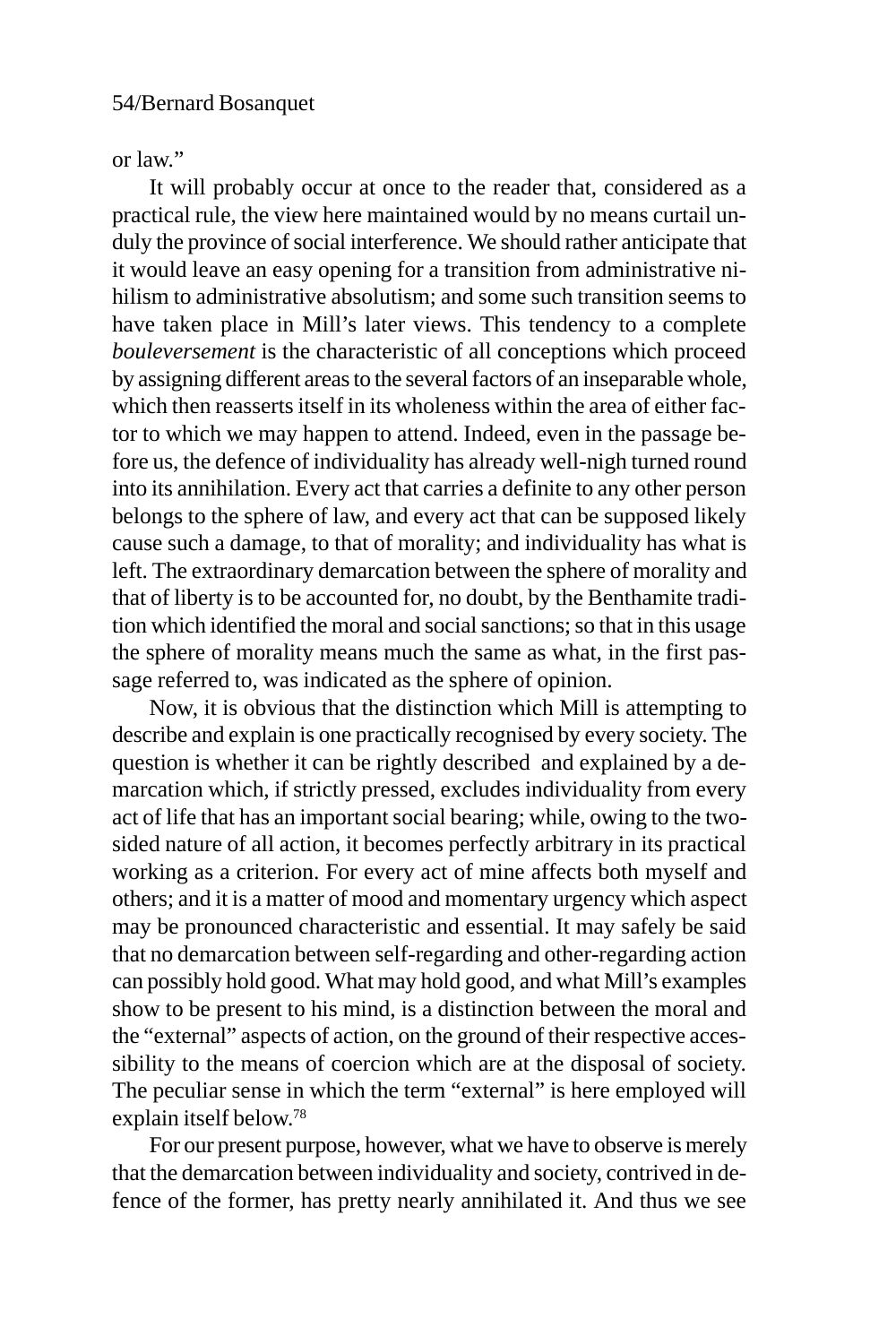once more how overwhelming is the prima facie appearance that, in the idea of self-government, the factors of self and government are alien and opposed; and yet how hopeless it remains to explain the part played by these factors in actual society, so long as we aim at a demarcation between them as opposites, rather than at a relative distinction between them as manifestations of the same principle in different media.

iii. A few words may here be said on the applications by which Mill illustrates his doctrine, in order to point out what confusion results from relying on a demarcation which cannot strictly be made.

It will be noted in the first place that he objects altogether to the attempt to prevent by punishment either immorality or irreligion as such.79 This objection a sound social theory must uphold. But if we look at Mill's reason for it, we find it simply to be that such an attempt infringes liberty, by interfering with action which is purely self-regarding. Without entering further upon the endless argument whether this or any action is indeed purely self-regarding, we may observe that by taking such ground, Mill causes the above objection, which is substantially sound, to appear as on all fours with others which are at any rate very much more doubtful. Such is the objection on principle to all restrictions imposed upon trade with a distinct view to protecting the consumer, not from fraud, but from opportunities of consumption injurious to himself. The regulation or prohibition of the traffic in alcoholic liquors is of course the main question here at issue; and it may be admitted that Mill's discussion, with the many distinctions which he lays down, is full of shrewdness and suggestiveness. But the ultimate ground which he takes, as above stated, is quite different from the genuine reasons which exist against attempting to enforce morality by law and penalty, and introduces confusion into the whole question of State interference by ranking the two objections together. Closely analogous are his objections to the statutes respecting unlawful games,1 which, whether wise or unwise, are quite a different thing from an attempt to punish personal immorality as such. And lastly, the same principle is illustrated by his whole attitude to the strong feeling and the various legal obligations which determine and support the monogamous family. In maintaining the general indissolubility of marriage, and supporting the parental power, the State is interfering, for him, with the freedom of parties to a contract, and conferring power over individuals, the children, who have a right to be separately considered. Such interference is for him ipso facto of a suspected nature. It is an interference hostile to liberty; and whether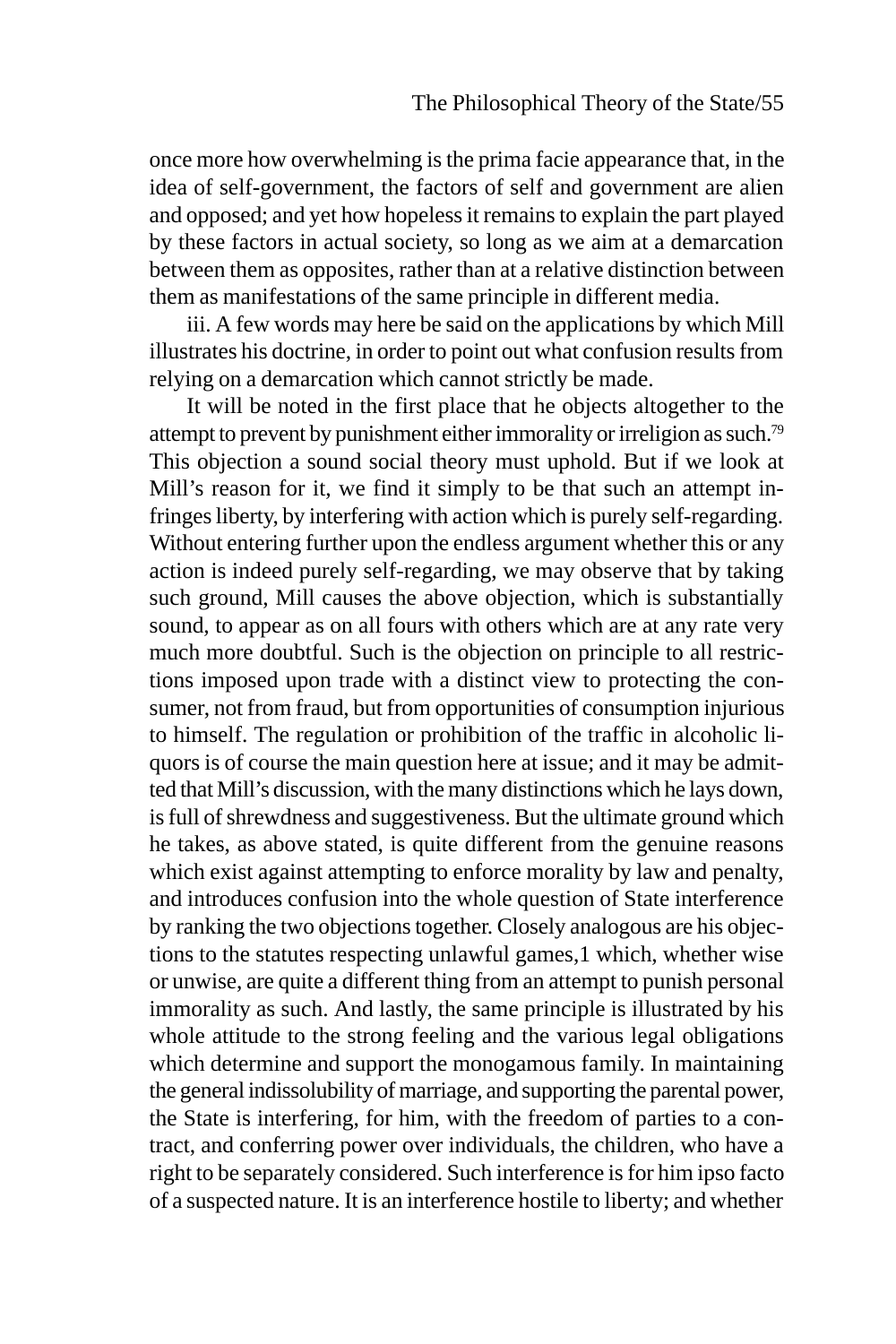it is or is not an external condition of good life, which the State is able effectively to maintain, is a question which he does not discuss. Throughout all these objections to authoritative interference we trace the peculiar prejudice that the criterion of its justifiability lies in the boundary line between self and others, rather than in the nature of what coercive authority is and is not able to do towards the promotion of good life. On many points indeed, when the simple protection of "others" is concerned, Mill's doctrine leads to sound conclusions. Such, for example, is the problem of legislation after the pattern of the Factory Acts. But yet a strange nemesis attaches to grounds 1 P. 59. alleged with insufficient discrimination. Just as, by ranking inner morality and outer action alike under the name of freedom, Mill is led to object to interference which may be perfectly justified and effectual; so by the same confusion he is led to advocate coercive treatment in impossibly stringent forms, and in cases where it runs extreme risk of thwarting a true moral development. We are amazed when he strongly implies, in respect to the education of children and the prospect of supporting a family, that the existence of a moral obligation' to an act is a sufficient ground for enforcing the act by law. The proposal of universal State-enacted examinations by way of enforcing the parental duty of educating children, to the exclusion of the task of providing education by public authority, in which Mill sees danger to individuality, opens a prospect of a Chinese type of society, from which, happily, the good sense of Englishmen has recoiled. And just the reverse of his proposal has come to pass under the influence of the logic of experience. The State has taken care that the external conditions of an elementary education are provided, and, while doing this, has no doubt exercised compulsion in order that these conditions may be a reality. But the individual inquisition by examination is tending to drop out of the system; and the practical working of the public education is more and more coming to be that the State sees to it that certain conditions are maintained, of which the parents' interest and public spirit leads them to take advantage. Sheer compulsion is not the way to enforce a moral obligation.

Still more startling is the suggestion that it might be just to interdict marriage to those unable to show the means of supporting a family, on the ground of possible evil both to the children themselves through poverty, and to others through over-population. This is a case in which authoritative interference (except on account of very definite physical or mental defects) must inevitably defeat its object. No foresight of oth-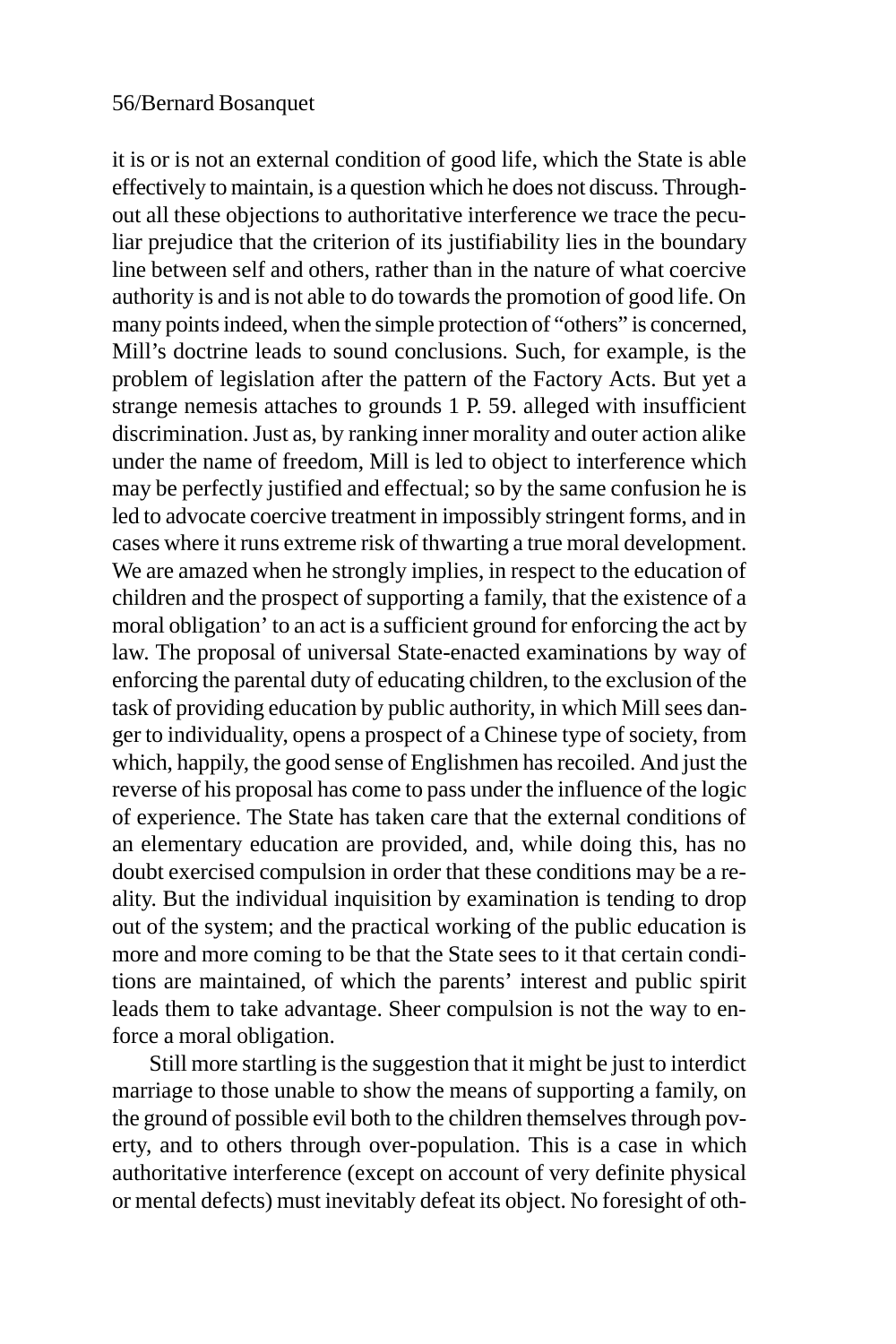ers can gauge the latent powers to meet and deal with a future indefinite responsibility; and the result of scrupulous timidity, in view of such responsibilities, is seen in the tendency to depopulation which affects that very country from which Mill probably drew his argument. To leave the responsibility as fully as possible where it has been assumed is the best that law can do, and appeals to a spring of energy deeper than compulsion can reach.

Thus we have seen that by discriminating the spheres of non-interference and interference, according to a supposed demarcation between the sphere of "self" and of "others," a hopelessly confused classification has been introduced. Sometimes the maintenance of external conditions of good life, well within the power of the State, is forbidden on the same grounds as the direct promotion of morality, which is impossible to it. In other cases the enforcement of moral obligations is taken to lie within the functions of the State, although not only is the enforcement of moral obligations per se a contradiction in terms, but almost always, as in the cases in question, the attempt to effect it is sure to frustrate itself, by destroying the springs on which moral action depends.

It is worth noticing, in conclusion, that in two examples, the one trivial, the other, that of slavery, both theoretically and practically very important, Mill recognises a principle wholly at variance with his own. Here he is aware that it may be right, according to the principle of liberty, to restrain a man, for reasons affecting himself alone, from doing what at the moment he proposes to do. For we are entitled to argue from the essential nature of freedom to what freedom really demands, as opposed to what the man momentarily seems to wish. "It is not freedom to be allowed to alienate his freedom," as it is not freedom to be allowed to walk over a bridge which is certain to break down and cause his death. Here we have in germ the doctrine of the "real" will, and a conception analogous to that of Rousseau when he speaks of a man "being forced to be free.

4. Before referring to Mill's explicit utterances on the problem of self-government, which are of the same general character as those of Mr. Herbert Spencer, it will be well to note some instructive points in the views of the latter thinker. The study of Mr. Spencer's writings, and more especially of those which appear most directly opposed to the popular conceptions of the day, cannot be too strongly urged upon the sociological student. And this for two reasons. In the first place, no other writer has exhibited with equal vividness the fatal possibilities of a col-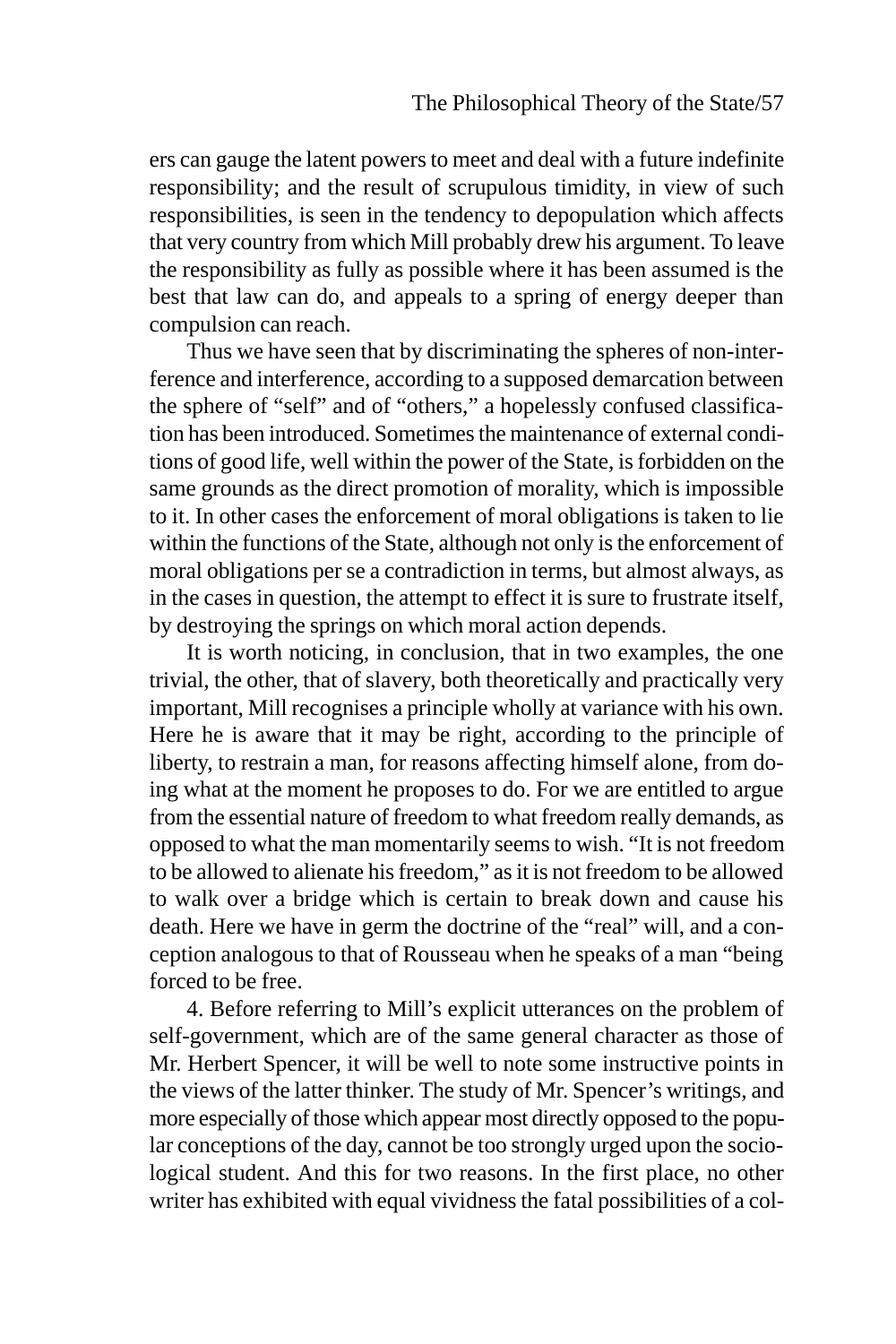lective governmental stupidity. That in practice these possibilities are continually tending to become facts, just as in theory they are represented by recurrent fallacies,<sup>80</sup> is a proof of the extreme arduousness of the demands made by the task of self-government upon the people which undertakes it. And no theorist is fitted to discuss the problem of social unity who has not realised the arduousness of these demands in all its intensity. And, in the second place, the student will observe an instructive meeting of extremes between elements of Mr. Spencer's ideas and popular social theories of an opposite cast. The revival of doctrines of the natural rights of man on a biological foundation $81$  is a case in point. An uncriticised individualism is always in danger of transformation into an uncritical collectivism. The basis of the two is in fact the same.

i. A comparison of the conception of "right" as entertained by Bentham and by Herbert Spencer forms a striking commentary on ideas in which "government is antagonistic to "self." Bentham, seeing clearly that the claims of the actual individual, taken as he happens to be, are casual and unregulated, fulminates against the idea of natural right as representing those claims. Right is for him a creation of the State, and there can be no right which is not constituted by law. And the truth of the contention seems obvious. How, in fact, could individual claims or wishes constitute a right, except as in some way ratified by a more general recognition?

But to Mr. Herbert Spencer the contrary proposition is absolutely convincing, and, indeed, on their common premises, with equal reason.<sup>82</sup> It is ridiculous, he points out, to think of a people as creating rights, which it had not before, by the process of creating a government in order to create them. It is absurd to treat an individual as having a share of rights qua member of the people, while in his private capacity he has no rights at all.

We need not labour this point further. It is obvious that Mr. Herbert Spencer is simply preferring the opposite extreme, in the antithesis of "self" and "government," to that which commended itself to Bentham. If it is a plain fact that "a right" can only be recognised by a society, it is no less plain that it can only be real in an individual. If individual claims, apart from social adjustment, are arbitrary, yet social recognitions, apart from individual qualities and relations, are meaningless. As long as the self and the law are alien and hostile, it is hopeless to do more than choose at random in which of the two we are to locate the essence of right.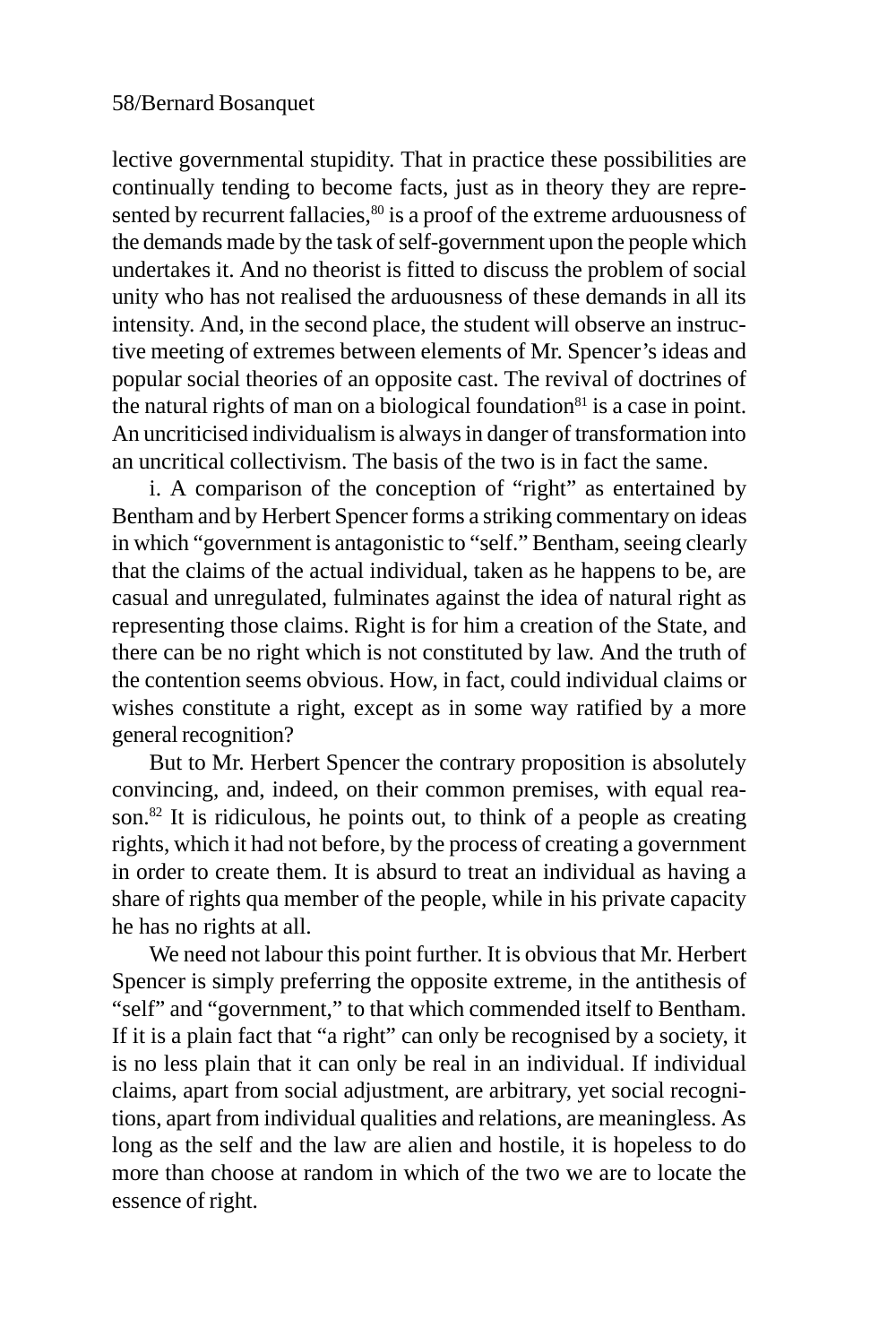ii. And how alien and hostile the self and the law may seem we see even more crudely enunciated in Herbert Spencer than in Bentham or Mill, as the fundamental principle of the tradition has worked itself more definitely to the front. "The liberty $83$  which a citizen enjoys is to be measured, not by the nature of the governmental machinery he lives under, whether representative or other, but by the relative paucity of the restraints it imposes on him." And so we are astounded to find it maintained that the positive and active element in the right to carry on selfsustaining activities is of a non-social character, depending only on the laws of life,<sup>84</sup> and if the matter were pushed home, would have to be identified, one must suppose, with the more strictly animal element of the mind; while only the negative element arises from social aggregation, and it is this negative element alone which gives ethical character to the right to live. Though these distinctions apply primarily to the ground of the right to live, yet it appears inevitable that they represent the point of view from which the active self or individuality must be regarded on the principle we are pursuing. The ground of the right to live, as here stated, is simply the recognition that life is a good; and if the positive element of this good is non-social and only the negative is of social origin, and this alone is ethical, it seems clearly to follow that the making the most of life—its positive expansion and intensification—is excluded from the ethical aspects of individuality, and, indeed, that individuality has no ethical aspect at all. Here is the ultimate result of accepting as irreducible the distinction between the self and government, or the negative relation of individuality and law. Liberty and self are divorced from the moral end, a tendency which we noted even in Mill. Selves in society are regarded as if they were bees building their cells, and their ethical character becomes comparable to the absence of encroachment by which the workers maintain the hexagonal outline due to their equal impact on each other as they progress evenly from equidistant centres. The self, which has ranked throughout these views as the end, to whose liberty all is to be sacrificed, turns out to be the nonethical element of life.

Thus, when Professor Huxley speaks of "self-restraint as the essence of the ethical process,"<sup>85</sup> while "natural liberty's consists in "the free play of self-assertion," we see how the whole method of approaching social and ethical phenomena is turned upside down unless the paradox of self-government is conquered once for all. The idea that assertion and maximisation of the self and of the individuality first become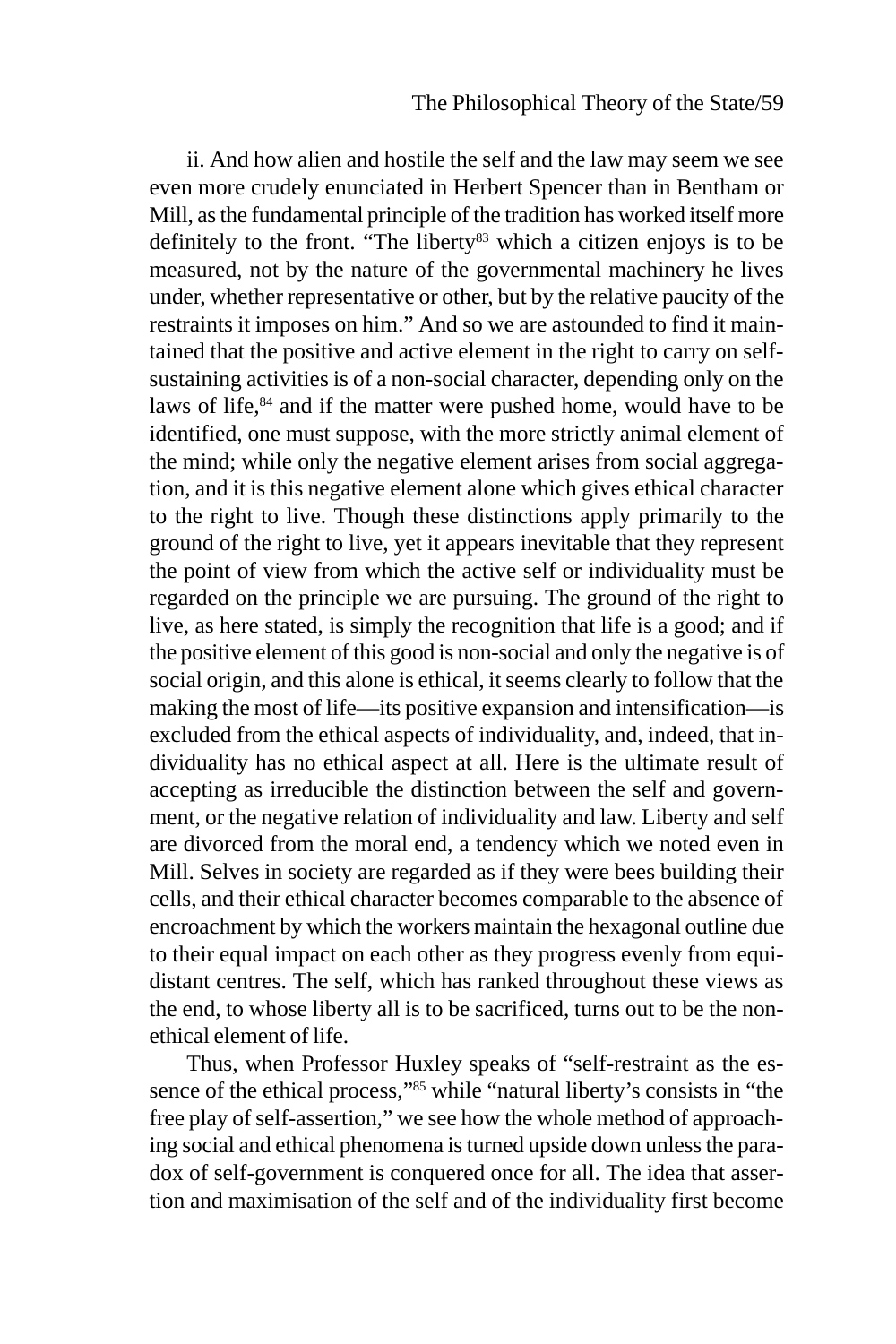possible and real in and through society, and that affirmation and not negation is its main characteristic ; these fundamental conceptions of genuine social philosophy86 can only be reached through a destructive criticism of the assumptions which erect that paradox into an insoluble contradiction.

5. We may now restate the essence of the problem of self-government as it presents itself to the thinkers whom we have been reviewing. On the assumptions which they accept, the annihilating criticism of selfgovernment in the first chapter of Mill's *Liberty* is indeed irresistible. He begins by pointing out that in times of political immaturity, the conception of political liberty consisted in setting limits to the power which the ruler, considered as an independent force opposed in interest $\delta$ <sup>7</sup> to his subjects, should be suffered to exercise over the community. But as it was found possible, in a greater and greater degree, to make the ruling power emanate from the periodical choice of the ruled, "some persons began to think that too much importance had been attached to the limitation of the power itself. That, it might seem, was a resource against rulers whose interests were habitually opposed to those of the people. What was now wanted was, that the rulers should be identifled with the people; that their interest and will should be the interest and will of the nation. The nation did not need to be protected against its own will. There was no fear of its tyrannising over itself." Rousseau in some moods is the victim of this fallacy, and it is widely triumphant to-day.

But with the success of the democratic principle, "elective and responsible government became subject to the observations and criticisms which wait upon a great existing fact. It was now observed that such phrases as 'self-government,' and 'the power of the people over themselves,' do not express the true state of the case. The 'people' who exercise the power are not always the same people with those over whom it is exercised; and the 'self-government' spoken of is not the government of each by himself, but of each by all the rest. The will of the people, moreover, practically means the will of the most numerous or the most active part of the people; the majority, or those who succeed in making themselves accepted as the majority and precautions are as much needed against this as against any other abuse of power. The limitation, therefore, of the power of government loses none of its importance when the holders of power are regularly accountable to the community, that is, to the strongest party therein.... In political speculations, 'the tyranny of the majority' is now generally included among the evils against which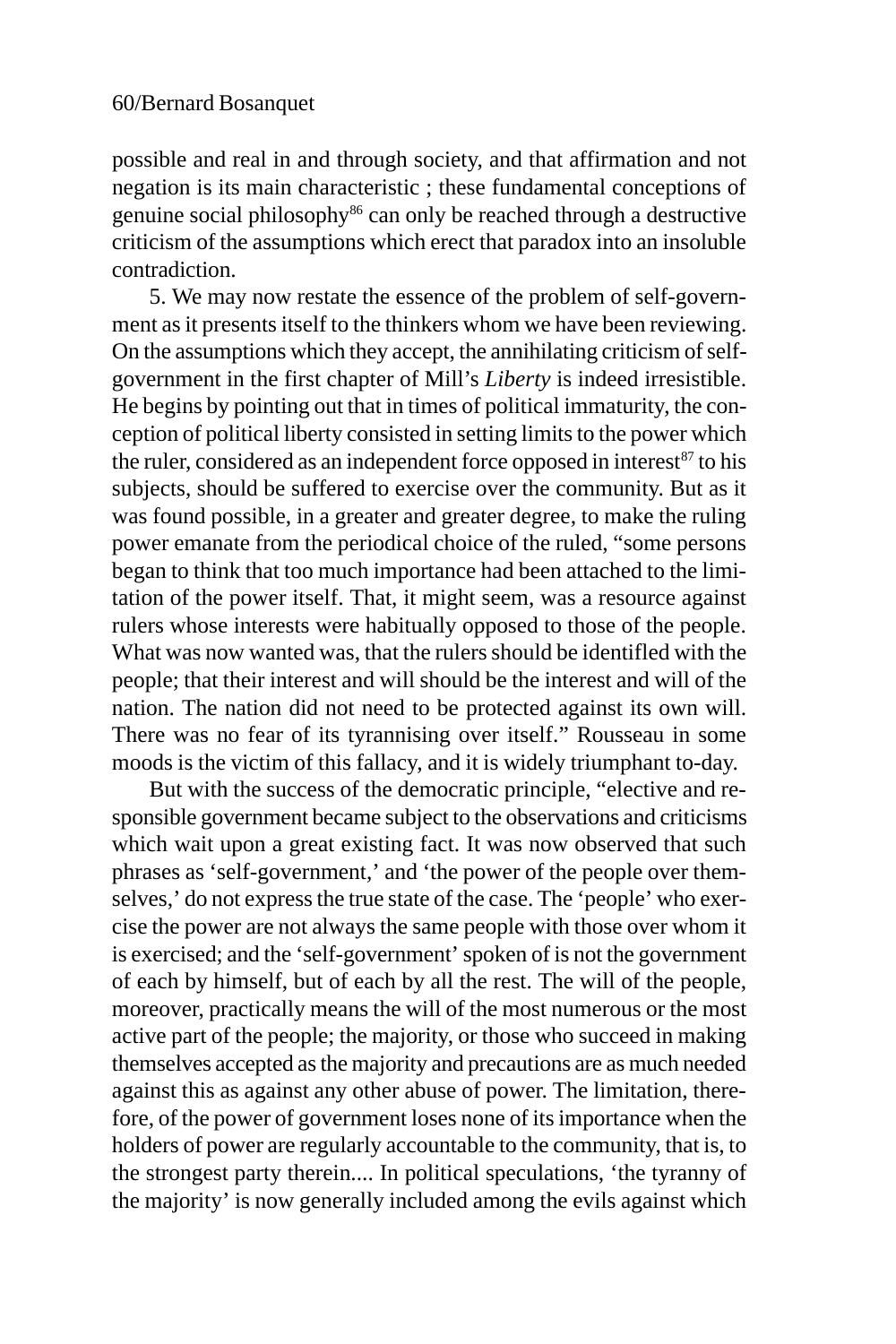society requires to be on its guard."

The paradox of self-government then, so far from being theoretically solved by the development of political institutions to their highest known maturity, is simply intensified by this development. When the arbitrary and irrational powers of classes or of individuals have been swept away, we are left face to face, it would seem, with the coercion of some by others as a necessity in the nature of things. And, indeed, however perfectly "self-government" has been substituted for despotism, it is flying in the face of experience to suggest that the average individual self, as he exists in you or me, is *ipso facto* satisfied, and at home, in all the acts of the public power which is supposed to represent him. If he were so, the paradox of self-government would be resolved by the annihilation of one of its factors. The self would remain, but "government" would be superfluous; or else "government's would be everything, and the self annihilated. If, on the other hand, we understand the "self" in "self-government" to stand for the whole sovereign group or community, which is usually called a "self-governing" as opposed to a subject, state, then we have before us the task of showing that this self is a reality in any sense which justifies the acceptance of what is done by the public power as an act of the whole community. But on the ground where we stand in the theories reviewed in the present chapter, no such self can be shown. Government, in fact and in principle, reveals itself as coercion exercised by "the others" over "the one." And so long as this is the case, and as the government is alien to the self, not only do the rights of majorities remain without explanation, but no less is it impossible to say on what rational ground an entire community can apply coercion to a single recalcitrant member. We have seen that Mill would solve the problem by a demarcation, according to which the aim and ground of government is to protect the self from the impact of others, and leave it in its isolated purity. Herbert Spencer, it may be noted,<sup>88</sup> has recourse to one of those hypotheses of tacit consent which would reduce a community to the level of a joint-stock company,<sup>89</sup> minus a written instrument of association; which in the case of the State has to be replaced by Mr. Spencer's estimate of purposes, which would probably be accepted with unanimity if the question were asked! Bentham alone, founding himself on the actual nature of social life, genially overrides the whole question of individual right, and while maintaining law to be a necessary evil, and pouring scorn on all attempts to exhibit a positive unity throughout the selves which compose a society, makes the promotion of a free and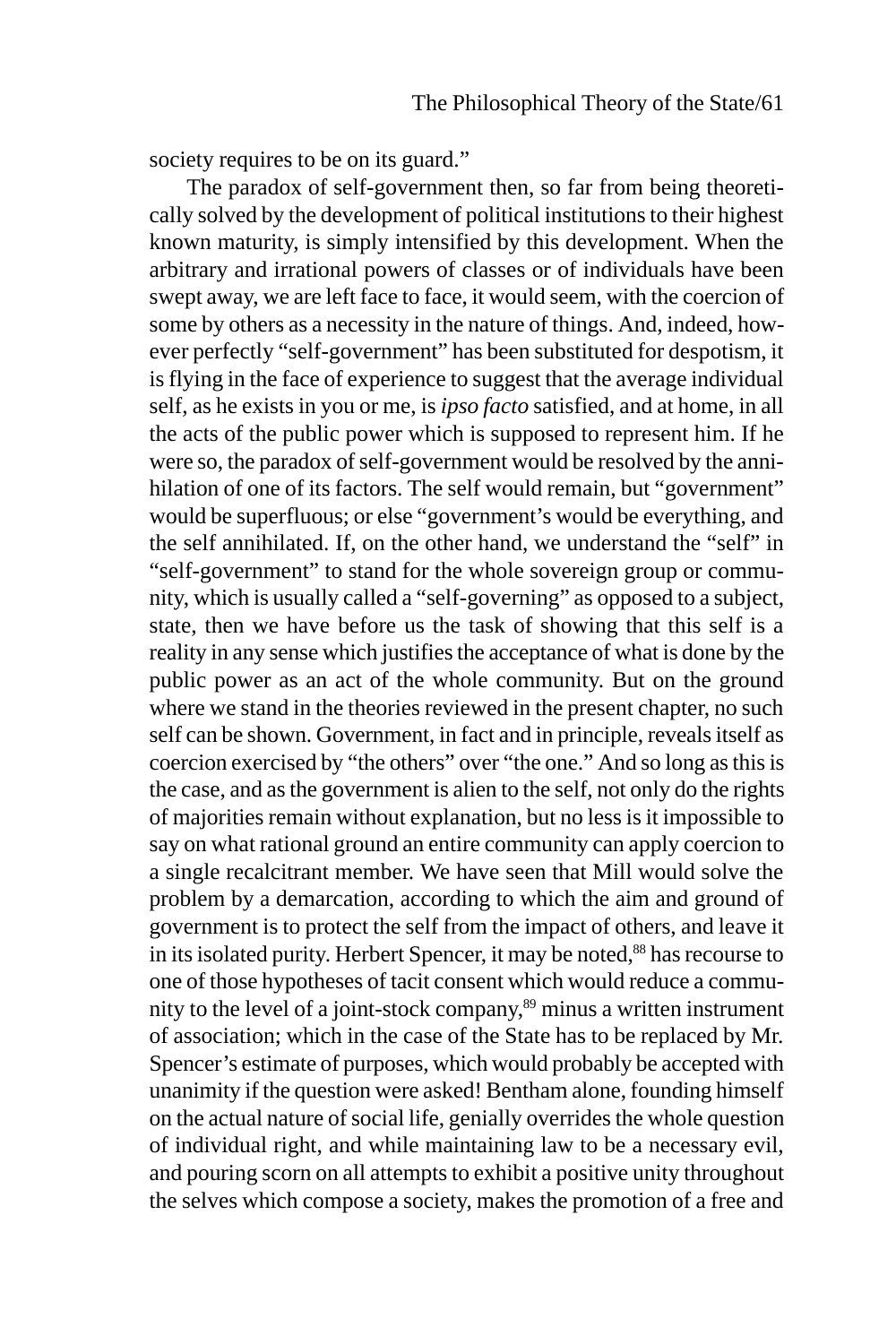happy life the sole criterion of governmental interference.

On the basis of every-day reflection, then, we are brought to an absolute deadlock in the theory of political obligation. If, as popular instinct maintains, and as common sense seems somehow to insist, there is a theory and a justification of social coercion latent in the term "selfgovernment," we cannot find a clue to it in the reasoning of our most recent and popular political thinkers. Nor should we find a comprehensive theory, though we might find suggestions towards one, if we recurred to our more philosophical teachers, such as Hobbes and Locke, who are further from popular modes of thought. If there is anything satisfactory in the conception of self-government, every interpretation of it is at once condemned which does not give the fullest force to both terms of the paradox, at the same time that it exhibits their reconciliation. What this fullest force is, and the antagonism which it involves, we have seen in the present chapter. We must start from an actual self, which is capable of rebelling against law and government; and from an actual "government," which is capable of tyrannising over the individual self. We must not treat the self as *ipso facto* annihilated by government; nor must we treat government as a pale reflection, pliable to all the vagaries of the actual self. Nor, again, must we divide the inseparable content of life, and endeavour to assign part to the assertion of the individual as belonging to self, and part to his impact on others, as belonging to government. We must take the two factors of the working idea of self-government in their full antagonism, and exhibit, through and because of this, the fundamental unity at their root, and the necessity and conditions of their coherence. We must show, in short, how man, the actual man of flesh and blood, demands to be governed; and how a government, which puts real force upon him, is essential, as. he is aware, to his becoming what he has it in him to be. And if we fail to destroy the assumptions which hinder us from doing this, we shall have to admit that the maturity of democratic institutions has only liberated us from arbitrary despotism to subject us to necessary tyranny; and though, in spite of such a failure, we might still acquiesce in "counting heads to save breaking them," we should have to agree that this may indeed be the shrewdest device of political expediency, but that the difference between the two processes corresponds to no real capacity of the human individual for partaking, by the exercise of will and intelligence, in a peacefully organised and yet effectually governed whole. We shall then, in short, be compelled to agree with Bentham and Mill and Spencer that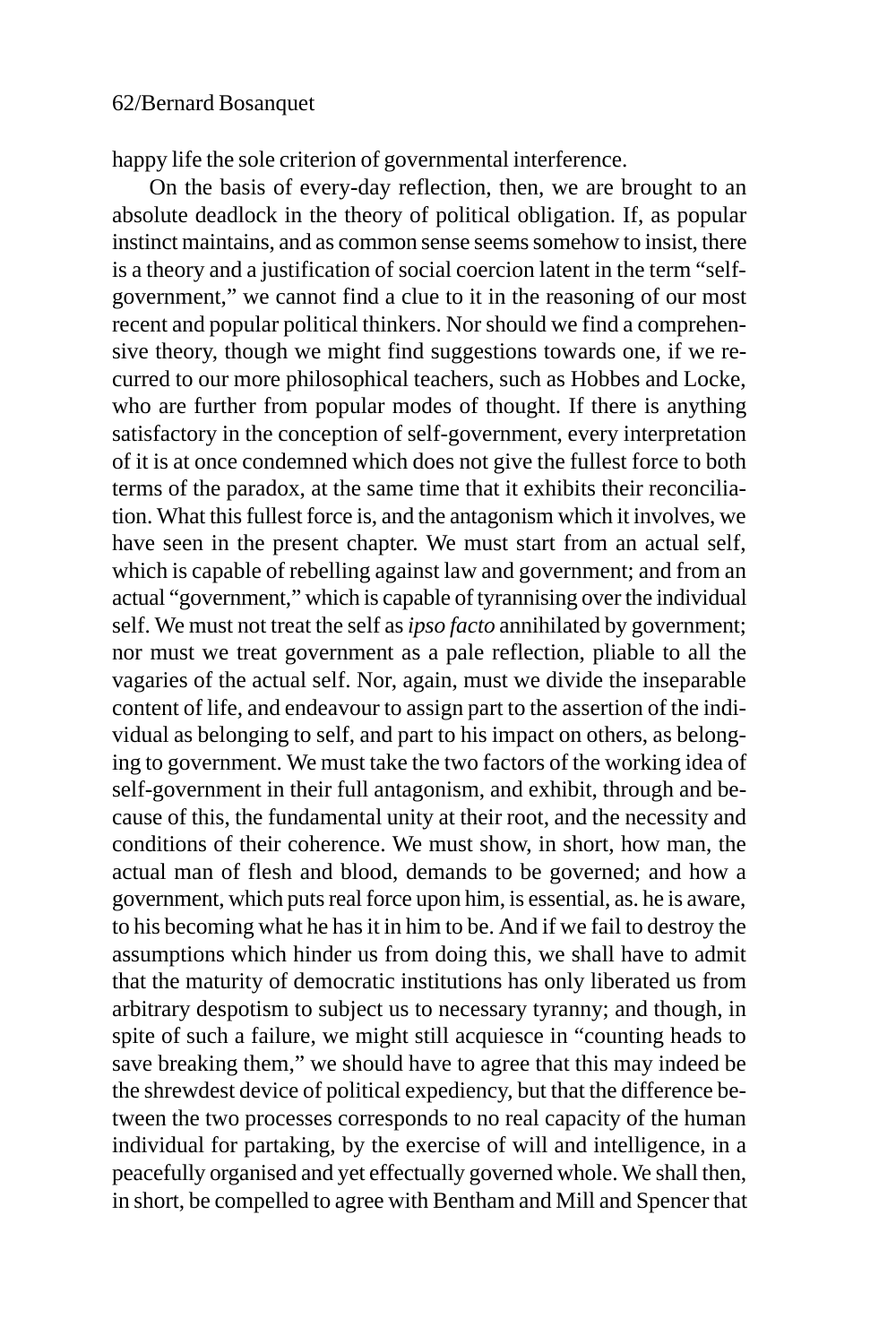"self-government" and "the general will" are meaningless phantoms, combinations of hostile factors, incapable of being united in a real experience.

# Chapter IV. The Problem of Political Obligation More Radically Treated.

1. The reader will no doubt have observed that the theory dealt with in the last chapter belongs to the general type of what is currently known as Individualism. For several reasons I have preferred not to make use of this hackneyed word. In the first place, it is very hackneyed; and the employment of such terms takes all life and expressiveness out of philosophy. And, in the next place, Individualism may mean many things, and in its fullest, which is surely, for the student of philosophy, its truest meaning, it is far too good for the theories under discussion. An "Individual" may be "individual" or indivisible because he has so little in him, that you cannot imagine it possible to break him up into lesser parts; or because, however full and great his nature, it is so thoroughly one, so vital and so true to itself that, like a work of art, the whole of his being cannot be separated into parts without ceasing to be what it essentially is. In the former case the "individual's is an "atom"; in the latter he is "a great individuality."90 The sense in which we shall make use of the notion of the individual, so far as we use it at all, will be the latter and not the former. And, therefore, we shall as far as possible discard the hackneyed term "Individualism," which embodies the former meaning only.

If then we are to coin an expression which will indicate the common features of the theories outlined in the previous chapter, we may venture upon some such phrase as "*prima facie* theories," or "theories of the first look." By this I do not mean that they stand in the same rank with the views of the Greek thinkers, who, undisturbed by previous speculation, saw the great facts of social experience with a freshness and wholeness of vision with which they can never be seen again. The "first look" of our own day is of a different kind. It is the first look of the man in the street or of the traveller, struggling at a railway station, to whom the compact self-containedness and self-direction of the swarming human beings before him seems an obvious fact, while the social logic and spiritual history which lie behind the scene fail to impress themselves on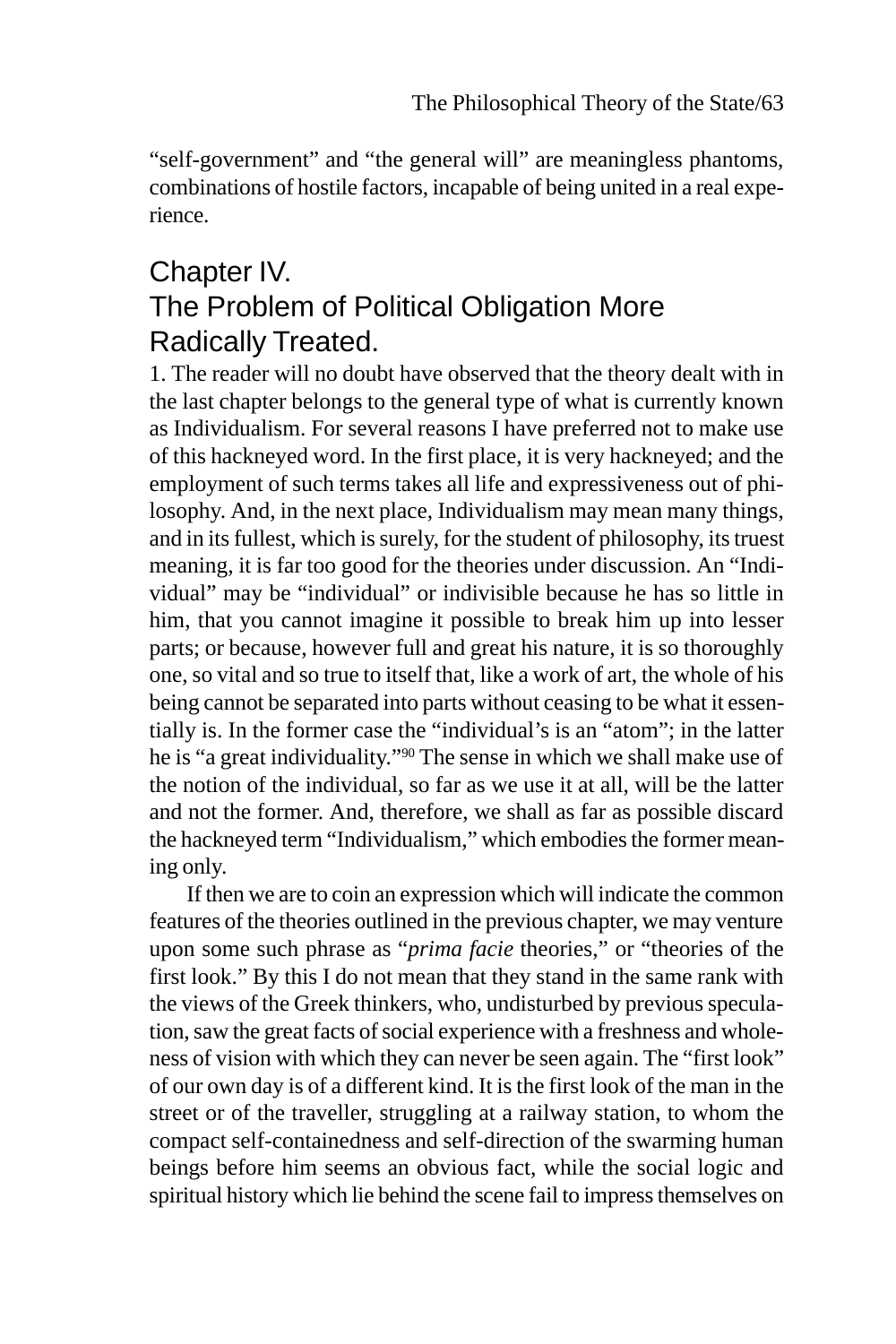his perceptive imagination.

We see then that these theories of the first appearance are mainly guided by this impression of the natural separateness of the human unit. For this reason, as we noted, the experience of self-government is to them an enigma, with which they have to compromise in various ways. And because their explanations of it are not true explanations but only compromises, they rest on no principle, and dictate no consistent attitude. For Bentham all solid right is actually in the State, though conceived by himself as a means to individual ends; for Mill, it is divided between the State and the individual, by a boundary which cannot be traced and therefore cannot be respected; for Herbert Spencer all right is in the individual, and the State has become little more than a record office of his contracts and consents.

The assumption common to the theories in question is dictated by their very nature. It is not precisely, as is often supposed to be the case, that the individual is the end to which Society is a means. Such a definition fails to assign a character which is distinctive for any social theories whatever. For since Society is, at the lowest rate, a plurality of individuals, whatever we say of "the individual" may be construed as true of Society and vice versa, so long as all individuals are understood as differing only in number from one. Thus the "means" and the "ends" are liable to change places, as, for practical purposes, we saw that they did in Bentham.91 The ethical term "altruism" illustrates this principle. It shows that by taking "the individual" as the "end," nothing is determined as to the relation between each individual and all, and it remains a matter of chance how far it is required of "each" individual, in the name of the welfare of "the individual," to sacrifice himself to "all."

The fact is that the decisive issue is not whether we call the "individual" or "society" the "end"; but what we take to be the nature at once of individuals and of society. This is the question of principle; and views which are at one in this have nothing which can in principle keep them apart, although they may diverge to the seemingly opposite poles of the liberty of each and the welfare of all. We have observed this sliding from one narrowness to its opposite, as between Bentham, Mill, and Herbert Spencer.

The root idea then, of the views which we have been discussing, is simply that the individual or society—it makes no difference which we take—is what it prima facie appears to be. This is why we have called them "prima facie" theories or "theories of the first look." It would be a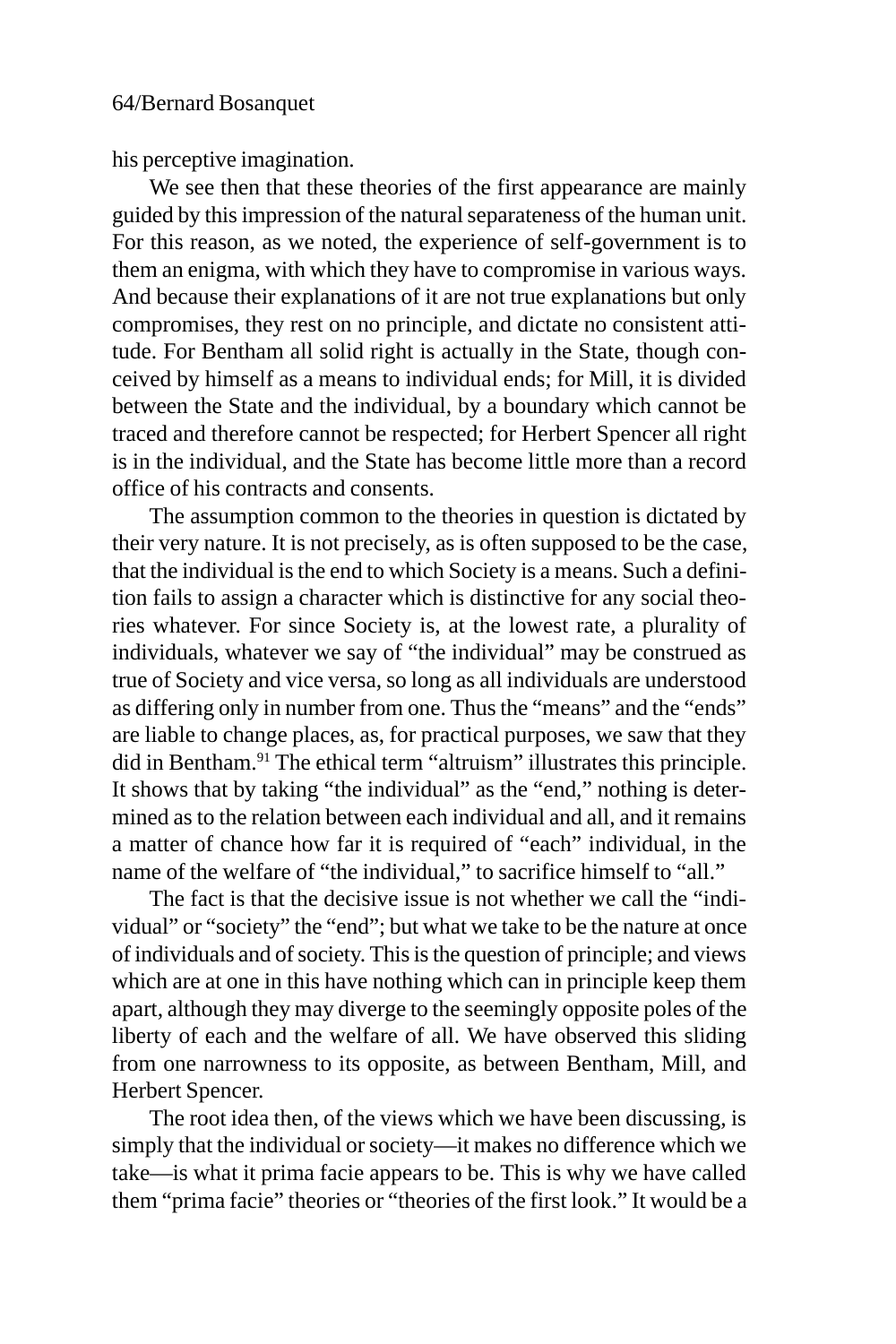long story to explain how a first look can be possible in the eighteenth or nineteenth century A.D. But in brief, the history of thought shows certain leaps or breaks in culture; when the human mind seems to open its eyes afresh, or to emerge on a new platform, from which new point of view all its adjustments have to be re-made and its perceptions reanalysed. In these new stages a great advance is involved; but the advance is potential, and the possible insight has to be paid for by an initial blindness.

Such an occasion it was on which the legislator or economist or natural philosopher of the modern world turned his gaze upon man in society. He saw him as "one of millions enjoying the protection of the law,"92 and society as the millions of which he is one. Such an onlooker inevitably proceeds to treat the social whole as composed of units A, B, C, etc., who, *as they stand; and lust as they seem to us when we rub against them in daily intercourse*, are taken to be the organs and centres of human life. From this assumption all the rest follows. Each of us, A, B, C, and all the others, seems to be, and to a great extent in the routine of life actually is, self-complete, self-satisfied, and self-willed. To each of us, A, B, or C, all the rest are "others." They are "like" him; they are "repetitions" of him, but they are not himself. He knows that they are something to himself; but this "something" is still "something else," and even in ethical reflection he is apt to call his recognition of it "altruism "—an indefinite claim and feeling, touching his being at its margin of contact with neighbouring circles, the centres of which are isolated.

To the individual and society thus conceived —A, B, C, and the rest—it is plain that government can be nothing but self-protection. It is, in fact, a form of the impact of "others," scientifically minimised, and accepted because it is minimised. For this reason it is, as we saw throughout, alien to the self, and incapable of being recognised as springing from a common root with the spontaneous life which we pretend to be aware of only within our private magic circle. Then the forcible impact of B and C upon the circle of A is a necessary evil, a diminution, *pro tanto*, of A. And the more altruistic A is, the more he will recognise this, as affecting not himself only, but B and C also.

It is for this reason that, on the views in question, all law and government necessarily remain formal and negative as compared with the substantive and positive ends of the self. The maintenance of "liberty," of the circular or hexagonal' fences round A, B, C, and the rest, is conceived as involving no determinate type of life, no relation to the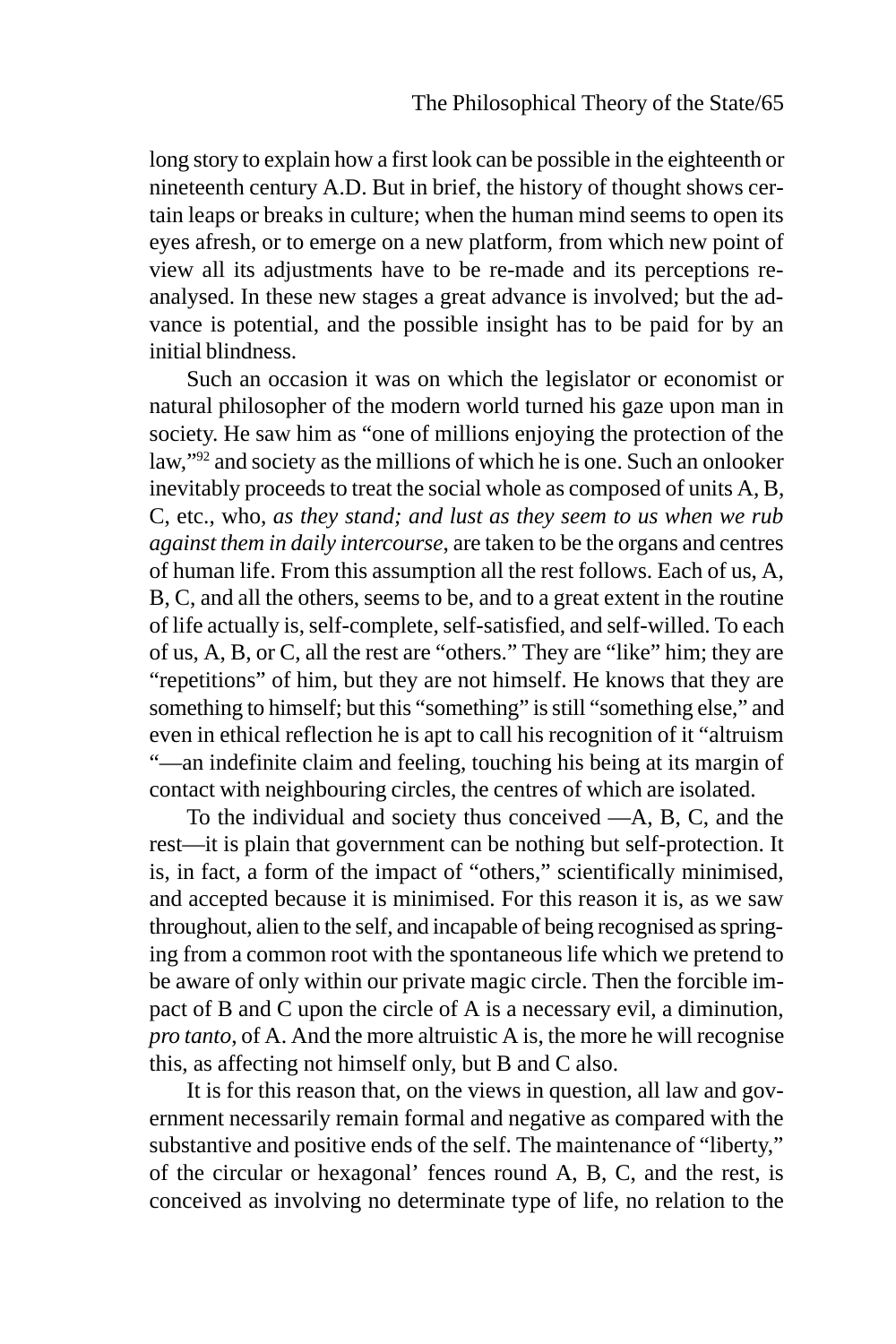ends which the units pursue within their hexagons. If in any way the self went beyond itself, and A recognised a positive end and nature which peremptorily bound him to B and the others, it would be impossible to keep this nature and end from reflecting themselves in the determinate content of the conditions of association between them. The assumption would be destroyed which keeps "government" alien to "self," and it would be possible to consider in what sense and for what reason the nature of a spiritual animal turns against itself with the dualism which the paradox of self-government embodies, and that in pursuit of its true unity.

2. We will now discuss Rousseau's treatment of the paradox of "self-government." And we discuss it, not because it is complete or selfconsistent, but rather because, while breaking through to the root of the whole matter,it is as incomplete and as inconsistent as are the efforts of our own minds to lay hold of any profound truth. It displays, in fact, on the great stage of the history of philosophy, precisely the struggle which each of us has to go through if he tries to pierce the surface of commonplace fiction and tradition which persistently weaves itself about social facts. On almost every page there is relapse and vacillation. The fictions which are being cast aside continually reassert themselves; the embodiment of the principle which the author's genius has discerned is sought for in expedients essentially opposite to its nature, while the instruments which it has developed for itself are contemptuously rejected.

We are going to examine the main thesis of Rousseau's *Contrat Social*. The reader who is surprised to find in our account little or nothing of the " return to nature," " natural equality," and the "natural rights of the individual," may refer for these to Rousseau's earlier essays on theses propounded by the Academy of Dijon. The first of the theses (1750) ran, "Whether the re-establishment of the sciences and the arts contributed to purify morals"; and Rousseau's discourse, which won the prize, following the lead of the thesis, started from the later Renaissance, and dealt in general with the phenomena of decadence—a very real problem. The notable feature of this brief essay is its constant vacillation between the attack on science, art, and education as such, and the criticism, by no means an undiscerning criticism, of their abuses. Rousseau's head is full, not of primitive man, but of Socrates and Cato, of Sparta and republican Rome. A writer who speaks of Newton and Verulam as preceptors of the human race can hardly be hostile to true intellectual achievement.93 It is noteworthy that his zeal for educational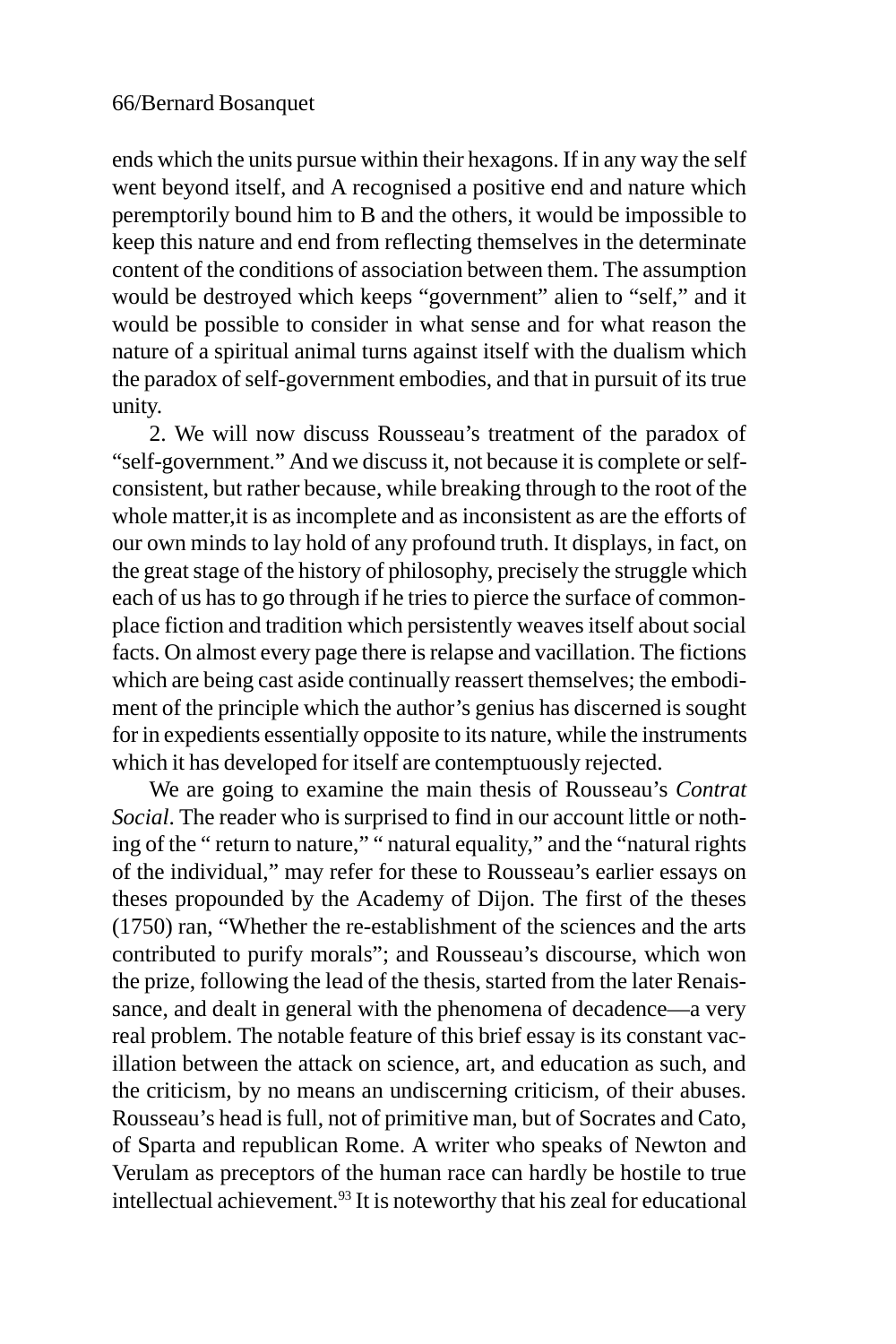reform is already apparent in this first published work.

The second essay (1754), a much longer and more serious piece, is on the thesis, "What is the origin of Inequality among mankind, and is it justified by natural law?" It was dedicated, with expressions of extravagant laudation, to Rousseau's native state, the Republic of Geneva. His enthusiasm for this community, as for the ancient citystates, is a far truer guide to his genuine social ideas than any of his paradoxes about the state of nature and the bondage of social man. His genius, in fact, is very much under-rated by those who suppose him at any time to have believed the primitive state of nature, or earliest imaginable condition of the human race, to be capable of furnishing an ideal of life. He is perfectly aware that a state of nature, which is to furnish an ideal, must be selected at least from among the higher phases of man's evolution, after morality and the family have begun to form themselves, and language and property have made some advance. Here, again, his vacillation is strikingly observable, and we can see that it arises from his profound insight. The vices of civilisation tend to force the desirable state of man down the scale of evolution, but the value of morality and respect for human nature tend to force it up, and Rousseau's argument embodies the struggle. For Rousseau is far too critical and clear-sighted to ascribe true morality or strictly human nature to a state of animal innocence, and he knows that virtue involves potential vice;<sup>94</sup> and therefore it is with hesitation and regret that he selects a middle state as representing his ideal, fully aware that it has forfeited animal innocence, without having attained human morality. Even the famous declamation against the first founder of property in land seems to pass away in an admission that this was an inevitable stage in the growth of human capacities, which the author would not seriously desire to remain undeveloped. Two further points may be noted; first, the fundamental contention that men are by nature not equal but unequal, the evil of civilisation lying just in the replacement of natural by political inequality. If this political inequality were considered as modifiable, it is plain that the view would point to an advantage in the way of equality<sup>95</sup> possessed by society over nature. Secondly, the view here taken of natural liberty in relation to the social pact should be compared with that of the *Contrat Social*. In the essay, "natural liberty" is on the whole preferred; in the *Contrat*, another kind of liberty is held a truer good, although much of the tone and language associated with the preference of natural liberty continues by the side of the later view. It is plain that we are dealing, not with an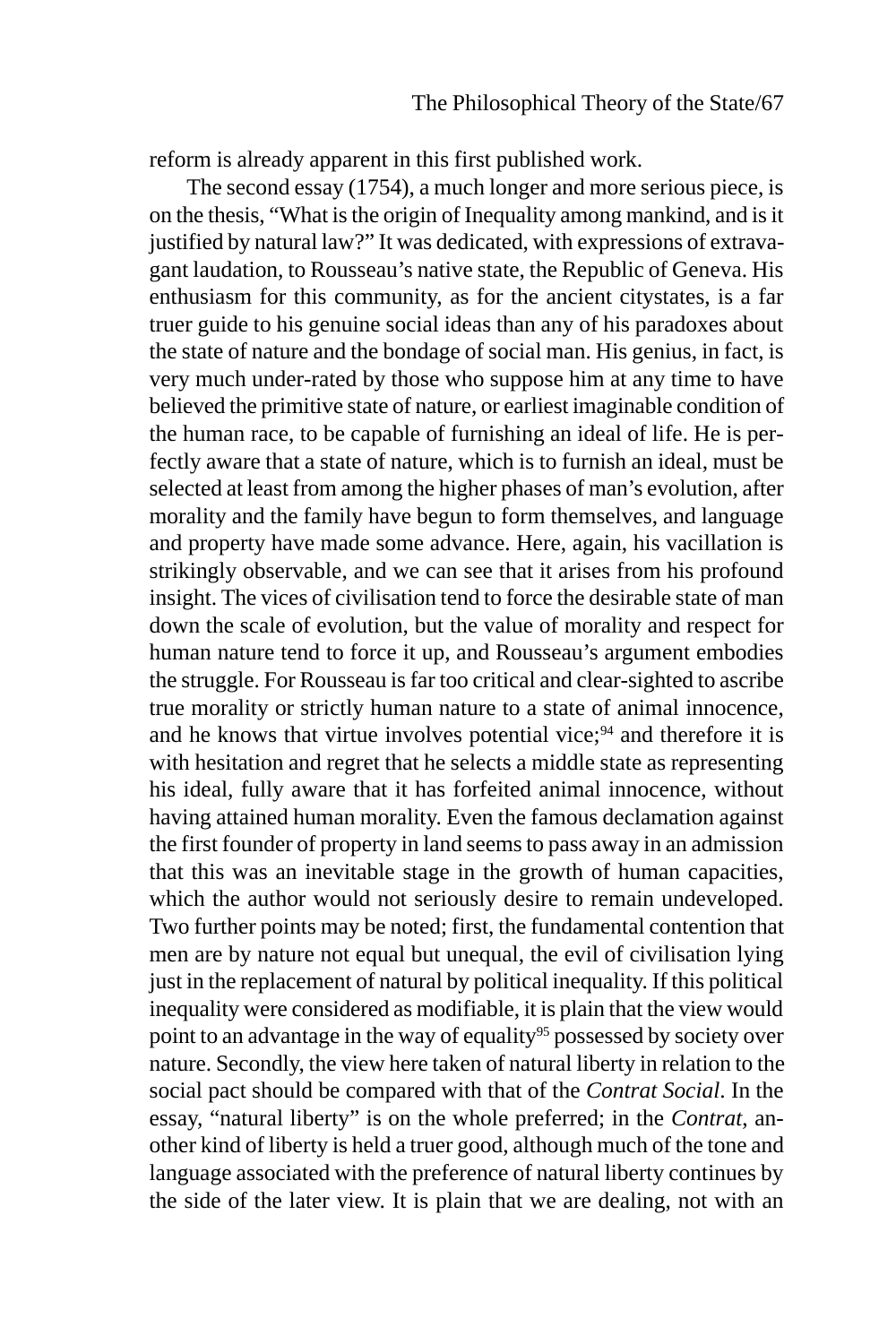unconsidering fanatical enthusiasm for one or another state of man, but with a struggling insight, which sees evil but also good in all, and, with hesitation and reluctance, depresses the scale first in favour of the one, and then in favour of the other condition of human beings.

3. The famous opening words of chap. i. of the *Contrat Social* (published 1762) sound like the beginning of a tirade against civilisation and the State. "Man is born free, and everywhere he is in chains. One thinks himself the master of others, who does not fail to be more of a slave than they. Here we might well suppose ourselves to be reading the preface to a demonstration that all social constraint is slavery, and that man, in a state of nature, possessed a liberty which he has now lost. We expect such an opening to be followed by a denunciation of the fetters of society, and a panegyric on the pre-social life. And there can hardly be a doubt that these sentences, along with a few similar phrases which stick in the memory, are the ground of the popular idea of Rousseau, shared by too many scholars.96 But how does Rousseau go on? Here are the succeeding sentences. "How did this change take place? I do not know. What can render it legitimate? I think I can tell." Here, as previously in the discourse on "Equality," he (1) cuts himself loose in principle from the historical fiction of a social pact succeeding a state of nature; and (2) he promises to furnish a justification for the change (or, striking out the quasi-historical term "change," for the condition of man), which is expressed by the words, "is everywhere in chains."

This then is the task which he has set himself. The sentences last cited show that his answer will, in some degree, turn its back on his question, and that really man had little natural freedom to lose, and is not everywhere in chains. But the fact that the problem first struck Rousseau's mind through a feeling of rebellion against social slavery, and a loathing for the civilisation of his day, sets him at the very beginning of the path which social theory has to traverse, and ensures that the difficulties which we all feel at times will be met in their sharpest form. He knows, in short, that something, which can look like utter bondage, is a fact; and he knows that this fact has to be justified.

After some chapters devoted to clearing away inadequate solutions of the problem, he re-states it as follows, in terms of that form of the supposed social contract in which it was regarded as a compact of all with all for the constitution of a 'community:

"To find<sup>97</sup> a form of association which shall defend and protect, with the entire common force, the person and the goods of each associ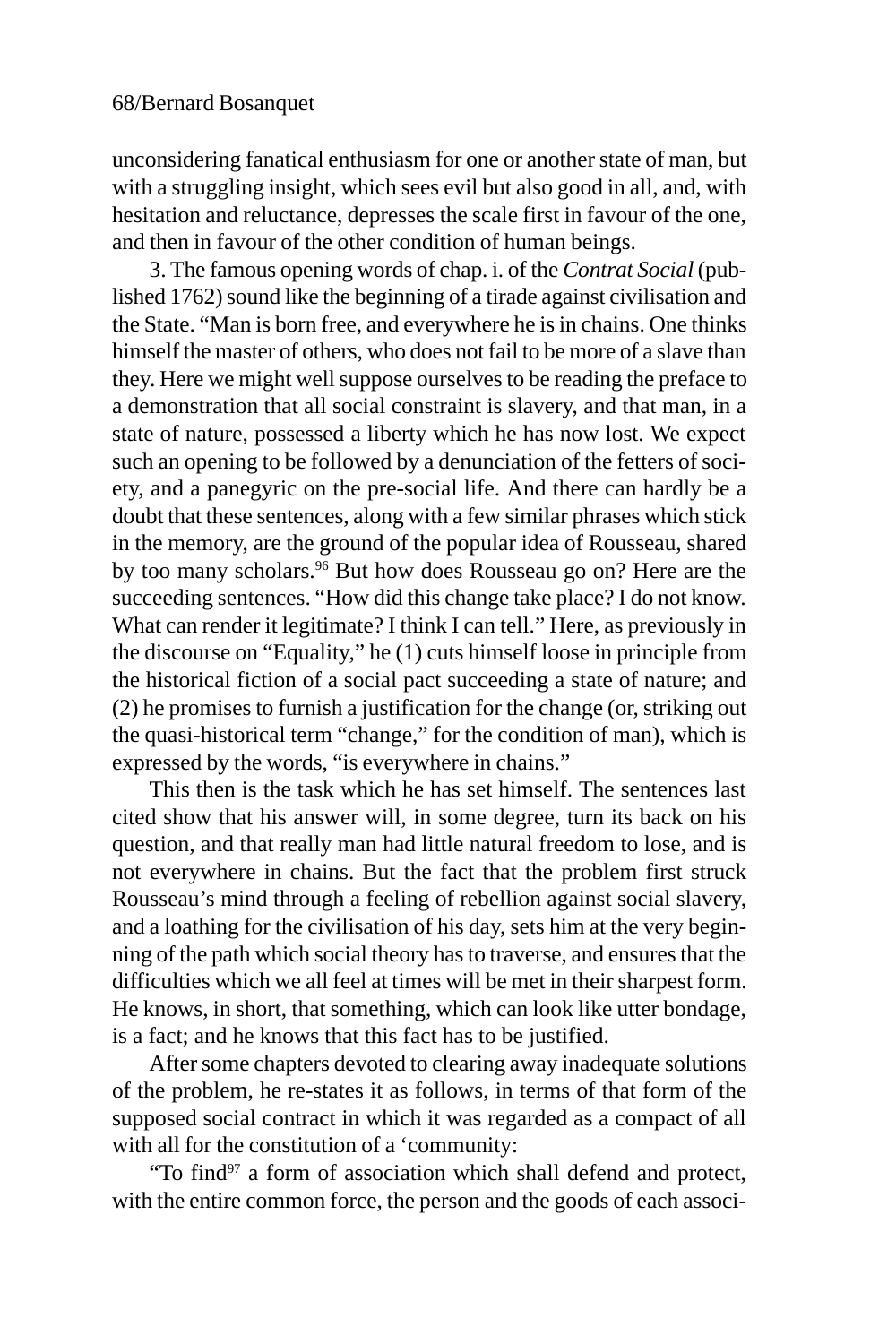ate, and "by which, each, uniting himself to all, may nevertheless obey only himself, and remain as free as before."

4. Before proceeding to examine the true meaning of this formula and its answer, we will briefly notice the conflict of ideas suggested by it. Man's freedom, it is implied, remains at the same level. Even his power is not increased; it is only that individuals combine their forces, previously isolated. These implications suit neither the view he starts from, nor the view he arrives at. If man had a natural freedom, and then submitted to society, though merely to increase his force of action, some of his freedom must be lost, and he cannot remain as free as he was before. But if man in society has a nature, which he could not have out of society, such that his individuality is maximised by the organisation of a social whole, then it is plain that he is not merely as free "as he was before," but very much more free; free, indeed, strictly speaking, under social conditions alone. The notion which Rousseau started from, that man has surrendered some part of a previous freedom in order to make the most of the remainder, appears, as here, in the language of compromise, frequently through the *Contrat Social*. But it is not effectively relied on, for Rousseau is too acute to attempt a demarcation theory, and while he assumes, for example, according to the literal notion of a compact, that man only surrenders as much of his liberty as is necessary to the community, he sees that the sovereign is sole judge of this proportion and consequently is absolute.<sup>98</sup> In the same way he first deduces the sovereign's right of inflicting capital punishment from the individual's pre-existing right to risk his life in order to save it, in virtue of which he has transferred to the sovereign a right to demand his life when necessary to the public safety, which includes his own. And then, feeling this to be a fiction, he ekes it out by the precisely contrary suggestion that a criminal has broken the social treaty, has ceased to be a member of the community, and is dealt with as an enemy on terms of war.<sup>99</sup> This supplementation shows that Rousseau is aware of the weakness of his other account of the matter, based on non-social individual right. His constant failure, entire or partial, to free himself from the language of "first appearance theories," as we have ventured to call them, is just what makes him so instructive, in view of the similar inclination which besets us all.

5. We will now examine the real nature of his solution. For the historical fiction of a social contract, he substitutes, in answer to the problem formulated above (see section 3, end), the conditions which constitute a "people" or commonwealth. He speaks, indeed, of the "act"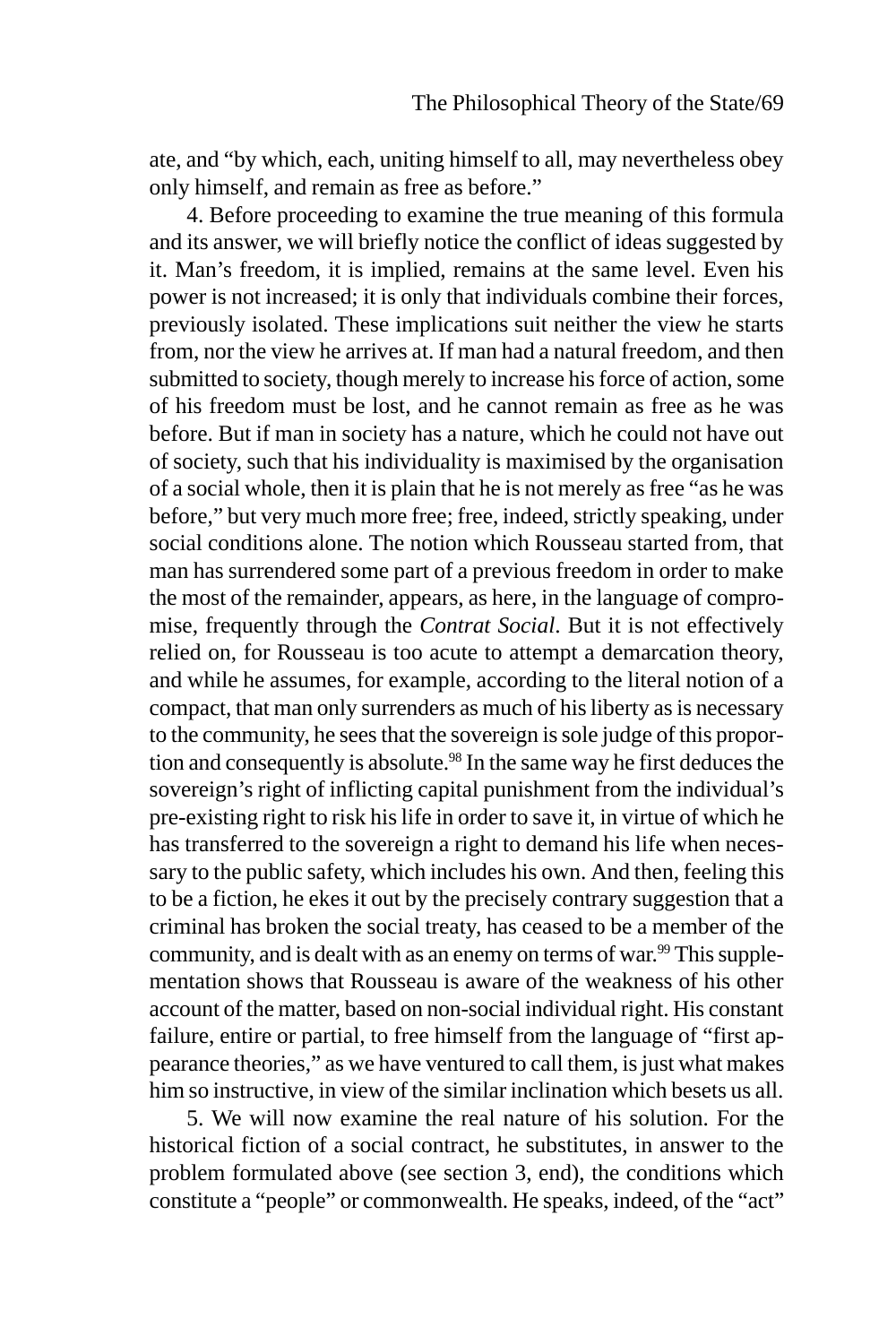or "contract" which constitutes it—a survival of the language which belongs to the fiction.100 But it is plain, even if he had not said so distinctly in the first chapter, that he is dealing not with an act in historical time, but with the essential nature of a social body. The "clauses of the contract," he explains, are dependent on "the nature of the act"; they are implicit and universal—that is to say, not capable of being affected by any actual or supposed agreement in contravention of what the essence of a body politic requires. He is, as he has clearly said in the previous chapter, analysing the "act" "by which a people is a people," i.e., the conditions of political unity.

The "clauses of the contract" then reduce themselves to a single one, "the total alienation of each associated member, with all his rights, (the language is moulded by the fiction of an actual contract and presocial rights,) to the community as a whole." The community as a whole is therefore absolute. The subsequent passage, referred to above, in which he speaks as if individual rights were retained, is a case of the vacillation on which we have remarked.

The essence of this "social pact" is further reducible to the following formula: "Each of us puts into the common stock his person and his entire powers under the supreme direction of the general will: and we further receive each individual as an indivisible member of the whole."

"Instantaneously, in place of the particular person of each contracting party, this act of association produces a moral and collective body, composed of as many members as the assembly has voices, which receives from this same act its unity, its common self (*son moi commun*), its life, and its will. This public person which thus forms itself, by the union of all the others, used to take the name of city, $101$  and now takes that of republic or body politic, which is called by its members State when it is passive, Sovereign when it is active, Power when comparing it with others."

In this passage the formula of association, and much of the commentary upon it, imply the "contract" to have been an event in history. Such is the bearing of the words "act of association," "produces," "receives," "forms itself." It is admitted that Rousseau's thoughts are always more or less struggling with this conception, which, it must however be remembered, he explicitly refuses to rely on; and henceforward, having sufficiently called attention to it, we shall not encumber ourselves with observing upon it in every instance.

Putting aside then the defective terminology, and bearing in mind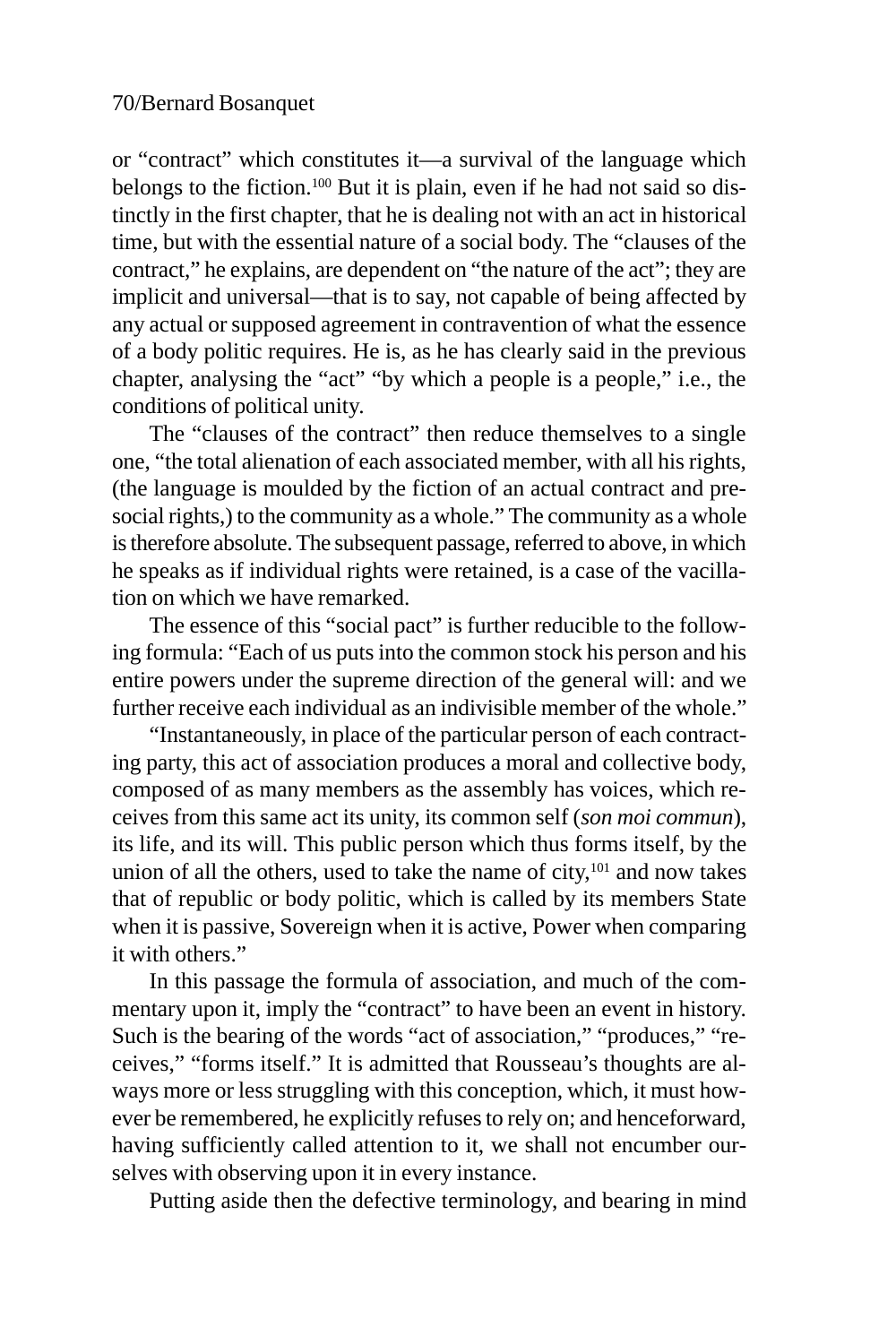that Rousseau considers himself to be analysing the essence of that act or character "by which a people is a people," we find in this passage very far-reaching ideas. We find that the essence of human society consists in a common self, a life and a will, which belong to and are exercised by the society as such, or by the individuals in society as such; it makes no difference which expression we choose. The reality of this common self, in the action of the political whole, receives the name of the "general will," and we shall examine its nature and attributes in the following chapter.

The primary point which it is necessary to make clear, however, is whether the whole set of ideas is to be seriously pressed, or whether the unity which they indicate is merely formal and superficial. For phrases of the kind here employed may be found in many earlier writers. The term "person," for example, comes through Hobbes from the Roman law. "*Persona*," in Roman law, we are told,<sup>102</sup> means either a complex of rights or the possessor of those rights, whether an individual or a corporate body. "*Unus homo sustinet plures personas*." Thus a man may devolve his "*persona*" on another man. A corporation has single "*persona*." It is in this sense that for Hobbes, the State is a "real unity in one person," which person has been devolved by all the individuals of a multitude upon one man or a definite assembly of men, whose acts therefore are, politically speaking, the acts of the whole multitude so united in one "person."

This use of the term "person" is one of the cases alluded to in ch. I, where an abstraction of law has preserved the seed of a philosophical idea of unity. How far the unity thus indicated is an empty fiction, or how far it is grasped as something vital, into which the individual mind goes out and in which it finds what its nature demands, is what we now have to consider further.

6. Chapters vii, and viii, of book I of the *Contrat Social* show the outcome of Rousseau s conflicting ideas in a very few remarkable propositions.

The question is whether the unity of a body politic is an arbitrary abstraction or a fundamental force and reality.

Rousseau is discussing in chapter vii, the guarantees which exist for a fulfilment of obligations by the sovereign (or whole) to its members and by the members to the sovereign respectively. As regards the obligation of the sovereign to its members, he runs straight into the fallacy referred to in ch. I. He contends, that is to say, that the whole is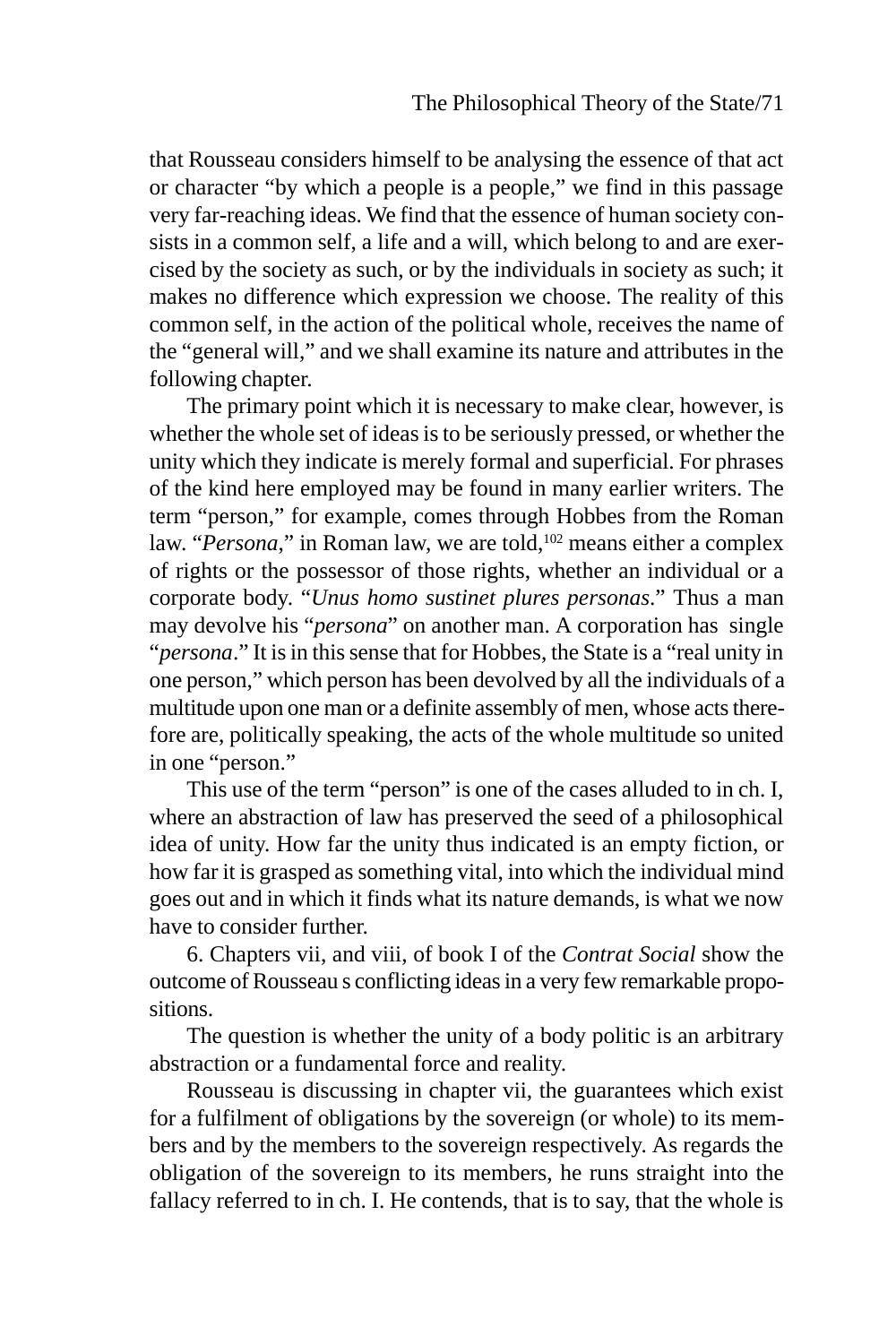necessarily, by its constitution, that which it ought to be, and being composed of all the individuals can have no interest opposite to theirs as a whole, while, qua sovereign, it is debarred from any such special action as might be hurtful to any single individual. This presupposes that the whole always acts according to its idea as a whole, and neither is "captured" by individual interests nor transgresses the limits set to its action by restriction to true public concerns. But if this were so, the State would be perfectly wise and good; and we do not need to be told that a State, qua wise and good, could do no injustice to its members. The whole is of course liable to vices correlative to those which Rousseau is about to guard against when they arise in the individual.

And his view of individual disloyalty is decisive as to the vitality of his conception of political unity.

"Indeed," he says, "each individual may, as a man, have a particular will contrary to or unlike the general will which he has as citizen; his particular interest may speak to him quite differently from the common interest; his absolute and naturally independent existence may make him regard what he owes to the common cause as a gratuitous contribution, the loss of which would be less injurious to others than its payment is burdensome to himself; and considering the moral person which constitutes the State as an abstraction (*être de raison*), because it is not a man, he would enjoy the rights of the citizen without consenting to fulfil the duties of the subject—an injustice the progress of which would cause the ruin of the body politic."

"In order, then, that the social pact may not be a vain formula, it tacitly includes the covenant, which alone can confer binding force on the others, that whoever shall refuse to obey the general will shall be constrained to do so by the whole body, which means nothing else than that he will be forced to be free."

In this passage Rousseau lays bare the very heart of what some would call political faith, and others political superstition. This lies in the conviction that the "moral person $103$  which constitutes the state" is a reality, as opposed to the natural idea that it is an abstraction or fiction of the reflective mind (an "*ens rationis*," *être de raison*), because it is not an actual individual human being. The theories of the first appearance, as we have called them, are characterised by accepting as ultimate "the absolute and naturally independent existence" of the physical individual, and therefore regarding government as an encroachment on the self, and force as oppression. Whereas, if the social person is taken as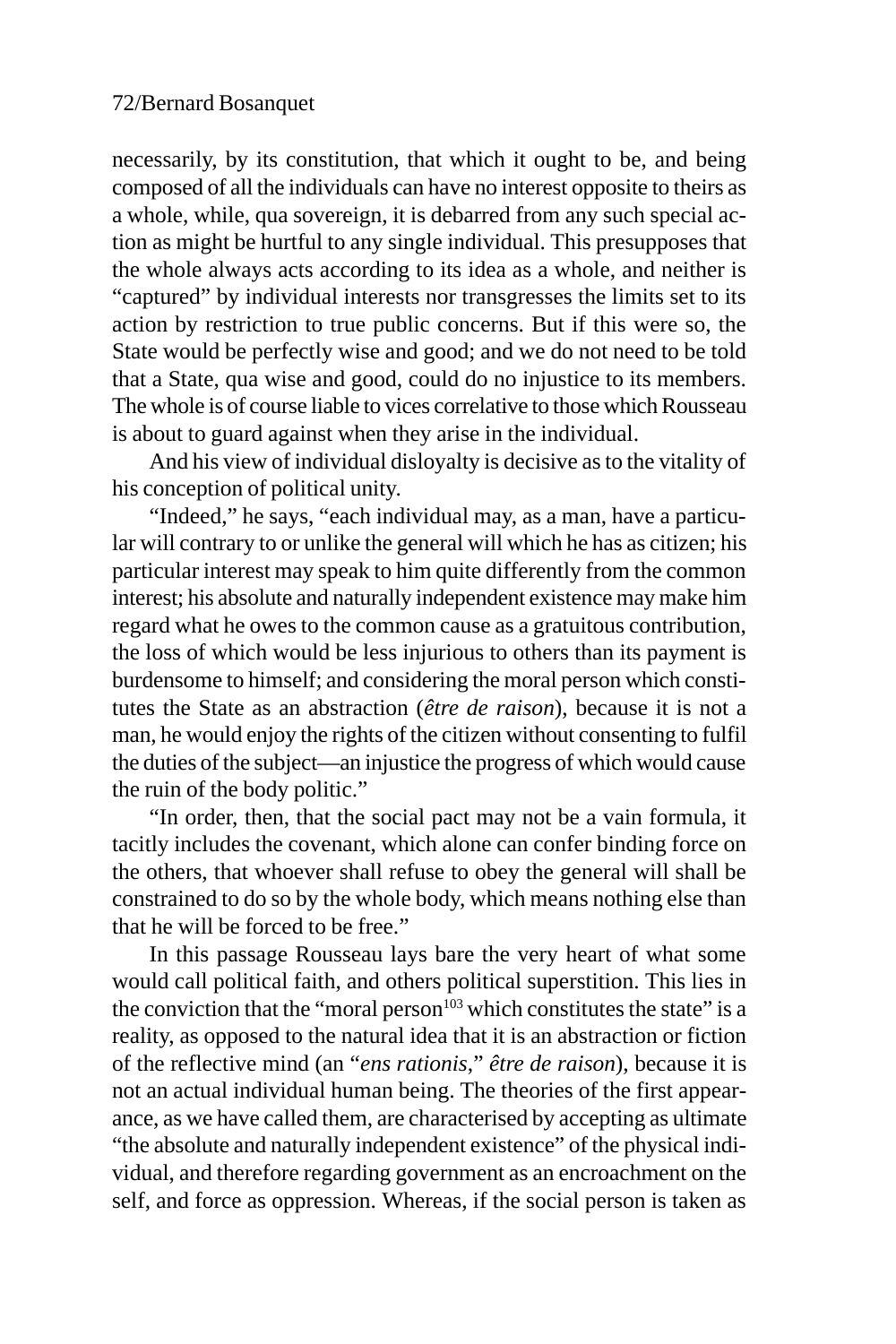the reality, it follows, as Rousseau points out, that force against the physical individual may become a condition of freedom. We saw even in Mill how extreme cases bring out the necessity for assuming a real will at variance with the individual's immediate desire.104 There is more to be said, of course, as to the limits within which force can be so applied.105

It is worth while to cite here the whole of the short chapter viii., which draws out the consequences of the above conception of a social pact and of sovereignty.

"*Of the Civil Condition*.—This passage from the state of nature to the civil state produces in man a very remarkable change by replacing, in his conduct, instinct by justice, and giving to his actions the morality which they lacked before. It is then alone that, the voice of duty succeeding to physical impulse, and right to appetite, man, who till then had only considered himself, sees himself compelled to act on other principles, and to consult his reason before listening to his inclinations. Although he deprives himself in this state of several advantages which he holds from nature, he gains such great ones in their place, his faculties exercise and develop themselves, his ideas expand, his sentiments are ennobled, his whole soul is exalted to such a degree, that, if the abuses of his new condition did not often degrade him below that from which he has emerged, $106$  it would be his duty to bless without ceasing the happy instant which tore him from it for ever, and, from a stupid and narrow animal, made him an intelligent being and human.

"Let us reduce these *pros* and *cons* to terms easy to compare. What man loses by the social contract is his natural liberty and an unlimited right to all which attracts him and which he can obtain; what he gains is civil liberty and the property of what he possesses. To avoid error in these reckonings we must carefully distinguish natural liberty, which has no bounds but the powers of the individual, from the civil liberty which is limited by the general will; and possession, which is only the effect of force or the right of the first occupant, from property, which can only be founded on a positive title.

"We might, in view of the preceding, add to the gains of the civil state the moral freedom which alone makes man master of himself; for the impulsion of appetite alone is slavery, and obedience to the law which we have prescribed to ourselves is liberty. But I have already said too much on this head, and the philosophical sense of the word liberty is not my subject here."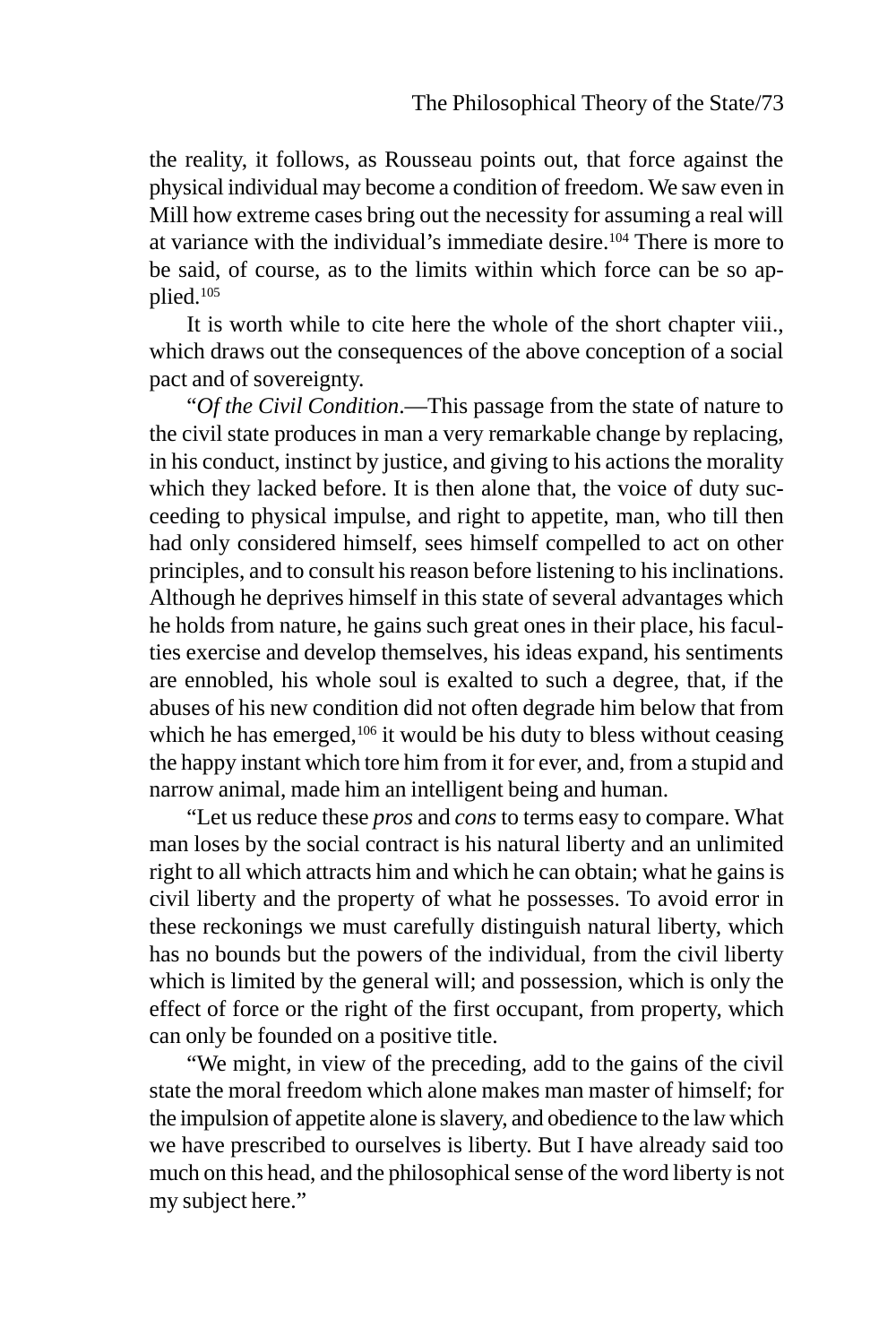Besides the terminology of the historical fiction this curious passage shows in the strongest light the struggle by which Rousseau passed from the position of the "Discourse on the Origin of Inequality" to that of the "*Contrat Social*." The "hedging" of the sentence, "Although he deprives himself," etc., represents a loathing of the decadent society of his day, which was deepseated in Rousseau's mind, and which his life enables us thoroughly to understand. The son of a Genevese artisan, with a touch of vagabond impulses, and more than a touch of Wordsworthian genius, he was the first, perhaps, of great modern writers to feel the true democratic passion,<sup>107</sup> and to see his artificial age as Plato or as Ruskin might have seen it. It was no small feat of insight to subdue his just repugnance so far as to estimate, in the language of the chapter before us, the use, as distinct from the abuse, of law and society.

As a feature of this conflict of ideas, we may observe more especially the notion of original individual right, ascribed to a condition of man in which, according to the previous paragraph, right could not exist. The phrase is merely taken up from previous writers, as is also the so-called "right of the first occupant." And the antithesis with true right and property, recognised by the social mind, in which this chapter presents them, has the effect of a destructive analysis of these uncritical conceptions.108

True right, then, begins with that social unity "by which a people is a people," figured by Rousseau under the image of the social compact. This unity is one aspect of the rule of reason, the sense of duty, and the essence of humanity. The quality of man is liberty, $109$  and we here see that this fundamental principle which Rousseau has above laid down in an undetermined sense, must, in the course of his reasoning, take on the higher meaning demanded by the conceptions of this chapter.

And the import of the term "liberty" in this chapter is a measure of the modification of ideas which has been brought about in the process of "justifying" the "bondage" of man.<sup>110</sup> The famous sentence, "Man is born free, and everywhere he is in chains," now turns out to mean, "Man is born in natural liberty (which, if it refers to any actual condition at all, implies, 'in animal isolation'), and by subservience to social law, he attains the civil liberty through which alone he becomes truly man." Of course, however, the phrase "born free" has the under current of meaning, "is born *for* the truest freedom," but in order that this import may be elicited the rhetorical antithesis, "and everywhere is in chains," must be abandoned.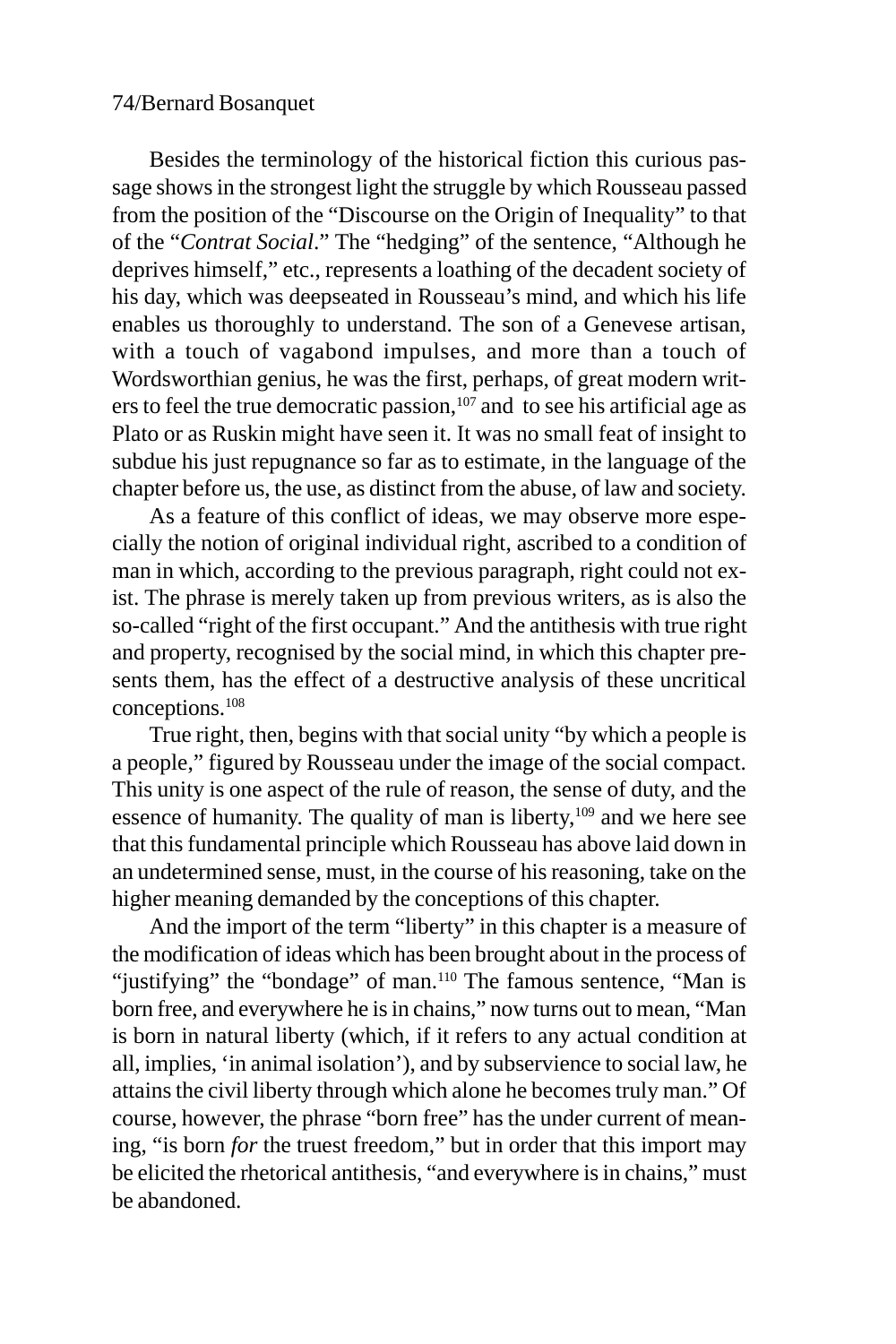The final paragraph of chapter viii. makes it clear that Rousseau considers the civil state as an embodiment of moral liberty, while he is rightly anxious not to seem to cut the knot of his problem by appealing to the merely ethical or philosophical sense of the term freedom. For this latter conception, taken by itself, is apt to be understood as the establishment of unity in the self by the path of renunciation. Now, the freedom of the true civil state is, on the one hand, only a stage in the ascent towards perfect ethical freedom or unity, for it involves rather the recognition of such freedom as the imperative end of social law, than the actual attainment of it; and, on the other, hand, it is something broader and more substantial than ethical freedom is apt to be conceived as implying, because of that outgrowth of the self into an organised social content which the civil condition involves. The distinction between the civil state and ethical freedom is therefore a sound one, but yet does not prevent their juxtaposition in this passage from throwing important light on Rousseau's conception of the former.

The expansion of old conceptions in Rousseau's hands, and the direction in which his views are advancing, are well illustrated by the paragraph before us in comparison with Locke's idea of consent. A recent editor of the *Contrat*111 cites in illustration of the words, "Obedience to the law which we have prescribed to ourselves is liberty," Locke's sentence, "The liberty of man in society is to be under no other legislative power but that established by consent in the commonwealth."<sup>112</sup> But Locke is speaking, according to his theory, of the actual or tacit consent of individuals to the establishment of a governing power; a consent which, for him, is conditional and revocable, and therefore fails to meet the full difficulty of selfgovernment. Rousseau, borrowing very likely his actual phrases from Locke, is speaking of something quite different, viz., the recognition of a law and a will, with which one's everyday self may be at odds, as nevertheless one's truer and fuller self, and imperative as against the commonplace trivial moods which constitute one's inferior existence.

Thus far, then, we have seen how the problem of self-government is transformed by a deeper insight. (a) The negative relation of the self to other selves begins to dissolve away before the conception of the common self; and (6) the negative relation of the self to law and government begins to disappear in the idea of a law which expresses our real will, as opposed to our trivial and rebellious moods. The whole notion of man as one among others tends to break down; and we begin to see some-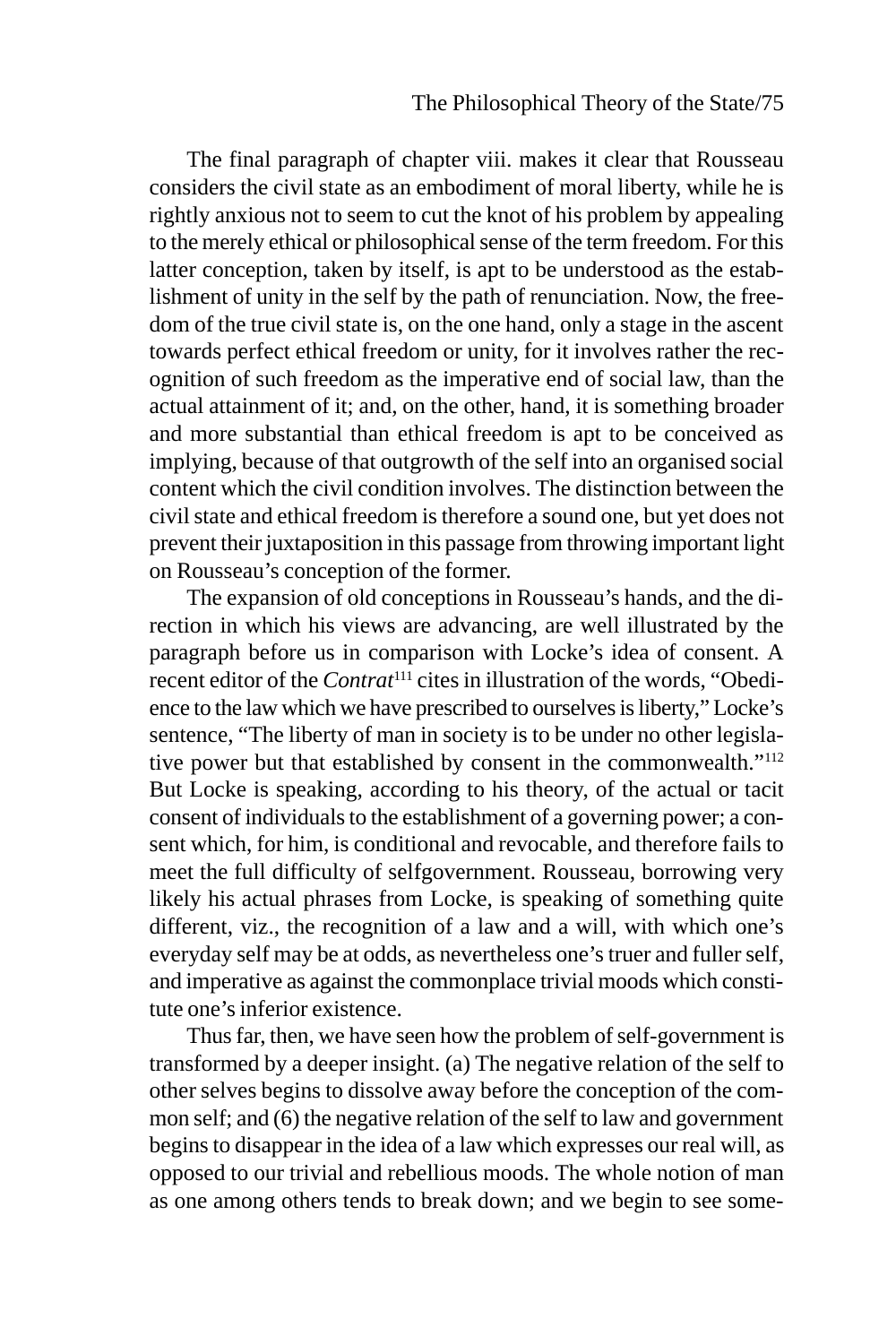thing in the one which actually identifies him with the others, and at the same time tends to make him what he admits that he ought to be. We have now to follow these ideas to their application.

# Chapter V. The Conception of a "Real" Will.

1. We saw in the course of the last chapter that for Rousseau's political theory everything turns on the reality of the "moral person" which constitutes the State. When active, this "moral" or "public person," or common self, is called sovereign;<sup>113</sup> and sovereignty for Rousseau consists in the exercise of the General Will 114 and it is in this characteristic of political society that he finds that justification for the use of force upon individuals<sup>115</sup> which he set out to seek. At the close of the last chapter we noted the transformation in the problem of "self-government" which such a conception tends to produce. In face of it, the opposition between self and others, and between self and law or government, will have to be interpreted altogether afresh. The present chapter will be devoted to explaining the idea of a General Will with reference to Rousseau's presentation of it, and the rest of the work will develop and apply it more freely.

A few words may be said upon Rousseau s relation to Hobbes and Locke, simply to illustrate the process by which deepening political experience awakened the ancient meaning within abstractions which had preserved it in a latent form.

Both Hobbes and Locke use expressions, in treating of the government and unity of a commonwealth, which closely resemble Rousseau's phrases respecting the General Will, the moral person, and the real unity.

Hobbes, for example, insisted that sovereignty must lie in a will, and that this will must be real and must be taken as representing or standing for the will of the community. "This is *more than consent or concord*; *it is a real unity of them all* in one and the same person.<sup>116</sup> Only, interpreting "real" as implying inherence in tangible determinate individuals, he in fact *substituted* the will (taking the word in its ordinary sense) of a certain individual or certain individuals *for* the will of the community or moral person as such. His temperament was emphatically one of those described by Rousseau as treating the "moral person as a fiction. But so far from abandoning for that reason all idea of actual effective unity, he replaces the fictitious or abstract unity of the "person" by the "real unity" of an actual human being or a determinate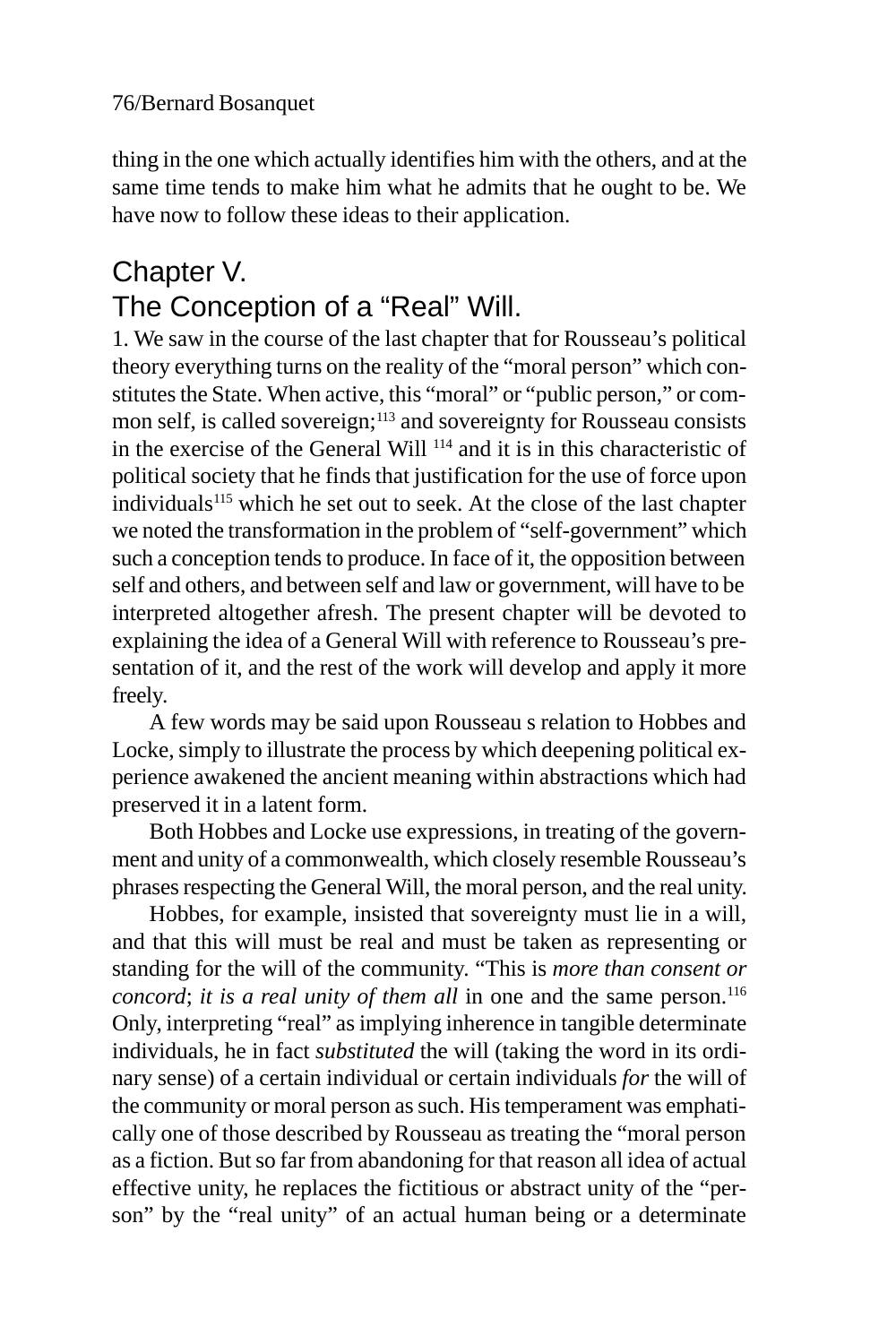group of human beings, to be taken as the unity of the Commonwealth as such. Thus, for instance, with a logic which is irresistible on the basis which he adopts, he denies all possibility of other representation of the people where there is already a sovereign power. For the one and only representative of the people is for him the sovereign, on whom the "person" of the community is, by the very fact of his sovereignty, assumed to be conferred. We may say then, in short, that Hobbes places the unity of political society in a will, and that, in his sense, a real or actual will, but emphatically not in a general will. He inherits the language which enables him to predicate unity and personality of the State, but in his mouth the terms have not recovered a true political meaning, and the social right, which they are intended to account for, remains a mere name.

Locke brings to bear a truer political experience, but a far less coherent logic. He feels that actual government is a trust, and that the ultimate supreme power remains in the community as a whole. The difficulty in his case is to understand how the will or interest of the community as such obtains determinate expression. Generally, and apart from particular causes of dissent, it is to be taken as one with the will of the governing body to which, according to the constitution, the work of government is given in trust. But the trust is conditional, and theoretically revocable; the ultimate supreme power is in the community at large, which may withdraw the trust if its conditions are violated. Of course, no determinate means of doing this in a lawful manner is, or can be, suggested, $117$  and therefore the will of the people is not expressed by Locke as a real or actual will. And so the right, which was to be displayed as social, remains a latent right in individuals to assent or to dissent, and society is not represented as a genuine unity.

For Hobbes, then, we might venture to say, political unity lies in a will which is actual, but not general; while for Locke it lies in a will which is general, but not actual. If the two are pressed to extremes, the former theory annihilates "self," and the latter annihilates "government." For the former there is no true right, because the will of the state is related as mere force to the actual individual will; for the latter there is no true right, because the individual's will remains a mere natural claim, which is never thoroughly transformed by social recognition and adjustment.

But if it were possible to inspire a logic as coherent as that of Hobbes, with a political content as large as that which animates Locke, a new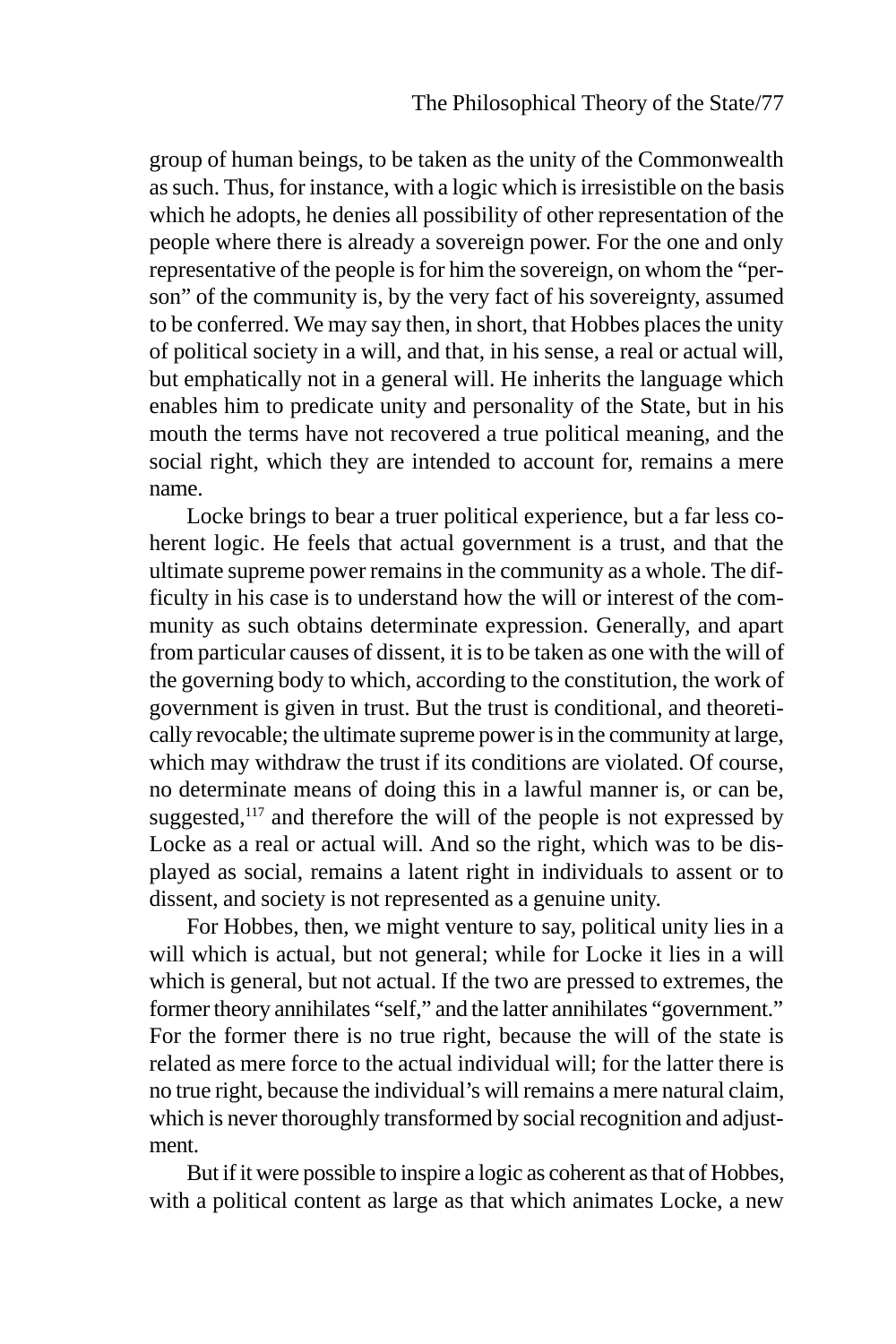ground would be won. And this is what Rousseau has attempted in his conception of a will at once actual and general; on the one hand, an absolute and determinate adjustment and recognition of rights; on the other hand, embodying in its recognitions all individual claims which represent a true individuality. Here, if such a theory were workable, we should have a genuine account of self-government, political obligation, and social right. It may be admitted that the theory is not workable in the form which Rousseau gave it. As Bentham contemptuously said, his doctrine would make all laws invalid, excepting, perhaps, those of the Republic of San Marino. But we shall see that these difficulties arise just where Rousseau failed to be true to his own best insight; and we shall find indications in his writings which suggest a different conclusion.

2. What Rousseau means to indicate by his expression, "the General Will," may seem to many persons, as he clearly saw, to have no actual existence. It is of the nature of a principle operating among and underneath a great variety of confusing and disguising factors, and can only be defined by the help of an "as such" or "in so far as." It is, we might say, the will of the whole society "as such" or the wills of all individuals "in so far as" they aim at the common good. It is expressed in law, "in so far as" law is what it ought to be; and sovereignty, "as such," i.e. when truly itself because rightly acting for the common interest, is the exercise of the General Will. In its idea, as the key to the whole problem of self-government and freedom under law, it is that identity between my particular will and the wills of all my associates in the body politic which makes it possible to say that in all social cooperation, and in submitting even to forcible constraint, when imposed by society in the true common interest, I am obeying only myself, and am actually attaining my freedom. It embodies indeed the same factors as the conception of self-government, but in a shape which is a stage nearer to reconciliation. It postulates a will which in some sense transcends the individual whose will it is, and is directed upon an object of wider concern. And in one way or other, we know that this may be, and indeed always is the case, for our will is always directed to something which we are not.

We may, perhaps, approach Rousseau's thought more successfully by starting from the idea of what is implied in the nature of will, as a characteristic of an intelligent being. We may then find ground for conceiving that my will or yours, as we exercise it in the trivial routine of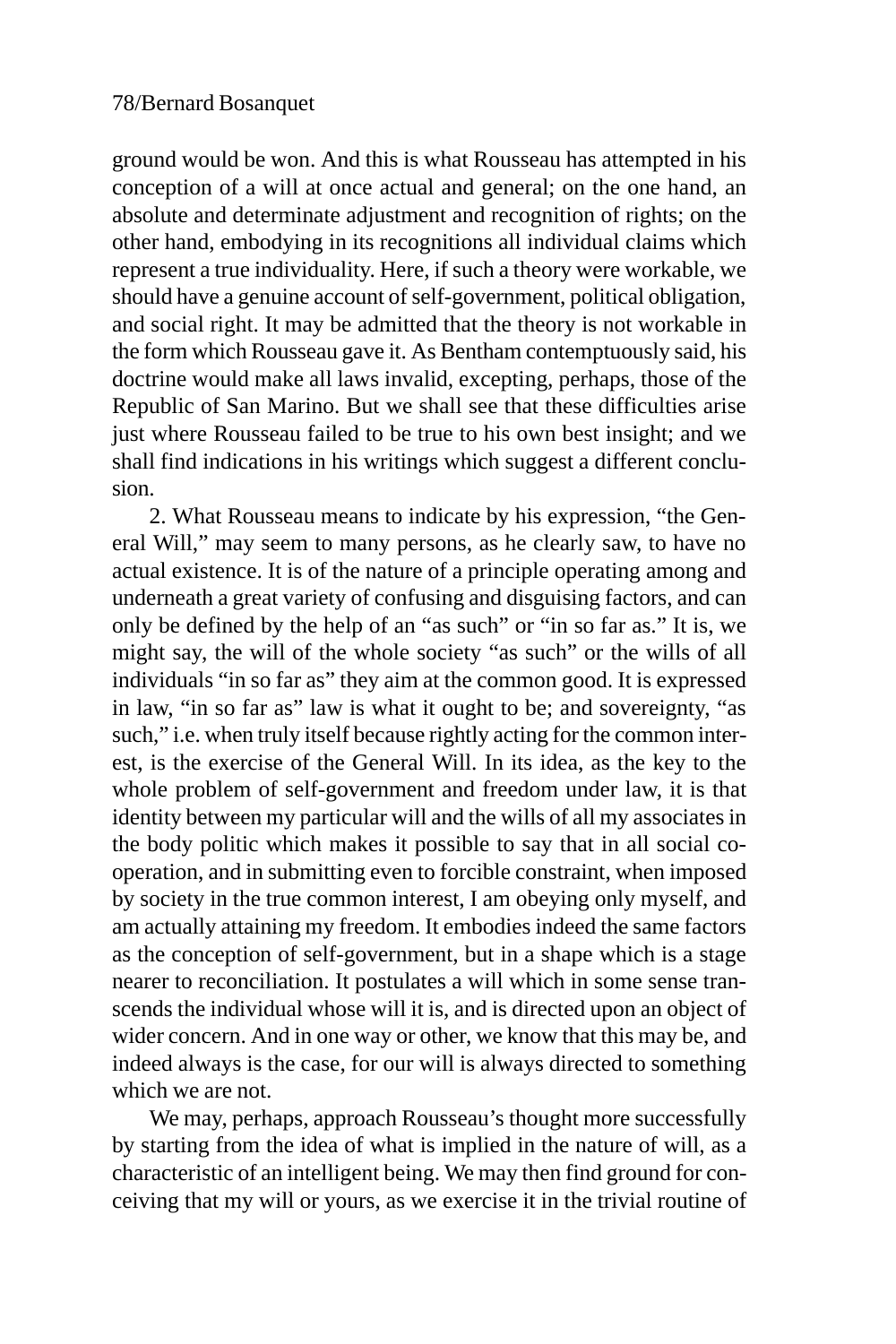daily life, does not fulfil all that it implies or suggests. It is narrow, arbitrary, self-contradictory. It implies a "true" or " real" or "rational" will, which would be completely, or more completely, what ours attempts to be, and fails. Thus, it has been said that what Rousseau really aimed at, with his conception of the General Will, was the will "in itself," or the will as it would be if it carried out what its nature implies and demands.

We can see that some notion of this kind floats before Rousseau's mind from the predicates which he assigns to Sovereignty and the General Will, which are for him nearly convertible terms.

Sovereignty, for example, is inalienable and indivisible;<sup>118</sup> that is to say, it is a simple consequence of the nature of a body politic, "that by which a people is a people." You can no more alienate or break it into parts than you can alienate or break into parts the use of your own judgment. To be capable of sovereignty means to be a people "as such" or "as a whole," that is a living and choosing people. The people may of course give general orders to subordinates to hold good till revoked, as I may give a power of attorney for more or less specified purposes to another man. But that is the delegation "of power, not of will."

We see the author's intention still more clearly when he maintains that the General Will is always right,<sup>119</sup> and is indestructible.<sup>120</sup> Though it is always right, as Will, yet the people may be misled in their knowledge and judgment of details; though it is indestructible in the human breast, yet a man may vote at the polling booth on another issue than that which he would have before him if he consulted the General Will. He may answer by his vote not the question, "Is this for the public good?" but the question, "Is this for my private good?" If so, he does not indeed extinguish the General Will in himself but he evades it. Or, as we might say, the man does not altogether cease, however ignorant or interested, to possess a man's leaning towards making the real best of himself, though his private interest may at times so master his mind as to throw the higher or common good into the second place. Thus, the relation of the general will to a community is plainly apprehended by Rousseau much in the spirit of the doctrine that man always aims at something which he takes to be good. And so the General Will is as much implied in the life of a society as some sort of will for good in the life of an individual. The two, in fact; are not merely analogous but to a great extent identical. The General Will seems to be, in the last resort, the ineradicable impulse of an intelligent being to a good extending be-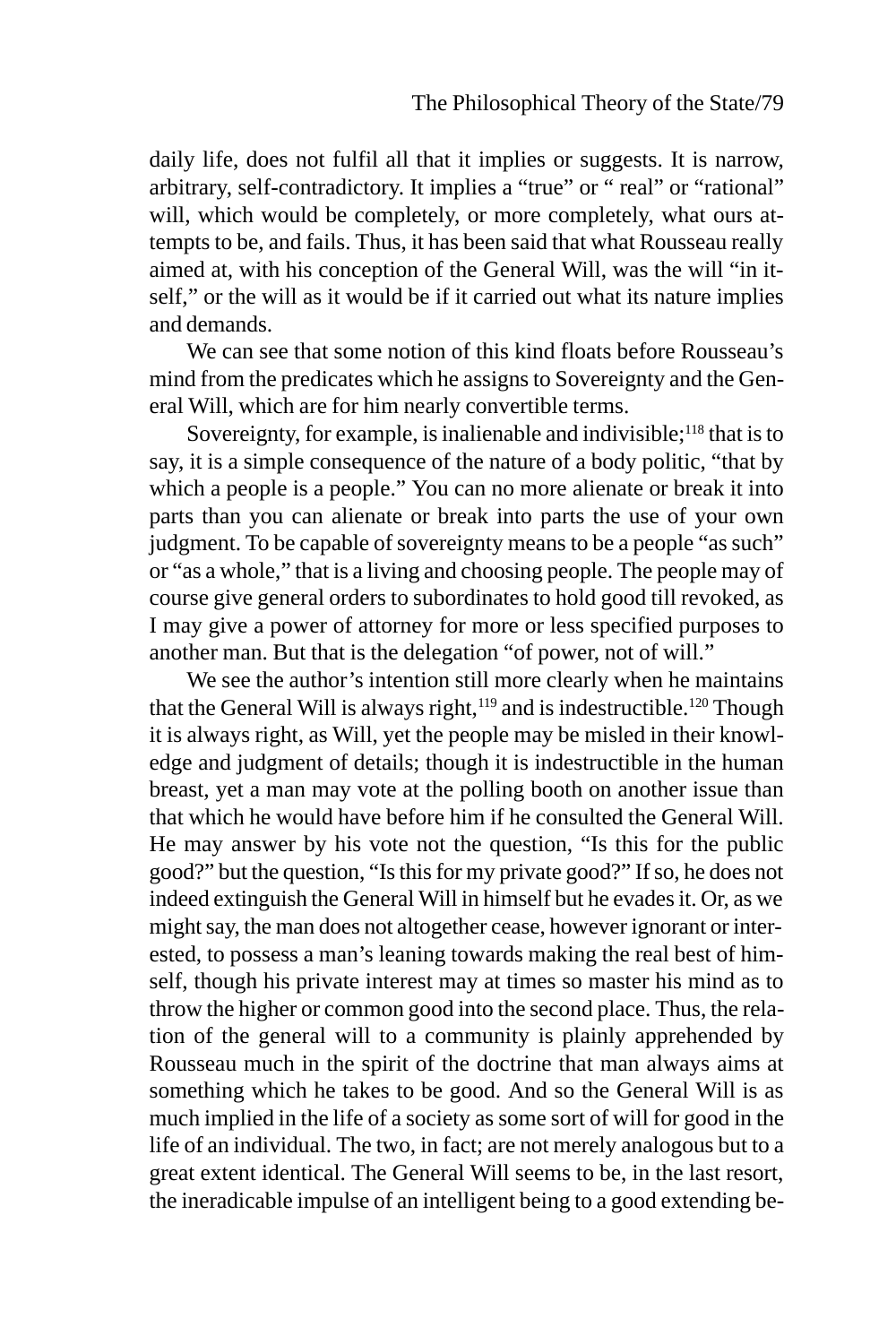yond itself, in as far as that good takes the form of a common good. Though this impulse may be mastered or cheated in a degree, yet, if it were extinct, human life would have ceased.

We need not enter at length upon the question whether the good which extends beyond oneself is adequately described as the good which is general or common to oneself and others. It is plain that the unity of myself with others in a common good is the same in principle as the unity of myself with myself which I aim at in aiming at my own good. Thought and language, we should bear in mind, unite me to myself just as they unite me to others, and they expand my being by binding my own life into a whole no less than by making intercourse possible between my fellow men and myself. Just so, the good at which I aim extends beyond my trivial or momentary self-—that is to say, is universal as against myself as particular—in ways which are not *prima facie* exhausted by saying that they include the good of others. But again, just like thought and language, the good which enables me to enter deeper into communion with myself or with the world must always have an aspect of extending that communion to others; and therefore, for the purposes of social philosophy, we may treat the universal good or self as also in its nature a general or common good or self. It is that at least, though it may be more, in accordance with the logical relation between the rational universal, and the numerical generality.

This indestructible impulse towards the Good, which is necessarily a common good, the substantial unity and filling of life by the interests through which man is human, is what Rousseau plainly has before him in his account of the General Will. But it has rightly been observed<sup>121</sup> that he did not really distinguish this conception, analogous as it is to what Plato or Aristotle might have said of the "divine reason which is the source of the laws and discipline of the ideal polity," from the legal idea of the sovereign "in the sense of some power of which it could reasonably be asked how it was established in the part where it resides, when and by whom and in what way it is exercised." We will point out, however, the negative and positive indications which he furnishes as to where it is not and where it is to be looked for. That he fails to emancipate himself from the fallacies which he acutely indicates is a phenomenon for which the reader is, I trust, sufficiently prepared.

3. Rousseau develops his idea of a General Will by the contrast which he draws between the General Will and the Will of All.<sup>122</sup> The General Will aims at a common interest; and it is this community of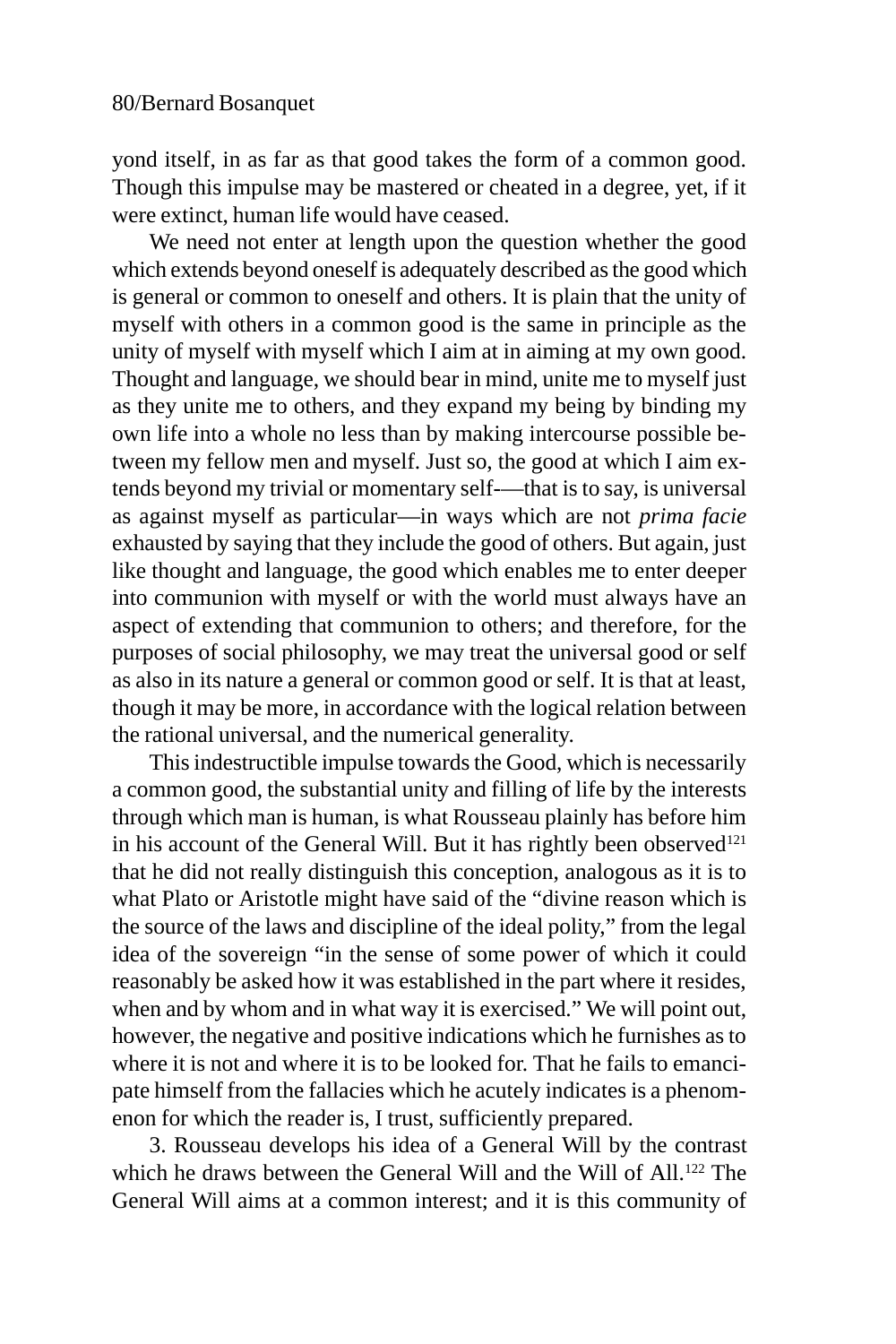interest, and not the number of votes in which it may find expression, which in truth "generalises the will."<sup>123</sup> The Will of All aims at private interest as such ("l'intérêt privé"), and is only a sum of particular wills. Only, Rousseau fancies, if you let the particular wills fight it out freely, their differences are likely to cancel each other, and the General Will to make itself felt, like any pervading factor through a chaos of indefinite variations.

The important point in the idea of the "Will of All" lies in its being "a sum" of "particulars," as opposed to something common or general in its nature. Thus, in the limiting case, you may have a unanimous vote in favour of a certain course of action, and yet the voters may severally have been determined by aims and considerations which Rousseau would not admit to be capable of entering at all into a determination of the General Will. For a private affair as such is incapable in Rousseau 's view of being made the subject of law, that is of an act of the General Will. Such an act must be general, not only in the number of votes (which, as we have seen, is the less important factor), but in the nature of its subject-matter, which must be, as we should say, a question of genuine public interest.124 Now, when men's minds leave out of sight the public or truly general aspect of a question, and are determined, each of them severally, by the expected consequences to himself as a private individual; then, though all may practically agree in the decision which is arrived at, yet such a decision is founded on no view of truly public interest, but is what Rousseau calls "a sum of particular wills." The distinction between such a sum of wills, and a will that aims at a truly common interest or good, rests upon that fundamental contrast between a mere aggregate and an organic unity, which is embodied in the opposing views of society which we have been discussing. Pushed to extremes, it might raise a difficulty for those who are not familiar with the logical distinction between a Judgment of Allness and a true Universal Judgment. What harm can there be, it may be asked, in my voting according to the effect a measure will have upon my affairs, if everyone else is allowed to vote according to the effect it will have upon his affairs, especially as in the extreme case suggested, the result is that we are all agreed? What can be more for the general interest than a decision in which every particular interest is satisfied? On the mere basis of comparative generality, as estimated by number, there is plainly no answer to this objection. We meet here with another instance of the difficulties which arise from working with the notion of society as "self and oth-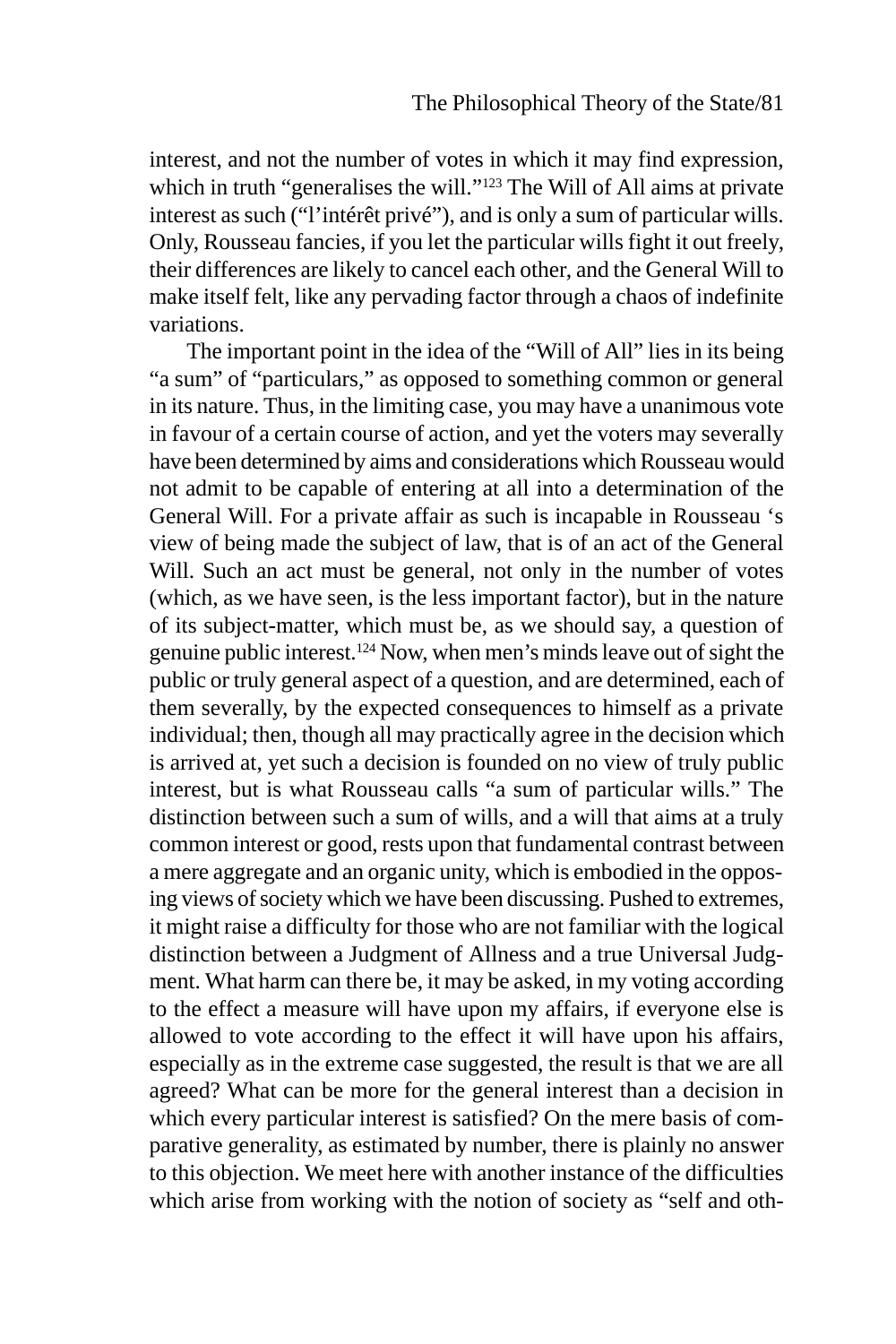ers," and of the good as an altruistic aim. For in the case supposed, the others are all satisfied as much as myself; and so I should give weight to no higher aim by considering their interest than by considering my own, unless I considered it on different grounds from those which I admitted in judging of my own advantage. But any different, higher, or deeper grounds might just as well present themselves to me with reference to my own advantage as with reference to theirs; and would differ from motives of private interest, not by bringing about a more unanimous adhesion, but by belonging to a deeper appreciation of the common good, and therefore producing a less superficial unity of resolve. The real difference between Allness and true Universality is that a "universal" characteristic goes more deeply into the nature of that which it characterises than does a mark or attribute which, like the owner's name in the books of a library, simply happens to be attached ab extra to all the objects in question. So here, the supposed accordant decisions of all the voters, as guided each by his strictly private interest, are not really or completely accordant. They happen to come together in one point which has to be settled at the moment; but beyond that they express no oneness of life or principle; still less can they give voice to any demand of the greater or rational self in which the real common good resides. This is what Rousseau means by saying that it is the community of the interest or the nature of the object, and not the number of voices, which distinguishes the General Will from the Will of All. It follows, therefore, that the private interest as such, which in the case supposed determines the individual voter, is not ultimately his true interest; and it may be said, "But if each followed his own true interest the Will of All would be right." But a true interest, as opposed to an apparent interest, necessarily has just the characters which the true Universal has as against the collection of particulars. or the General Will against the Will of All. So that to say, "If everyone pursued his own true private interest the Will of All would be right," is merely to say, "If everyone pursued his true private interest he would pursue the common interest"; or, "The Will of All, if directed to the common good, would be one with the General Will." The reason why it is necessary to insist upon the distinction between true and apparent interest, universal and aggregate of particulars, General Will and Will of All, is just that a true interest generally requires some degree of energy or effort, perhaps of self-sacrifice; while the purely private or apparent interest, the interest of each of us in his routine frame of mind, is that by which many are always determined,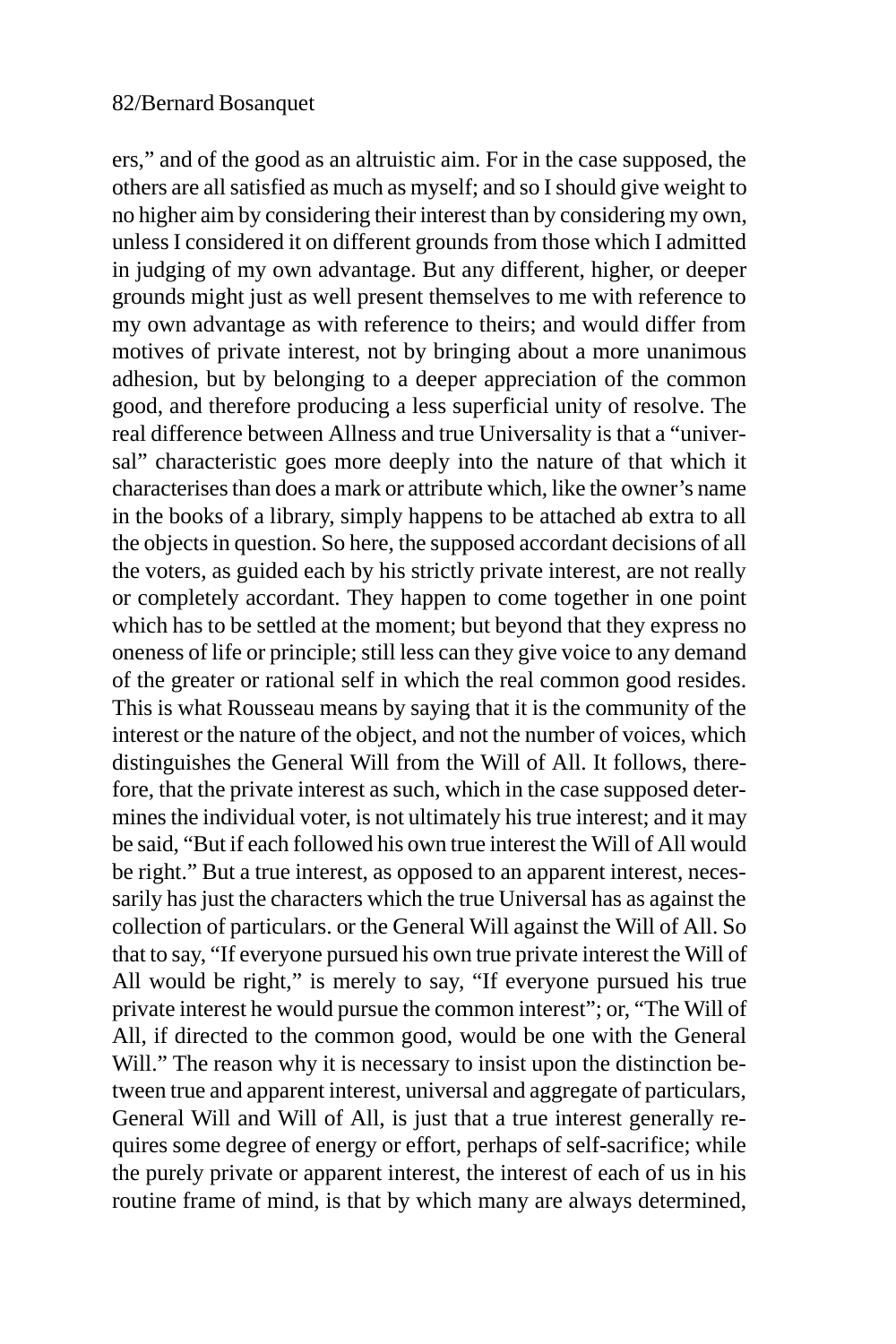and a whole community is only too likely to be guided. That is why it is worth while to distinguish the Will of All from the General Will. Let us suppose that Themistocles had been beaten in the Athenian Assembly when he proposed that, instead of dividing the revenue from the silver mines among all the citizens, they should devote this revenue annually to building a fleet—the fleet which fought at Salamis. It is easy to see that in such a case a relatively ideal end, demanding a certain self-denial, might appear less attractive to all the individuals—each keeping before himself his own separate share of profit— than the accustomed distribution of money. And if such a view had gained the day, history would never have told, and no free Europe would have existed to understand, by what decision the true general will and common interest of Athens might have transcended the aggregate private interests of all her citizens. No doubt, it may be added, a true universal end is usually more powerful than a limited interest even in the mere area of its operation; and we may ultimately find, in the benefits conferred by Athens on the world, a justification of her courage and self-denial, even by the rough and unreliable standard of the number of individuals beneficially affected.

If such a theory as that just stated were to be literally pressed, it would lead to the conclusion that a law which was not really for the general interest was not binding on the subjects of a state. For, by the definition, such a law could not be a true act of sovereignty. No political theorist, however visionary, could accept such a conclusion as this, and Rousseau, seeing that the decision of the recognised sovereign must be final, attempts to show how and when it comes nearest to a true General Will.

The decisive point of his doctrine on this subject is his hostility to representative government,<sup>125</sup> and his consequent demand of a primary assembly and a small community as the only guarantees for the genuine expression of a will for the common good. "The English people," according to his well-known saying, "is only free during a general election." Further, it is a sign that the Will of All is, on the whole, coinciding with the General Will, when unanimity prevails in the assembly. But long discussions and the organisation of minor interests and associations within the state, in short, all the phenomena of mature political life, are signs and conditions of failure to express the General Will, which is most likely to make itself felt when particular wills neutralise one another in the way explained above.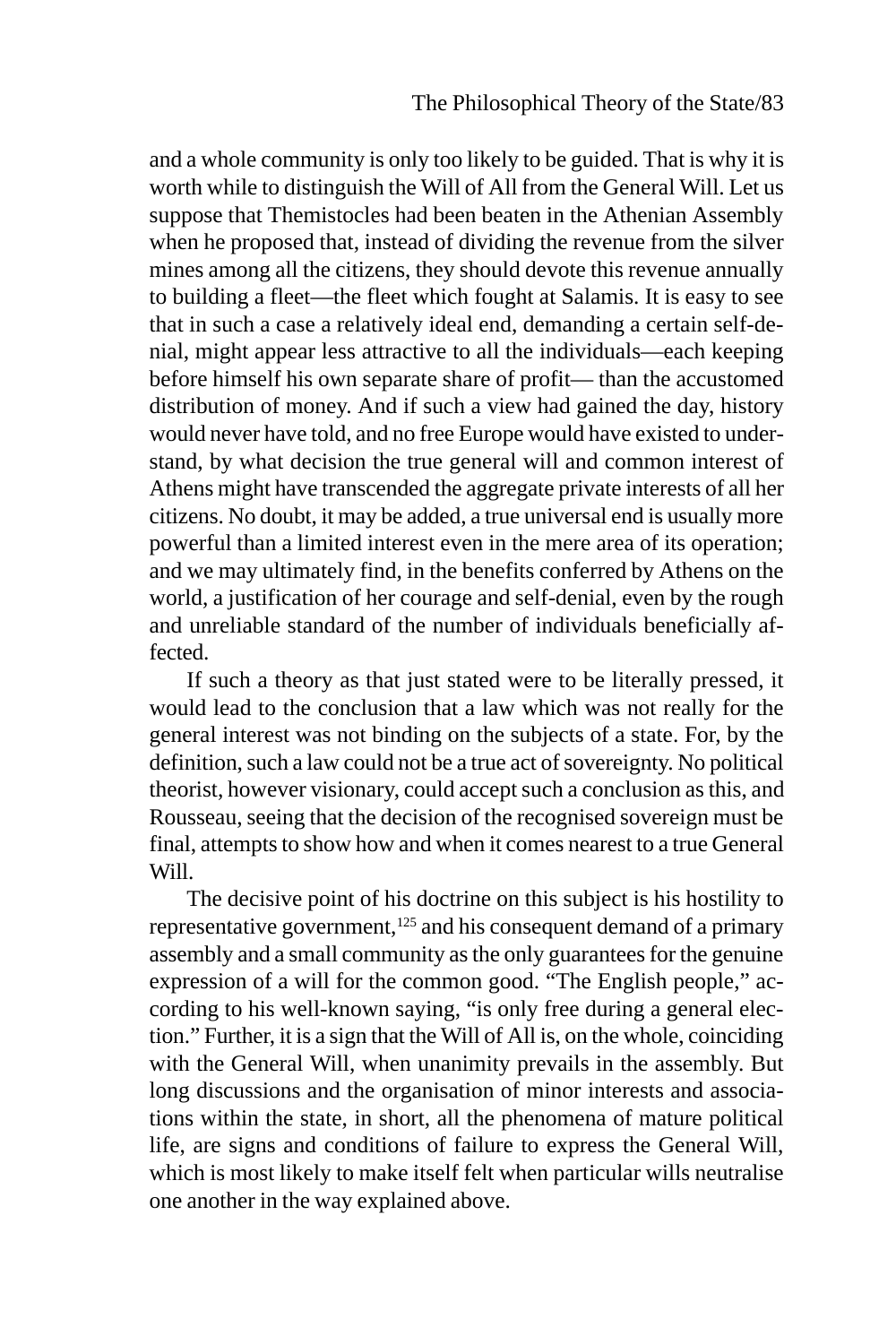Now all this makes it clear that in endeavouring to point out the signs of the General Will, Rousseau is really enthroning the Will of All. He aims at eliciting a direct opinion, uncontaminated by external influence or interest, from each and every member of the citizen body. In this aim, what is present to his mind is of course the popular idea of the ancient City-State. But the actual working even of Athenian or of Roman institutions was far more subtle and complex than this. And more especially, the very core of the common good represented by the life of a modern Nation-State is its profound and complex organisation, which makes it greater than the conscious momentary will of any individual. By reducing the machinery for the expression of the common good to the isolated and unassisted judgment of the members of the whole body of citizens, Rousseau is ensuring the exact reverse of what he professes to aim at. He is appealing from the organised life, institutions, and selected capacity of a nation to that nation regarded as an aggregate of isolated individuals. And, therefore, he is enthroning as sovereign, not the national mind, but that aggregate of private interests and ideas which he has himself described as the Will of All. He is so far aware of this that, as we have seen, he refuses to contemplate a great modern nation as a political whole, because he fails to conceive how, for such a community, the General Will can satisfactorily find expression. But in as far as he commits himself to the view that the sovereign, constituted as he would have it, "necessarily is what it ought to be," or "is incapable of injustice to any of its members," so far he has forgotten the dangers of the Will of All, and has affirmed the absolute supremacy of the popular will in the very sense against which his conception of the Will of All is a protest. The notion of primary assemblies and of direct participation in citizen life has no doubt a real lesson for the political theorist; but it does not point to reducing the whole political system of a great state to a model which never, perhaps, thoroughly fulfilled its idea except under very special conditions.

4. The other and more fruitful direction of Rousseau's speculations upon the General Will is to be found in his remarks on the function of the Legislator. We will approach them by help of a short restatement of the problem as it now stands.

It was observed above that what Rousseau had before him in his notion of the General Will might be described as the "Will in itself," or the Real Will. Any such conception involves a contrast between the Real Will and the Actual Will, which may seem to be meaningless. How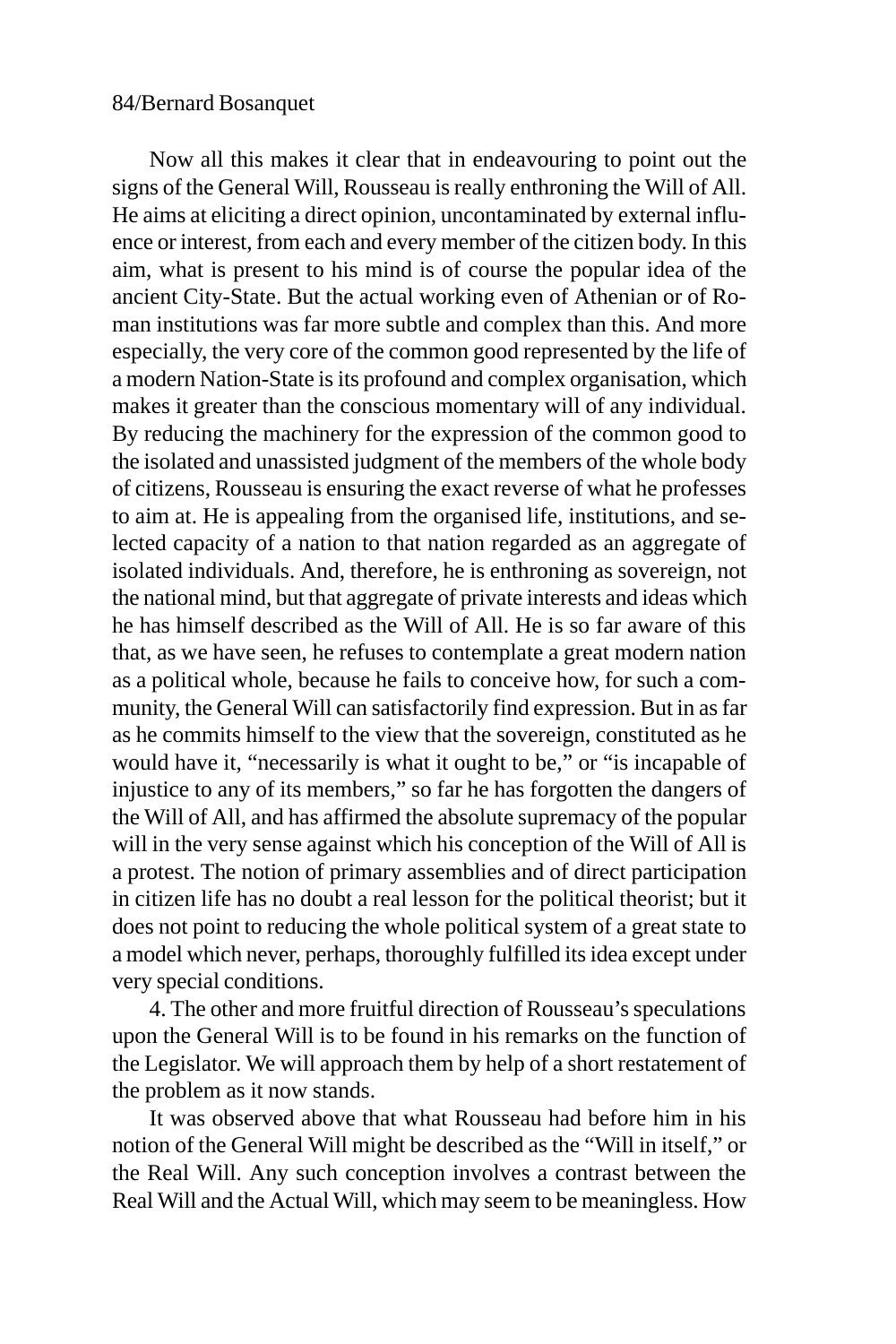can there be a Will which is no one's Will? and how can anything be my Will which I am not fully aware of, or which I am even averse to?

This question will be treated more fully on psychological grounds in a later chapter. For the present, it is enough to call attention to the plain fact that often when people do not know what they mean, they yet mean something of very great importance; or that, as has commonly been said, "what people demand is seldom what would satisfy them if they got it." We may recall the instances in which even Mill admitted that it is legitimate to infer, from the inherent nature of will, that people do not really "will" something which they desire to do at a given moment. The example of slavery is a striking one. A man may contract to become a slave, but no civilised government will enforce his contract at law, and the ultimate reason for the refusal is, as Mill in effect points out, that man's nature is to exercise will—to have liberty—and a resolution to divest himself of this capacity must be taken as *ipso facto* void, by contradicting the very essence of humanity.<sup>126</sup>

Now the contradiction, which here appears in an ultimate form, pervades the "actual" will, which we exert from moment to moment as conscious individuals, through and through. A comparison of our acts of will through a month or a year is enough to show that no one object of action, as we conceive it when acting, exhausts all that our will demands. Even the life which we wish to live, and which on the average we do live, is never before us as a whole in the motive of any particular volition. In order to obtain a full statement of what we will, what we want at any moment must at least be corrected and amended by what we want at all other moments; and this cannot be done without also correcting and amending it so as to harmonise it with what others want, which involves an application of the same process to them. But when any considerable degree of such correction and amendment had been gone through, our own will would return to us in a shape in which we should not know it again, although every detail would be a necessary inference from the whole of wishes and resolutions which we actually cherish. And if it were to be supplemented and readjusted so as to stand not merely for the life which on the whole we manage to live, but for a life ideally without contradiction, it would appear to us quite remote from anything which we know. Such a process of harmonising and readjusting a mass of data to bring them into a rational shape is what is meant by criticism. And criticism, when applied to our actual will, shows that it is not our real will; or, in the plainest language, that what we really want is something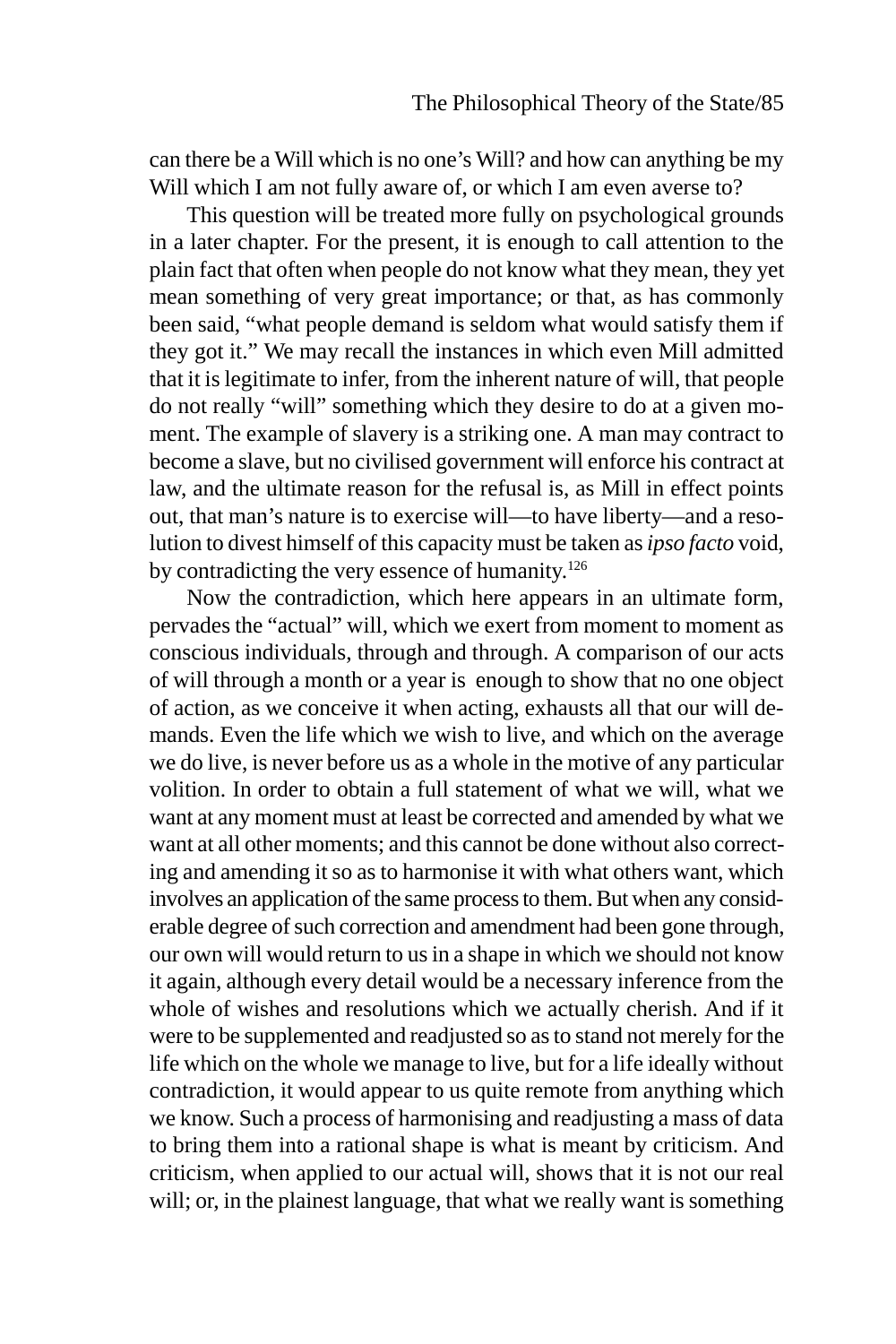more and other than at any given moment we are aware that we will, although the wants which we are aware of lead up to it at every point.

To obtain something which approximates to a real will, then, involves a process of criticism and interpretation, which may be either natural or intellectual; that is to say, it may proceed by "natural selection," through the method of trial and error, or it may be rapidly advanced at favourable moments by the insight of a great mind. But some forwardness in this criticism and interpretation, bringing with it some deposit, so to speak, of objects of volition in which the private will, so far as it is distinguished at all, finds harmony and expansion, must be coeval with social life, and, in short, with humanity.

It is such a process of interpretation that Rousseau ascribes to the legislator. He fathers on him the whole labour of history and social logic in moulding the customs and institutions of mankind. And in agreement with our general attitude to Rousseau's historical imagination, we may take what he says of legislation and the legislator as an expression of his views on the function of customs and ordinances in the constitution of will. It is very remarkable, considering the other aspects of his views, that he should have conceived so distinctly, as the following passage shows that he did, the immense contrast between a real will and anything which could be presented as a whole in the momentary consciousness of human beings.

Here is his statement of the problem.<sup>127</sup> "Laws are, strictly speaking, only the conditions of civil association. The people which submits to the laws ought to be their author. Only the associates can have the right to regulate the conditions of the society. But how are they to regulate them? Can it be done by a common agreement, by a sudden inspiration? Has the body politic an organ for pronouncing its acts of will? Who will give it the necessary foresight to form such acts and to publish them before they are needed? Or how is it to pronounce them at the moment when they are required? How is a blind multitude, which often does not know what it wills, because it rarely knows what is good for it, to execute for itself so great and difficult an enterprise as a system of legislation? Of itself, the people always wills the good, but it does not always see it. The general will is always right, but the judgment which guides it is not always enlightened. It must be made to see objects such as they are, and, sometimes, such as they ought to appear to it; it must be shown the right road which it seeks, must be protected from the allurements of private will; places and times must be brought close to its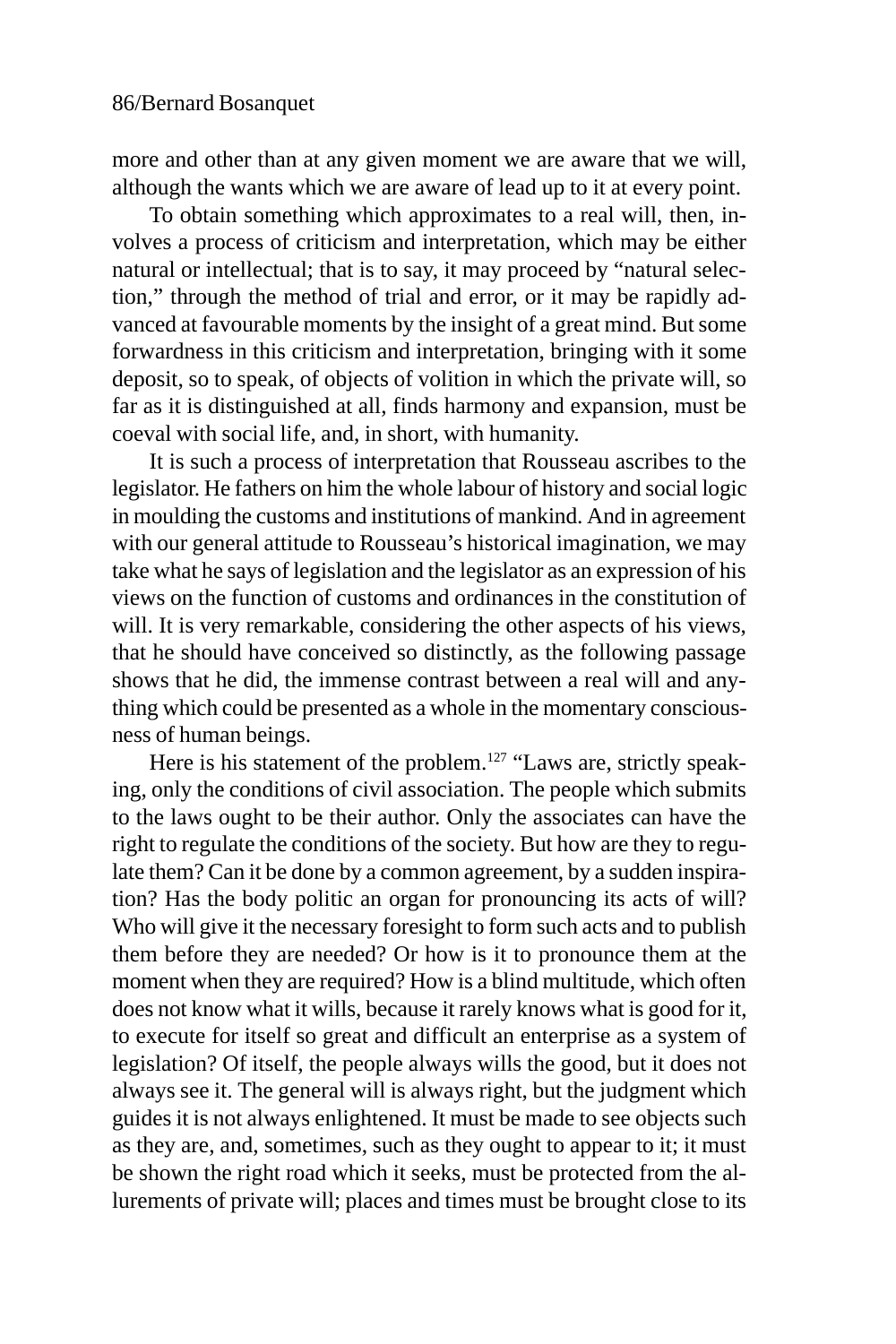eyes, and the attractions of present and visible advantages counterbalanced by the danger of remote and latent evils. Private persons see the good which they reject; the public wills the good which it does not see. All alike need guidance. The former must be obliged to conform their will to their reason; the latter must be taught to know what it wills.<sup>128</sup> Then, from the public enlightenment there results the union of understanding and of will in the social body; and hence the precise co-operation of the parts and the greatest power of the whole. Hence springs the necessity of a legislator."

In the following chapter<sup>129</sup> Rousseau touches the essence of laws and institutions in a few words, which only embody a contradiction or a miracle because he is thinking of the legislator's work as a creation accomplished at one blow. "In order that a people at its birth should have the capacity to appreciate the sound maxims of policy and follow the fundamental rules of political reason, it would be necessary for the effect to become the cause; for the social spirit, which is meant to be the work of the legislation, to preside over the legislation itself, and for men to be, before laws are made, what they are meant to become by their means." The legislator then, in face of this contradiction, must have recourse to supernatural sanctions.

But the paradox precisely expresses the fact. Laws and institutions are only possible because man is already, what they gradually make more and more explicit; because he has a general will, that is, because the good which he presents to himself as his own is necessarily in some degree a good which extends beyond himself, or a common good. The criticism or interpretation which elicits the general will or actual social spirit, by removal of contradictions, and embodiment in permanent form, is essentially one with the work which Rousseau ascribes to the legislator. And his paradox is removed when we understand that the legislator is merely one of the organs of the social spirit itself, as it carries out its self-criticism and self-interpretation, in part by trial and error and in part by conscious insight and adjustment. The habits and institutions of any community are, so to speak, the standing interpretation of all the private wills which compose it, and it is thus possible to assign to the General Will an actual and concrete meaning as something different at once from every private will, and from the vote of any given assembly, and yet as standing, on the whole, for what both the one and the other necessarily aim at sustaining as the framework of their life. It is needless to observe that such a representation of the Real Will is imperfect,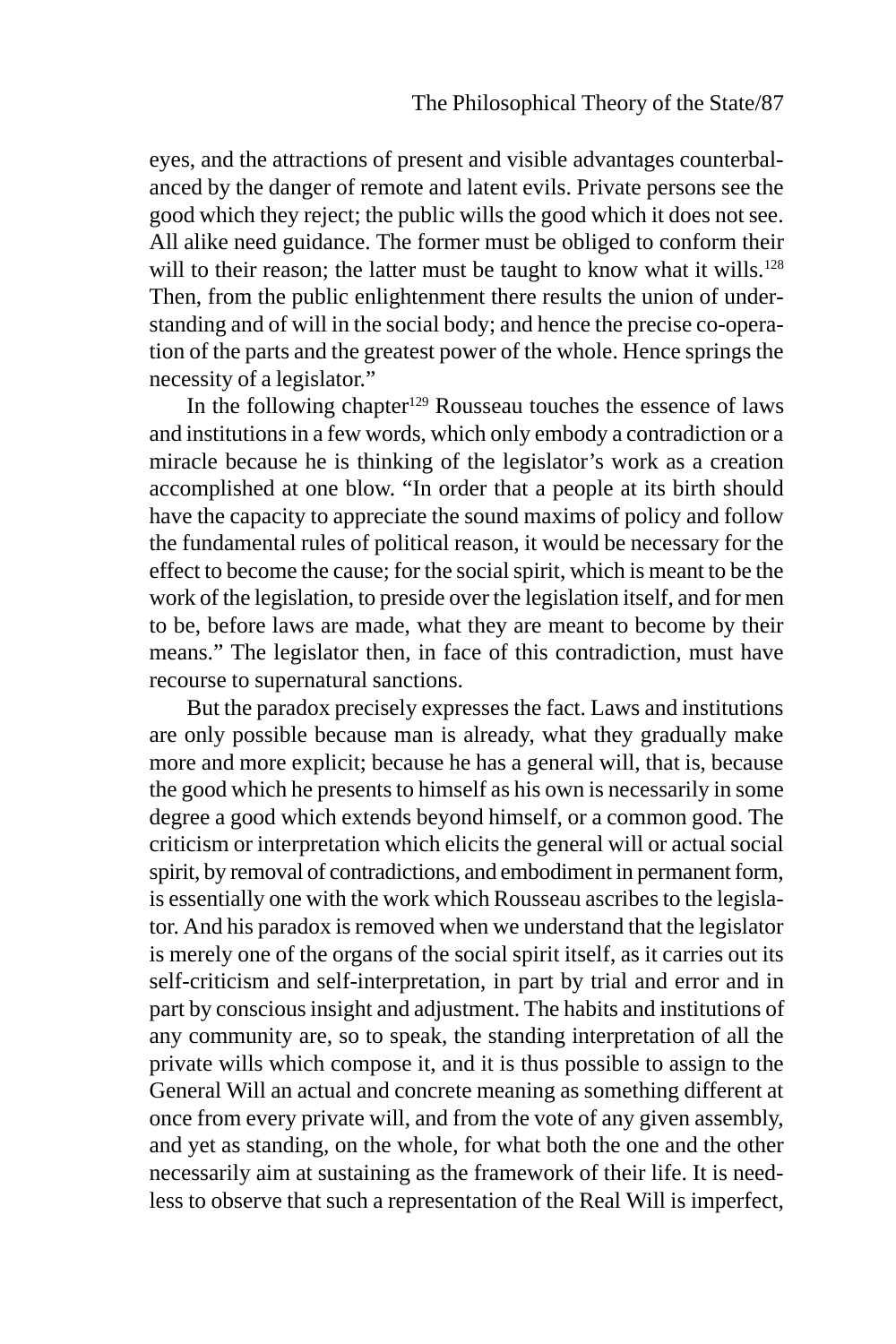since every set of institutions is an incomplete embodiment of life; and any given system of life is itself also incomplete. It is more important to remember that, though always incomplete, just as the system of sciences is an incomplete expression of truth, the complex of social institutions is, as we have seen, very much more complete than the explicit ideas which at any given instant move any individual mind in volition.

## Chapter VI. The Conception of Liberty, as Illustrated by the Foregoing Suggestions.

1. We have now seen that the problem of Self-Government may be regarded from a point of view other than that which presented it as a contradiction in terms. The contradiction depended on the absolute opposition between self and others which was embodied in the *prima facie* idea of society; the result of which was that all increase of individuality and all assertion of self were at the first view hostile as regarded others, and liberty, the condition of individuality, became a negative idea, prescribing as it were a maximum of empty space, to be preserved against all trespassers, round every unit of the social whole. We saw that notions of this kind were pushed so far as to endanger the fundamental principle, according to which selfaffirmation is the root of morality, and it was maintained that the ethical attitude essentially lay in the negation and limitation imposed by social life upon the natural tendency to selfassertion. According to these ideas, the self in society is something less than, if it could so exist, it would be out of society, and liberty is the arrangement by which, at a sacrifice of some of its activities, it is enabled to disport itself in vacuo with the remainder.

But if we may give weight to the suggestions of the two previous chapters, the assumptions which we work with are transformed. The difference of principle is that the average individual, such as each of us takes himself to be in his ordinary130 trivial moods, when he sees, or thinks he sees, nothing in life but his own private interest and amusement, —this average individual is no longer accepted as the real self or individuality. The centre of gravity of existence is thrown outside him. Even his personality, his unique and personal being, the innermost shrine of what he is and likes to be, is not admitted to lie where a careless scrutiny, backed by theoretical prejudice, is apt to locate it. It is not in the nooks and recesses of the sensitive self, when the man is most with-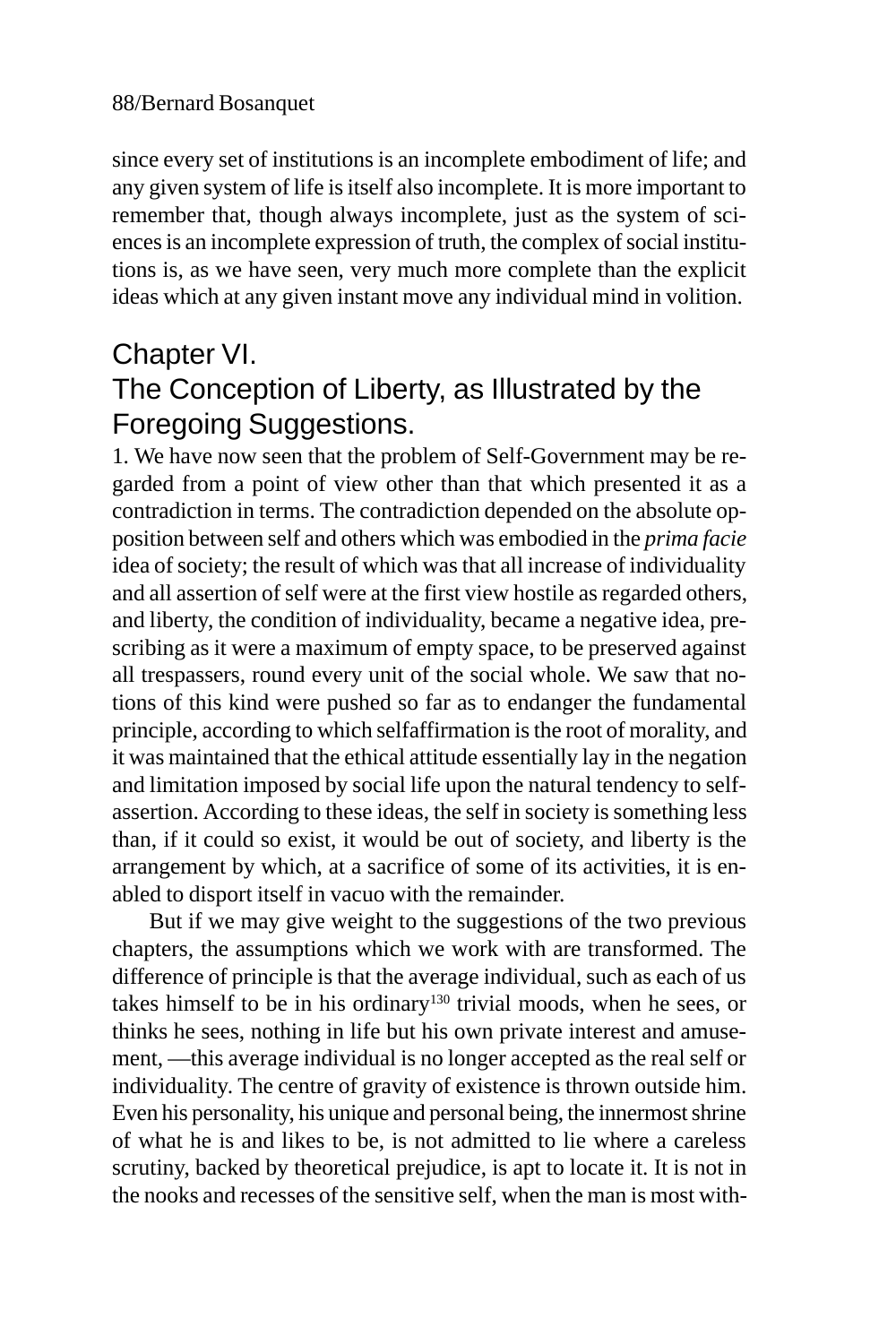drawn from things and persons and wrapped up in the intimacies of his feeling, that he enjoys and asserts his individual self to the full. This idea is a caricature of the genuine experience of individuality. It is true that to feel your individuality is to feel something distinctive, which gives you a hold and substance in yourself and a definite position among others, and, it may be, against them. But on a careful consideration, it will be found that this substance and position are always sustained by some kind of determinate achievement or expansion on the part of the self. It always comes from taking hold of the world in some definite way; which, just because it is definite and affirmative, is at once a distinct assertion of the self, and a transition from the private self into the great communion of reality. The simplest machine will show us that it is the differences of the parts which enable them to make a whole. And so, we are now suggesting, it is in the difference which contributes to the whole that the self feels itself at home and possesses its individuality.

Following up such thoughts as these, we see that there is a meaning in the suggestion that our real self or individuality may be something which in one sense we are not, but which we recognise as imperative upon us. As Rousseau has said of the social self, we say more generally of the self or life which extends beyond our average private existence, that it is more real than we are, and we only feel ourselves real in proportion as we identify ourselves with it.

With such suggestions in our minds, we see the problem of liberty in a new light. Liberty, no doubt, is as Rousseau has told us, so far agreeing with Mill, the essential quality of human life. It is so, we understood, because it is the condition of our being ourselves. But now that it has occurred to us that in order to be ourselves we must be always becoming something which we are not, or in other words, we must always recognise that we are something more than we have become, liberty, as the condition of our being ourselves, cannot simply be something which. we have, still less something which we have always had a s/a/us quo to be maintained. It must be a condition relevant to our continued struggle to assert the control of something in us, which we recognise as imperative upon us or as our real self, but which we only obey in a very imperfect degree. Thus it is that we can speak, without a contradiction, of being forced to be free.131 It is possible for us to acquiesce, as rational beings, in a law and order which on the whole makes for the possibility of asserting our true. or universal selves, at the very moment when this law and order is constraining our particular private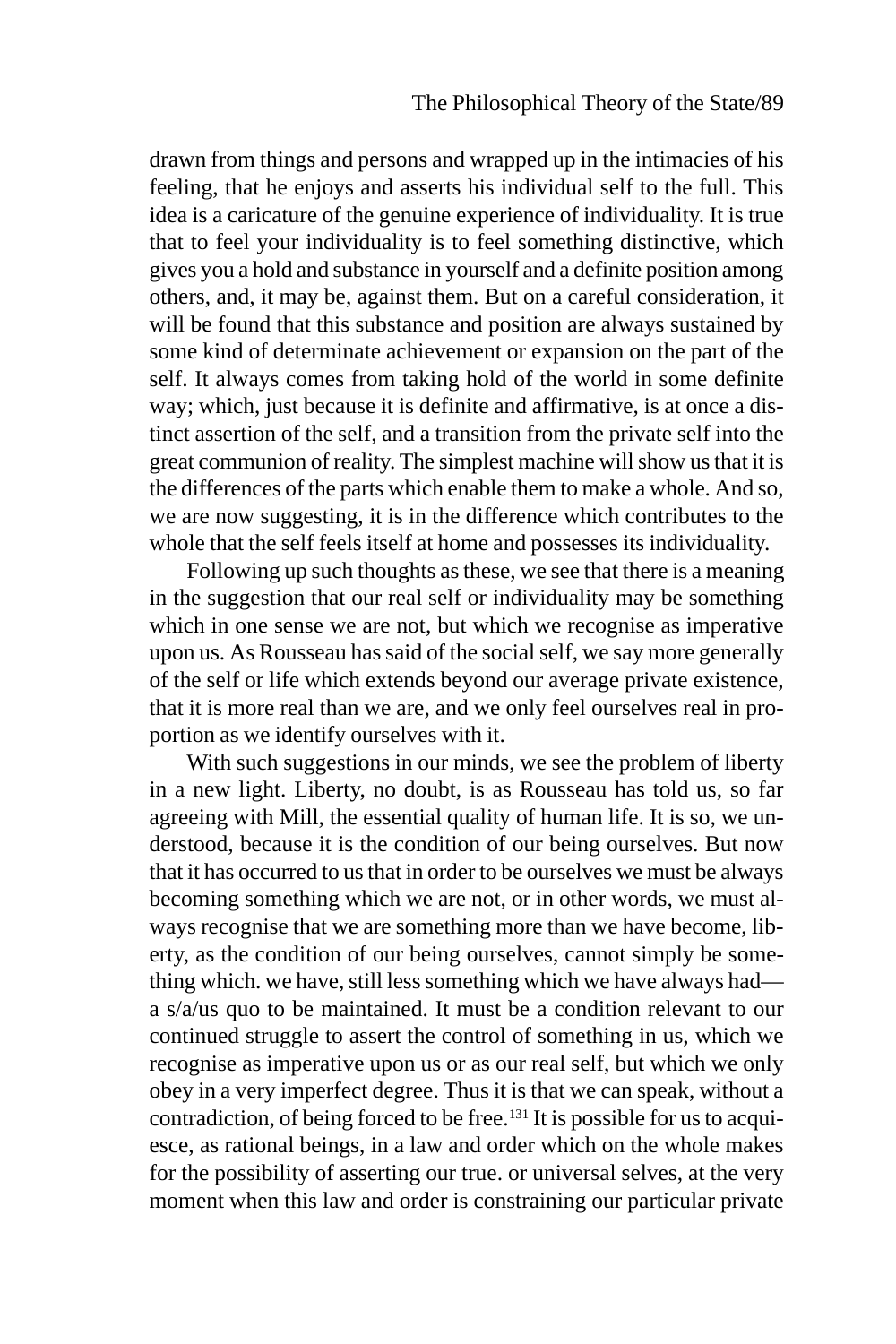wills in a way which we resent, or even condemn. Such a law and order, maintained by force, which we recognise as on the whole the instrument of our greatest self-affirmation, is a system of rights; and our liberty, or to use a good old expression, our liberties, may be identified with such a system considered as the condition and guarantee of our becoming the best that we have it in us to be, that is, of becoming ourselves. And because such an order is the embodiment up to a certain point of a self or system of will which we recognise as what ought to be, as against the indolence, ignorance, or rebellion of our casual private selves, we may rightly call it a system of self-government or free government; a system, that is to say, in which ourselves, in one sense, govern ourselves in another sense; not as Mill has said, by each one of us being subject to all the "others" (taking "others" in the same sense in which each of us is "one"), but by all of us, as casual private units, being subject to an order which expresses, up to a certain point, the rational self or will which, as rational beings, we may be assumed<sup>132</sup> to recognise as imperative.

2. Before proceeding to develop the idea of liberty, we may consider for a moment the closely analogous idea of "nature" and what is "natural."

Like the notion of "liberty," which is that of "being able to be yourself," the notion of nature, which is that of "coming to be of yourself, or of itself," has always, however imperfectly apprehended, exercised immense power over the mind. It is felt that you have touch with reality when you have found something which can grow of itself. But again, like the notion of liberty, the notion of nature is apt to be apprehended in a form so partial as to be practically negative, and in this form, to be given a hostile bearing against what are, in fact, completer phases of the same idea.

That which is natural, or by nature, in the most obvious sense what most plainly appears to have "come of itself"—is what comes first in time, and what comes with the least putting together—the primitive and the simple as against the late and the complex. And so in the theoretical inquiry after what is solid and can be relied upon, there constantly recurs in all ages the tendency to story-telling; to the narration of what is supposed to have come first, as the simple spontaneous beginning out of which the world as we know it has emerged with greatly altered attributes. The note of story-telling is unmistakable in this naive theory, whether we find it in poets who portray the Golden Age, from Hesiod downwards,<sup>133</sup> or represented as a fallacy of social compact by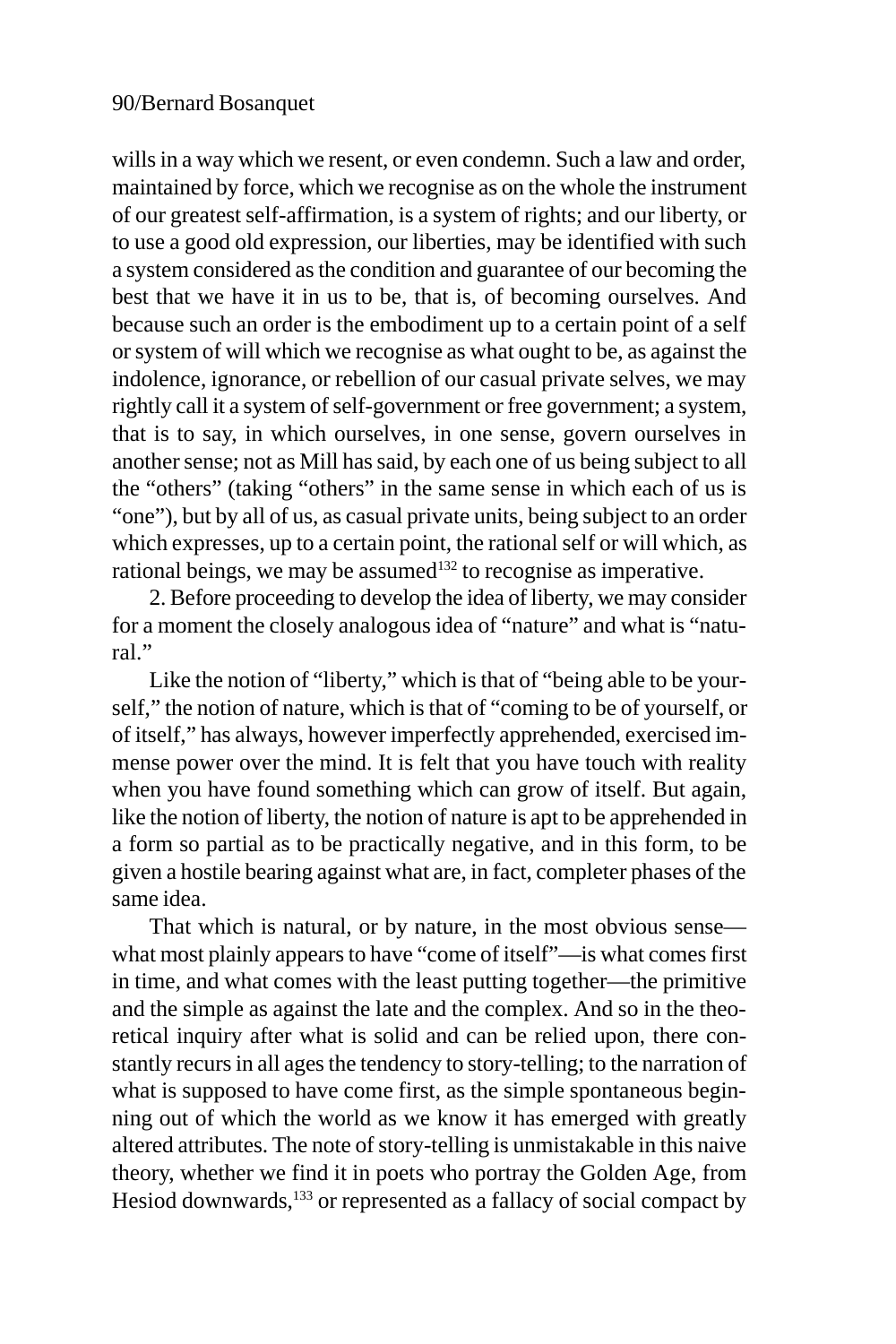Plato in the second book of the *Republic,*134 or adopted as a juristic theory by Tacitus<sup>135</sup> and the writers who relied on the idea of a "state of nature," down to Rousseau.

It may be observed at this point that the conception of a "law of nature" made a very valuable middle term between the conception of a purely primitive condition of the world and the ideal of a complete society. The logical reason is plain. The instinct of getting at something solid and permanent, which first reveals itself by going back to the supposed original or simple, soon attaches itself also to what is generally found to exist, understanding generality as a mark of that tendency to come of itself which it feels to attach to what is real and able to stand in its own right. But generality is a clue which leads a long way; and the mind passes from saying "Fire burns<sup>136</sup> by nature, for it burns everywhere; but law is variable"1 to observing that there are features of law which have their own generality, and there thus appears to be a "natural" element in law, which may mean the right of the strongest,<sup>137</sup> but may again amount to a tendency to come out of the "state of nature." Just in the same way, the conception of Liberty has always drawn from experience a certain positive tendency to progress, and has never perhaps, even in the most fanatical theory, maintained the full demand for isolation which its negative bearing might seem to imply.

But again, the instinct which, in looking for what has power to grow or come of itself, lays hold of what is merely primitive or merely general, has in all great epochs of thought been met by a deeper insight.

It is not merely what we are born as, or what the world begins with, that comes of itself. The most ordinary conception of growth involves maturity, and the term nature in Greek and Latin, as in English, can indicate not only what we are born as, but what we are born for, our true, or real, or complete. nature. Thus the great thinkers of every age have been led to something like Aristotle's conception, "what a thing is when its growth is completed, that is what we call its nature<sup>138</sup> (growth or evolution)"; and so, if we are to think of "nature" as a whole, it will not be, as when we speak of "natural" science, an outward world, whether of atoms or of organisms, contrasted both with God and with Man, "for nature in Aristotle is not the outward world of created things; it is the creative force, the productive principle of the universe."139 To us, inclined to contrast the natural at once with the human and the divine, there is something startling in the vivid reality with which the Greek thinkers hold the three ideas together. The creative activity of the divine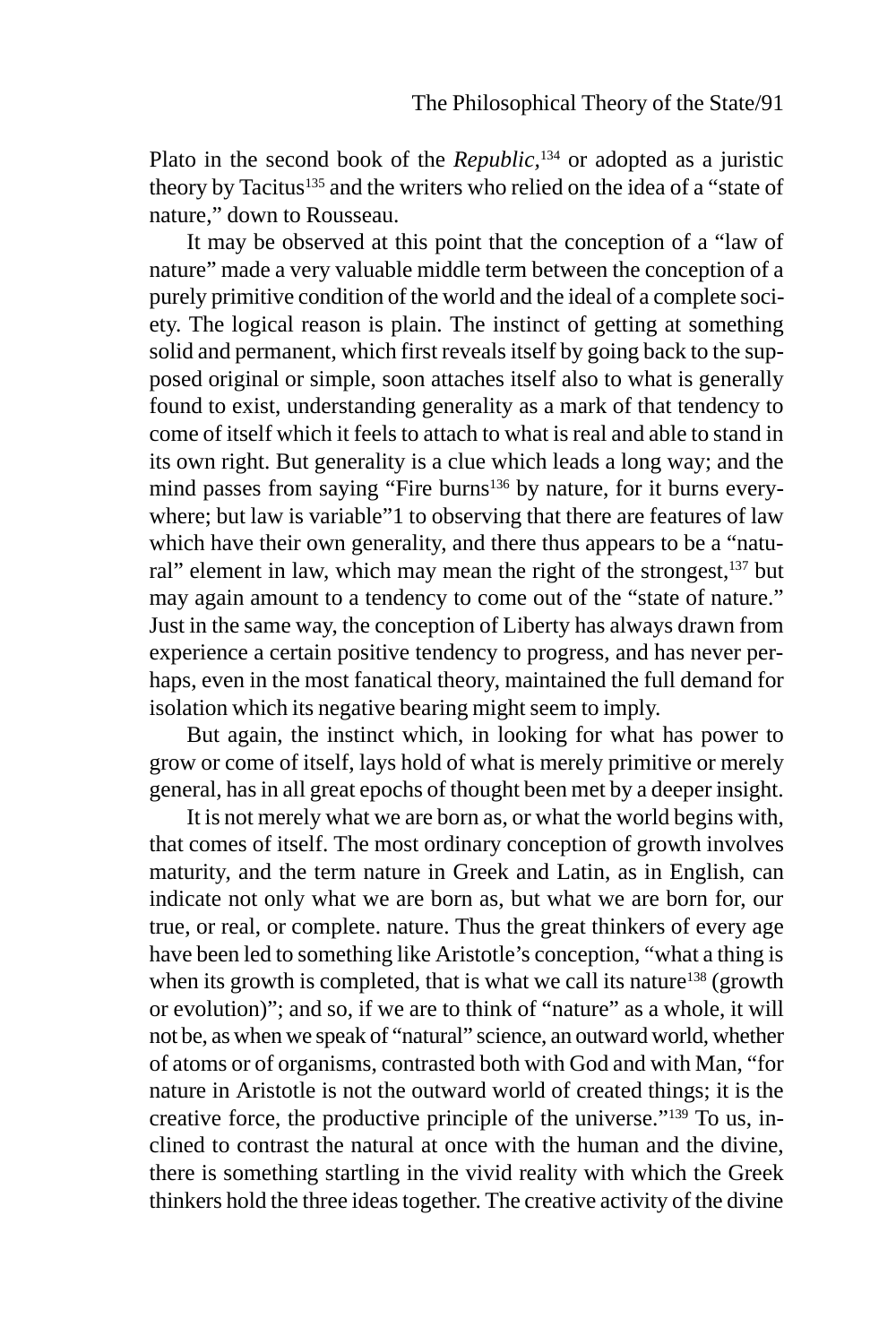principle seems for Plato to be actually one with growth, or nature, or evolution.140 It may be of interest to cite the great passage in which Plato lays his finger on the common fallacy.<sup>141</sup> "Many learned men say that the elements and inorganic and organic world below man came by nature and chance, but that law and justice and man's works and social institutions and religion are merely conventional, variable, and untrue. But we must maintain that law and religion and man's works exist by nature, or are not lower than nature, being the products of mind according to right reason." . . . "For they give the name of nature to the origin of the earliest things;142 but if really mind is earliest of all things, then it may rightly be said to be superlatively natural."

And so, as the universe is for the great thinkers at once natural and divine, the same applies to human society. Not only in Aristotle's trenchant expressions to the effect that the City State is a natural growth, but in the whole of Plato's careful analysis of moral and social life, we find society depicted as a living and growing creature, in which mans nature expands itself from more to more, having its own essence progressively communicated to it. And so we find that the peculiar naturalness of the primitive and the simple is only an illusion, caused by the greater difficulty of recognising the larger individuality which comes both of and to itself in the later and more complex phases of life. But whatever it was that was real and that came of itself in the primitive and simple is there to a greater degree—with more reality and as the same self, only more complete—in the later and complex. The idea of a diminution of being as we pass from the simpler to the more developed self is a fallacy of non-recognition.

Rousseau, as we saw, maintains in words the traditional opposition between the natural and the civil or moral condition of man. From the tendency of his views, however, we might have expected that in his philosophy the wheel would come full circle, and the term "nature" would revert to its Greek meaning. But this is not the case, though in Émile there is a compromise which points in some such direction. Yet a remarkable passage<sup>143</sup> from Burlamaqui, a Genevese jurist, the earlier contemporary of Rousseau, shows the reversion to the Greek view of social nature completed in principle. "La liberté civile l'emporte de beaucoup sur la liberté naturelle, et, par conséquent, l'état civil qui l'a produit est de tous les états de l'homme le plus parfait, et, parler exactement, le veritable état naturel de l'homme. L'établissement d'un gouvernement et d'une puissance souveraine, ramenant les hommes à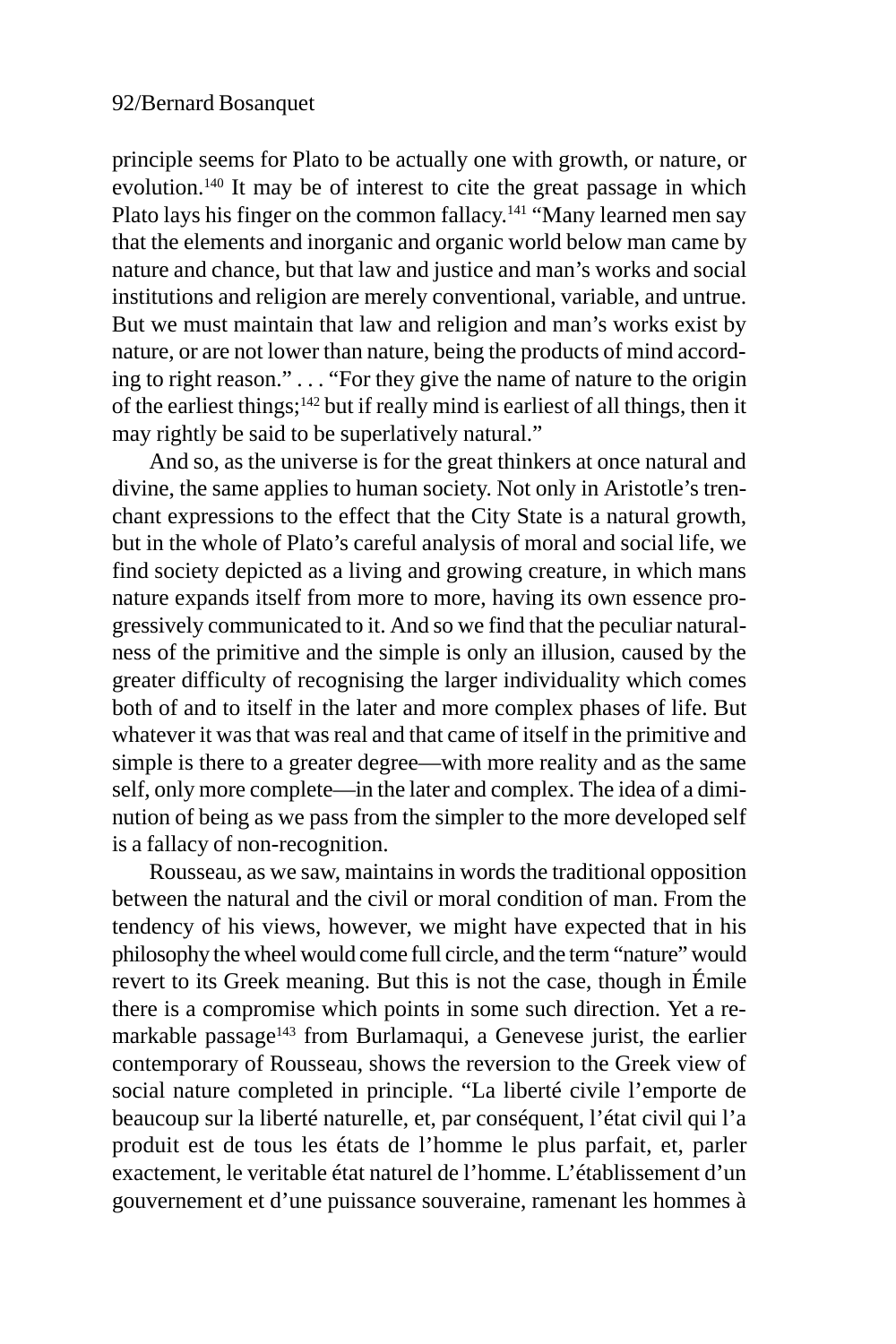l'observation des lois naturelles, <sup>144</sup> et par conséquent dans la route de bonheur, les fait rentrer dans leur état naturel, duquel ils étaient sortis par le mauvais usage qu'ils faisaient de leur liberté."

Upon this reversion to ancient usage there followed the movement of the age of romantic genius and of organic science, and with Goethe's Erdgeist and Wordsworth's religion of Nature the restriction of the natural to the primitive and simple was destroyed. Nature still remains a point of view under which we regard what relatively speaking "comes of itself," but it has ceased to exist as a question-begging predicate, attached to pre-social or extra-social conditions of man.

3. Liberty, as understood by the writers who were discussed in ch. iii. of the present work, is related to the State much as Nature, in the mouth of story-telling theory, is related to civilised society. We saw that Seeley in his *Introduction to Political Science*145 lays it down that "perfect liberty is equivalent to total absence of government." And this no doubt fairly represents our first notion of the matter, when cleared of the limitations imposed upon it by practical life, which limitations—really a first hint of the truth—we are apt to mistake for mere sophistications and imperfections. We noted in Rousseau the surviving contrast between natural liberty on the one hand and civil or moral liberty on the other, and we observed that the expanding idea of what was natural could not be prevented from covering the ground of the civil or moral life. The thread of connection, or rather the ferment of expansion, we found to be, in the case of nature, the idea of self-origination. That was natural which came of itself.

(a) In the simple ideal of liberty, as equivalent to the absence of all government—for we must not forget that it is an ideal, obtained by neglecting the facts of life which run counter to it—there is clearly embodied a claim which commands our respect. The claim is so self-evident and so convincing to average human feeling—Mr. Spencer would indeed say, with some truth, to animal feeling in general—that its precise nature is seldom stated in distinct language. We have assumed above that the root of it lies in the claim to be ourselves. But it is safer to take it in the shape which it actually has for the average consciousness, and this is the negative shape, as a claim to be free from constraint.<sup>146</sup> If we ask, "What is constraint?" the answer is founded on the current distinction between myself and others as different minds attached to different bodies. It is constraint when my mind is interfered with in its control of my body either by actual or by threatening physical violence under the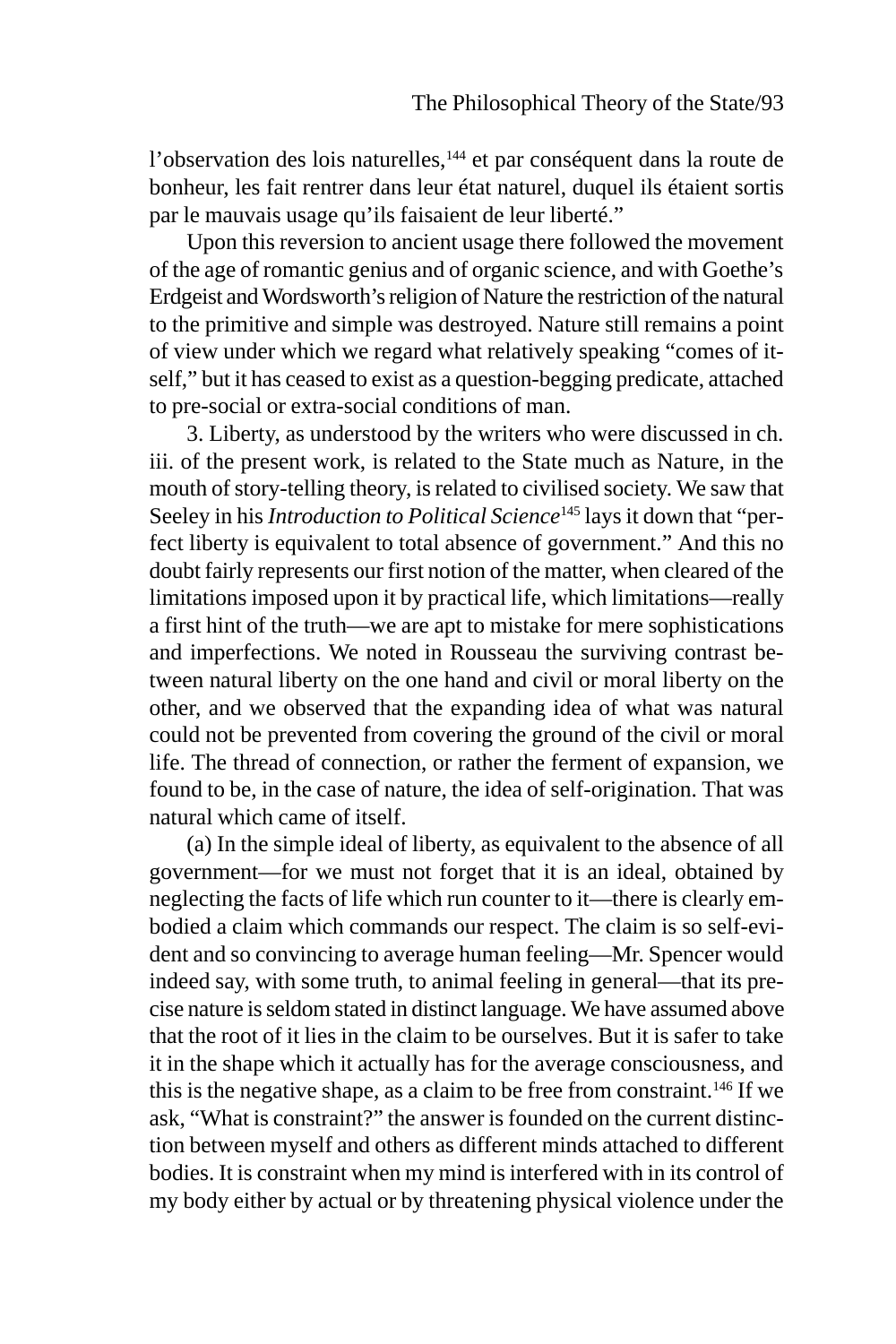direction of another mind. A permanent and settled condition of such constraint, by which I become in effect the instrument of another mind, is slavery. And it will not lead us far wrong if we assume that the value put upon liberty and its erection into something like an ideal comes from the contrast with slavery. The ideal of positive political freedom presupposes more complex experiences. But Homer already knows that " Zeus deprives a man of half his manhood when he becomes a slave."

This, then, we may take as the practical starting point in the notion of freedom. It is what, with reference to a formed society, we may call a status; the position of a freeman as opposed to a slave; that is, of one who, whatever oppression he may meet with de facto from time to time, or whatever specified services he may be bound to render, normally regards himself and is regarded by others as, on the whole, at his own disposal, and not the mere instrument of another mind.

Thus the juristic meaning of the term liberty, based on the normal distinction between one selfdetermining person and another, we may set down as its literal meaning, and so far the English writers, of whom Seeley is the latest type, are on solid ground when they define liberty as the absence of restraint, or perfect liberty as the absence of all government (in the sense of habitual constraint by others).

(b) It is obvious that the above definition would be wholly inadequate to the simplest facts respecting the demands which have through all history been asserted and achieved under the name of political liberty. A man may be a long way more than a slave and yet a long way less than a citizen. If, as Seeley says, the English writer of the verses, "Ah, Freedom is a noble thing," only meant by Freedom, being out of prison, it is certain that he meant much less than the Greek historian who two thousand years before used almost the same words. "The right of equal speech," he wrote, "demonstrates itself in every way as a noble thing."147 By this, as his words and their occasion make plain, he meant a certain determinate security for the positive exercise of activities affecting the welfare of the social whole, and some such security is always understood to be involved in the notion of political liberty. But we will content ourselves at this point with noting the distinction and connection between the negative or juristic, and the varyingly positive or political conception of liberty. For the latter is, in its degree, a case of that fuller freedom which we are about to trace to its embodiment in the state; and the phenomena of political liberty are covered, of course, by the point of view which we shall take in indicating the state as the main organ and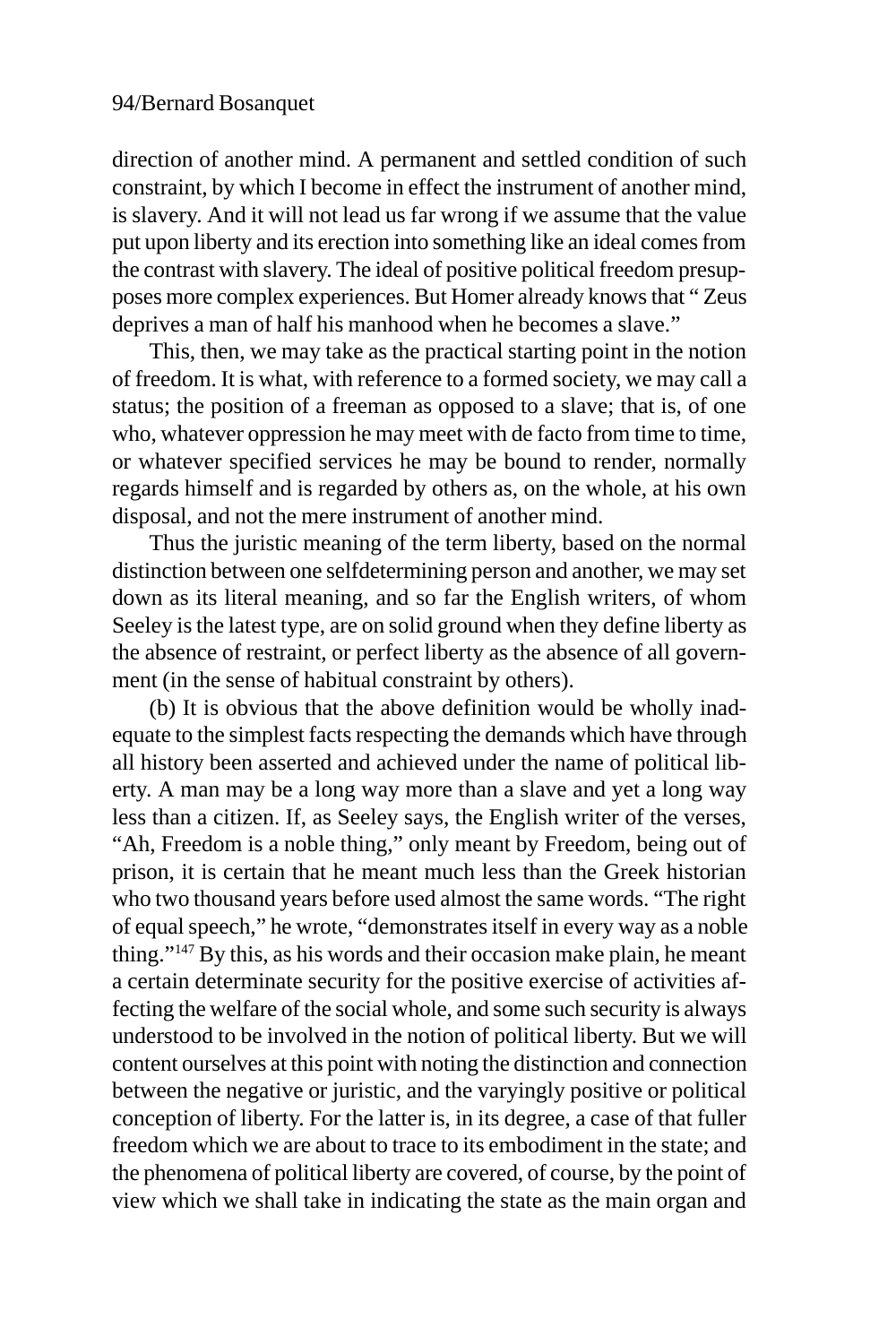condition of the fuller liberty.

(c) The connection, we said, between juristic and political liberty should be observed at this point. It is merely an example of what we shall find throughout, that the apparently negative has its roots and its meaning in the positive, and, in proportion as its true nature becomes evident, its positive aspects become explicit. There is no true security for juristic liberty apart from political liberty; and it has constantly been the infraction of juristic liberty that has been the origin of the demand for a share in highly positive political duties and functions. Mere protection for person and property may seem an easy thing to define and maintain with just a little goodwill; but the questions when, how, and in what sense it is to be maintained involve the positive character of the political system, and there is no ultimate security unless that system is moulded by the whole compass of individuality which society contains.

(d) Recurring then to the literal or elementary sense of liberty, as the absence of constraint exercised by one upon others, we may admit that, in going beyond it, we are more or less making use of a metaphor.<sup>148</sup> We are passing from the idea of non-constraint pure and simple to the idea of more or less moulding and selection within the powers and activities of the self. It is true, indeed, and must be maintained as a fundamental principle, that the "higher" liberty is also in fact the "larger" liberty, presenting the greater area to activity and the more extensive choice to self-determination.<sup>149</sup> But this larger development remains within a positive general character, and if more alternatives are open, there are also, by that very fact, more which are closed. We cannot wholly exhaust the new meaning of liberty as applied to the law-abiding' and moral life of a conscientious citizen even by changing the negative into the positive, and saying that, whereas mere juristic freedom was only freedom from constraint, political freedom means freedom to act. The higher sense of liberty, like the lower, involves freedom from some things as well as freedom to others. And that which we are freed from is, in this case, not the constraint of those whom we commonly regard as others, but the constraint of what we commonly regard as a part of ourself. Here is the reason for saying that, when we speak of liberty in the higher sense, we must be admitted to be speaking metaphorically.

In the straightforward sense of the word, we saw, I am free when I am not made the instrument of another person's will through physical violence or the threat of it. The subtle questions which may arise with regard to due or undue degrees of influence, by which I may become the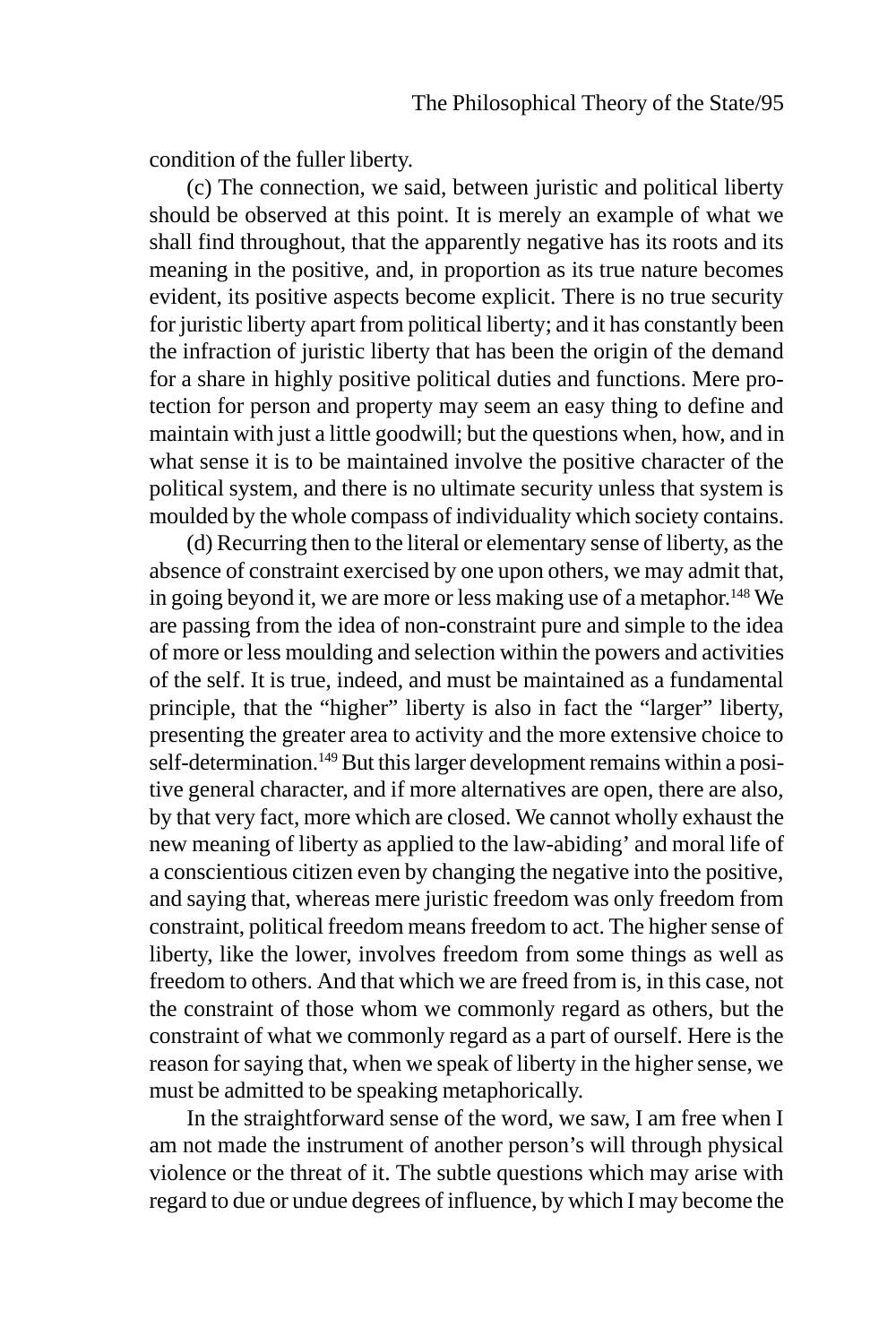instrument of another's mind, with more or less willingness on the part of my own, are here disregarded. I am assumed to be acting freely so long as I follow the inclination of my mind, apart from any painful conflict forced upon it by the prospect of physical interference with its belongings.

But from the earliest ages of ethical reflection, a further sense has been ascribed to the term liberty. It has been pointed out by moralists and philosophers—first, perhaps by Socrates and Plato— that the condition of man as to being himself is fundamentally affected not only by the power to do what he likes without constraint, but by the nature of that which he likes to do. The human 'But see below, p. 145. mind, it is explained, is never wholly at one with itself, and the common phrases "self-mastery" or "self-control" are adduced by way of presenting what we spoke of above as the ethical paradox of self-government. The mind, then, is treated by a metaphor as if it were two or more persons; and the term liberty, which applies prima facie to the non-constraint of one person by another, is applied to the non-constraint of something within an individual mind by something else within it. Now, apart from further scrutiny, it does not appear why the term liberty, when thus applied, should mean anything of ethical value. As Plato observed, in a passage<sup>150</sup> from which the current use of all these phrases is probably derived, it seems absurd at first sight to speak of self-control as a distinctive predicate of certain states of mind. For surely, within the mind, that which is controlled must be of the nature of self no less than that which controls it, so that, in saying that I have self-control, I am saying that I am self-indulgent; in saying that my mind is free, I am at the same time saying that it is a slave. Within certain limits this paradox represents a truth, and the ethical rank of the elements which coerce and are coerced may be quite oppositely estimated. We may think fit to call ourselves free either when love conquers reason or when reason triumphs over love. Still, as Plato proceeds to point out, the general adoption of the metaphor, the fact that we think and call ourselves "free" or "self-controlled" or "fully ourselves" in some cases and not in others; and that we do not in each of these cases regard the opposite attribution "slave," "self-indulgent," "not ourselves" as equally true with the former, indicates that some substantial fact is forcing itself upon us through the metaphor in question. It is the same problem as that which Professor James has wittily stated when he points out that "the sluggard, the drunkard, the coward never talk of their conduct in that way (i.e., as 'con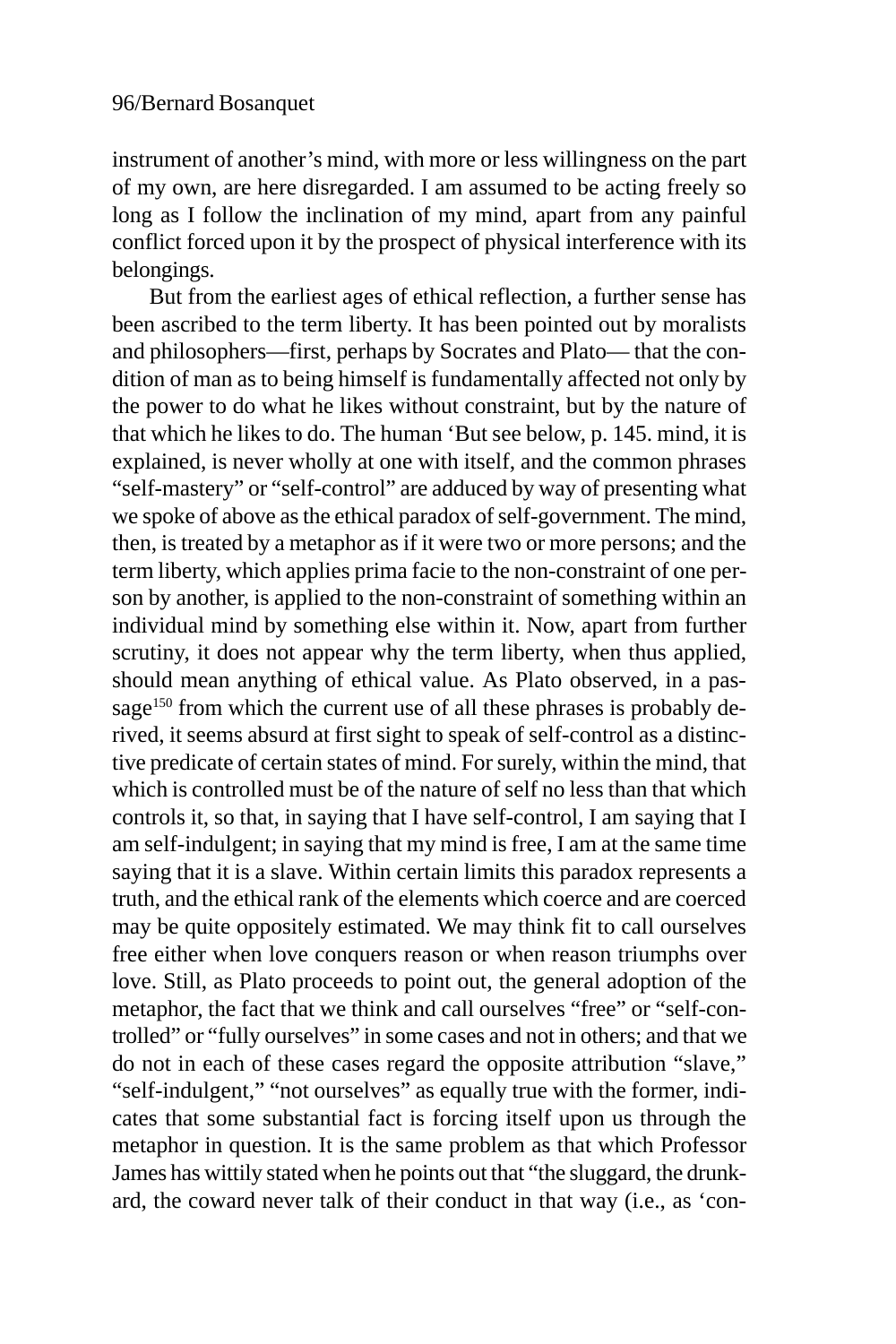quering' their impulses and temptations) or say they resist their energy, overcome their sobriety, conquer their courage, and so forth."151

It is most important, we may venture to observe in passing, not to understand the substantive fact, or Plato's presentation of it, as if it lay in an alternative between two psychological factors, say intelligence and desire, the one of which was to be preferred and the other to be repudiated, through some quasi-ethical conception of rank, such as the supposed affinity of the one factor with divine or of the other with animal life. We are speaking of the sense in which it can be asserted that the human self is, comparatively speaking, free in one kind of life and unfree in another, both being assumed to be chosen, in the absence of constraint by an external will. It is plain that the only ground on which such an assertion can really be sustained is that the one life more than the other gives effect to the self as a whole, or removes its contradictions and so makes it most fully what it is able to be, or what, by the implied nature of each and all of its wants, it may be said really to want to be. The claims of intelligence and desire in their various phases must be criticised according to this principle, and not advocated upon presuppositions drawn from external comparisons.

But our question at the present moment is not as to the deeper nature of that which we call the self *par excellence*, but as to the bearing of the metaphor by which the assertion of such a self is identified with liberty or absence of constraint. And the point is plainly this;<sup>152</sup> that in the conflict between that which stands for the self *par excellence* and that which, at any time, stands opposed to it, we have the clear experience that we are capable of being determined by a will within our minds which nevertheless we repudiate and disown,<sup>153</sup> and therefore we feel ourselves to be like a slave as compared with a freeman if we yield, but like a freeman compared with a slave if we conquer. We may be determined by something which not only is not ourself—for in the greatest moments of life, when our being touches its maximum, we, in a sense, feel an impulse which is not ourself—but it is not ourself as something which has got hold of us by force, and operates upon us by conflict and violence, without having the kind of power needed to carry us away and sweep our whole self harmoniously into its current. That we can be determined by a will in us which neither is ourself nor represents it at a higher level, and which we loathe and disown, is the experience on which the metaphor of freedom and slavery is based, when applied to the life of man considered apart from external constraint.<sup>154</sup>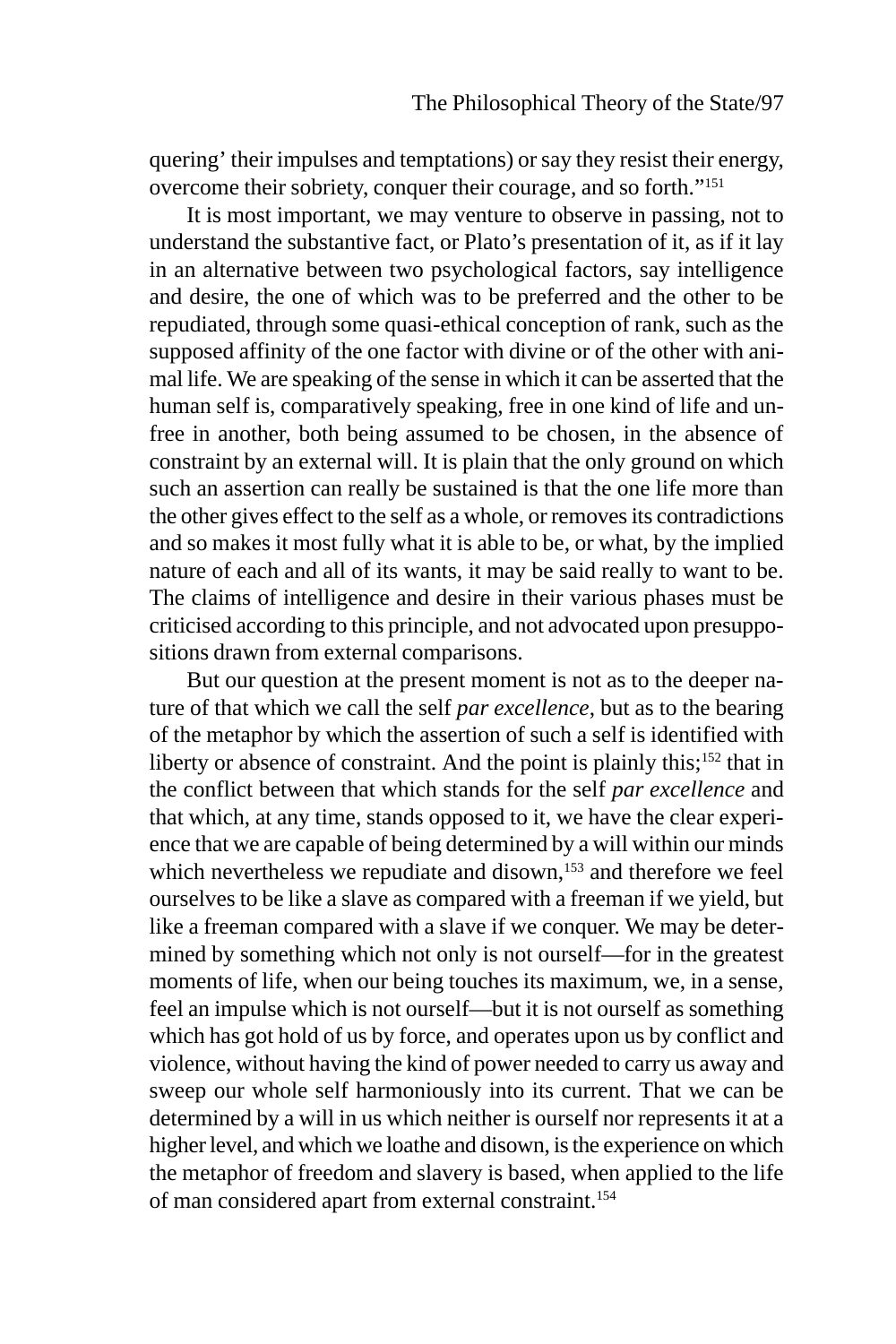(e) The metaphorical application of the term Liberty to a state of the individual mind has both its danger and its justification. The state of mind in question, we repeat, is that in which the impulse towards selfsatisfaction sets itself upon an object which represents the nature of the self as a whole, as free from contradiction or as at its maximum of being, and triumphs over the alien and partial will, the tendency to narrower tracks of indulgence, when entangled in which it feels itself oppressed and constrained by a foreign influence. When the mind does what, as a whole, it wills, as Plato implies,<sup>155</sup> it feels free. When it cannot be said to will anything as a whole, but is distracted among aims which cannot satisfy it, then there is no sense in which it can be said to do what it wills, and it feels itself under constraint and a slave.

The metaphor has this danger. The contrast between whole and part is too readily transformed, in popular theory, into the contrast between an empty generality and everything in particular. The claim to be free then involves the separation between mind as a general faculty of volition, and every particular object. Mind is then said to be free as an undetermined faculty, but as filled and moulded by any object or idea, (the passive participles "filled" and "moulded" imply a relation which is not real, but, as assumed, is the ground of the fallacy in question) it has lost its freedom and become a slave. But if we retain the conception that mind has reality only as a whole of determinate character, self-determined through its power of being a self, but not through any power of creating particulars out of nothing, we shall avoid this caricature of the higher freedom.

But it is far more important to note the justification of the metaphor. We saw that, from Homer downwards, the conviction has been ineradicable that liberty is the true nature of man. And we now observe that the metaphor, through which the deepest sense of this quality has expressed itself, depends upon the same principle as the literal usage from which it is drawn. In the case of Liberty, conceived as a condition of the mind, just as in the case of Liberty, conceived as the absence of physical menace or coercion on the part of other persons, the root of the matter is tbe claim to be determined only by ourself. But, in the literal case, what we mean by ourself is the given self, the group of will and wishes, of feelings and ideas, associated from time to time with my particular body; in short, the actual uncriticised "mind," as we experience it all day and every day. In the metaphorical case, we have made so much progress in self-criticism as to know at least that our "self" is something of a prob-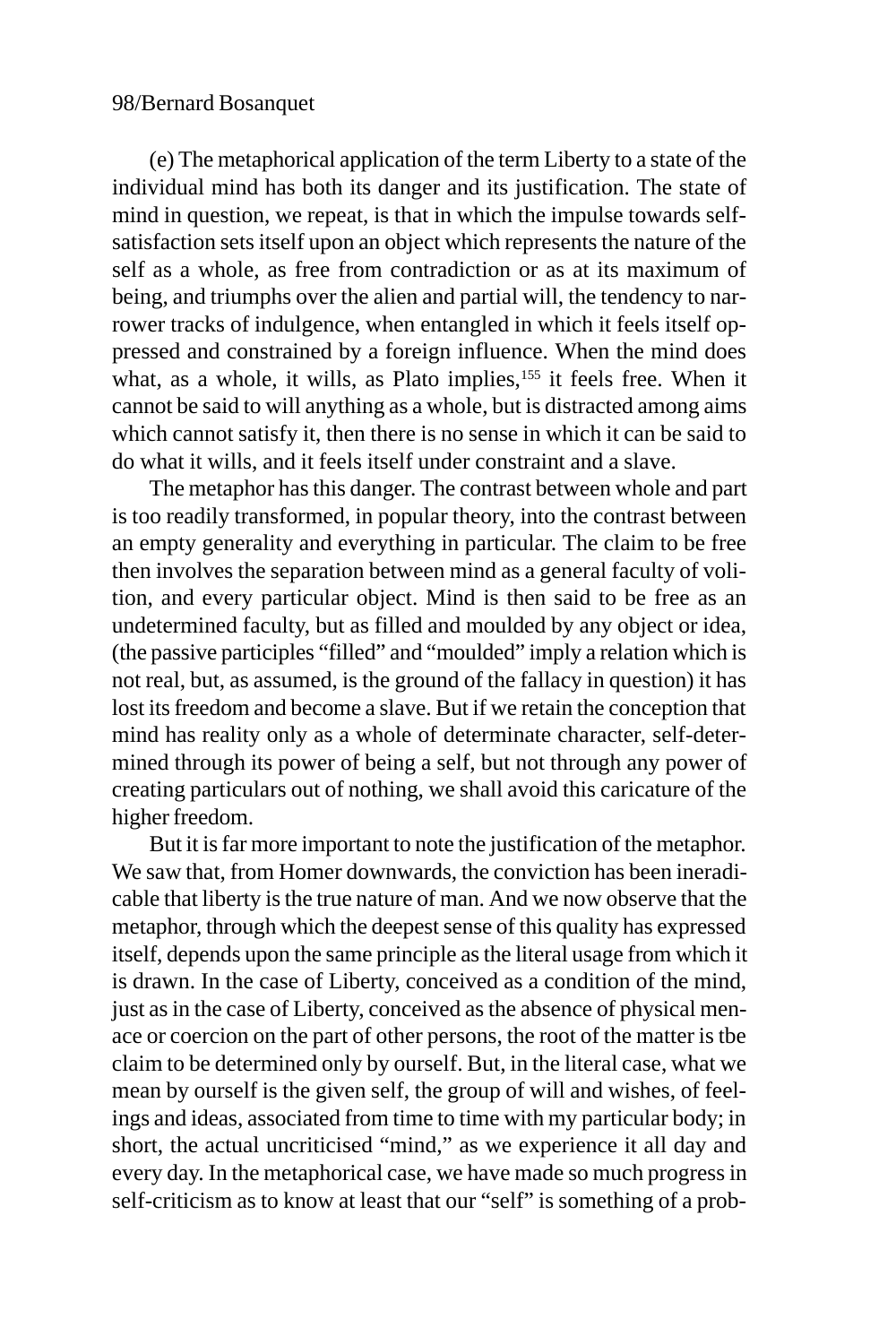lem. We know that the given self, the mind from day to day, is not satisfactory; and we throw the centre of gravity outside it, and place the true self in something which we rather want to be than actually are; although, at the same time, it is clear that to some extent we are this something or we should not want to be it. We realise, indeed, that to be ourselves is a principle at once of distinction or position among others, and of thorough transition into and unity with the life which is at the root of theirs. And it is for this reason that we feel so confident, in proportion as we at all lay hold upon a life which can thus distinguish and identify us, that we have here the grasp of what is in its nature our true self. Here then, as in the literal case of liberty from personal constraint, we are putting in act the principle of "being determined only by ourself."

And thus Liberty as understood by "theorists of the first look," or by those who in all ages have resisted arbitrary tyranny, belongs after all to the same principle with the civil or moral liberty of the philosopher. The claim to obey only yourself is a claim essential to humanity; and the further significance of it rests upon what you mean by "yourself." Now if it is true that resistance to arbitrary aggression is a condition of obeying only ourselves, it is more deeply true, when man is in any degree civilised, that, in order to obey yourself as you want to be, you must obey something very different from yourself as you are. And it has been well pointed out<sup>156</sup> that the consciousness of civilised peoples is deeply alive to this significance of liberty, so that any work of selfimprovement may be most effectively presented to a popular audience as an effort to attain freedom by breaking the bondage of drink, for example, or of ignorance, or of pauperism. In spite of the objection that Freedom as thus represented is a mere metaphor, "the feeling<sup>157</sup> of oppression, which always goes with the consciousness of unfulfilled possibilities, will always give meaning to the representation of the effort after any kind of self-improvement as a demand for 'freedom.'"

We have followed the usual course of English thought, and the example of a writer whose caution equalled his enthusiasm, in admitting that the lower sense of the term Liberty is the literal sense, and that the deeper meaning may be treated as metaphorical. It is worth while to observe that the justice of this way of looking at the matter is very doubtful. It is because we know, however indefinitely, that our self has a reach beyond its daily needs, that arbitrary oppression becomes a thing to be resisted at the price of life itself. Herbert Spencer draws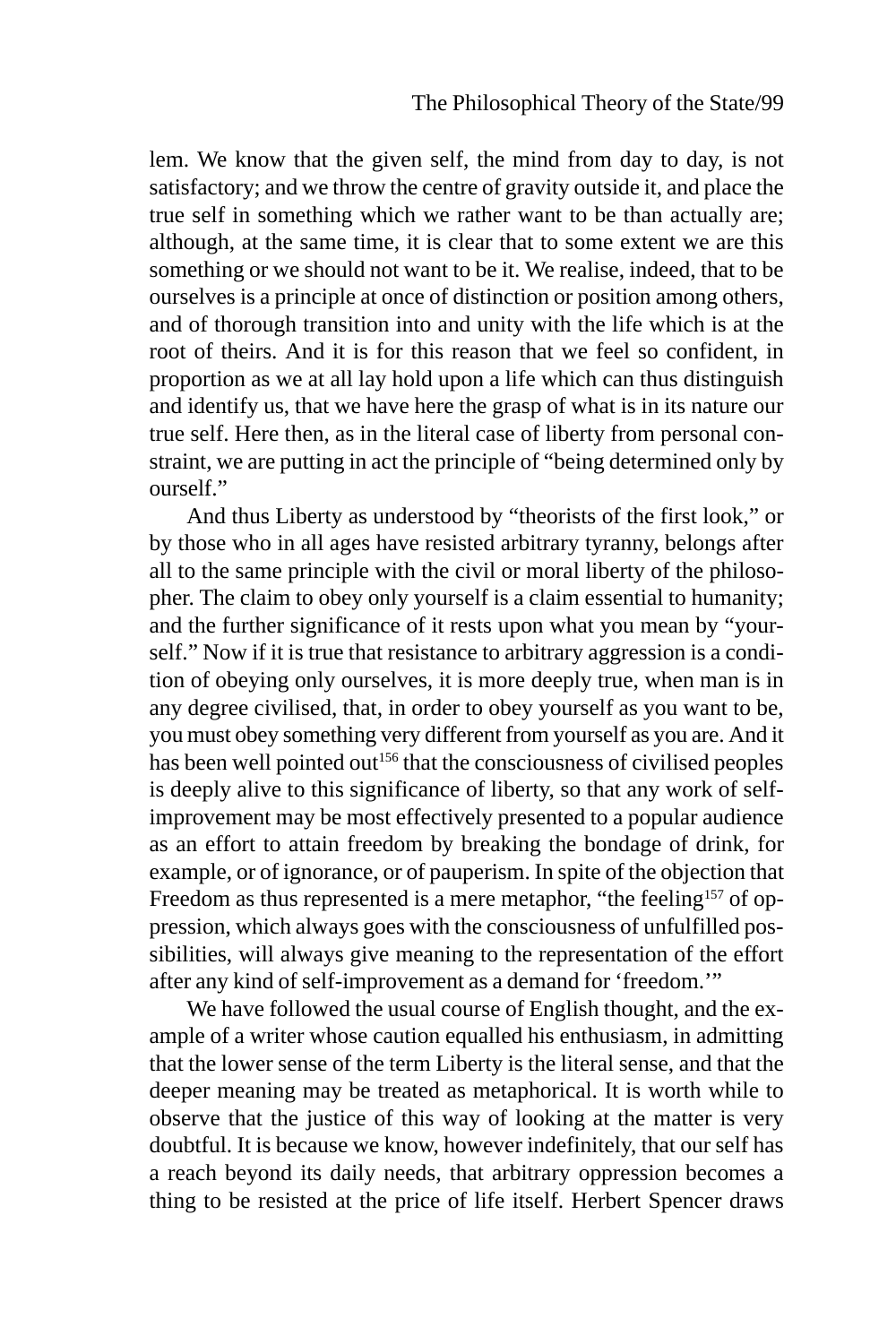attention to the struggles of an animal which we try to confine, as a proof of the innate feeling of liberty. But the domesticated animal is the highest animal, or at anyrate not the lowest; while the man domesticated on similar terms is what we call a slave, because he has sold his liberty for his life. It is therefore in truth the sense of the higher liberty—the greatness and unity of life—that has communicated uncontrollable force to the claim for the lower; and if the fuller meaning is the reality and the lesser the symbol, it would be nearer the truth to say that the reality is the liberty of a moral being whose will finds adequate expression in its life, of which liberty the absence of external constraint is only an elementary type or symbol. The claim of the dictionary-maker that the earliest or the average meaning is also the truest or the "proper" meaning of words has no foundation.158

4. Liberty, then, throughout, is the being ourselves, and the fullest condition of liberty is that in which we are ourselves most completely. The ideal thus implied may be further explained by help of the philosophical expression, "The free will is the will that wills itself." We have already seen, by implication, the meaning of this. If we are asked, "But does not our will always will itself?" we have the answer ready, that in one sense it does, but in another it does not. We always want what we will, but what we will is not always what would satisfy our want. A will that willed itself woull be a will that in willing had before it an object that would satisfy its whole want, and nothing but its want. Its desires would not be narrow and partial desires, in the fulfilment of which a man feels choked and oppressed like one lost in a blind alley which grows narrower and narrower. They would not be artificial desires stimulated and elaborated into a tyranny of the machinery of life by the self which gropes for more and cannot find the "more" which it needs. That is to say, the volitions of the self would have undergone a process just such as is undergone by a casual sensuous observation as it passes into a great scientific theory. As the observation stands it is inadequate to itself; for it poses as a truth, and is manifestly a false connection. So it is supplemented on the one hand and purged away on the other; conditions and qualifications are inserted into it to harmonise it with other knowledge, until it makes some approach to being an expression of experience fit to occupy a permanent place in man s conception of the world. This, the adjustment of a partial element to unity with the whole, is the essence of criticism. And it is just such another process by which the experience of life fills up and purifies the objects presented to the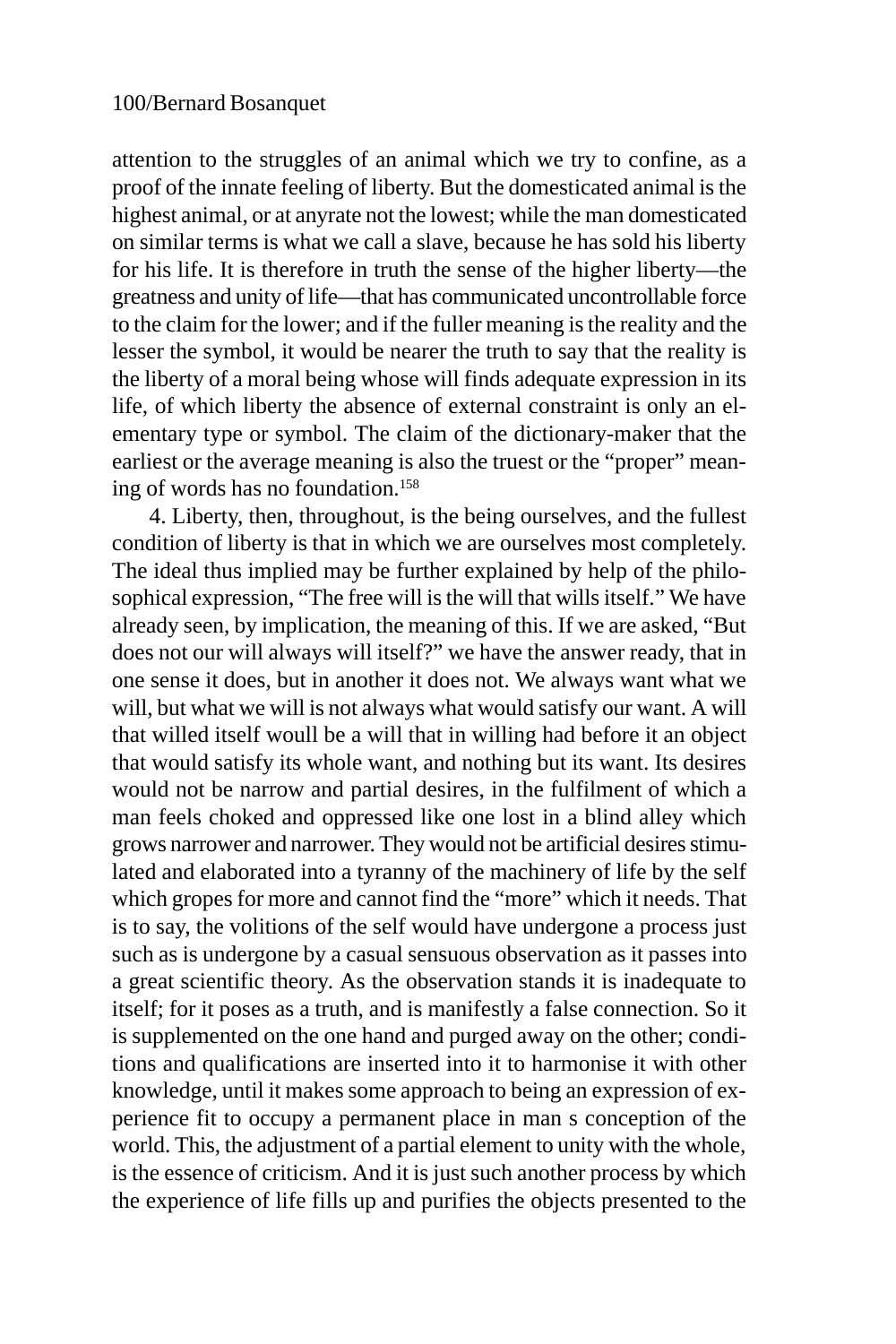casual volition. That is to say, the nature of the process may be represented by considering it as having an effect of this kind on an unharmonised will; and relatively at any given moment such a process is in some degree going on. But we must bear in mind that we are not to think of the sensuous individual as totally prior in time to the social consciousness, and as a pre-existing matter, upon which such an effect is to be thought of as super-induced. That would be precisely the fallacy with which Rousseau struggles so hard, and the escape from which we are attempting to illustrate; none the worse, perhaps, if our own language betrays how very difficult it is to throw it off altogether. We really know the sensuous individual as such, the will in its impure and uncriticised form, only in our experience, constant as that is, of failure, error, and forgetfulness, in adhering to the rational life, which, on the whole, is inherent in the very nature of our rational being, and which we only desert in the same way and to the same extent as we make mistakes in intellectual matters. We go wrong by narrowness and confusion, by erroneous abstractions out of the whole, in a way only possible for a social and intellectual being, and not prior to our entire social and intellectual character.

Understanding then that we are dealing with narrowness and confusion and their opposites within a social intelligence already existing and predominant on the whole, we may note the sort of relation in which the more adequate will is analogous to the more adequate piece of knowledge.

Take, as we said above, the actual casual will of any individual at any given moment, especially if it is of a nature which, within the context of civilised life, we commonly pronounce to be wrong. Let it be, for example, an impulse of sensual passion. It is a commonplace that in such impulses the self can find no abiding satisfaction. They pass and leave him empty. They bring with them no opening out of fresh possibilities, no greater stability to the mind. Yet they have their meaning, and belong to human nature. They imply a need for union, and an attraction outside the immediate self. If we compare them with the objects and affections of a happy and devoted family, we see the difference between a less adequate and a more adequate will. The impulse, in passing into family affection, has become both less and more. It is both disciplined and expanded. The object presented to the will is transformed in character. Lawlessness is excluded; but, in place of a passing pleasure, a whole world of affections and interests, extending beyond the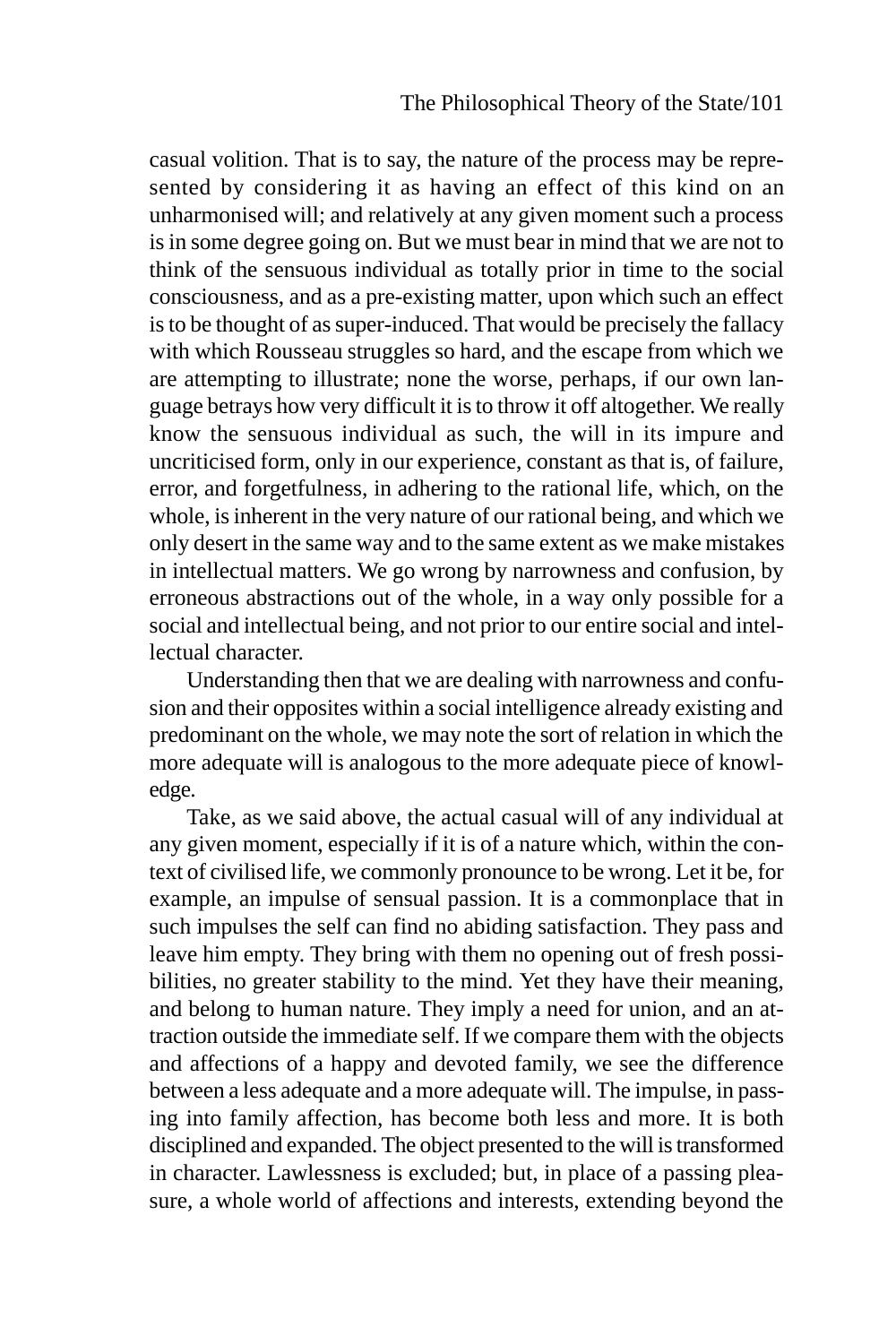individual life, is offered as a purpose and a stimulus to the self. In short—for it is idle to expatiate upon what everybody recognises at once—you can make a life out of the one, and you cannot out of the other. In the family at its best the will has an object which is real and stable, and which corresponds to a great part of its own possibilities and capacities. In willing this object, it is, relatively speaking, willing itself. We might compare in the same way the mere will to earn our daily bread, with the horizon of a great intellectual profession; or the routine of an industry or profession vacantly and formally pursued with the very same routine conscientiously followed in a spirit of enlightenment. In every case we are led up to the contrast of the actual indolent or selfish will, and the will, in as far as it comes to be what its nature implies, namely, that which we have spoken of as the real or rational will, embodied in objects which have power to make a life worth living for the self that wills them.

Now, our nature as rational beings implies the imperative claim upon us of a will which is thus real or rational. Recognised or unrecognised, it is rooted in our own wills, as the claim to be true is rooted in our assertions. Any system of institutions which represents to us, on the whole, the conditions essential to affirming such a will, in objects of action such as to constitute a tolerably complete life, has an imperative claim upon our loyalty and obedience as the embodiment of our liberty. The only question that can arise is whether the system is that which it pretends to be. But even if rebellion is a duty, it can only be so because the imperative obligation, as we recognise it, is irreconcilable with the particular system which claims our obedience in its name. The imperative claim of the will that wills itself is our own inmost nature, and we cannot throw it off. This is the ultimate root of political obligation.

5. It is such a "real" or rational will that thinkers after Rousseau have identified with the State. In this theory they are following the principles of Plato and Aristotle, no less than the indications which Rousseau furnished by his theory of the general will in connection with the work of the legislator. The State, when thus regarded, is to the general life of the individual much as we saw the family to be with regard to certain of his impulses. The idea is that in it, or by its help, we find at once discipline and expansion, the transfiguration of partial impulses, and something to do and to care for, such as the nature of a human self demands. If, that is to say, you start with a human being as he is in fact, and try to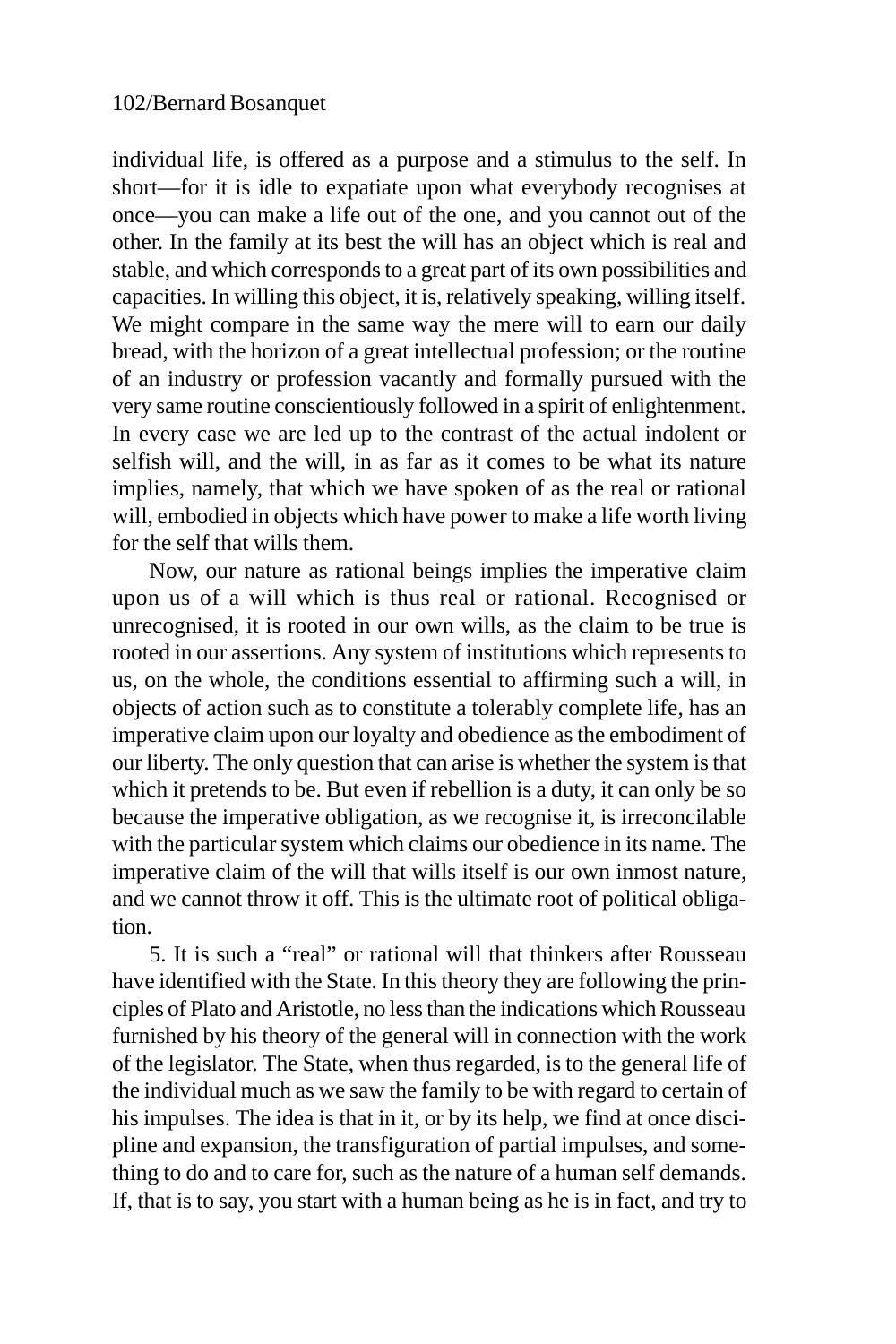devise what will furnish him with an outlet and a stable purpose capable of doing justice to his capacities—a satisfying object of life—you will be driven on by the necessity of the facts at least as far as the State, and perhaps further. Two points may be insisted on to make this conception less paradoxical to the English mind.

(a) The State, as thus conceived, is not merely the political fabric. The term State accents indeed the political aspect of the whole, and is opposed to the notion of an anarchical society. But it includes the entire hierarchy of institutions by which life is determined, from the family to the trade, and from the trade to the Church and the University. It includes all of them, not as the mere collection of the growths of the country, but as the structure which gives life and meaning to the political whole, while receiving from it mutual adjustment, and therefore expansion and a more liberal air. The State, it might be said, is thus conceived as the operative criticism of all institutions—the modification and adjustment by which they are capable of playing a rational part in the object of human will. And criticism, in this sense, is the life of institutions. As exclusive objects, they are a prey to stagnation and disease think of the temper which lives solely for the family or solely for the Church; it is only as taken up into the movement and circulation of the State that they are living spiritual beings. It follows that the State, in this sense, is, above all things, not a number of persons, but a working conception of life. It is, as Plato has taught us, the conception by the guidance of which every living member of the commonwealth is enabled to perform his function. If we ask whether this means that a complete conception of the aims and possibilities of the common life exists even in the minds of statesmen, not to speak of ordinary citizens, the question answers itself in the negative. And yet the State can only live and work in as far as such a conception, in however fragmentary, one-sided shapes, pervades the general mind. It is not there mostly in reflective shape; and in so far as it is in reflective shape it is according to ultimate standards contradictory and incomplete. But everyone who has a fair judgment of what his own place demands from him, has, at his own angle, so to speak, a working insight into the end of the State; and, of course, practical contradictions would be fewer if such conceptions were completer and more covered by each other. But a complete reflective conception of the end of the State, comprehensive and free from contradiction, would mean a complete idea of the realisation of all human capacity, without waste or failure. Such a conception is impossible owing to the gradual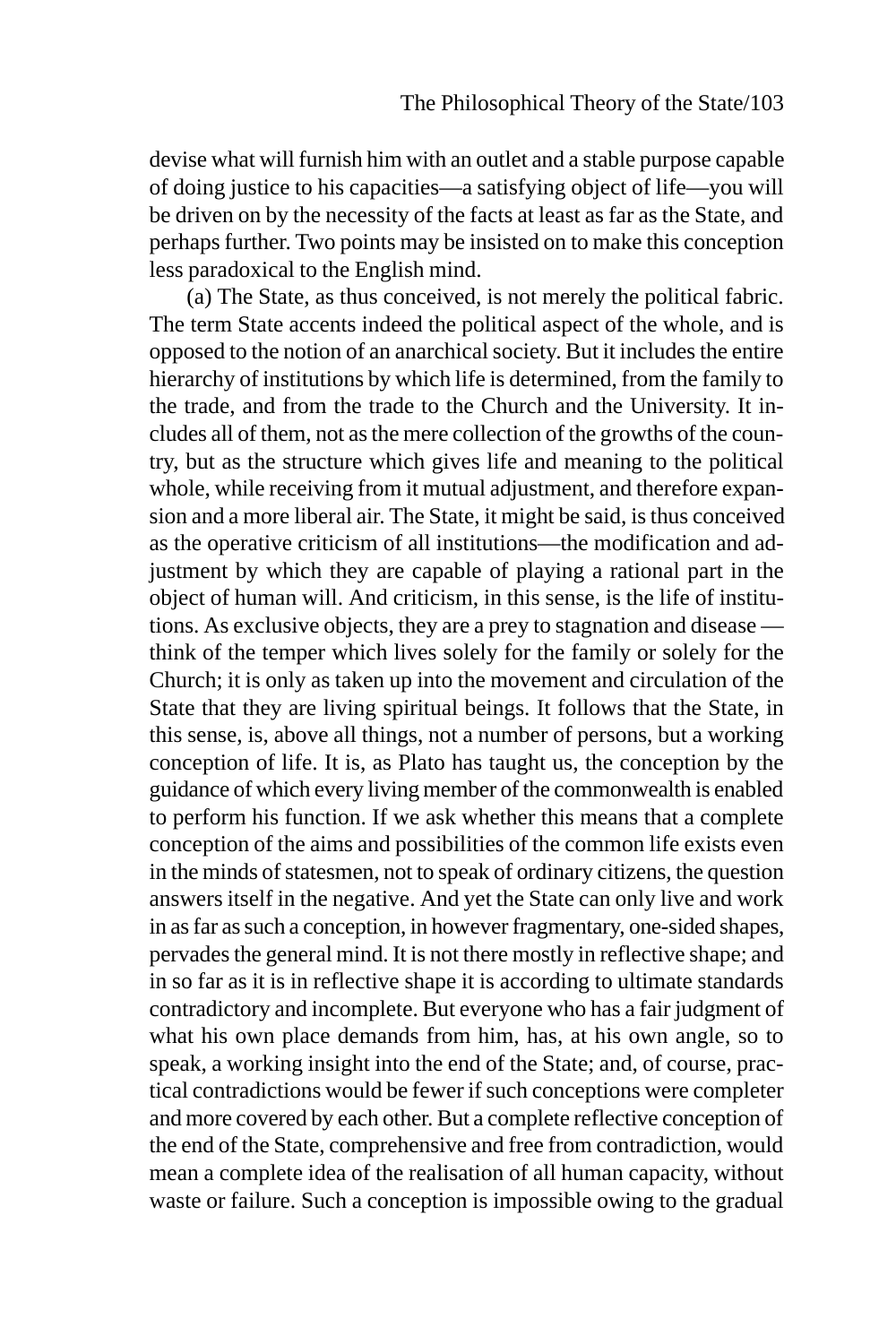character of the process by which the end of life, the nature of the good, is determined for man. The Real Will, as represented by the State, is only a partial embodiment of it.

(b) The State, as the operative criticism of all institutions, is necessarily force; and in the last resort, it is the only recognised and justified force. It seems important to observe that force is inherent in the State, and no true ideal points in the direction of destroying it. For the force of the State proceeds essentially from its character of being our own mind extended, so to speak, beyond our immediate consciousness. Not only is the conduct of life as a whole beyond the powers of the average individual at his average level, but it is beyond the powers of all the average individuals in a society taken together at their average level. We make a great mistake in thinking of the force exercised by the State as limited to the restraint of disorderly persons by the police and the punishment of intentional lawbreakers. The State is the fly-wheel of our life. Its system is constantly reminding us of duties, from sanitation to the incidents of trusteeship, which we have not the least desire to neglect, but which we are either too ignorant or too indolent to carry out apart from instruction and authoritative suggestion. We profit at every turn by institutions, rules, traditions, researches, made by minds at their best, which, through State action, are now in a form to operate as extensions of our own minds. It is not merely the contrast between the limited activity of one individual and the greater achievement of millions put together. It is the contrast between individuals working in the order and armed with the laws, customs, writings, and institutions devised by ages, and the same individuals considered as their daily average selves, with a varying but always limited range of immediate consciousness. For at any given moment, no judge knows all the law; no author knows all his own books, not to mention those of others; no official of an institution has the whole logic and meaning of the institution before his mind. All individuals are continually reinforced and carried on, beyond their average immediate consciousness, by the knowledge, resources, and energy which surround them in the social order, with its inheritance, of which the order itself is the greatest part. And the return of this greater self, forming a system adjusted to unity, upon their isolated minds,, as an expansion and stimulus to them, necessarily takes the shape of force, in as far as their minds are inert. And this must always be the case, not merely so long as wills are straightforwardly rebellious against the common good, but so long as the knowledge and energy of the average mind are unequal to dealing,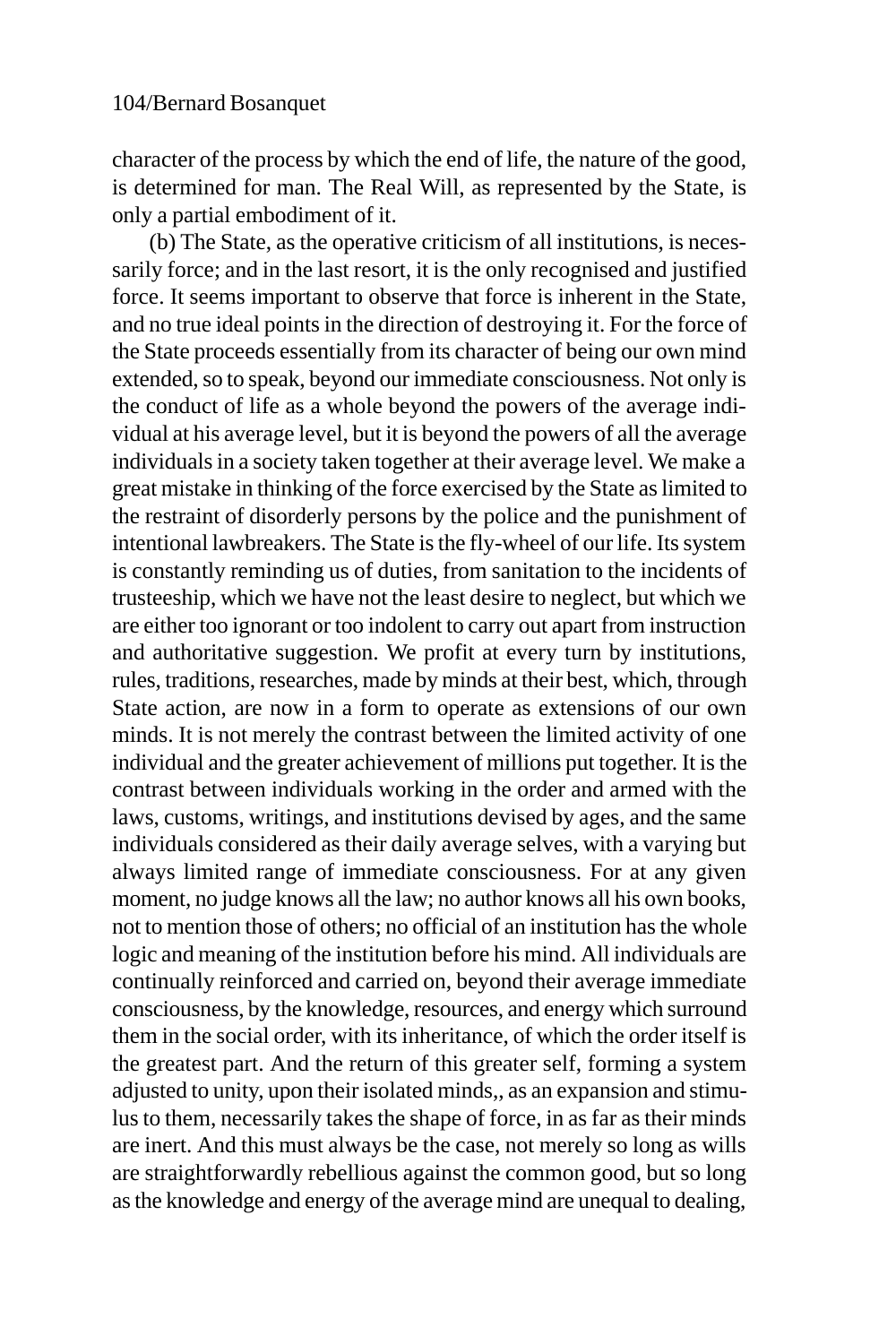on its own initiative and out of its own resources, with all possible conjunctions in which necessary conditions of the common good are to be maintained. In other words, there must be inertia to overcome, as long as the limitations of our animal nature<sup>159</sup> exist at all. The State is, as Plato told us, the individual mind writ large, or, as we have said, our mind reinforced by capacities which are of its own nature, but which supplement its defects. And this being so, the less complete must clearly submit to find itself in the more complete, and be carried along with it so far as the latter is able to advance. It is very important to note, however, that our mind at its best is very different from our mind at its average; and it has understood and approved, when at its best, a great deal which in its average moments comes upon it as force or custom from the outside. Thus, there is no abrupt division between our conscious mind and the social system of suggestion, custom, and force, which supports and extends and amends it. The two are related much as the focus of consciousness is related to the sub-conscious and automatic habits by which daily life is rendered possible. It is no more conceivable that social life should go on without force and authoritative custom, because the end of social life is reflected in the varying intelligence of individuals, than that individual life should go on without sub-consciousness and automatism, because it is ultimately relative to the ends which appear as ideas in the shifting focus of the mind. The inherent limitations of State action will be dealt with in a later chapter. We have thus far been attempting to make clear what is meant by the identification of the State with the Real Will of the Individual in which he wills his own nature as a rational being; in which identification we find the only true account of political obligation.

## Chapter VII. Psychological Illustration of the Idea of a Real or General Will.

1. The object of the present chapter is to assist the reader in bringing together the conception of the State or the Community on the one hand, and that of an actual personal will, existing in an individual mind, on the other. We have seen that Self-Government can only be explained if the centre of gravity of the self is thrown outside what we are continually tempted to reckon as our individuality, and if we recognise as our real being, and therefore as imperative upon us, a self and a good which are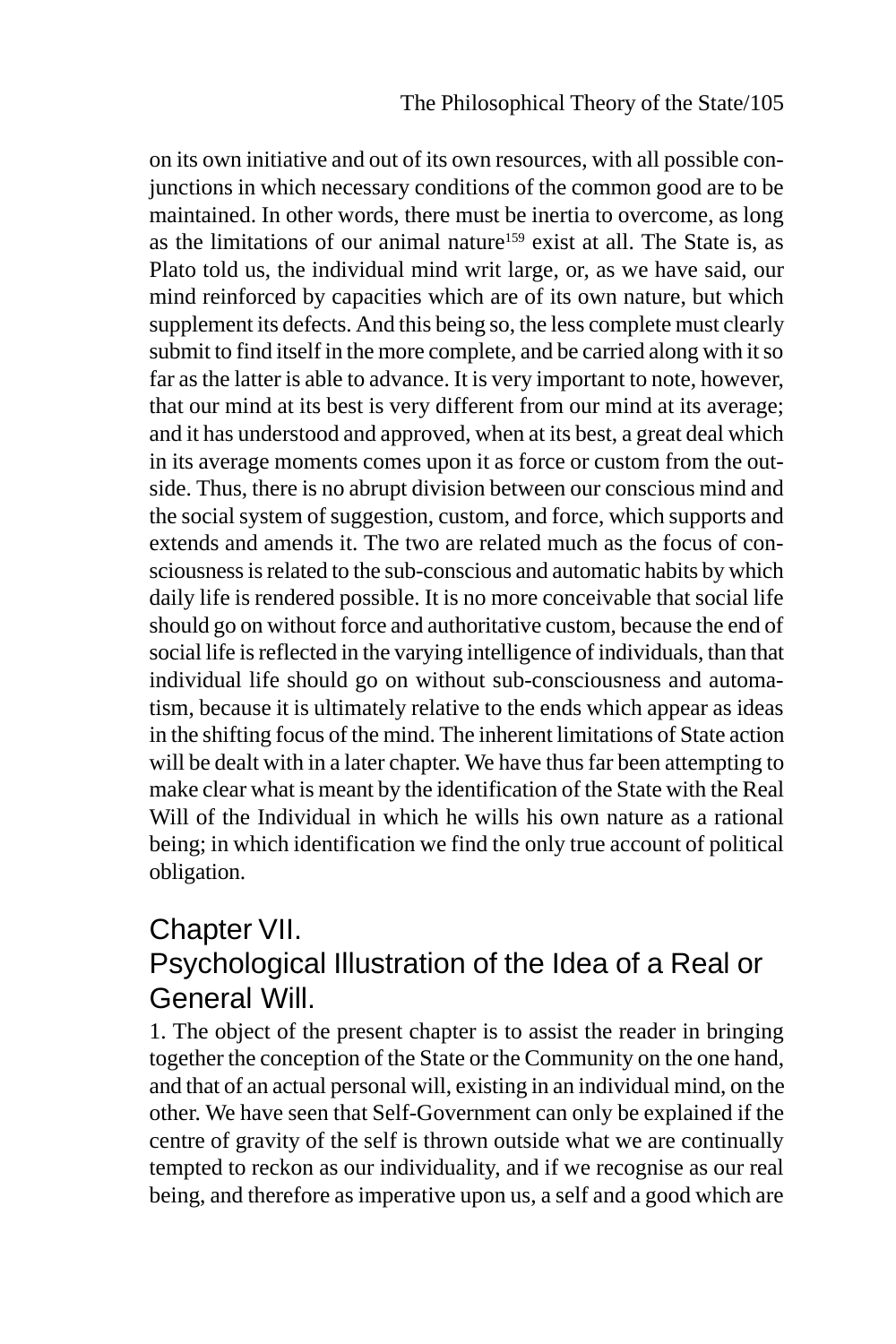but slightly represented in our explicit consciousness, at its ordinary level. We have seen that all sound theory and all good practice are founded on the insight or on the faith<sup>160</sup> that the common self or moral person of society is more real than the apparent individual; and we have followed Rousseau's clue in criticising as defective and contradictory the actual will of given persons, and in looking for its interpretation and completion in law and institutions as the embodiment of the social spirit.

But Society and the State present themselves at first sight as indefinite multitudes of persons. Institutions are many-sided facts; and an unreflective citizen could hardly say of what he takes them to be composed. And though law and custom approach more nearly to what we commonly understand by a "will," yet they again are apt to be regarded as a sort of dead external weight with which the living volition of the ordinary man has little or nothing to do.

Our purpose, therefore, is to explain what is meant by saying that "a will" can be embodied in the State, in society, in law and institutions; and how it is possible for the individual, as we know him, to be in an identity with this will, such as continually to vary, but never wholly to disappear. How can a man's real self lie in a great degree outside his normal self, and be something which he only now and then gets hold of distinctly, and never completely?

2. We will begin (1) by pointing out the analogy between the groups or systems of which our intelligence is composed, and the groups or systems which make up the fabric of society, and we will then go on (2) to exhibit them as up to a certain point aspects of the same fact.

(1) We may note two degrees of connection between the members of a whole, which we may call "Association" and "Organisation."

(i.) When two individuals are so connected that where you find the one you expect to find the other, they may be called associates. And any kind of habitual grouping, from a gang of thieves to a scientific or philanthropic institution, may be called an Association. Owing probably to the verbal force which it borrows from the verb "to associate," the term "association" implies the intentional coming together of units which have been separate, and which may become separate again. The word "Society," on the other hand, has not this verbal force, and although an "association" may call itself "a society," yet "Society" as such is not spoken of as an "Association." When we speak of "Society" we do not emphasise the aspect of being put together out of elements which exist apart, and therefore we habitually apply the word to that natural grouping, which,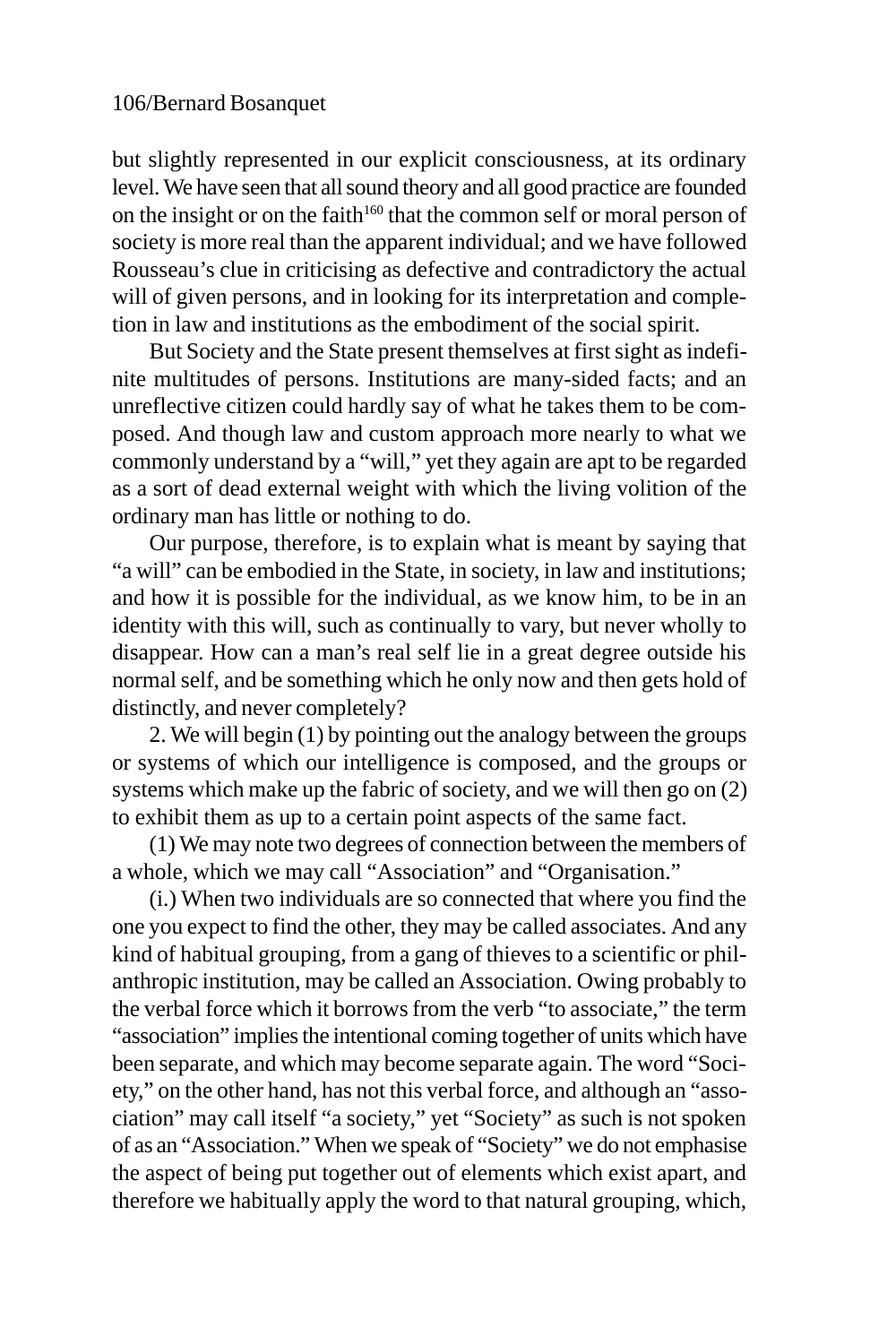at any rate, we do not normally think of as purposely put together and liable to be dissolved again. When the State is treated as an Association, a definite theory of its nature is implied, such as is involved in Herbert Spencer's comparison between it and a joint stock company.

Now this same term "Association" is the most familiar expression for a connection between elements of mind, analogous to that between persons who are called associates. If two elements of mind are so connected that, where we find the one we expect to find the other, they are said to be "associated." If the engine's whistle makes me think the train is going to start, then it would be said that the idea "train starting" is associated in my mind with the idea "engine whistling." They have before entered into the same mental group or whole, and so, where we find the one, we expect to find the other, just as, where my friend  $X$  is, his comrade Y is probably not far off.

We may here note the analogy between these two modes of association—that of persons and that of mental elements. In both cases, according to the plain man's view of the matter, we are dealing with wholly casual conjunctions of units naturally independent. The associates in either case need no better reason for now being together than that they had been together before. Their connection expresses nothing intimate or essential in their natures, and, if they fall apart again, they will not be seriously affected by the separation.

Now, of course, this idea of mere conjunction is not strictly true even of the connections between the most casual associates. Every association, whether of comrades or of ideas, is a connection between qualities, and therefore a general connection between the natures of the related terms. People are not really companions for no reason at all; and ideas are not really units or atoms which stick together by mere juxtaposition, so that when one is pulled up out of the Hades of oblivion it drags the other with it. Both the association of companions and the association of ideas are tendencies in which some general connection of qualities is at work, and expresses itself through the detail of the actual surroundings, so far as an opening is left to it. When the association is made explicit by both members being present together, there is an outlet or utterance of the nature of the associates which there is not when they are separated.

But though all this is true, and can be detected in cases of association by careful analysis, it is, relatively speaking, the fact that commonplace association depends upon qualities which are so superficial that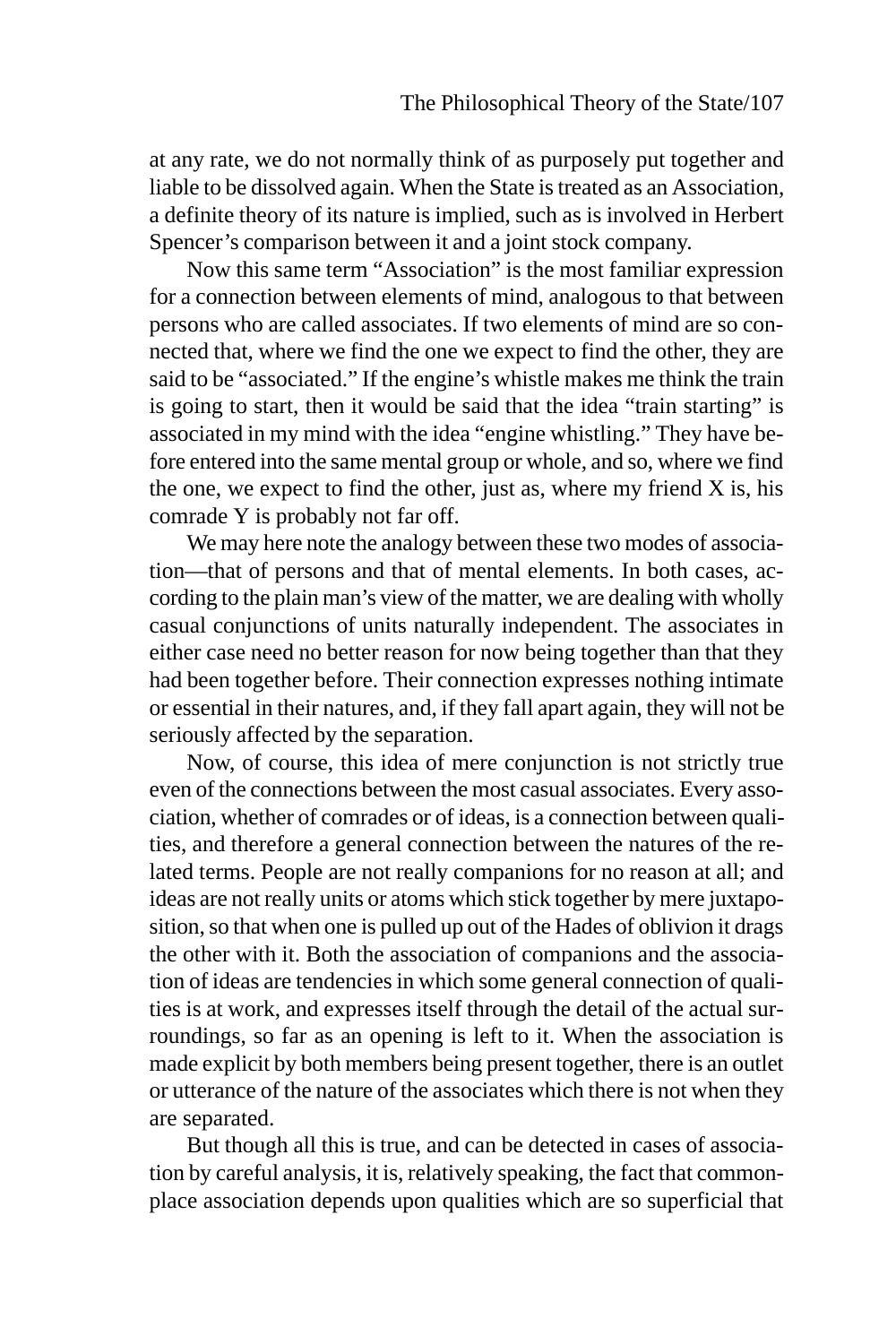they may set up a tendency to connection between any units which are members of the same world. And, therefore, as compared with any more thorough-going kind of connection, such association may be set down as casual, and as determined by the mere chance of juxtaposition.

(ii.) Let us compare the kind of connection just described as association with that which we have agreed to call organisation.

Associates,<sup>161</sup> we saw, were together, as might roughly be said, simply because they found themselves together. That is to say, they were, after their association, what they were before it, and would not be seriously affected if they were to be separated. Connections of this kind are essentially between unit and unit. They fall short of the nature of a plan which determines a great range of elements, variously but with reference to an identical operation.

Beginning, as before, with the connection between persons, we may illustrate the difference by the comparison between a crowd and an army. The mind of a crowd has indeed been taken as the type of a true social mind. But it is really something quite different. It is merely the superficial connection between unit and unit on an extended and intensified scale. As unit joins unit in the street, each determines his immediate neighbours, and is determined by them through the contagion of excitement, and with reference to the most passing ideas and emotions. What acts upon them in common is necessarily what there is in common between persons meeting, as it were, for no reason and not knowing what they share beyond what they immediately see and feel. The crowd may indeed "act as one man"; but if it does so, its level of intelligence and responsibility will, as a rule, be extraordinarily low. It has nothing in common beyond what unit can infect unit with in a moment. Concerted action, much more reasoning and criticism, are out of the question. The doing or thinking of by each unit with reference to a single end is impossible. The crowd moves as a mere mass, because its parts are connected merely as unit with unit. Any form of connection which could effect an organisation in the whole would make a demand on the nature of every unit, which, where their conjunction is merely casual, could not possibly be met.

An army,<sup>162</sup> no less than a crowd, consists of a multitude of men, who are associated, unit to unit. Influences must pass and repass between every one of the men and those men with whom he is standing in the ranks, or with whom he passes his leisure time. We may note, by the way, that these influences are themselves of a more permanent nature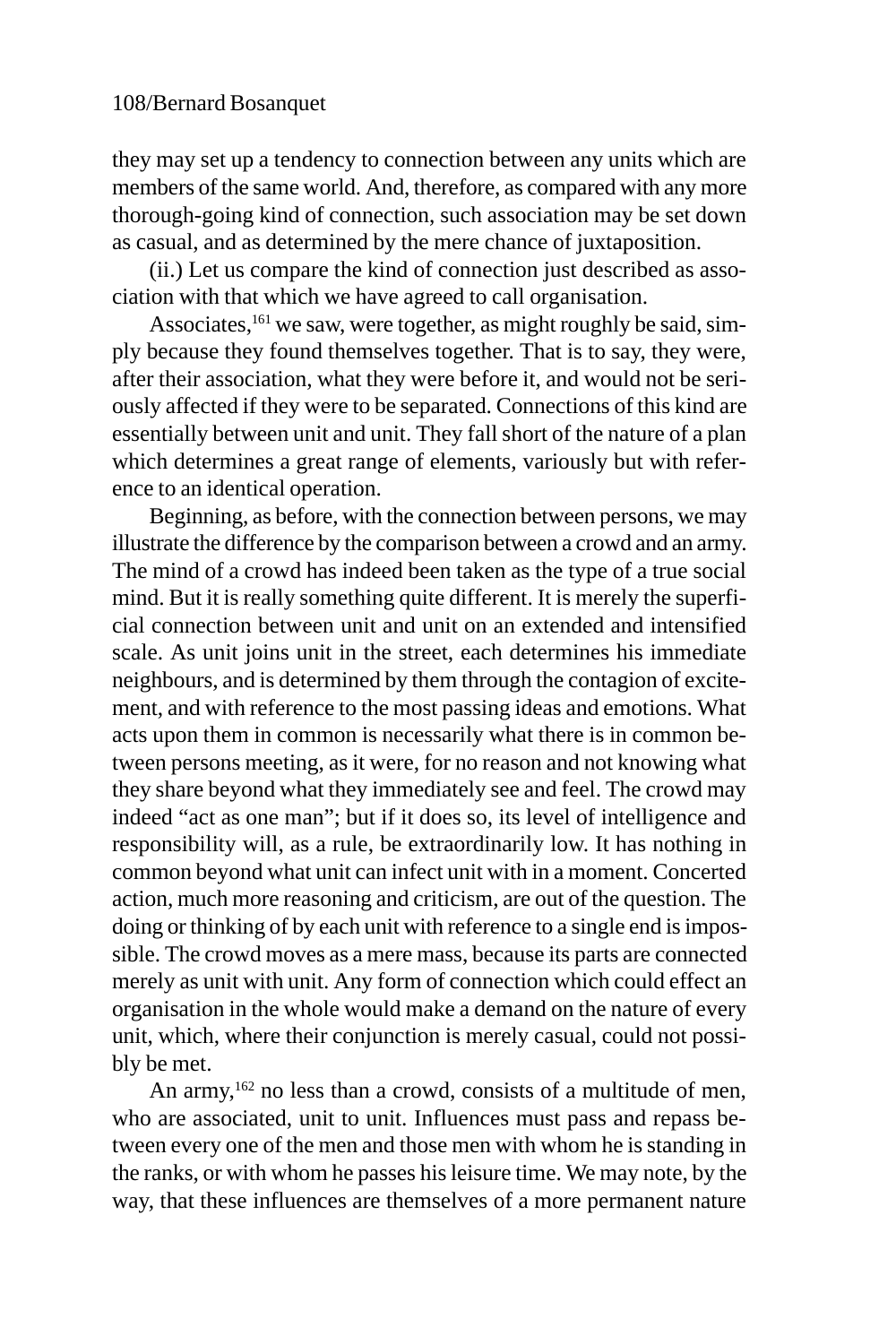than those which pass between members of a crowd, and that they must necessarily be modified by that other connection of which we are about to speak. For the links of "association" between man and man are not the determining force in the operations of the army as such. The army is a machine, or an organisation, which is bound together by operative ideas embodied on the one hand in the officers, and on the other hand in the habit of obedience and the trained capacity which make every unit willing and able to be determined not by the impulse of his neighbours, but by the orders of his officers. What the army does is determined by the general's plan, and not by influences communicating themselves from man to man, as in a crowd. In other words, every unit moves with reference to the movements of a great whole, with most parts of which he is not in direct touch at all. He is not determined by simple reference to the movements of his immediate neighbours. The army, that is, is a system or organised group, the nature of which, or the predominant idea embodied in its structure, determines the movements and relations of its parts or members. The difference of the two modes of determination is plainly visible on a review day, if we first watch the compact regiments marching off the ground, and then the crowd streaming away irregularly in search of rest or refreshment. By organisation then, as opposed to association, we mean determination of particulars by the scheme or general nature of a systematic group to which they belong, as opposed to their determination by immediate links uniting them with what, relatively speaking, are other particulars in casual juxtaposition with them.<sup>163</sup>

In the working and composition of mind the same difference is observable between association and organisation. Mere association means that any perception or idea may suggest absolutely any mental element whatever with which it has developed a connection by entering into the same mental whole. A study of the purely associative mind is sometimes said to be found in the character of Miss Bates in "Emma." Perhaps, as really uncontrolled association can hardly be found in a sane intellect, we may say that the character in question is something more subtle and more true to nature; and that is, a study of the tendency to pure association continually breaking out, and as continually repressed, or "herded back" to the main subject, to use the expression which Walter Scott applies to the way in which just such an associative talker<sup>164</sup> is brought back to his point by his hearer.

In mind, as in the external world, the higher stage of association is organisation. The characteristic of organisation is control by a general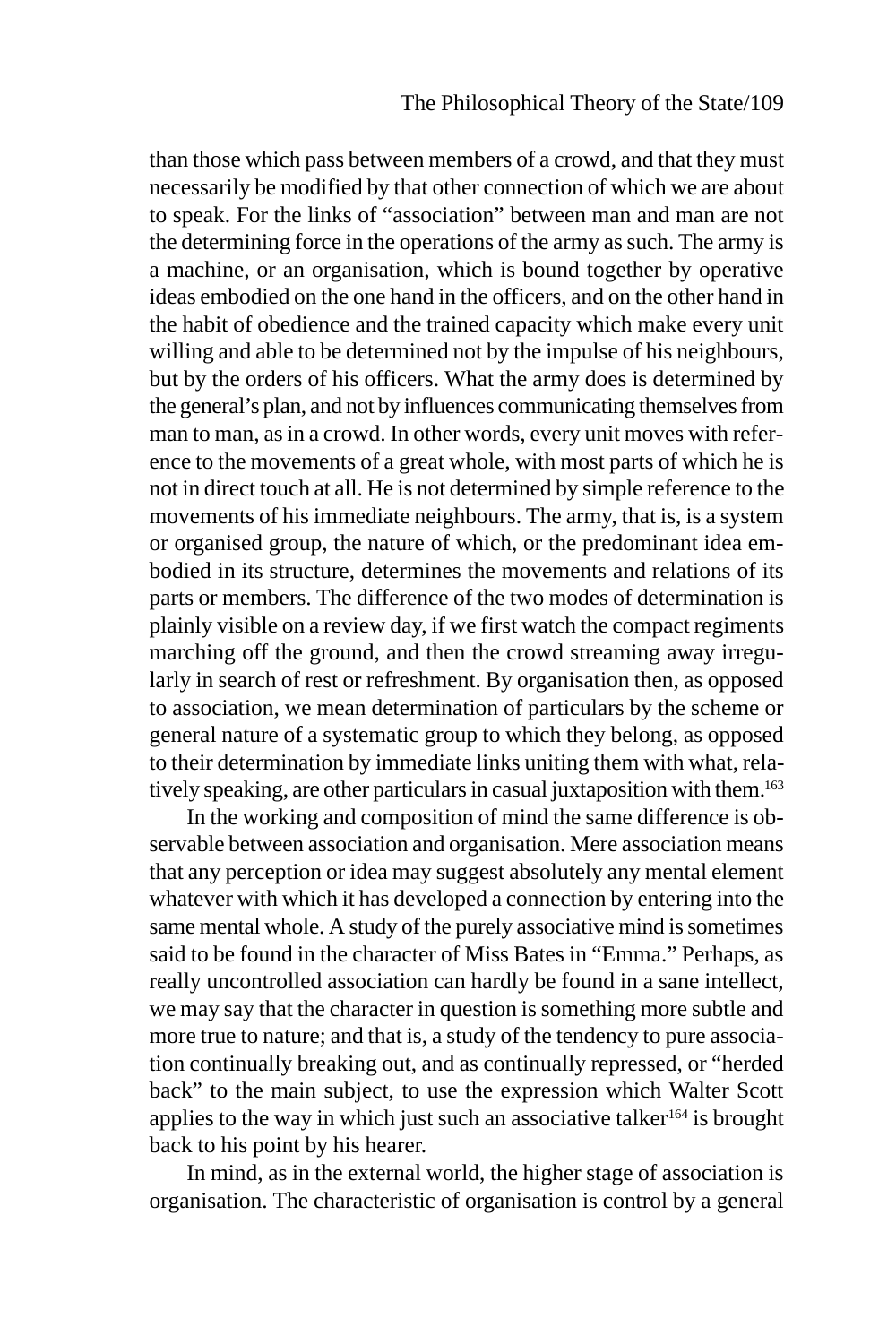scheme<sup>165</sup> as opposed to influence by juxtaposition of units. The zigzag course of thought which is represented in such a character as Miss Bates is due to the absence of control by any general scheme. Every idea every significant word—has practically innumerable connections in the mind. If the course of thought has no general direction impressed upon it, no selective control operative within it, it may change its line altogether at every principal word.166 The possibilities of the ideas at our command make them like a complex of railways, wholly consisting of turn-tables, so that, on any one of these component parts, the train may swing round and go off in a wholly new direction. This is notably illustrated by the sense of context in interpretation. For anyone who has no such sense, possible errors are endless, beyond the hope of correction.

The opposite of such a zigzag course is a train of thought such as an argument. In a train of thought, one general idea prescribes the direction, or forms the "subject," or limits what has been called the universe of discourse. Attention is wholly guided by the general idea, and refuses to be distracted by any interest or suggestion which does not bear upon it. Let the general idea be, for example, the relation of wealth to the best life. Experience shows that it is most difficult to resist the varied interests and distractions which present themselves in the attempt to keep this relation in view. Easy and attractive modes of acquisition, easy and attractive modes of expenditure, force themselves upon the mind as isolated suggestions, and divert it from the question: "Shall I, or will any one else, be the better for it, as I understand 'better'?" The effort of control, needed to keep in view the general nature of our conception of what is best in life, and to attend to suggestions which offer themselves as to acquisition and expenditure, only in so far as they seem likely to promote that conception, means the predominance of a scheme or general idea through all the varied circumstances of economicpossibility. It makes no difference whether we are speaking of reasoning or of practice. The nature of the control which insists on relevancy, and of the intellectual system in which it exhibits itself, is the same in both cases. Every mind, in fact, is more or less organised under the control of dominant ideas, which belong to its habitual preoccupations and determine the constant bias of its thoughts. There is a well-known story how a traveller in a railway carriage undertook to detect the vocation of each of his fellow travellers from their respective answers to a single question. The question was: "What is that which destroys what it has itself produced?" and a naturalist, so the story runs, revealed himself by the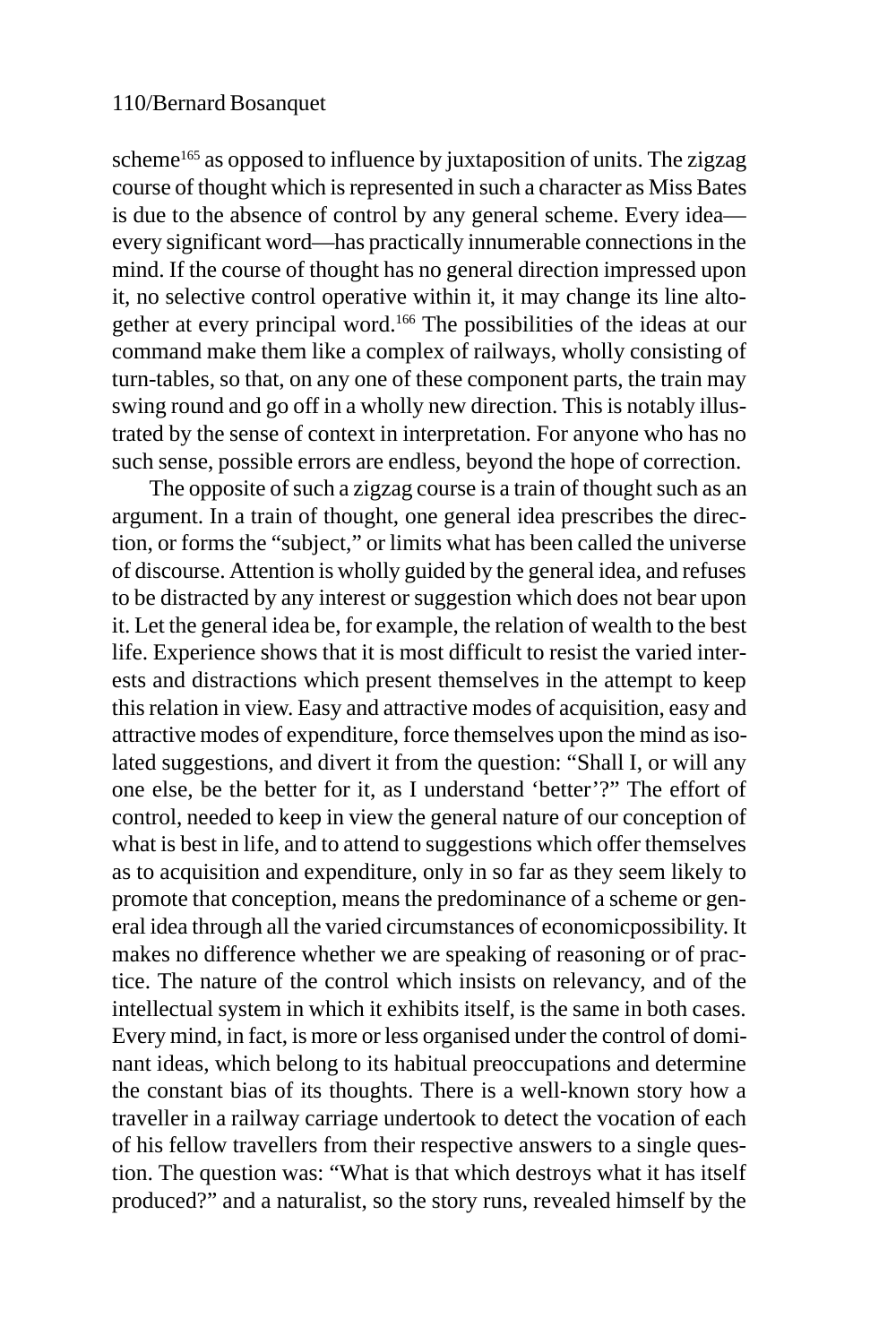answer, "vital force," a soldier replied "war," a scholar "Kronos," a journalist "revolution," and a farmer "a boar."<sup>167</sup> Each answer was determined by the dominant bias or idea which selected out of the possible answers to the riddle that which would harmonise with the general mental system under its control. Selection, it must be remembered, is at the same time creation. In every situation, theoretical or practical, the surroundings as a whole are new, and the rule or scheme has to assert itself in conditions which are not precisely repeated from any former case. In so asserting itself it does not simply *reproduce* something old, any more than a batsman recalls a former movement when he plays a ball, but it *produces* that thought or deed which expresses its nature with reference to the new surroundings in which it has to act.<sup>168</sup> For it is a universal tendency, a scheme partly defined, and in process of further defining itself by moulding the material presented to it.

There is one more essential point. A mind has its dominant nature, but is no single system equally organised throughout. It is rather a construction of such systems, which may be in all degrees of alliance, indifference, and opposition to one another. Each of such systems, or groups of ideas and experiences, has its own dominant scheme, and its own tendency in controlling thought or action. And, as a general rule, in proportion as one system is active, all the others are quiescent ; in proportion as we are intent or engaged upon one train of thought or one pursuit, we are not alive to suggestions belonging to any other. Every system, or group of this kind, is called in psychology an "Appercipient mass," because it is a set of ideas, bound together by a common rule or scheme, which dictates the point of view from which perception will take place, so far as the system in question is active. And without some "apperception," some point of view in the mind which enables the newcomer to be classed, there cannot be perception at all. The eye only sees what it brings with it the power of seeing. Hence some of the most striking instances of apperception are drawn from elementary cases in which a really remote system is active in default of a better, just because the action of some system is necessary and the nearest responds. A child calls an orange "a ball"; a Polynesian calls a horse "a pig." These are the nearest "heads" or rules of apperception under which the new perception can be brought. Every scientific idea we apply, every set of relations in which we stand, and every pursuit with which the mind is familiar, is a case of such an appercipient mass, or rule or scheme of attention. And we know by common experience how entirely quiescent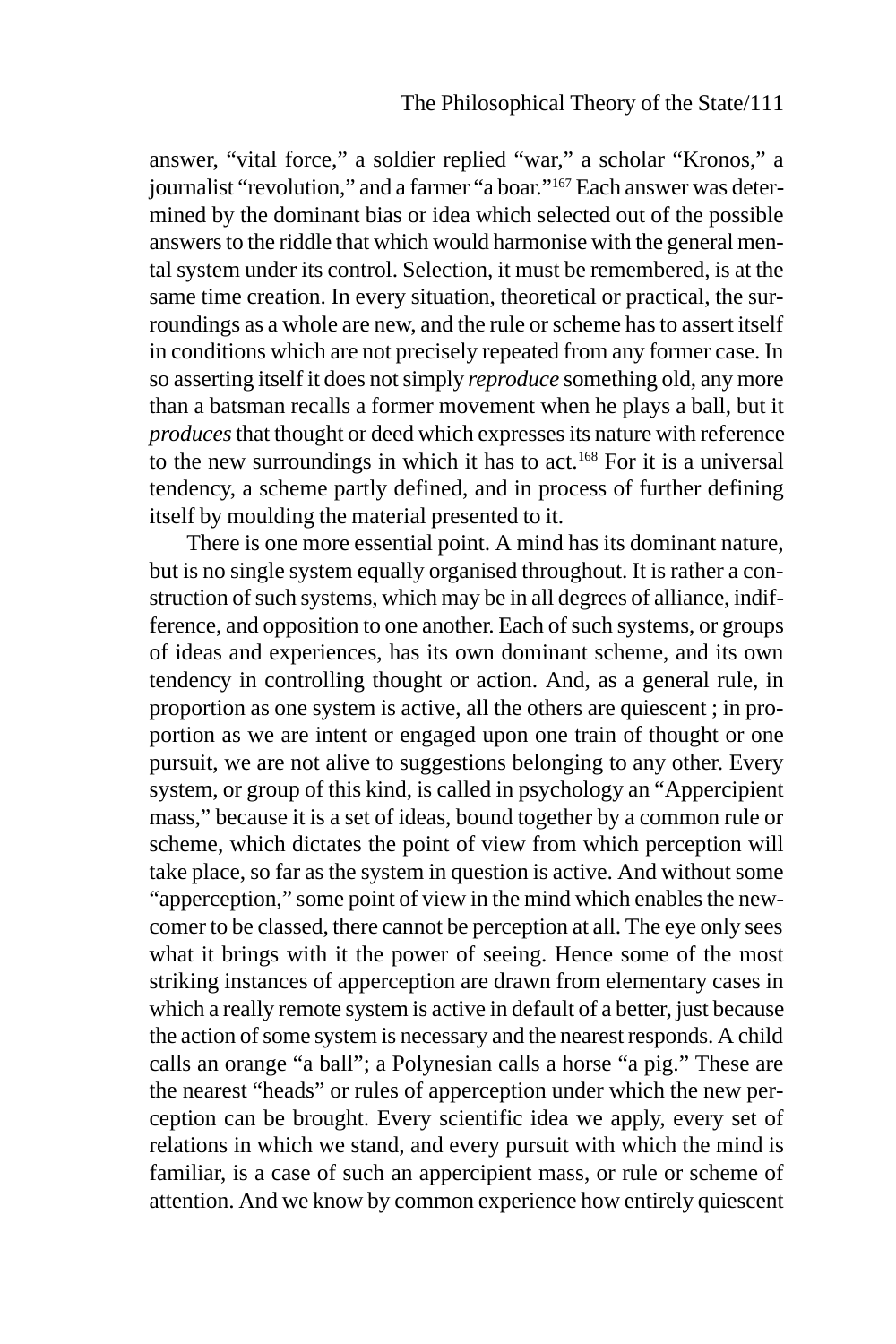#### 112/Bernard Bosanquet

is one such factor of the mind while we are absorbed in the activity of another; how utterly, for example, we disregard the botanical character of wild flowers when we are clearing them out of the garden as weeds, and how wholly we neglect the question whether they are "flowers" or "weeds" when we are occupied in studying their botanical character. And in the action of every appercipient mass, in as far as it determines thoughtby the general nature of a systematic whole, rather than through the isolated attraction exercised by unit upon unit, we have an example of organisation as opposed to association; or, if we like, of systematic connection or association between whole and part, as opposed to the same principle operating casually and superficially between unit and unit.

The scheme or systematic connection, it must be added, may work unconsciously. Not all ideas which control our thought and action are explicit ideas in abstract form; and perhaps the general nature and limits of a man's mind are something of which he can never be reflectively conscious, though he is aware of what he takes to be his leading ideas. It is well known that principles which are not presented to reflection may be intellectually operative, and embodied in a train of results. Thus our appercipient masses may have very different degrees of explicit system. But their action is always systematic—the nature of the whole modifying what it comes in contact with, and being modified by it.

With this conception of psychical systems before us, let us cast one more glance at the organisation of society and the State. We refused to take a crowd as a true type of society, and we looked to the example of an army for the leading features of organisation as opposed to casual "association." The characteristic of an army on which we insisted was the determination of every unit in it, not by the movements and impulses of his immediate neighbours, but by the scheme or idea of the whole. Now, on looking closer, we see that society as such is a vast tissue of systems of this type, each of them a relatively, though not absolutely, closed and self-complete organisation. There are wheels within wheels, systems within systems, groups within groups. But, speaking generally, the business and pleasure of society is carried on by persons arranged in groups, which exhibit the characteristic of organisation that the capacity of every person is determined by the general nature and principle of the group considered as a whole, and not by his relations to the units who happen to be next him. Such groups, for example, are the trades and professions. Their structure may be very different. In some the work-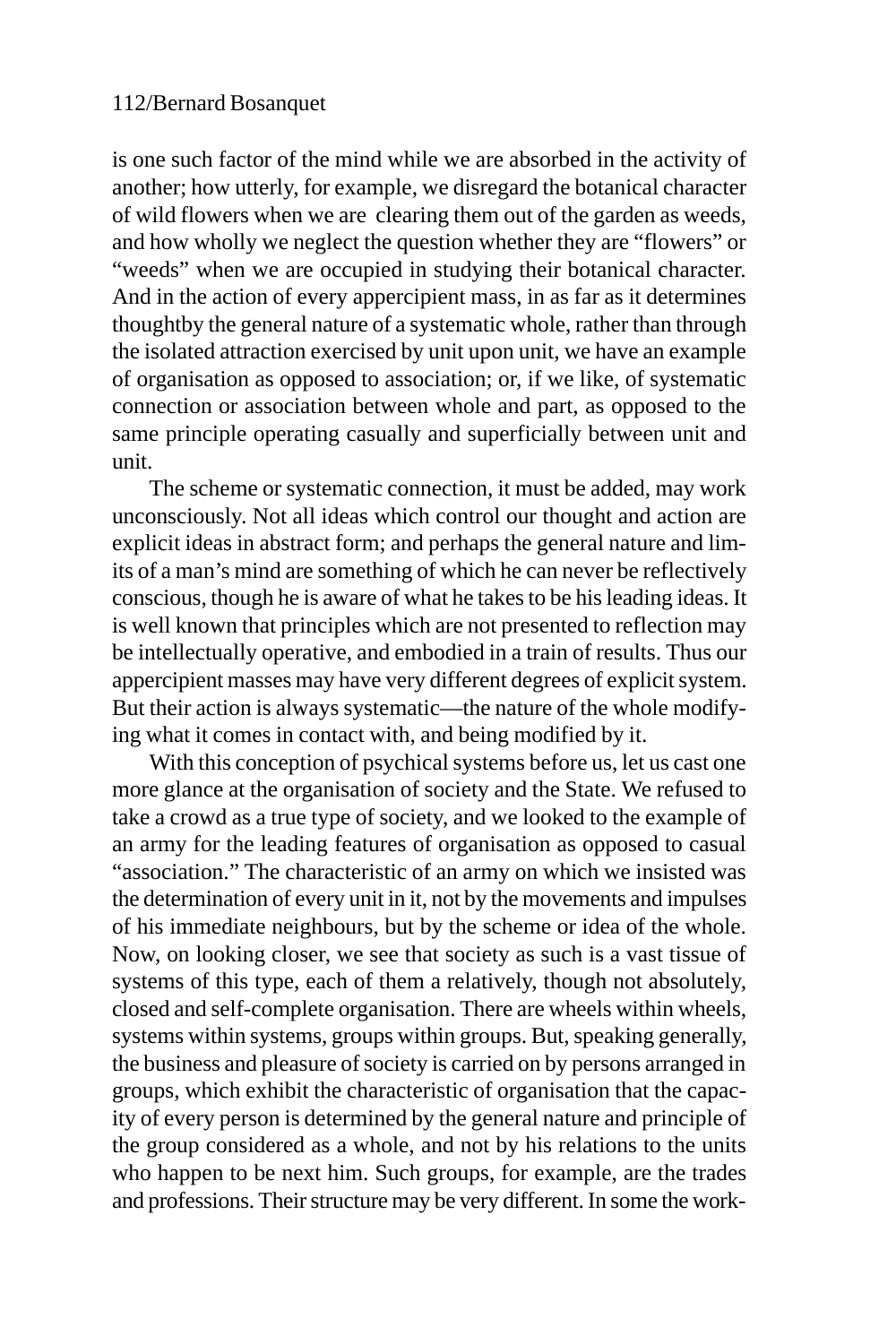shop is again a subordinate selforganised group. In others the professional man works alone, and to all appearances goes his own way. It is common to all of them, however, that they form groupings of members, within each of which groupings all members are determined in a certain way by the common nature of the group. Within his trade or profession, a man acts, as it is said, in a definite "capacity." He regards himself and is regarded from a definite point of view, and all other points of view tend to be neglected while and in so far as he is acting in the capacity corresponding to his membership of a certain group.<sup>169</sup>

*Prima facie*, there may be, as with systems which compose the mind, all degrees of alliance, indifference, or opposition between these groupings of persons; and the same person, belonging to many different groups, may find his diverse "capacities" apparently at variance with one another. A conscientious Trade Unionist may find his capacity as a member of the Union, interpreted as binding him to do his utmost for the amelioration of working class conditions in general, apparently at variance with his capacity as the head of a family bound to provide immediately for those whom he has brought into the world. Or a judge or magistrate, obliged to enforce what he conceives to be a bad law, may find his official capacity apparently at variance with his duty as a conscientious citizen. It is plain that unless, on the whole, a working harmony were maintained between the different groups which form society, life could not go on. And it is for this reason that the State, as the widest grouping whose members are effectively united by a common experience, is necessarily the one community which has absolute power to ensure, by force, if need be, at least sufficient adjustment of the claims of all other groupings to make life possible. Assuming, indeed, that all the groupings are organs of a single pervading life, we find it incredible that there should ultimately be irreconcilable opposition between them. That they should contradict one another is not more nor less possible than that human nature should be at variance with itself.

Thus, we have seen that the mind, and society or the State, are identical in the characteristic of being organisations, each composed of a system of organisations, every superior and subordinate grouping having its own nature and principle which determines its members as such, and every one, consequently, tending to impose upon its members a peculiar capacity or point of view, which, in so far as a given system is active, tends to put all other systems out of sight. The connection between these systems is of very different kinds, and very unequal in de-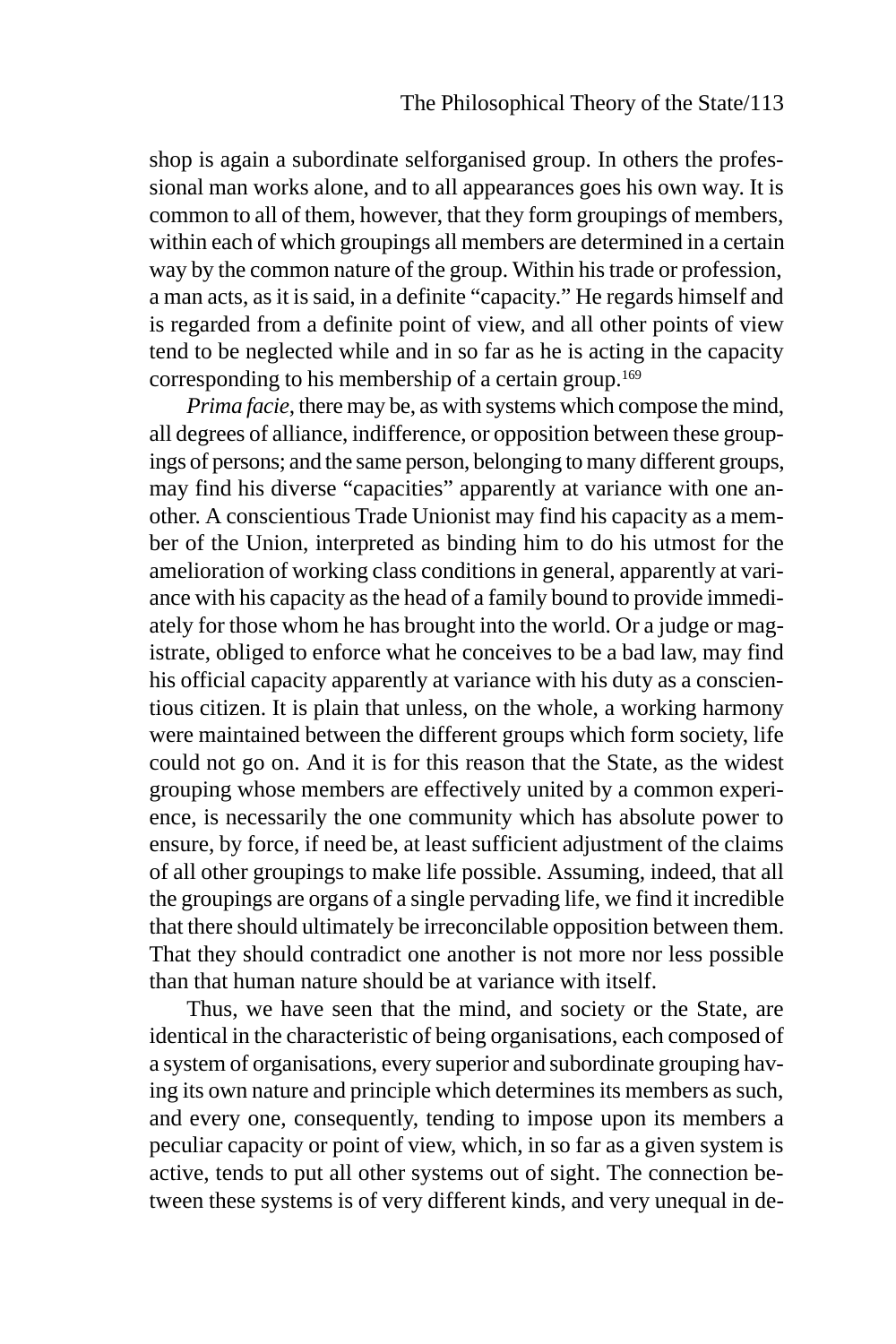gree; but in as far as the mind and the community are actual working wholes, it is to be presumed that in each there is an ultimate or pervading adjustment which hinders contradiction from proceeding to destructive extremes. And neither the mind nor the community, as working organisations, can be accounted for on the principle of mere association.

(2) After pointing out the analogy between the organised structure of minds and the organised structure of society, we now go on to show that minds and society are really the same fabric regarded from different points of view. The explanation may be divided into three parts.

(i.) Every social group is the external aspect of a set of corresponding mental systems in individual minds.

(ii.) Every individual mind is a system of such systems corresponding to the totality of social groups as seen from a particular position.

(iii.) The social whole, though implied in every mind, only has reality in the totality of minds in a given community considered as an identical working system.

(i.) Society and the State and every institution present themselves to us at first sight as a number of persons, together, perhaps, with certain buildings and other external apparatus, and certain kinds of work carried on and tangible results produced —so many children "educated," so many workmen "employed," so many ships built or fields tilled.

But if we could bring before ourselves the complete reality of any social group or institution, we should find ourselves considering a very different order of facts. Let us think for a moment of a rate-supported elementary school. We imagine it as a heap of buildings and a mass of children with a percentage of teachers scattered among them. But in what does its actual working really consist, and on what does it depend?

The actual reality of the school lies in the fact that certain living minds are connected in a certain way. Teachers, pupils, managers, parents, and the public must all of them have certain operative ideas, and must be guided according to these ideas in certain portions of their lives, if the school is to be a school. Now, the being guided by certain operative ideas is, in other words, the activity of certain appercipient masses dictating a certain point of view, in so far as those particular masses are awake. And it must be noted that the connection or identity in which the school exists presupposes a different activity, that is, a different appercipient system, in every mind, and more especially in every class of mind concerned. It is the same as in our old example of the screw and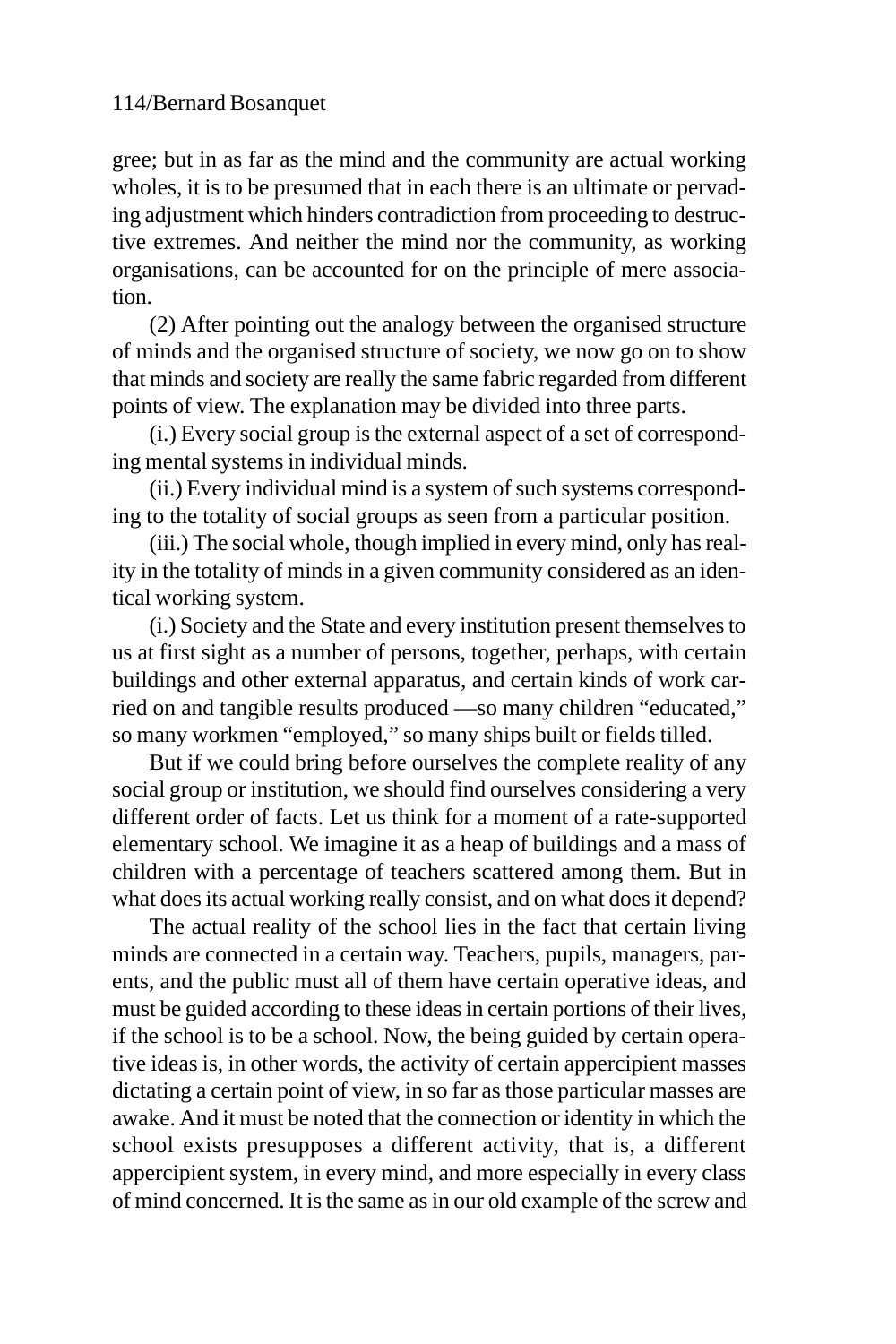the nut. No school could be made of teachers alone or of pupils alone; nor, again, could a school be made with teachers who were all the same, or with pupils who were all the same.

So, if we could visualise the reality of the school—the institution what we should see would be an identical connection running through a number of minds, various and variously conditioned. But within each mind the connection would take a particular shape, such as to play into the connections with all other minds, as a cogwheel plays into the other cogwheels of a machine. The pupil must be prepared to learn in his particular way and the teacher to teach in his particular way. The parents and the public also have their own relations to the work of teaching, and whether for good or for evil they take up some attitude to it, and their attitude modifies it. Thus the connection, as it is within any one mind, is useless and meaningless if you take it wholly apart from what corresponds to it in the others. It is like a wheel without an axle or a pump handle without a pump. And it is because of this nature of the elements which make up the institution that it is possible for the institution itself to be an identity, or connection, or meeting point, by which many minds are bound together in a single system.

It may seem as if this way of analysing an institution was reducing a solid fact into mere thoughts. But it is not really so. Taking the ideas of all concerned as they really are, we have the facts in space and time buildings, appliances, hours of work and attendance, and so on—included in them. It is impossible to state the idea fully and correctly without including the environment on which it rests, and the activities in which it is realised. We are not to omit the facts in space and time from what we mean by an institution; the only thing is that we have not known them as they really are till we have known them as bound into unity by the mental systems of which they are the context or the expression. The child and the teacher alike must think of their work with reference to particular times and places, or they would not do it at those times and places; and it is only in actually doing it at those times and places that the idea, or point of view, which stands for the school in each of their minds, is able to assert itself without frustration.

Thus we may fairly say that every social group, or institution, is the aspect in space and time of a set of corresponding mental systems in individual minds. We may draw corollaries from this conception, both as to the nature of the individual will, or active mind, and as to the nature of the social and political whole.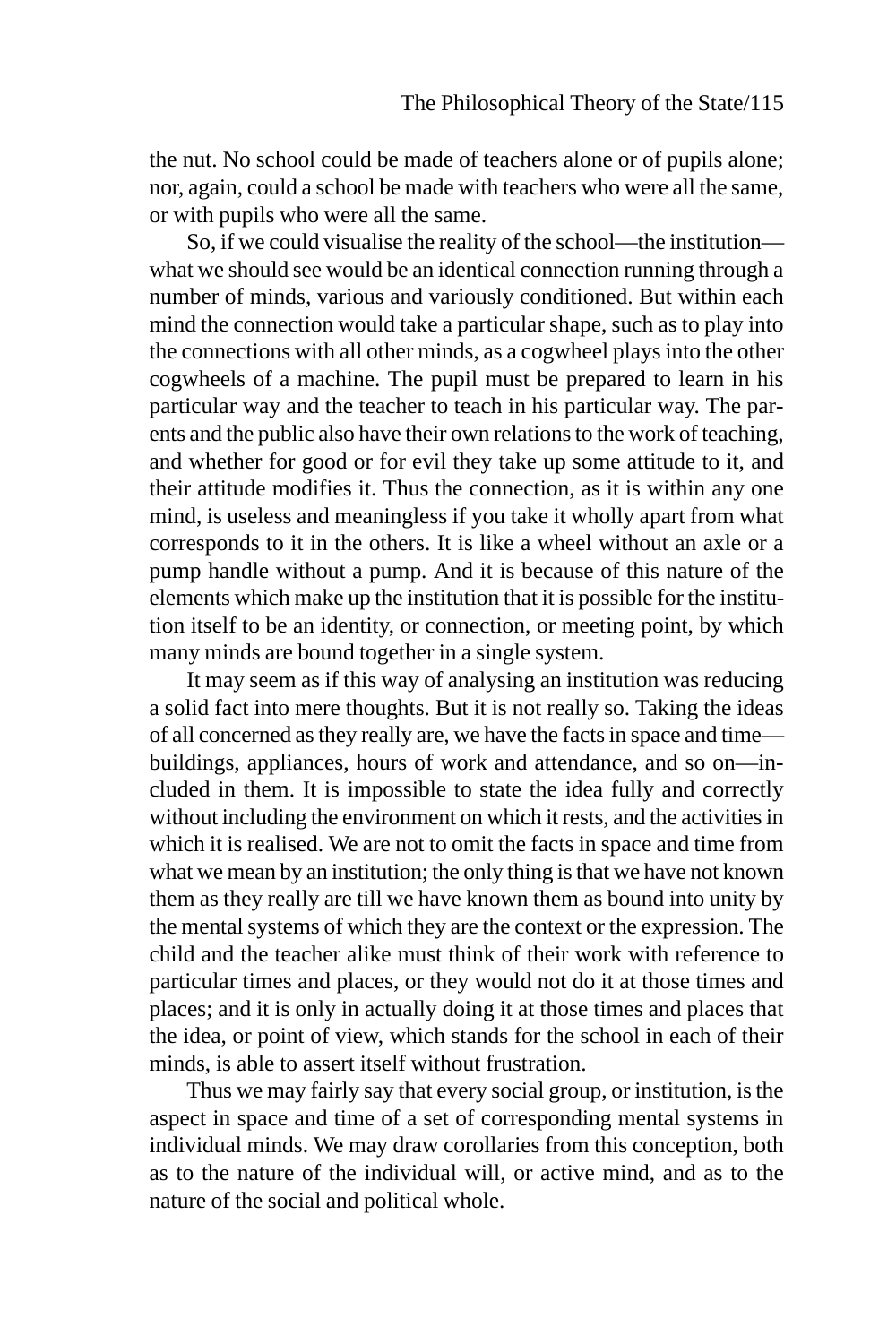### 116/Bernard Bosanquet

(ii.) Every individual mind, in so far as it thinks and acts in definite schemes or contexts, is a structure of appercipient systems or organised dispositions. Now, we do not suggest at present that all appercipient systems can be represented as social groups, though there are few, if any, such systems which do not involve some relations with persons connected in time and space. But it is clear, from the explanations of the last section, that every social group or institution involves a system of appercipient systems, by which the minds that take part in it are kept in correspondence. Every individual mind, then, so far as it takes part in social groupings or institutions, is a structure of appercipient systems, answering, each to each, to the different capacities in which it enters into each grouping respectively. We have already remarked on the way in which the distinction between different "capacities" answers to the psychological tendency for the activity of one appercipient system to obstruct the activity of all others. It is hardly necessary to point out that, partly for this reason, though the mind must be an actual structure of systems, it is very far from being a rational system of systems. The fact that, when one system is active, all others, as a rule, are inert, conceals the contradictions which underlie the entire fabric, and protects them from criticism and correction.

But though the mind is thus implicitly selfcontradictory in various degrees, this does not alter the fact that its general nature is to be a unity of organised ideas answering to the actual set of parts which the individual plays in the world of space and time. Thus each individual mind, if we consider it as a whole, is an expression or reflection of society as a whole from a point of view which is distinctive and unique. Every social factor or relation, to which it in any way corresponds, or in which it in any way plays its part, is represented in some feature of its apper cipient organism. And probably, just as, in any man's idea of London, there is hardly any factor of London life which does not at least colour the background, so, in every individual impression of the social whole, there is no social feature that does not, in one way or another, contribute to the total effect. In the dispositions of every mind the entire social structure is reflected in a unique form, and it is on this reflection in every mind, and on the uniqueness of the form in which it is reflected, that the working of the social whole, by means of differences which play into one another, depends. If, so to speak, we lay a mind on the dissecting table, we find it to consist for the most part of a fabric of organised dispositions, each disposition corresponding to a unique point of view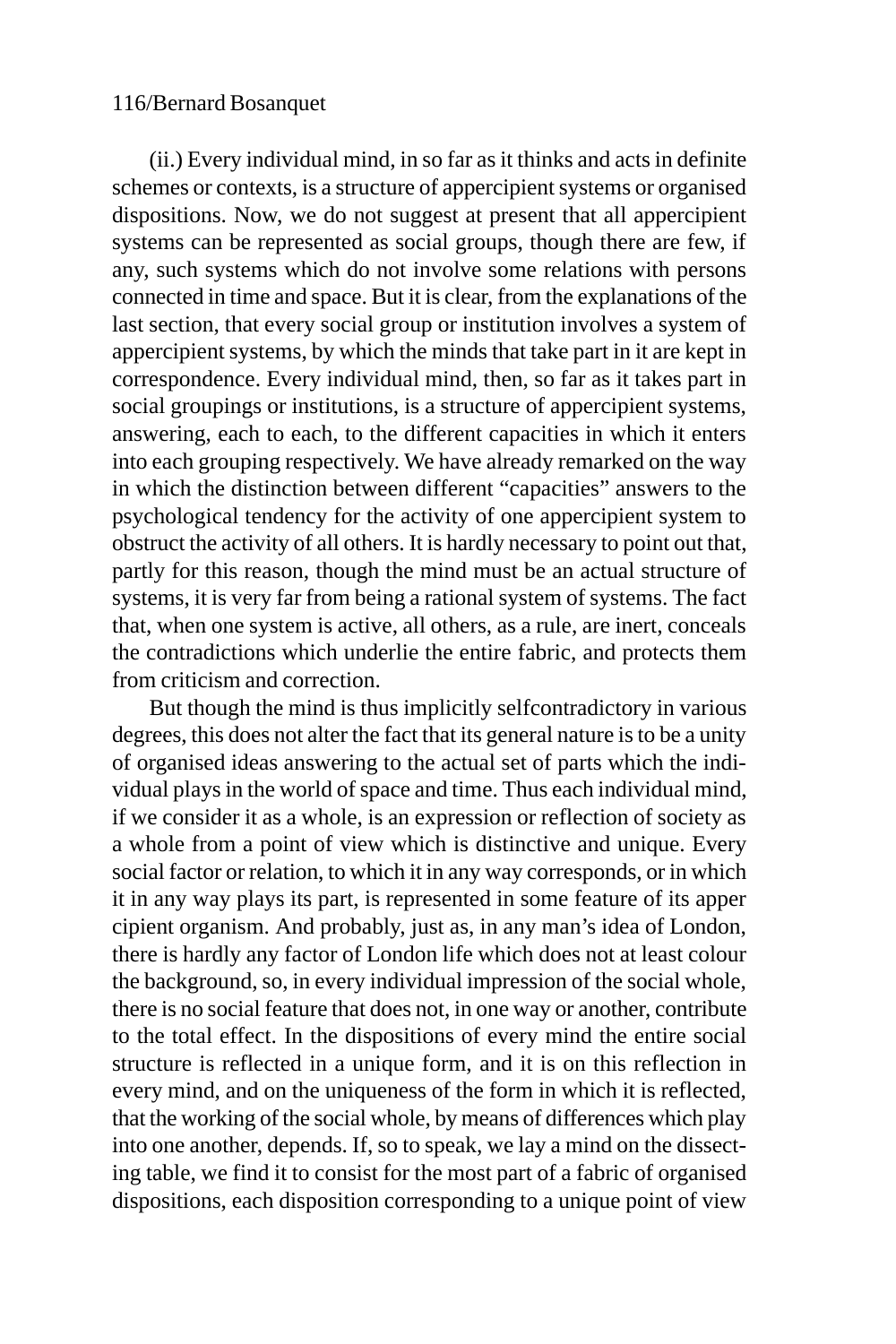or special angle<sup>170</sup> from which it plays a part in some human function. About the precise relation of a human function to the fact that, as a rule, it connects together a plurality of human beings, we shall have more to say in the following chapter. It is enough for the present that whatever does connect a plurality of human beings depends on the operation of appercipient systems in their minds, and therefore every individual mind is, as Plato has told us, so far as it goes, for good or evil, the true effective reality of the social whole. And it is easy to see when we consider the working of organised apperception, how it is possible actually to will more or less of our own volitional system. There is first the contrast between appercipient systems which are at any time active and those which are not active, and then there is the contrast between our actual volitional nature at its actual fullest, and the demands implied by the nature of the whole, from which it is inseparable. These demands are always appearing more or less in every act of willing our own will.

(iii.) The social whole, regarded from a corresponding point of view, would be a whole consisting of psychical dispositions and their activities, answering to one another in determinate ways. It would therefore be of the nature of a continuous or self-identical being, pervading a system of differences and realised only in them. It differs from a machine, or from what is called an "organism pure and simple, by the presence of the whole in every part, not merely for the inference of the observer, but, in some degree, for the part itself, through the action of consciousness. But it would be a mistake, we should observe at this point, to identify the presence of the whole for the part by means of consciousness, with the consciousness of the part that the whole is present to it. The latter is a speculative idea, the former is a fact which embodies this idea for the observing theorist, but not necessarily or usually for the working consciousness itself. In the shape of our minds and their adjustment to our work, of which we are unconscious, there is an irreducible analogy between human society and the lower organisms. The consciousness which guides our lives is a consciousness of something, but not as a rule a consciousness of the place of that something in the whole of life. We live in our objects, but we do not know how or how far our objects identify us with the whole to which we ultimately belong.

It is plain that the social whole can, in practice, only be complete in a plurality of individuals. We know that in the development of human nature, which we take as the ultimate standard of life, no one individual can cover the whole ground. As in the natural world in space and time,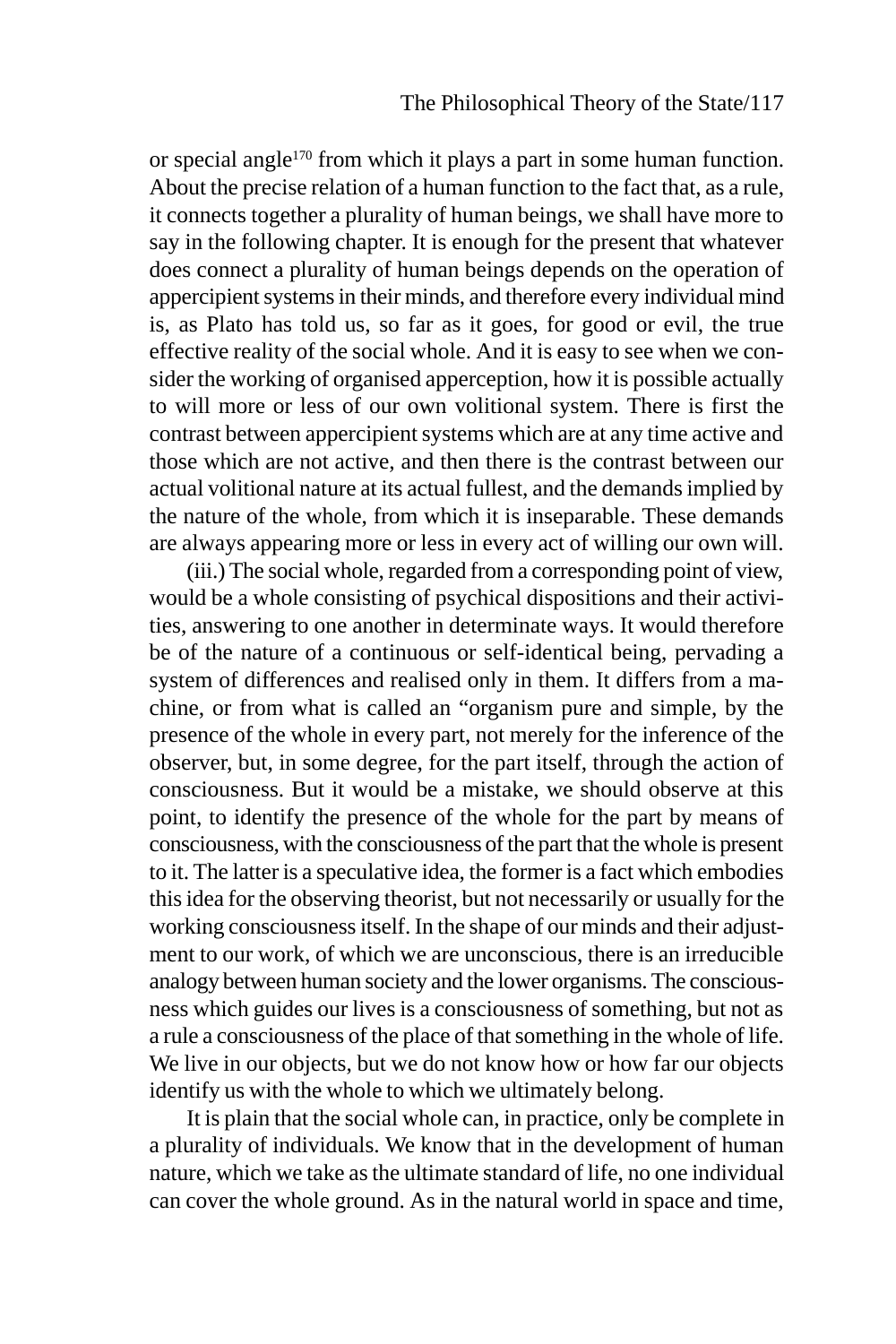#### 118/Bernard Bosanquet

so, in the world of human beings which on one side belongs to it, differentiation implies dispersion into a plurality of centres. The same man, according to what seems to be the limit of physical and psychical possibility, could not be both Plato and Aristotle, nor both Greek and Jew, not even both Spartan and Athenian, not to say both man and woman. We are on less secure ground when we say that he could not, effectively and as a rule, be both statesman and shoemaker, or soldier and clergyman. It is plain that in some cases capacities may be united which in other cases are found apart. The same man may be a good architect and a good workman, or again, the architect and the workman may be different persons, though suited to work together. We may reply, of course, that whatever abilities lie within one personality, effective work demands the division of labour. This is true, but is obviously a matter of degree. The man who does only one thing does not always do it best, and it is not easy to say what "one thing" means.

The point of these suggestions is to make it clear that, while plurality of human beings is necessary to enable society to cover the ground, as it were, which human nature is capable of covering, yet actual individuals are not ultimate or equal embodiments of the true particulars of the social universal. We thus see once more that the given individual is only in making, and that his reality may lie largely outside him. His will is not a whole, but implies and rests upon a whole, which is therefore the true nature of his will. We also gain some light on the unity of the social mind. For it seems plain that one actual human being may cover the ground, which, in other instances, it takes many men to occupy. And in some such examples—not, or not obviously, in those where a high intensity of genius is the essential quality— there seems little reason to distinguish the correlation of dispositions within the one person from the correlation of the same dispositions if dispersed among different persons. If I am my own gardener, or my own critic, or my own doctor, does the relation of the answering dispositions within my being differ absolutely and altogether from what takes place when gardener and master, critic and author, patient and doctor, are different persons? My instructions to my gardener are conveyed in language, it will be said, while I know my own wishes directly. And this is not the place to press the problem home either psychologically or metaphysically. But, just to induce reflection, it may be asked whether my instructions to myself are not as a rule conveyed and remembered in language. If we consider my unity with myself at different times as the limiting case, we shall find it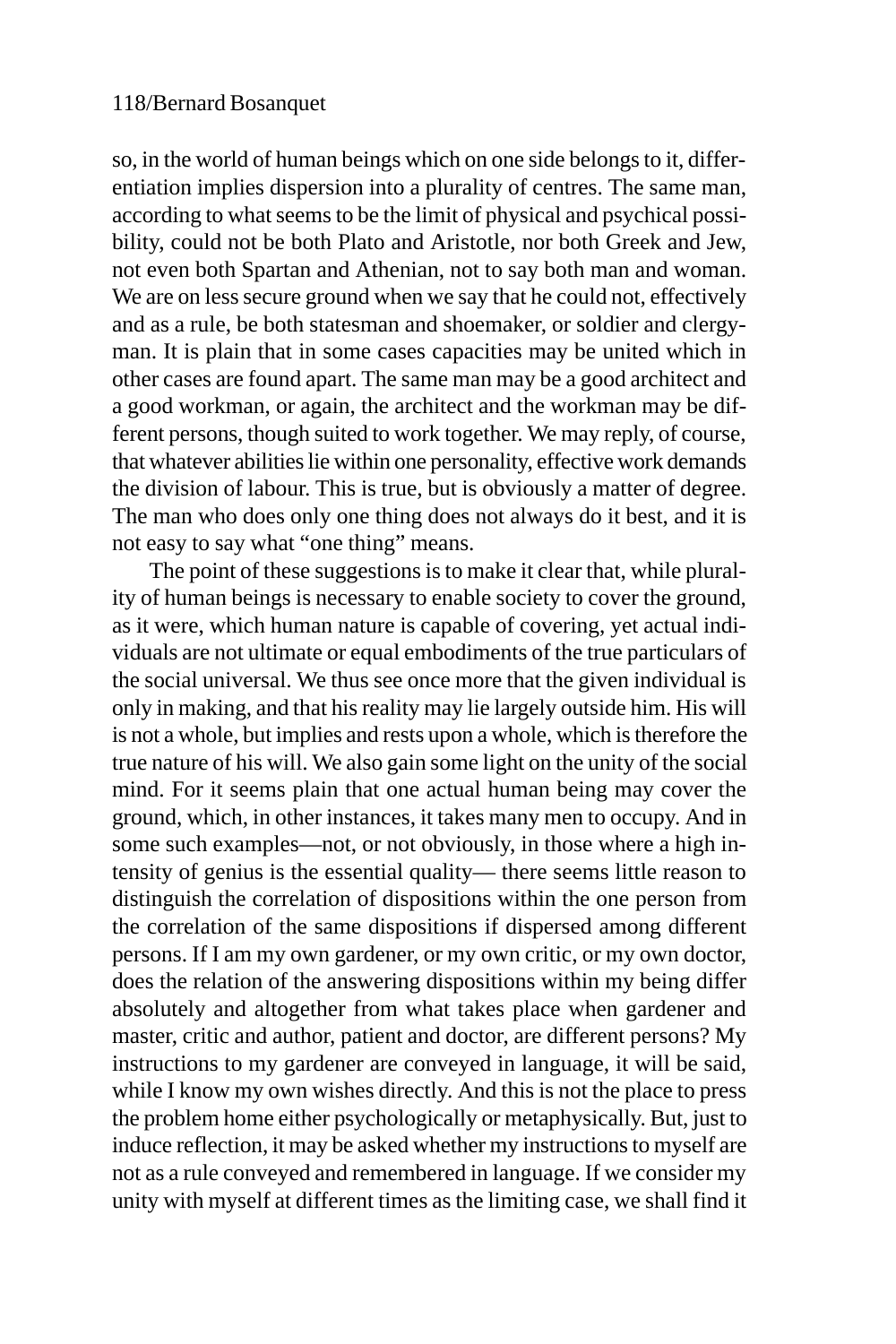very hard to establish a difference of principle between the unity of what we call one mind and that of all the "minds" which enter into a single social experience.

In any case, we have said enough to suggest that Society prima facie exists in the correlated dispositions by which a plurality of individual minds meets the need for covering the ground open to human nature, by division of labour in the fullest sense. But we have further pointed out that the true particularisation of the human universal does not necessarily coincide with the distinction between different persons, and that the correlation of differences and the identity which they constitute remain much the same whether they chance to fall within a single human being, or to be dispersed over several. The stress seems, therefore, to lie on the attainment of the true particularisation which does justice to the maximum of human capacity, rather than on the mere relations which arise between the members of a *de facto plurality*. Not that the presence of human nature in any individual does not constitute a claim that it shall be perfected in him, but that its perfecting must be judged by a criticism addressed to determining real capacities, and not by the accidental standard of a given plurality. We shall pursue these ideas further in the following chapter.

# Chapter VIII. Nature of the End of the State and Consequent Limit of State Action.

1. According to the course of thought which we have been pursuing, the distinction between the individual on the one hand, and the social or political whole on the other, is not relevant to the question where the "end" of man in Society is to be sought. For the conceptions of Society and the Individual are correlative conceptions through and through; at whatever level, therefore, we take the one, we are bound to construe the other as at the same level; so that, to distinguish the one element from the other as superior from inferior, or as means from end, becomes a contradiction in terms. If we begin by drawing boundaries round the individual, the boundaries which we draw reproduce themselves in society conceived as a total of such individuals, and the question of means and end, as we saw in Bentham's case, takes the form whether "each" is the means to the welfare of "all," or "all" to the welfare of "each"; the distinction thus becoming purely verbal. While, if we set no limit to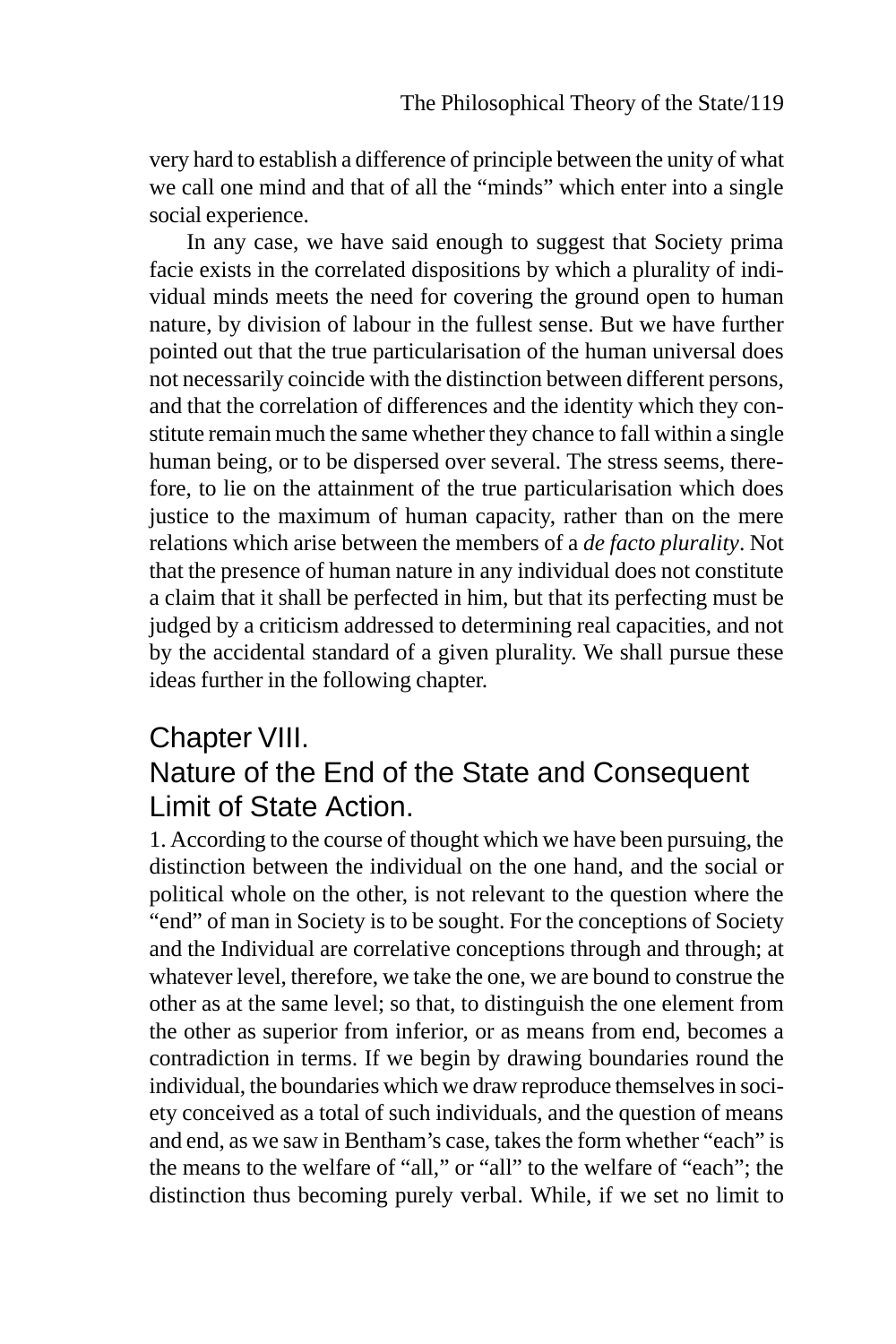#### 120/Bernard Bosanquet

individuality, accepting it as an end which may involve any degree of self-completeness and therefore of comprehensiveness, we find it to be actually one with, to consist in, a realisation of the stuff and content of which social unity is made. Such apparent exceptions as art or religion, which may be taken to be independent of the social medium, are really, as we shall see, its quintessence,<sup>171</sup> though at a stage where plurality of persons becomes unimportant. They are therefore not truly to be considered as ends pertaining to the individual, in any sense in which the individual is held to have an essence separable from that of society. This antithesis is really, however, absurd. There are not two opposable sets of contents concerned in the matter at all; but a single web of content which in its totality is society and in its differentiations the individuals. To make the totality the means to the differentiations or *vice versa* is like making a drama the means to the characters, or the characters to the drama. But the poet or the religious genius may be like a character that concentrates in itself the significance of the entire drama, and so in some degree transcends the dramatic form. Only, this is done by including the essence of the whole plurality, not by being independent of it. $172$ 

The only way, then, in which the idea of means and end can be applied to the social whole and its parts, is to take Society when at its lower level, being dealt with under the aspect of mere plurality, as a means to what it is at its higher level, when realised as a communion of individualities at their best. But from this point of view we get no distinction of means and end as between Individuals and Society. What we get is Individuals and Society alike, as understood and partly existing at one level (that of commonplace Individualism and Collectivism), taken as a means to both Individuals and Society at a higher level. As we have seen, the only true explanation of self-government is to throw the reality of the self outside what passes for its average nature, and in this sense the average nature may be treated as a means to the truer or fuller self as something, that is to say, which is instrumental to the latter, and has no rights against it.

2. For us, then, the ultimate end of Society and the State as of the individual is the realisation of the best life. The difficulty of defining the best life does not trouble us, because we rely throughout on the fundamental logic of human nature *qua* rational. We think ourselves no more called upon to specify in advance what will be the details of the life which satisfies an intelligent being as such, than we are called upon to specify in advance what will be the details of the knowledge which sat-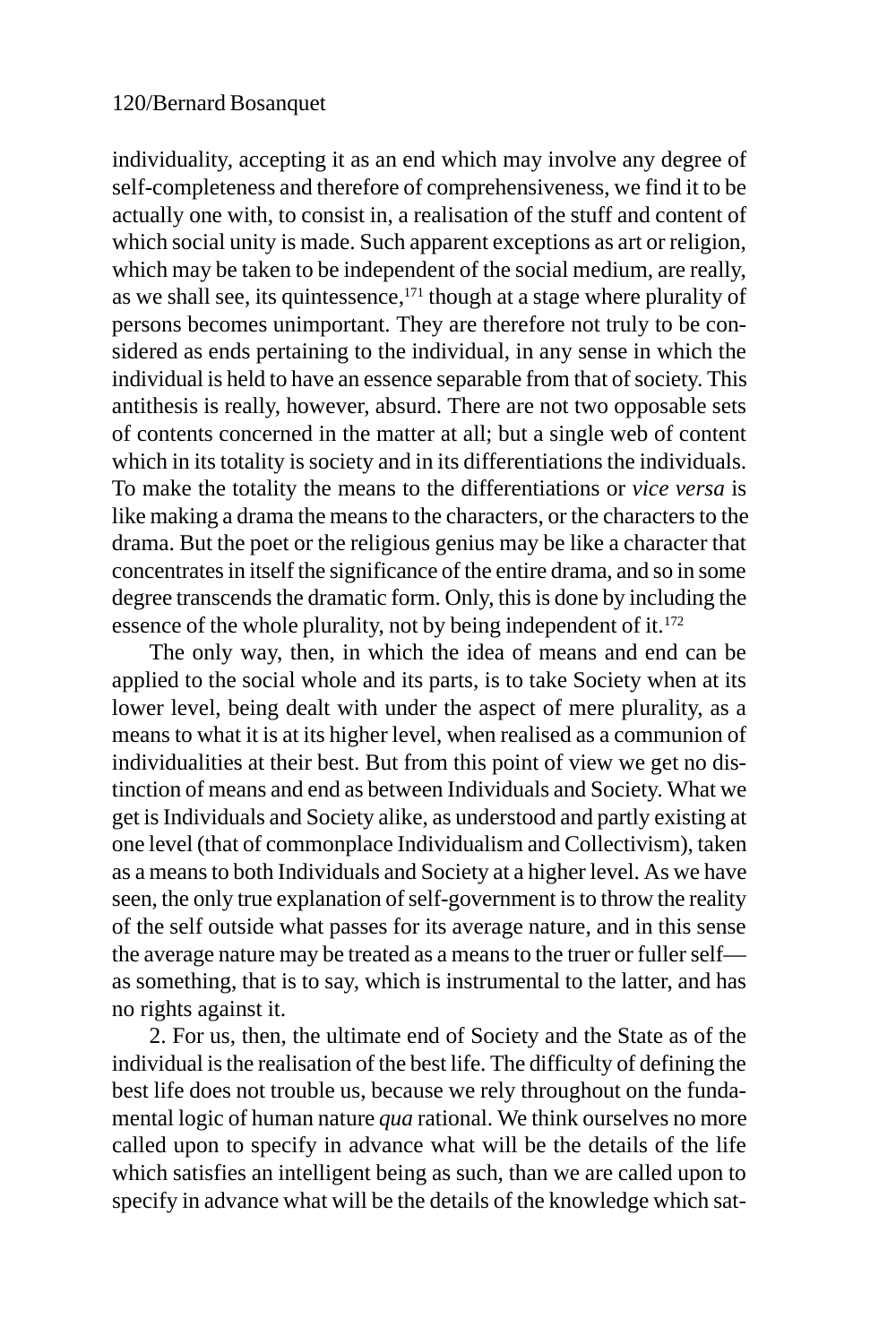isfies an intelligent being as such. Wherever a human being touches practice, as wherever he touches theory, we find him driven on by his intolerance of contradictions towards shaping his life as a whole. What we mean by "good" and "truth" is practical and theoretical experience in so far as the logic which underlies man's whole nature permits him to repose in it. And the best life is the life which has most of this general character— the character which, so far as realised, satisfies the fundamental logic of man's capacities.

Now, it is plain that this best life can only be realised in consciousness, that being the medium of all satisfaction and the only true type of a whole in experience. And all consciousness, as experienced by man, is on one side particular, attached to bodies, and exclusive of consciousnesses attached to other bodies. In a sense, it is true that no one consciousness can partake of or actually enter into another. Thus, it is apt to be held, as we have amply seen, that the essential danger of State interference lies in the intrusion of something originated by "others" upon a distinct particular consciousness, whose distinction and particularity—its freedom—are thus impaired. It is all-important to our point of view that this prejudice should be dispelled. Force or automatic custom or authoritative tradition or "suggestion" are not hostile to one individuality because they come from "others," but because their nature is contradictory to the nature of the highest selfassertion of mind, because they are, so to speak, in a medium incompatible with its medium. They are just as hostile to this self-assertion, just as alien, if they emanate, as they constantly do, from conflicting elements in our complex private experience, as if they come to us, as we say, "from without." The question is of their "nature" and tendency, not of their centre of origin. Individuals are limited and isolated in many ways. But their true individuality does not lie in their isolation, but in that distinctive act or service by which they pass into unique contributions to the universal. True individuality, as we have said, is not in the minimisation which forbids further subdivision, but in the maximisation which includes the greatest possible being in an inviolable unity. It is not, therefore, the intrusion upon isolation, as such, that interferes with individuality; it is the intrusion, upon a growing unity of consciousness, of a medium hostile to its growth.

But we have seen that force, automatism, and suggestion, are in some ways necessary to the support and maintenance of the human consciousness, owing to its animal limitations. They are, indeed, as is well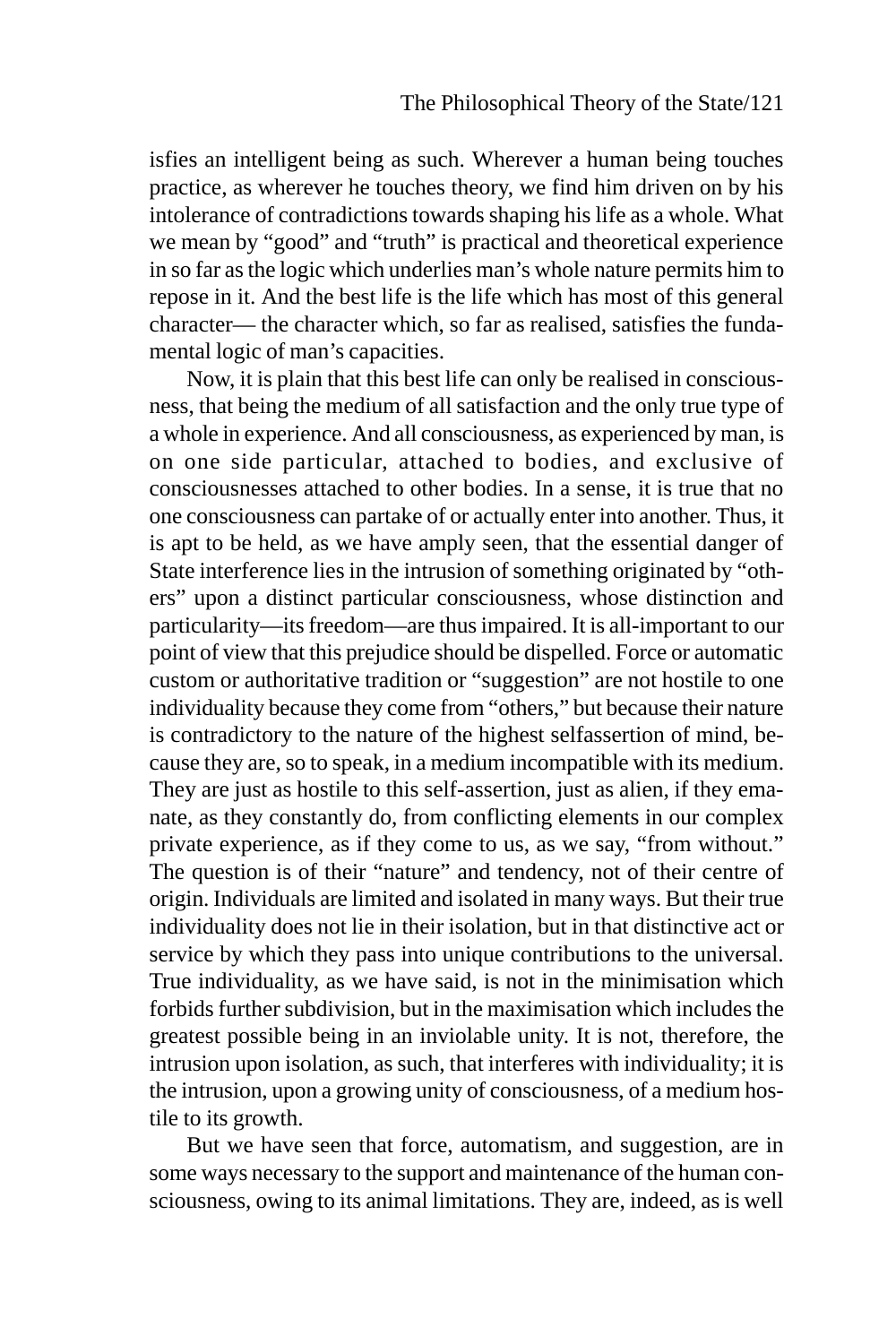#### 122/Bernard Bosanquet

known, the condition of its progress. Therefore, in promoting the best life, these aids must be employed by society as exercising absolute power—viz., by the State. And the problem presented by their employment is not a question of the "interference of the State with the Individual "—an antithesis which is meaningless so far as it implies that society can be interfering with the individual, and not interfering with itself; but it is a question how far and in what way the use of force and the like by the State is a hindrance to the end for which the State, the social power, itself exists. In other words, it is to be ascertained how far the fullest self-assertion of the social universal in its differences——the best life—can be promoted or is likely to be endangered by means which are of a different order, and so in some circumstances opposed to it. The point is not that I and some thousands more break in by force upon you in particular and violate your isolation; but that such breaking in by force, whoever does it and whoever suffers by it, and even if through passion or obsession you do it to yourself and I to myself, is hostile prima facie to the living logic of the will, which alone can create a unity and realise a best. How then, and under what reservations, in the complicated conflict of the fuller and narrower self, can this dangerous drug of violence be administered, so to speak, as a counter-poison to tendencies which would otherwise give no chance to the logical will? With this difficulty in our minds, we will endeavour to determine the general principle on which force and menace should be used by the State, and a routine be mechanically maintained by it.

3. We have hitherto spoken of the State and Society as almost convertible terms.173 And in fact it is part of our argument that the influences of Society differ only in degree from the powers of the State, and that the explanation of both is ultimately the same. But on the other hand, it is also part of our argument that the State as such is a necessary factor in civilised life; and that no true ideal lies in the direction of minimising its individuality or restricting its absolute power. By the State, then, we mean Society as a unit, recognised as rightly exercising control over its members through absolute physical power. The limits of the unit are, of course, determined by what looks like historical accident; but there is logic underneath the apparent accident, and the most tremendous political questions turn upon the delimitation of political units. A principle, so to speak, of political parsimony—*entia non suni multiplicanda praeter necessitatem*, "two organisations will not survive when one can do the work "—is always tending to expand the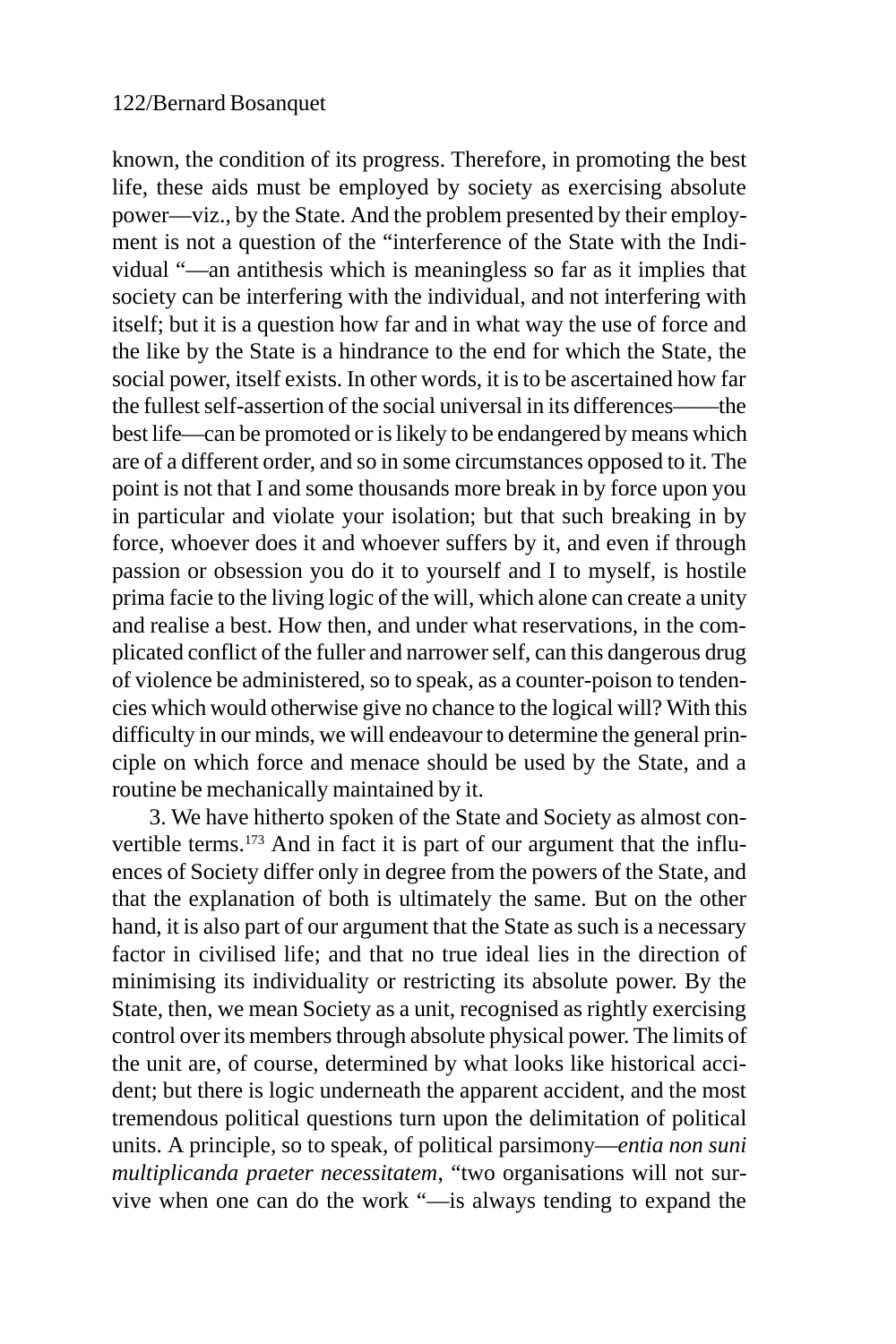political unit. The limits of the common experience necessary for effective self-government are always operating to control this expansion. We might therefore suggest, as a principle determining the area of states, "the widest territorial area compatible with the unity of experience which is demanded by effective self-government." But the State *de facto* (which is also *de jure*) is the Society which is recognised as exercising compulsory power over its members, and as presenting itself *qua* a single independent corporation among other independent corporations. Without such power, or where, if anywhere, it does not exist, there can be no ultimate and effective adjustment of the claims of individuals, and of the various social groups in which individuals are involved. It is the need for this ultimate effective adjustment which constitutes the need that every individual in civilised life should belong to one state, and to one only. Otherwise conflicting adjustments might be imposed upon him by diverse authorities having equal power and right to enforce his obedience. That Society, then, is a State, which is habitually recognised as a unit lawfully exercising force. We saw that the characteristics of Society pass gradually into those of the State. It would not be true that Society is a State only as actually exercising force; but it would perhaps be true to say that State action as such, though far from being limited to the downright exercise of force, yet consists of all that side of social action which depends on the character of ultimate arbiter and regulator, maintainer of mechanical routine, and source of authoritative suggestion, a character which is one with the right to exercise force in the last resort.

The end of the State, then, is the end of Society and of the Individual—the best life, as determined by the fundamental logic of the will. The means at its disposal, qua State, always partake of the nature of force, though this does not exclude their having other aspects as well. Taxation may have the most reasonable and even the most popular purpose, yet the generality and justice of its incidence, and the certainty of its productiveness, can only be secured by compulsion. No State could undertake its work on the basis of voluntary contributions. A universal end, we might say, is indeed not a mere general rule; but you cannot carry out a universal end in a plurality of units—and a set of human individuals is always in one aspect a plurality of units—without enforcing general rules.

4. Here, then, we have our problem more closely determined than in the previous chapters. There we saw, in general, that self-government can have no meaning unless we can "really" will something which we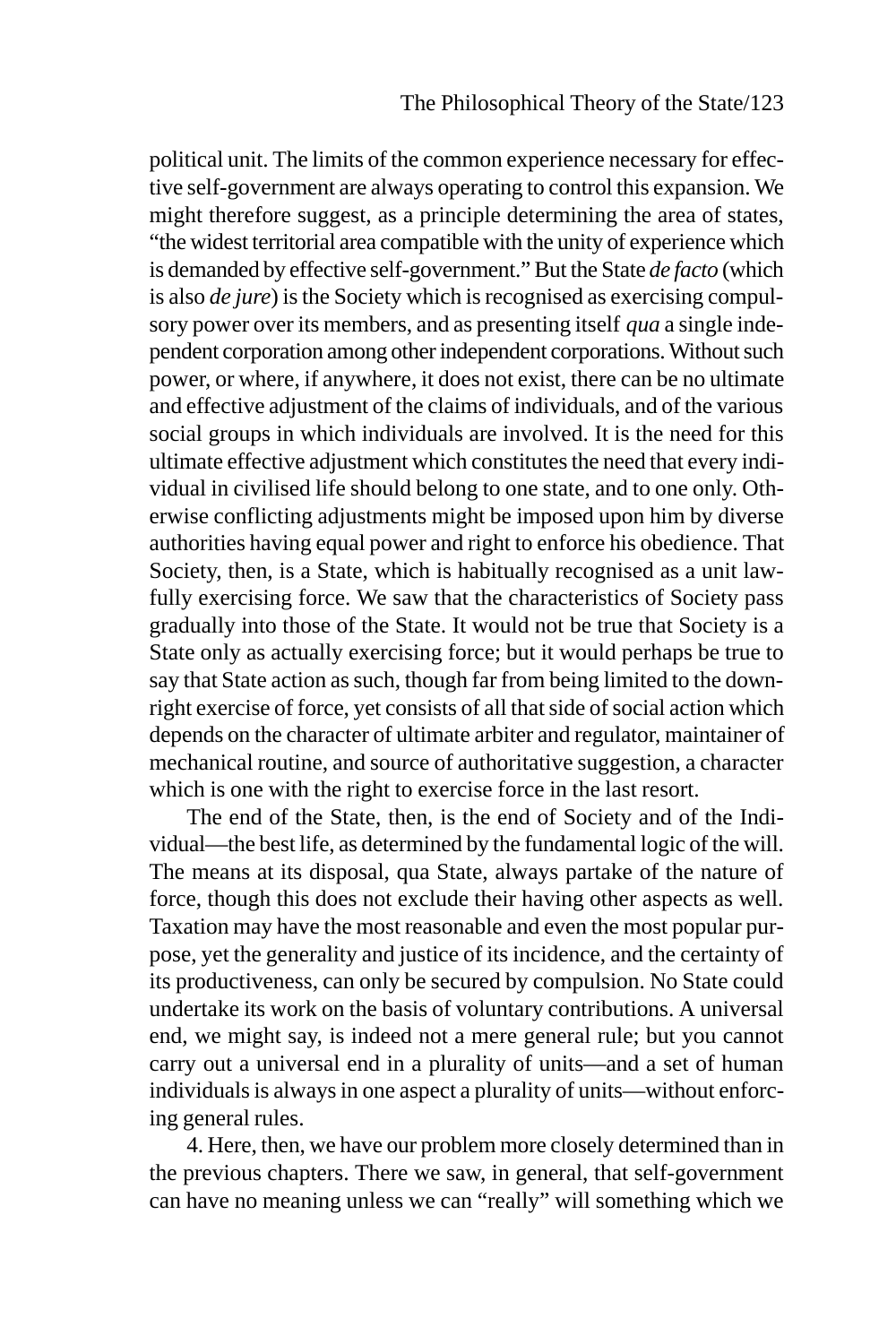do not always "actually" will. And we were led to look for a clue to our real or implied will in the social spirit as incorporated in laws and institutions, that is to say in Society as a working whole reflected in the full system of the consciousnesses which composed it.

We supposed ourselves prepared, then, it would seem, to do and suffer anything which would promote the best life of the whole—that maximisation of our being which, from the nature of our real will, we saw to be imperative upon us—a demand implied in every volition and from which we could never escape.

But now we are face to face with the question what we *are* called upon to do or to suffer, as members of a State, in promotion of the best life. We have here to renew, from another standpoint, the discussions of chapter iii. The governing fact of the situation is that the means of action at our disposal as members of a State are not, on their distinctive side, *in pari materia* with the end. It is true that the State, as an intelligent system, can appeal by reasoning and persuasion to the logical will as such. It constantly does so in various forms, and a State which did nothing of the kind either directly or indirectly would not possess the recognition which is necessary to its very existence. So far its work is *in pari materia* with the end, being a direct element in the expansion of mind and character in their own spiritual medium of thought and will. But this side of its work is not distinctive of the State, and, therefore, is not that for which more particularly it exists. Its distinctive attribute is to be ultimate arbiter and regulator of claims, the guarantor of life as at least a workable system in the bodily world. It is in its ultimateness *de facto* that the differentia lies which separates it from the innumerable other groupings and associations which go to make up our complex life. This is shown in the fact that each of us, as we have said, must belong to a State, and can belong to one only. It is because the authority is ultimate that it must be single. Now, authority which is to be ultimate in a sphere including the world of bodily action, must be an authority which can use force. And it is for this reason that, as we said, force is involved in the distinctive attributes of the State.

But force is not *in pari materia* with the expansion of mind and character in their spiritual medium. And, thus, there at once appears an inadequacy of means to end as between the distinctive *modus operandi* of the State and the end in virtue of which it claims to represent the "real" will.

What is the bearing of this inadequacy? What is the most that the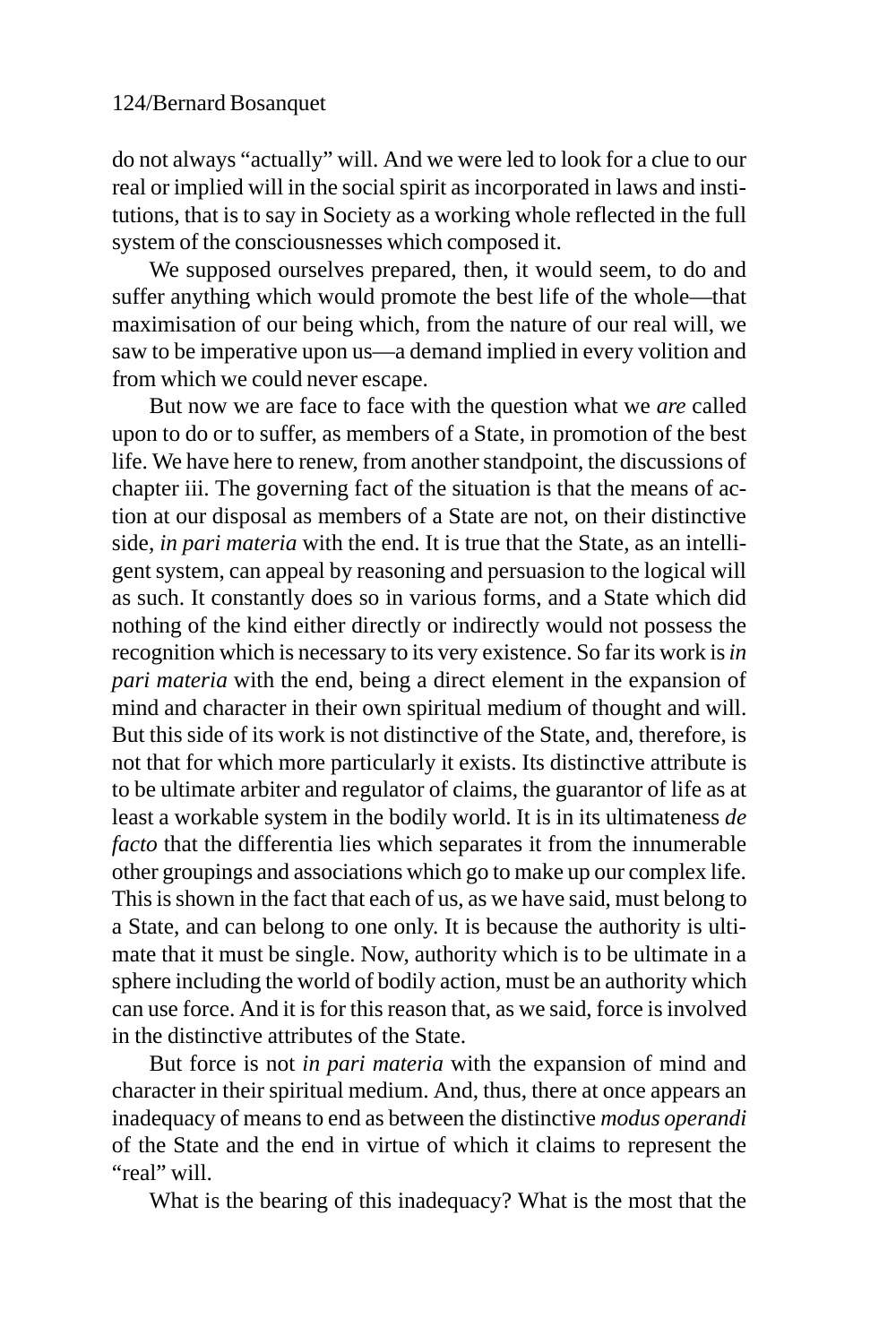State, in its distinctive capacity, can do towards promoting a form of life which it recognises as desirable? Its direct power is limited to securing the performance of external actions.174 This does not mean merely the performance of outward bodily movements, such as might be brought to pass by actual physical force. It is remarkable that actual physical force plays a very small part in the work of any decently ordered State. When we say that the State can do no more than secure the performance of external actions, we do not exclude from the action the intention to act in a certain way. Without such an intention there is no action in the sense of human action at all, but merely a muscular movement. It is necessary for the State to attach importance to intention, which is involved in the idea of human action, and is the only medium through which the muscular movements of human beings can be determined with any degree of certainty. The State, then, through its authority, backed ultimately by physical force, can produce, with a fair degree of certainty, the intention to act in a certain way, and therefore the actions themselves. Why do we call intentional actions, so produced, external actions only?

It is because the State is unable to determine that the action shall be done from the ground or motive which alone would give it immediate value or durable certainty as an element in the best life. On the contrary, in so far as the doing of the action is due to the distinctive mode of operation which belongs to the State, due, that is to say, to the hope of reward or the fear of punishment, its value as an element in the best life is *ipso facto* destroyed, except in so far as its ulterior effects are concerned. An action performed in this sense under compulsion is not a true part of the will.<sup>175</sup> It is an intention adopted from submissiveness or selfishness, and lacks not only the moral value, but what is partly the same thing, the reliable constancy of principle, displayed in an action which arises out of the permanent purposes of a life.

The State, then, as such, can only secure the performance of external actions. That is to say, it can only enforce as much intention<sup>176</sup> as is necessary to ensure, on the whole, compliance with requirements stated in terms of movements affecting the outer world. So far from promoting the performance of actions which enter into the best life, its operations, where effective, must directly narrow the area of such actions by stimulating lower motives as regards some portion of it.

5. The State, then, in its distinctive capacity, has no agency at its command for influencing conduct, but such as may be used to produce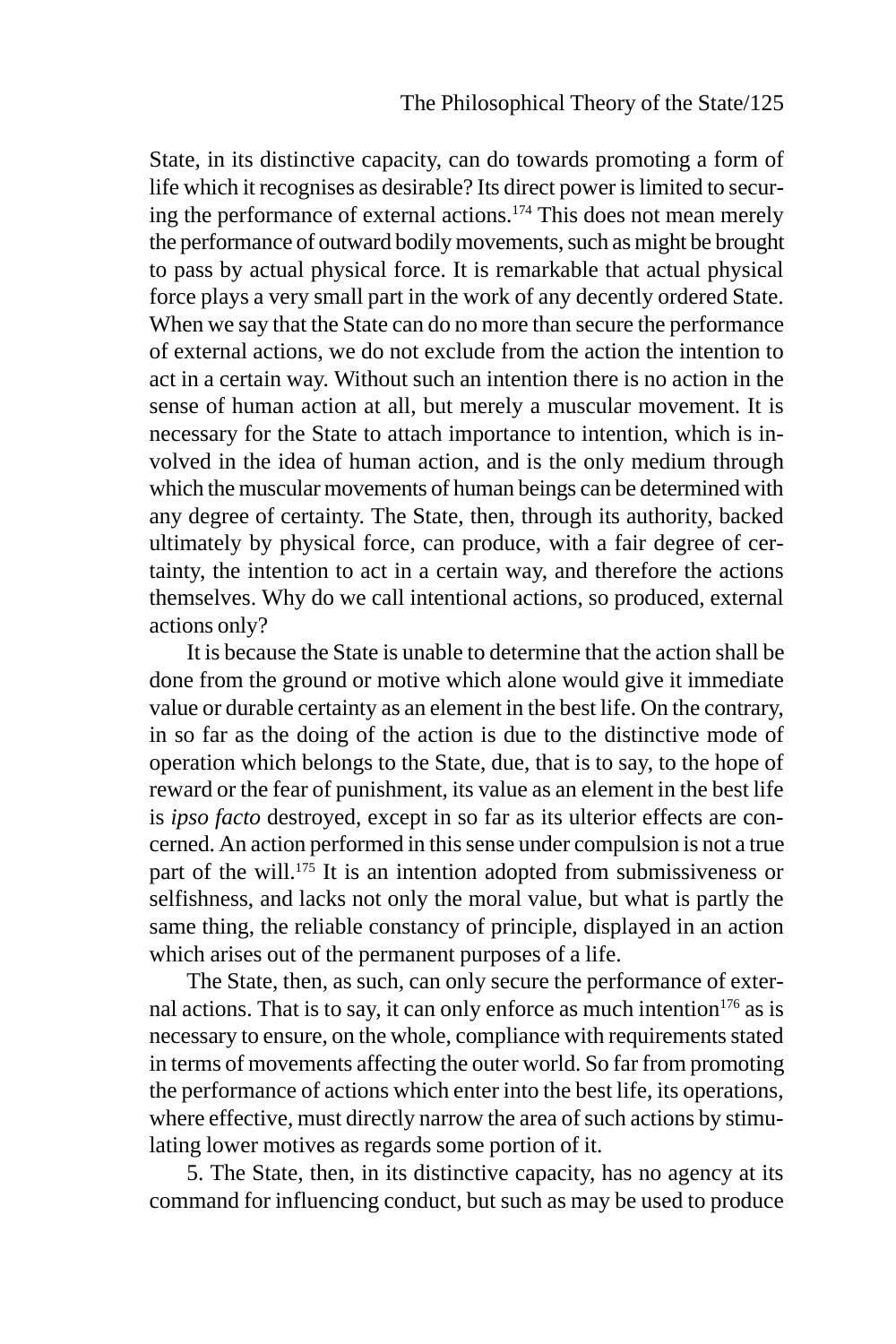an external course of behaviour by the injunction or prohibition of external acts, in enforcing which acts the State will take note of intentions, so far as it can infer them, because it is only through them that its influence can be exerted.

The relation of such a means to the imperative end, on which we have seen that political obligation depends, must be in a certain sense negative. The means is one which cannot directly promote the end, and which even tends to narrow its sphere. What it can effect is to remove obstacles, to destroy conditions hostile to the realisation of the end. This brings us back to a principle laid down by Kant,<sup>177</sup> and in its bare statement strongly resembling Mill's contention. When force is opposed to freedom, a force that repels that force is right. Here, of course, all depends upon what we mean by freedom, and in what sense we think that force can hinder hindrances to it. If freedom meant for us the empty hexagon round each individual, the principle would take us back to Mill's *Liberty*. If, on the other hand, we failed to grasp the discrepancy between force of any kind and the positive nature of the common good which we take to be freedom, the principle would lead us straight to a machine-made Utopia. For its negative character cannot restrain it from some degree of positive action. It is only through positive operation that a negation or opposition can find reality in the world. And the limits of its positive action must depend on the precise bearings of the negation which it puts in force.

Now, for us, after the explanations which have been given, the negative nature of our principle is to be seriously pressed, although its action has to take positive form. The State is in its right when it forcibly hinders hindrance to the best life or common good. In hindering such hindrances it will indeed do positive acts. It may try to hinder illiteracy and intemperance by compelling education and by municipalising the liquor traffic. Why not, it will be asked, hinder also unemployment by universal employment, over-crowding by universal house-building, and immorality by punishing immoral and rewarding moral actions? Here comes the value of remembering that, according to our principle, State action is negative in its immediate bearing, though positive both in its actual doings and its ultimate purpose. On every problem the question must recur, "Is the proposed measure *bona fide* confined to hindering a hindrance, or is it attempting direct promotion of the common good by force?" For it is to be borne in mind throughout that whatever acts are enforced are, so far as the force operates, withdrawn from the higher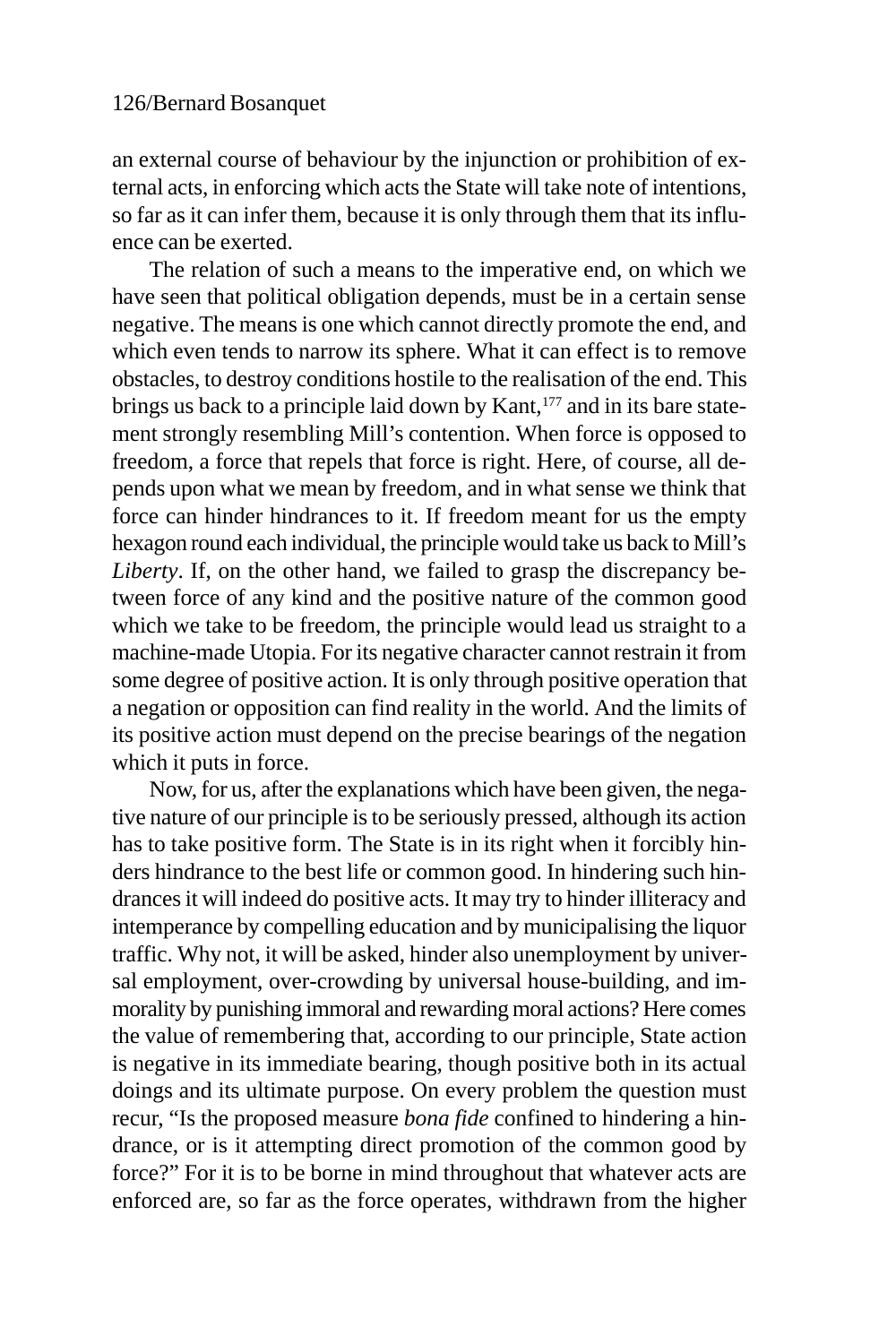life. The promotion of morality by force, for instance, is an absolute self-contradiction.<sup>178</sup> No general principle will tell us how in particular to solve this subtle question, apart from common sense and special experience. But there is perhaps more to be learned from this principle, if approached with *bona fides*, 179 than from most generalities of philosophy on social or ethical topics. It is well, I think, constantly to apply the idea of removing hindrances, in criticism of our efforts to promote the best life by means involving compulsion. We ought, as a rule, when we propose action involving compulsion, to be able to show a definite tendency to growth, or a definite reserve of capacity, which is frustrated by a known impediment, the removal of which is a small matter compared to the capacities to be set free.<sup>180</sup> For it should be remarked that every act done by the public power has one aspect of encroachment, however slight, on the sphere of character and intelligence, if only by using funds raised by taxation, or by introducing an automatic arrangement into life. It can, therefore, only be justified if it liberates resources of character and intelligence greater beyond all question than the encroachment which it involves. This relation is altogether perversely presented, as we saw above, if it is treated as an encroachment of society upon individuals. All this is beside the mark. The serious point is, that it is an interference, *so far as compulsion operates in it*, of one type of action with another and higher type of action; of automatism, so to speak, with intelligent volition. The higher type of action, the embodiment of the common good in logical growth, is so far from being merely individual as opposed to social, that it is the whole end and purpose in the name of which allegiance to society can be demanded from any individual. As in the private so in the general life, every encroachment of automatism must be justified by opening new possibilities to self-conscious development, if it is not to mean degeneration and senility.

It is the same principle in other words which Green lays down when he says in effect<sup>181</sup> that only such acts (or omissions) should be enforced by the public power as it is better should take place from any motive whatever than not take place at all. When, that is, we enforce an act (or omission) by law, we should be prepared to say, "granting that this act, which might conceivably have come to be done from a sense of duty, now may come to be done for the most part from a fear of punishment, or from a mechanical tendency to submit to external rules (attended by the practical inconveniences of insensibility, half-heartedness, and evasion which attach to acts so enforced), still so much depends, for the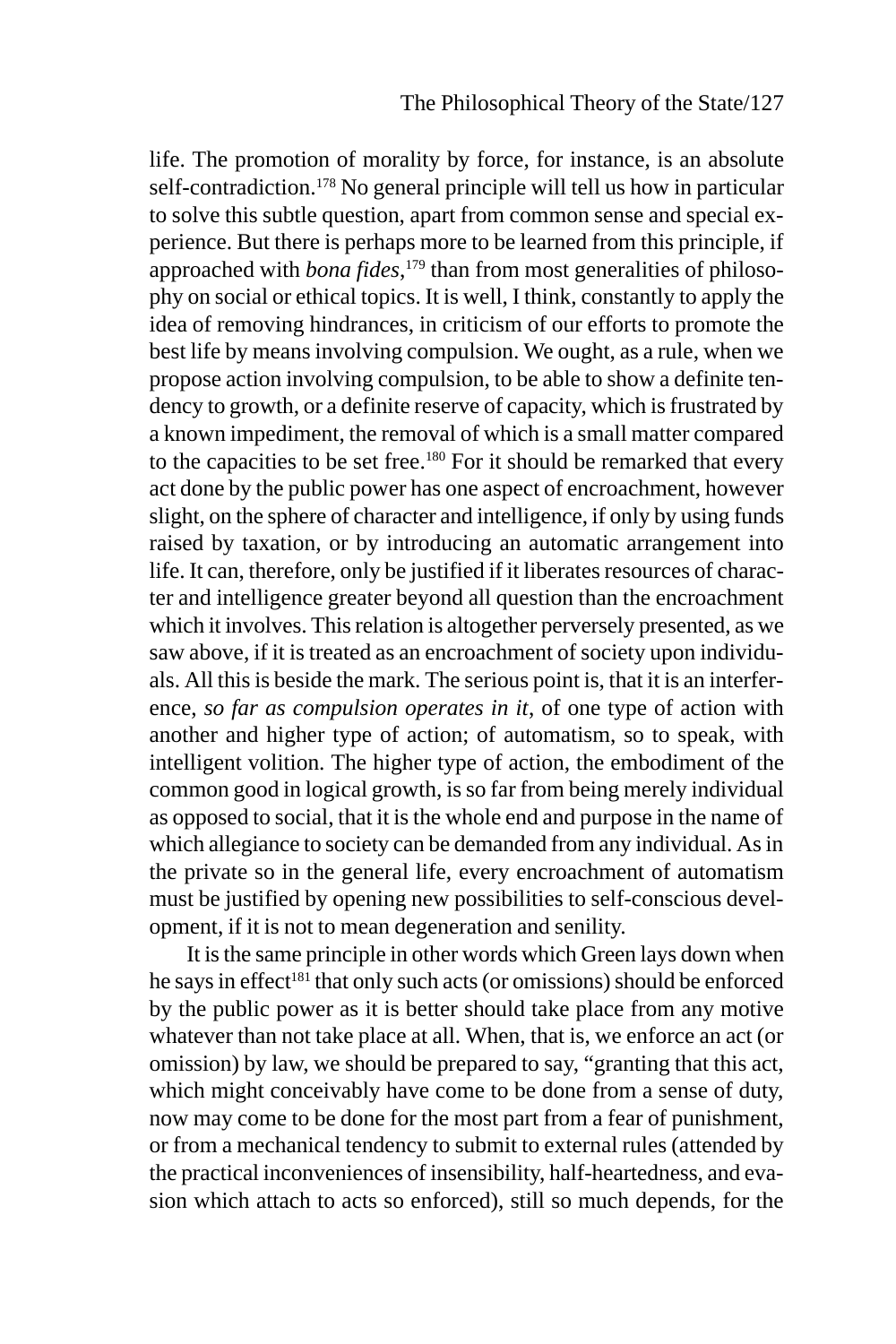higher life of the people, upon the external conditions at stake, that we think it worth while to enforce the act (or omission) though our eyes are fully open to the risk of extended automatism."

Here we may have to meet our own arguments against Mill. "You said it was a contradiction," we shall be told, "to admit coercion as a means to liberty. But here you are advocating coercion as a means to something as incompatible with it, in so far as it is operative, as our 'liberty,' viz., a certain state of mind and will. If the area of coercion is necessarily subtracted from the area of liberty, as you argued above, is not the area of coercion necessarily subtracted from that to be occupied by the desired growth of will and character?"

The answer depends, as we indicated in ch. iii., on the difference between bare liberty and a determinate growth. If your liberty is wholly indeterminate, then every restraint is a reduction of it. You cannot increase a quantity which is all of one kind by taking away a part of it. And, in fact, the idea that there was or could have been a previous general liberty, of which a part was given up in exchange for more, is a mere illusion. Liberty has grown up within the positive determinations of life, as they have expanded and come to fit mankind better.

But if the quantity to be increased is a deterinmate growth, of a type whose general character is known, the problem is transformed. It is the commonest of experiences that hindrances can be removed and favourable conditions maintained, if this has to be done, not with a view to every conceivable and inconceivable development, but for a growth the general line of which is known. In this case, as the whole expands, the restraints and the liberty, the room for action, may even increase together.182 This is not only true in universal theory, but much more important than is always remembered in special theory or practice. The possibility of promoting freedom or well-being by compulsion depends very greatly indeed on the unity of habit and experience which binds together a single community. The more the life has in common, the more definite and automatic arrangements you may safely make in promotion of it. The rules of my household, which inconvenience its members no more than their clothes do, would produce a rebellion if they were enforced by law even throughout our village.

Thus, then, we may maintain our principle of the limits of distinctive State action. The peculiarity of it is that it allows of positive acts and interferences, motived by an ultimate positive pur. pose, but with a bearing on that purpose which is primarily negative or indirect. How-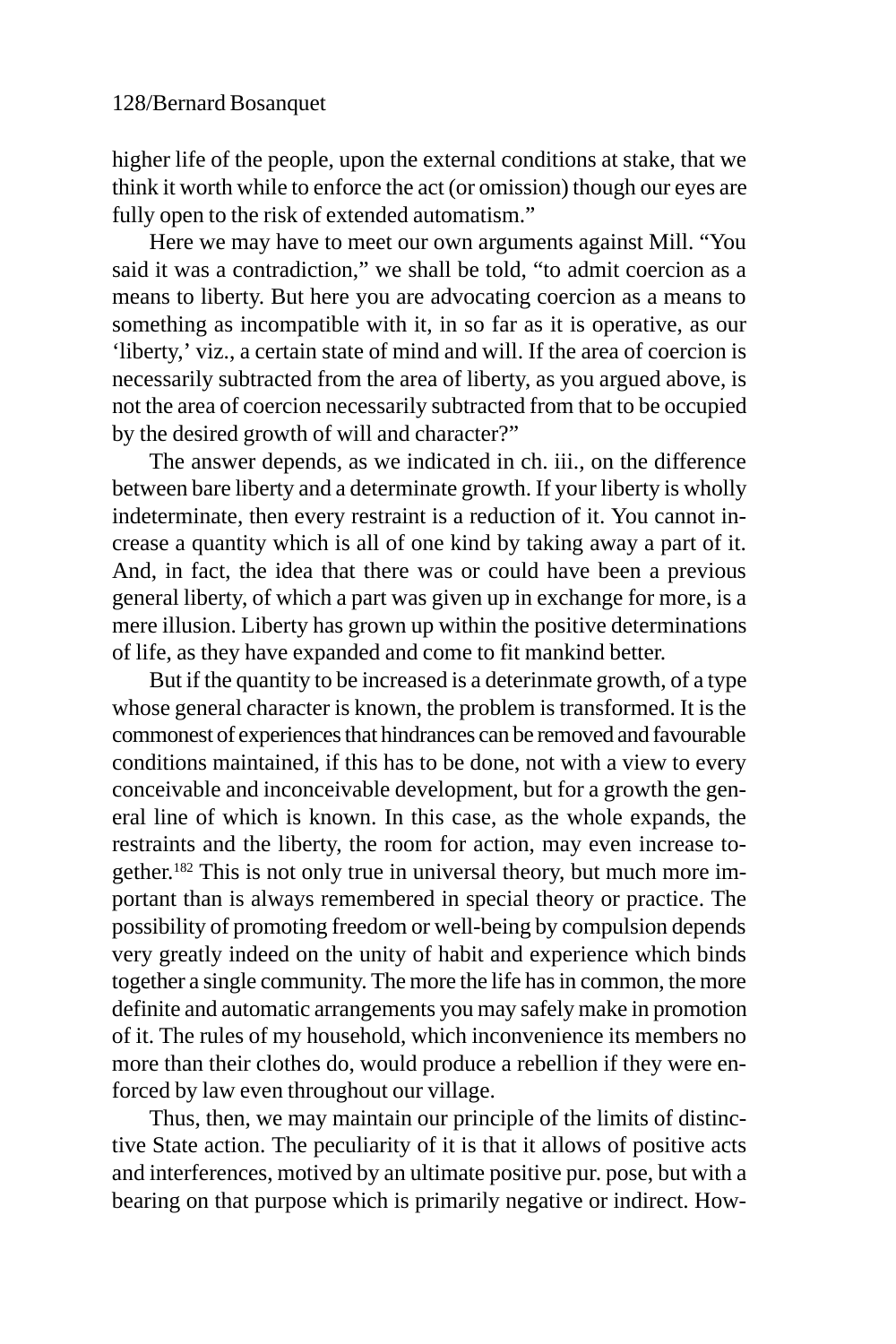ever positive, as actual facts, are the conditions which it may become advisable to maintain, they may always, on the side which is distinctively due to State compulsion, be regarded as the hindrance of hindrances. And the *bona fide* application of this principle will really be, when aided by special experience, in some degree a valuable clue to what ought to be done. It is only putting in other words the rule of action followed by all practical men in matters of which they have genuine experience. We may think, for instance, of the problem involved in State maintenance of universities. It is easy to vote money, to build buildings, and to pass statutes. But none of these things will secure the objects of a university. Money and buildings and statutes may throw open an arena, so to speak, for the work of willing minds in learning and education. But the work itself is in a different medium from anything which can be produced by compulsion, and is so far less vital as it is conditioned by the operation of force upon minds which demand no work of the kind.

But here we meet a difficulty of principle.183 Do we say that no external conditions are more than hindrances of hindrances to the best life? Do we deny that the best life can be positively promoted by external conditions; or if we admit this, do we still deny that it can be positively promoted by the work of the State? The answer has already been implied, but may be explicitly restated. We refused to separate mind from its embodiment in material things, and so to be drawn into a purely inward theory of morality. It would be exaggeration to call such external conditions as, e.g., first-rate educational apparatus,<sup>184</sup> mere negative conditions of the best life. But then, we are now asked, cannot the State supply such external conditions by expenditure compulsorily provided for, and if so, is not our principle destroyed, viz., the limitation of State action to the hindrance of hindrances?

The difficulty springs from the fact, that the State, as using compulsion, is only one side of Society, and its action is only one side of social action. If first-rate educational apparatus is called into existence by a State endowment, the firstrateness of the apparatus is not due to the compulsion applied to taxpayers, which rather, so far, negatives the action of intelligent will as such. But it must be due, in one way or another, to the fact that first-rate ability in the way of devising apparatus was somewhere pressing for an outlet, which, by a stroke of the pickaxe, so to speak, the public power was able to provide for it. We must not confuse the element of compulsion, which is the side of social action distinctly belonging to State interference, with the whole of the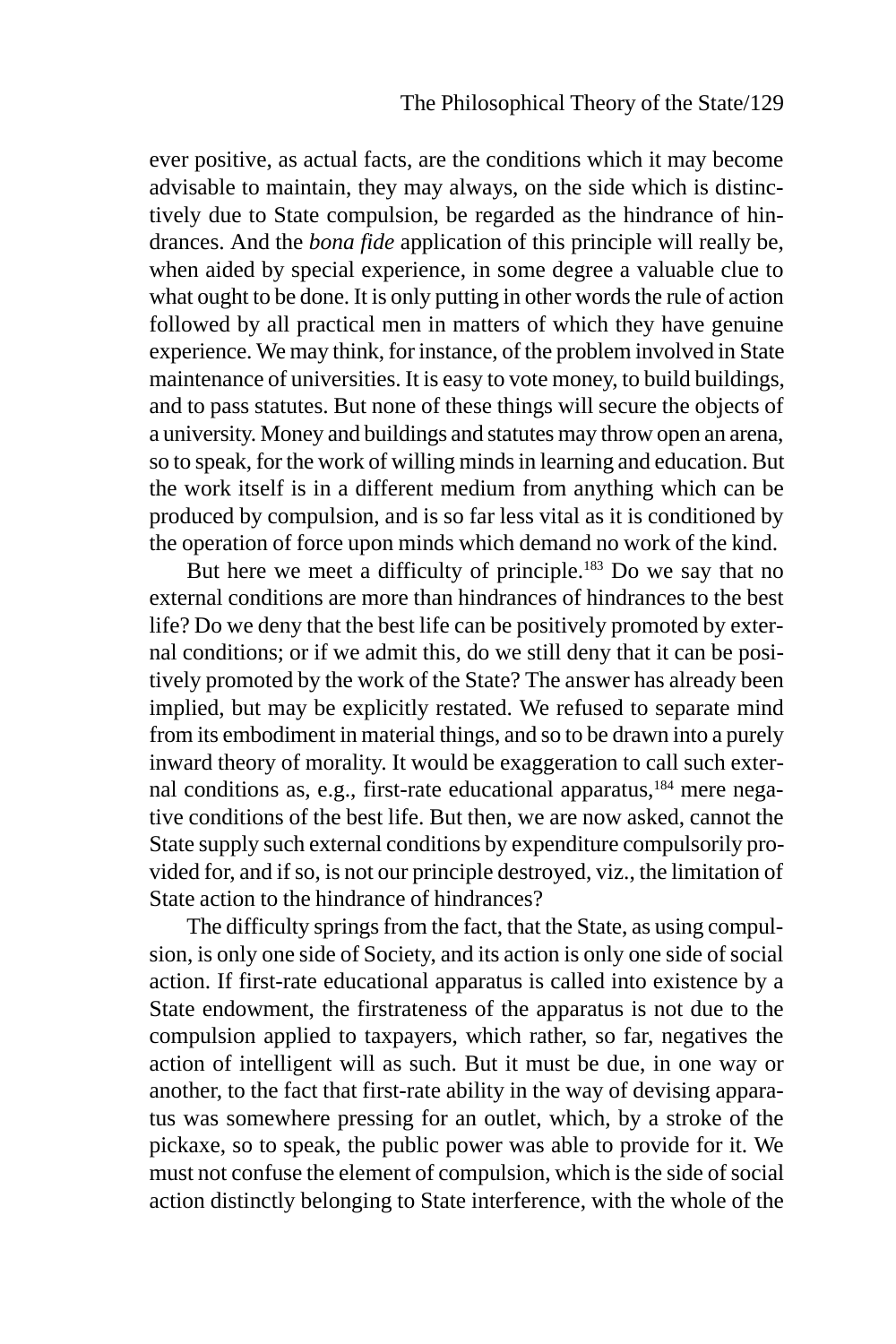material results which liberated intelligence produces. When we say, then, that the State as such can do nothing for the best life but hinder hindrances to it, the principle applies in the strictest sense only to the compulsory or automatic side of State action, which must, so to speak, be reckoned against it in comparing its products with those which are spontaneous social growths throughout. <sup>185</sup>

But it is further true that material conditions which come close to life, such as houses, wages, educational apparatus, do not wholly escape our principle. They occupy a very interesting middle region between mere hindrances of hindrances and the actual stimulation of mind and will. On the one side they are charged with mind and character, and so far are actual elements in the best life. On the other side they depend on external actions, and therefore seem accessible to State compulsion, which extends to all external doings and omissions. But what we have to observe is, and it is in practice most important, that, *as charged with mind and will*, these material facts may not be accessible to State compulsion, while, *as accessible to State compulsion* pure and simple, they may forfeit their character of being charged with mind and will. This shows itself in two ways. First, just because they are facts of a kind which come so close to life (in other words depend so greatly upon being charged with mind and will), State compulsion cannot with certainty secure even their apparent existence. They fail bodily, like human beings, if there is no spirit to keep them alive. The relation of wages to the standard of life illustrates this point. Secondly, supposing that for a time, by herculean efforts of compulsion, which must call active intelligence to its aid, such facts are made to present a satisfactory appearance of existence, none the less, so far as they are characterised by compulsion, they may lose their character as elements in the best life. That is to say, they may fail to benefit those whom they are meant to benefit. The fact may fail to be absorbed in the life.

The principle of the hindrance of hindrances is most valuable and luminous when rightly grasped, just in these middle cases. A pretty and healthy house, which its inhabitant is fond of, is an element in the best life. Who could doubt it who knows what home-life is? But in order that putting a family out of a bad house into a good one should give rise to such an element of the best life, it is strictly and precisely necessary that the case or policy should come under our principle. That is to say, unless there was a better life struggling to utter itself, and the deadlift of interference<sup>186</sup> just removed an obstacle which bound it down, the good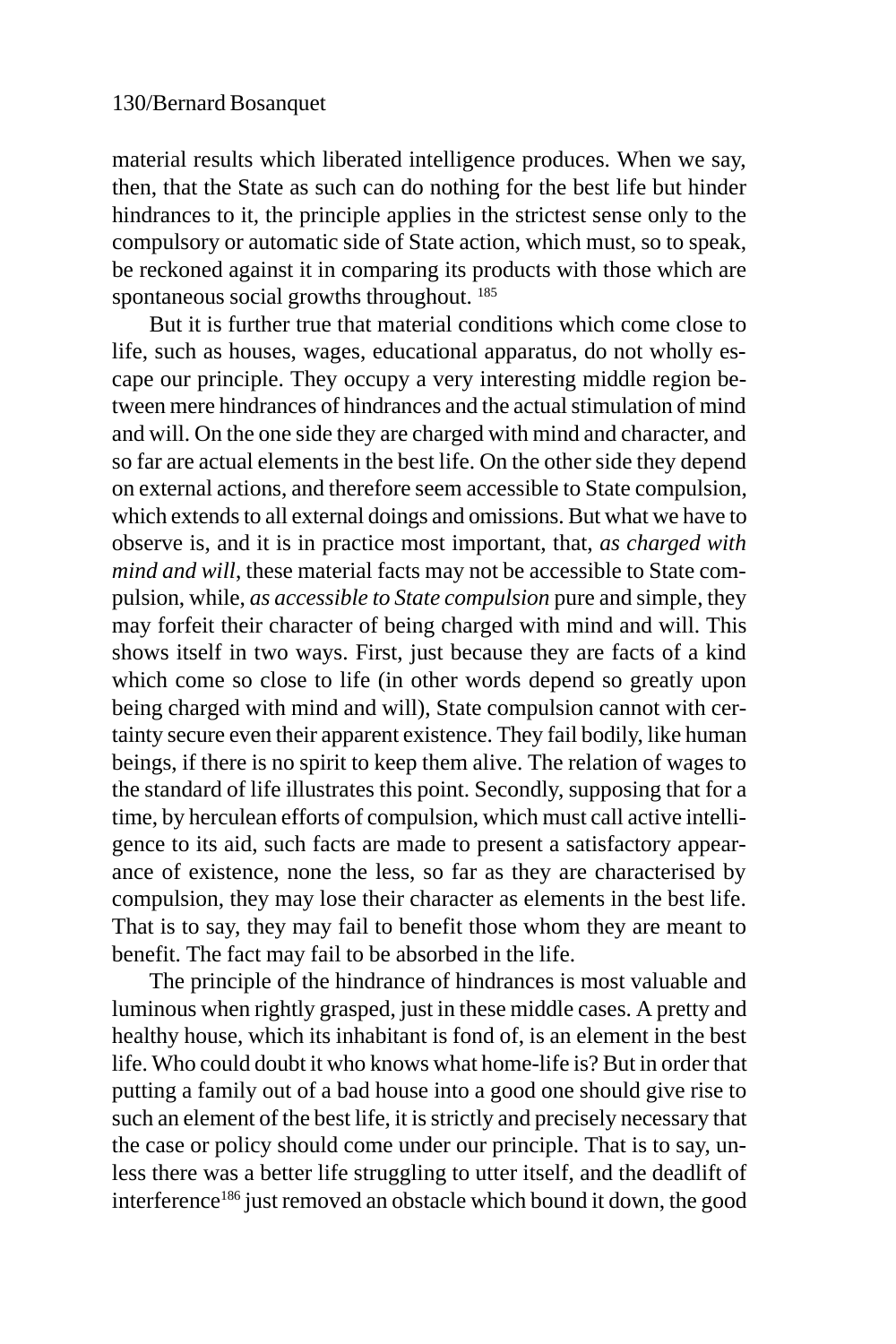house will not be an element in a better life, and the encroachment on the ground of volition will have been made without compensation—a fact which may show itself in many fatal ways. If, on the other hand, the struggling tendency to a better life has power $187$  to effect the change without the deadlift from outside, then the result is certain and wholly to the good.

Thus we may say that every law and institution, every external fact maintained by the public power, must be judged by the degree in which it sets at liberty a growth of mind and spirit. It is a problem partly of removing obstacles to growth, and partly of the division of labour between consciousness and automatism.

It ought to occur to the reader that the ground here assigned for the limitation of State action —that is, of social action through the public power—is not *prima facie* in harmony with the account of political obligation, according to which laws and institutions represented a real self or general will, recognised by individuals as implied in the common good which was imperative upon them. We spoke, for example, of being forced to be free, and of the system of law and order as representing the higher self. And yet we are now saying that, in as far as force is operative through compulsion and authoritative suggestion, it is a means which can only reach its end through a negation.

But this *prima facie* contradiction is really a proof of the vitality of our principle. It follows from the fact that we accept self-government in the full strength of both its factors, and can deal with it on this basis. The social system under which we live, taking it as one which does not demand immediate revolution, represents the general will and higher self as a whole to the community as a whole, and can only stand by virtue of that representation being recognised. Our loyalty to it makes us men and citizens, and is the main spiritualising force of our lives. But something in all of us, and much in some of us, is recalcitrant through rebellion, indolence, incompetence, or ignorance. And it is only on these elements that the public power operates as power, through compulsion or authoritative suggestion. Thus, the general will when it meets us as force, and authority resting on force, and not as a social suggestion which we spontaneously rise to accept, comes to us *ex hypothesi* as something which claims to be ourself, but which, for the moment, we more or less fail to recognise. And, according to the adjustment between it and our complex and largely unintelligent self, it may abandon us to automatism, or stir in us rebellion or recognition, and so may hinder the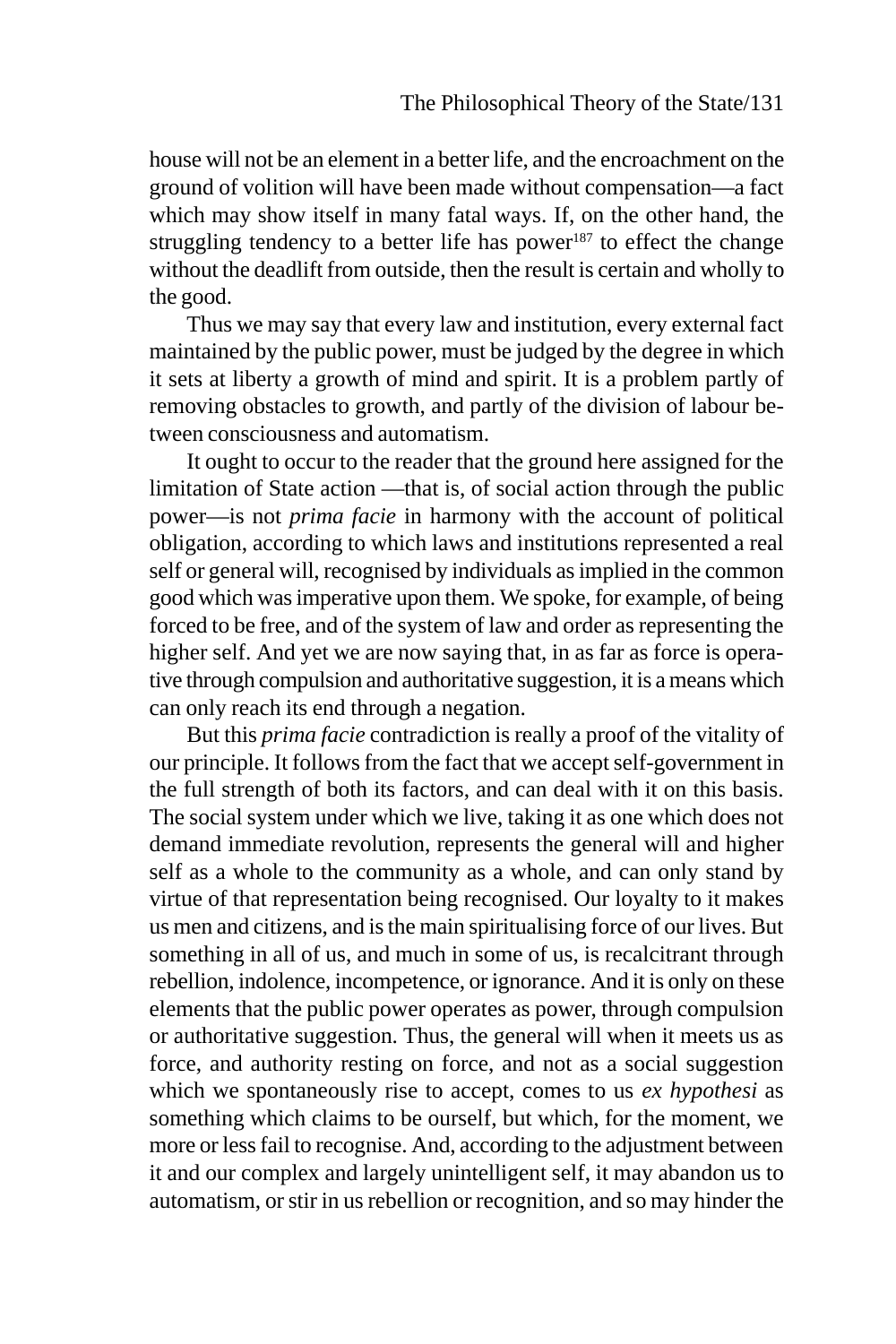fuller life in us or remove hindrances to it. It seems worth while to distinguish two main cases of the relation between the ordinary self and the general will. One of these cases covers the whole of our every-day law-abiding life, in its grades of active loyalty, acceptance of suggestion, and automatic acquiescence; and consists of the relation of our ordinary self to the general system of rights maintained by the State as ultimate regulator and arbiter. The other is confined to more exceptional situations, and has to do with collision between the particular and the general will, as treated in the theory of punishment. The subject of reward may be mentioned at the same time, if only to show why it is almost an empty heading in political theory. We will end this chapter, therefore, with a general account of the system of rights and of reward and punishment.

6. The idea of individual rights comes down to us from the doctrine of natural right, and has generally been discussed with reference to it. We need not now go back upon the illusions connected with the notion of natural right. It is enough if we bear in mind that we inherit from it the important idea of a positive law which is what it ought to be. A right,<sup>188</sup> then, has both a legal and a moral reference. It is a claim which can be enforced at law, which no moral imperative can be; but it is also recognised to be a claim which ought to be capable of enforcement at law, and thus it has a moral aspect. The case in which positive enactment and the moral "ought" appear to diverge will be considered below. But a typical "right" unites the two sides. It both is, and ought to be, capable of being enforced at law.

Its peculiar position follows from what we have seen to be the end of the State, and the means at its disposal. The end of the State is a moral purpose, imperative on its members. But its distinctive action is restricted to removing hindrances to the end, that is, to lending its force to overcome —both in mind and in externals essential to mind— obstacles which otherwise would obstruct the realisation of the end. The whole of the conditions thus enforced is the whole of "rights" attaching to the selves, who, standing in definite relations, constitute the community. For it is in these selves that the end of the State is real, and it is by maintaining and regulating their claims to the removal of obstructions that the State is able to promote the end for which it exists. Rights then are claims recognised by the State, i.e., by Society acting as ultimate authority, to the maintenance of conditions favourable to the best life. And if we ask in general for a definition and limitation of State action as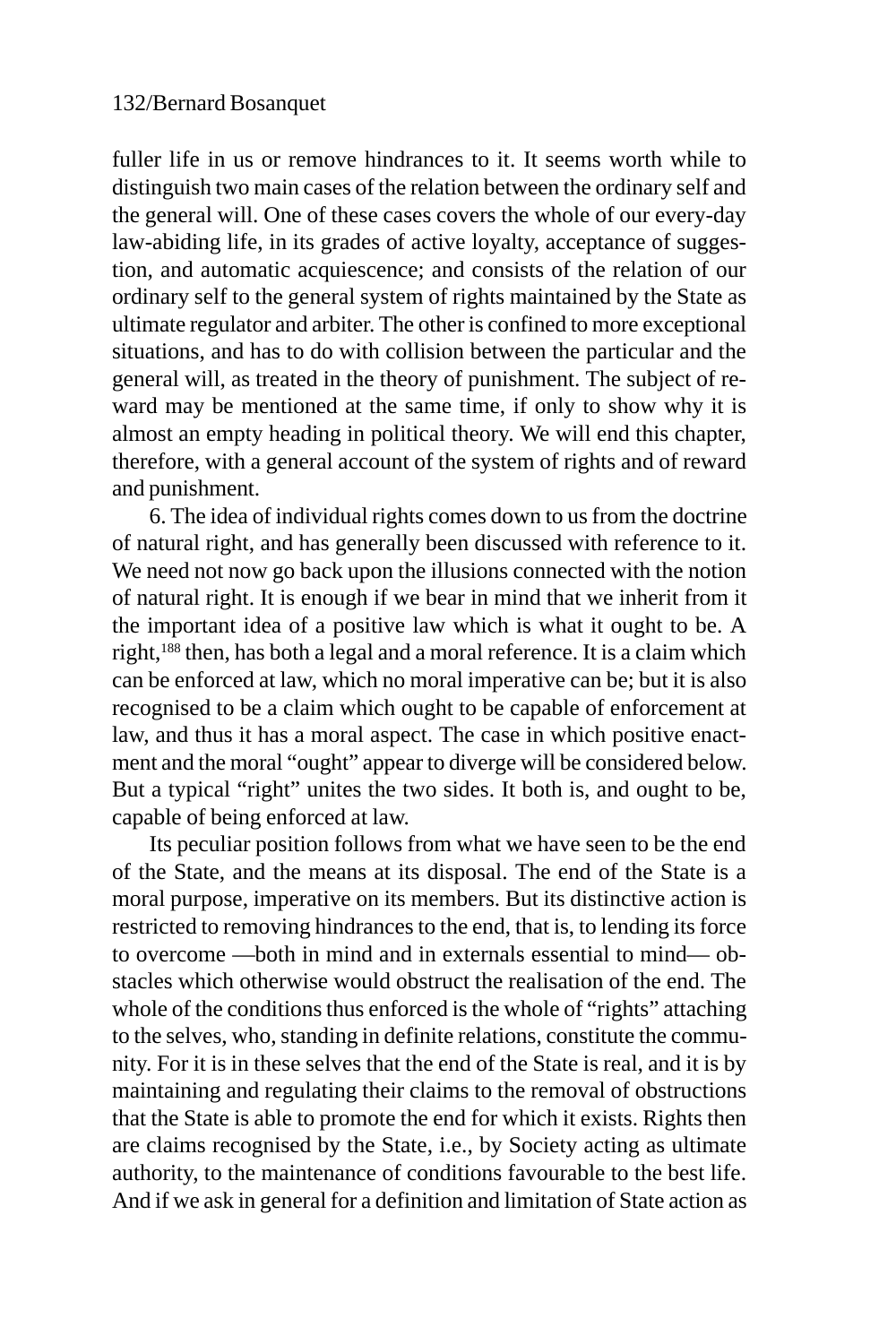such, the answer is, in a simple phrase, that State action is coincident with the maintenance of rights.

The system of rights which the State maintains may be regarded from different points of view.

First, (a) from the point of view of the whole community, that is, as the general result in the promotion of good life obtained by the working of a free Society, as a statesman or outside critic might regard it. Thus looked at, the system of rights may be described as "the organic whole of the outward conditions necessary to the rational life," or "that which is really necessary to the maintenance of material conditions essential to the existence and perfection of human personality."189 This point of view is essential as a full contradiction of that uncritical conception by which rights are regarded as something with which the individual is invested in his aspect of isolation, and independently of his relation to the end. It forces us away from this false particularisation, and compels us to consider the whole State-maintained order in its connectedness as a single expression of a common good or will, in so far as such a good can find utterance in a system of external acts and habits. And it enables us to weigh the value which belongs to the maintenance of any tolerable social order, simply because it is an order, and so far enables life to be lived, and a determinate, if limited, common good to be realised. From other points of view we are apt to neglect this characteristic, and to forget how great is the effect, for the possibilities of life throughout, of the mere fact that a social order exists. Hegel observes that a man thinks it a matter of course that he goes back to his house after night-fall in security. He does not reflect to what he owes it. Yet this very naturalness, so to speak, of living in a social order is perhaps the most important foundation which the State can furnish to the better life. "*Si monumentum quaeris, circumspice*." If we ask how it affects our will, the answer is that it forms our world. Speaking broadly, the members of a civilised community have seen nothing but order in their lives, and could not accommodate their action to anything else.

It should be mentioned as a danger of this point of view that, fascinated by the spectacle of the social fabric as a whole, we may fail to distinguish what in it is the mere maintenance of rights, and what is the growth which such maintenance can promote but cannot constitute. Thus we may lose all idea of the true limits of State action.

(b) We may regard this complex of rights from the standpoint of the selves or persons who compose the community. It is in these selves, as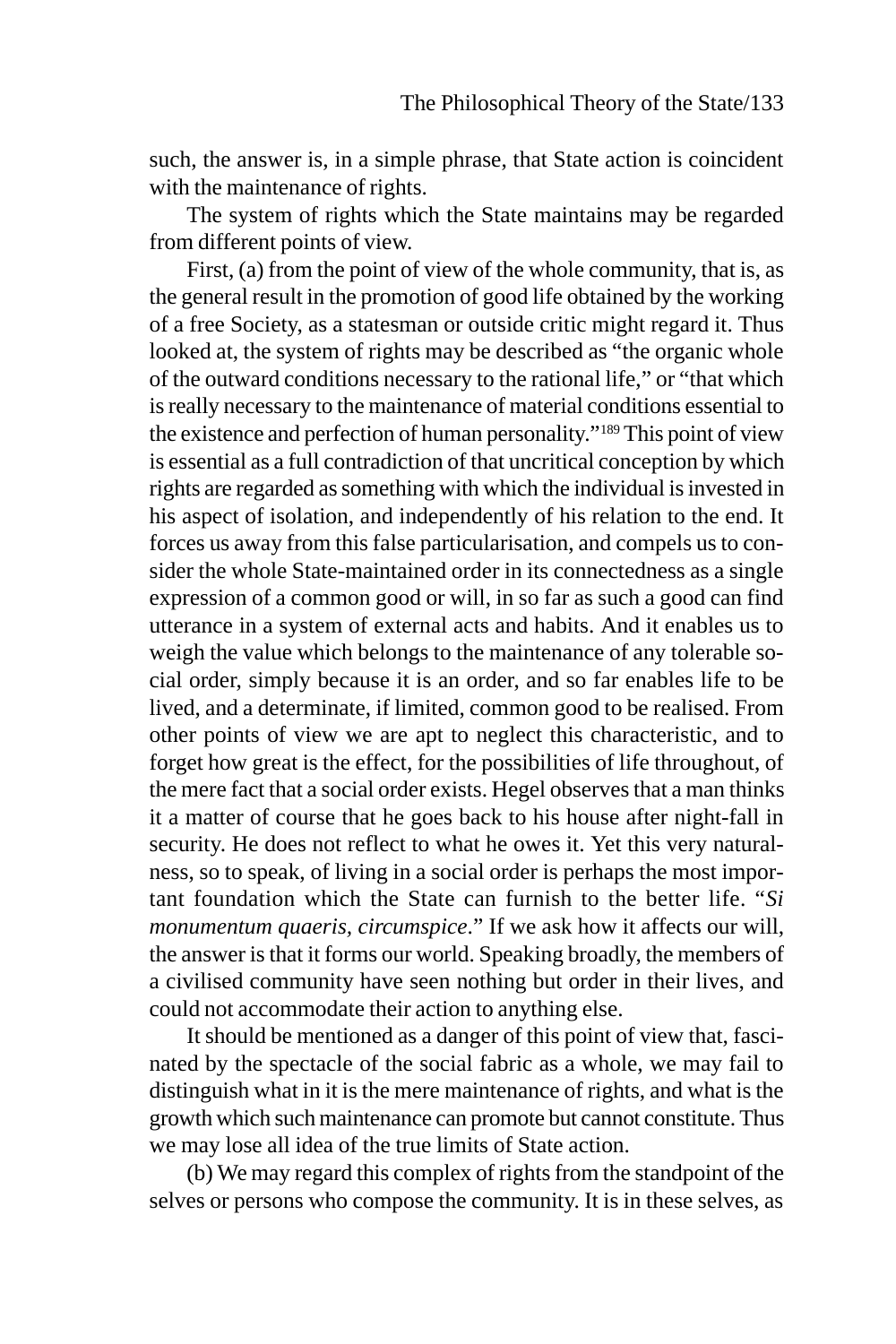## 134/Bernard Bosanquet

we have seen, that the social good is actual, and it is to their differentiated functions,190 which constitute their life and the end of the community, that the subgroupings of rights, or conditions of good life, have to be adjusted each to each like suits of clothes. The rights are, from this point of view, primarily the external incidents, so far as maintained by law—the authoritative vesture as it were—of a person's position in the world of his community. And we shall do well to regard the nature of rights, as attaching to selves or persons, from this point of view of a place or position in the order determined by law. It has been argued, I do not know with what justice, that, in considering the relations of particles in space, the proper course would be to regard their positions or distances from each other as the primary fact, and to treat attributions of attractive and repulsive forces as modes of expressing the maintenance of the necessary positions rather than as descriptive of real causes which bring it about. At least, it appears to me, such a conception may well be applied to the relative ideas of right and obligation. What comes first, we may say, is the position, the place or places, function or functions, determined by the nature of the best life as displayed in a certain community, and the capacity of the individual self for a unique contribution to that best life. Such places and functions are imperative; they are the fuller self in the particular person, and make up the particular person as he passes into the fuller self. His hold on this is his true will, in other words, his apprehension of the general will. Such a way of speaking may seem unreally simplified when we look at the myriad relations of modern life and the sort of abstraction by which the individual is apt to become a rolling stone with no assignable place—indeed "gathering no moss"—and to pass through his positions and relations as if they were stations on a railway journey. But in truth it is only simplified and not falsified. If we look with care we shall see that it, or nothing, is true of all lives.

The Position, then, is the real fact—the vocation, place or function, which is simply one reading of the person's actual self and relations in the world in which he lives. Having thoroughly grasped this primary fact, we can readily deal with the points of view which present the position or its incidents in the partial aspects of rights or obligations.

(i.) A right, we said, is a *claim* recognised by society and enforced by the State. My place or position, then, and its incidents, so far as sanctioned by the State, constitute my rights, when thought of as something which I claim, or regard as powers instrumental to my purposes.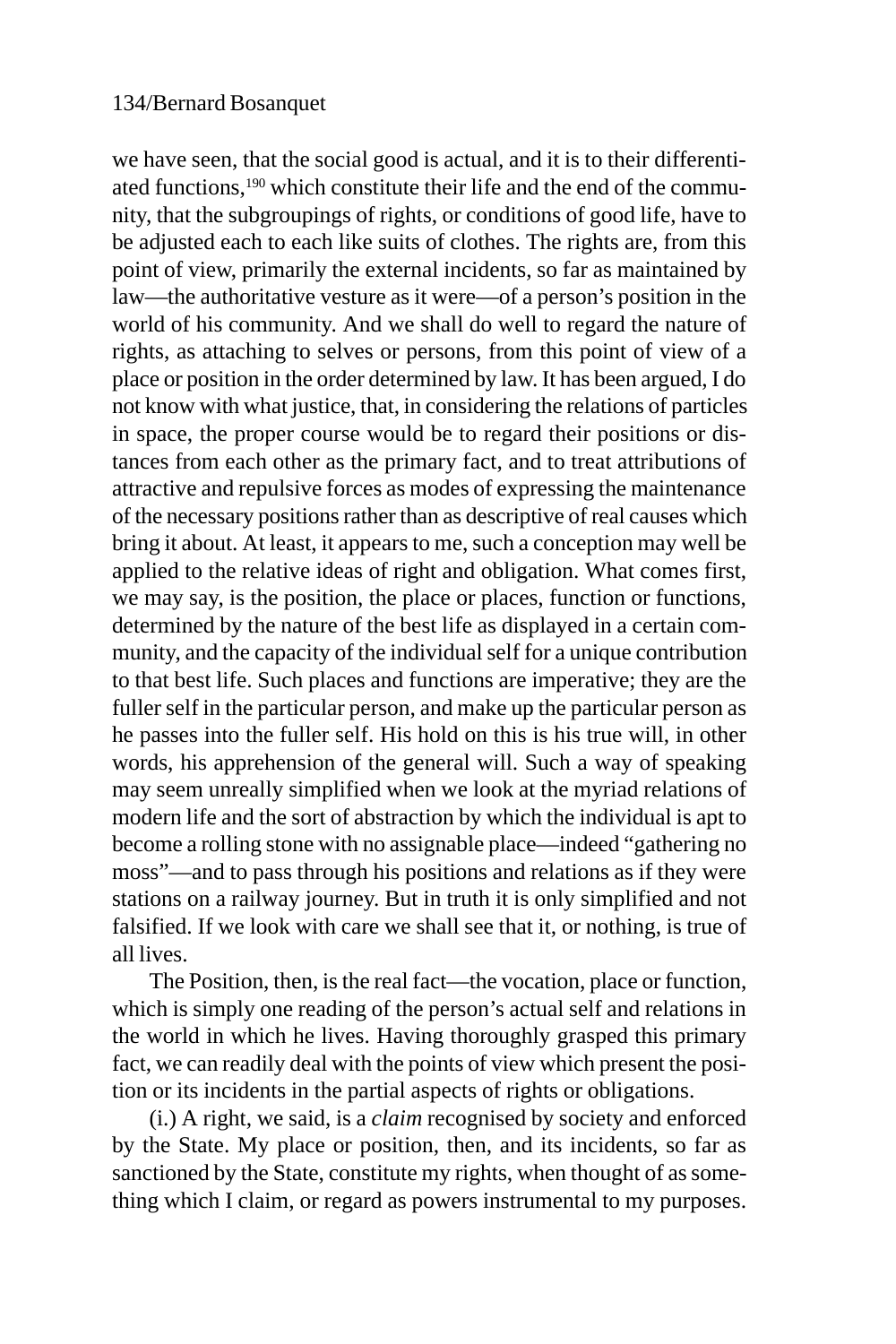A right thus regarded is not anything primary. It is a way of looking at certain conditions, which, by reason of their relation to the end of the whole as manifested in me, are imperative alike for me and for others. It is, further, the particular way of looking at these conditions which is in question when I claim them or am presumed to claim them, as powers secured to me with a view to an end which I accept as mine. I *have* the rights no less in virtue of my presumed capacity for the end, if I am in fact indifferent to the end. But, in this case, though attributed ab extra as rights, they tend to pass into obligations.

(ii.) If rights are an imperative "position" or function, when looked at as a group of Statesecured powers claimed by a person for a certain end, obligations are the opposite aspect of such a position or group of powers. That is to say, the conditions of a "position" are regarded as obligations in as far as they are thought of as requiring enforcement, and therefore, primarily, from the point of view of persons not directly identified with the "position" or end to which they are instrumental. Rights are claimed, obligations are owed. And *prima facie* rights are claimed *by* a person, and obligations are owed to a person, being his rights as regarded by those against whom they are enforceable.

Thus, the distinction of self and others, which we refused to take as the basis of society, makes itself prominent in the region of compulsion. The reason is that compulsion is confined to hindering or producing external acts, and is excluded from producing an act in its relation to a moral end, that is, the exercise of a right in its true sense; though it can enforce an act which in fact favours the possibility of acting towards a moral end—that is, an obligation. This is the same thing as saying that normally a right is what I claim, and the obligation relative to it is what you owe; as an obligation is that which can be enforced, and that is an act or omission apart from the willing of an end; and a right involves what cannot be enforced, viz., the relation of an act to an end in a person's will. But even here the distinction of self and others is hardly ultimate. The obligation on me to maintain my parents becomes almost a right $191$ if I claim the task as a privilege. And many rights of my position may actually be erected into, or more commonly may give rise to, obligations incumbent on me for the sake of my position or function. If the exercise of the franchise were made compulsory that would be a right treated also as an obligation; but it might be urged that qua obligation it was held due to the position of others, and only qua right to my own "position." But if the law interferes with my poisoning myself<sup>192</sup> either by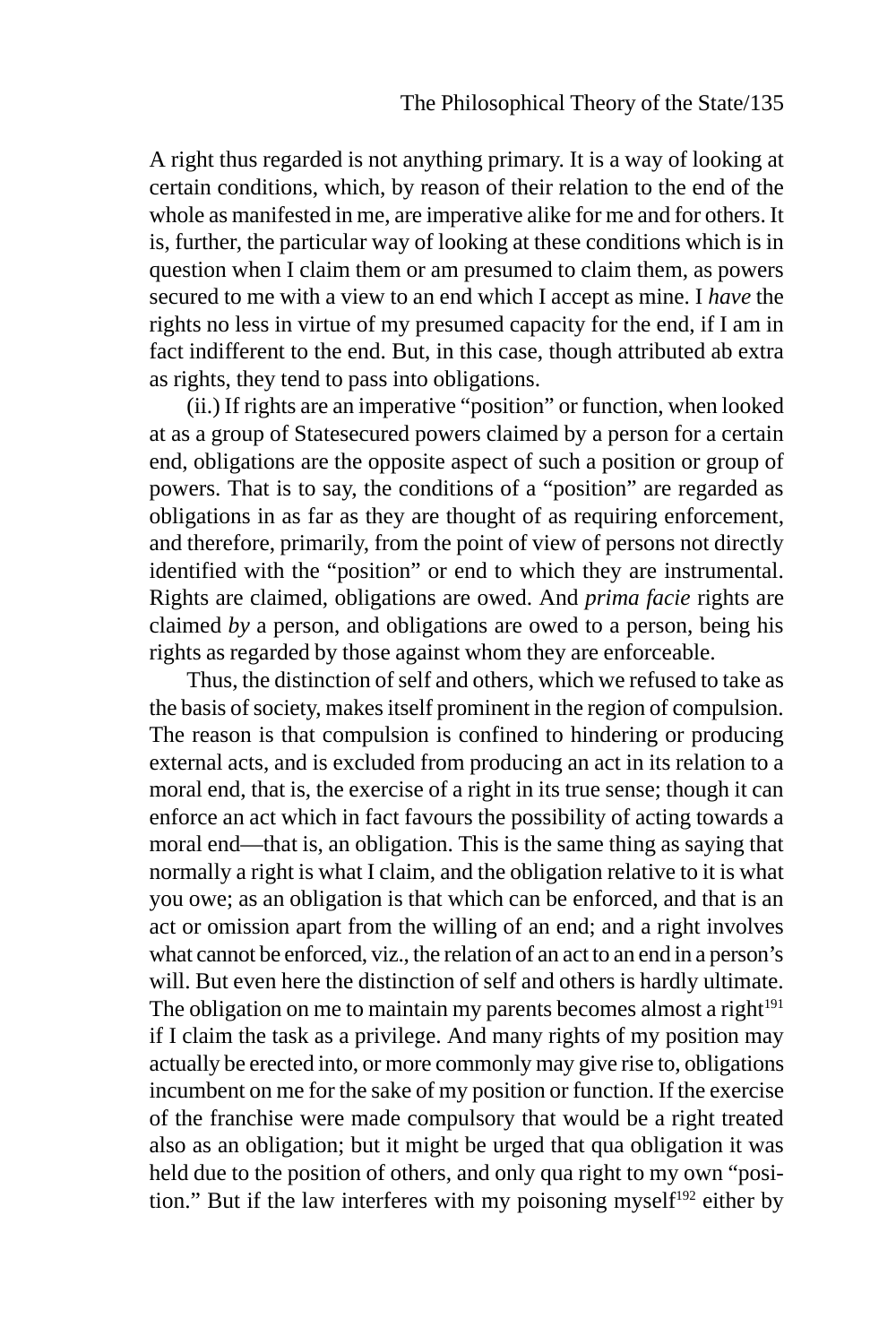drains or with alcohol, that, I presume, is the enforcement of an obligation arising out of my own position and function as a man and a citizen, which makes reasonable care for my life imperative upon me.

(c) It is commonly said that every right implies a duty. This has two meanings, which should be distinguished.

In the one case, (i.) for "duty" should be read "obligation," i.e., a demand enforceable by law. This simply means that every "position" may be regarded as involving either powers secured or conditions enforced, which are one and the same thing differently looked at. Roughly speaking, they are the same thing as differently looked at by one person, and by other persons. My right to walk along the high road involves an obligation upon all other persons not to obstruct me, and in the last resort the State will send horse, foot and artillery rather than let me be causelessly obstructed in walking along the high road.

It is also true that every position which can be the source of obligations enforceable in favour of my rights is likewise a link with obligations enforceable on me in favour of the rights of others. By claiming a right in virtue of my position I recognise and testify to the general system of law according to which I am reciprocally under obligation to respect the rights, or rather the function and position, of others. My rights then imply obligations both in others, and perhaps in myself, correlative to these rights, and in me correlative to the rights of others. But it cannot strictly be said that the obligations are the source of the rights, or the rights of the obligations. Both are the varied external conditions of "positions" as regarded from different points of view.

But (ii.) there is a different sense in which every right implies a duty. And this, the true meaning of the phrase, is involved in what we have said of the nature of a "position." All rights, as claims which both are and ought to be enforceable by law, derive their imperative authority from their relation to an end which enters into the better life. All rights, then, are powers instrumental to making the best of human capacities, and can only be recognised or exercised upon this ground.

In this sense, the duty is the purpose with a view to which the right is secured, and not merely a corresponding obligation equally derived from a common ground; and the right and duty are not distinguished as something claimed by self and something owed to others, but the duty as an imperative purpose, and the right as a power secured because instrumental to it.

(d) We have treated rights throughout as claims, the enforcement of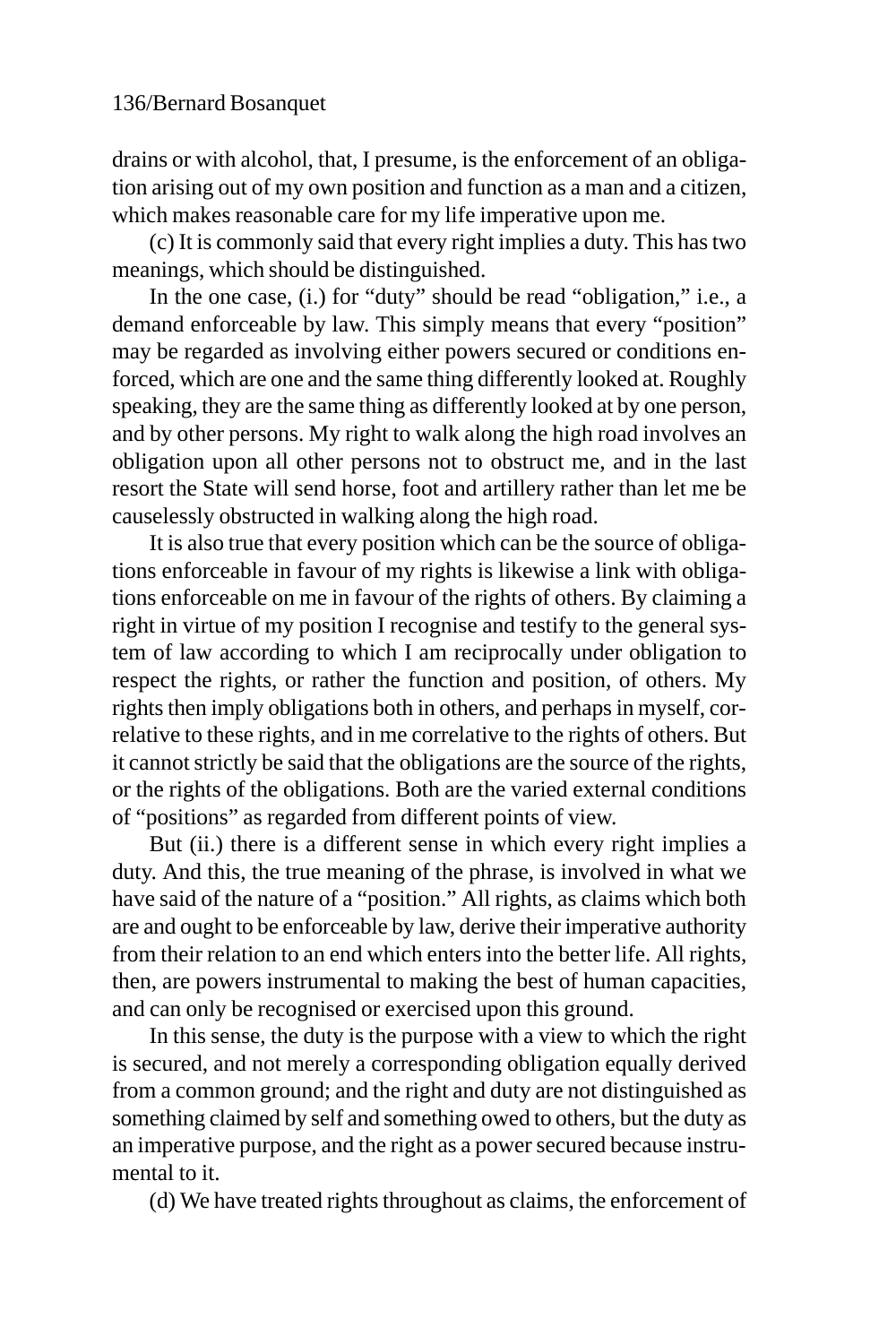which by the State is merely the climax of their recognition by society. Why do we thus demand recognition for rights? If we deny that there can be unrecognised rights, do we not surrender human freedom to despotism or to popular caprice?

(i.) In dealing with the general question why recognition is demanded as an essential of rights, we must remember what we took to be the nature of society and the source of obligation. We conceived a society to be a structure of intelligences so related as to co-operate with and to imply one another. We took the source of obligation to lie in the fact that the logic of the whole is operative in every part, and consequently that every part has a reality which goes beyond its average self, and identifies it with the whole, making demands upon it in doing so.

Now, we are said to "recognise" anything when it comes to us with a consciousness of familiarity, as something in which we feel at home. And this is our general attitude to the demands which the logic of the whole, implied in our every act, is continuously making upon us. It is involved in the interdependence of minds, which has been explained to constitute the mind of which the visible community is the body. A teacher's behaviour towards his pupils, for example, implies a certain special kind of interdependence between their minds. What he can do for them is conditioned by what they expect of him and are ready to do for him, and vice versa. The relation of each to the other is a special form of "recognition." That is to say, the mind of each has a definite and positive attitude towards that of the other, which is based on, or rather, so far as it goes, simply is, the relation of their "positions" to each other. Thus, social positions or vocations actually have their being in the medium of recognition. They are the attitudes of minds towards one another, through which their several distinct characteristics are instrumental to a common good.

Thus, then, a right, being a power secured in order to fill a position, is simply a part of the fact that such a position is recognised as instrumental to the common good. It is impossible to argue that the position may exist, and not be recognised. For we are speaking of a relation of minds, and, in so far as minds are united into a single system by their attitudes .towards each other, their "positions" and the recognition of them are one and the same thing. Their attitude, receptive, co-operative, tolerant, and the like, is so far a recognition, though not necessarily a reflective recognition. Probably this is what is intended by those who speak of imitation or other analogous principles as the ultimate social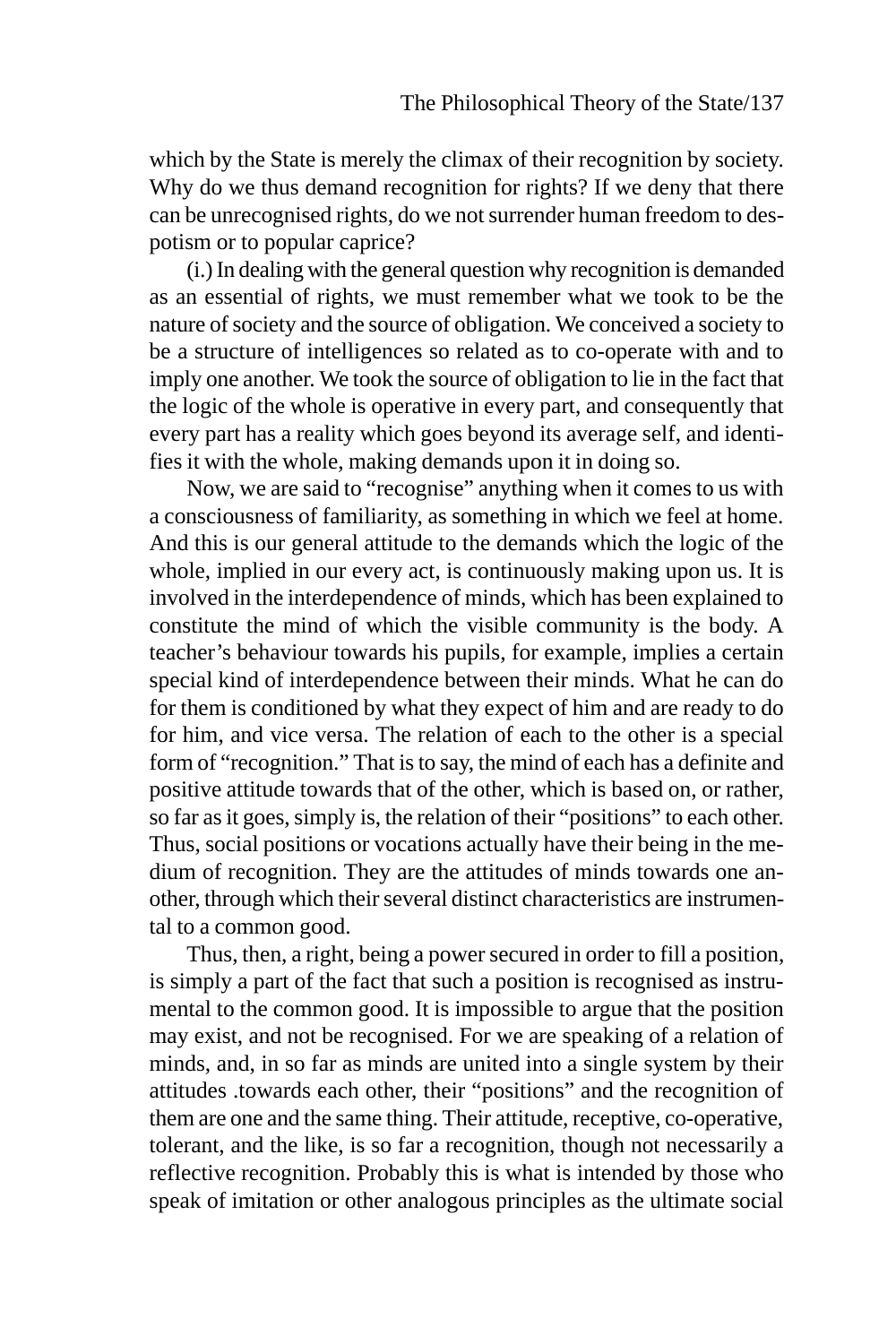fact. They do not mean the repetition of another person s conduct, though that may enter in part into the relation of interdependence. They mean the conscious adoption<sup>193</sup> of an attitude towards others, embodying the relations between the "positions" which social logic assigns to each.

(ii.) But then the question presses upon us—"If we deny that there can be unrecognised rights, do we not surrender human freedom to despotism or to popular caprice?"

The sting of this suggestion is taken out when we thoroughly grasp the idea that recognition is a matter of logic, working on and through experience, and not of choice or fancy. If my mind has no attitude to yours, there is no interdependence and I cannot be a party to securing you rights. You are not, for me, a sharer in a capacity for a common good, which each of us inevitably respects. A dog or a tree may be an instrument to the good life, and it may therefore be right to treat it in a certain way, but it cannot be a subject of rights. If my mind has an attitude to yours, then there is certainly a recognition between us, and the nature of that recognition and what it involves are matters for reasoning and for the appeal to experience. It is idle for me, for instance, to communicate with you by language or to buy and sell with you, perhaps even idle to go to war with you,<sup>194</sup> and still to say that I recognise no capacity in you for a common good. My behaviour is then inconsistent with itself, and the question takes the form what rights are involved in the recognition of you which experience demonstrates. No person and no society is consistent with itself, and the proof and amendment of their inconsistency is always possible. And, one inconsistency being amended, the path is opened to progress by the emergence of another. If slaves come to be recognised as free but not as citizens, this of itself opens a road by which the new freeman may make good his claim that it is an inconsistency not to recognise him as a citizen.

But no right can be founded on my mere desire to do what I like.<sup>195</sup> The wish for this is the sting of the claim to unrecognised rights, and this wish is to be met, as the fear that our view might lead to despotism was met. The matter is one of fact and logic, not of fancies and wishes. If I desire to assert an unrecognised right, I must show what "position" involves it, and how that position asserts itself in the system of recognitions which is the social mind, and my point can only be established universally with regard to a certain type of position, and not merely for myself as a particular A or B. In other words, I must show that the alleged right is a requirement of the realisation of capacities for good,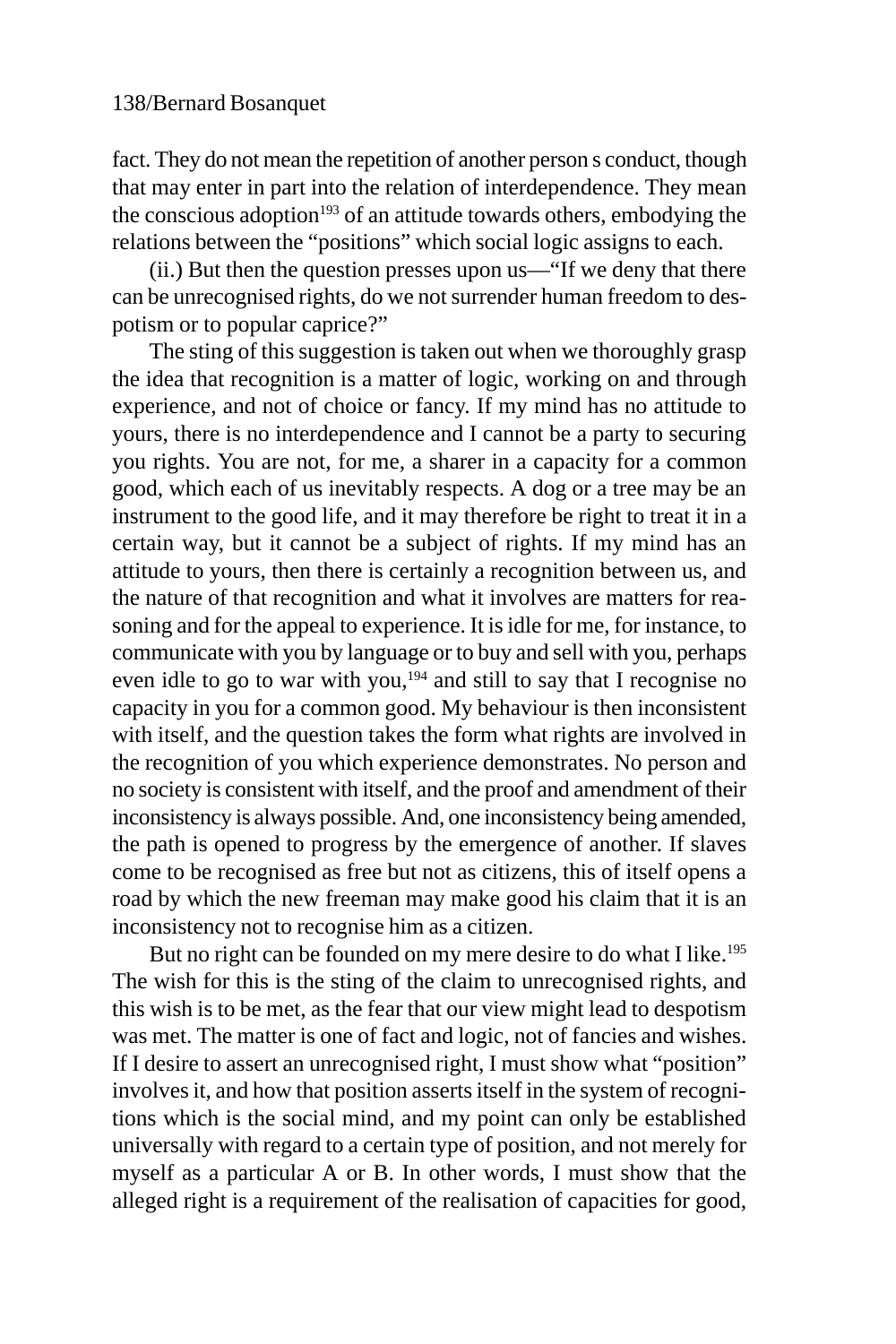and, further, that it does not demand a sacrifice of capacities now being realised, out of proportion to the capacities which it would enable to assert themselves. I must show, in short, that in so far as the claim in question is not secured by the State, Society is inconsistent with itself, and falls short of being what it professes to be, an organ of good life. And all my showing gives no right, till it has modified the law. To maintain a right against the State by force or disobedience is rebellion, and, in considering the duty of rebellion, we have to set the whole value of the existence of social order against the importance of the matter in which we think Society defective. There can hardly be a duty to rebellion in a State in which law can be altered by constitutional process.

The State-maintained system of rights, then, in its relation to the normal self and will of ordinary citizens with their varying moods of enthusiasm and indolence, may be compared to the automatic action of a human body. Automatic actions are such as we perform in walking, eating, dressing, playing the piano or riding the bicycle. They have been formed by consciousness, and are of a character subservient to its purposes, and obedient to its signals. As a rule, they demand no effort of attention, and in this way attention is economised and enabled to devote itself to problems which demand its intenser efforts. They are relegated to automatism because they are uniform, necessary, and external—"external" in the sense explained above, that the way in which they are required makes it enough if they are done, whatever their motives, or with no motives at all.

By far the greater bulk of the system of rights is related in this way to normal consciousness. We may pay taxes, abstain from fraud and assault, use the roads and the post-office, and enjoy our general security, without knowing that we are doing or enjoying anything that demands special attention. Partly, of course, attention is being given by other consciousnesses to maintaining the securities and facilities of our life. Even so, the arrangement is automatic in so far as there is no reason for arousing the general attention in respect to it; but to a varying extent it is automatic throughout, and engrained in the system and habits of the whole people. We are all supposed to know the whole law. Not even a judge has it all in his knowledge at any one time; but the meaning is that it roughly expresses our habits, and we live according to it without great difficulty, and expect each other to do so. This automatism is not harmful, but absolutely right and necessary, so long as we relegate to it only "external" matters; i.e., such as are necessary to be done, motive or no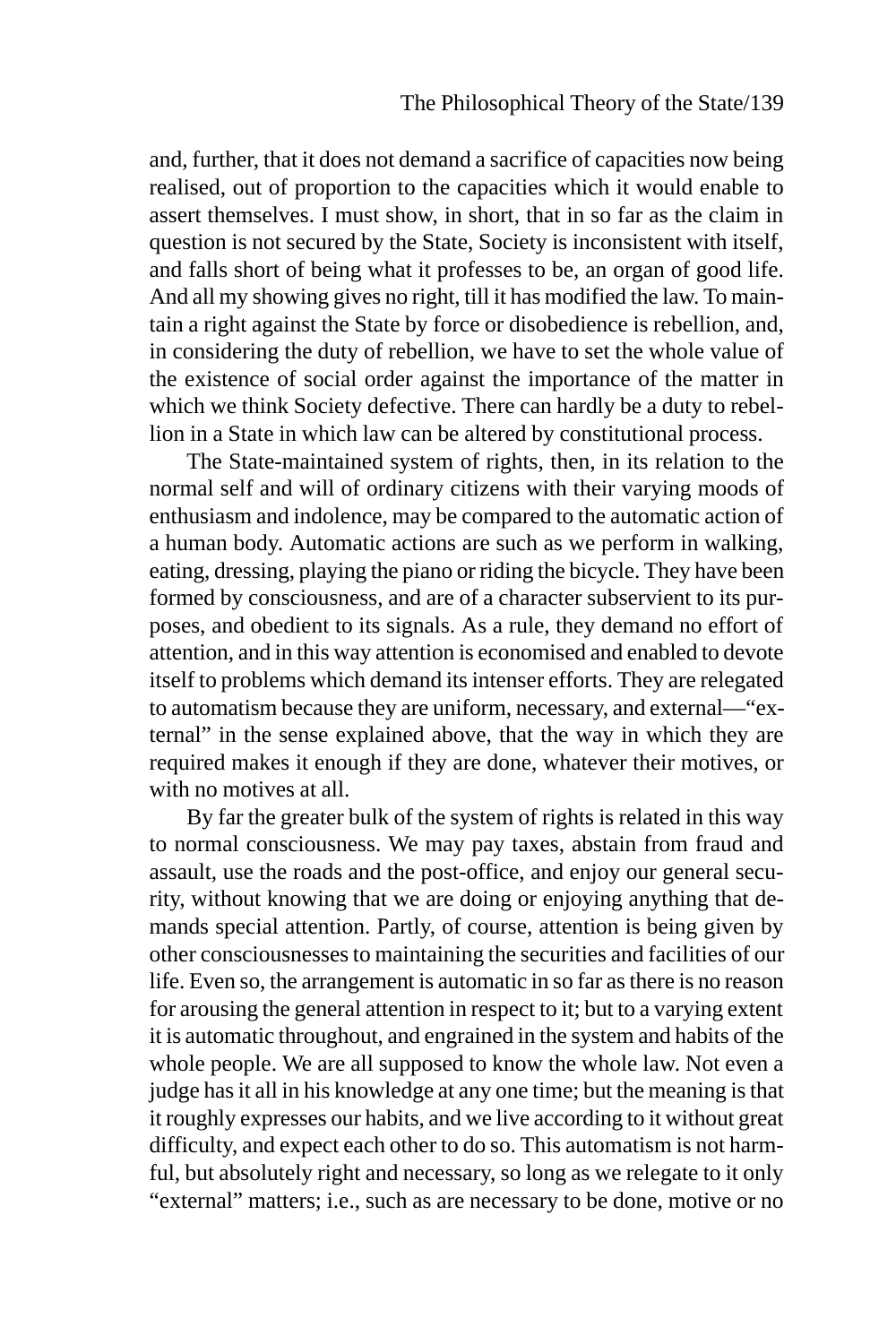motive, in some way which can be generally laid down. Thus used, it is an indispensable condition of progress. It represents the ground won and settled by our civilisation, and leaves us free to think and will such matters as have their value in and through being thought and willed rightly. If we try to relegate these to automatism, then moral and intellectual death has set in.

But if the system of rights is automatic, how can it rest on recognition? Automatic actions, we must remember, are still of a texture, so to speak, continuous with consciousness. "Recognition" expresses very fairly our habitual attitude towards them in ourselves and others. We might think, for example, of the system of habits and expectations which forms our household routine. We go through it for the most part automatically, while "recognising" the "position" of those who share it with us, and respecting the life which is its end. At points here and there in which it affects the deeper possibilities of our being, our attention becomes active, and we assert our position with enthusiasm and conscientiousness. Our attitude to the social system of rights is something like this. The whole order has our habitual recognition; we are aware of and respect more or less the imperative end on which it rests—the claim of a common good upon us all. Within the framework of this order there is room for all degrees of laxity and conscientiousness; but, in any case, it is only at certain points, which either concern our special capacity or demand readjustment in the general interest, that intense active attention is possible or desirable.

The view here taken of automatism and attention in the social whole impairs neither the unity of intelligence throughout society nor the individual's recognition of this unity as a self liable to be opposed to his usual self. As to the former point, every individual mind shows exactly the same phenomena, of a *continuum* largely automatic, and thoroughly alive only in certain regions, connected, but not thoroughly coherent. As to the latter point, permeation of the individual by the habits of social automatism does not prevent, but rather gives material for, his tendency to abstract himself from the whole, and to frame an attitude for himself inconsistent with his true "position," against which tendency the imperative recognition of his true self has constantly to be exerted.

7. We have finally to deal with the actual application by the State of its ultimate resource for the maintenance of rights, viz., force. Superior force may be exercised upon human nature both by rewards and by punishments. In both respects its exercise by the State would fall gener-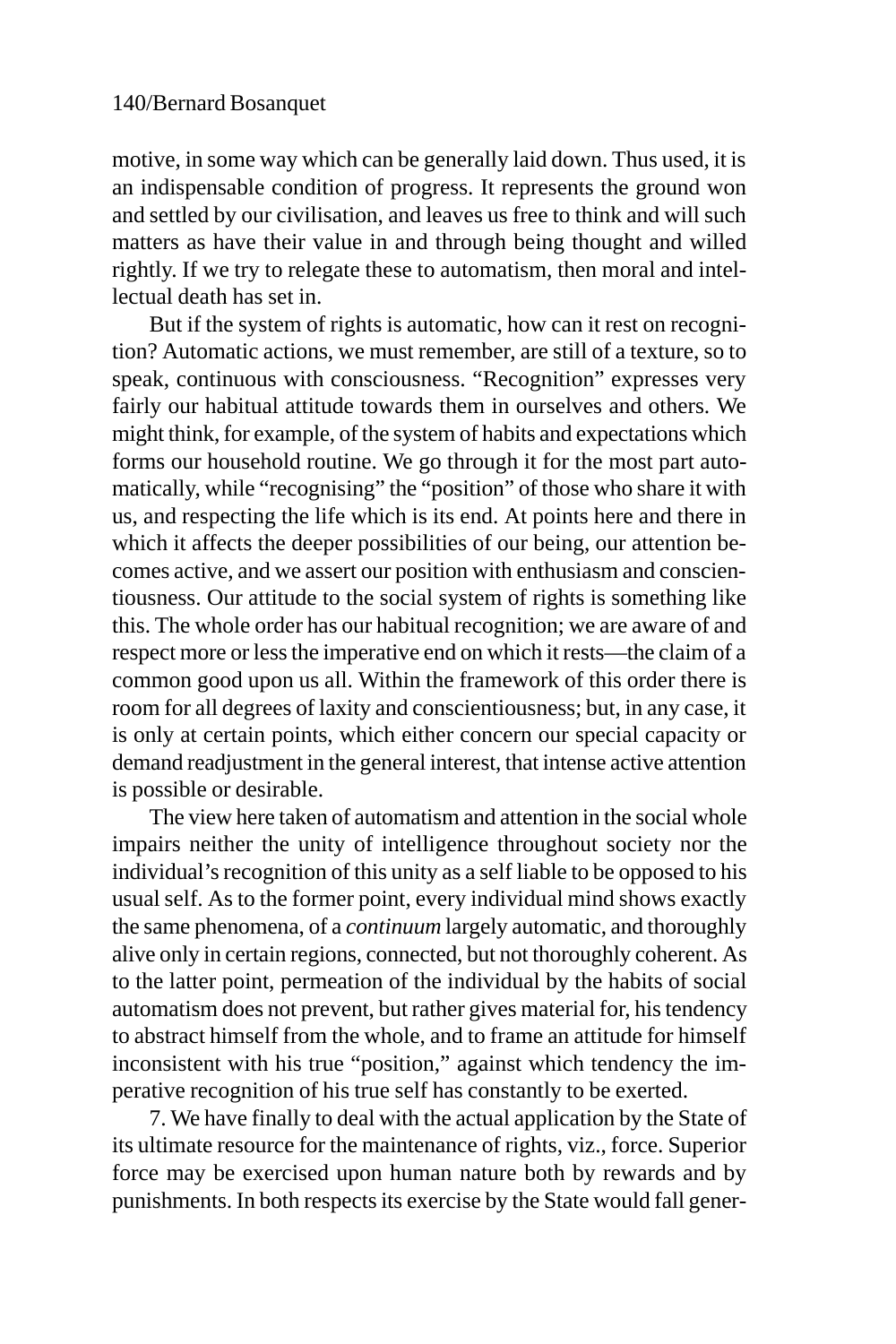ally within the lines of automatism; that is to say, it would be a case of the promotion of an end by means other than the influence of an idea of that end upon the will. But, owing to the subtle continuity of human nature throughout all its phases, we shall find that there is something more than this to be said, and that the idea of the end is operative in a peculiar way just where the agencies that promote it appear to be most alien and mechanical. In so far as this is the case, the general theory of the negative character of State action has to be modified, as we foresaw, by the theory of punishment. *Prima facie*, however, it is true that reward and punishment belong to the automatic element of social life. They arise in no direct relation of the will to the end. They are a reaction of the automatic system, instrumental to the end, against a friction or obstacle which intrudes upon it, or (in the case of rewards) upon the opposite of a friction or obstacle. There is no object in pressing a comparison into every detail; but perhaps, as social and individual automatism do really bear the same kind of relation to consciousness, it may be pointed out that reward and punishment correspond in some degree to the pleasures and pains of a high-class secondary automatism, say of riding or of reading, i.e., of something specially conducive to enhanced life. Such activities bring pleasure when unimpeded, and pain when sharply interrupted by a start or blunder which jars upon us. Putting this latter case in language which carries out the analogy to punishment, we might say that the formed habit of action, unconsciously or semiconsciously relevant to the end or fuller life, is obstructed by some partial start of mind, and their conflict is accompanied with recognition, pain, and vexation. "What a fool I was," we exclaim, "to ride carelessly at that corner," or "to let that plan for a holiday interrupt me in my morning's reading."

It may seem remarkable that reward plays a small and apparently decreasing part in the self-management of society by the public power. To the naïve Athenian,<sup>196</sup> it seemed a natural instrument for the encouragement of public spirit, probably rather by a want of discrimination between motives than by a real belief in political selfishness. In European countries honours still appear to play a considerable part, but on analysis it would be found less than it seems. Partly they are recognitions of important functions, and thus conditions rather than rewards. To a great extent, again, they recognise existing facts, and are rather consequences of the respect which society feels for certain types of life (with very curious results in regions where the general mind is inexperi-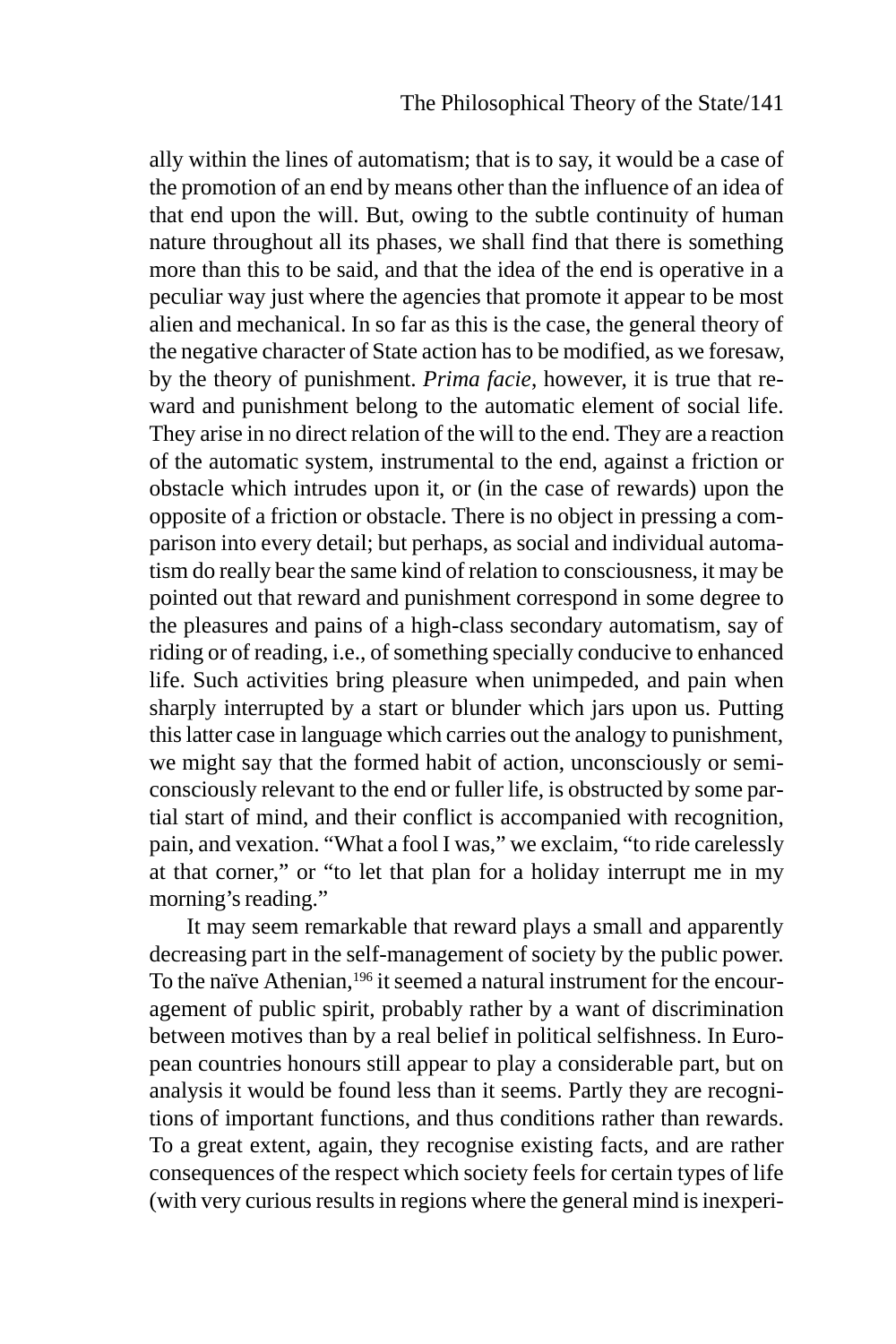#### 142/Bernard Bosanquet

enced, e.g., in fine art) than means employed to regulate the conduct of citizens. We should think a soldier mean whose aim was a peerage, still more a poet or an artist. I hardly know that rewards adjudged by the State, as distinct from compensations, exist in the United States of America.197 Rewards then fill no place correlative to that of punishments, and the reason seems plain. Punishment corresponds much better to the negative method which alone is open to the State for the maintenance of rights. For Punishment proclaims its negative character, and no one can suppose it laudable simply to be deterred from wrong-doing by fear of punishment. But though precisely the same principle applies to meritorious actions done with a view to reward, an illusion is almost certain to arise which will hide the principle in this case. For, if reward is largely used as an inducement to actions conducive to the best life, it is almost certain that it will be used as an inducement to actions, the value and certainty of which depend on the state of will to which they are due. And then the distinction between getting them done, motive or no motive, which is the true region of State action, and their being done with a certain motive, which is necessary to give them either the highest practical or any moral value, is pretty sure to be obliterated, and the range of the moral will trenched upon in its higher portion and with a constant tendency to self-deception.198 It is the same truth in other words when we point out that taking reward and punishment, as interferences, only to deal with exceptional cases, reward would deal with the exceptionally good. Therefore, again, reward must either make an impossible attempt to deal with all the normal as good, which involves the danger of *de*-moralising the whole of normal life, or must take the line of specially promoting what is exceptionally conducive to good life; in which case confusion is certain to arise from interference with the delicate middle class of external actions analysed above. And thus it is only what we should expect when we find that States having no damnosa hereditas of a craving for personal honours are hardly acquainted with the bestowal of rewards by the public power.

It will be sufficient, then, to complete the account of State action in maintenance of rights by some account of the nature and principles of punishment.

And we may profitably begin by recalling M. Durkheim's suggestion, which was mentioned in a former chapter. Punishment, he observes, from the simplest and most actual point of view, includes in itself all those sides which theory has tended to regard as incompatible. It is, in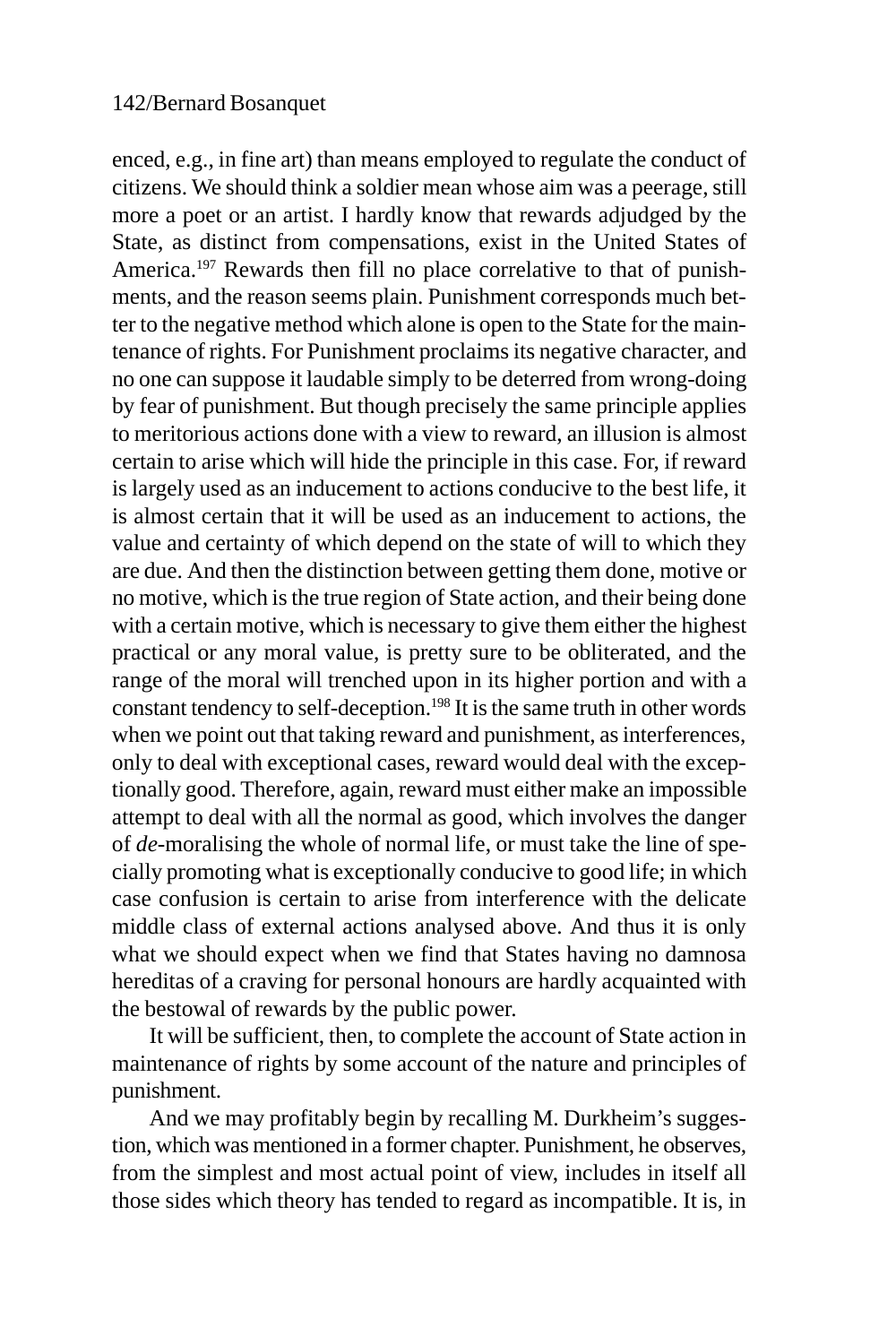essence, simply the reaction of a strong and determinate collective sentiment against an act which offends it. It is idle to include such a reaction entirely under the head either of reformation, or of retaliation, or of prevention. An aggression is *ipso facto* a sign of character, an injury, and a menace; and the reaction against it is equally *ipso facto* an attempt to affect character, a retaliation against an injury, and a deterrent or preventive against a menace. When we fire up at aggression it is pretty much a chance whehter we say "I am going to teach him better manners," or "I am going to serve him out," or "I am going to see that he doesn't do that again." A consideration of each of these aspects is necessary to do justice both to the theories and to the facts.

i. An obvious point of view, and the first perhaps to appear in philosophy, though strongly opposed to early law, is that the aim of punishment is to make the offender good. As test of the adequacy of this doctrine by itself, the question may be put, "If pleasures would cure the offender, ought he to be given pleasures?" The doctrine, however, does not, by any means, altogether incline to leniency. For it carries as a corollary the extirpation of the incurable, which Plato proposes in a passage of singularly modern quality, when he suggests the co-operation of judges and physicians in maintaining the moral and physical health of society.199

The first comment that occurs to us is, that by a mere medical treatment of the offender, including or consisting of pleasant conditions, if helpful to his cure, the interest of society seems to be disregarded. What is to become of the maintenance of rights, if aggressors have to anticipate a pleasant or lenient "cure"? It may be true that brutal punishments stimulate a criminal temper in the people rather than check it; but it is a long way from this to laying down that there is no need for terror to be associated with crime. To suppose that pleasures may simply act throughout as pains, is playing with words and throws no light on the question. If we leave words their meaning, we must say that punishment must be deterrent for others, as well as reformatory for the offender, and therefore in some degree painful. It is true, however, that the offender, as a human being, and presumably capable of a common good, has, as Green puts it, "reversionary rights" of humanity, and these, punishment must so far as possible respect.

But there is a deeper difficulty. If the reformation theory is to be seriously distinguished from the other theories of punishment, it has a meaning which is unjust to the offender himself. It implies that his of-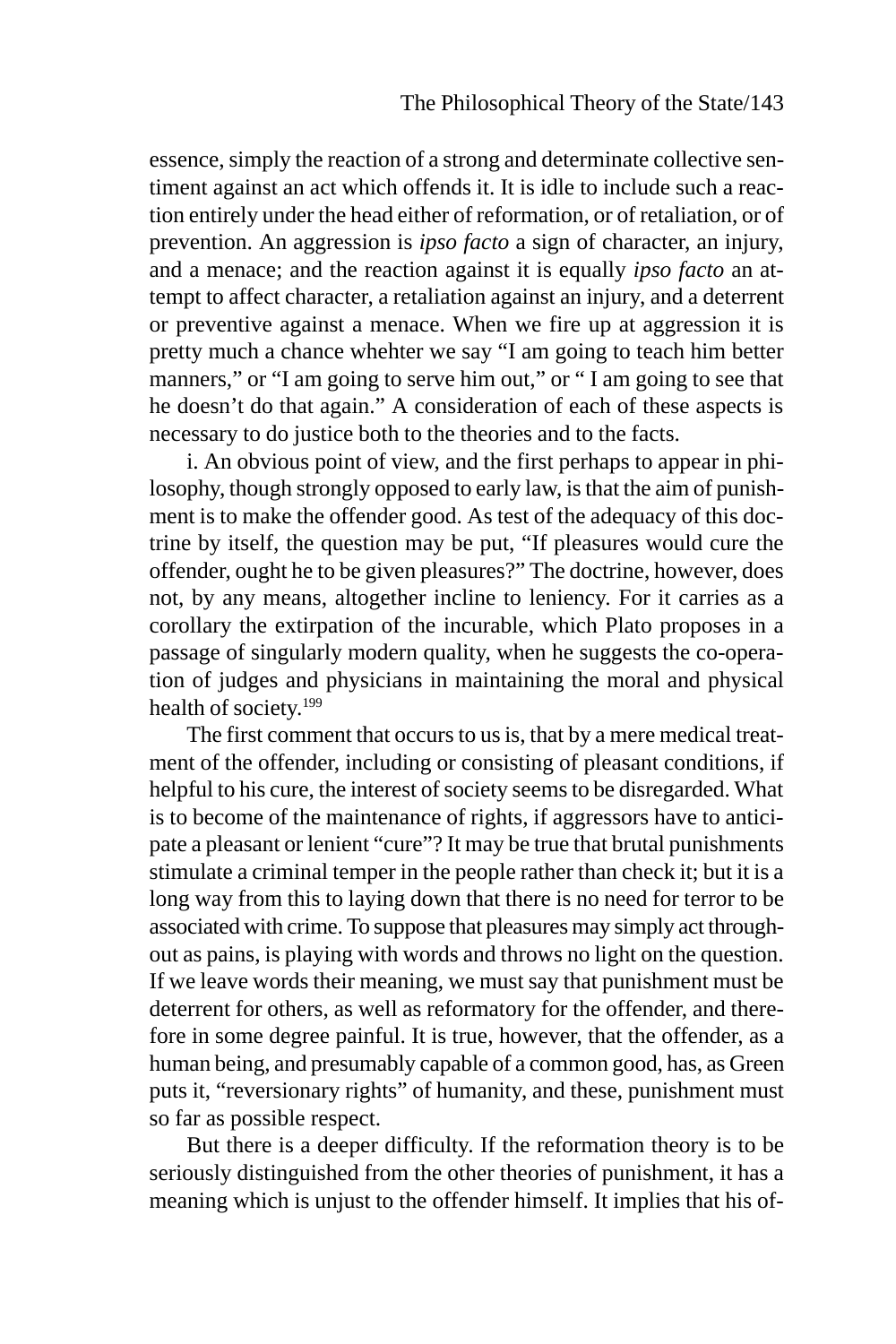fence is a merely natural evil, like disease, and can be cured by therapeutic treatment directed to removing its causes. But this is to treat him not as a human being; to treat him as a "patient," not as an agent; to exclude him from the general recognition that makes us men. (If the therapeutic treatment includes a recognition and chastisement of the offender's bad will<sup>200</sup>—the form of which chastisement may, of course, be very variously modified—then there is no longer anything to distinguish the reformatory theory from other theories of punishment.) It has been lately pointed out<sup>201</sup> what a confusion is involved in the claim that beings, who are irresponsible and so incapable of guilt, are therefore in the strict sense innocent. Here are the true objects for a pure reformatory theory. Here that may freely be done, as to creatures incapable of rights, which is kindest for them and safest for society, from quasimedical treatment to extirpation. There is no guilt in them to demand punishment, but there is no human will in them to have the rights of innocence.

But, applied to responsible human beings, such a theory, if really kept to its distinctive contention, is an insult. It leads to the notion that the State may take hold of any man, whose life or ideas are thought capable of improvement, and set to work to ameliorate them by forcible treatment. There is no true punishment except where one is an offender against a system of rights which he shares, and therefore against himself. And such an offender has a right to the recognition of his hostile will; it is inhuman to treat him as a wild animal or a child, whom we simply mould to our aims. Without such a recognition, to be punished is not, according to the old Scotch phrase, to be "justified."

ii. The idea of retaliation or retribution, though in history the oldest conception of punishment, $202$  may be taken in theory as a protest against the conception that punishment is only a means for making a man better. Its strong point is its definite idea of the offender. The offender is a responsible person, belonging to a certain order which he recognises as entering into him and as entered into by him, and he has made actual an intention hostile to this order. He has, as Plato's Socrates insists in the *Crito*, destroyed the order so far as in him lies. In other words, he has violated the system of rights which the State exists to maintain, and by which alone he and others are secured in the exercise of any capacity for good, this security consisting in their reciprocal respect for the system. His hostile will stands up and defies the right, in so far as his personality is asserted through a tangible deed which embodies the wrong. It is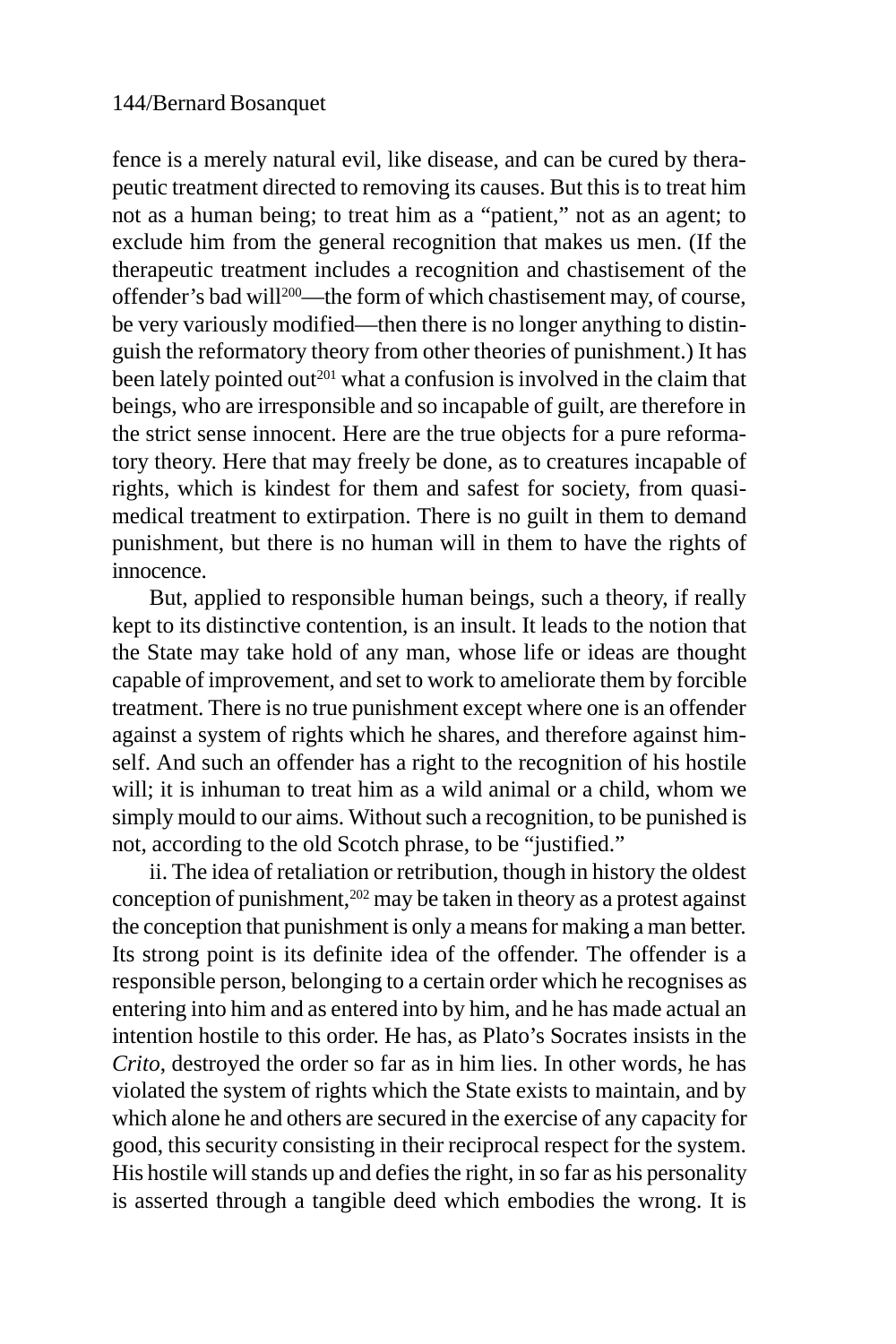necessary, then, that the power which maintains the system of rights should not merely, if possible, undo the external harm which has been done, but should strike down the hostile will which has defied the right by doing that harm. The end or true self is in the medium of mind and will, and is contradicted and nullified so far as a hostile will is permitted to triumph.

It is obvious, however, that the means by which the hostile will can be negatived fall *prima facie* within the region of automatism. The recalcitrant element of consciousness is not susceptible to the end as an idea, or it would not be recalcitrant. The end can here assert itself, agreeably to the general principle of State action, only through external action the mental effects of which cannot be precisely estimated. It might, therefore, seem that the pain produced by the reaction of the automatic system on the aberrant consciousness — the punishment — was simply a natural pain, which might act as a deterrent from aberration, but had no visible connection with the true whole or end for the mind of the offender. We shall speak below of the sense in which punishment is deterrent or preventive. But it is to be noted at this point that a highclass secondary automatism, with which all along we have compared the system of rights as engrained in the habits of a people, retains a very close connection with consciousness. We do not indeed will every step that we walk, but we only walk while we will to walk, and so with the whole system of routine automatism which is the method and organ of our daily life. At any interruption, any hindrance or failure, consciousness starts up, and the end of the whole routine comes sharply back upon us through our aberration.

So it is with punishment. Primarily, no doubt, chastisement by pain, and the appeal to fear and to submissiveness, is effective through our lower nature, and, in as far as operative, substitutes selfish motives for the will that wills the good, and so narrows its sphere. But there is more behind. The automatic system is pulsing with the vitality of the end to which it is instrumental; and when we kick against the pricks, and it reacts upon us in pain, this pain has subtle connections thoughout the whole of our being. It brings us to our senses, as we say; that is, it suggests, more or less, a consciousness of what the habitual system means, and of what we have committed in offending against it. When one stumbles and hurts his foot, he may look up and see that he is off the path. If a man is told that the way he works his factory or keeps his tenement houses is rendering him liable to fine or imprisonment, then, if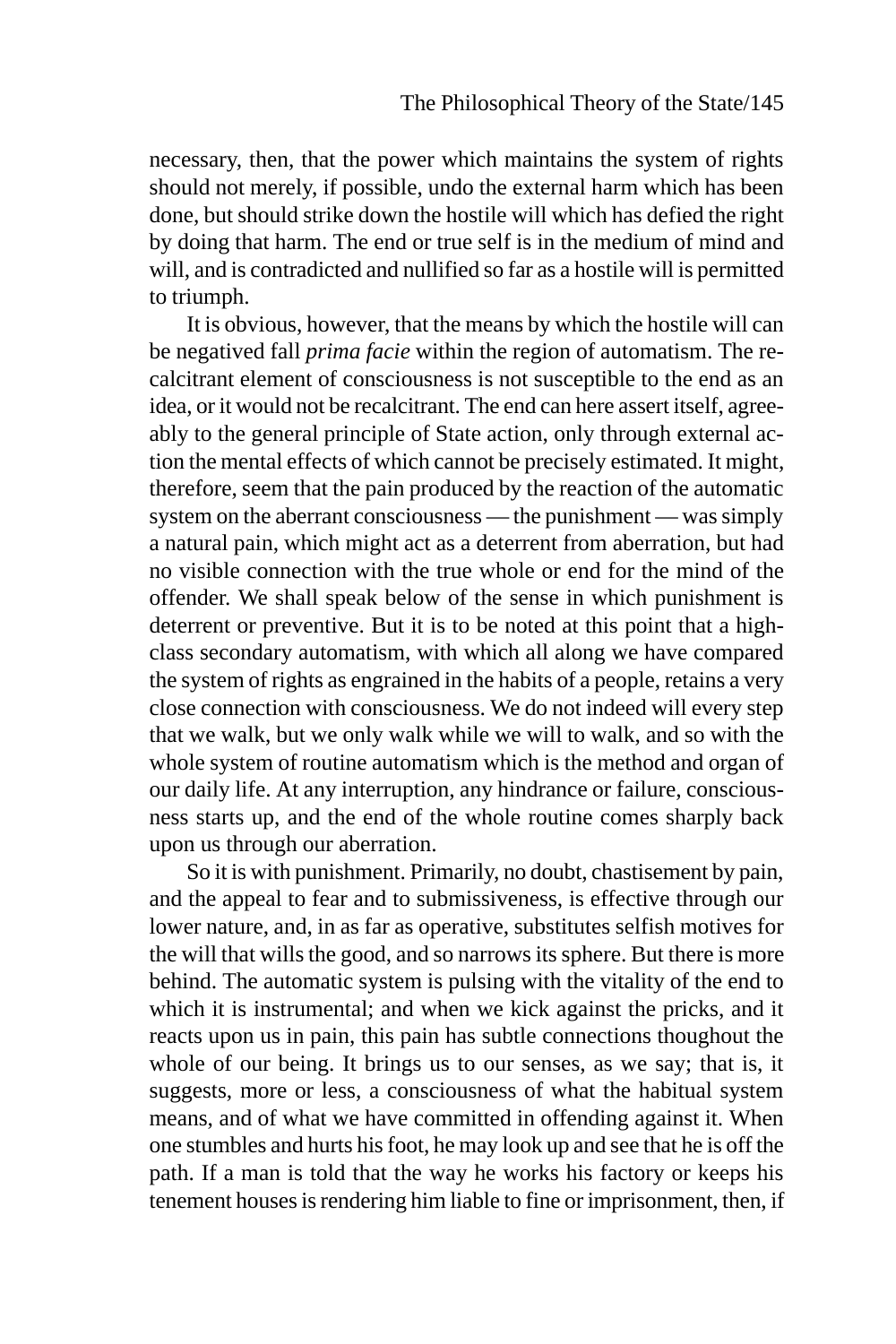he is an ordinary, careless, but respectable citizen, he will feel something of a shock, and recognise that he was getting too neglectful of the rights of others, and that, in being pulled up, he is brought back to himself. His citizen honour will be touched. He will not like to be below the average which the common conscience had embodied in law.

When we come to the actual criminal consciousness, the form which the recognition may take in fact may vary greatly; and as an extreme there may be a furious hostility against the whole recognised system of law, either involving self-outlawry through a despair of reconciliation, or arising through some sort of habitual conspiracy in which the man finds his chosen law and order as against that recognised by the State.203 But after all, we are dealing with a question of social logic and not of empirical psychology. And it must be laid down that, in as far as any sane man fails altogether to recognise in any form the assertion of something which he normally respects in the law which punishes him (putting aside what he takes to be miscarriage of justice), he is outlawed by himself and the essentials of citizenship are not in him. Doubtless, if an uneducated man were told, in theoretical language, that in being punished for an assault he was realising his own will, he would think it cruel nonsense. But this is a mere question of language, and has really nothing to do with the essential state of his consciousness. He would understand perfectly well that he was being served as he would say anyone should be served, whom he saw acting as he had done, in a case where his. own passions were not engaged. And this recognition, in whatever form it is admitted, carries the consequence which we affirm.

In short, then, compulsion through punishment and the fear of it, though primarily acting on the lower self, does tend, when the conditions of true punishment exist (i.e., the reaction of a system of rights violated by one who shares in it), to a recognition of the end by the person punished, and may so far be regarded as his own will, implied in the maintenance of a system to which he is a party, returning upon himself in the form of pain. And this is the theory of punishment as retributive. The test doctrine of the theory may be found in Kant's saying that, even though a society were about to be dissolved by agreement, the last murderer in prison must be executed before it breaks up. The punishment is, so to speak, his right, of which he must not be defrauded.

There are two natural perversions of this theory.

The first is to confuse the necessary retribution or reaction of the general self, through the State, with personal vengeance.204 Even in the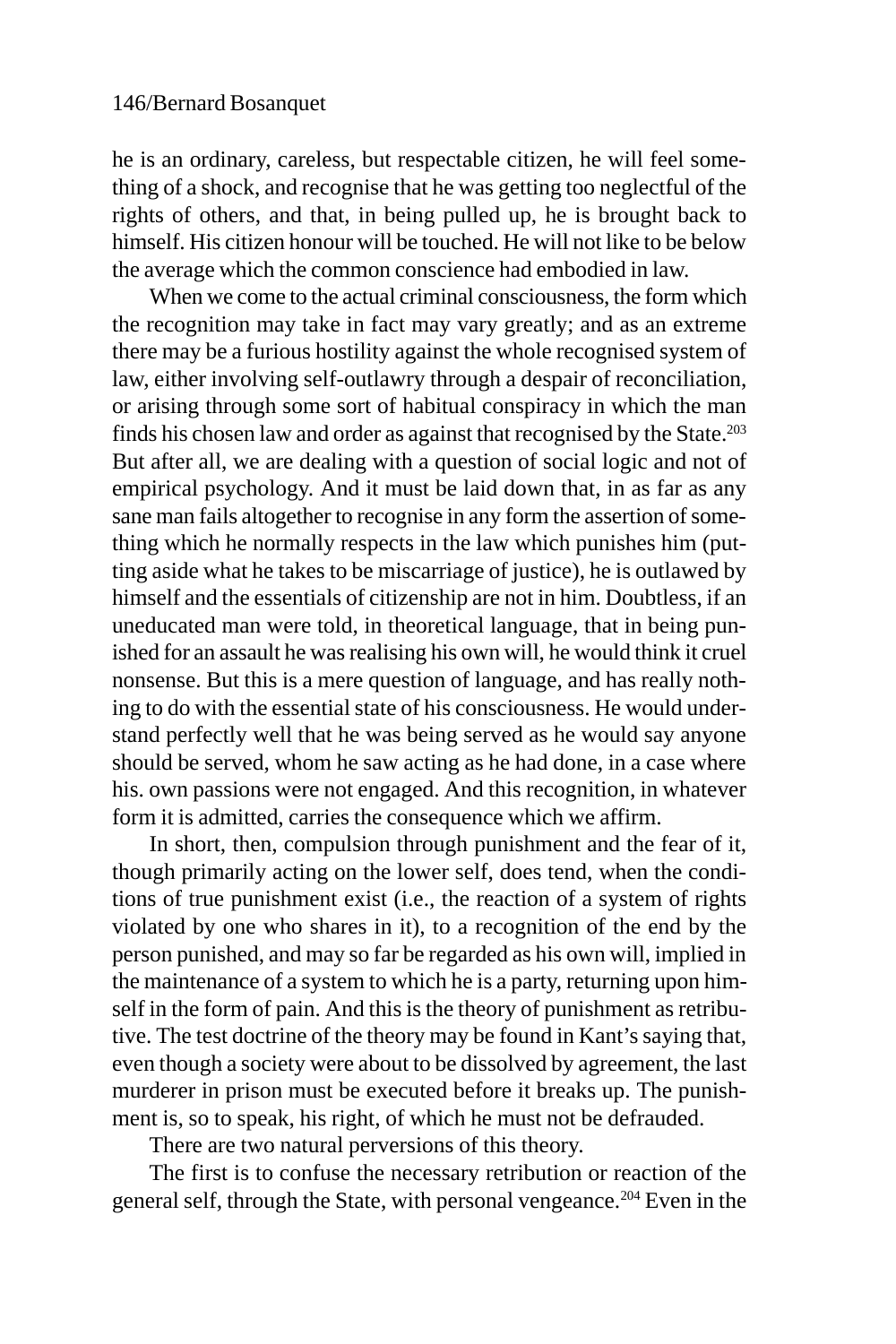vulgar form, when a brutal murder evokes a general desire to have the offender served out, $205$  the general or social indignation is not the same as the selfish desire for revenge. It is the offspring of a rough notion of law and humanity, and of the feeling that a striking aggression upon them demands to be strikingly put down. Such a sentiment is a part of the consciousness which maintains the system of rights, and can hardly be absent where that consciousness is strong.

The second perversion consists in the superstition that punishment should be "equivalent" to offence. In a sense, we have seen, it is *identical*; i.e., it is a return of the offender's act upon himself by a connection inevitable in a moral organism. But as for equivalence of pain inflicted, either with the pain caused by the offence or with its guilt, the State knows nothing of it and has no means of securing it. It cannot estimate either pain or moral guilt. Punishment cannot be adapted to factors which cannot be known. And further, the attempt to punish for immorality has evils of its own. The graduation of punishments must depend on wholly different principles, which we will consider in speaking of punishment as preventive or deterrent.

iii. The graduation of punishments must be almost entirely determined by experience of their operation as deterrents. It is to be borne in mind, indeed, (i.) that the "reversionary rights" of humanity in the offender are not to be needlessly sacrificed, and (ii.) that the true essence of punishment, as punishment, the negation of the offender's anti-social will, is in some way to be secured. But these conditions are included in the preventive or deterrent theory of punishment, if completely understood; if, that is to say, it is made clear precisely what it is that is to be prevented.

If we speak of punishment, then, as having for its aim to be deterrent or preventive, we must not understand this to mean that a majority, or any persons in power, may rightly prevent, by the threat of penalties, any acts that seem to them to be inconvenient.

That which is to be prevented by punishment is a violation of the State-maintained system of rights by a person who is a party to that system, and therefore the above-mentioned conditions, implied in a true understanding of the reformatory and retributive aspects of punishment, are also involved in it as deterrent. But, this being admitted, we may add to them the distinctive principle on which a deterrent theory insists. If a lighter punishment deter as effectively as a heavier, it is wrong to impose the heavier. For the precise aim of State action is the maintenance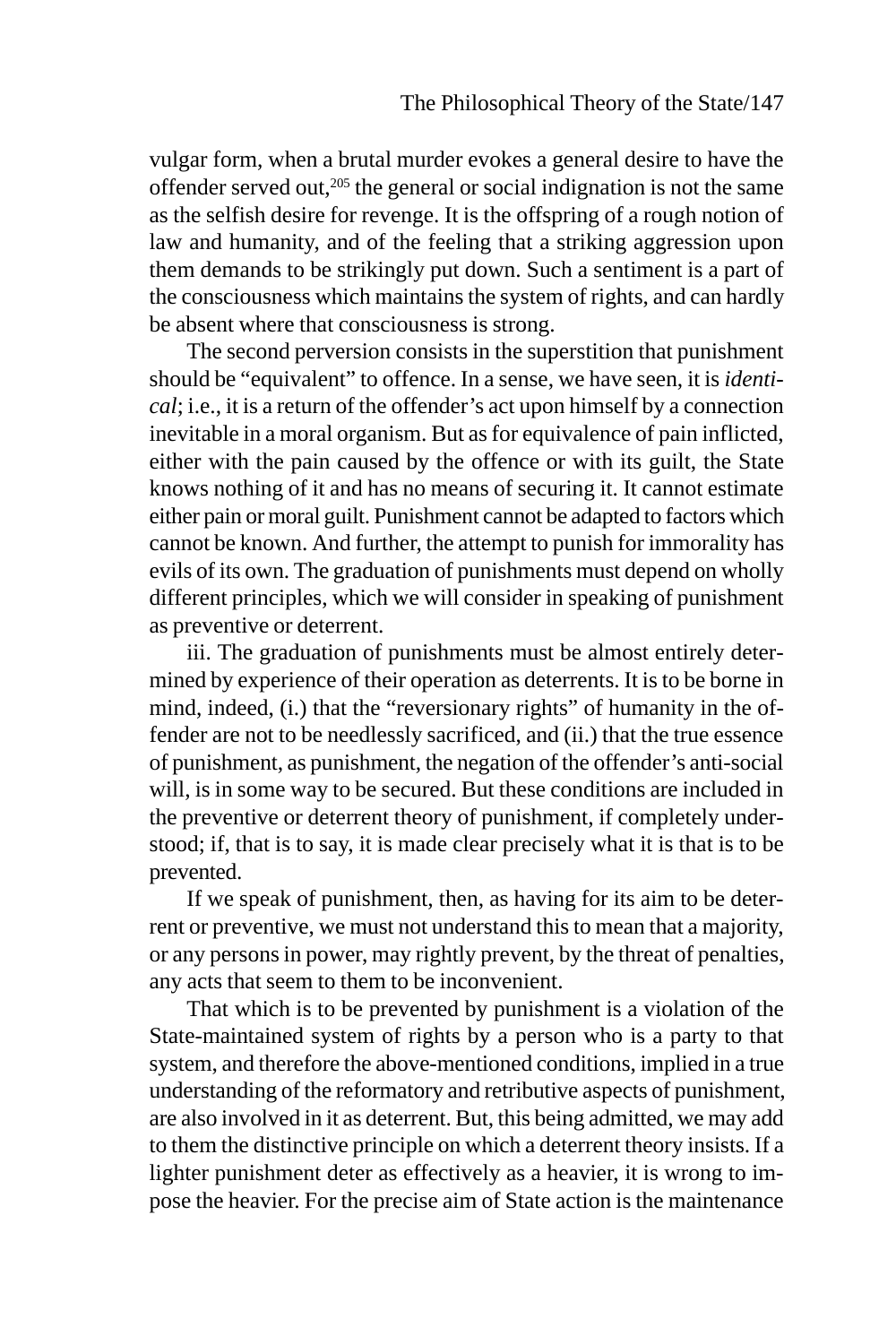of rights; and if rights are effectively maintained without the heavier punishment, the aim of the State does not justify its imposition. It is well known that success in the maintenance of rights depends not only on the severity of punishments, but also on the true adjustment of the rights themselves to human ends, and on that certainty of detecting crime which is a result of efficient government. And it must always be considered, in dealing with a relative failure of the deterrent power of punishment in regard to certain offences, whether a better adjustment of rights or a greater certainty of detection will not meet the end more effectively than increased severity of punishment. We have seen that the equivalence of punishment and offence is really a meaningless superstition. And there is no principle on which punishment can be rationally graduated, except its deterrent power as learned by experience. This view corresponds to the true limits of State action as determined by the means at its disposal compared with the end which is its justification, and is therefore, when grasped in its full meaning as not denying the nature of punishment, the true theory of it.

We saw, in speaking of punishment as retributive, in what sense it can and cannot rest upon a judgment imputing moral guilt. Of degrees of moral guilt as manifested in the particular acts of individuals, the State, like all of us, is necessarily ignorant. But this is not to say that punishment is wholly divorced from a just moral sentiment. Undoubtedly it implies and rests upon a disapproval of that hostile attitude to the system of rights which is implied in the realised intention constituting the violation of right. Though in practice the distinction between civil and criminal law in England carries out no thoroughly logical demarcation, yet it is true on the whole to say with Hegel that, in the matter of a civil action, there is no violation of right as such, but only a question in whom a certain right resides; while in a matter of criminal law there is involved an infraction of right as such, which by implication is a denial of the whole sphere of law and order. This infraction the general conscience disapproves, and its disapproval is embodied in a forcible dealing with the offender, however that dealing may be graduated by other considerations.

I may touch here on an interesting point of detail, following Green. If punishment is essentially graduated according to its deterrent power, and not according to moral guilt, how does it come to pass that "extenuating circumstances" are allowed to influence sentences? That they do so really, if not nominally, even in England, there can be no doubt. Is it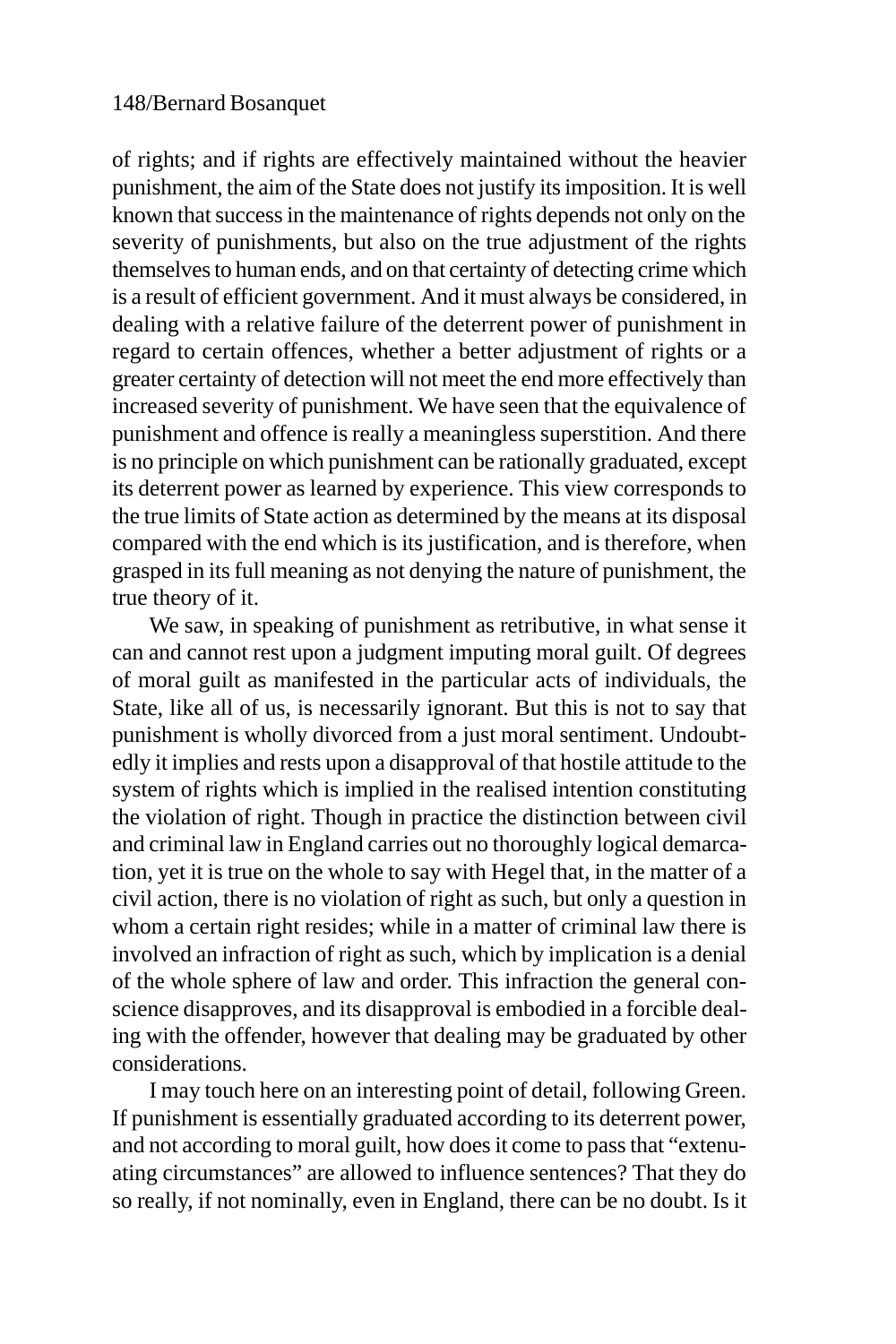not that they indicate a less degree of wickedness in the offender than the offence in question would normally presuppose? It would seem that judges themselves are sometimes under this impression. But it may well be that they act under a right instinct and assign a wrong reason. For it is impossible to get over the fact that moral iniquity is something which cannot be really estimated. The true reason for allowing circumstances which change the character of the act to influence the sentence is that, in changing its character, they may take it out of the class of offences to which it *prima facie* belongs, and from which men need to be deterred by a recognised amount of severity. If a man is starving and steals a turnip, his offence, being so exceptionally conditioned, does not threaten the general right of property, and does not need to be associated with any high degree of terror in order to protect that right. A man who steals under no extraordinary pressure of need does what might become a common practice if not associated with as much terror as is found by experience to deter men from theft.

It may be said, in some exceptional emergency, "but many men are now starving; ought not the theft of food, on the principle of prevention, to be now punished with extreme severity, as otherwise it is likely to become common?" Or in general, ought not severity to increase with temptation or provocation, as a greater deterrent is needed to counterbalance this? The case in which the temptation or provocation is exceptional has just been dealt with. But if abnormal temptation or provocation becomes common, as in a famine, or in some excited condition of public feeling, then it must be remembered that not one right only, but the system of rights as such, is what the State has to maintain. If starvation is common, some readjustment of rights, or at least some temporary protection of the right to live, is the remedy indicated, and not, or not solely, increased severity in dealing with theft.<sup>206</sup> If provocation becomes common, then the rights of those provoked must be remembered, and the provocation itself perhaps made punishable, like the singing of faction songs in Ireland. Punishment is to protect rights, not to encourage wrongs.

Thus, we have seen the true nature and aims of punishment as following from the aim of the State in maintaining the system of rights instrumental to the fullest life. The three main aspects of punishment which we have considered are really inseparable, and each, if properly explained, expands so as to include the others.<sup>207</sup>

We may, in conclusion, sum up the whole theory of State action in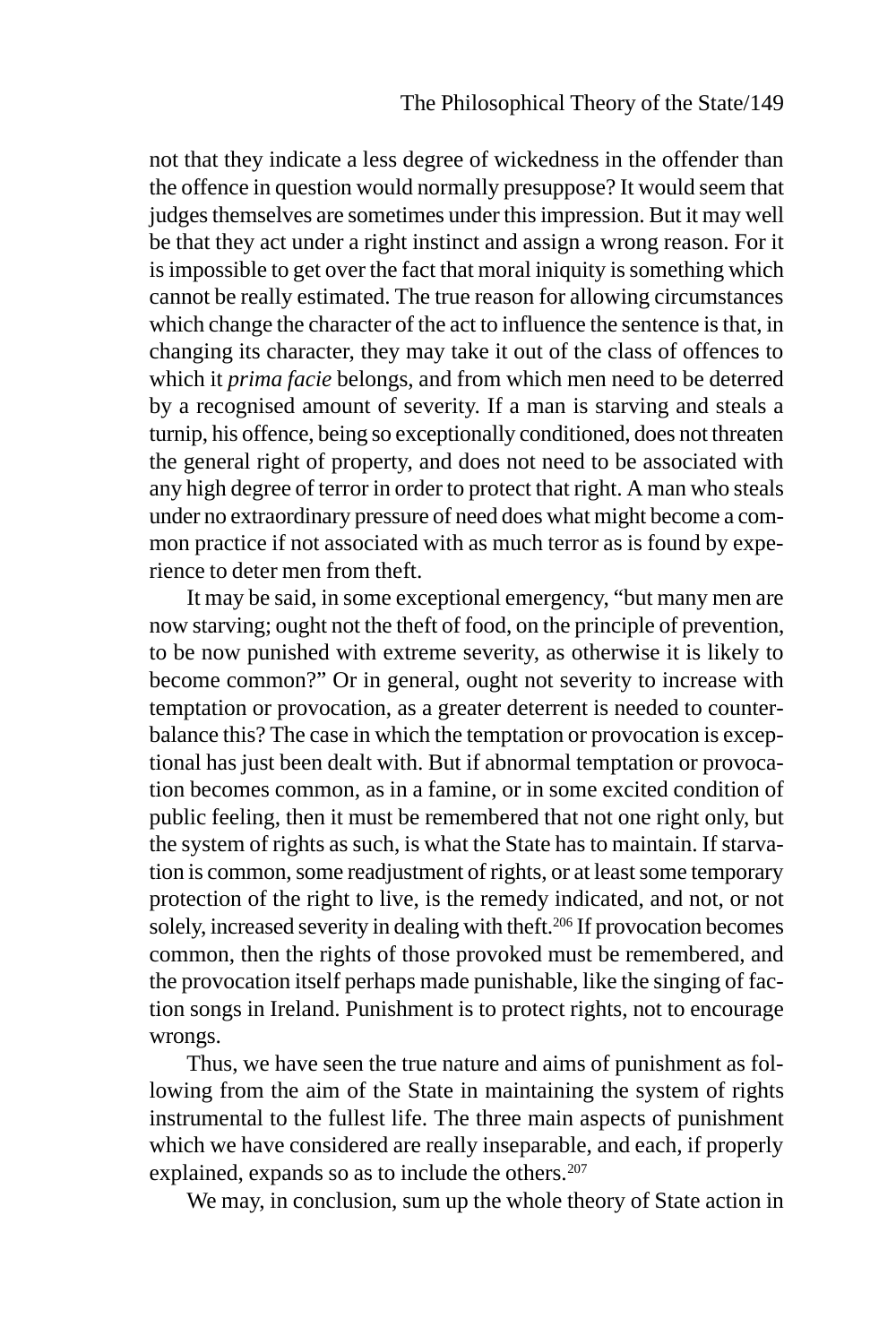the formula which we inherit from Rousseau—that Sovereignty is the exercise of the General Will.

First. All State action is General in its bearing and justification, even if particular, or rather concrete, in its details. It is embodied in a system of rights, and there is no element of it which is not determined by a bearing upon a public interest. The verification of this truth, throughout, for example, our English system of public and private Acts of Parliament, would run parallel to the logical theory of the Universal Judgment as it passes into Judgments whose subjects are proper names. But the immediate point is that no rights are absolute, or detached from the whole, but all have their warrant in the aim of the whole, which at the same time implies their adjustment and regulation according to general principles. This generality of law is practically an immense protection to individuals against arbitrary interference. It makes every regulation strike a class and not a single person.

And, secondly. All State action is at bottom the exercise of a Will; the real Will, or the Will as logically implied in intelligences as such, and more or less recognised as imperative upon them. And, therefore, though in the form of force it acts through automatism, that is, not directly as conscious Will, but through a system which gives rise to acts by influences apparently alien, yet the root and source of the whole structure is of the nature of Will, and its end, like that of organic automatism, is to clear the road for true volition; it is "forcing men to be free." And in so far as by misdirection of the automatic<sup>208</sup> process it encroaches on the region of living Will—the region where the good realises itself directly by its own force as a motive—it is "sawing off the branch on which it sits, and superseding the aim by the instrument.

# Chapter IX. Rousseau's Theory as Applied to the Modern State: Kant, Fichte, Hegel.

1. Probably no other philosophical movement has ever focussed in itself so much human nature as the post-Kantian Idealism. It has fallen to the present writer to show elsewhere<sup>209</sup> how the "finding of Greek art," which it owed to Winckelmann, gave it unrivalled insight into mind as embodied in objects of sense. Here we have to deal with another source of its ideas. As we pointed out in the first chapter, the ethical and political theory of Kant, Fichte, and Hegel springs from the same *Evangel of*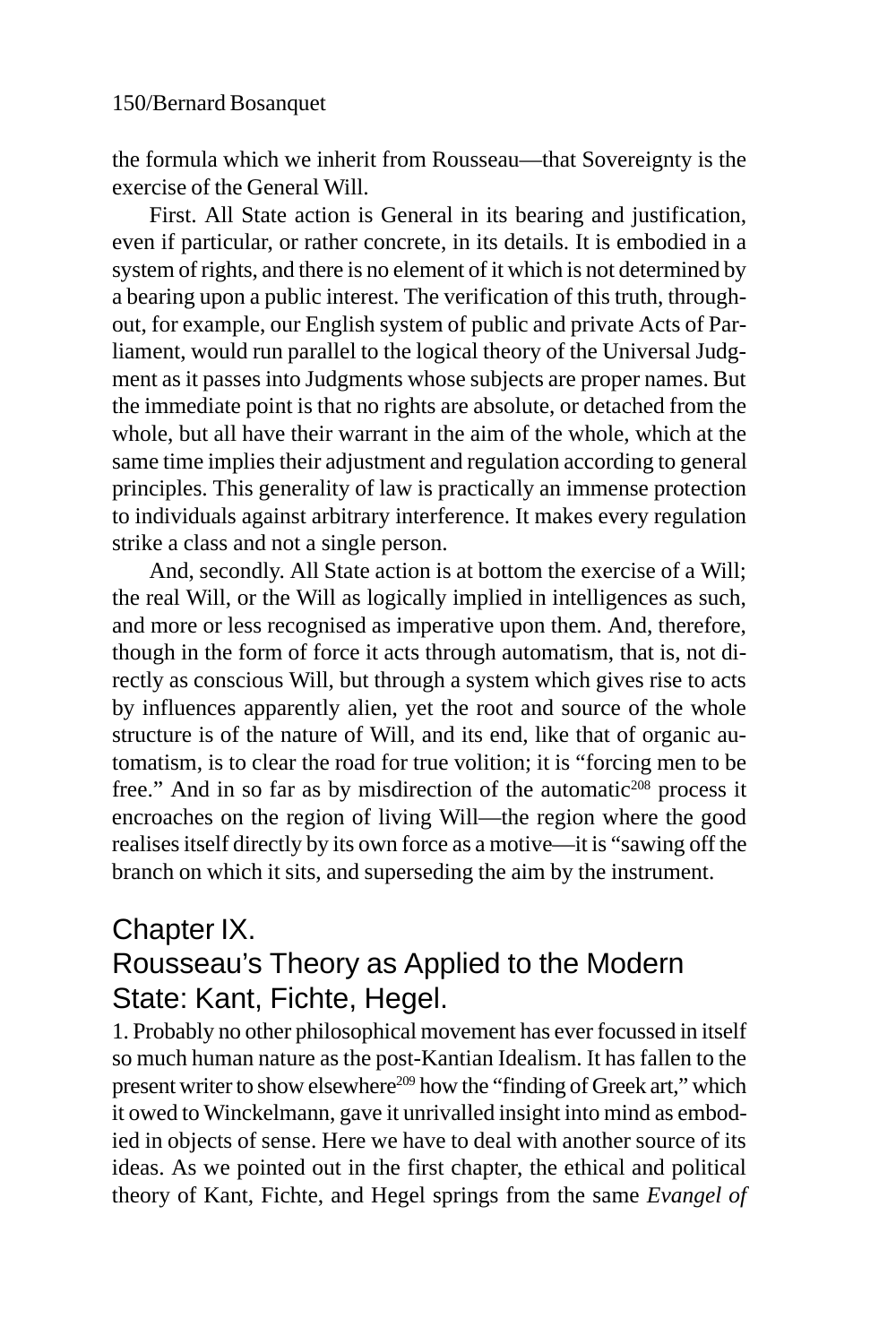*Jean Jacques* from which the French Revolution drew its formulae. It would not be true to say that it springs from this alone. Great philosophers know how to fuse the materials they work in; and particularly the modern abstraction of "freedom" was blended, for Hegel, with the idea of concrete life through the tradition of the Greek city, with its affinity for autonomy on the one hand and for beauty on the other. Nevertheless, few lines of affiliation are better established in the history of philosophy than that between Rousseau's declaration that liberty is the quality of man and the philosophy of Right as it developed from Kant to Hegel.

It has been suggested that the literary intercourse of France, England, and Germany was far closer in the eighteenth century than it is to-day, in spite of the immense mechanical development of communication in the interval. National selfconsciousness and the divergent growth of national minds have, it is urged, raised a barrier between peoples, which existed in the last century to a far smaller degree.<sup>210</sup> This question of literary history lies beyond my subject; but at least it seems probable that Rousseau had a power in Germany which no French writer of today could possibly exercise outside his own country. His educational influence<sup>211</sup> alone forms a considerable chapter in the history of *Pädagogik*, and touches closely on philosophy. Our psychologists of childhood are his spiritual descendants, and indeed the question of the development of the human being is closely akin to the question of liberty.

His literary influence, as the prophet of nature and feeling, and the champion of sentimental religion against the *Philosophes*, carried everything before it. He struck into the path which had been opened in Germany by the translation of Thomson's *Seasons* before 1750, and followed by the Swiss critics and the idyllic poets, who were opponents of the dominant pseudo-classicism.212 Jacobi, who passed some years of his youth at Geneva, owed his doctrine of feeling as the faculty of religious truth in part at least to Rousseau. Klinger, whose drama, *Sturm und Drang*, gave its name to the romantic and naturalist revolution, marked by Goethe's *Götz von Berlichingen* (1773) and Schiller's *Räuber* (1781), was responsible, we are told, in later years, for the surprising judgment that Rousseau (in *Emile*) is the young man's best guide through life.213 Even Schiller and Herder passed through a period of enthusiastic admiration for Rousseau. It is exceedingly significant that Schiller's *Letters on the Aesthetic Education of Humanity* are addressed expressly to the problem of reconciling the claims of Nature<sup>214</sup> and of the State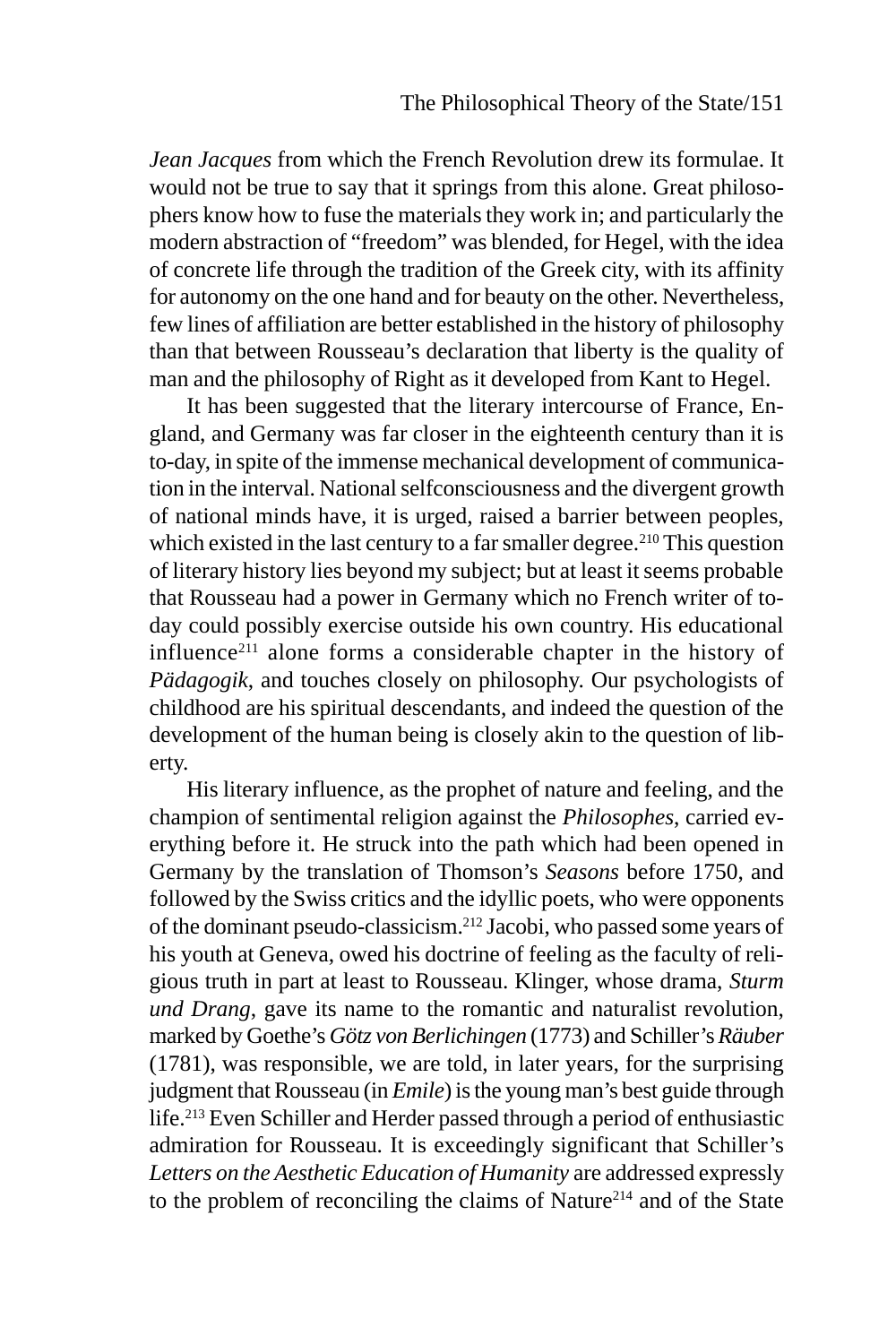upon individual man. For, when Schiller suggests that the clue to the required reconciliation between Nature and the State lies in the union of feeling and intelligence which is found in Beauty, we have before us in a single focus three main types of experience, from the fusion of which a new idealism was to emerge.

2. Returning to our immediate subject, the Philosophy of Right, we will consider for a moment the specific relation of Rousseau's idea of Freedom to Kantian or post-Kantian thought. It is permissible, perhaps, to embody the chief part of what has to be said in extracts from works of great original value and not very generally accessible. Not only the poets and sentimentalists of Germany, but also the great philosophers, distinctly recognised the debt of the German genius to the ideas of Rousseau. The conception of the "Social Contract" has an importance which surprises the modern reader in the political philosophy of Kant and more especially of Fichte, and it is not till we come to Hegel that the literal interpretation of the "Social Contract" is completely discriminated from the truth conveyed by the doctrine of the General Will. Apart from all questions about the literal meaning of the "Social Contract," it is simple fact that the whole political philosophy of Kant, Hegel, and Fichte is founded on the idea of freedom as the essence of man, first announced —such was Hegel's distinct judgment—by Rousseau. I begin by citing the crucial passage from Hegel's *History of Philosophy*, which gives in a few lines the basis of his own theory of Right, as well as his view of Rousseau's position.<sup>215</sup>

After explaining that Rousseau treated the right of Government as on one side, in its historical aspect, resting216 on force and compulsion, Hegel continues:

"But the principle of this justification (the 'absolute justification of the State') Rousseau makes the free will, and, disregarding the positive right (or 'law') of States, he answers to the above question<sup>217</sup> (as to the justification or basis of the State) that man has free will, seeing that 'Freedom is the distinctive quality of man.218 To renounce one s freedom, means to renounce one's humanity. Not to be free is therefore a renunciation of one's human rights, and even of one's duties.' The slave has neither rights nor duties. Rousseau says, therefore,<sup>219</sup> 'The *fundamental problem* is to find a form of association which shall protect and defend at once the person and the property of every member with the whole common force, and in which each individual, inasmuch as he attaches himself to this association, *obeys only himself and remains as*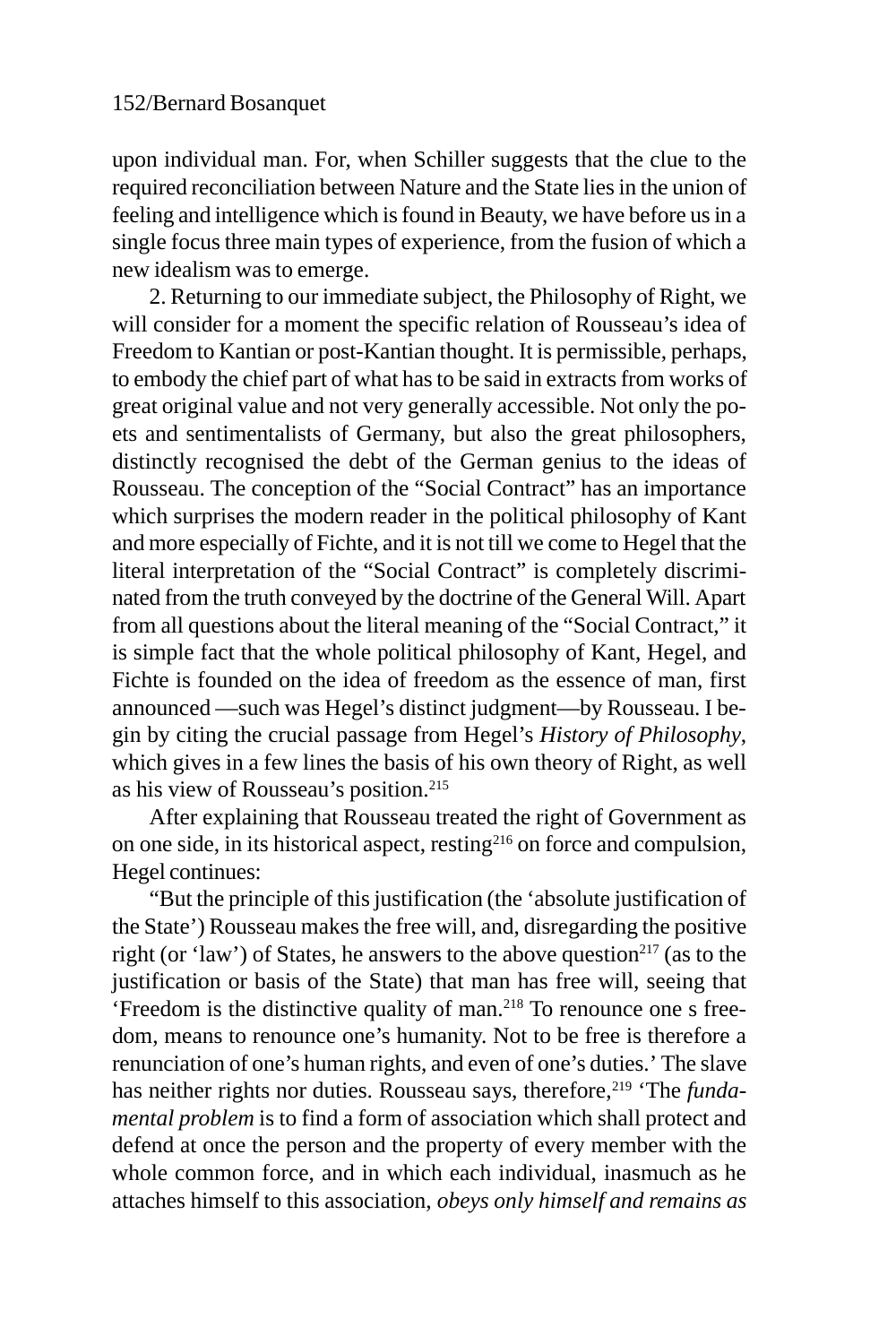*free as before*. 220 The solution is given by the *Social Contract*; it (Rousseau says) is this combination, to which each belongs through his will.

"These principles, thus set up in the abstract, we cannot but take as correct; yet ambiguity begins at once. Man is free; this is no doubt the substantive nature of man; and in the State it is not only not abandoned, but in fact it is therein first established. The freedom of nature, the capacity of freedom, is not the actual freedom; historical aspect, this is incorrect unless it means that, this for nothing short of the State is the actualisation of freedom.

"But the misunderstanding about the 'General Will' begins at the following point. The notion of Freedom must not be taken in the sense of the casual free-will of each individual, but in the sense of the reasonable will, the will in and for itself.<sup>221</sup> The general will is not to be regarded as compounded of the expressed individual wills,<sup>222</sup> so that these remain absolute; else the proposition would be true, 'where the minority has to obey the majority, there is no freedom.' Rather the general will must be the rational will, even though people are not aware of it; the State, therefore, is no such association as is determined upon by individuals.

"The false apprehension of these principles does not matter to us. What matters to us is that by their means it comes as a content into consciousness, that man has in his mind Freedom as the downright absolute, that the free will is the notion of man. It is just freedom that is the self of thought; one who repudiates thought and talks of freedom knows not what he is saying. The oneness of thought with itself<sup>223</sup> is freedom, the free will. Thought, only taken in the form of will, is the impulse to break through<sup>224</sup> one's mere subjectivity, is relation to definite being, realisation of one's self, inasmuch as I will to make myself as an existent adequate to myself as thinking. The will is free only as that which thinks.

"The principle of freedom dawned on the world in Rousseau, and gave infinite strength to man, who thus apprehended himself as infinite. This furnishes the transition to the Kantian philosophy, which, from a theoretical point of view, took this principle as its basis. Knowledge was thus directed upon its own freedom, and upon a concrete content,<sup>225</sup> which it possesses in its consciousness."

Everyone is familiar, in general terms, with the part played by the idea of freedom in Kant's philosophy. It may, however, be of interest to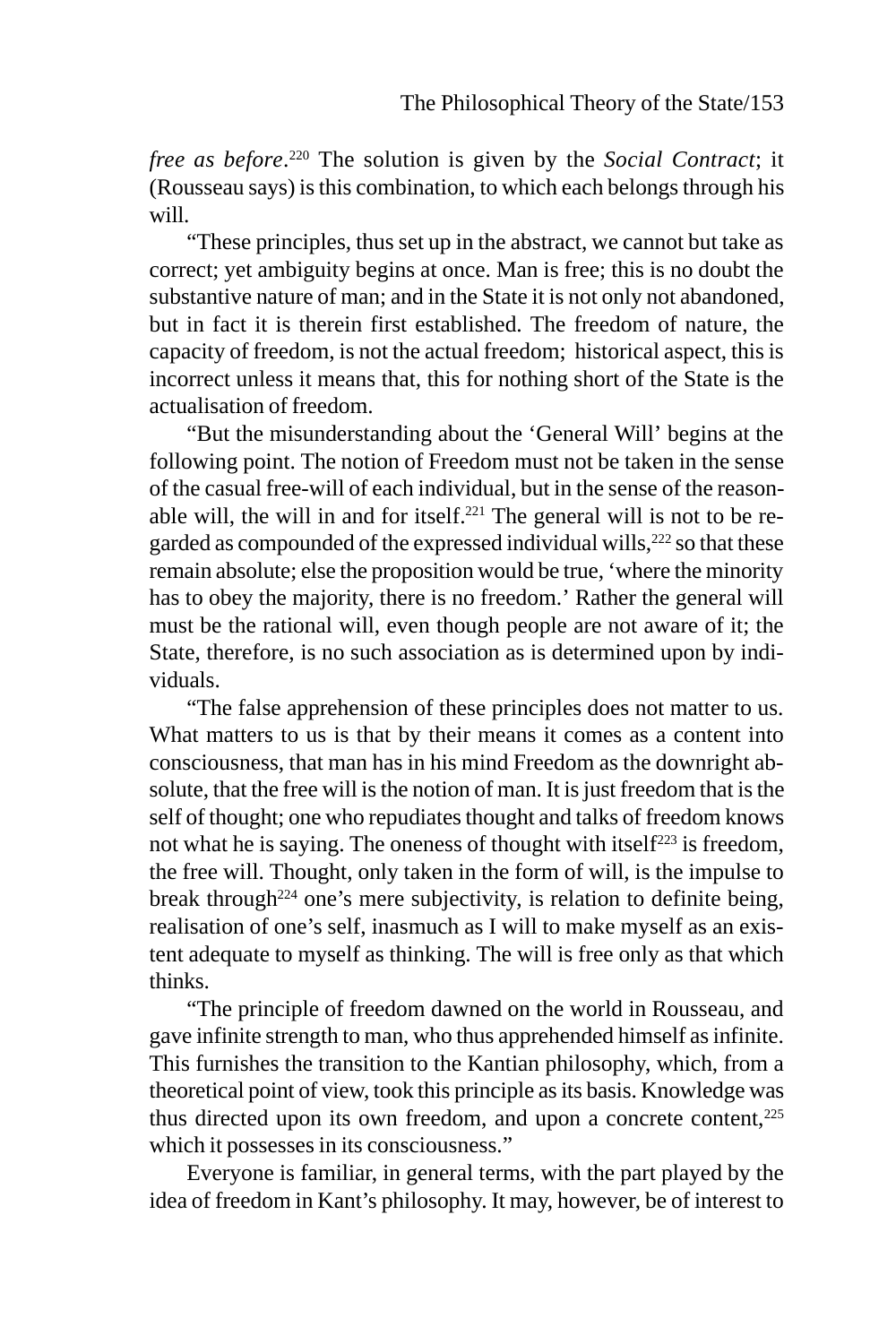point out how definitely it comes to him in the form given it by Rousseau. Omitting the whole subject of Kant's educational interest,<sup>226</sup> I will refer to two passages from Kant's early notes $^{227}$  in connection with the tract on the *Feelings of the Sublime and the Beautiful*, and two from the *Philosophy of Right*, which first appeared in the autumn of 1796.

First, then, to establish the definite impulse communicated to Kant in his earlier years by Rousseau in particular. "I am myself," he writes, $^{228}$ "a student by inclination. I feel the whole thirst for knowledge, and the covetous restlessness that demands to advance in it, and again the satisfaction of every step of progress. There was a time when I believed that all this might constitute the honour of humanity, and I despised the crowd that knows nothing. It was Rousseau who set me right. That dazzling privilege disappeared; and I should think myself far less useful than common artisans if I did not believe that my line of study might impart value to all others in the way of establishing the rights of humanity."

Kant seems, from the context, to be foreshadowing the idea of his critical philosophy, as putting man in his place in the order of creation. "If there is any science," he says just below, "which man really needs, it is that which I teach, to fill properly that place which is assigned to man in creation; a science from which he can learn what one must be in order to be human."

This throws light on the curious passage in the same set of notes,  $229$ where, in a discussion of the idea of Providence, Kant first refers to Newton's discovery of order in the multiplicity of the planetary motions, and then proceeds, "Rousseau first discovered, beneath the multiplicity of the forms assumed by man, the deeply latent nature of humanity, and the hidden law, according to which Providence is justified by his observations. Before that the objection of Aiphonsus and of Manes<sup>230</sup> held the field. After Newton and Rousseau, God is justified, and henceforwards Pope's doctrine is true." "Pope's doctrine" is no doubt his Leibnitzian optimism, founded on a supposed insight into man's true place in creation. Rousseau's "discovery," which Kant here connects with this doctrine, must be his assertion of man's natural goodness and freedom, which he tends to forfeit by departing in civilisation from the place assigned him by nature. It is clear that Rousseau's impeachment of literature and civilisation had at this time made a considerable impression upon Kant. It is all the more interesting to see Kant retracing, on a very different scale, the development which Rousseau had initiated, from natural to social and ethical freedom.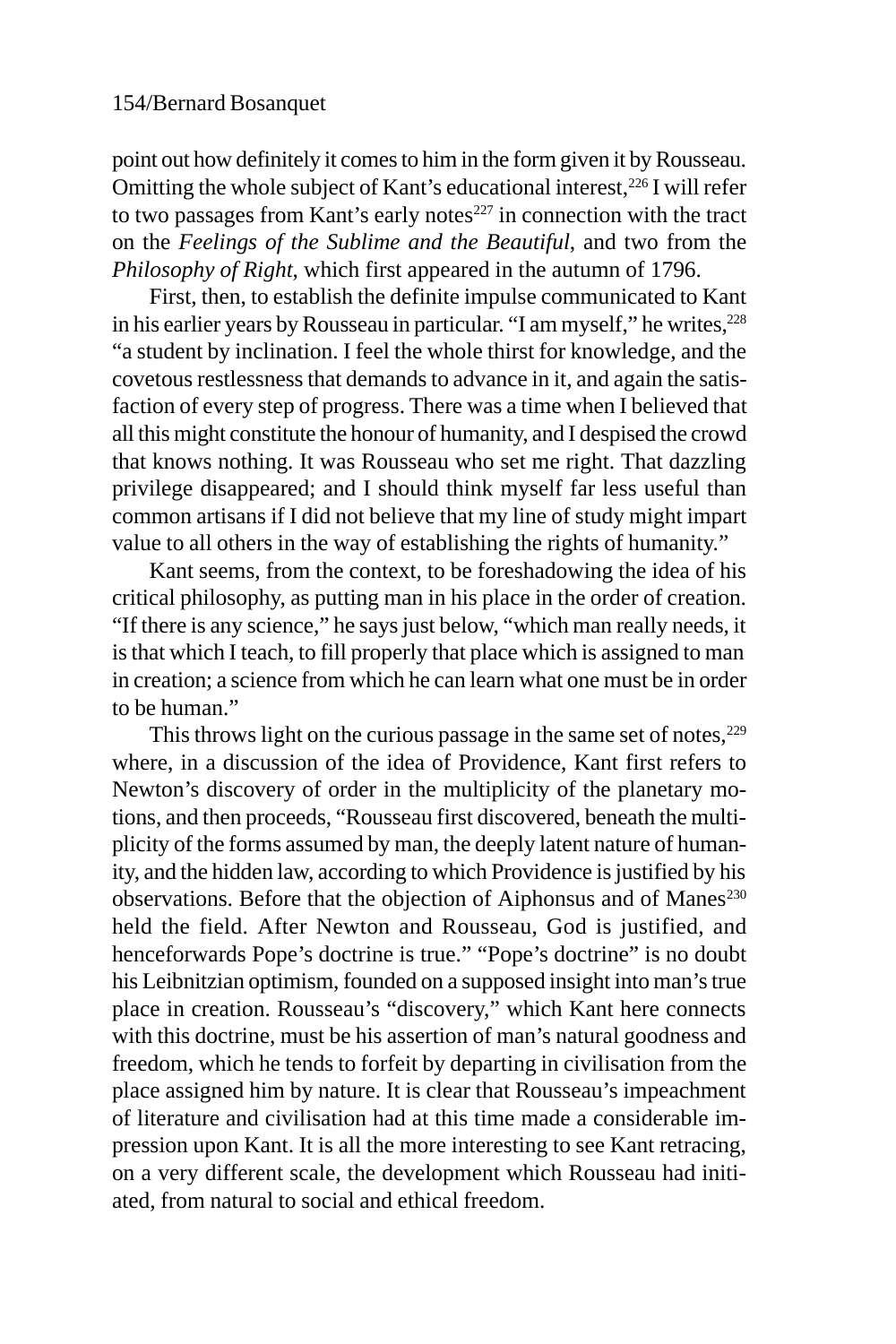I subjoin two passages from the *Philosophy of Right* (1796), which exhibit this later development, still in its connection with Rousseau's phraseology.231

"*The innate Right is one only*.—Freedom (independence of the constraining will of another), in as far as it can co-exist with the freedom of every other according to a universal law, is this unique original right, belonging to every human being by reason of his humanity." An indication of the embodiment of this freedom in the State may be given as follows:232

"All those three powers in the State (Sovereignty or the Legislative, the Executive, and the Judicial), are offices; and, as essential, and necessarily proceeding from the idea of a State in general with reference to the establishment (Constitution) of one, are offices of State. They contain the relation of a universal supreme Power (which, considered according to laws of freedom, can be no other than the united people), to the crowd of individuals which compose it qua the governed; that is, of the ruler (*imperans*) to the subject (*subditus*). The act whereby the people constitutes itself into a State, or strictly speaking only the idea of that Act, according to which idea alone the justice of the Act can be conceived, is the original contract, according to which all (*omnes et singuli*) of the people surrender their external freedom, in order at once to receive it back again as members of a commonwealth, that is, of the people regarded as a State (*universi*). And one cannot say, The State, or man in the State, has sacrificed a part of its innate outward freedom for a certain end; but rather, he has totally abandoned his wild lawless freedom in order to find his entire freedom again undiminished in a lawful dependence, that is, in a condition of right or law; (undiminished), because this dependence springs from his own legislative will." It is remarkable, in face of these general views, that both Kant and Fichte follow Rousseau, for reasons which Kant explains from the political conditions of the time, in distrusting representative government.<sup>233</sup>

The passage just cited is of course a reproduction of Rousseau's view modified by interpretation very much in the sense in which we interpreted it above.

3. When we pass to Fichte (whose earlier work upon *Natural Right* was published actually before that of Kant), we observe the idea of contract in the act of transmuting itself, though by an imperfect transition, into the idea of an organic whole. For Fichte, the State is a necessary implication of the human self; for a self involves a society of selves,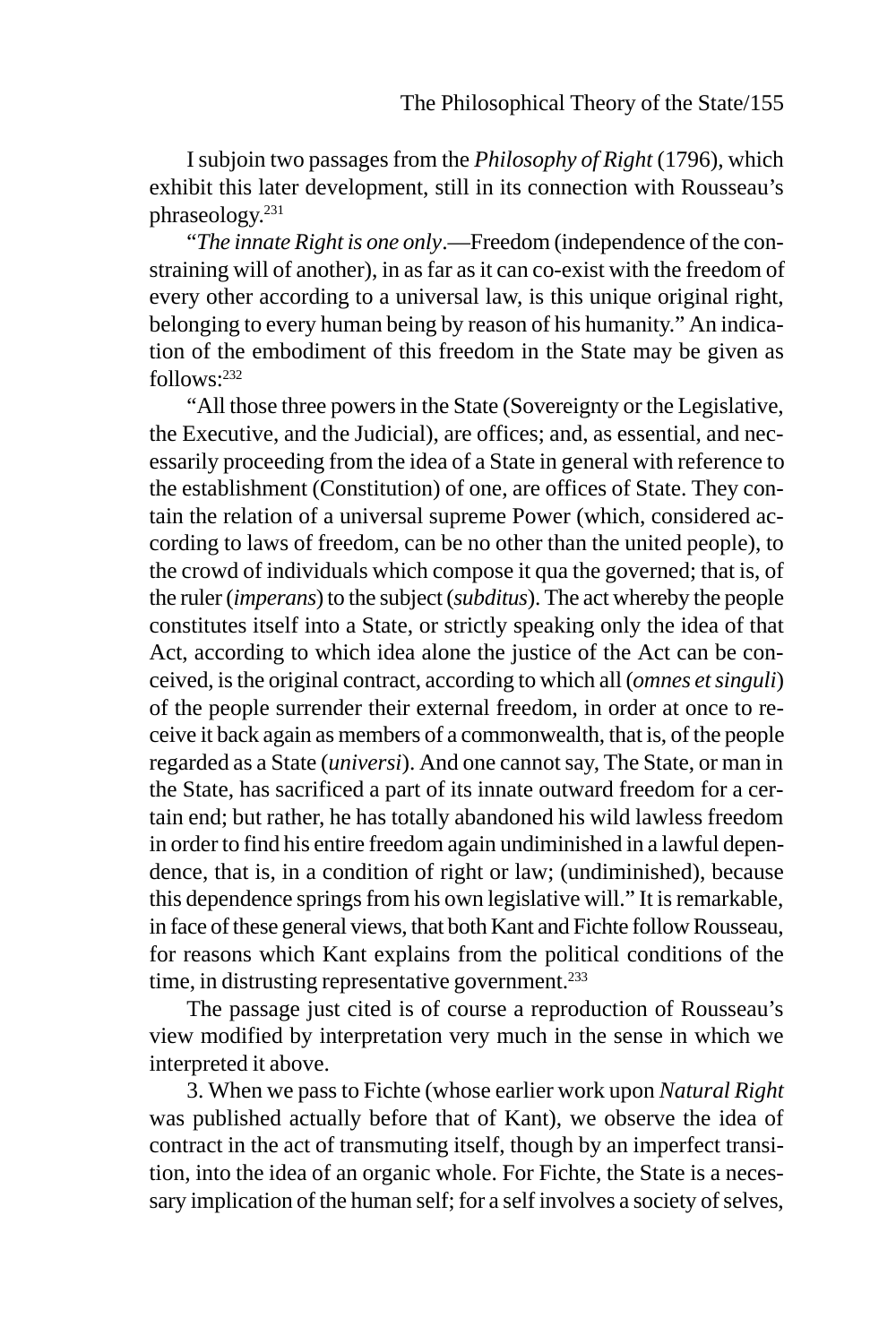and law or right is the relation between selves in a bodily world. And the "contract" on which citizenship rests, by the fact that it is general,  $234$ forges an indiscernible unity of the social whole. In this connection, Fichte makes the remarkable claim to be first to apply the simile of an organism to the whole civic relation. I cite an important passage:235

"As far as I know, the idea of the whole of the State has so far only been established through the ideal combination of individuals, and thereby the true insight into the nature of this relation has been cut off." You must, he urges, not merely have an idea of combination; you must show a bond of union beyond the idea, or making the idea necessary. "In our account this has been achieved. In the notion of that which is to be protected, in accordance with the necessary uncertainty which individual will need the visible protection, and still further, which it will have advantaged invisibly in the case of a wrongful will suppressed by the law before its outbreak, all individuals are forced into unity.

"The most fitting simile to elucidate this notion is that of an organised natural product, which has often been employed in modern times to describe the different branches of the public power as a unity, but not, so far as I know, to throw light on the whole civic relation. Just as, in the natural product, every part can be what it is only in this combination, and out of this combination simply would not be this (indeed outside all organic combination there would simply be nothing...): just so it is only in the combination of the State that man attains a definite position in the series of things, a point of rest in nature; and each attains this determinate position towards others, and towards Nature, only through the fact that he is in this determinate combination. . . . In the organic body every part continually maintains the whole, and while it maintains it, is itself maintained thereby; just such is the citizen's relation to the State.

Here we seem to be back with Plato and Aristotle. We are in fact too near to Plato; for the distinction between maintenance of the citizen s determinate activity, and maintenance of the general conditions of such activity, being destroyed by Fichte in his desire to make State action positive and not negative, the conclusion necessarily arises that the citizen must be secured and maintained in his definite activity or occupation, and from this springs the notion of the closed commercial State; "closed" against foreign trade in order that the government may be able to determine prices and assign occupations. In other words, the basis of the State is still the Ego conceived as the individual self; it is not the social good operating by its own power on intelligent will. And, arising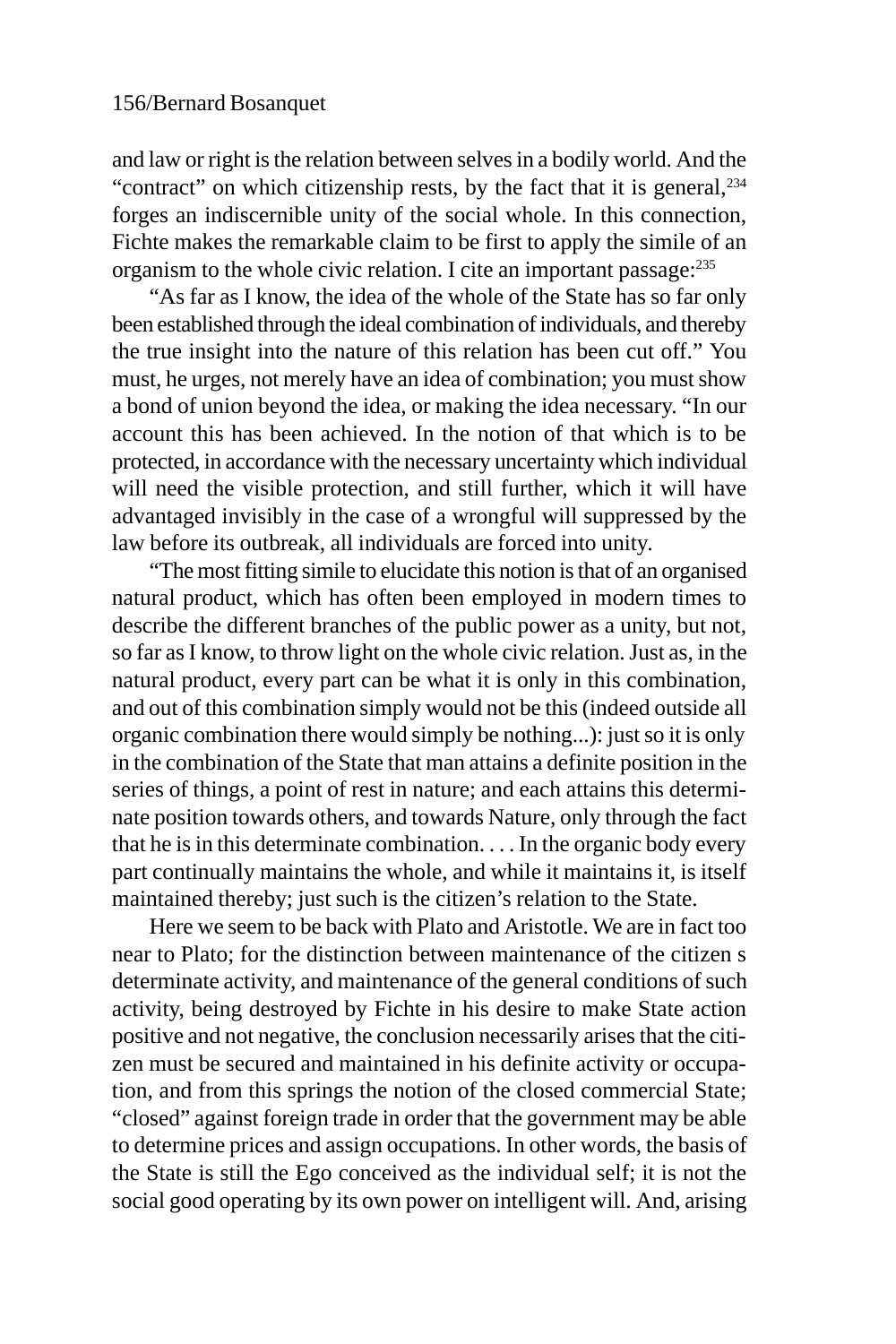from this individualism, the precautions which seem necessary to protect and sustain the individual in his fixed relation to the whole, make Fichte's "Closed Commercial State" perhaps the earliest document of a rigorous State Socialism. Freedom, as he himself recognises to be *prima facie* the case, is annihilated by the provisions for its protection.<sup>236</sup> It is curious to see Rousseau's phrase "forced to be free,"237 which refers in him to the supremacy of law, reappearing as a defence of the enforcement of leisure time,<sup>238</sup> as though freedom were not realised in labour and in loyalty. Here is Hegel's judgment of the transition we have just been considering. "Kant began to found right on freedom, and Fichte too in his *Natural Right* made freedom his principle; but it is, as in Rousseau, the freedom of the particular individual. This is a great beginning; but in order to get to particular results they were obliged to accept presuppositions. The universal (for them) is not the spirit, the substance of the whole, but the external mechanical negative power against individuals. . . . The individuals remain always hard and negative against one another; the prison-house, the bonds, become ever more oppressive, instead of the State being apprehended as the realisation of freedom<sup>"239</sup>

4. To apprehend the State as the realisation of freedom was the aim of Hegel's *Philosophy of Right*, which has perhaps been more grossly misrepresented than any work of a great political philosopher, excepting Plato's *Republic*.

Popular criticism will tell us that Hegel found his ideal in the Prussian bureaucracy, and will further hint that his doing so was to his advantage. Such suggestions imply two misapprehensions, for one of which Hegel's tactlessness was responsible, while the other depends on a genuine difficulty attending any philosophical analysis of society. I will try to throw light on each of these misapprehensions.

(a) If Hegel had wished to have a partisan tendency attributed to his book, he could not have timed it better nor written a preface more certain to mislead. In 1820, when the book was published, the minds both of governments and of peoples were full of irritation. The anti-constitutional reaction had recently declared itself.<sup>240</sup> The demonstration at the Wartburg, celebrating the anniversary of the Reformation, and of the Battle of Leipzig, took place in October, 1817. The unaccountable change in the ideas of the Czar from Liberalism to reaction took place, we are assured, $241$  in June, 1818. The murder of Kotzebue, a Russian agent, reactionary journalist, and decayed dramatist, took place in March, 1819.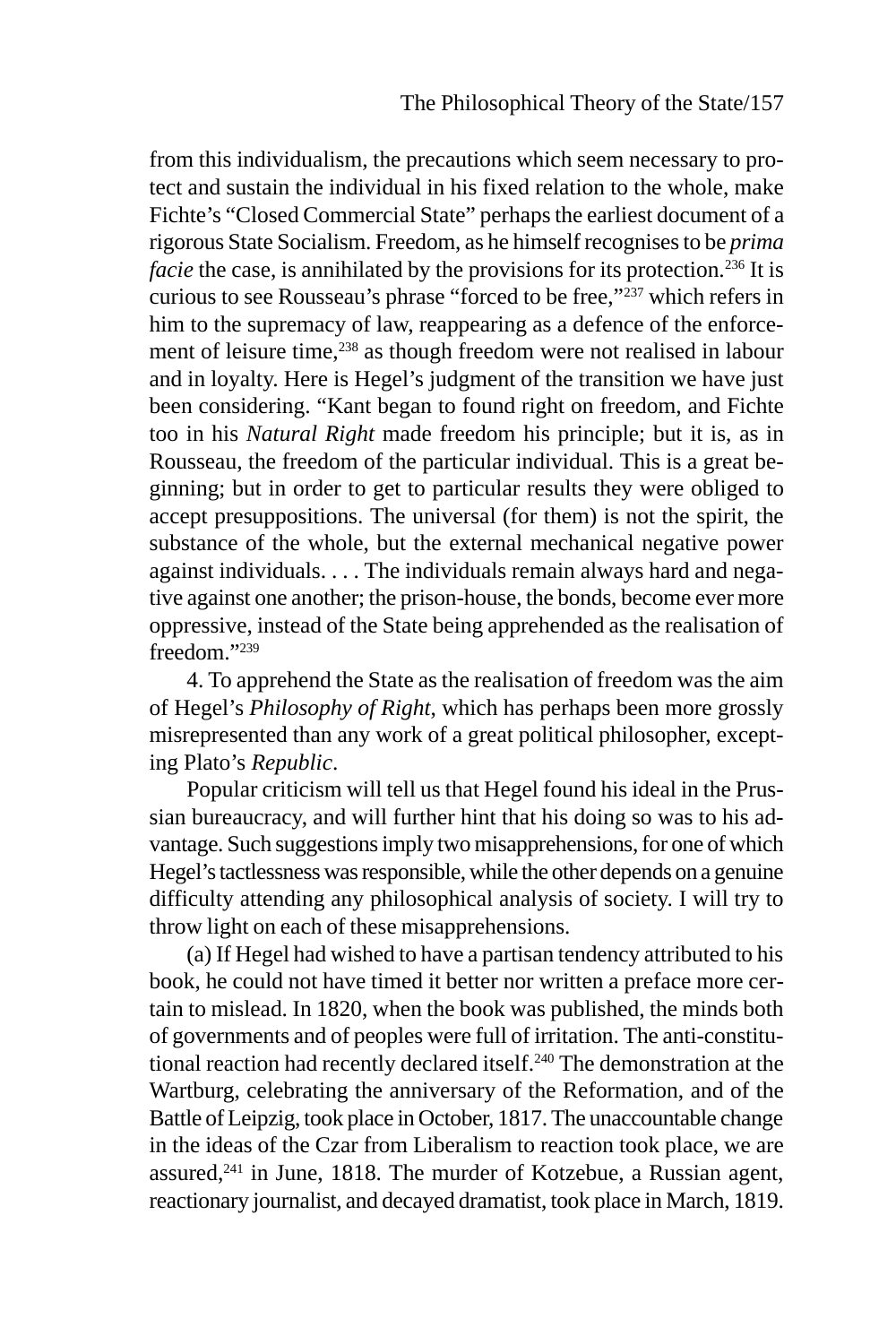Kotzebue seems to have been popularly credited with perverting the views of the Czar. His assassination had an effect in no way related to his real importance. Hardenberg, the Prussian minister, exclaimed on hearing of it that a Prussian constitution had now become impossible. Innocent persons were arrested in Prussia at Metternich's instigation, and private papers were seized and published in a garbled form. The publication of Hegel's book with a preface attacking Fries for some expressions used by him at the Wartburg festival, took place, as we said, in 1820, and Hegel had moved from Heidelberg to Berlin, having obtained the honour of a Berlin professorship, in 1818. Small wonder that "it was pointed out that the new professor was a favourite of the leading minister, that his influence was dominant in scholastic appointments, and that occasional gratuities from the Crown proved his acceptability," or that Fries remarked that Hegel's theory of the State had grown, "not in the garden of science, but on the dunghill of servility."242 Hegel himself "was aware that he had planted a blow in the face of a shallow and pretentious sect, and that his book had given great offence to the demagogic folk."243

And yet, so far as the essence of Hegel's political philosophy is concerned, there is nothing in all this. The first sketch of the *Philosophy of Right* was published in the *Encyclopaedia of the Philosophical Sciences* in 1817, before Hegel left Heidelberg. His political interest, in its gradual development, can be traced back in unpublished writings to 1802.244 He started from the conception of the Greek State, on which his early sketch of the ethical system (1802, unpublished in his lifetime) was founded. And his subsequent development consisted in enlarging this conception by drawing out its framework to include the more accented freedom of modern life, as he divined it from the attentive study both of English and of German politics. His substantive political theory never changed, except by development, in accordance with his general attitude towards the differences between Greek and modern life.

(b) "But," popular criticism will rejoin, "here we have Hegel's ideal State, depicted by his own hand, and it is pretty much the Prussian State of his time, tempered by a few references to English politics. Is not this a narrow horizon and a low ideal ?" This criticism is of value, because it leads up to an important feature of true political theory.

To depict what most people call "an ideal State" is no more the object of political philosophy than it is the object, say, of Carpenter's *Human Physiology* to depict an "ideal" man or an angel. The object of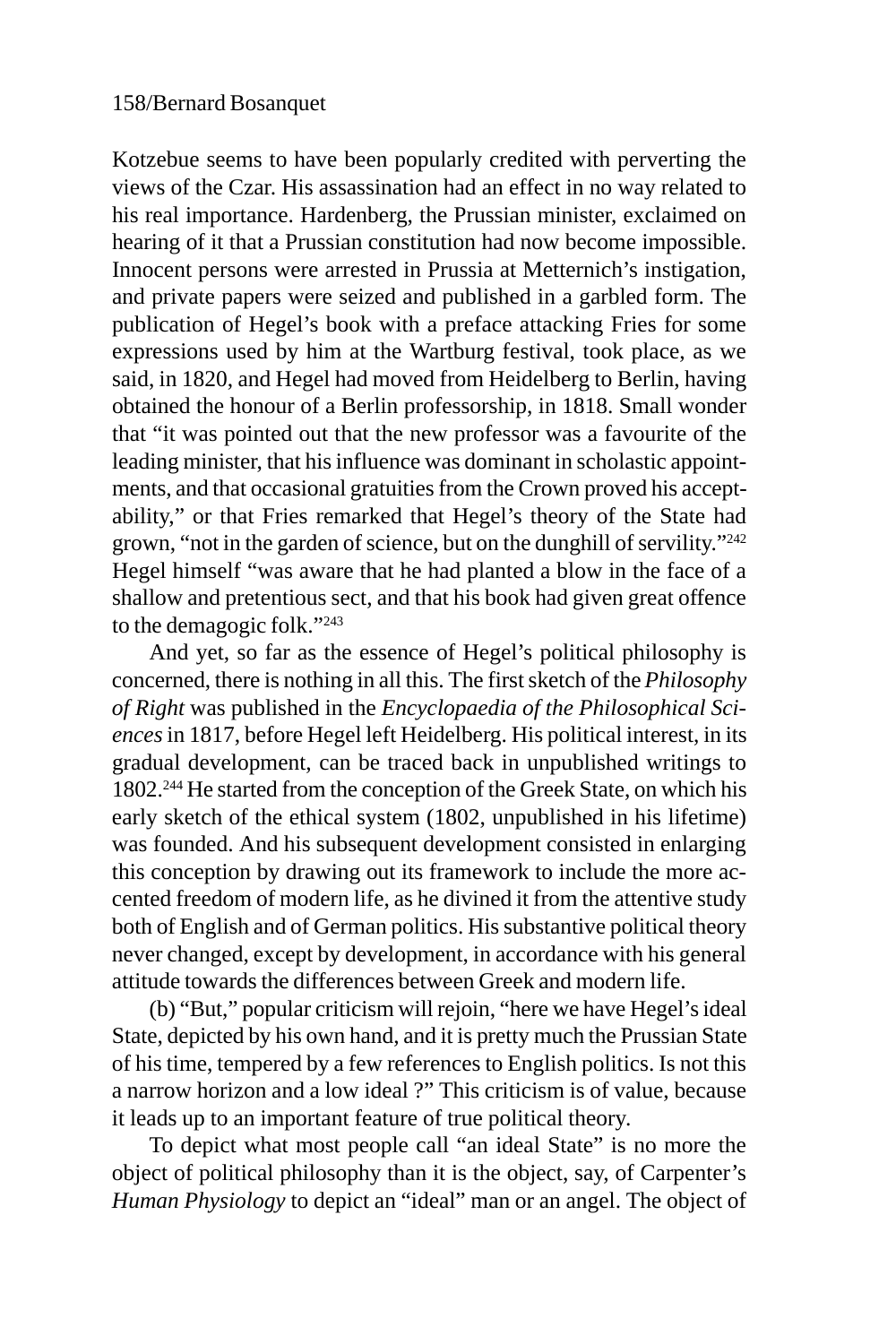political philosophy is to understand what a State is, and it is not necessary for this purpose that the State which is analysed should be "ideal," but only that it should be a State; just as the nature of life is represented pretty nearly as well by one living man as by another.

"Every State,"245 Hegel says, "even if your principles lead you to pronounce it bad, even if you detect this or that deficiency in it, always has (especially if it belongs to the more developed States of our time) the essential moments of its existence in it. But because it is easier to discover defects than to grasp the affirmative, people easily fall into the error of allowing particular aspects to lead them to forget the inner organism of the State. The State is no work of art, it stands in the world, that is, in the sphere of caprice, accident, and error; evil behaviour is able to mar it in many respects. But the ugliest human being, a criminal, a sick man, or a cripple, is all the same a living human being; the affirmative, his life, persists in spite of the defect, and this affirmative is what we are concerned with here."

Of course, no comparison is quite precise, and it may be urged that the State is more artificial than a human body. However this may be,  $246$ we shall at least understand Hegel's attitude better, and, as I venture to think, adopt by far the most fruitful standpoint for ourselves, if we look at political philosophy like one who is trying to ascertain what is the nature of human life as he observes it in any or every human body. If the life is there, its essentials are there, and his aim is to understand them. No doubt a door is here opened to argument with regard to what logicians call a pure case.'' In understanding life "as such," you must, it would seem, purge out its mere defects, in regard to which it is not "life," and the remainder, what you pledge yourself to as essential, must be *ex hypothesi* your "ideal" of life. And perhaps there is no reason to reject this responsibility if confined to the emphasis of elements and interconnection of facts. It cannot apply to more.

We cannot construct an ideal body by reducing life, nor an ideal polity by reducing mind, to its pure case or essentials, since we cannot construct organisms $247$  or history at all. And it is because this is always being forgotten that the duty of understanding rather than constructing has to be insisted upon. It is true that in understanding, as in constructing, we imply essential relations, and so incur responsibility, and are liable to betray a bias; but still, life can be understood by help of any creature that is alive, and. therefore it is not the example with which the student works, but the insight which he shows, that is the decisive point.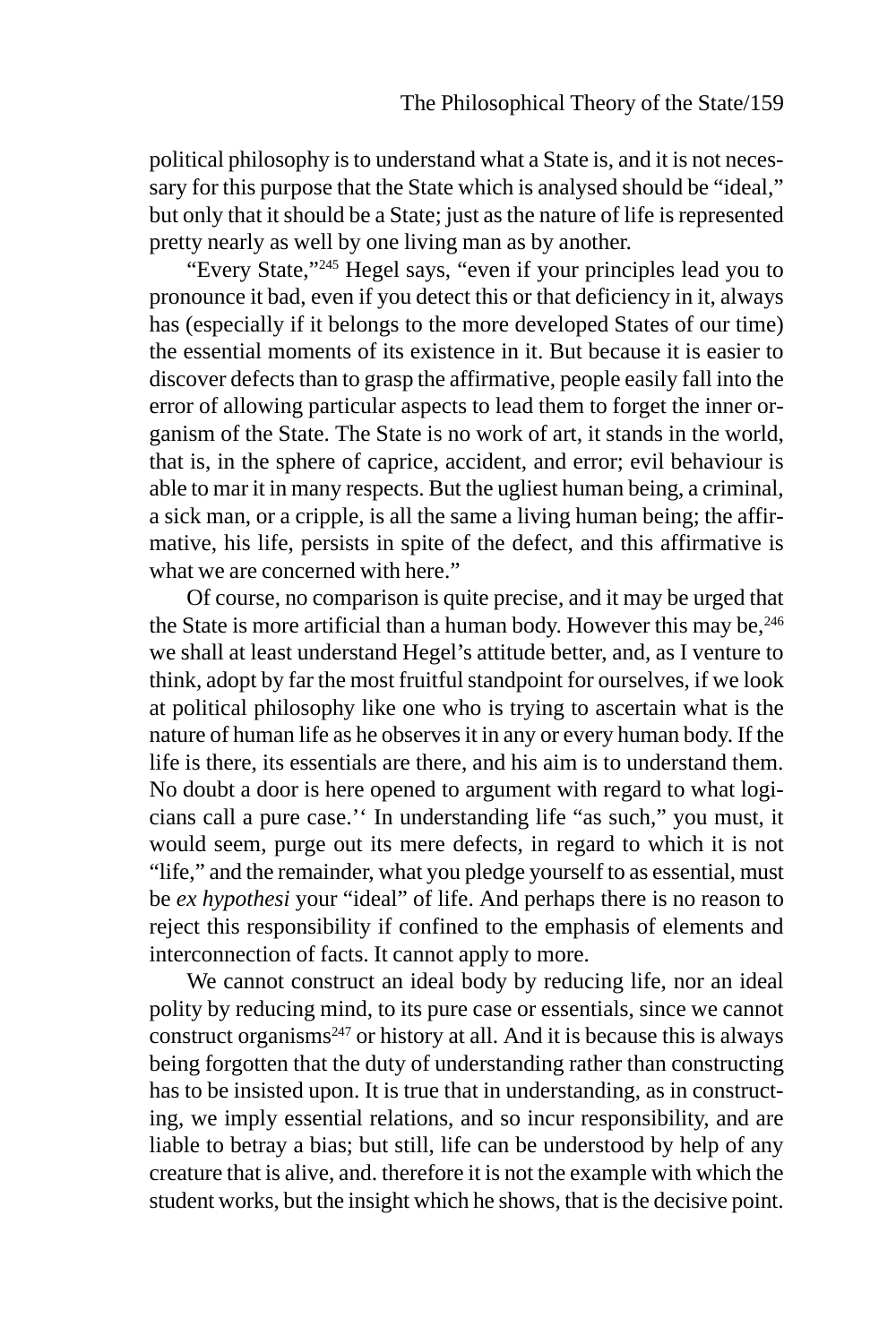5. We have to begin by realising what is involved in the fact that we are about to treat the analysis of a Modern State as a chapter in the *Philosophy of Mind*. For Hegel's *Philosophy of Right* (or of Law), though published by him as an independent work, is essentially an expansion of paragraphs which form one subdivision of his *Philosophy of Mind*, itself the third and concluding portion of the *Encyclopaedia of Philosophy*, of which the two earlier portions are the *Logic* and the *Philosophy of Nature*.

We saw in the second chapter of the present work that the mere force of facts has driven modern sociologists to handle their science in a more or less intimate connection with Psychology. The differentia of society, we saw, has been stated in various formulae of a psychological character. But it seemed to us that, owing to a neglect of the logic of identity, the nature of mind was broken up by such unreal distinctions as that between invention and imitation, varied by the unreal reduction of the one to the other,<sup>248</sup> and also that an unexplained separation and parallelism survived as between the individual and the social mind, bearing witness to the vitality of the superstition which Rousseau's insight picked out for condemnation. We do not deny that mind may be more than social; but in as far as it is social it is still real mind, and that means that it is not something other than what we know as individual lives,<sup>249</sup> a pale and unreal reflection of them, but it is a characteristic which belongs to their most intimate constitution. This was Plato's analysis of moral autonomy, and his work remains classically valid, needing only expansion and interpretation in applying it to modern free intelligence and social self-government.

The position of the analysis of a State in the *Philosophy of Mind* may be briefly indicated as follows. When we embark on the study of ordinary Psychology, we take the individual human being as we find him to-day. We accept him as a formed individual, distinguishing himself from external things, and possessing what we call a will—a capacity of seeking his own satisfaction, which he represents to himself in general ideas by the help of language. We analyse the self and will with their aspects of memory, attention, association, impulse, and emotion. But all modern psychologists are aware that this formed self and will has much history behind it, and presupposes a long genesis connecting it with simpler forms of soul-life. Hegel, indeed, was among the first in modern times to see how far back the story of mind must be taken. The human intelligence, as the psychologist assumes it, is for him a middle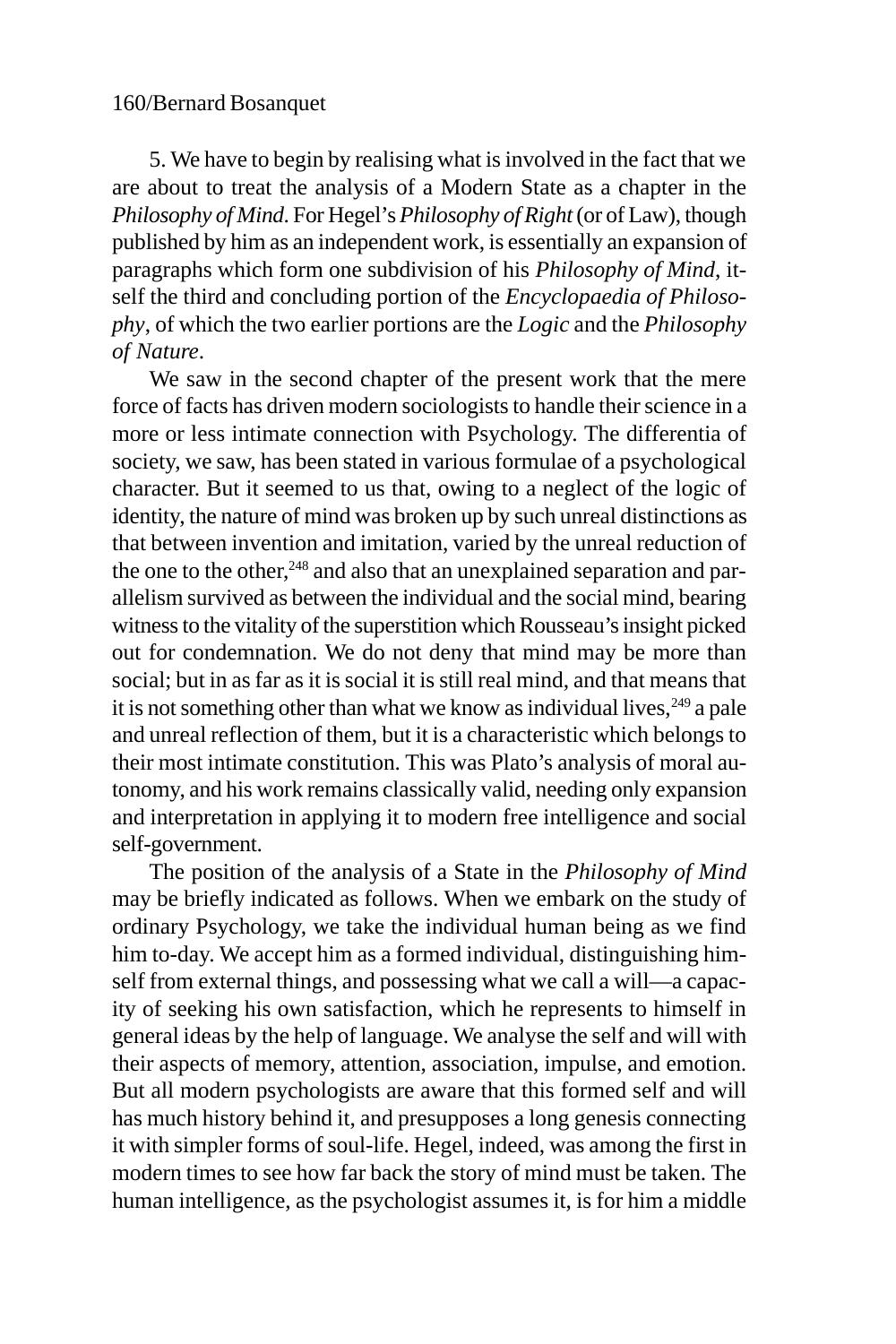phase in the romance of which mind is the hero. Before it come the chapters of Anthropology, which treat of the fixation of a soul in the disciplined powers and habits of a human body, and then the account<sup>250</sup> of a consciousness which gradually rises from a struggling perception of objects around it to a moral and scientific certainty of being at home in the world.

The story of mind, then, begins long before the free mind, the object of Psychology to-day, has appeared on the scene. And as to this there would be no great difference of opinion. The peculiarity of Hegel's treatment is that his romance of the intelligence not only begins long before the phase of free mind is reached, but continues long after. Investigation can no more stop at the individual of to-day than it can begin with him. His "mind" is not a separable entity, and throughout the story no such entity has appeared. It has been convenient for Hegel to treat the earlier division of the *Philosophy of Mind*, comprising the Anthropology, Phenomenology, and Psychology, as dealing par excellence with Mind Subjective. This is because its main purpose was to trace the growth of "subjectivity," the emergence of the man of full mental stature, aware of himself, of his ideas and purposes, and confident in his "subjectivity" his self-hood— against all comers.

But the following division of the work, under the title of Mind Objective, deals with a necessary implication which might have been noted at any point of the entire history of consciousness, though at any earlier point it could have been treated as referring to mind only by anticipation.

Here, however, the problem can no longer be deferred. The "free mind" does not explain itself and cannot stand alone. Its impulses cannot be ordered, or, in other words, its purposes cannot be made determinate, except in an actual system of selves. Except by expressing itself in relation to an ordered life, which implies others, it cannot exist. And, therefore, not something additional and parallel to it, which might or might not exist, but a necessary form of its own action as real and determinate, is the, actual fabric in which it utters itself as Society and the State. This is what Hegel treats in the second division of the *Philosophy of Mind* under the name of Mind Objective. It is not for him ultimate. A particular society stands in time, and is open to criticism and to destruction. Beyond it lies the reality, continuous with mind as known in the State, but eternal as the former is perishable, which as Absolute Mind is open to 'human experience in Art, Religion, and Philosophy.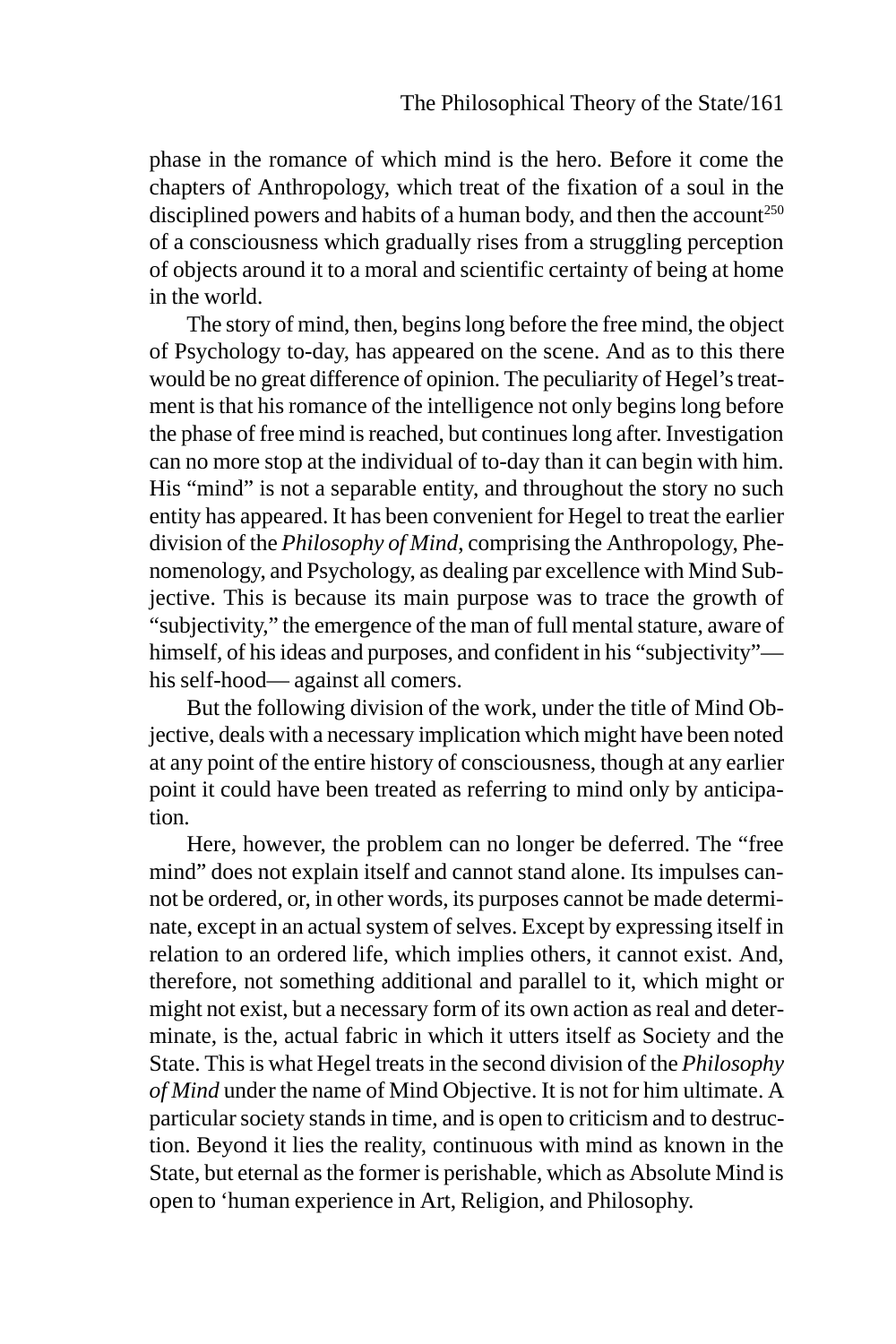We will pursue in the following chapter Hegel's analysis of the modern State as Mind Objective, a magnified edition, so to speak, of Plato's Republic, bringing before the eye in full detail distinctions and articulations which were there invisible.

# Chapter X. The Analysis of a Modern State. Hegel's "Philosophy of Right."

1. We are about to analyse a modern State into groups of facts which are also ways of thinking. And a question may arise in what sense the connection is to be understood which will be alleged to bind together these groups of facts or points of view. When it is urged that group b or view b is suggested and made necessary by the shortcomings of group a or view a, does this imply that group a or its idea came into existence first, and group b or the notion of it sprang up subsequently or as an effect of the former? And could such a relation be reasonably maintained as between the component parts of a unity like the State?

An answer may be indicated as follows. We are dealing, in society and in the State, with an ideal fact. As a fact, a form of life, society has always been a many-sided creature, meeting the varied needs of human nature by functions no less varied. As an ideal fact, however, its advance has partaken of the nature of theoretical progress. In the continuous attempt to deal satisfactorily with the needs of intelligent beings, the mind, the intelligent will, has thrown itself with predominant interest now into one of its functions and now into another. And this has not been a chance order of march. Obviously, what it has emphasised and modified in the second place has depended both positively and negatively on what it had emphasised and modified in the first place. Positively, because when one step is thoroughly secured the next may be definitely attempted. Negatively, because the definite attainment of one step exposes the limitations of what has been achieved, and the need for another. At every stage the will is dissatisfied with the expression of itself which it has created. Till some public order has been established, morality can hardly find expression; but when a legal system is thoroughly in force it becomes apparent how far the letter may fall short of the spirit. We see the same action of intelligence in pure theory. Every conquest of science leads to a new departure. It suggests it by its success, and demands it by its failure.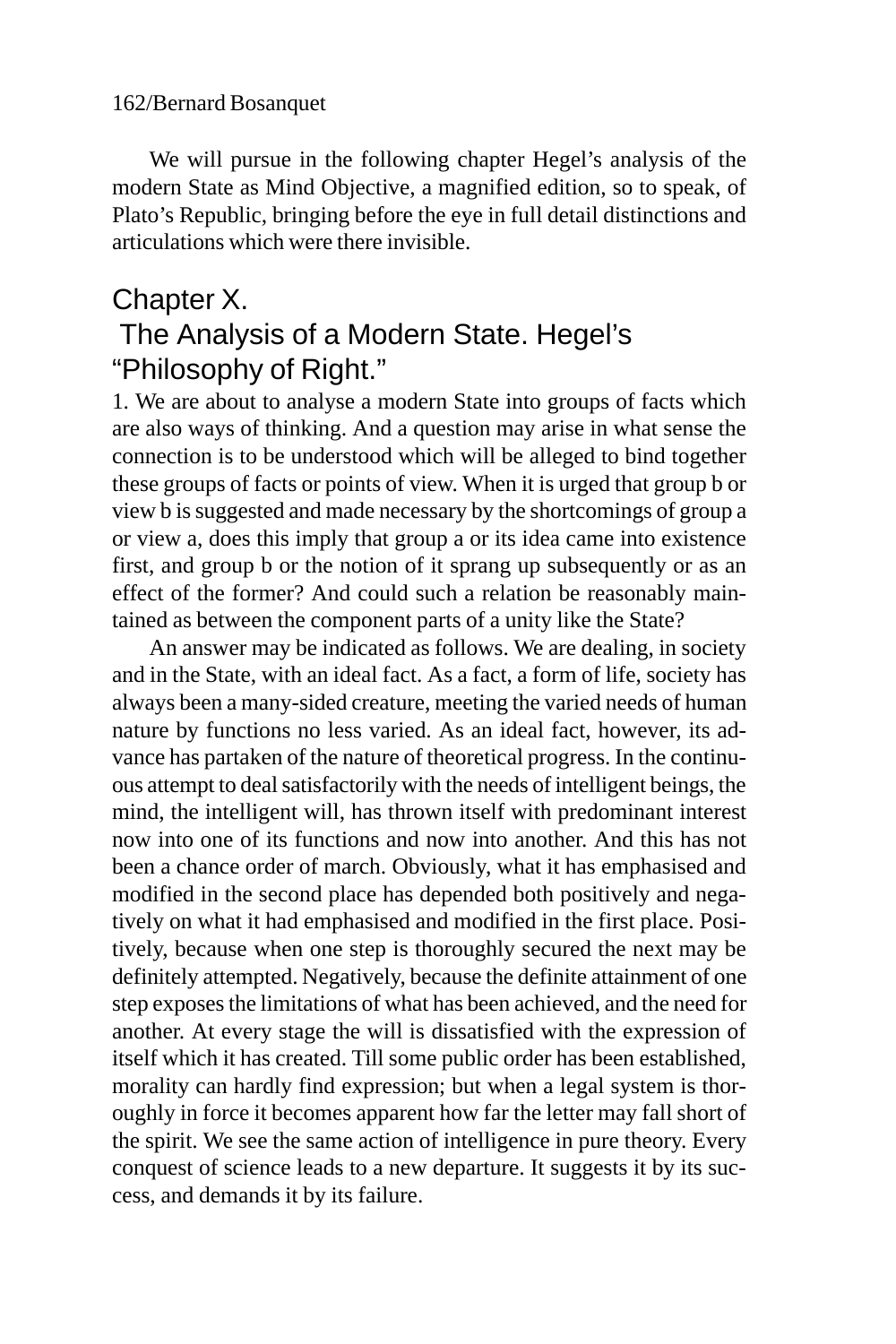Now, in science it may or may not be the case that the connection which has led to a discovery enters permanently as a discernible factor into the structure of knowledge. The re-organisation of experience may sweep away the steps which led to it. But in the living fact of society this is not so. Its many sides are actual and persist, and the emphasis laid from time to time on the principle of each— e.g. on positive law, on family ties, on economic bonds—merely serves to accent an element which has its permanent place in the whole. Thus, there must always be family ties and economic bonds. But at one time everything tends to be construed in terms of kinship, at another time in terms of exchange. And the tendency means a difference of actual balance between the functions as well as a different theory. The positive and negative connection of elements like these, the true place and limit of each, is permanently rooted in human nature, but may be elucidated by the explicit logic of their attempt and failure to give the one—to the whole social fabric. It follows that the social whole grows, like a great theory, in adequacy to the needs which are its facts; and the dissatisfaction of the will with its own expression, in other words, the contradictions which practical intelligence is continually attempting to remove, becomes more like suggestion than flat contradiction—or change, as we say, becomes less revolutionary. It may seem to be a difference between the social whole and a scientific theory that the former, as it grows, creates new difficulties, by creating new and freshly contradictory matter, as in the social problems of civilisation; while the latter, as we imagine, deals with an unchanging experience. But this distinction is less true than it appears, and the comparison with the growth of a theory will always throw light on the true nature of the will and its continuous effort to satisfy itself.

2. Right or Law may be taken in the widest sense as including the whole manifestation of Will in an actual world—"the actual body of all the conditions of freedom,"251 the realm of realised freedom, the world of mind produced out of itself, as a second nature."252 It is a merit of the German term "Reckt"<sup>253</sup> that it maintains the connection between the law and the spirit of law,  $254$  and almost of itself prohibits the separation between positive law, and will, custom or sentiment, which underlies such a theory as Austin's.

This whole sphere of Right or Law, the mind as actualised in Society and the State, naturally divides itself on the principle which has just been explained, into three connected groups of ideal facts or points of view. The first, or simplest and most inevitable, of these, may be called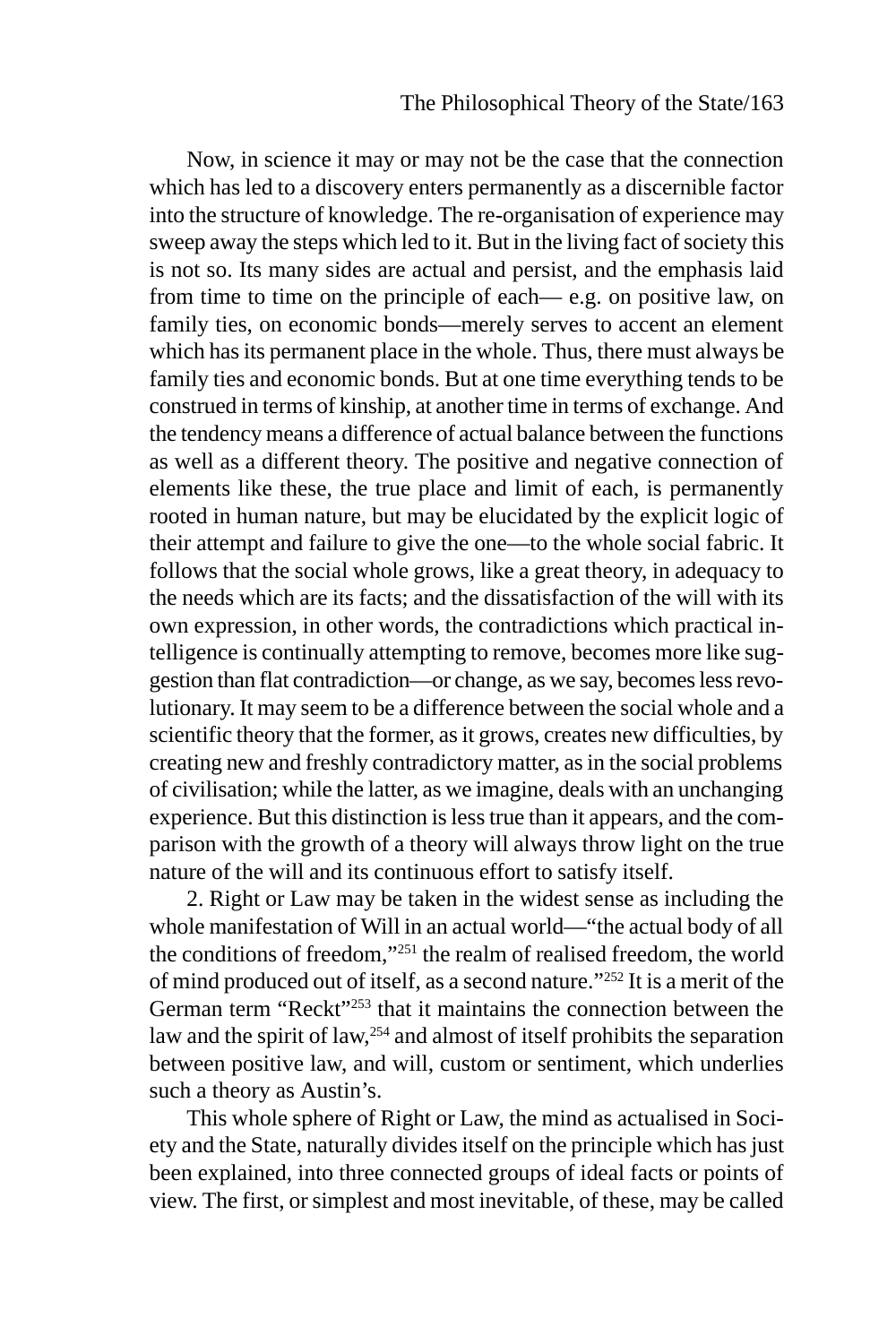the "letter of the law" as we come upon it most especially in the law of property—Shylock's law —the sheer fact, as it seems, that the world is appropriated by legal persons

The second, obviously conditioned by the first both positively and negatively, may be described as the morality of conscience; the revolt of the will against the letter of the law, though this was its own direct expression of itself (e.g., in taking things as property); and its demand to recognise as right nothing but what springs from itself as the good will.

And thirdly, there is the reality or concrete experience in which the two former sets of facts, or ideas, find their true place and justification.— the completed theory, so to speak, which adjusts and explains the narrower views founded on onesided contact with life. This is indicated to consist in "social observance," or "ethical use and wont"; the system of working mind where the true will appears as incarnate in a way of living. This, like the others, it must be remembered, is a tact, though akin to a theory. Not only does it explain and justify the other factors, but its existence has enabled them to exist, as theirs has also been essential to it. And yet each of the three, as one aspect of society which under certain influences may catch the eye, has at times claimed —is, indeed, constantly claiming—predominance, and has thus brought into relief its own defects and the need of the complementary ideas. We will speak of these moods of mind or kinds of experience in their order, expecting a further sub-division when we come to treat of the third.

3. "Law," then, in the directest possible sense —the minimum sense, so to speak—is the hard literal fact that it is a rule of the world we live in for things to be appropriated by persons. This is the first or minimum change of the world from mere matter into the instruments of mind, and it is a necessary change. Things have no will of their own, and it is by having a will asserted upon them that they become organs of life. In the same way, it is by assertion in external things that the will first becomes a fact in the material world. Property is "the first reality of freedom."255 It is not the mere provision for wants, but the material counterpart of will. Contract belongs to this sphere, the sphere of property. It is an agreement of persons about an external thing—a "common will," but not one "general" or in its own nature like that involved in the State.

Thus, it is a confusion of spheres to apply the idea of contract to the State, for the State is an imperative necessity of man's nature as rational, while contract is a mere agreement of certain free persons about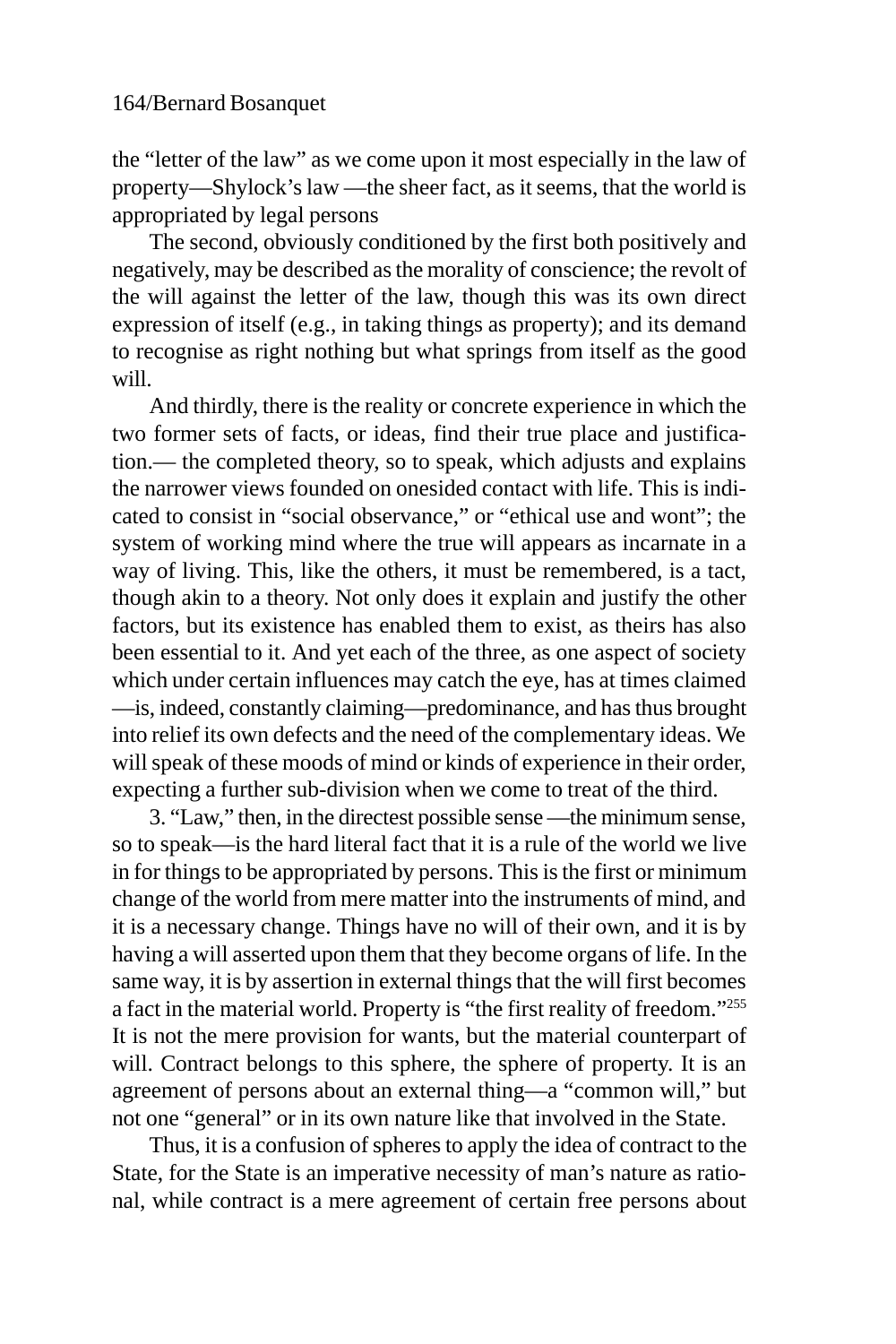certain external things. The idea of the social contract is a confusion of the same type as that by which public rights and functions were treated as private property in the middle age. The attributes of private property are nothing more than the conditions of "personal" existence, and absurdity results if they are transferred to functions of the State.

This phase or view of law as, in its letter, an ultimate and absolute rule, may be illustrated, Hegel says, by the Stoic notion that there is only one virtue and one vice; by the Draconic conception that every offence demands the extreme penalty; and by "the barbarity of the formal code of honour, which found in every injury an unpardonable insult." It might also be illustrated by Austin's theory of law as a command enforced by a penalty; or by the theories which account for property simply by the fact of occupancy or of labour mixed with the thing. The common point of all these views is that they treat the law, not as a part of a living system, ultimately resting on the will to maintain a certain type of life, but as something absolute in its separateness, and equally sacred in all its accidents and inequalities.

Now, this emphasis and idea of law, being the exaggeration of a single and direct necessity, the necessity of order and property, may be called "primitive" or barbarous, but it cannot of course be identified with the earliest state of social authority known to history or to anthropology. There we should probably find law undifferentiated from custom and from religious sentiment, and consequently, though rigid enough, not in any such one-sided absoluteness as we have been describing. All we can say is that this is the way in which law must come to be regarded whenever its living spirit is forgotten, and an unreal absoluteness is assigned to it; and this connection of principle verifies itself as a fact in recurrent historical phenomena, and in fallacies which perpetually reappear.

4. Within the whole fabric of right or realised will, the element which naturally asserts itself by antagonism to the letter of the law is the morality of conscience, conscientiousness, or the idea of the Good Will. It is connected with the letter of the law, as Hegel puts it, by the various degrees of wrong. The will, that is to say, finds itself at variance in or with<sup>256</sup> the order of law and property which it has created as its direct and necessary step to freedom. Its realised theory, so to speak, is found to break down at a certain point, by being in contradiction with the needs which it was created to meet. "*Summum jus, summa injuria*." We may object that the anti-legal will is simply wrong. This may be so, and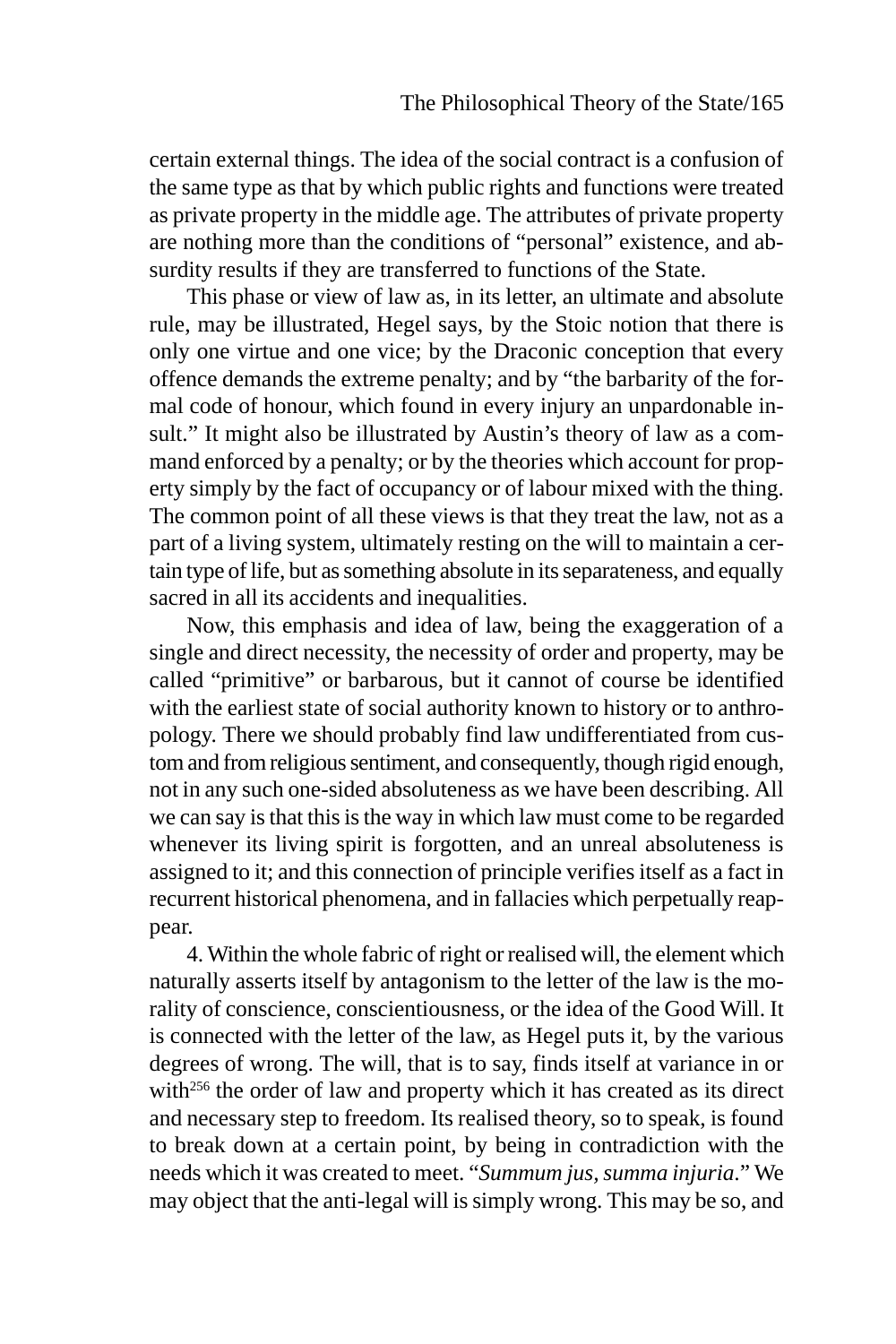again it may not be so. What the will has awakened to, whether right or wrong, is that it can acquiesce in nothing which does not come home to it as fulfilling its own principle. What so comes home to it is what it calls "good," and it cannot accept any order or necessity which it cannot will as good, i.e., as satisfying its own idea.

When this phase of reaction is pushed to its logical extreme, we have the modern doctrine of my conscience and my pure will. It is the conflict of the inner self with the outer world, expressed in history through the Stoic and through some forms of the Christian consciousness (especially the Protestant consciousness), and in philosophy through the Kantian doctrine of the good will, uttered in the famous sentence, "Nothing can possibly be conceived in the world or out of it which can be called good without qualification except a good will."<sup>257</sup> Nothing is worth doing but *what* one ought, and *because* one ought.

The criticism to which this principle has been subjected is familiar to students of ethics. Its point is, in brief, that there is no way of connecting any particular action with the mere idea of a pure will. The forms assumed by evasions of this difficulty, which we fall into when we desire wholly to separate the inner from the outer, or the "ought" from the "is," are treated by Hegel with unsurpassable vigour and subtlety, as indeed the annihilating criticism of this conception is primarily due to him. The essence of the matter is that the pure will directed towards good for the sake of good having no real connection with any detailed conduct, may be alleged by self-deception in support of any behaviour whatever, and out of this may spring the whole sophistry and hypocrisy of "pure intention." He makes the shrewd observation,<sup>258</sup> which is still of interest, that the extreme Protestant doctrine of conscience may take the form of ethical vacuity or instability, and that this had in his time been the cause of many Protestants going over to Rome, to secure some sort of moorings, if not precisely the stability of thought.

Still, out of all this one-sidedness, there survives the permanent necessity that an intelligent being can acquiesce only in what enters into the object of his will. It is his will which affirms the aim to which his nature draws him, and he is absolutely debarred from reposing in anything which does not appeal to his will. The subjective will is the only soil on which freedom can be a reality.

So, within the general organism of Right or realised Free-will, we have found two opposite groups of facts—for the aspirations of intelligent beings are facts—or tendencies or theories, which are connected by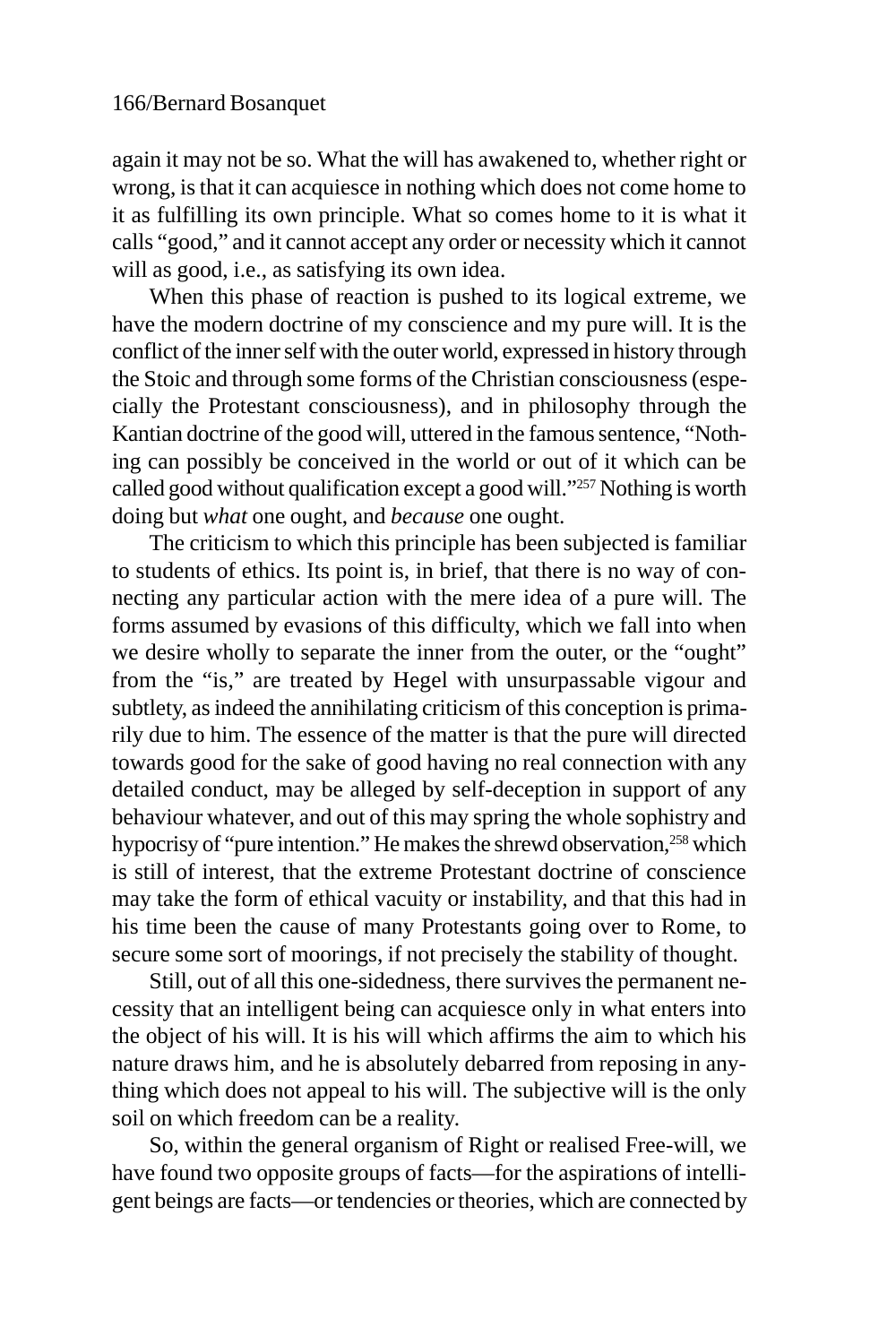opposition, and yet are necessary to the expression of the same underlying need—the letter of the law, and the freedom of conscience.

5. Hegel's name for the third term, which, as he puts it, expresses the "truth" of these extremes, may be rendered "the Ethical System," or "the Moral Life," or "Social Ethics." It expresses "the truth" of the extremes, as a good theory may express the truth of two one-sided views. Only, as we have said, it is a fact as well as a theory, and therefore is something which actually contains what these two views demand, and does the work which they, and the facts they rely on, exhibit as necessary to be done. This relation is not obscure or unprecedented. Every institution, every life, works as a theory, and either masters its facts or fails to master them; though not every theory is a life or an institution.

The German word which the above-mentioned phrases attempt to render is "*Sittlichkeit*." The word takes its meaning from "*Sitte*," which in common usage is equivalent to "custom." Hegel's use of the term, in his later writings, as opposed to "*Moralilät*," and as indicating, in comparison with it, a fuller and truer phase of life, is an intentional declaration of war against the Kantian principle of the pure good will, and is the gist of Hegel's ethico-political view in a nutshell.<sup>259</sup> The word would most naturally apply to the life of a community in which law, custom, and sentiment were not yet very sharply distinguished. According to accepted views, the communities of ancient Greece, before they were stirred by the reflective movement which is associated with the names of Socrates and the Sophists, would be examples of a disposition and order of life which the word "*Sittlichkeit*" might denote. And it was in the Greek communities, as is shown by the work which he sketched as early as 1802,<sup>260</sup> that Hegel found this suggestion of a whole in which law and custom, duty and disposition, were absolutely at one. He subsequently modified the conception in accordance with the modern idea of freedom, by allowing a greater emphasis and relief to its component parts, and insisting (against Plato's *Republic*, for instance,) on the principle of individual choice, initiative, and property, as necessary to the complete communion of intelligent beings. As we have just seen, indeed, he introduces reflective morality or conscientiousness into the sphere of Right, to represent the full nature of mind, which is only exhibited in a consciousness which pursues its aims of its own choice and for their own sake.

The Ethical System, then, or Social Ethics, is put forward as the ideal fact which includes, and does the work of, both the literal law and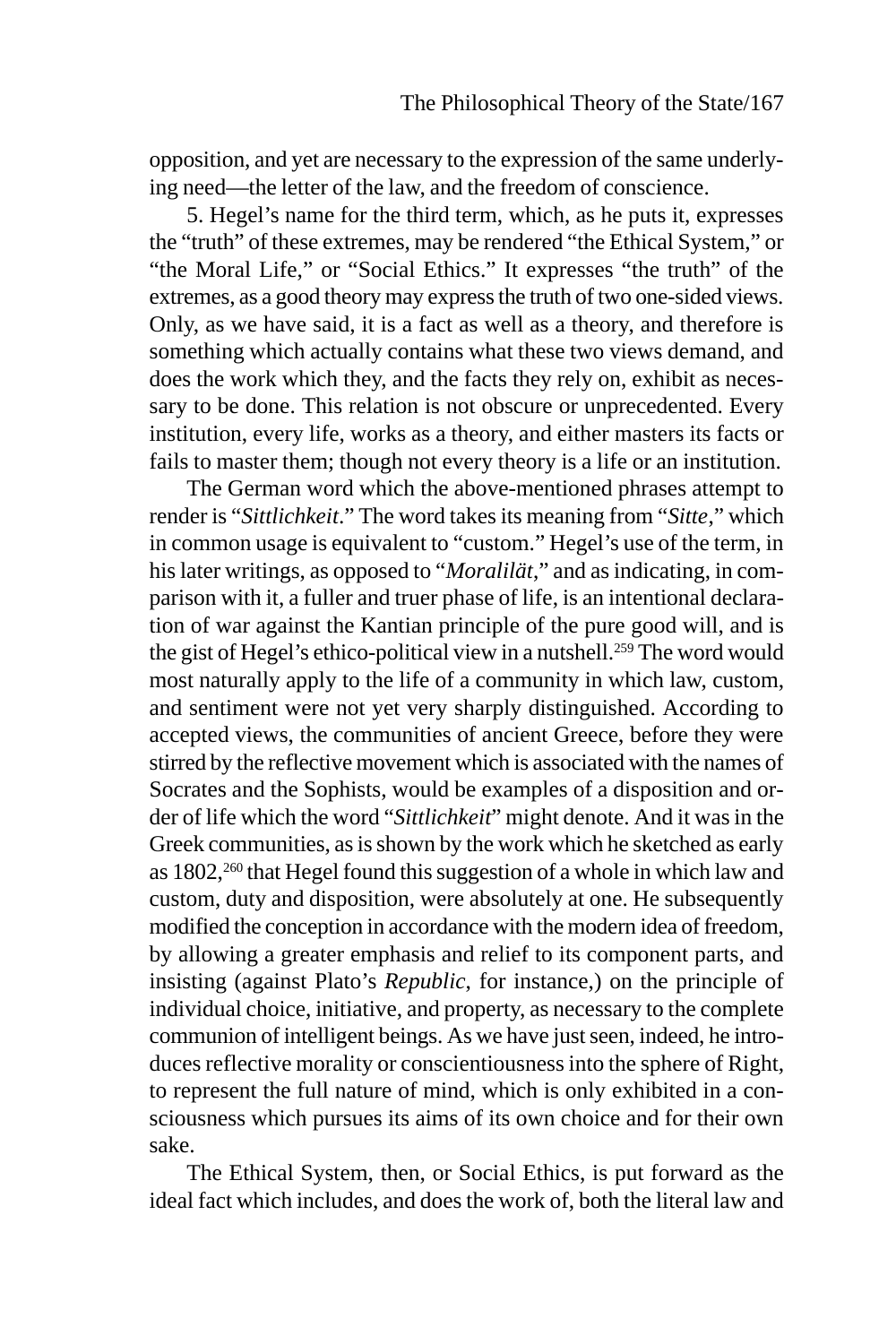the moral will, alike in practice and as a theory. It is the idea of freedom developed (i.) into a present world, and (ii.) into the nature of self-consciousness.

For (i.), in the first place, the ethical system, or the ways of acting which make up social ethics, constitute a present and actual world. So far it partakes of the nature of the literal law and order, the system of property-holding, which, as we have seen, is all but a natural fact. Social Ethic, we might say, is a physical fact. The bodily habits and external actions of a people lncorporate it. It transforms the face of a country, "domesticating the untamed earth."261 Each individual has his own bodily existence in a deterinmate mode as a part of the ethical life of society. The rules and traditions of ethical living are, as has been said, "the nature of things." They are as hard, as "objective" an order as "sun, moon, mountains, rivers, and all objects of nature."262 Man lives according to them before he knows that he does so, and always, in a great degree, independently of knowing that he does so. As this group of facts, or considered from this point of view, the ethical system is the body of the moral world.

(ii.) But it is also and no less the very nature of self-consciousness. It is as much a demand of man's intelligence or an inner and universal law as the "pure will" itself.263 The difference between them is that the Ethical System is a system, a world, though from the point of view of will regarded as inner, that is to say, as something which is the motive and fulfils the demand of consciousness. Thus, it bears the character of a thoroughly systematised theory, as contrasted with the idea of a good will, which is a mere general point of view. And it is because of this systematic character that it is enabled to connect the individual or particular will with the universal spirit of the community. It is only in a system that a particular fact can be connected with a universal law, as the planetary motions are with the law of gravitation. The particular will, as we have explained above, is universalised by its relation to a systematic purpose which it partly implies and partly realises. A man wishes for this thing or that thing, but not at any price. The reservations to which his wish is subject, by reason of other purposes and postulates of life, are known to him only in part; but if they could be stated in full, they would constitute the system of his life as realised in the universal life of the community. It is precisely analogous to the process which a common judg ment of perception has to go through in becoming a scientific truth—the implications have to be stated in full, and the perception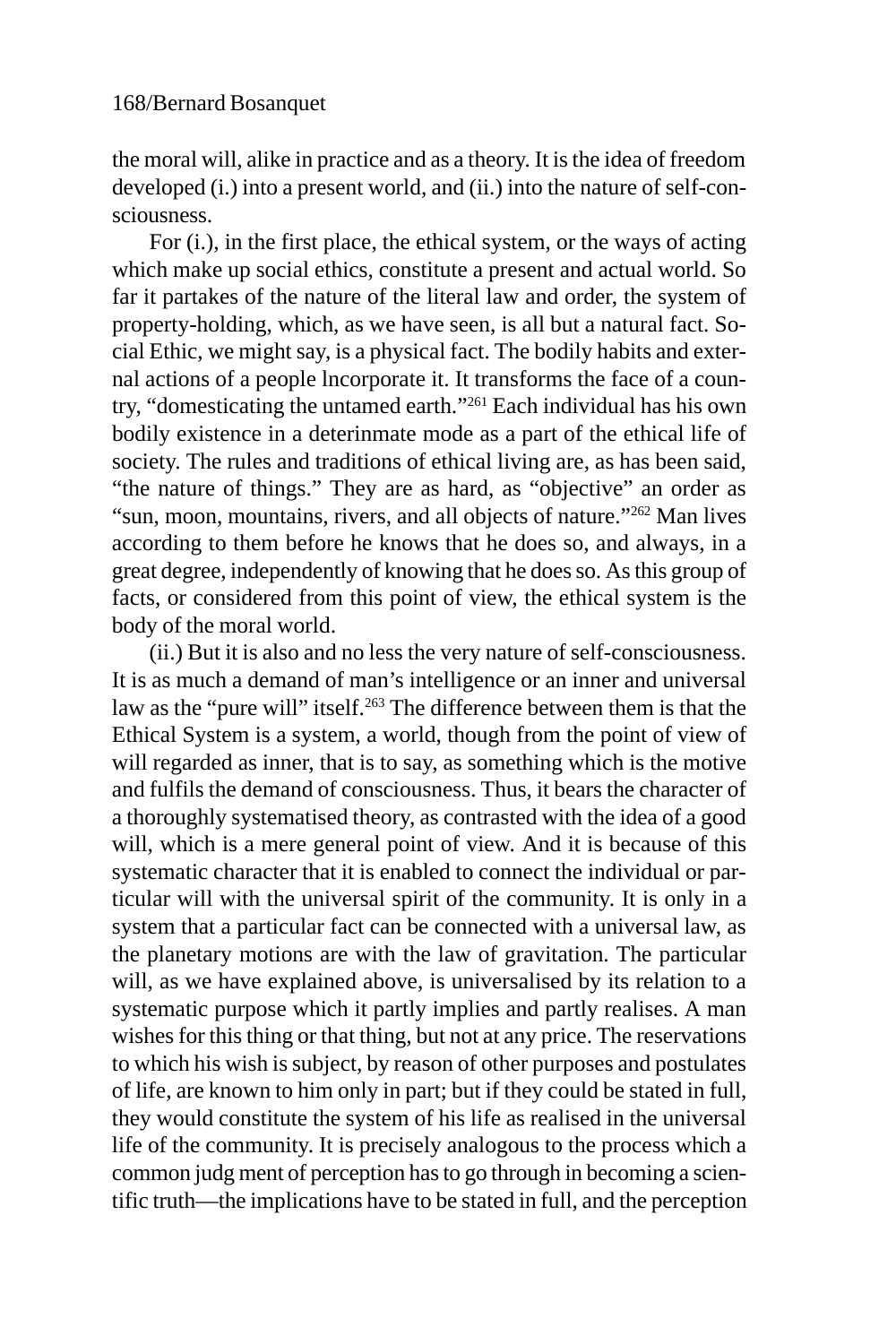modified in accordance with them. And when this is done, we have no longer a fact, but a science.

Regarded from this point of view, as the substance of the individual Will, the Ethical System is the Soul of the moral world.

In analysing the Ethical System, we shall say nothing of "duties or "virtues.'' Duty is in each case what the relation requires—the attachment of the universal system of will to the individual life. Virtue is a habit of such action, considered as embodied in the nature of an individual. The idea of virtue and virtuousness is not, in Hegel's view, altogether suitable to the members of an ethical commonwealth. It belongs rather to a time of undeveloped social life, when ethical principles and the realisation of them are ascribed to the nature of peculiarly gifted individuals. Virtue or excellence, to the Greek moralist, for instance, suggested doing something better than the average, or being in some way specially gifted, and it is still apt to indicate the desire to be something exceptional, and not simply to find yourself in genuine service. The meaning of the words to-day tends to narrow itself to certain special relations, and does not indicate that life of the member in the whole, which is the essence of what we really value.

The Ethical System, or the Order of Social Ethics, then—the mind and conduct of the citizen in Christendom—may be regarded as affirming freedom in three principal aspects, necessarily connected, and supplementing one another. Outwardly these aspects are different groups of facts—different institutions; inwardly they are different moods or dispositions of the one and indivisible human mind.

Thus, Hegel's analysis regards the social whole or system of social ethics from three points of view. First, in respect of the Family; secondly, in respect of what he has entitled Bourgeois Society; and thirdly, in respect of the Political Organism, or the State in the strict sense.

It is to be borne in mind that, like the three principal divisions in the sphere of Right, these headings represent explicit theories of society, as well as groups of facts.

6. Beginning once more, within an ordered social sphere, at the ethical factor which stands nearest to the natural world, and has taken, so to speak, the minimum step into the realm of purpose and consciousness, we start from the family. As the family exists in a modern civilised community, it is something necessary to society and the State, but absolutely distinct from both,

It first (a) represents the fact of the natural basis of social relations,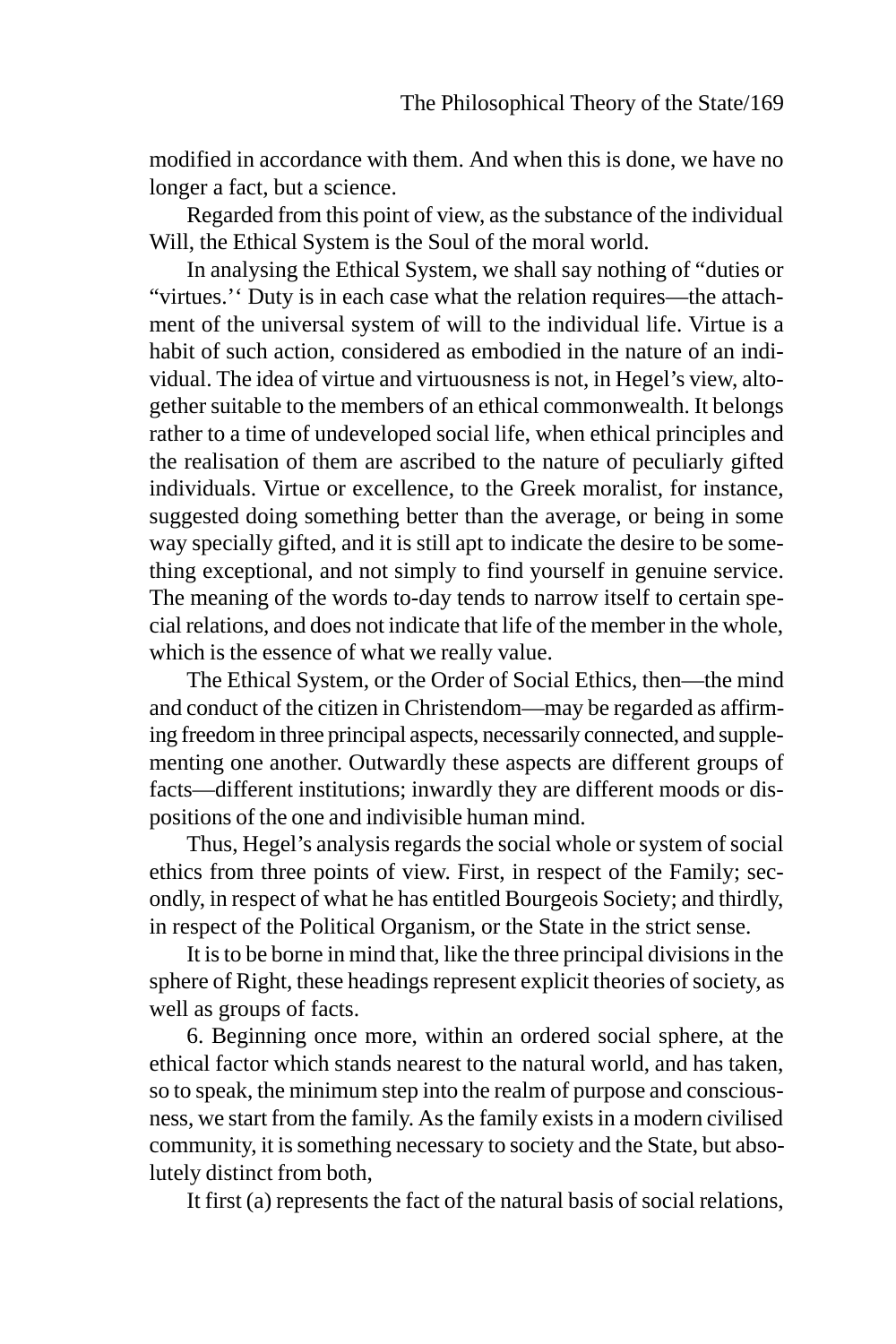being the embodiment of natural feeling in the form of love, both as between the parents, and as embodied for them in the children. It is in accordance with Hegel's general views of the meaning of a system that he sees this element of mind primarily represented by the family, as an organ preserved and differentiated ad koc, and not, or not merely, distributed indefinitely throughout the community. Thus, the modern family represents for him a higher stage of civilisation—an organ to a fuller embodiment of mind—than the clan or tribe, or, in short, than any form of community in which the whole bond of union rests on merely natural feeling, kindness, generosity, or affection. In the nation, indeed, a tinge of natural affection, a colouring of unity by kinship, survives, just as feeling runs through the experience of the individual mind. But the distinctive character of the State is clear intelligence, explicit law and system, and so the natural basis of feeling, though necessary to be preserved and spiritualised, achieves these needs in the family as a special organ, and not in the State as such.

All those theories, therefore, which tend to assimilate the State to a family by a sort of levelling down of the former or levelling up of the latter (Plato's *Republic*, the phalanstery, paternal government, and the like) involve for Hegel a mere confusion of relations. They recognise an element which is essential to society, and may truly be said to be even its foundation. But they do not see its right place in the whole, and do not understand that in order to attain a stronger and deeper unity (which is, in short, a stronger and deeper mind) the different elements must be allowed a greater emphasis and relief, and their respective characteristics must not be slurred or scamped.

But (b), in the second place, the family is a factor in the rational whole, the State, though its function *par excellence* is that of the natural basis of society. Hence its nature and sanction is ethical—it rests neither on mere feeling on the one hand, nor on mere contract on the other. It has a public side, and the acceptance of a universal obligation by a declaration in explicit language (language being the stamp of the universal), in face of the community, is an essential part of marriage, and not a mere accident or accessory, as the votaries of feeling have urged. This view is aimed against the confusion which finds the sole essence of marriage in feeling. This is a perpetually recurring contention, represented in Hegel's day by Friedrich von Schlegel's *Lucinde*, which argues that the form of marriage destroys the value of passion. Hegel's analyses are everywhere directed against this inability to grasp the dis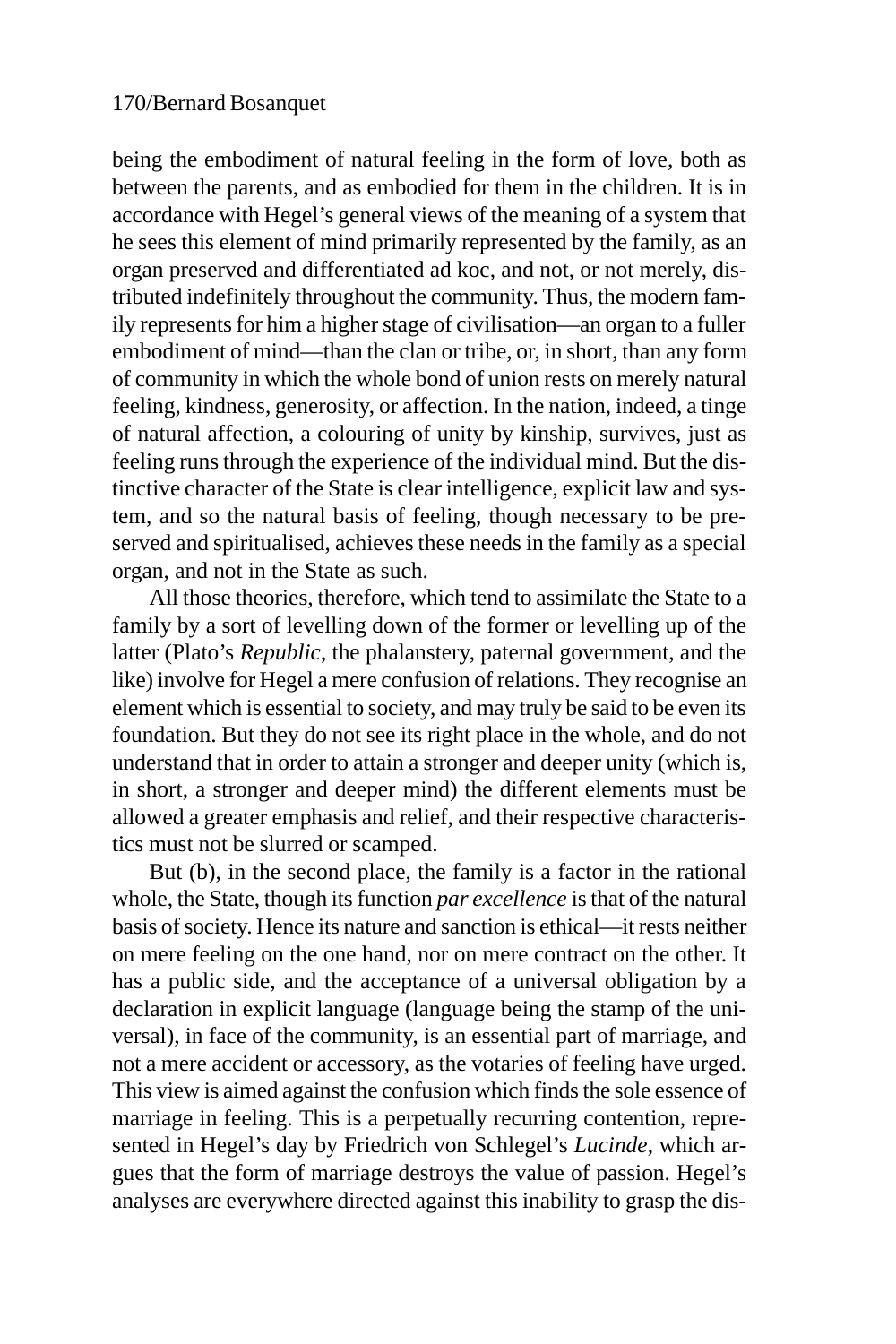tinct sides of a many-sided fact.

(c) The ethical aspect of the family<sup>264</sup> shows itself in the nature and organisation of the household, as an institution embodying permanent interests and relations of the two persons who are its head, and as an organ of public duties in the bodily and spiritual nurture of the children. The permanent and equal relation of the heads of the household, involved in its nature as the ethical aspect of the family, implies monogamy, and it is the monogamous family alone which can count as a true element of the ethical order.

(d) The household, being the true and operative ethical organ which makes parentage into family, is the unit which demands to be respected and protected by the State against the less differentiated forms of consanguinity, such as the clan. The true family starts from marriage and the foundation of a household, and in the early development of law we find the State, with a just instinct, protecting the household against the clan, e.g.,by conferring the power of bequest. This power, though now it may imply a discretion mainly hostile to the family, presented itself in early law rather as a means of perpetuating the separate household as against the pretensions of the clan to interfere with its property.

Thus, the monogamous family is naturally and necessarily, to some extent, a unit in respect of property ; the children, at least, being inevitably under tutelage and incapable of self-support, even if economic equality asserts itself as between husband and wife. This peculiar relation in respect of property is rooted in the unique nature of the household, as an organ for the guardianship of immature lives, and as a unity of feeling rather than of explicit thought. It is noticeable that progress tends to introduce the distinctions of property within its unity $265$  (though for children this can never go very far), and very slightly to introduce the relations of the family into the outside world. In as far as such distinctions come to be made, the nature and functions of the household being undisturbed, a somewhat higher intensity of ethical union is rendered necessary, and will no doubt assert itself.

7. When the man (or woman<sup>266</sup>) arrives at maturity and leaves the safe harbour of the family, he finds himself, *prima facie*, isolated in a world of conflicting self-interests. He has his living to make, or his property to administer. He is tied to others, in appearance, only by the system of wants and work, with the elementary function which is necessary to it, viz, its police functions and the administration of justice.

It is this phase of social life, and the temper or disposition corre-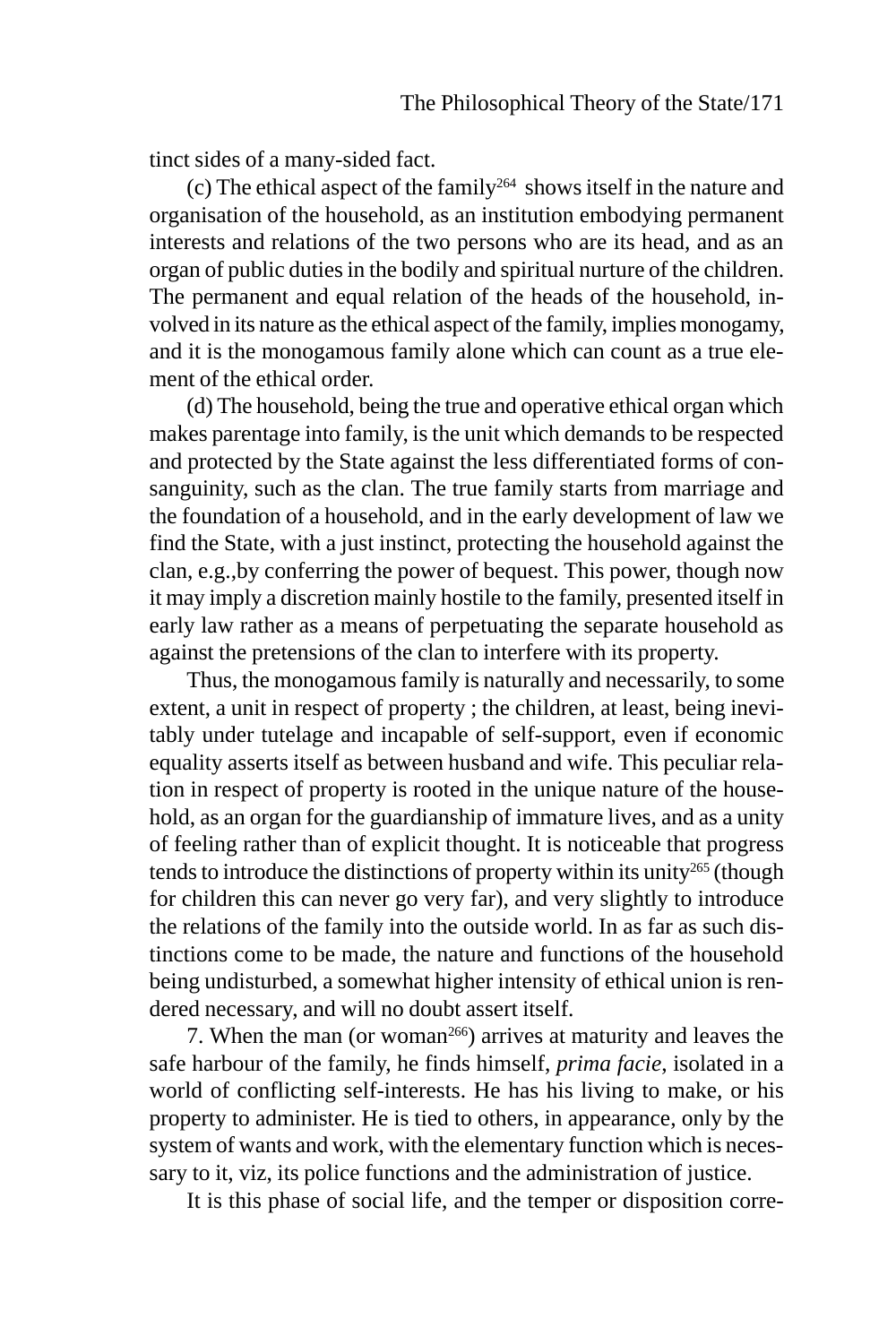sponding to it, which Hegel indicates by the expression Bourgeois Society.267 It presents itself to him as the opposite extreme of life and mind to that embodied in the family. It is an aggregate of families—for the units of the Bourgeois Society are heads of households— as seen from the outside, in the great system of industry and business, where a man has to find his work and do it. It is, in mind, the presence of definite though limited aims, calculation and self-interest.<sup>268</sup>

Bourgeois Society is the aspect of the social whole insisted on by the classical political economy, by which, as an achievement in the way of reducing complex appearances to principles, Hegel was much impressed. It is, again, the view of society embodied in the conception of the purely legal269 State, and its principle is confused with that of the State proper by one set of theorists, as that of the family is by another.

It is the peculiarity of Hegel's view—probably the most definitely original, as it is the most famous, of all his political ideas—to contend that this aspect of society, with the form of consciousness belonging to it, is necessary to a modern State. According to his logic, indeed, it is inevitable that every true whole shall have an aspect of "difference," of breaking up into particulars.

The principle of the ancient State, as concentratedly expressed in Plato's *Republic*, was weak and undeveloped, and fell short of the true claims of intelligence, $270$  just because it dared not really let the individual go—let him assert himself as himself. "Subjectivity" was a principle fatal to it. Not that there was an iron oppression in the States of antiquity. The individual was, for an onlooker, magnificently developed. His limitations were in him, and did not oppress him; but for all that, free choice and the career open to talents were not for him.

The modern demand—such is Hegel's conception—is harder and higher. The individual's life is not predetermined by his birth, but he is thrown face to face with economic necessity, which is a form of the universal end. He has to strip off his crudeness and vanity, and, of himself, mould himself into something which fulfils a want. This is a step without which there can be no true freedom—the giving one's self by one's own act a definite place in the region of external necessity, the "becoming something," or attaching oneself to a definite class of service renderers. Thus, we are startled to find culture or education treated in general, and in respect of its indispensableness, under the head of the Bourgeois Society. For culture is the liberation from one's own caprices, and the acceptance of a universal task. It is a severe process, and there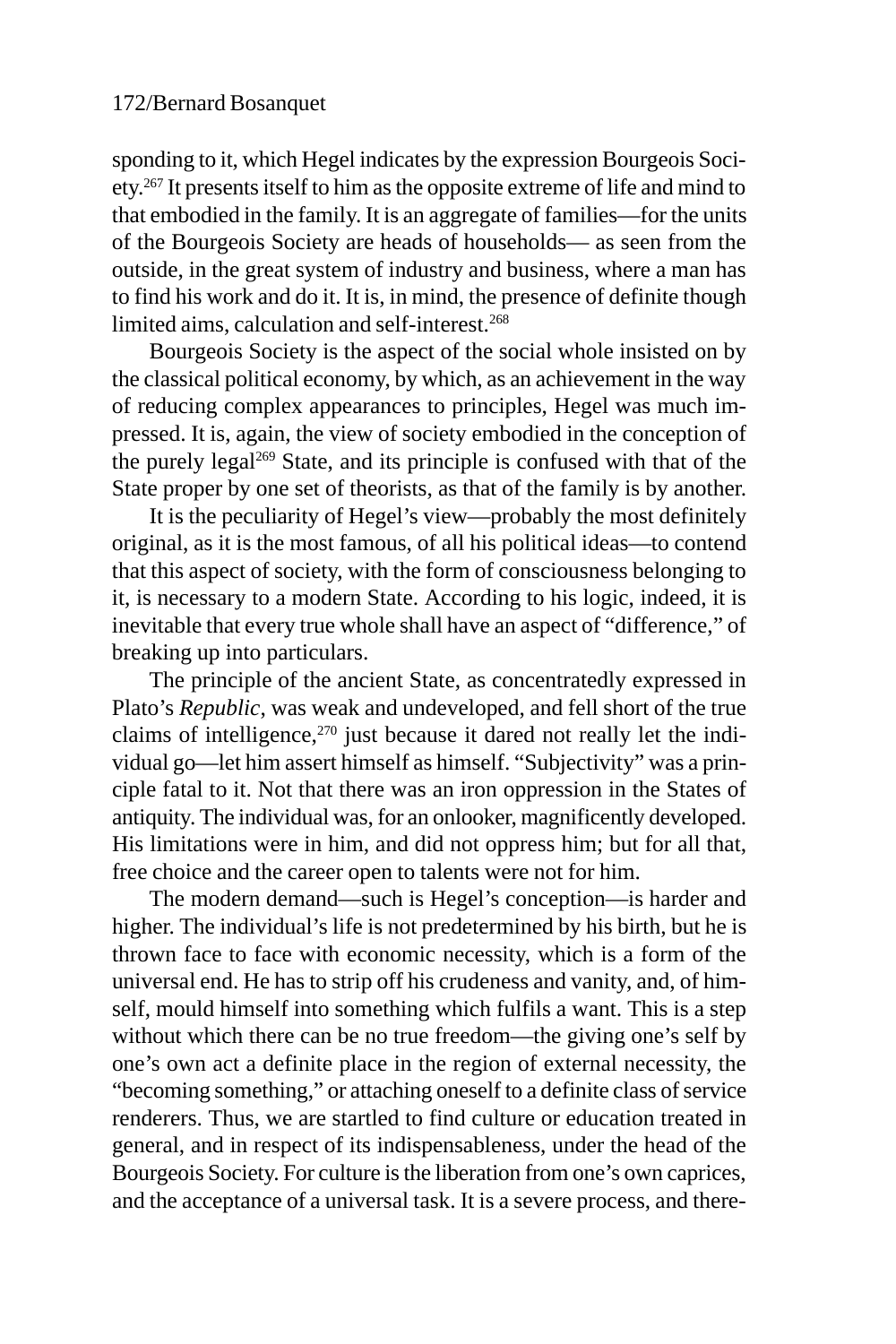fore unpopular, but it is a necessary one if we are to have true freedom. The criticism that such a world and temper is the world and temper of self-interest does not appeal strongly to Hegel. We shall have to treat of it more fully below.

It may be noted in passing that the insecurity of life, which may seem to attach to dependence on the vast system of wants and work, is more and more seen, as modern economic relations develop, not to be insecurity at all, except in as far as "culture" in the form of industrial training is absent. There is, indeed, in modern life, nowhere any absolute and oyster-like stability. The highest stability to be anywhere attained is that due to fitness for service in the interdependent system of needs.271

Therefore, as Hegel saw, but in more ways than he saw, the system of Bourgeois Society—the economic and industrial world—is not a separate reality, but only an appearance within a larger system. The member of it is not so detached as he may seem, or think. He is within, and sustained by, the general life of the State, as the aims which are his motives in "business" or industry are within and inseparable from the whole structure of his intelligence.

Thus, the world of Bourgeois Society—a world, on the whole, of cash nexus and mere protection by the State—has a structure or tendency of its own which brings it back by necessary steps to connection with the State proper or explicit and determinate social unity. It is, we must observe, posterior to the State in time. It is only within the State proper, and resting on its solid power, that such a world as that of Bourgeois Society could arise or be conceivable. Its priority to the State is, like that of the family, the priority of comparative narrowness or simplicity, of dealing with fewer factors, and of representing human nature in a more special, though necessary, aspect. And for this very reason it could not exist by itself. It has not the many-sided vitality indispensable to anything which is to hold its own in the actual world.

The working of the Bourgeois Society, then, exhibits an inevitable connection with the State proper, and, so to speak, leads up to it.

In the first place, the economic world implies the administration of justice. In this, as involving a developed system of civilised law, there is an advance on the "letter of the law" in its crudest and most barbarous acceptation. The system of law of a modern State is, and still more ought to be,272 a fairly reasonable and intelligible definition of the rights and relations of persons. By this determination the economic system of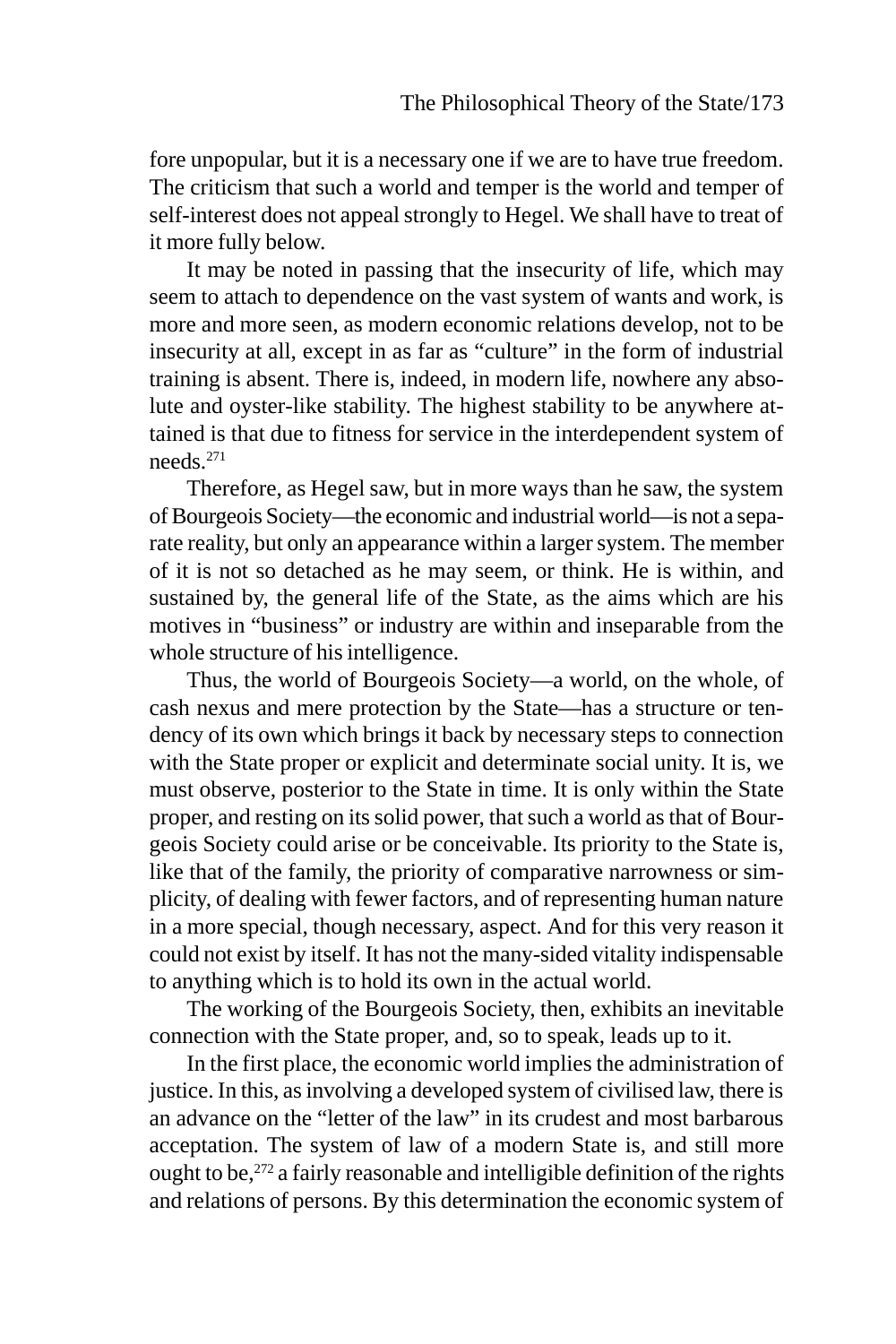particular wants and services enters upon a first approximation, as it were, to a unity of principle. The law only professes, indeed, to protect property and exchange, but in doing so it unavoidably recognises that the particular want has a general bearing; for the developed system of law only comes into existence to enable wants to be supplied, and takes its definite shape according to the system of wants. We may illustrate this first approximation to universality, which law confers upon the particulars of private interest, by a suggestive view which M. Durkheim has propounded.<sup>273</sup> He has pointed out that the current formula for social change, "from status to contract," has a subtler significance than is apt to be recognised.274 For contract is not really indeterminate, as if it arose *in vacuo* without a precedent. It runs in forms determined by social experience through law and custom; and thus the law, which professedly aims at protecting property and exchange, necessarily regulates them by the modes in which it chooses to protect them.

A more intimate relation to the State proper— to a definite principle, as we might say, of common good—grows out of the interests of Bourgeois Society which take the shape of what a German calls "Police and Corporation," i.e., State regulation and Trade Societies.

The basis of State regulation is the emergence of aspects of common interest in the system of particular interests. The region of particular interests (supply and demand) has an accidental side, and the State has a right and a duty to protect the general good against accidental hindrances. On the whole, no doubt, the right relation between producer and consumer arises of itself, but miscarriages may occur which call for interference on behalf of the explicit<sup>275</sup> principle of the general good. The general possibility of the individual's obtaining what he wants is a public interest, and the State has a right to intervene with this end in view, both by execution of necessary public works, by sanitary inspection and the like, and by inspection and control of fraud in the case of necessary commodities offered for sale to the general public. For the public offer of goods in daily use is not a purely private concern, but a matter of the general interest. If indeed there was complete official regulation, there would be a risk of getting work like the Pyramids, that represented no private want at all; but yet, in the system of private wants, there is a public interest that demands vigilance.

A similar approximation of Bourgeois Society to the State is constituted by the "Corporation," which rests on the facts of class. Every member of the Bourgeois Society belongs by his vocation to a class, and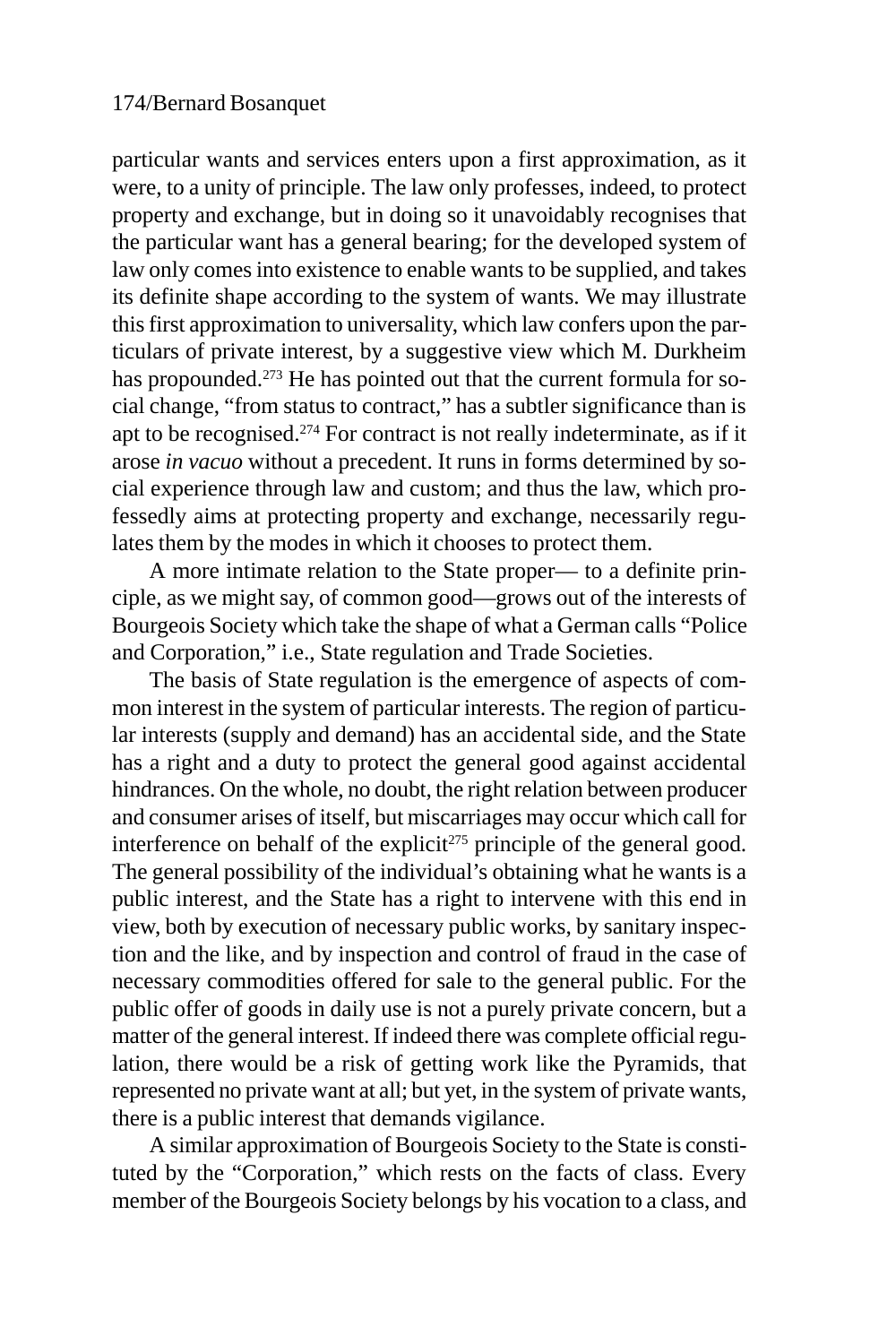this breaking up into classes is a consequence of the division of labour which prevails in the economic sphere, disguising the common good as private interest or necessity. But in the formation of classes society begins as it were to recover from the dispersion which private interest has occasioned. As a member of his class<sup>276</sup> or "estate," the citizen acquires solidarity with his fellows, and his particular interest becomes *ipso facto* a common one. As a member of the class, again, he is, or ought to be, a member of his "trade society" or "corporation." In this he finds his honour or recognition, $277$  a definite standard of life (apart from which he is apt to assert himself by aimless extravagance, for want of a recognised respectability), a standard of work, insurance against misfortune, and (as a candidate for admission) the means of technical education.

If the family is the first basis of the State, the classes or estates are the second. The Corporation or Trade Society is a second family to its members. It is the very root of ethical connection between the private and the general<sup>278</sup> interest, and the State should see to it that this root holds as strongly as possible.<sup>279</sup>

"If," Hegel writes,<sup>280</sup> "in recent days the 'Corporation' has been abolished, this has the significance that the individual ought to provide for himself. This may be admitted; but the corporation did not alter the individual's obligation to earn his livelihood. In our modern States the citizens have only a limited share in the universal business of the State; but it is necessary to permit the ethical human being a universal activity over and above his private end. This universal, which the modern State does not always provide for him, he finds in the 'Corporation.' We saw before that the individual providing for himself in the Bourgeois Society also acts for others. But this unconscious necessity is not enough; it needs the Corporation to bring it to a conscious and thoughtful social ethics. Of course the Corporation needs the higher superintendence of the State, or it would ossify, shrink into its shell, and be degraded into a wretched guild. But in and for itself the Corporation is no closed guild; it is rather the bringing of an isolated trade into an ethical connection, and its admission into a sphere in which it wins strength and honour."<sup>281</sup>

8. The State proper, or political constitution, presents itself to Hegel as the system in which the family and the Bourgeois Society find their completion and their security. He was early impressed, as we have seen, with the beautiful unity of the ancient Greek commonwealths. And the first and last idea which governs his representations of the modern State is that of the Greek commonwealth enlarged as it were from a sun to a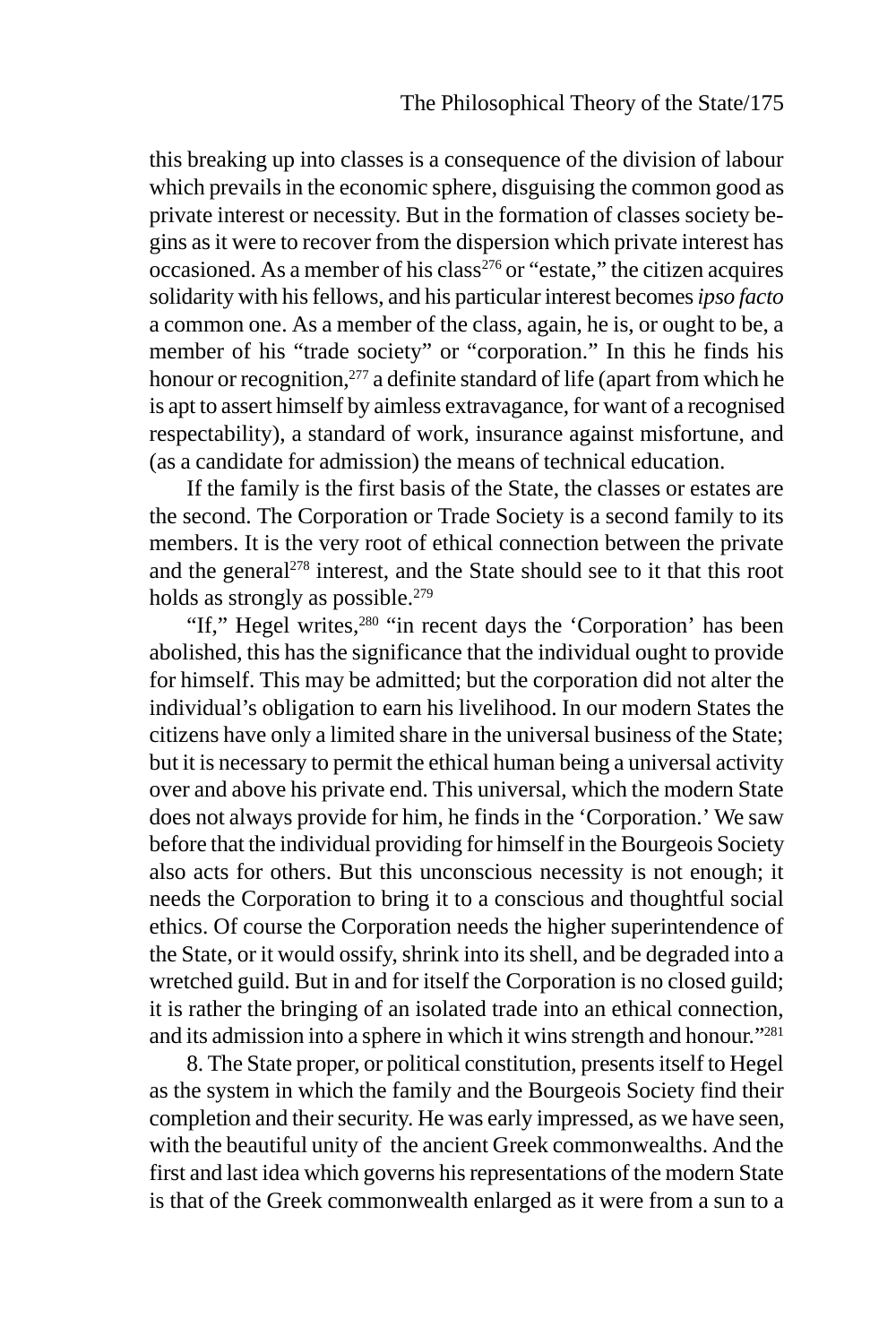solar system. The family feeling and the individual interest are in the modern State let go, accented, intensified to their uttermost power; and it is out of and because of this immense orbit of its elements that the modern State has its "enormous strength and depth." It is the typical mind, the very essence of reason, whose completeness is directly as the completeness of each of its terms or sides or factors; and secure in the logical confidence that feeling and self-consciousness, the more they attain their fulness, must return the more certainly to their place in the reasonable system which is their very nature. As ultimate power, the State maintains on one side the attitude of an external necessity towards the spheres of private life, of the family, and of the economic world. It may intervene by force to remove hindrances in the path of the common good, which accident and immaturity may have placed there. But, in its essence, the State is the indwelling and explicit end of these modes of living, and is strong in its union of the universal purpose with the particular interests of mankind. It is, in short, the incarnation of the general or Real Will. It has the ethical habit and temper of the family as a pervading basis, combined with the explicit consciousness and purpose of the business world. In the organism of the State, i.e., in as far as we feel and think as citizens, feeling becomes affectionate loyalty, and explicit consciousness becomes political insight. As citizens we both feel and see that the State includes and secures the objects of our affections and our interests; not as separate items, thrown together by chance, but as purposes transformed by their relation to the common good, into which, as we are more or less aware, they necessarily pass. This feeling and insight are the true essence of patriotism. It is easier to be magnanimous than to be merely right, and people prefer to think of patriotism as a readiness to make great sacrifices which are never demanded. But true patriotism is the every-day habit of looking on the commonwealth as our substantive purpose and the foundation of our lives.

The division of functions in the State is a necessary condition of its rational organisation. But, as Rousseau had insisted, it is altogether false to regard these separate functions as independent, or as checks on one another. There could be no living unity, if the functions of the State were ultimately independent and negative towards each other. Their differentiation is simply the rational division of labour. The State is an image of a rational conception; it is "a hieroglyph of reason.

Sovereignty, therefore, resides in no one element. It is, essentially, the relation in which each factor of the constitution stands to the whole.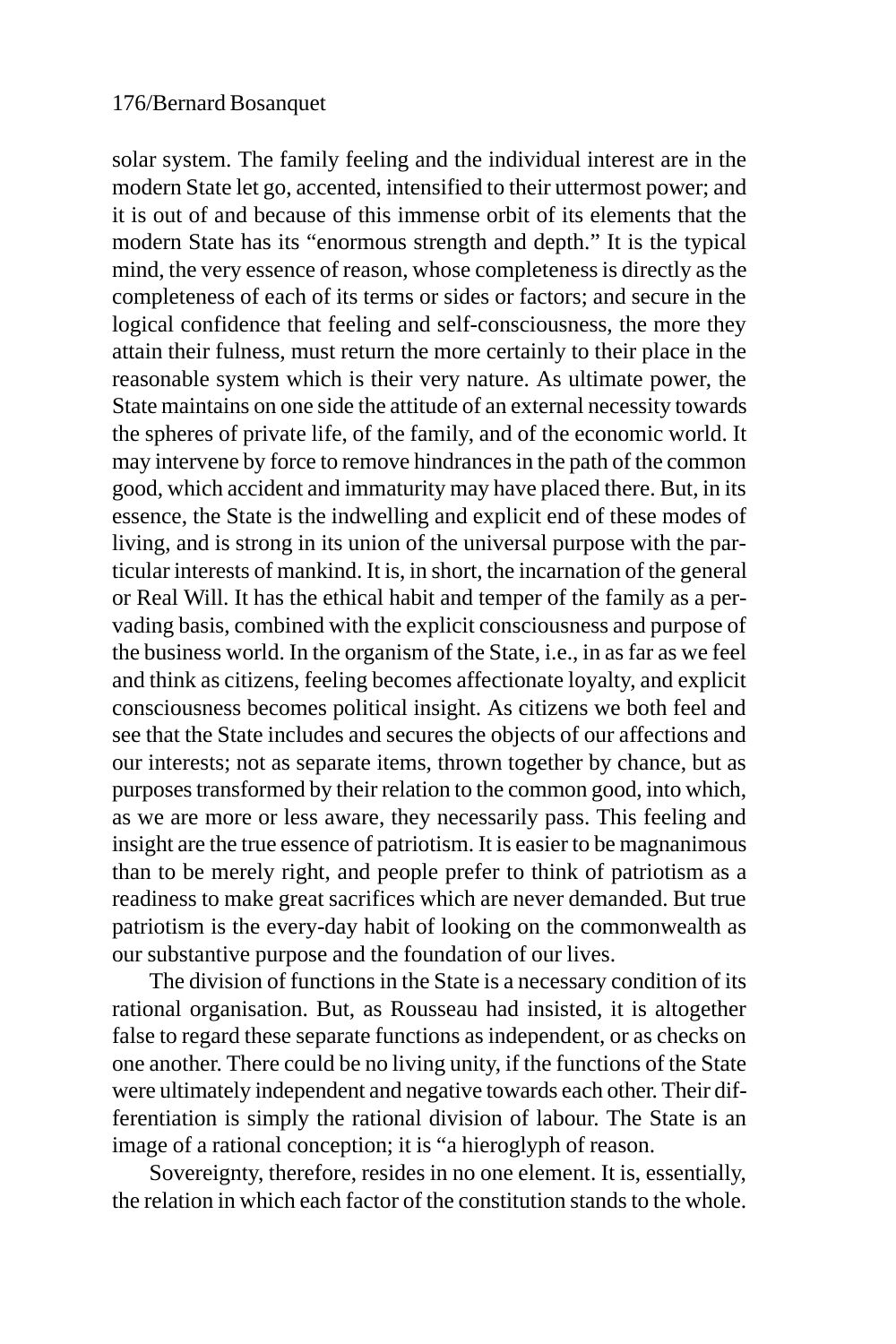That is to say, it resides only in the organised whole acting qua organised whole. If, for example, we speak of the "Sovereignty of the People" in a sense opposed to the Sovereignty of the State— as if there were such a thing as "the people" over and above the organised means of expressing and adjusting the will of the community—we are saying what is, strictly speaking, meaningless. It is just the point of difference between Rousseau's two views. We saw that Rousseau clearly explained the impossibility of expressing the general will except by a determinate system of law. But what he seemed to suggest, and was taken to mean, by popular Sovereignty, was no doubt just the view which Hegel condemns. It is essentially the same question as how a constitution can be made. Strictly, a constitution cannot be made except by modification of an existing constitution. If, to put a case, you have a multitude new to each other in some extra-political colony, they must assume a constitution, so to speak, before they can make one. Law and constitution are utterances of the spirit of a nation.

The form of State which Hegel analyses is a modern constitutional monarchy, with an executive (ministers sitting in the chambers, as he is careful to urge) and Chambers or Estates representing the classes developed in the civic community. Representation, he urges, is of bodies or interests rather than of masses of individuals, and the Corporations or Trade Societies have also an important place directly, by their touch with the departments of the executive government.<sup>282</sup> The general principle is, as indicated above, that the problems of connection between considerable particular interests and the universal interests of the community are, so to speak, prepared on the ground of the Corporation and Bourgeois Society for a solution in the interest of the common good by the Legislative and the Executive Government.

The logical division of power, in his language, is that the Legislature has to establish universal principles, the executive has to apply these. principles to particular cases, and the prince has to bring to a point the acts of the State by giving them, "like the dot on the i," the final shape of individual volition.

The distinction of States into Monarchy, Aristocracy, and Democracy, Hegel refuses to regard as applicable to the modern world. At best, it could only apply to the undeveloped communities of antiquity. The modern State is a concrete, and, according to its principle, all the elements of a people's life are represented in it as an indivisible unity.

A curious point is Hegel's insistence on the function of the personal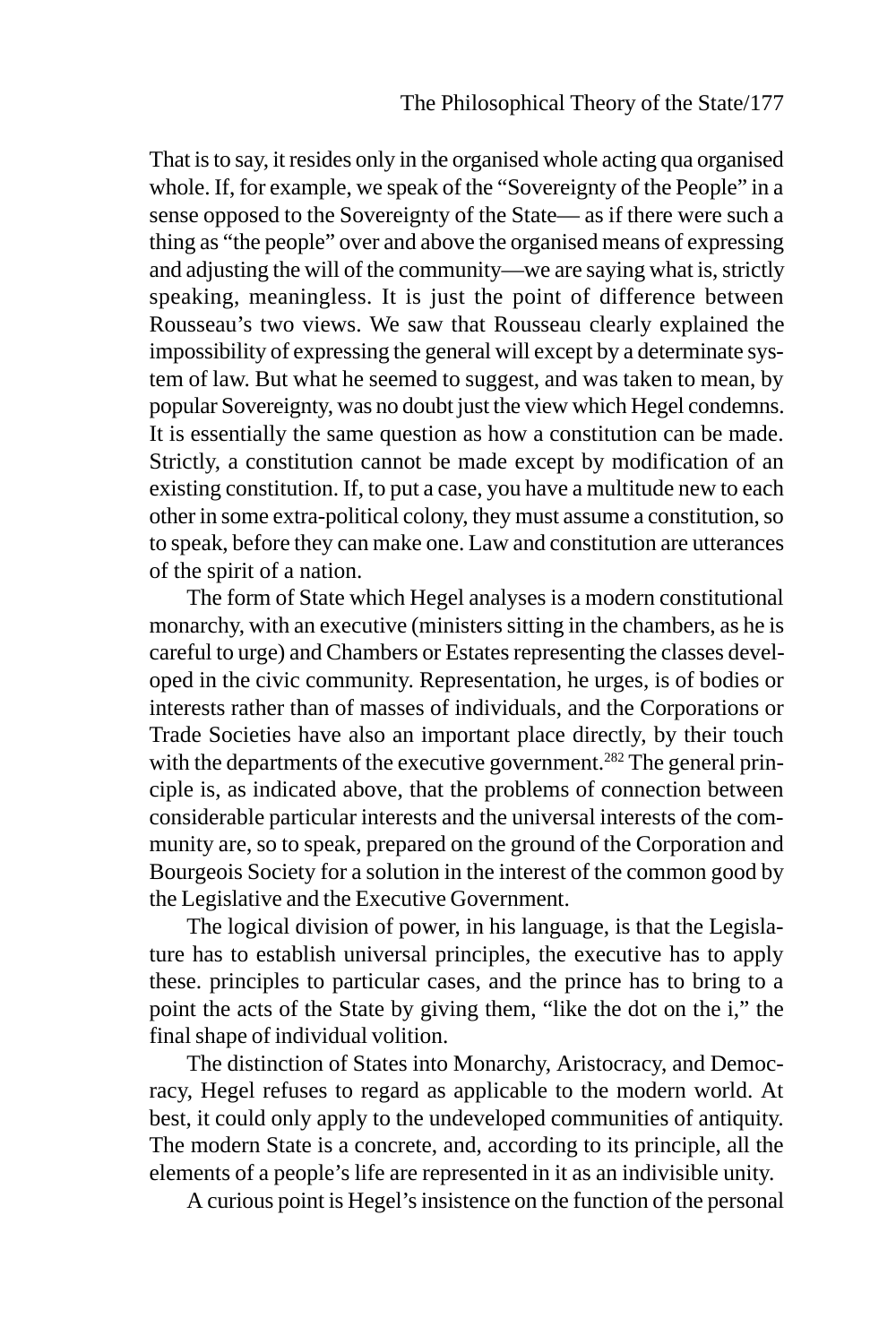Head of the State. By a junction of the extremes, he connects it with the recognition of free individuality, which is usually regarded as the democratic principle of the modern world. There is no act, we may say in illustration, according to the modern idea of an act, if it is not done in the end by an individual, though in a developed political system the monarch's action may only consist in signing his name. It is at least remarkable to compare this view with the tendency to one-man government in the administration of the United States of America.

The State, then, is on one side the external force and automatic machinery implied in the maintenance and adjustment of the rights and purposes of the family and the Bourgeois Society as an actual life. On the other side, and most essentially, it is that connection of feeling and insight, working throughout the consciousnesses of individuals as parts in a connected structure, which unite in willing a certain type of life as a common good in which they find their own. It has the same content as that of Religion.; but in an explicit and rationalised form as contrasted with the form of feeling. Only the separation of Church and State, and the division of the Churches against one another, have made it possible for the State to exhibit its own free and ethical character in true fulness, apart from both dogmatic authority and anarchic fanaticism.

9. Publicity of discussion in the assembly of the classes or estates is the great means of civic education. It is not in the least true that every one knows what is for the good of the State, and has only to go down to the House. and utter it. It is in the work of expression<sup>283</sup> and discussion that the good takes form by adjustment of private views to facts and needs brought to bear by criticism. "The views a man plumes himself on when he is at home with his wife and friends are one thing; it is quite another thing what happens in a great assembly, where one shrewd idea devours the other."284

The free judgment of individuals based on the publicity of political discussion is "public opinion." In public opinion we have an actual existent contradiction. As public, it is sound and true, and contains the ethical spirit of the State. As expressed by individuals in their particular judgments, on which they plume themselves, it is full of falsehood and vanity. It is the bad which is peculiar, and which people pride themselves on; the rational is universal in its nature, though not necessarily common. Public opinion is a contradictory appearance, in which the true exists as false. It is no accident, but inevitable insight, that leads both of these characters to be proverbially expressed, as in "Vox populi,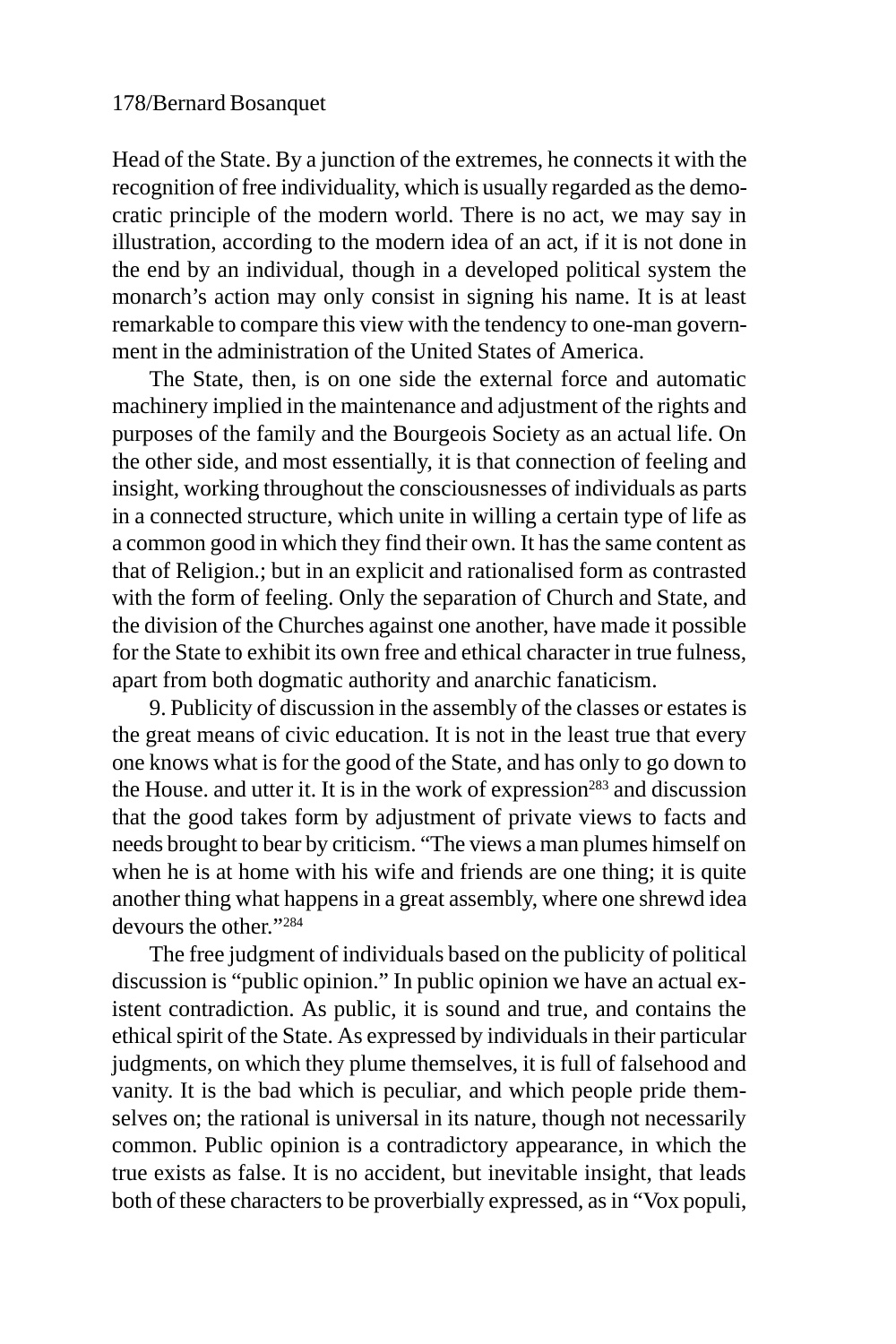#### vox Dei," contrasted with Ariosto's

"Che'l Volgare ignorante ogn'un' riprenda E parli piu di qual che meno intenda"285

or Goethe's

"Zuschlagen kann die Masse Da ist sie respektabel; Urtheilen gelingt ihr miserabel."286

or the "mostly fools" of Carlyle.

Now, as public opinion thus combines truth and falsehood, the public cannot be in earnest with both, i.e., both cannot be its real will. But if we restrict ourselves to its express utterance, we cannot possibly tell what it is in earnest with—because it does not know. Therefore, the degree of passion with which a given opinion is maintained throws no light on the question, on what points the public is really in earnest, in the sense of the "real will." This can only be known from the substantive reality, which is the "true inwardness" of public opinion. This substantive reality, the true merits of any case, is not to be got by the study of mere public opinion as expressed, but when it is successfully divined and asserted, public opinion will always come round to it. If we ask how it is to be divined or known, we must go back to the analogy of a theory. The solution must be constructed so as to satisfy the real facts or needs, and the real facts or needs only become known in proportion as it is constructed, just as in scientific discovery. The man who can see and do what his age wills and demands is the great man of the age. Public opinion, then, demands to be at once esteemed and contemned; esteemed in its essential basis, contemned in its conscious expression. It is, however, the principle of the modern world that every one is allowed to contribute his opinion. When he has contributed it, and so far satisfied the impulse of self-assertion, he is likely to acquiesce in what is done, to which, he can feel, he has thrown in some element of suggestion or criticism.

10. In concluding this chapter, we will attempt to estimate the nearness of such an analysis of the State to the actual facts of life, admitting certain appearances against it, but rejecting pessimistic views which rest on false abstractions.

I will state the difficulties as they appeared to T. H. Green, a cau-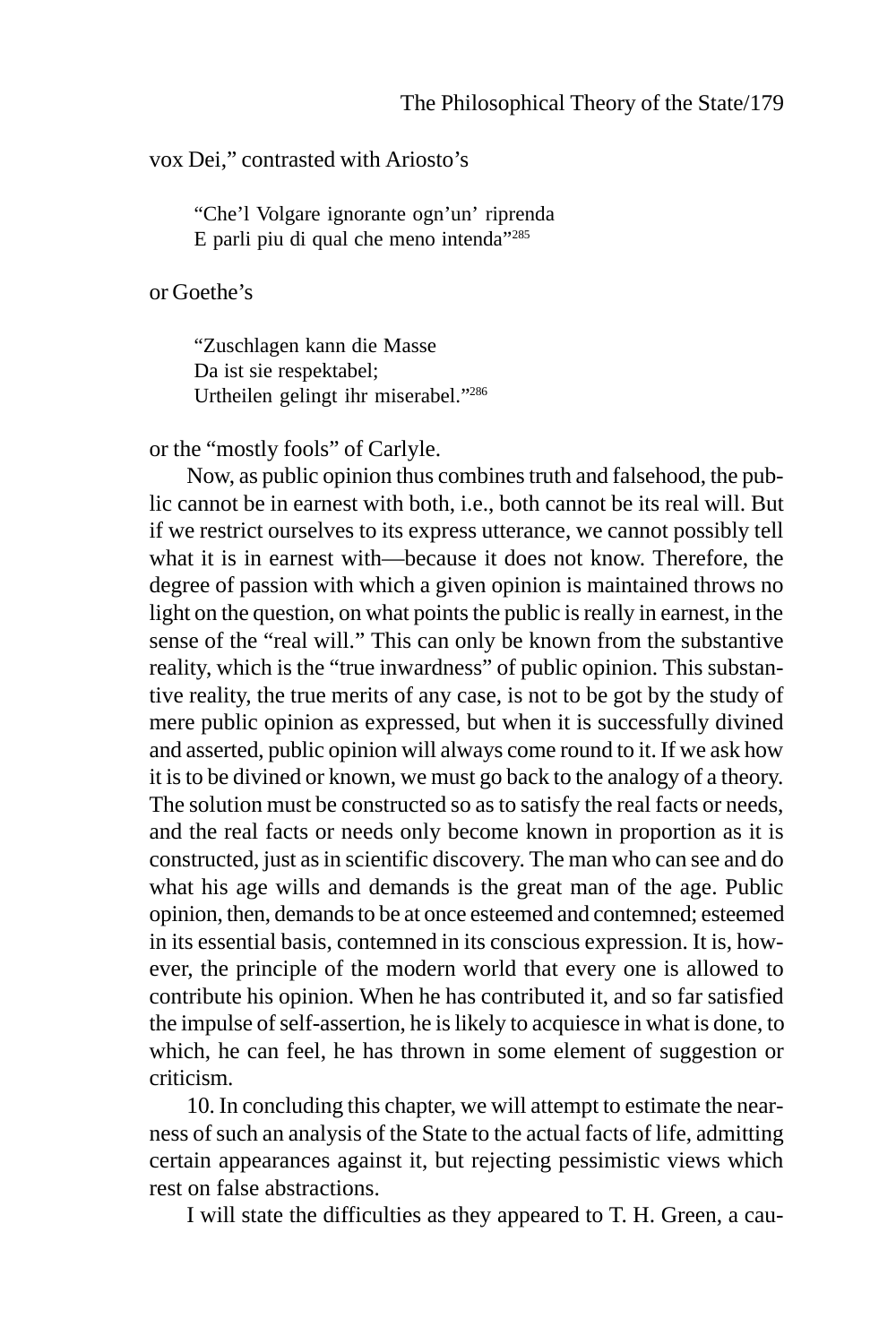tious and practical Englishman, well experienced in local politics, and acquainted with different classes of men.

"To an Athenian slave, who might be used to gratify a master's lust, it would have been a mockery to speak of the State as a realisatiori of freedom; and perhaps it would not be much less to speak of it as such to an untaught and underfed denizen of a London yard with gin shops on the right hand and on the left."287 "It is true that the necessity which the State lays on the individual is for the most part one to which he is so accustomed that he no longer kicks against it; but what is it, we may ask, but an external necessity, which he no more lays on himself than he does the weight of the atmosphere or the pressure of summer heat and winter frosts, that compels the ordinary citizen to pay rates and taxes, to serve in the army, to abstain from walking over the Squire's fields, snaring his hares, or fishing his preserved streams, to pay his rent, to respect those artificial rights of property which only the possessors of them have any obvious interest in maintaining, or even (if he is one of the 'proletariate') to keep his hands off the superfluous wealth of his neighbour when he has none of his own to lose ?" "A conception does not float in the air. It must be somebody's conception. Whose conception, then, of general good is it that these institutions represent?" "Is it not seriously misleading, when the requirements of the State have so largely arisen out of force directed by selfish motives, and when the motive of obedience to these requirements is determined by fear, to speak of them as having a common source with the morality of which it is admitted that the essence is to be disinterested and spontaneous?"

I have quoted these passages—the whole section should be carefully read—in order to state plainly a paradox which affects the theory of society from beginning to end. It continually shows itself in the pessimistic criticism of economic motive, political motive, and of everyday social motive.

The whole question really depends on our understanding of the relation of abstract and concrete. It is plain, as Green says, that the idea of a common good has never been the sole influence operative in the formation or maintenance of States. And, in as far as it has operated at all, it has only done so in very imperfect forms. Green goes so far as to say that Hegel's account of freedom as realised in the State does not seem to correspond to the facts of society as it is, or even as, under the unalterable conditions of human nature, it ever could be; though, no doubt, there is a work of moral liberation, which society, through its various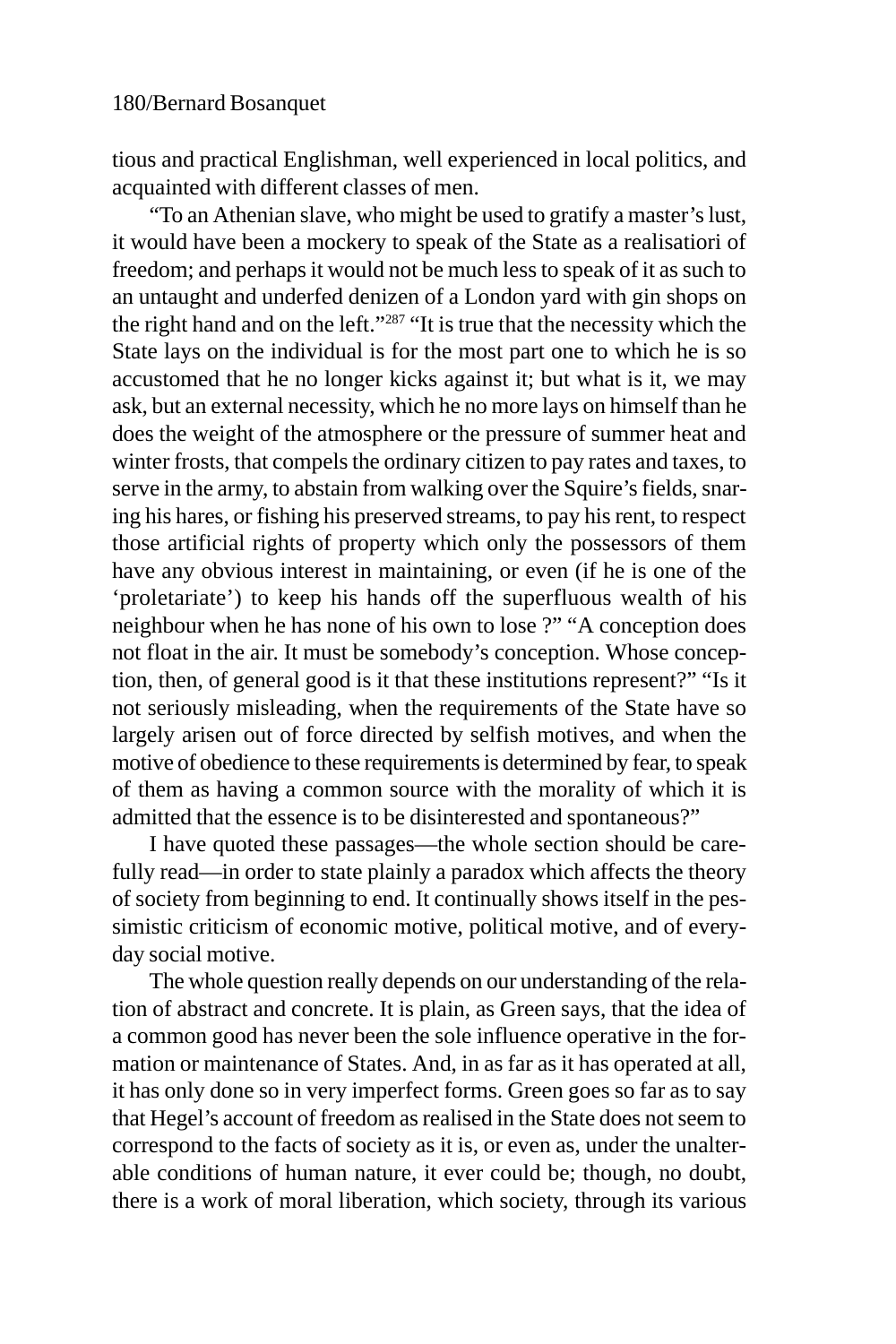agencies, is constantly carrying on for the individual.

Now, the truth of these criticisms may be granted in the same sense in which we grant the imperfection of knowledge (as currently conceived) or of morality—imperfections not accidental, but inherent in each particular form of human experience. The conflict of interests, the failure to reconcile rights, and the weight and opaqueness, so to speak, of law and custom to the individual mind, are contradictions of the same type and due to causes of the same kind as those which arise in the world of ethics and of theory. And, though the new relations which spring up in society are perpetually resulting in new contradictions, there is no reason to compare the State unfavourably, in this respect, with Morality or with Science. The contradictions, in fact, are the material of organisation.288

Without differing profoundly from Green in theory, therefore, we venture to assign a greatly diminished importance to his criticisms. This is due in part to the growth of a more intimate experience, owing in some measure to his initiative, which seems to show the essentials of life to be far more identical throughout the so-called classes of society than is admitted by such a passage as that cited above about the dweller in a London yard.289 It is due, further, and in connection with such experience, to the psychological conceptions developed in previous chapters, according to which the place of actual fear of punishment in maintaining the social system is really very small, while the place of a habituation, which is essentially ethical, is comparatively large. These suggestions, which lead us to lay decreasing stress on Green's criticism of Hegel, point wholly in the general direction of his own convictions, and we may finally meet the general difficulty, which expresses itself in pessimism, by considerations such as Green himself alleges in mitigation of his own criticism.

We may approach the matter in this way. The paradox is, that if you scrutinise the acts which have made States, and which carry them on, or which go on under and within them, you will everywhere be able to urge that they spring from selfinterest and ambition—not from a desire for the common good. How then can we say that the State exists for a common good? Hegel's large conception of a social fabric and the temper of mind which maintains it should have done something to meet this problem. But we may come a little closer to the precise difficulty.

Nothing is so fallacious as mere psychological analysis applied to the estimation of the purposes which rule a mind. In every act there is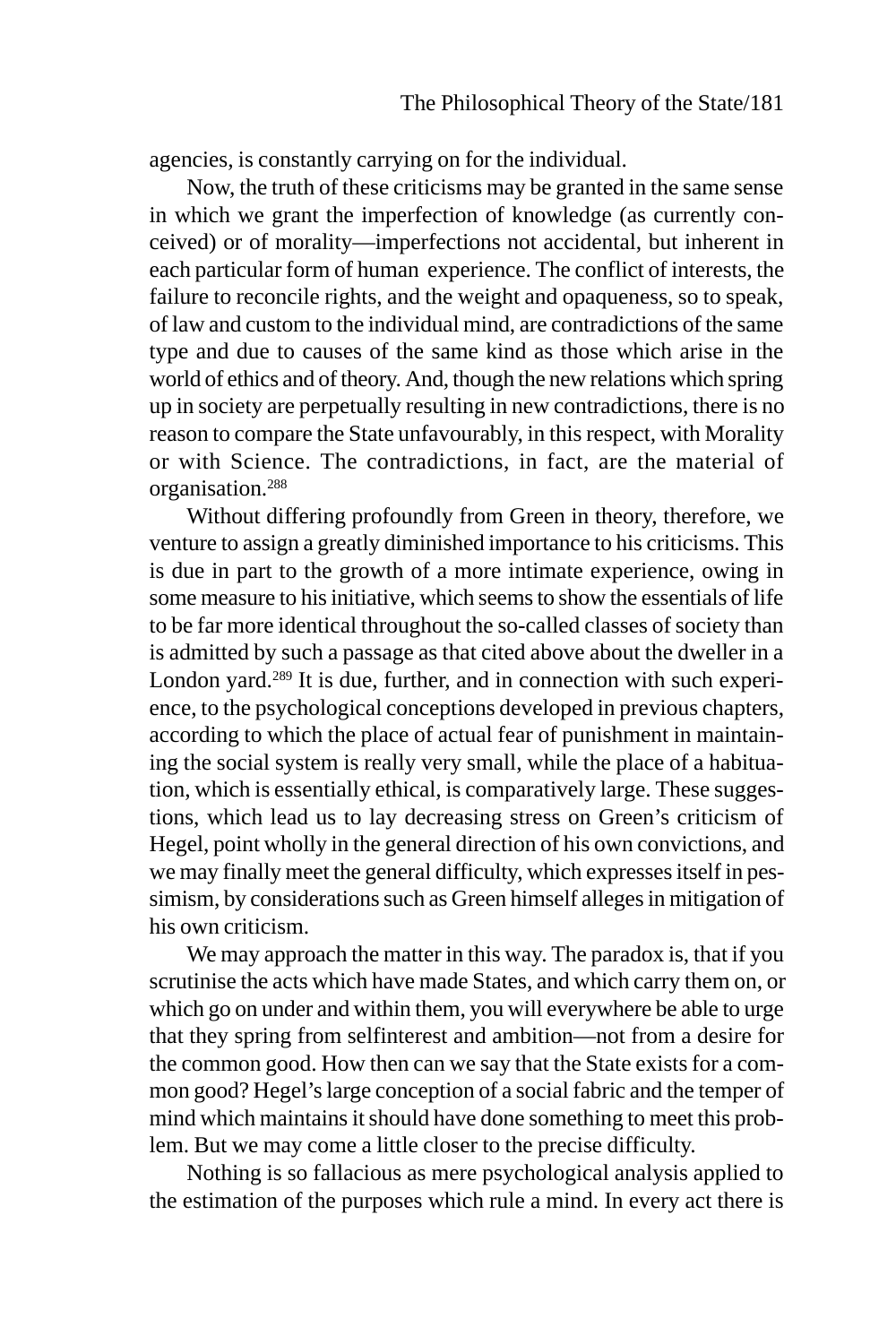necessarily an aspect of the agent's particular self. One way or another he is satisfied in it. So the pessimistic or superficial psychologist can always—not in some acts merely, but in all—discover a form of selfseeking. Life is a whole made up of particulars, and the universal is a connection within them, not another particular outside them; it is a mistake of principle to suppose that any act can be outside the tissue of aims, impulses, and emotions which affect the sensitive self. Great purposes work through these affections and transform them, but cannot obliterate them without obliterating life. "There is nothing degrading in being alive."290 But there is a kind of eye which sees all these particulars apart from the substantive aims which give them their character, and treats them as if they were the sole determining motives of the agent. Hegel calls such a critic—he is thinking especially of historians—"the psychological valet, for whom there are no heroes, not because they are no heroes, but because he is only a valet." On the whole, a man is what he does. If his series of actions has the root of the matter in it, it is wrong either for him to be deterred, or for a critic to carp, because they bring him gain or glory, or gratify him by activity and excitement. To shrink from particular occasions of action because one's self may find satisfaction in them is to fall back into the mere general willing of the abstract good. And "the laurels of mere willing are dry leaves that never have been green.

We may illustrate these ideas from the life of the ordinary members of States, and from the career of a great ruler or conqueror.<sup>291</sup>

The life of an English labourer, for example, may concern itself with no such abstract ideas<sup>292</sup> as are expressed by the words "State" or "common good." But, to begin with, he is a law-abiding citizen. He keeps his hands off others and their belongings by the same rule by which he expects others to keep their hands off him and his belongings.293 He recognises fairness of bargaining, and is prepared to treat others fairly, as he expects them to treat him. He is aware of his claims, that is to say, as depending on something in common between himself and others; and if he does not practically admit any such community, "he is one of the 'dangerous classes,' virtually outlawed by himself."<sup>294</sup>

So far he is a loyal subject only. If he is to have a fuller sense of a social good, he must either take part in the work of the State, or at least be familiar with such work, through interest in his fellows' share of it, and in the organisations which connect his class interests with the public good. His mind must not merely work in its place in the social mind,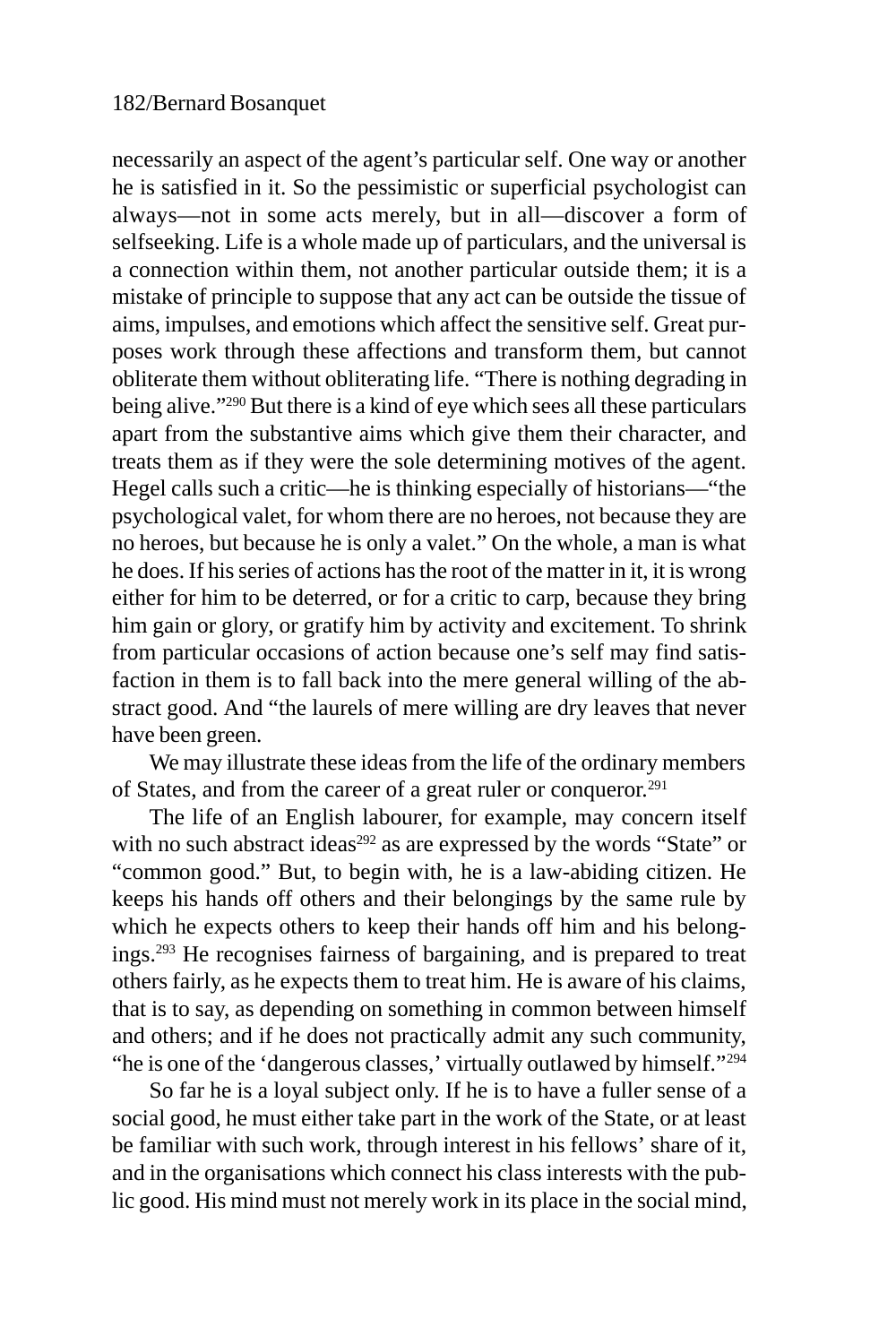but must be in some degree aware of the connection between its place and the whole —of the appercipient structure to which it belongs. He must, in short, have touch with the connection which Hegel represents as that between the Bourgeois Society and the State proper. And this, in modern States, is in principle open to him.

And, further, he must have the feeling for his State, which is connected with the idea of home and fatherland. In a modern nation the atmosphere of the family is not confined to the actual family. The common dwelling-place, history, and tradition, the common language and common literature, give a colour of affection to the every-day citizenconsciousness, which is to the nation what family affection is in the home circle.

Thus, it is not true that either the feeling or the insight which constitute a consciousness of a common good are wanting to the every-day life of an average citizen in a modern State. It may seem full of selfish care, but this is only a narrow view. If we look at the spirit of the whole life we shall see that it is substantially dependent on the recognition of a good, and feels that dependence in concrete form.

And, secondly, to take the paradox in its extreme shape, in which the order of the State appears to arise out of the selfish ambition of the most unscrupulous of men. The contradiction may be stated in the form that the actions of bad men are "over-ruled" for good. But this would mean that the "psychological" critic or historian had first misstated the cause, and then had rectified his mis-statement by a meaningless phrase. The great ideas and causes which were advanced, for example, by the career of Napoleon, owed neither their nature nor their existence to his selfish ambition. They did not, however, owe them to any non-human cause; to any operation of ideas otherwise than in the minds of men. They came into existence through the working of innumerable minds towards objective ends by the inherent logic of social growth, with various degrees of moral insight, and they were promoted by Napoleon's career in virtue of the common character which united his aims, in so far as they had a reasonable side, with the movement shaped by the ideal forces of the age. There is no reason to doubt, if we do not wilfully narrow our view of the situation, that a conception of good was as much operative in the cause as it is present in the effect—say, in the unity of Italy. We cannot attempt, on the ground of mere ethical and political philosophy, to deal with the problem of the existence of evil; and we are not concerned to deny or to minimise the presence of greed and selfish-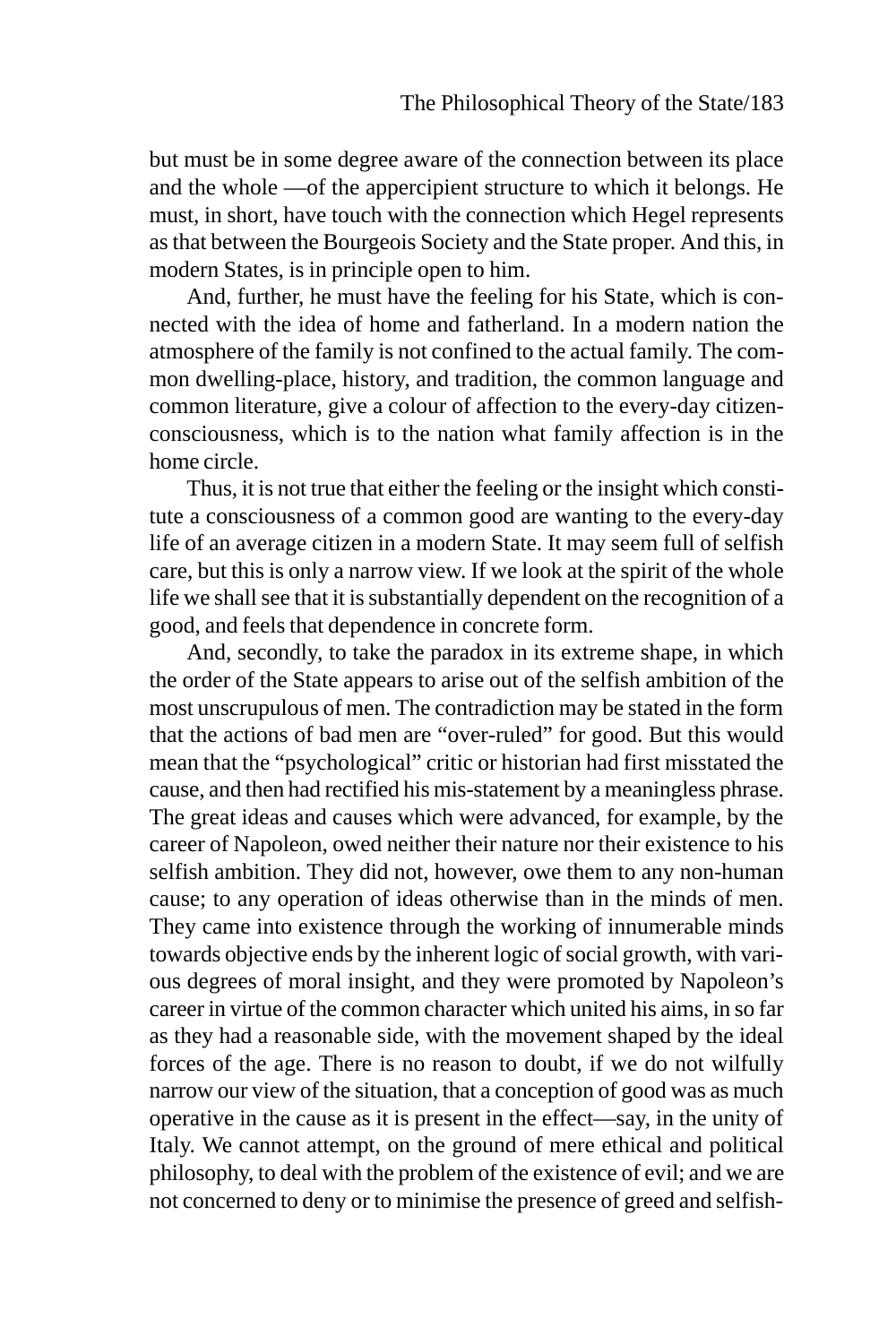ness as distorting forces in the minds of men, or in the organisation of States. All that we needed to show, was that what makes and maintains295 States as States is will and not force, the idea of a common good, and not greed or ambition; and that this principle cannot be overthrown by the facts of self-interest in ordinary citizens, or of selfishness in those who mould the destinies of nations.

# Chapter XI. Institutions Considered as Ethical Ideas.

1. We have been guided throughout our argument by the idea that the relation of a given mind to the mind of society<sup>296</sup> is comparable to the relation between our apprehension of a single object and our view of nature as a whole. The former term, in each case, we cannot but suppose to be an individualised case of the latter. The latter seems inevitably to imply a universal principle corresponding to every feature of the former. We can never see through the connections, and the connections of the connections—e.g., of gravitation and of colour—in every part. But our ideal as theorists would be to analyse the physical object into features, every one of which should be a case of a natural law, and the whole taken together a case of the whole system of natural law, which would be our scientific view of the world.

In treating of a human mind in its relation to Society and the State, our ideal is comparable to this. We should like to analyse any given mind into features each of which should be an individual case of a universal principle, and the whole of which, taken together, should be a case of the whole system of principles incarnate in the world, and proximately in the social world. Plato, simplifying for the sake of elucidation the City-state, which to our minds was already simple, represented a community, in diagrammatic form, as consisting in a threefold structure of classes, in which were incarnate the three main features which he discriminated in the individual soul—the desires necessary to living, the spirit of action, and the power of seeing things as a whole.

2. The principles which constitute a society are facts as well as ideas, and purposes as well as facts. This threefold character is united in what we describe by the general term "institutions," a term which would apply perfectly well to Plato's "classes" in virtue of the definite relations with which he invests them.

It is unnecessary to insist on the external aspect of institutions as facts in the material world; but it will be worth while to gather up the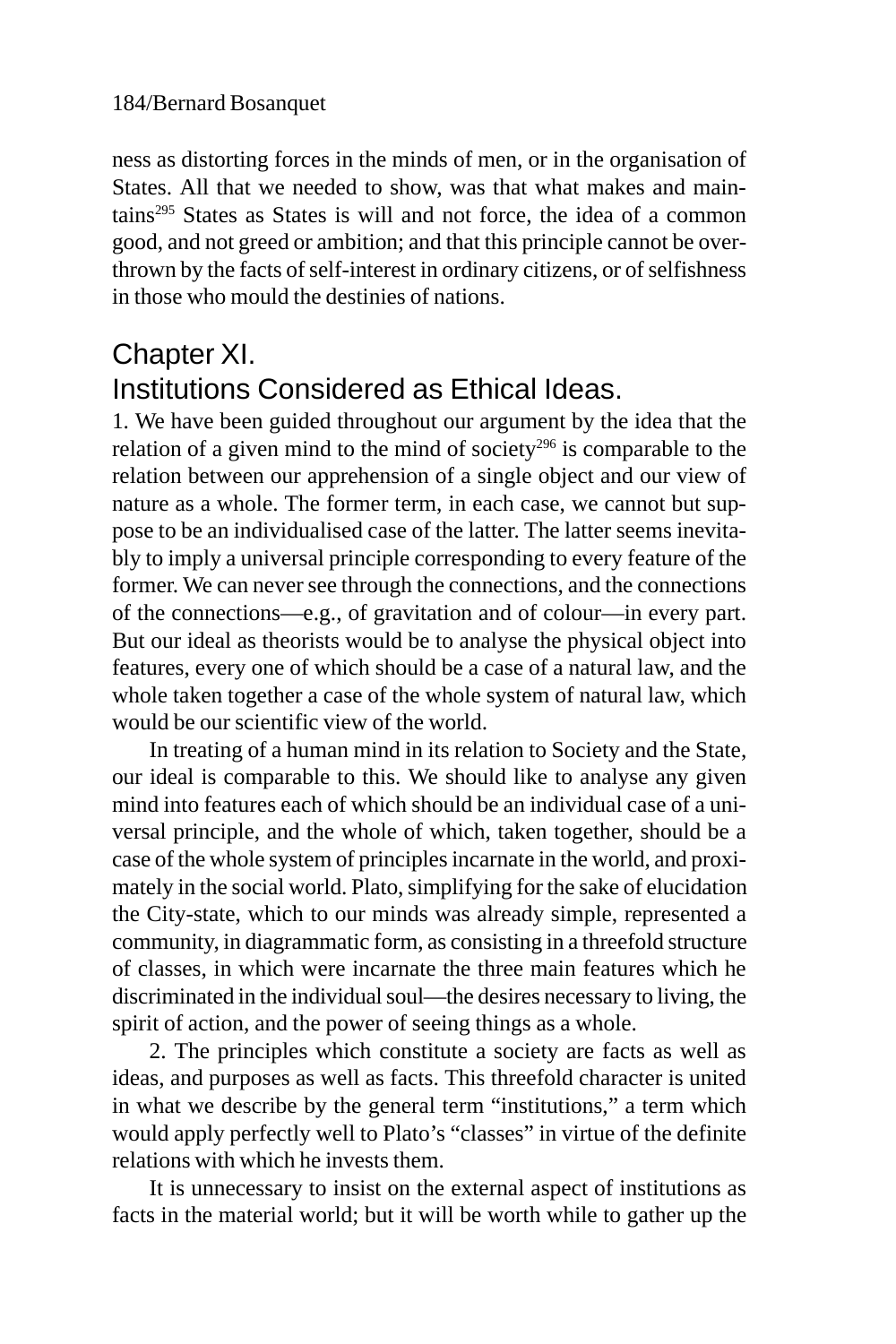leading conceptions of our analysis by tracing the nature of some prominent "institutions," as ideas, constituent elements of the mind, which are also purposes; that is, as ethical ideas. An institution may have grown up without special ordinance, or may have been called into existence by an act of public will. But it has always the character of being recognised as if it had been "instituted" or established to fulfil some public or quasipublic purpose.297 An old servant is sometimes said to be "quite an institution"—he is characterised by the function of keeping alive certain common traditions of a school, perhaps, or a family—an annual custom may be an institution in virtue of the same kind of recognition; Sunday is an institution; the word is indeed very vaguely applied, for obviously almost every object or event can have a significance of this kind attached to it in jest or earnest. But for all that, we can see pretty plainly what usage is driving at. An institution implies a purpose or sentiment of more minds than one, and a more or less permanent embodiment of it. "Of more minds than one," because it is to fix the meeting point of minds that the external embodiment is necessary.

In institutions, then, we have that meeting point of the individual minds which is the social mind. But "meeting point" is an unhappy term, suggesting objects in space that touch at certain spots. Rather let us say, we have here the ideal substance, which, as a universal structure, is the social, but in its differentiated cases is the individual mind. And it is necessary to observe that the material of this fabric has determinate sources. Mind is not an empty point. It is the world as experienced. The institutions, which as ethical ideas constitute mind, are, like a theory, attempts at unity in face of needs, pressures, facts, and suggestions which arise in what we call our surroundings, and to each of which mind reveals a different quality; as every tone of a landscape elicits its peculiar shade of feeling, which but for it might have remained latent for ever. It takes the whole world to call out the whole mind. But it will be enough if we can trace, in some prominent examples, the nature of an institution as at once a dealing with surroundings,<sup>298</sup> an ethical idea, and a social principle.

3. The family starts from the universal physical fact of parentage, but takes its ethical value mainly from the special phase of parental relation which leads to the formation of a household. The association of parents and children in a household, which is permanent until broken up into other households, is due to economic conditions. Calling to mind the original meaning of words, we see that we are asserting the forma-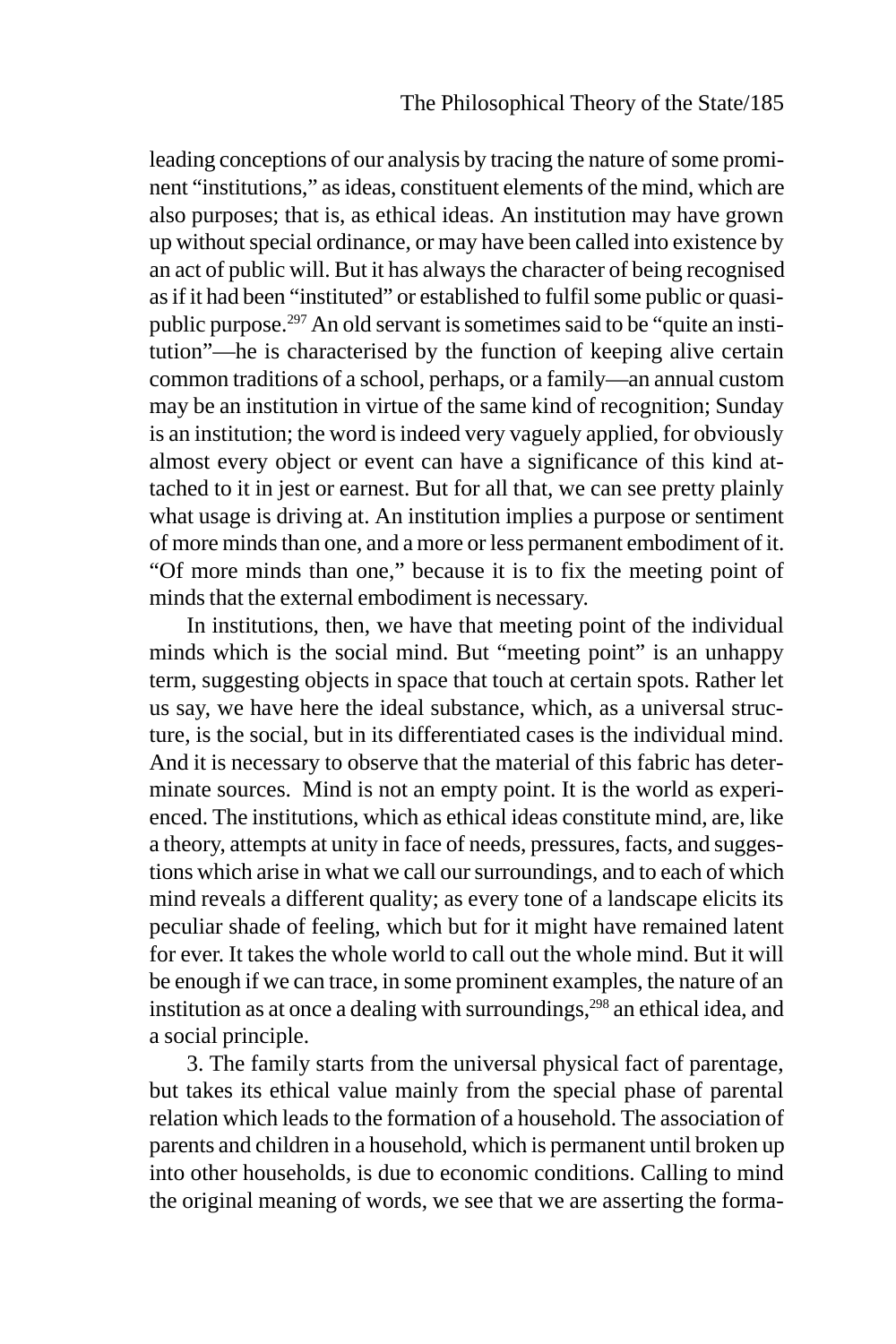tion of a household to be due to "household"299 conditions. And this is something more than a pun. Whatever the surroundings may be which favour the formation of households, whether the difficulty of procuring livelihood, which makes the father's continued care essential,<sup>300</sup> or the chances offered by agriculture to a stable group, they operate as elements in a human world, in a world which is constituted by the focussing of "surroundings" (circumstances) in a whole. Conditions which have become "economic" have ceased to be material. They are motives, interests, means to ends. They bring the world into the mind, but in doing so they become factors in the purposiveness and re-adjustment, which the mind, as unity asserting itself throughout varied suggestions, is busied in bringing to pass. By demanding permanence, for instance, economic conditions elicit in the relation of parent and child the simplest form of universality necessary to an ethical idea.

We will not venture upon the history of phases of the family life, but will attempt at once to sketch its position and value in the typical civilisation of a modern State. Only it must be insisted on once more, that the family or household as an ethical structure is not anterior to the State, but is rather a growth dependent on the spirit and protection of the State, and intentionally fostered by it as against forms of kinship which do less justice to the ethical possibilities of parentage.

As an ethical idea, then, the monogamous family, which is in the normal case also a household, has a unique place in the structure of the citizen mind.

Its peculiarity is in being a natural union of feeling with ideal purpose. That is to say, the ideal purpose, a permanent interest in a comparatively permanent and external life, attaches itself by imperceptible links to the most universal incident of animal existence. The mere remaining together of the units, a demand of their physical needs, is almost enough of itself to transform their inevitable mutual dependence into a relation of intentional service, rooted in affection, and tinged with some degree of forethought.

And, being thus "natural," the idea of the family has a hold like no other upon the whole man. In this respect it anticipates the powers which have been claimed for the love of beauty. The very animal roots of life, and every detail of man's appetitive being, are made, without conscious effort or moralising interference, factors in a round of social service. The meal of a lonely individual<sup>301</sup> is perhaps, at best, a refined and lawful pleasure. But the family meal, quite apart from over-strained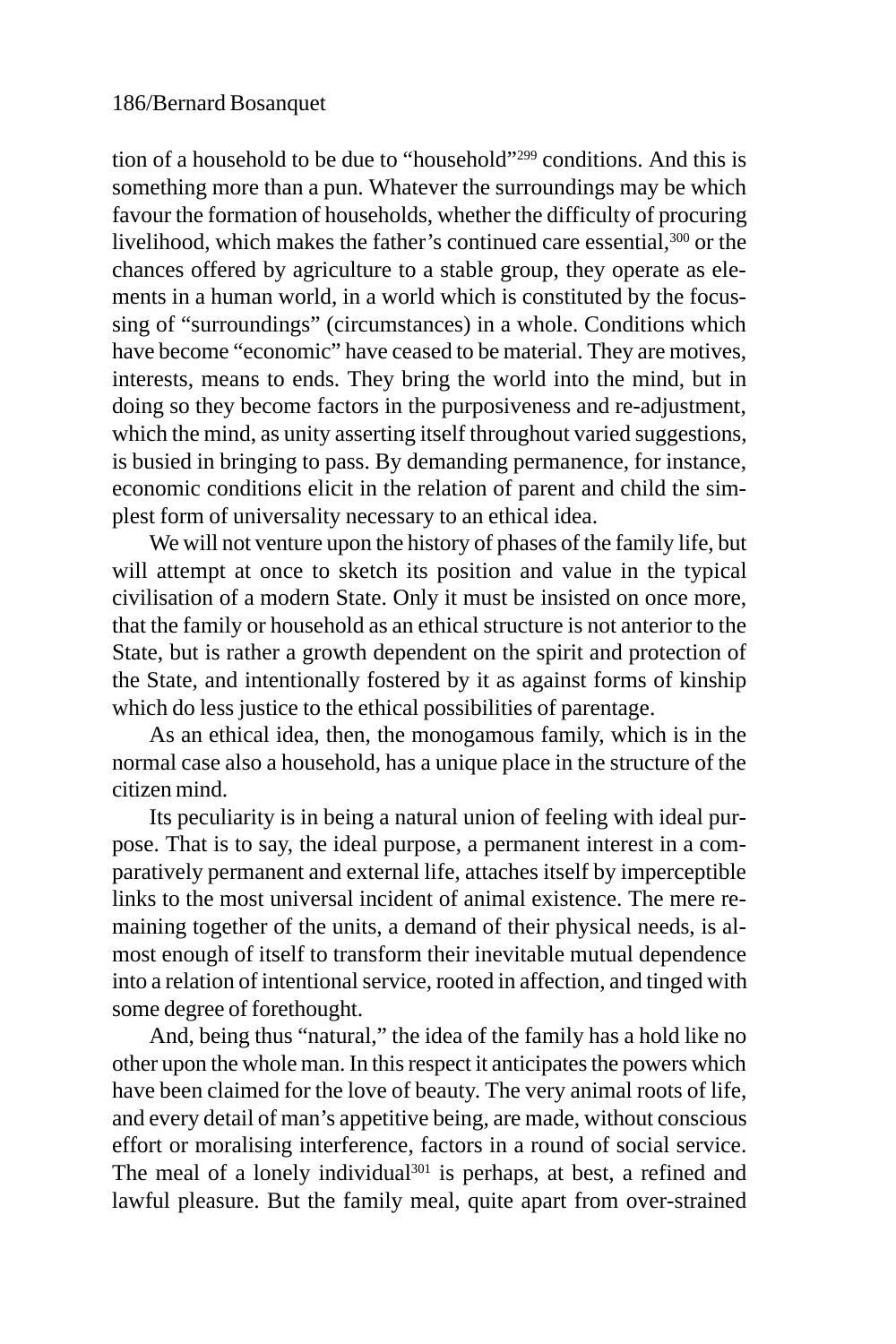religionism, has in it, as a plain matter of fact, the fundamental elements of a sacrament, none the less effective that they are not thought of by that name. And both through maintaining the fitness of the parents for their life work, and through the training of the children to the same end, the natural ethics of the family have an indispensable logical hold upon the more explicit common good known to the social will.

And, in the last place, it should be noted that a feeling and atmosphere of this kind is not confined to members actually living in households formed by families. There is no race, it has been said, that parts with its children so readily, or retains their affections so permanently, as the Anglo-Saxon race. When the type and spirit are once formed, they are contagious and persistent; they affect all who have seen or known them, and even those who have never formed part of a household bound by kinship.

If we contrast the idea of the household with monasticism as its repudiation, and with the tribal state or phalanstery as its exaggeration, we shall see its uniqueness in the strongest light. The naturalness of its foundation, and the completeness of the reciprocal interest (involving monogamy) on which its idea rests, distinguish it from all other forms of union or disunion in which the sexes are concerned. It may be added that the family, and it alone, has the right adjustment of population in its power. The fully trained and equipped human being can never be superfluous in the world. And the production of the fully trained and equipped human being depends on the capacity of forming a true family and meeting its requirements, and when this capacity and idea regulate the union of the sexes no growth nor apparent decrease of population need cause anxiety.

It seems as idle to discuss whether civilisation is conceivable without the family as whether human nature can change. All that we can attempt, as philosophers, is to ascertain the distinctive part which its idea plays in human life as such. There must be, we can see, some such idea—an ethical idea covering some such sides of life—while man is a spiritual animal. But by what precise "institution" such an idea might come to be represented in circumstances which we do not know, it would be beyond the modesty of philosophy to predict.

The institution of Property may be mentioned as a corollary to the household-family. Its natural basis and ethical value are very markedly correlative to those of the latter. The outlook upon life which it essentially implies is co-extensive with that demanded by the household, al-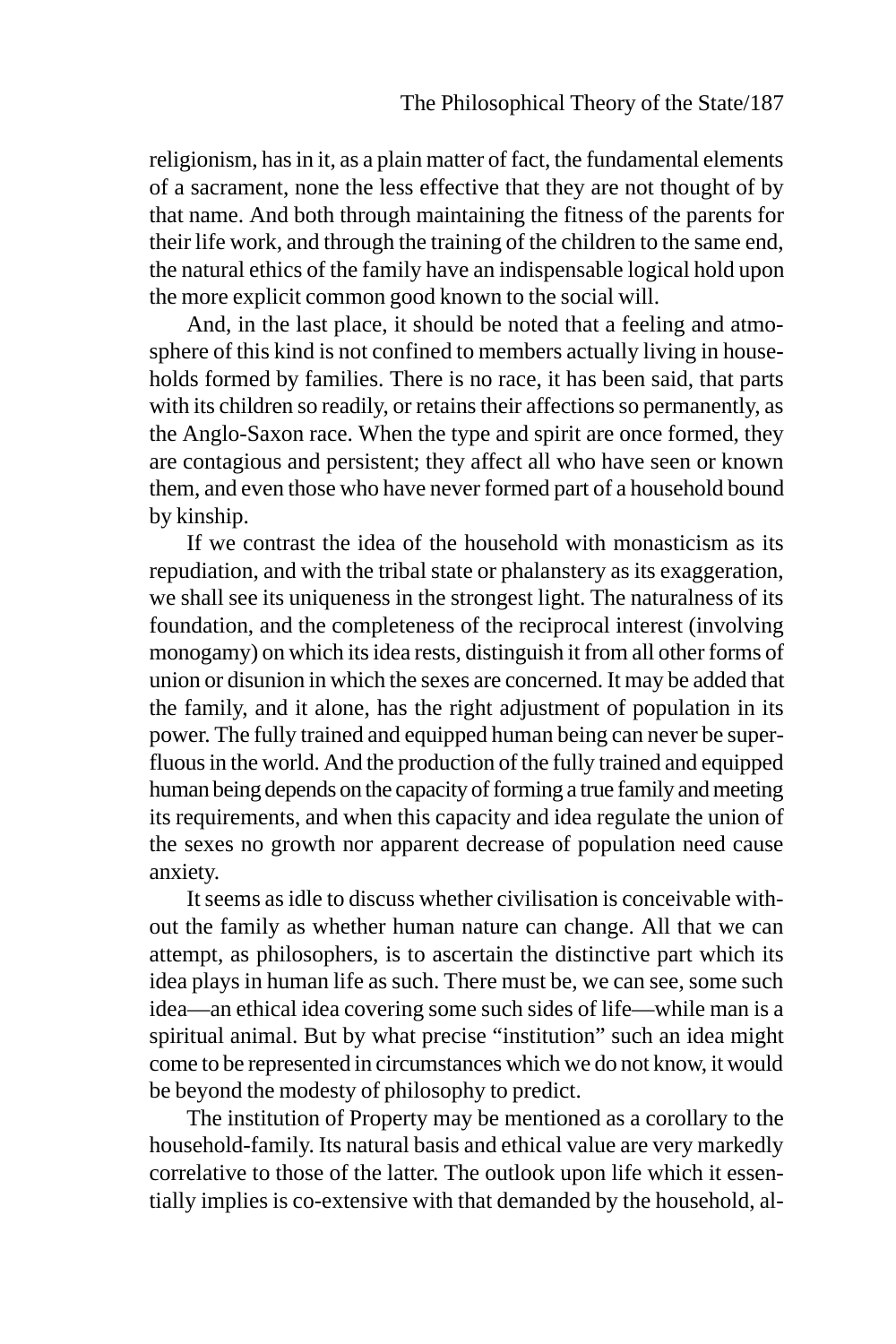though in the relations of acquisition and exchange many further rights and duties may attach to it. It depends on the fact that, in order to express a will in an individual life (which is incomplete except as the life of a household), there must be a power of moulding the material world in the service of ideas, which is conditioned by free acquisition and utilisation. The institution of property, then, as an ethical idea, consists in the conception of individual (properly speaking, household) life as a unity in respect to its dealings with the material instruments of living. It is not merely the idea of provision for the future; still less the certainty of satisfying wants as they arise from day to day. It is the idea that all dealings with the material conditions of life form part of a connected system, in which our conceptions and our abilities express themselves. It binds together the necessary care for food and clothing with ideas of making the most of our life and of the lives dependent upon us. A being which has no will has so far no property—a child has in practice, and a slave had by Roman law, property in a secondary sense—and a being which has no property has so far no actual will. The "person," or responsible head (or heads), of a household, is the true unit to whom the idea of property attaches, because he is the unit to which we normally ascribe an individualised will, a single distinctive shape of the social mind. A child has not yet such a will; a group of mature persons has more than one. The change which is passing over the household in consequence of the recognition of married women as individual wills is highly instructive on this point. They can hold and manage their own property, because it is admitted that they can have their own view of life. It is not proposed that young children should hold and manage property, because every one knows that they have no mature individualised view of life. The corporate person of the household is so far dissolved by legal recognition of its more individual components; and it is most important, theoretically, to note that its unity is not diminished by the recognition, but is raised to a higher power.

4. It might seem fanciful to say that our district is to our family as space to time; but it would suggest something of the point of view from which it is well to look at the structure of our ethical ideas. It is desirable to realise how the simplest characters of our surroundings and their necessary connections are ethically important, not because they impose anything upon us, but because they respond to something within us, or rather, to a possibility which is to be realised by the world, as in us its variety strives towards unity. Parentage, we saw, was a universal ani-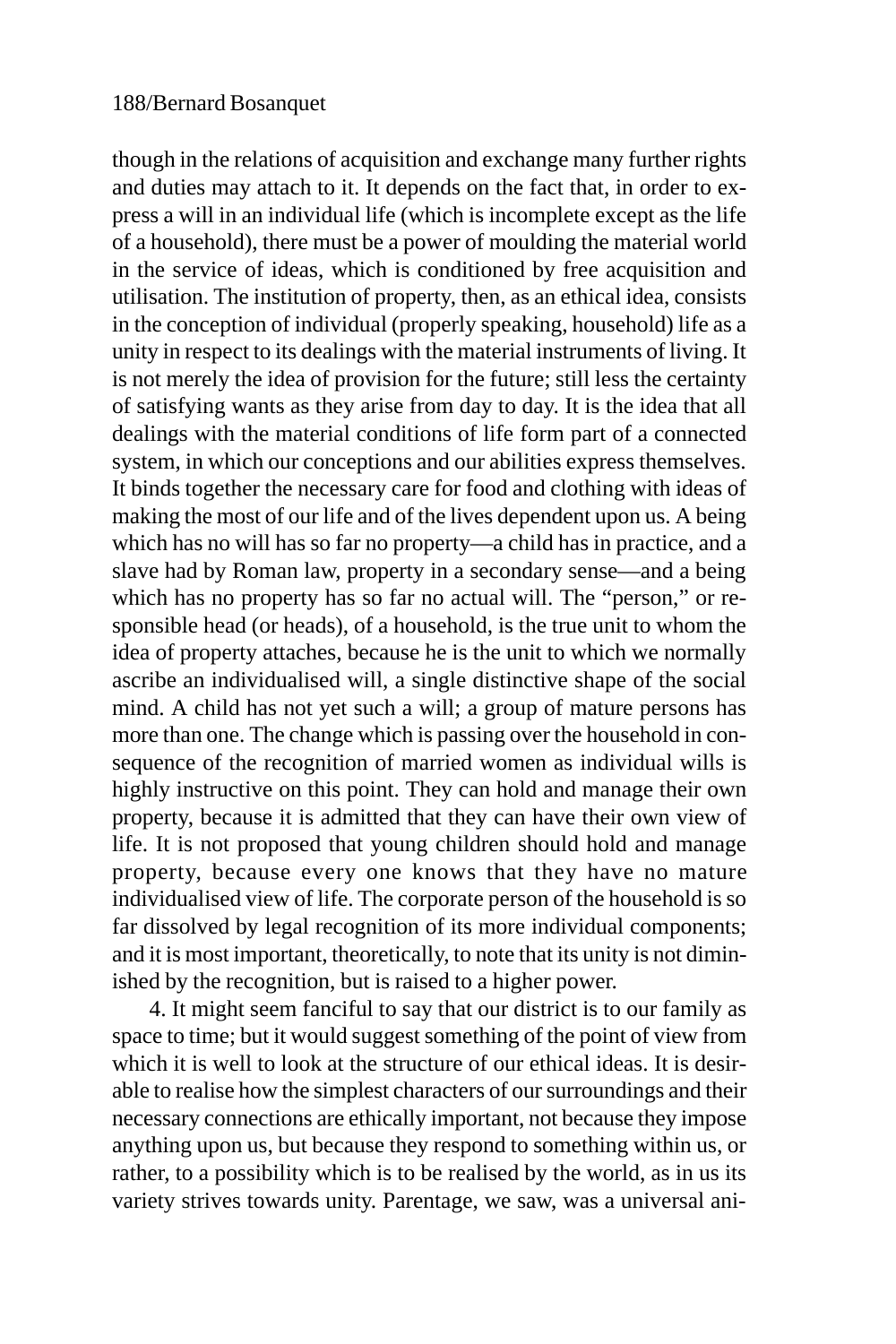mal fact, and from it, in an experience capable of unity and permanence, springs the family household and all that it implies for our lives. One's district, as an element of life, implies, of course, some stability—a home, not merely permanent as a home, like the Scythian's waggon, but located on some spot of earth. The nomad, we must suppose, to a great extent carries his neighbourhood—his tribe—along with him, and for that very reason the fact of neighbourhood has not its full effect on him.

But when a permanent home is fixed on some spot of earth, presumably with the beginnings of agriculture, a new condition begins to operate—the "indifference" of space. Perhaps we are surprised that "indifference" should be an ethical stimulus. But nothing is more instructive than to note how qualities of our surroundings, which by themselves seem negative or the barest natural necessities, spring into significance when taken up into the unity of life. Locality means a potential neighbourhood. It may be long before any one comes near you except your own cousinhood, your tribe or clan. But the indifference of space is a standing invitation, and it is pretty certain that some day strangers will become your neighbours, and that you will have to take up some mental attitude towards them. Historians and jurists have described to us the struggle between the principle of kinship and the principle of neighbourhood. When we read that a plebeian, in the eyes of a Roman patri ian, simply could not make a real marriage any more than the beasts of the field, this is not, as it may have become by survival, intentional arrogance on the patrician's part. It was rather the state of mind of Mrs. Transome towards Rufus Lyon, "sheer inability to consider him." A proof of what a struggle it involved to reach a new attitude of mind as regarded the resident alien is given by the half-way house at which it was found necessary to pause in the process. The recognition of kinship on the ground of residence was the fiction, we are told, by which the mind assisted itself to a positive attitude towards those whom the indifference of space insisted on bringing within its range. And the positive attitude towards which it was groping its way was of course the recognition of humanity, the equality of man in the truest sense which that ambiguous phrase will bear.

In modern States, in which this struggle is on the whole behind us, our district or locality asserts its full indifference. Its "negative" here becomes a "positive." That is to say, on the whole, $302$  and under some reasonable reservations as to evidence of intention to accept duties, and to renounce incompatible ones, men are full members of the district to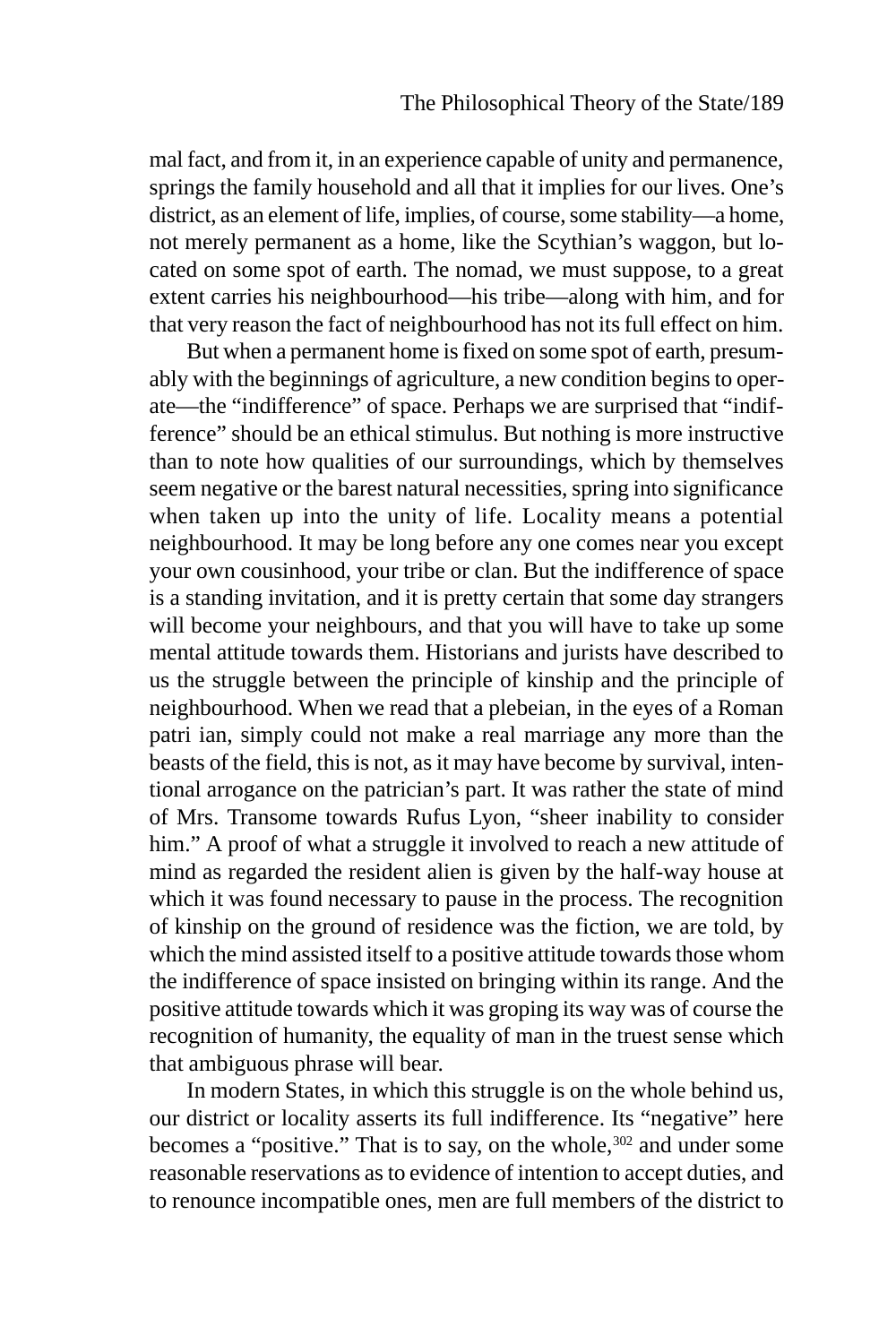which they choose to belong. The challenge thrown down by the indifference of space has resulted in a recognition of universal humanity. Our district is our neighbourhood. We will look a little more closely at the ethical idea implied. We notice at once, at least in English experience, that each of us belongs to a variety of districts which are concentric as regards him. Each of these districts represents a different purpose, and we are told that for practical purposes great confusion results. But it is a useful training to be made aware of the distinct purpose of each organised locality which surrounds us—to have the care of our health, of public order, of education, of the relief of the destitute, and of religion according to our view of it, represented by different, or possibly different, boundary lines on the map. Each of these boundaries indicates some common element of thought and feeling—some common interest—in the mind of the neighbourhood, and the difference of the boundaries, where they differ— the difference, e.g., between the civil and ecclesiastical parish—may have a long growth of ideas behind it. At any rate, all these are moral or physical needs, which, like our household necessities, draw us out of ourselves, and reveal us to ourselves as cases of a larger mind.

Every locality, then, is, however imperfectly and unconsciously, a body which has a mind. It is, as an idea which enters into us, the spiritual reflection of our adjacent surroundings, both human and natural, as the family is of our animal parentage. The neighbourhood is for the mind its immediate picture of the world, the frame into which its further vista of society as a whole must be fitted, or, in other words, its sphere of direct relations. The family is a group of natural relations; but the neighbourhood consists of relations which are as natural in a different way, not through blood, but through contact. It is not a selection, but rather a specimen of life as a whole, for it must include as a rule all the necessary elements of the social fabric. It includes all that comes to us by direct sense-perception from day to day; all our chance meetings and dealings with those outside our household, and probably the nearer and more reliable illustrations of all social and political problems. For it is a context of life which we know and feel in its total working, which is impossible with what we only gather from writings or from hearsay.

As such a reflection of our direct surroundings, it colours our whole basis of feeling. A peculiar tinge of happiness, anxiety, depression, or resolution attaches to the streets or fields which we pass through day by day, and the faces which we meet. How far these feelings are true inter-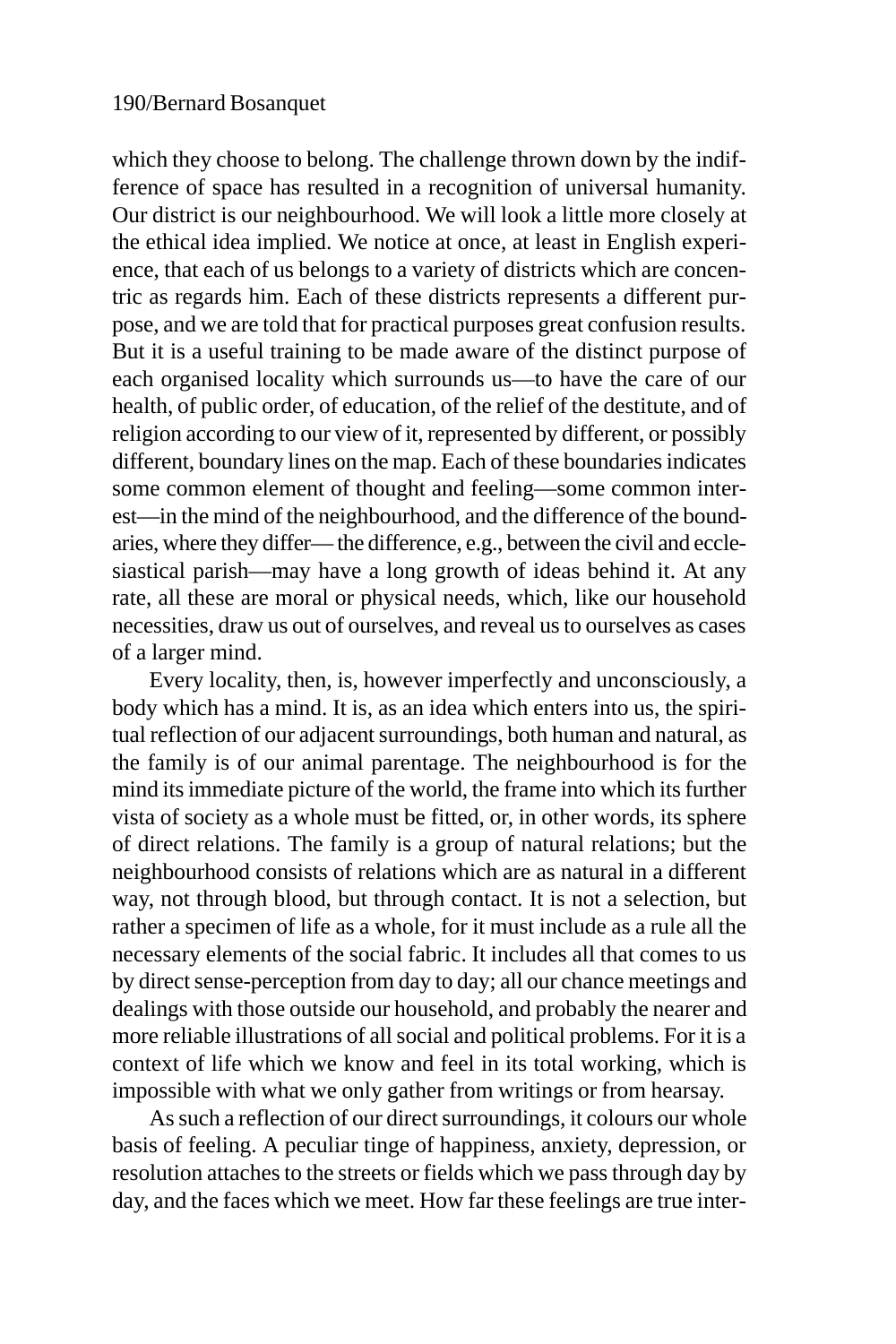pretations of what we see, and how far they spring from superficial or sentimental associations, is one of the greatest tests of the mind and heart. Do we see the body of a soul, the symbols of character and happiness, in the houses, the streets, the tillage, the workshops, or the gardens?

No other element of mind can be the substitute for the neighbourhood. It is the faith in which we live, so far as embodied in our contact with a sensuous world. It is a microcosm of humanity, in which, by the very indifference of space, we are liable to the direct impact of all possible factors. It is particularly the sphere of charity and courtesy, of the right behaviour in immediate human relations of all possible kinds.

The District or Neighbourhood, in short, as an ethical idea, is the unity of the region with which we are in sensuous contact, as the family is that of the world bound to us by blood or daily needs. Local selfgovernment, for example, acquires a peculiar character from the possibilities of intimate knowledge of each other among those who carry it on. A man's whole way of living is in question when he sets up to be locally prominent, and though the result may often be corruption or vulgarity,303 these are only the failure of what, at its best, is a true type of the relation of fellow-citizens.

As with the family, we may illustrate the significance of Neighbourhood by the case in which it fails to be duly recognised, and that in which nothing else is recognised.

To a great extent, in the life of modern cities, especially when supplemented by suburban residence, the principle is disregarded. In a great city, the actual neighbourhood is more than can be dealt with, and has often no distinctive physical character—at least no attractiveness—and the idea of a special relation to it falls away. The fact, indeed, is less universal than is often asserted, and nearness in space, together with local government, retain and will retain a certain predominance over the mind. The total disregard of an ethical purpose connecting us with the surroundings nearest to us in bodily presence, tends to deprive the general life of its vitality, its sensuous health, strength, and beauty. In many ways, circuitous perhaps, but ultimately effective, it may be that this factor of immediacy will regain a proper place in the national mind. We may observe that in as far as electoral districts are treated as mere circumscriptions of such and such numbers of electors, the life of a neighbourhood is disregarded. To make the constituency a mere number (Hare's scheme) would be the climax of this tendency.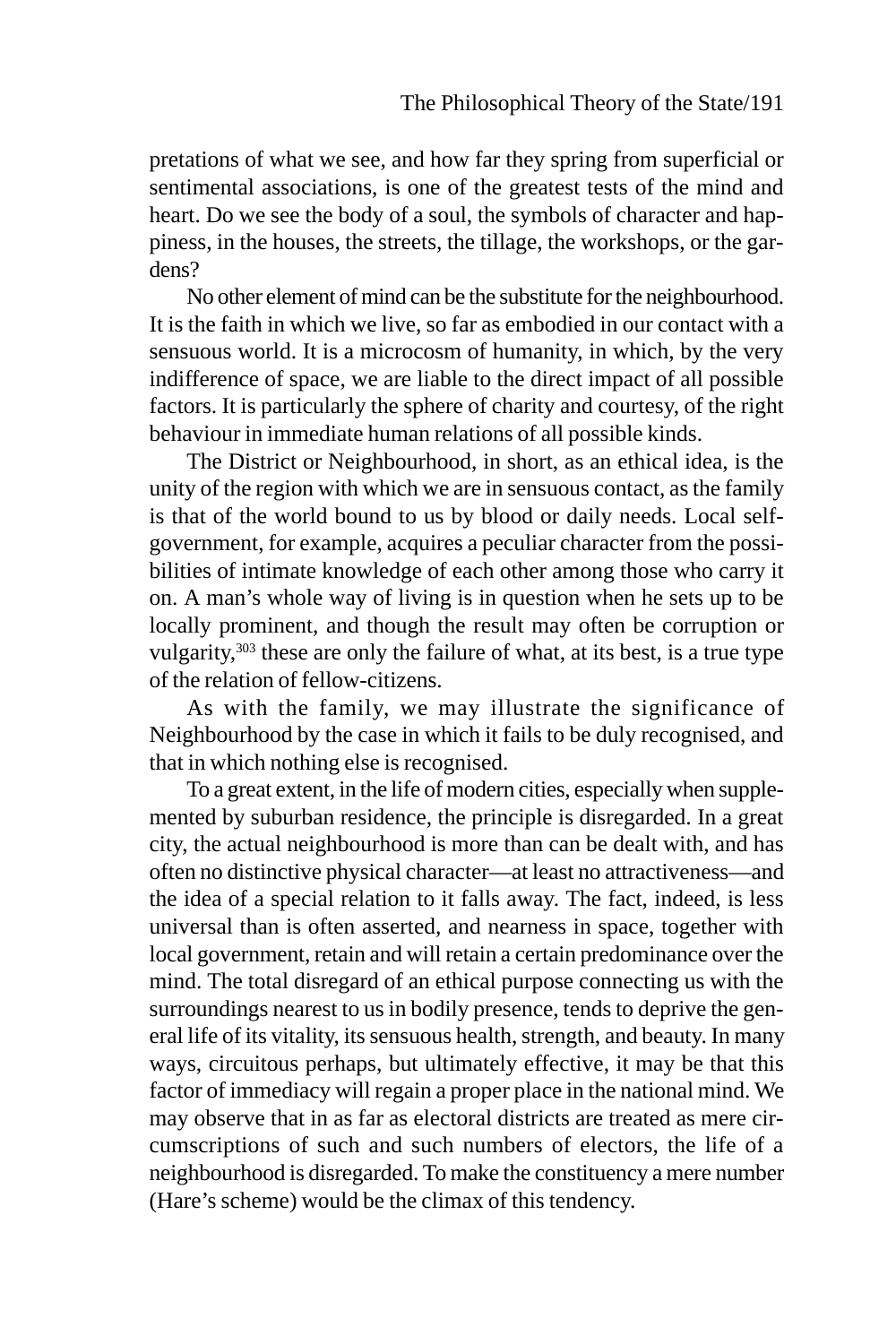In the ancient City-state, on the other hand, the district was all powerful. The State was almost a sensuous fact. The members of the State were essentially friends and neighbours, who for business or pleasure were meeting all day long. When the district thus absorbs the State, there is a want of what we call freedom, though there may be enough of sensuous unconstraint. The State and its ideal purposes are not clearly set above all flesh and blood. A great legal system is not created till the State ceases to be a neighbourhood. Individual intimacy<sup>304</sup> and the "hard case" obscure the idea of universal law. The possibility of representative government, of a political faith which does not work by sight, is not conceived. The district, as a natural fact, was at first only a degree more liberating than the natural fact of kinship.2 It was not conceived that man, as man, belonged "neither to this place nor to Jerusalem." With the ideal unity of a modern nation such conceptions harmonise much more readily, and the neighbourhood can lend them flesh and blood without hiding them.

5. "Class" is in democratic countries no longer a political institution. A man's vote is secured to him on a minimum qualification, and his practical influence and acceptance depend neither on birth nor on occupation, but on the power which he can exercise by his qualities or his possessions. This is a consequence of the recognition of humanity as such, and has its bad side and its good side according to the baseness and nobility of the influences which tell de facto upon human nature. It is horrible, we may say, that influence should belong to wealth without any security whatever for a discharge of social function. But this, given human nature as it is to-day, is a result of the same causes which enable us to boast, with some truth, that a man ranks in the general world by his powers, character, and behaviour, and that we do not know or care whether his livelihood comes to him as a miner or as a duke. Wealth has weight because people give it weight; but no one need give weight to wealth in politics or social intercourse unless he likes. It is a consequence, then, of the recognition of free humanity that "class" no longer is an institution in political right as such, while in social intercourse, though it practically exists as an institution, it claims to be an expression of what people are in character and behaviour, and its differences are not annexed by any iron bond to differences of occupation.305

But though occupation no longer determines either social or political class, in the sense of graduation by any formal bond, yet it remains and must always remain a determinant of class in a narrower sense, and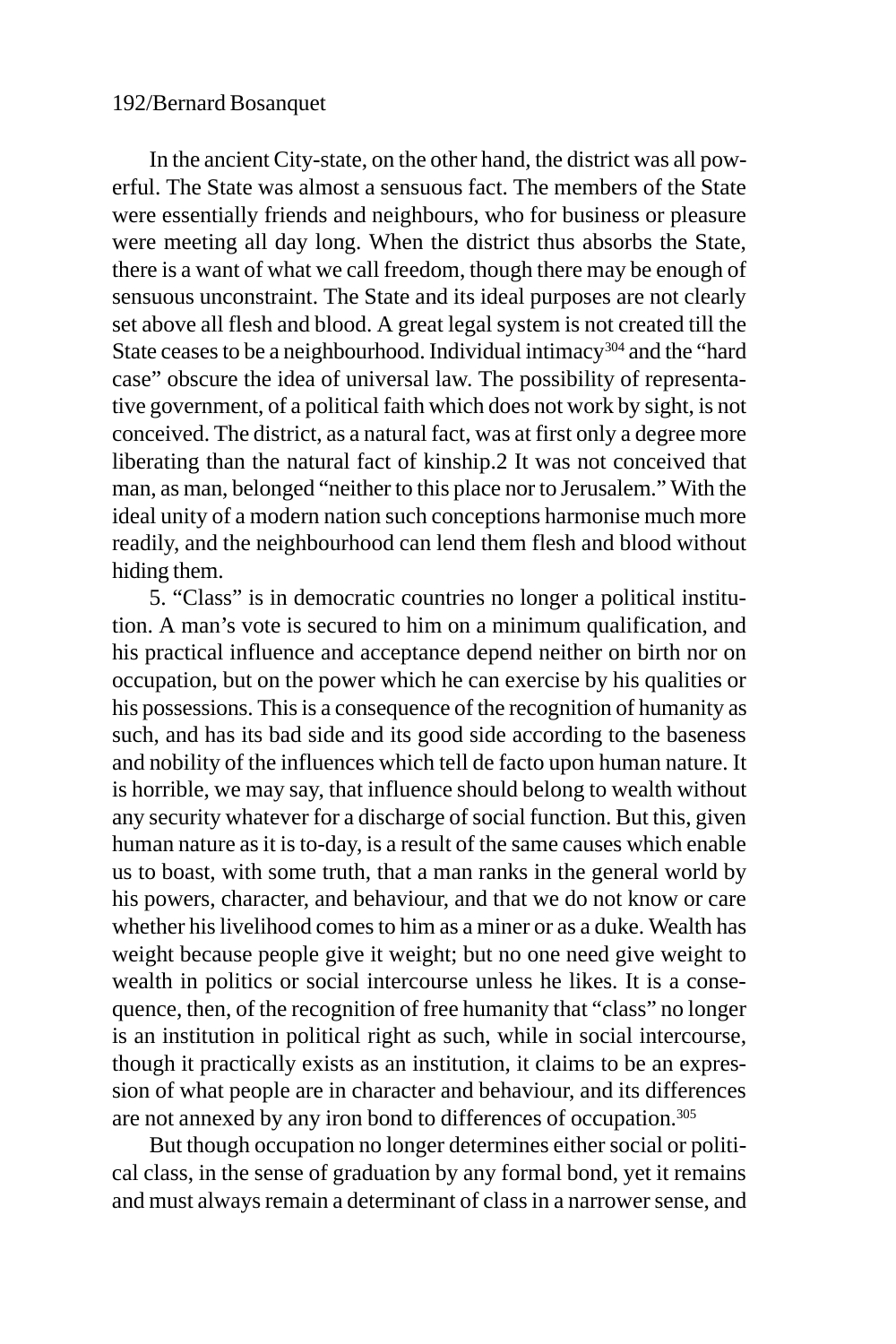one of the main ideas which constitute the ethical structure of the mind.

The necessities which we compared roughly to time and space—the proximate permanent group and the adjacent locality—give a value to man s animal routine, and a significance to the area of his every-day perceptions. It is when the division of labour, the requital of one service by a different one, becomes prominent in a community, that a further grasp is laid upon the distinctive capacities of the individual consciousness, in which must be reckoned the surroundings which constitute its horizon of possibilities. We still answer the general question, "What is he?" by naming a man's industry or profession. The family and the neighbourhood sustain and colour the individual life, but the vocation stamps and moulds it. The more definite and articulate summons of the organising world—in which of course intelligence is active, ever discerning new purposes in old routine—elicits a deeper response from, or takes a more concrete shape in, the particular centre of consciousness. The individual has his own nature communicated to him as he is summoned to fit himself for rendering a distinctive service to the common good. He becomes "something"; an incarnation of a factor in the social idea.

The Roman word "class," which the English language has adopted, not for every separate employment, but for the character and position roughly connected with a whole group of employments, has an origin worth recalling. Plato's classes were "*genera*" = clans, extended families. The German classes were "*Stände*" = statuses, positions, estates (compare the French "*état*," which practically = trade). But the Roman "*classis*" was "a summoning" to public service; the first and second classes were the first and second summonings;<sup>306</sup> then indeed to military service in an order based on wealth. But the idea may survive. Our "class" may be thought of as the group or body in which we are called out for distinctive service.

One's class, then, in the sense in which it indicates the type of position and service involved in one's occupation, approaches very near the centre of one's individuality. In principle, as an ethical idea, it takes the man or woman beyond the family and the neighbourhood; and for the same reason takes him deeper into himself. He acquires in it a complex of qualities and capacities which put a special point upon the general need of making a livelihood for the support of his household. In principle, his individual service is the social mind, as it takes, in his consciousness, the shape demanded by the logic of the social whole. He is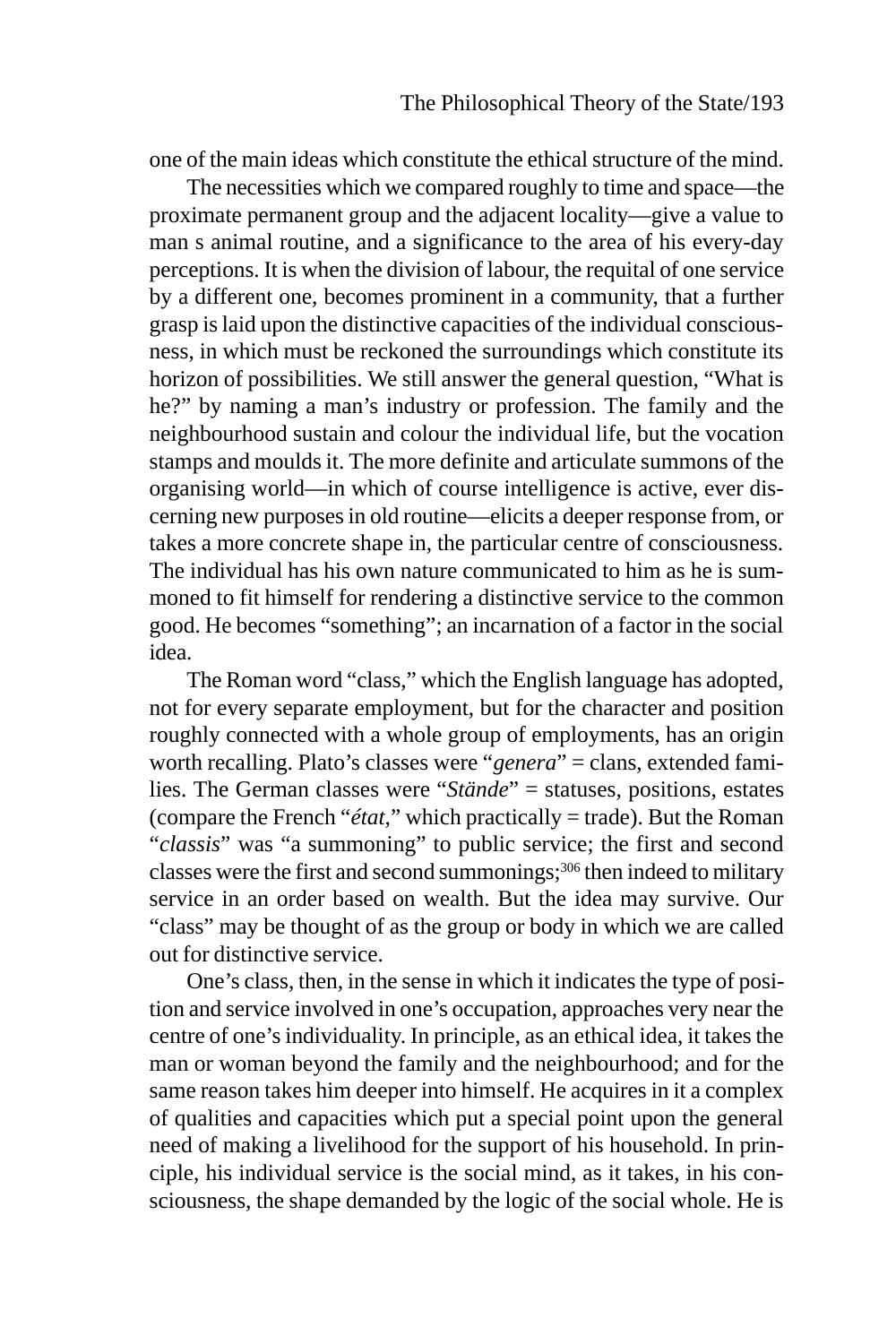"a public worker,"307 by doing the service which society demands of him. And just because the service is in principle something particular, unique, and distinctive, he feels himself in it to be a member of a unity held together by differences. And in this sense the bond of social union is not in similarity, but in the highest degree of individuality or specialisation, the ultimate point of which would be to feel that I am rendering to society a service which is necessary, and which no one but me can render—the closest conceivable tie, and yet one which, in a sense, really exists in every case. Your special powers and functions supply my need, and my special powers and functions supply your need, and each of us recognises this and rejoices in it. This ethical idea of unique service, or the service of a unique class, involves of course a more or less conscious identity in difference. That is to say, the individual's mind is not reduced to his special service, or he would be a machine. Rather, the whole social consciousness is present in him, but present in a modified form, according to the point of view from which it is looking. The problem is simply put by Plato's diagrammatic scheme of classes. The statesman's function is to be wise for the community; the carpenter's to carpenter for the community. But plainly the community for which the statesman knows that he has to be wise, must include the carpenter's life and the conditions of his work, and the community for which the carpenter knows that he has to work must include some of the order and organisation which belong to it in the statesman's vision. The individual, in short, is unique, or belongs to a unique class, not as an atom, but as a case of a law, or term of a connection. This is what is meant by individuality in the true sense; the character of a unit which has a great deal that, being his very self, cannot be divided from him; not one which has so little that there is nothing by subtraction of which he can be imagined less. Such individuality is in a sense the whole ethical idea, but more particularly is embodied in the idea of a vocation. Our vocation, like our neighbourhood, and usually of course in connection with it, stamps both mind and body; and what we consider most intimately ourself is really the structure of ethical ideas which we are describing, with the feelings and habits in which they are rooted, but none of which are unmodified by them.

Like the other ideas of which we have spoken, the idea of class or specialised function may be illustrated both by the extreme in which it is nothing, and the extreme in which it is everything. The less a society is differentiated—the less that, considered as a mind, it has developed in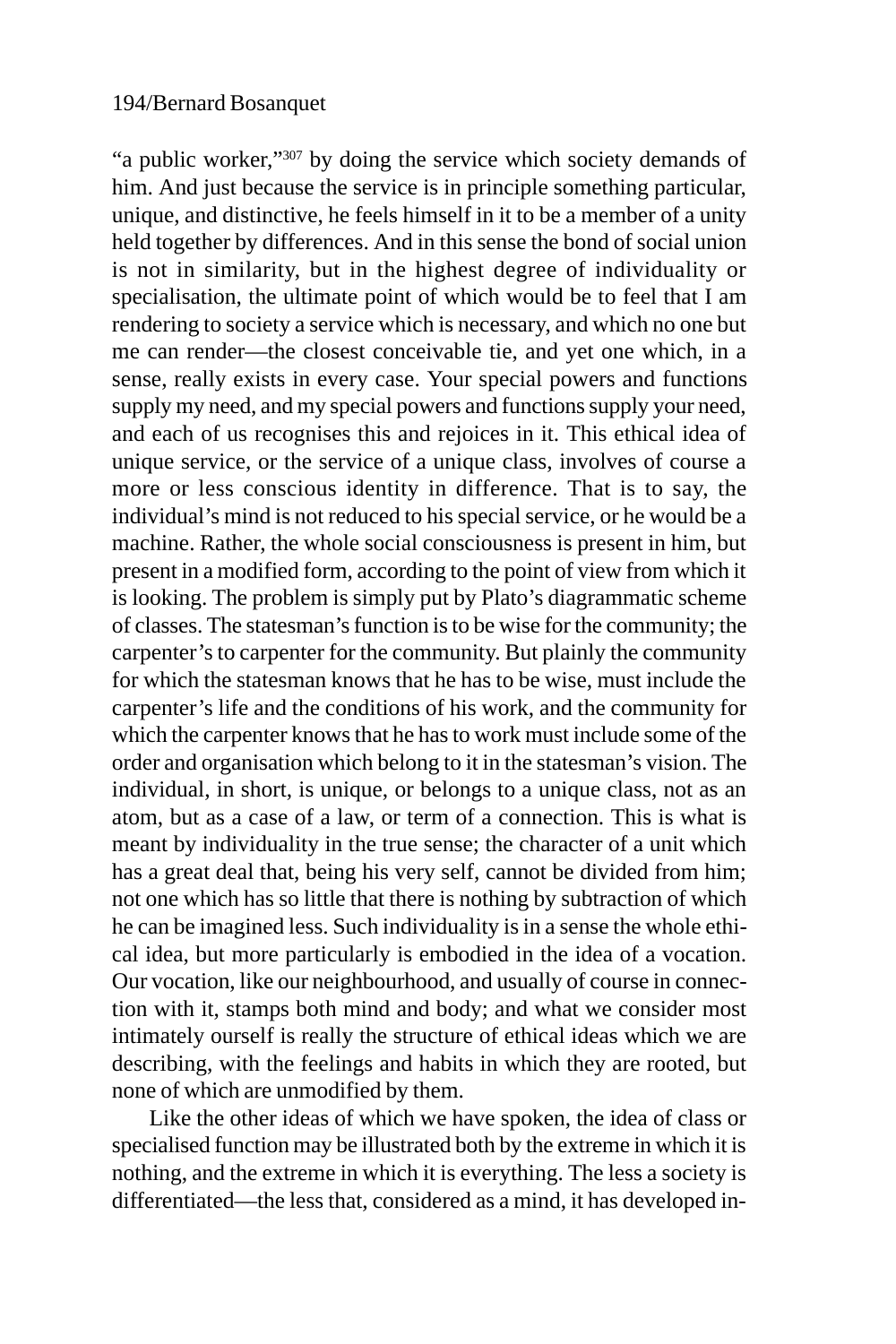tense and determinate capacities—the more its structure repeats itself from household to household,<sup>308</sup> and fails to exhibit lines of formation pervading the community as a whole. Dicey's *The Peasant State*309 gives an idea of a social mind thus undifferentiated, without classes, without ambitions, and without interests. Both in this case and in that of the Boers of the Transvaal it would be rash for an outsider to pronounce dogmatically on the value of the life which is achieved. But as cases of social formation and of social minds, they illustrate our present theme. To say that there is no specialised function, is the same as to say that there is no developed intelligence.

"Class" appears to be everything, an absolute and inflexible rule of precedence and privilege, when it has lost or has not gained the power of accommodating itself to function, and function to social logic. Such denials of free adjustment, of the career open to talents, may take the form of a confusion of the principle of class with that of birth, or even with that of private property. In the former case function and position are inherited, in the latter they are bought and sold. The two confusions may even be combined, as when public functions are inherited like or with a house or an estate.<sup>310</sup> Such a "class" system may be an oppression to its members,<sup>311</sup> or to the community, or to both. But the essence of the evil is that a function of mind is divorced from its characteristic of free logical adaptation within the social system. The institution has become ossified; and instead of moulding itself, like a theory or a living organism, to the facts and needs which it is there to meet, it nails itself to an alien principle, and becomes a fallacy in social logic, or a dead organ in the social body.

In both of these extreme cases individuality is minimised. In the former the individual does not pretend to any high capacity. In the latter he pretends to a considerable capacity, but this being cut apart from the principle of the whole, and pretending to be everything in itself—to exist absolutely or for its own sake—has lost the connection which gave it value, and becomes a mere pretension.

There is a strange and sad institution in which, it may be suggested, the two extremes of error are combined. This is the institution of "the poor" as a class, representing, as an ethical idea in the modern mind, a permanent object of compassion and self-sacrifice. "Poverty," it has been said, "has become a status." The "*déclassés*" have become a social class, with the passive social function of stimulating the goodness of others.312 Let any one consider carefully, from the point of view which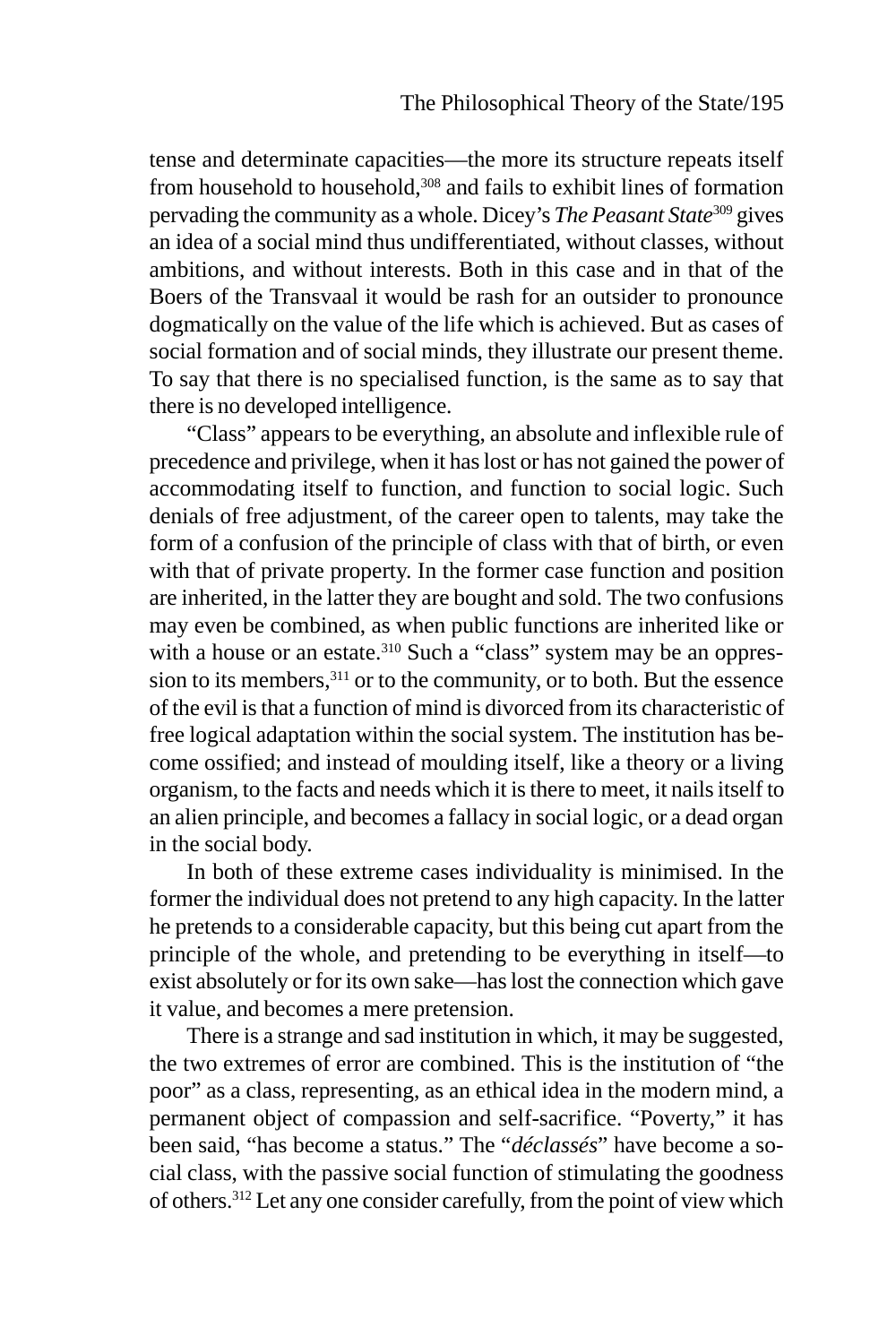regards ethical ideas as an embodiment of human or social purposes, the offertory sentences of the Church of England. It is needless to press the criticism, for no one would be likely to deny that here we have ideas gathered from other soils and climates, and rightly applicable only in the spirit, but not in the letter. "Give alms of thy goods, and never turn thy face from any poor man; and then the face of the Lord shall not be turned away from thee." "He that hath pity upon the poor lendeth unto the Lord, and look, what he layeth out it shall be paid him again." The victims of misfortune in a small community, under strict regulations, as were the Jews, for the promotion of industry, are one thing. The recognition of a class marked by the function of dependence—to use a contradictory expression —in a vast community whose industrial organisation rests on the individual will, is another thing. The idea of pity and self-denial, inherited, I presume, largely from the Jewish scriptures as also from the New Testament, has tended, in the modern world, to become mechanical, and combine with a false class-conception. All who know the inner life of evangelical Christians a generation  $ago^{313}$ will admit that, among earnest persons of this type, the notion of the tithe—the devotion of one tenth or more of the income to purposes of religion or benevolence—had been inherited as a gui ding idea, representing an end valuable *per se*, almost according to the letter of the offertory. I am not suggesting any vulgar charge of other-worldliness, but recalling a genuine conviction that the surrender of a portion of income to a less fortunate class of the community was in itself desirable and a religious duty.

It would not be difficult to show that the true and highest idea of Christian charity is remote from this conception of a dependent status as inherent in a certain portion of society. What seems to be needed here, as in so many aspects of morality and religion, is to combine the inspiration and *abandon* of the modern mind with the definiteness of purpose and lucidity of plan that characterised the ancient City-state.

Socialism, at its best, $314$  unites with recent political economy and with those who try to "organise" or rationalise charity, in challenging the preconception that poverty must be recognised as a permanent classfunction. And this brave denial may remain written to its credit when the controversies of immediate method are forgotten.

We may attempt to indicate in a few words the direction in which the ethical idea incarnate in the institution of the "poor" is tending to supplement and modify itself as clearer notions of a commonwealth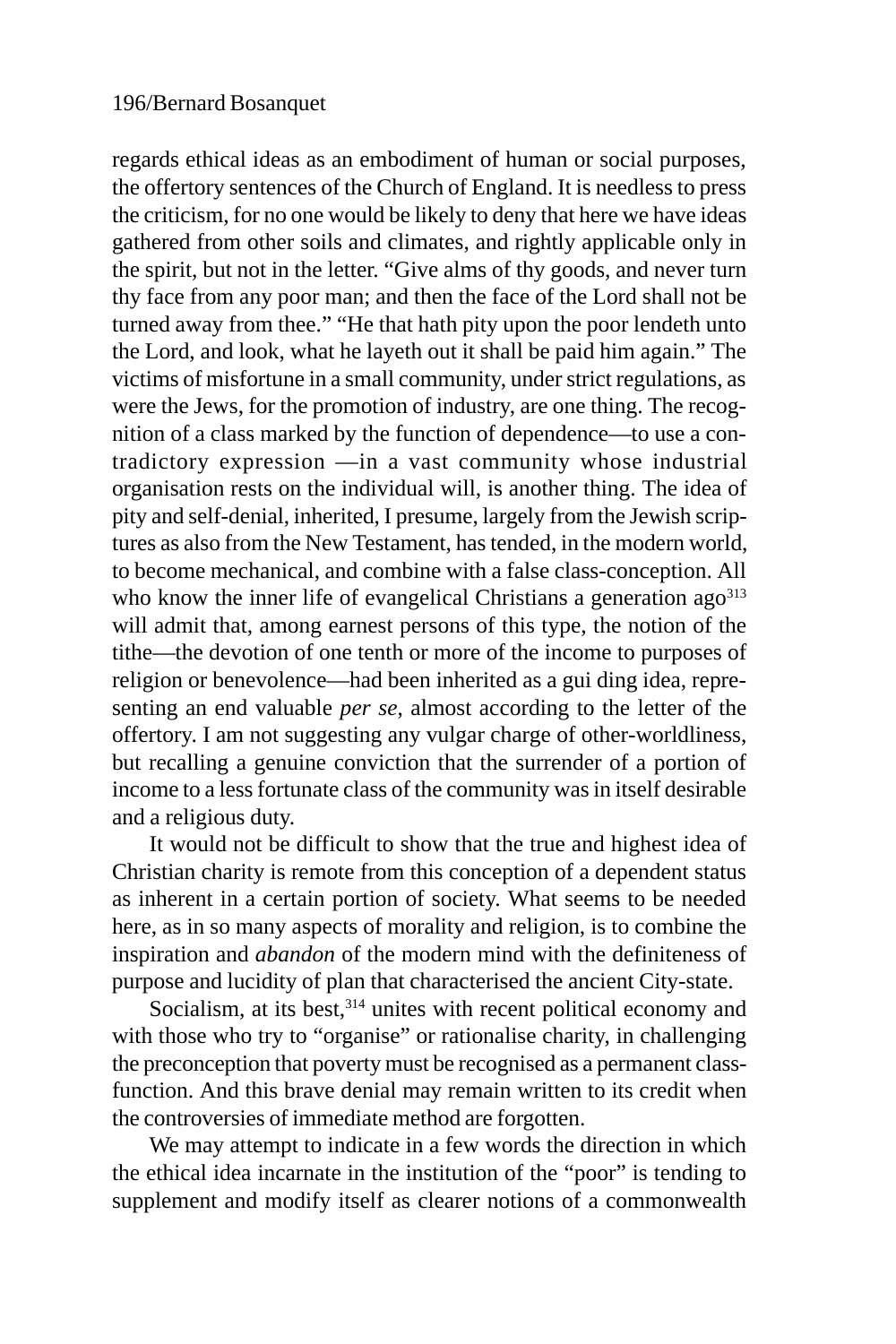arise. It may be observed, by way of introduction, that we cruelly misconceive the Greek mind when we ascribe to it a want of love and compassion, because we miss in its utterances the religious note of devotion to the poor.315 To a great extent the truest idea of charity was presupposed in the very axioms of a Greek commonwealth. The Greek spoke little of "the poor," because he recognised no such status.<sup>316</sup> It would have meant to him a functionless class, a dislocation of the body politic. This, in fact, is what it did mean when pauperism began to press upon the Greeks, and the philosopher<sup>317</sup> at once diagnoses the evil, and uses the term, "people without means," i.e., without ways of supporting themselves, instead of the older word, which rather suggests the "object of 'charity.'" To get them back into a function, "a means, is the course which *ipso facto* rises before him; not to create a new ethical idea for their sake *qua déclassés*.

The full modern conception of the "poor" as an institution, if they must be an institution, ought at least to avoid the pitfall of acquiescence. Granting the fire and love of the Christian mind to be a gain, yet its object must be brought into relation with the true meaning of a mind or a commonwealth. Devotion to man at his weakest must not be separated from devotion to the possibilities of man at his strongest—possibilities either existent or at least symbolised in the most unhappy of the functionless poor. Self-sacrifice for the poor should not mean a tribute to the maintenance of a vicious status, but an abiding and pervading sense of the claims which the weaker humanity has to be made strong.

6. The Nation-State, we have already suggested, is the widest organisation which has the common experience necessary to found a common life. This is why it is recognised as absolute in power over the individual, and as his representative and champion in the affairs of the world outside. It is obvious that there can be but one such absolute power in relation to any one person; and that, so far as the world is organised, there must be one; and, in fact, his discharge from one allegiance can only be effected by his acceptance of another. The analysis of the previous chapter releases us from the task of setting out the elements which combine in the Nation State, as the conception of sovereign and ultimate adjustment between the spheres which realise the elements of our ethical life. It should be noted, however, that the principles of the family, the district, and the class, not only enter into the nation in these definite shapes, but affect the general fabric of the national State through the sense of race, of country, and of a pervading standard of life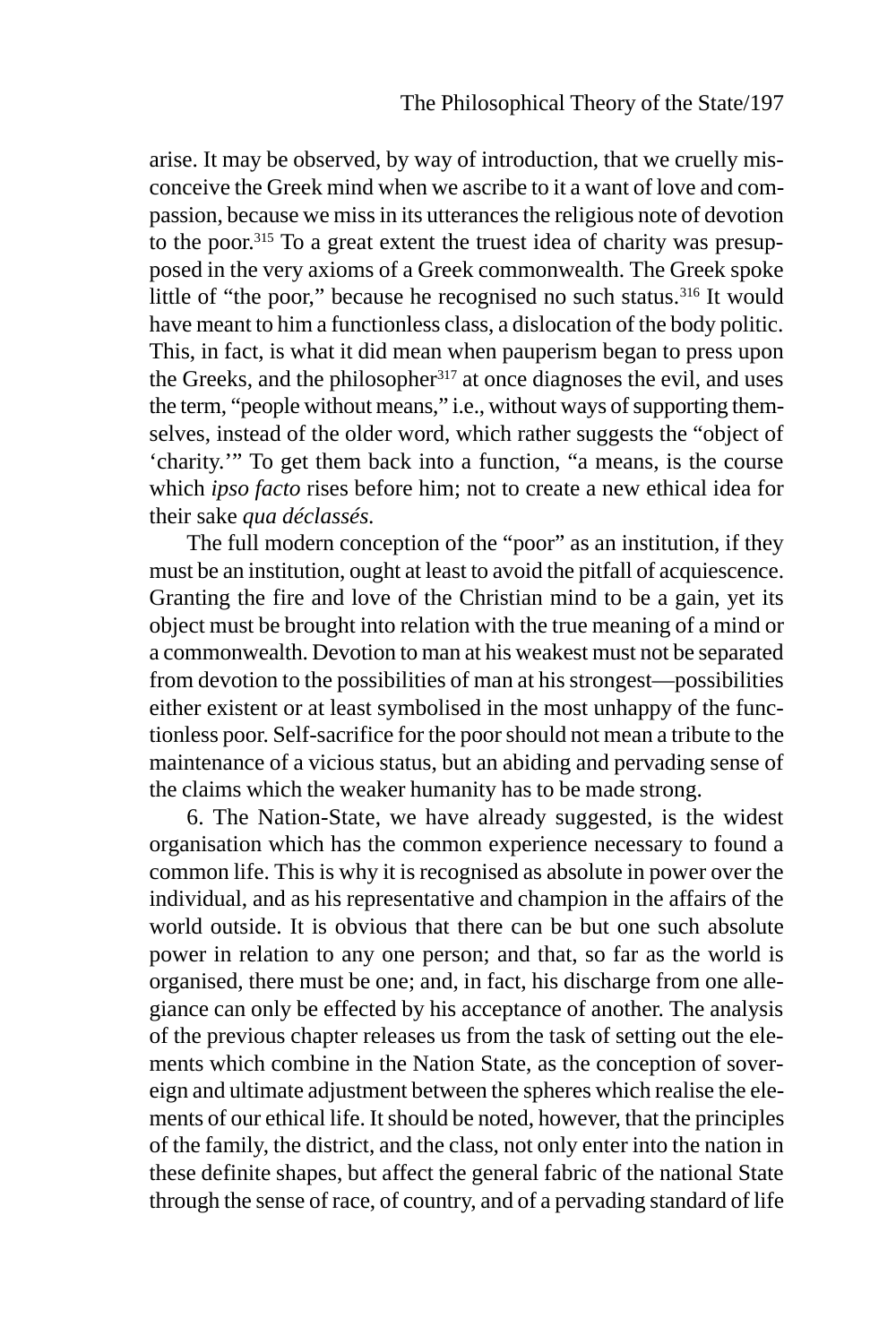and culture. The reaction of ideal unity on the natural conditions of a state is exemplified by the tendency to substitute ideal frontiers—a meridian or a parallel—for frontiers determined by natural boundaries.

The Nation-State as an ethical idea is, then, a faith or a purpose we might say a mission, were not the word too narrow and too aggressive. It seems to be less to its inhabitant than the City-state to its citizens; but that is greatly because, as happens with the higher achievements of mind, it includes too much to be readily apprehended. The modern nation is a history and a religion rather than a clear cut idea. Its power as an idea-force is not known till it is tried. How little the outsider, and even members of the community concerned, were able to gauge beforehand the strength of the sentiment and conception that pervaded the United States through the war of secession.<sup>318</sup> The place of the idea of the NationState in the whole of ethical ideas may be illustrated by the Greek conception of Happiness, as that organisation of aims, whatever it may be, which permits the fullest harmony to life. The State, as such, we saw, is limited to the office of maintaining the external conditions of a good life; but the conditions cannot be conceived without reference to the life for which they exist, and it is true, therefore, to say that the conception of the Nation-State involves at least an outline of the life to which, as a power, it is instrumental. The State, in short, cannot be understood apart from the nation, nor the conditions from the life, although in exerting political force it is important to distinguish them. As an ethical idea, the idea of a purpose, it is essential to hold the two sides together, if we are not to walk blindly.

7. Our analysis of the Nation-State suggests a point of view which may be applied to the vexed question of whether State action is to be judged by the same moral tests as private action.

The first step is to get a clear idea of the nature of State action. It must be confined, one would think, to what is done in the name of the State, and by something approaching to an act of will on its part as a State. We only pass moral judgment on individuals in respect of their acts of will, and we ought to extend the same justice to a State. The question is complicated by the fact that a State has, as its accredited agents, individuals whose acts it must normally avow. But it can hardly be saddled with moral responsibility for their personal misdoings, except under circumstances which are barely conceivable.<sup>319</sup> The State, as such, can have no ends but public ends; and in practice it has none but what its organs conceive to be public ends. If an agent, even under the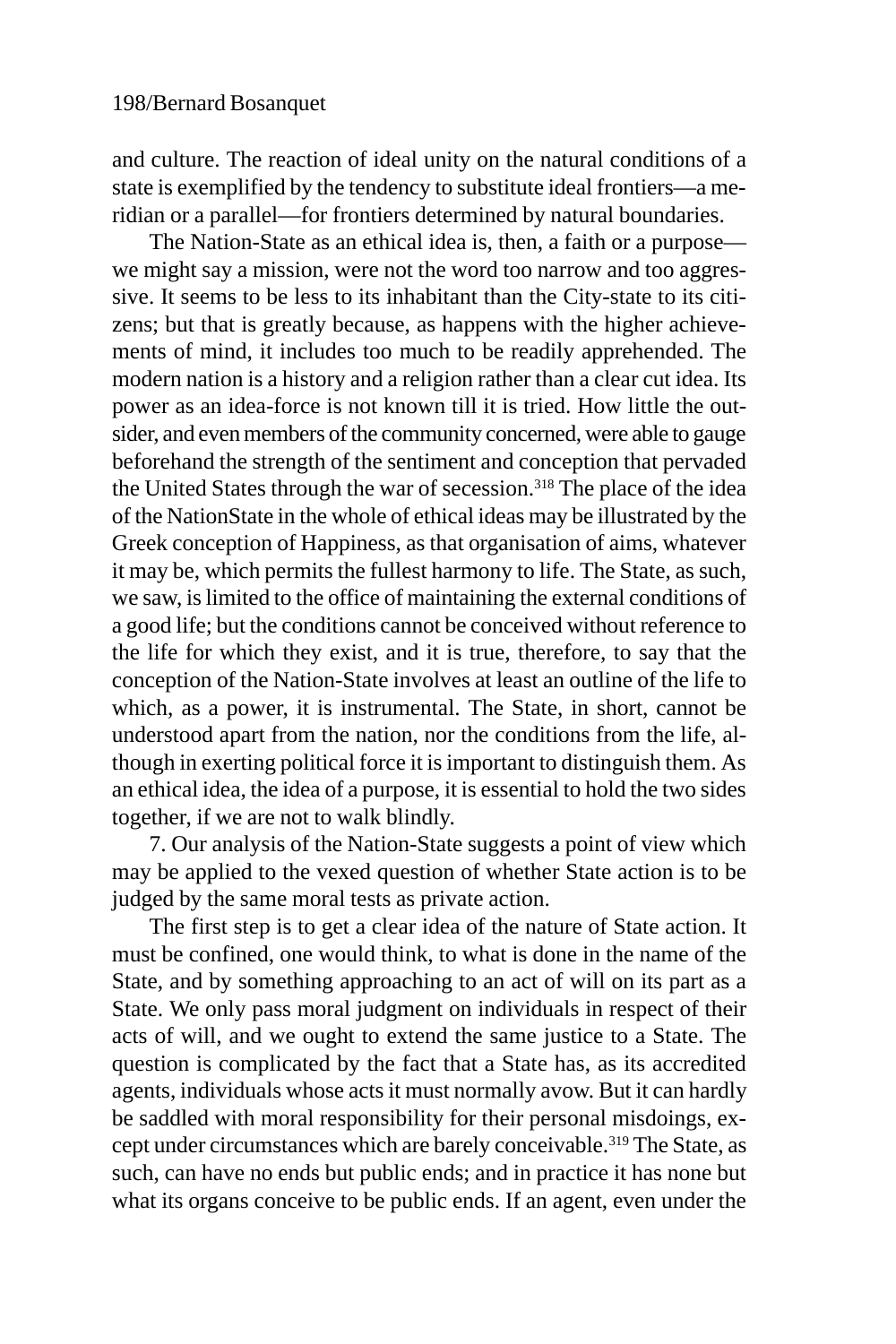order of his executive superior, commits a breach of morality, *bona fide* in order to what he conceives to be a public end desired by the State, he and his superior are certainly blamable, but the immorality can hardly be laid at the door of the public will.

Indeed, a strict definition of State action might raise a difficulty like that of defining the General Will—if the act was immoral, can the State, as such, really have willed it? And waiving this as a mere refinement, it still seems clear that the selfishness or sensuality, which has at least a good deal to do with the immorality of private actions, can hardly be present in an act of the public will, Ifl the same sense as in a private volition. The State, as such, certainly cannot be guilty of personal immorality, and it is hard to see how it can commit theft or murder in the sense in which these are moral offences. To speak of the question as if it concerned the conduct of statesmen and their agents, instead of the volition of a State as such, seems to introduce confusion. We are discussing the parallel between public and private acts, and we are asked to begin by treating the public acts as private.

It may be said that this distinction between public and private acts leads to the casuistry of pure intention. We are saying, it will be urged, that the State remains pure, because its will is on the whole towards a public interest, whatever crimes its agents may commit. And, no doubt, this line is often taken in practice. A successful agent finds his evil deeds are winked at; an unsuccessful one is disavowed In either case the State pleads innocence. But this danger cannot alter the conditions of a moral action, and we cannot impute that as an action to the State, of which it knew no particulars, which it never willed, and which can hardly indeed be the object of a public will. It has a duty to see to the character of its agents and punish their excesses; but the conditions under which it is true that *qui facit per alium facit per se*, can seldom apply to a public body with regard to actions of its agent which are not of a nature to embody public ends.

Promises and treaties, however, are acts which embody public ends. And here the State, on its side, is bound to maintain good faith; but still its agent is likely to go wrong if he mixes up the obligations of the State with his private honour. The question for him, if he has to keep or break a public undertaking, is, to what is the State substantially bound, not to what extent would he be bound if he had made the promise or engagement in question in his private capacity? He, or the power which is to act, must consider the obligations and aims of the State, as a whole, and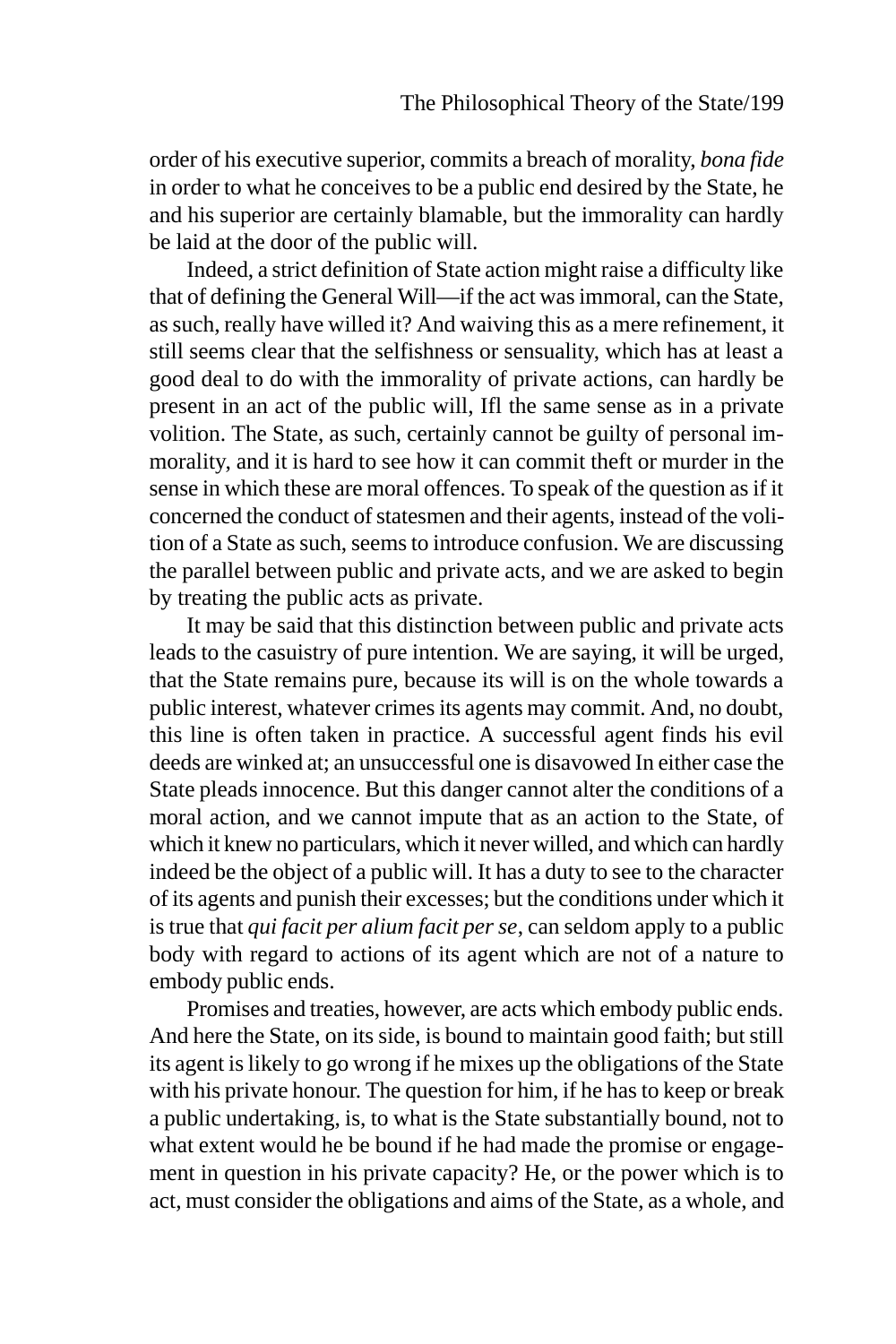work for the best fulfilment of them as a whole. The question may be parallel to that of a private case of honour, but it is not his honour nor his promise that is in question. Just so, if he introduces his private conscience about religion or morality into his public acts on behalf of the State, he may cause frightful persecutions or. disasters. The religious persecutions, and our position in India, supply examples.

The State, then, exists to promote good life, and what it does cannot be morally indifferent; but its actions cannot be identified with the deeds of its agents, or morally judged as private volitions are judged. Its acts proper are always public acts, and it cannot, as a State, act within the relations of private life in which organised morality exists. It has no determinate function in a larger community, but is itself the supreme community; the guardian of a whole moral world, but not a factor within an organised moral world. Moral relations presuppose an organised life; but such a life is only within the State, not in relations between the State and other communities.

But all this, it may be urged, is beside the question. The question is not, can a State be a moral individual (though this is certainly one question)? but, does an interest of State justify what would otherwise be immorality or wrong-doing on the part of an officer of State?

Again, I think, we must distinguish between acts essentially private and acts essentially public. To steal or murder, to lie, or to commit personal immorality, for instance, as we said, cannot be a public act. Such acts cannot embody a general interest willed by the public will. A State agent who commits them in pursuit of information or to secure a diplomatic result cannot be justified on the ground that they are not his acts but the State's; and they are as immoral in him as in anyone else. Ultimately, indeed, it may be true that there is no act which is incapable of justification, supposing some extreme alternative; and in this sense, but in this sense only, it might be that, treating the interest of a commonwealth like any other ethically imperative interest, such acts might be relatively capable of justification. But this justification would only mean that some supreme interest was subserved by them, and would have no special relation to the supposed public character of the interest. It is then a case of the conflict of duties. And the commoner occurrence, which results in doubtful acts, probably is that an agent, charged with some public service, finds it easiest to promote it by some act of rascality, and acts on his idea. But over readiness to make capital out of an apparent conflict of duties is neither made worse nor better by the fact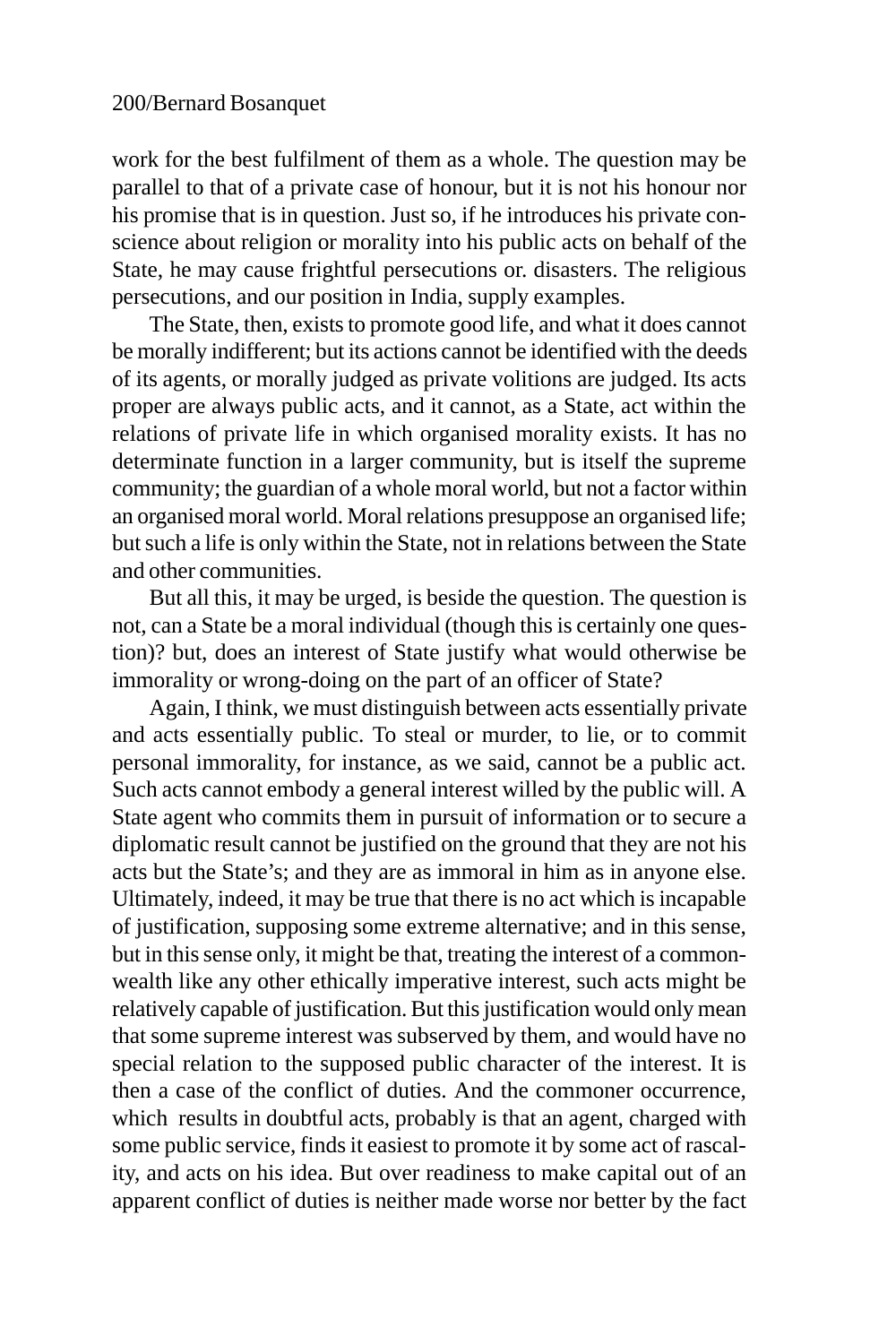that one of the duties is the service of the State.<sup>320</sup>

A public act which inflicts loss, such as war, confiscation, the repudiation of a debt, is wholly different from murder or theft. It is not the act of a private person. It is not a violation of law.321 It can hardly be motived by private malice or cupidity in the strict sense, and it is not a breach of an established moral order by a being within it and dependent upon it for the organisation and protection of his daily life. It is the act of a supreme power, which has ultimate responsibility for protecting the form of life of which it is the guardian, and which is not itself protected by any scheme of functions or relations, such as prescribes a course for the reconciliation of rights and secures its effectiveness. The means adopted by such a supreme power to discharge its responsibilities as a whole, are of course subject to criticism as respects the conception of good which they imply and their appropriateness to the task of realising it. But it is mere confusion to apply to them names borrowed from analogous acts of individuals within communities, to impute them, as it were, to individuals under dyslogistic predicates, and to pass moral judgment upon them in the same sense as on private acts. The nearest approach which we can imagine to public immorality would be when the organs which act for the State, as such, exhibit in their public action, on its behalf, a narrow, selfish or brutal<sup>322</sup> conception of the interests of the State as a whole, in which, so far as can be judged, public opinion at the time agrees. In such a case the State, as such, may really be said to be acting immorally, i.e., in contravention of its main duty to sustain the conditions of as much good life as possible. This case must be distinguished, if I am right, from the case in which the individuals, acting as the public authority, are corrupted in their own private interests $323$  not shared with the public. For then the case would rather be that the State, the organ of the public good, had not been given a chance to speak, . but had simply been defrauded by those who spoke in its name.

We do not suggest, then, that the action of States is beyond moral criticism, nor that action of individuals in their interest is above or below morality, except in the sense in which one moral claim has constantly to be postponed to another. But we deny that States can be treated as the actors in private immoralities which their agents permit themselves in the alleged interest of the State; or, again, can be bound by the private honour and conscience of such agents; and we deny, moreover, that the avowed public acts of sovereign powers, which cause loss or injury, can be imputed to individuals under the names of private of-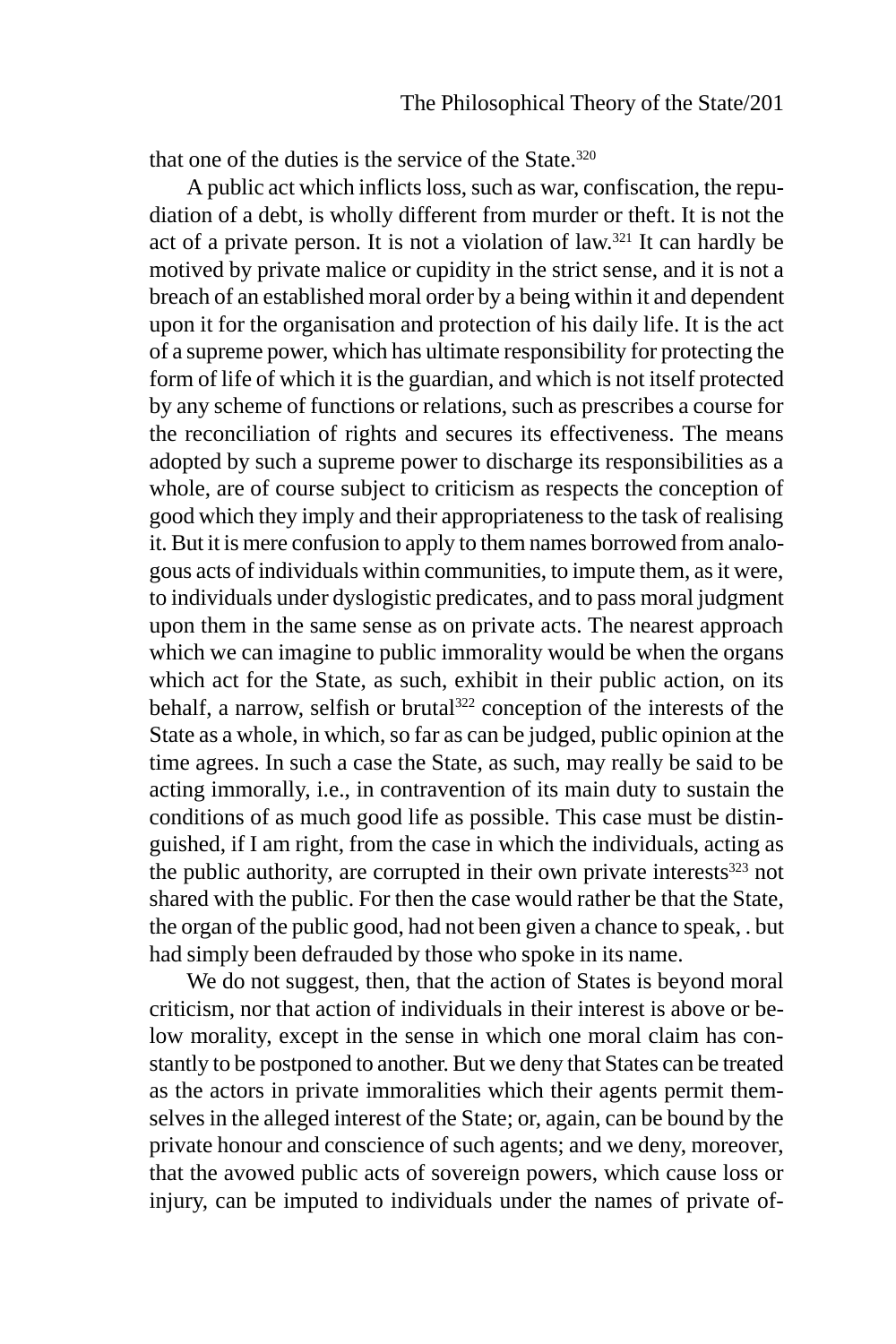fences; that someone is guilty of murder when a country carries on war, or of theft when it adopts the policy of repudiation, confiscation, or annexation.

8. It is obvious that the idea of humanity, of the world of intelligent beings on the surface of our earth, conceived as a unity, must hold such a place in any tolerably complete philosophical thinking, as in some way to control the idea of particular States, and to sum up the purposes and possibilities of human life. The idea of humanity is universal, and whatever limits we have tacitly in mind—whatever limits the Greek thinker had in mind while he based his ethics on the distinction between man and beast—yet, when we rely on the idea of man as man, we are committed to treat in some way of the world of mankind.

(a) The first point which forces itself upon our attention is, that the idea which we tacitly entertain when we refer to humanity, is not true of the greater part of mankind. No doubt, we are quite aware of imperfection and incon sistency in the family and the State. But here, in the case of mankind, the problem reaches an acuter form. According to the current ideas of our civilisation, a great part of the lives which are being lived and have been lived by mankind are not lives worth living, in the sense of embodying qualities for which life seems valuable to us.<sup>324</sup> It is true that, in all to whom we give the name of man, we suppose a possibility of such living, in the sense that they have an intelligence distinguishable from that of animals. But it is a possibility which, for the most part, has been very slightly realised, and which involves no conscious connection, so far as we can see, with any realisation. Our idea of man is not formed by simple enumeration, but by framing a law which explains the less perfect and consistent facts with reference to the more perfect and more cohsistent facts.

(b) This being so, it seems to follow that the object of our ethical idea of humanity is not really mankind as a single community. Putting aside the impossibilities arising from succession in time, we see that no such identical experience can be presupposed in all mankind as is necessary to effective membership of a common society and exercise of a general will. It does not follow from this that there can be no general recognition of the rights arising from the capacities for good life which belong to man as man. Though insufficient, as variously and imperfectly realised, to be the basis of an effective community, they may, as far as realised, be a common element or tissue of connection, running through the more concrete experience on which effective communities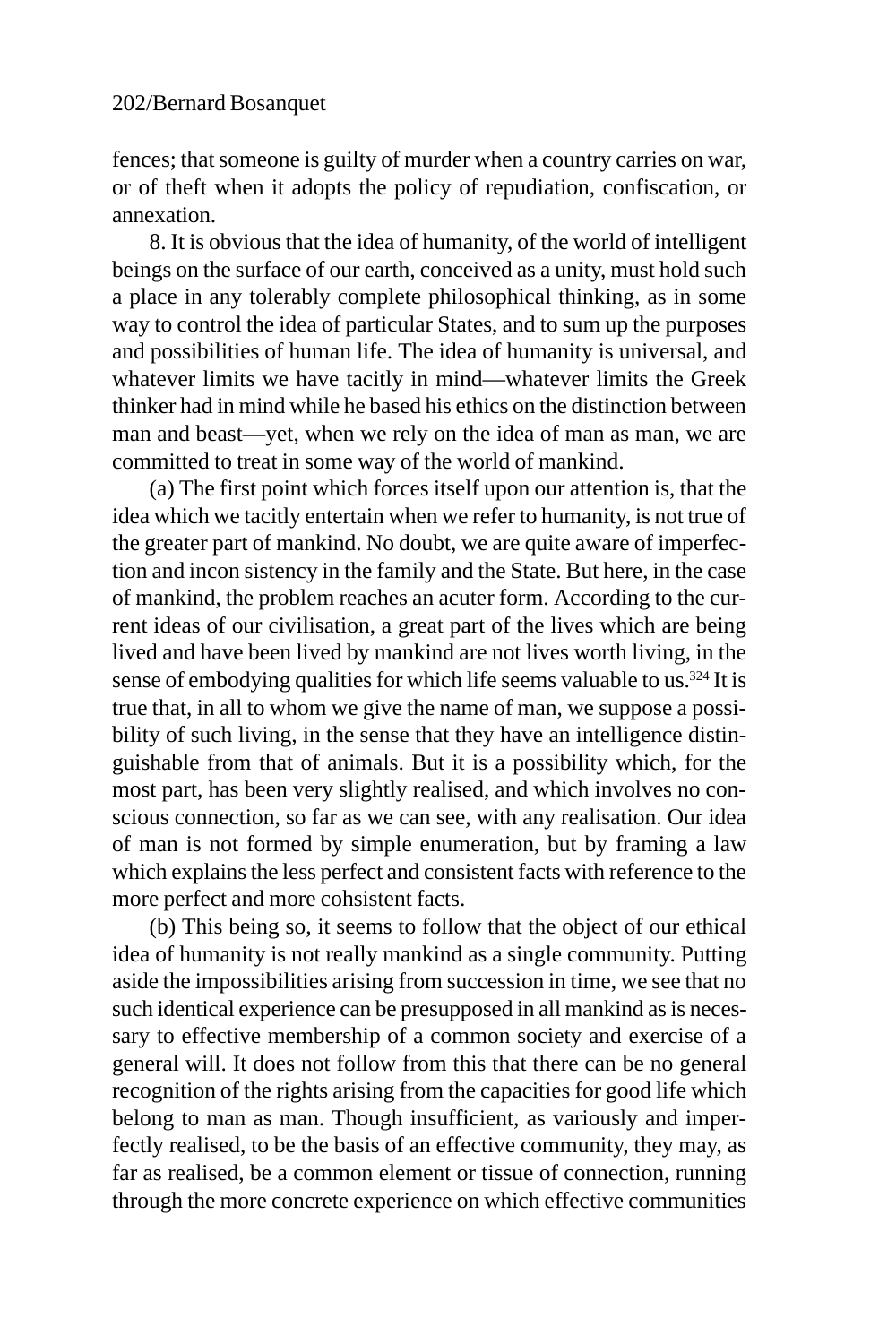rest. Such a relation as that of England and India brings the matter home. Englishmen cannot make one effective self-governed community with the Indian populations. It would be misery and inefficiency to both sides. But our State can recognise the primary rights of humanity as determined in the life of its Indian subjects, and enforce or respect these rights, whether India be a dependency or an independent community. The problem is not unlike that raised by the idea of a universal language. As a substitute for national languages, it would mean a dead level of intelligence unsuited to every actual national mind, the destruction of literature and poetry. As an addition to existing languages, or more simply, if it became customary for every people to be acquainted with the tongues of other nations, there would be a common understanding no less firm, and a vast gain of appreciation and enjoyment, a levelling up instead of levelling down. The recognition of human rights through communities founded on organic unity of experience may be compared in just these terms to the idea of a universal society including the entire human race.

(c) The contrast between humanity and mankind has always uttered itself through a dichotomous mode of expression—Jew and Gentile, Greek325 and barbarian, Mussulman and infidel, Christian and heathen, white civilisations and the black and yellow races. It will be noted at once that some of these divisions contradict each other, and this fact may suggest the probability that to every people its own life has seemed the crown of things, and the remainder of mankind only the remainder. Such a suggestion may have a real bearing on our problem, and we will return to it. In the meantime, however, it is plain that humanity<sup>326</sup> as an ethical idea is a type or a problem rather than a fact. It means certain qualities, at once realised in what we take to be the crown of the race, and including a sensibility to the claims of the race as such. Sensibility to the claims of the race as such, is least of all qualities common to the race as such. The respect of States and individuals for humanity is then, after all, in its essence, a duty to maintain a type of life, not general, but the best we know, which we call the most human, and in accordance with it to recognise and deal with the rights of alien individuals and communities. This conception is opposed to the treatment of all individual human beings as members of an identical community having identical capacities and rights. It follows our general conviction that not numbers but qualities determine the value of life. But qualities, of course, become self-contradictory if they fail to meet the demands imposed on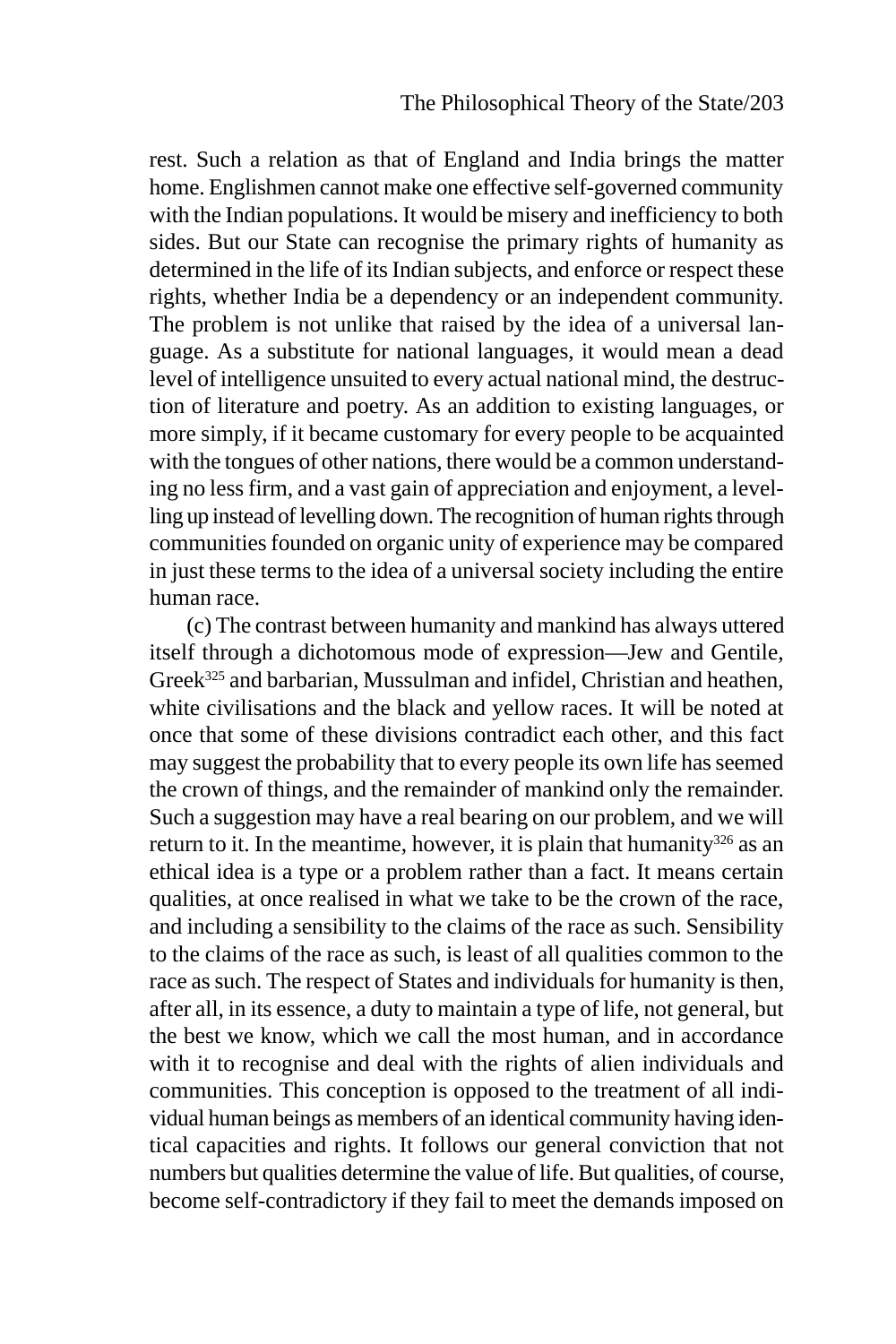them by numbers.

And thus we recur to a suggestion noted above. Every people, as a rule, seems to find contentment in its own type of life. This cannot contradict, for us, the imperativeness of our own sense of the best. But it may make us cautious as to the general theory of progress, and ready to admit that one type of humanity cannot cover the whole ground of the possibilities of human nature. Our action must, no doubt, be guided by what we can understand of human needs, and this must depend ultimately on our own type of life. But it makes a difference whether we start from the hypothesis that our civilisation as such stands for the goal of progress, or admit that there is a necessity for covering the whole ground of human nature. And it may be that, as the ground is covered, our States may go the way which others have gone, without, however, leaving things as they are. If the State, moreover, is not ultimate nor above criticism, no more is any given idea of humanity; and reference to "the interests of mankind" only names the problem, which is to find out what those interests are, in terms of human qualities to be realised.

(d) Neither the State, however, nor the idea of humanity, nor the interests of mankind, are the last word of theory. And even political theory must so far point ahead as to show that it knows where to look for its continuation. We have taken Society and the State throughout to have their value in the human capacities which they are the means of realising, in which realisation their social aspect is an inevitable condition (for human nature is not complete in solitude), but is not by itself, in its form of multitudes, the end. There is, therefore, no breach of continuity when the immediate participation of numbers, the direct moulding of life by the claims and relations of selves, falls away, and the human mind, consolidated and sustained by society, goes further on its path in removing contradictions and shaping its world and itself into unity. Art, philosophy, and religion, though in a sense the very lifeblood of society, are not and could not be directly fashioned to meet the needs and uses of the multitude, and their aim is not in that sense "social." They should rather be regarded as a continuation, within and founded upon the commonwealth, of the work which the commonwealth begins in realising human nature; as fuller utterances of the same universal self which the "general will" reveals in more precarious forms; and as in the same sense implicit in the consciousness of all, being an inheritance which is theirs so far as they can take possession of it.

We have thus attempted to trace in outline the content of the self,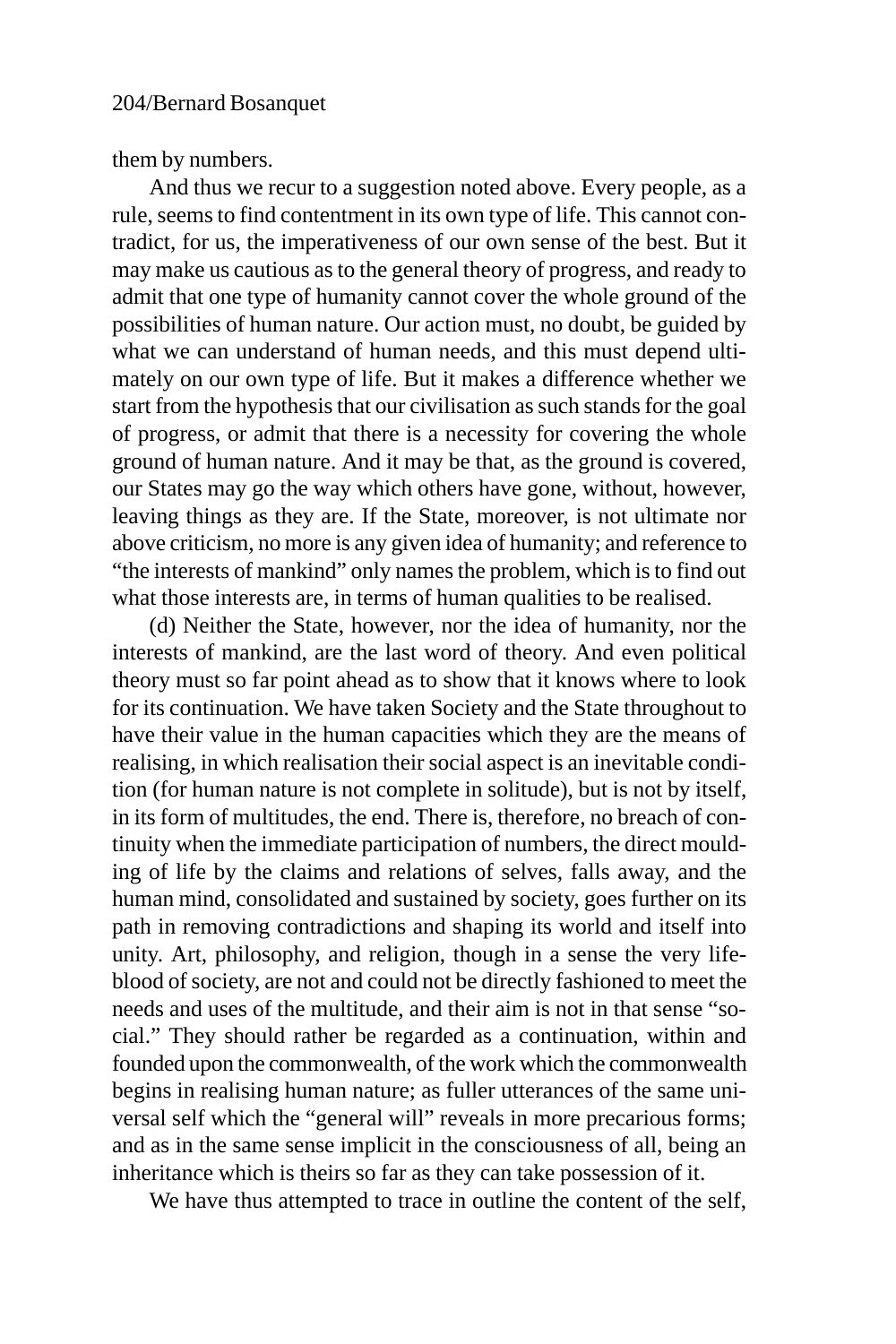implied, but imperfectly and variously reached, in the actual individual consciousness. It is because of this implication, carrying the sense that something more than we are is imperative upon us, that self-government has a meaning, and that freedom — the non-obstruction of capacities is to be found in a system which lays burdens on the untamed self and "forces us to be free." What we feel as mere force cannot as such be freedom; but in our subtle and complex natures the recognition of a force may, as we have tried to explain, sustain, regularise, and reawaken the operation of a consciousness of good, which we rejoice to see maintained, if our intelligence fails of. itself to maintain it, against indolence, incompetence, and rebellion, even if they are our own. This is the root of self-government, and true political government is self-government.

# **Notes**

- 1. See especially the chapter in *Ethical Studies*, entitled "My Station and its Duties".
- 2. See *Lectures and Essays* by the late Professor Wallace, especially p. 213, "Our Natural Rights", and p. 427, "The Relation of Fichte and Hegel to Socialism".
- 3. Ch. viii. sect. 3.
- 4. Ch. x. sect. 6.
- 5. Cambridge Press, 1900. Introduction, pp. xi, xli-ii.
- 6. Ch. v. sect. 4; ch. x. sect. 8.
- 7. See ch. X. sect. 8 on the tendency to one-man administration in the U.S.A. The question is raised in another form by the substitution of "statutory" committees for purely elective ad hoc authorities.
- 8. Ch. viii. sectt. 4–5. The view is analogous to Kant's doctrine that our action with a view to perfection (moral excellence) is confined to our own case, while for others we are restricted to the attempt to secure happiness (command of externals). The view is taken by Caird to belong to Kant's individualism (*Philosophy of Kant*, ii. 396-7). And no doubt it is true that the perfection of others cannot be finally separated from our own, and that social influences may be the means of grace (Green, *Proleg*., sect. 110). But it remains true also, as Caird has in effect pointed out (ib. 550) with reference to Kant's view of the moral education of humanity, that the attempt to promote excellence or perfection through external dealings can only succeed by an indirect method.
- 9. See p. 180 below.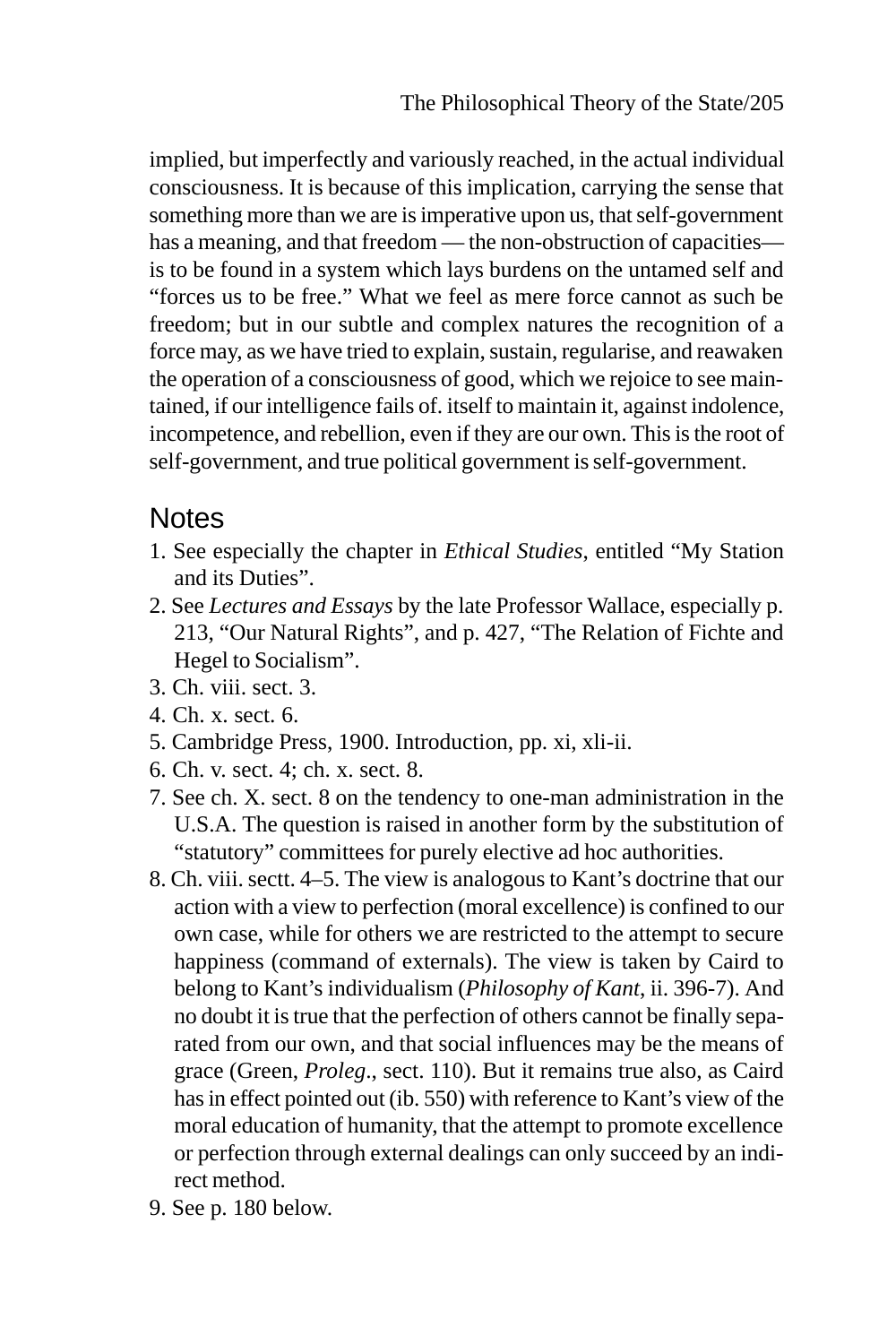- 10. p. xxxi.
- 11. This idea is the basis of the complaint I am discussing. If the doctrine were that the greatest success is the heaviest burden, and therefore belongs to the spiritually best, that would rest on an opposite principle, akin to the one to which I am now appealing.
- 12. See note on previous page. Goodness certainly exercises material power, but not necessarily in the way of personal success.
- 13. The paradox may be illustrated by the fate of the founder of Christianity. We see, there, the two extremes united, the immediate apparent failure of the best, along with the greatest material influence that any individual in history has ever exerted.
- 14. In the special sense explained, ch. viii. 4.
- 15. ch. ii. sec. 2, iii. below.
- 16. Ch. viii. sect. 5.
- 17. *The Social Criterion*, Blackwood, 1907.
- 18. *Essays and Addresses*, Sonnenschein, 1891. Essay ii. "Individual and Social Reform." (In the language which I now think more correct, Individual as used in that essay  $=$  pure social, and "Social"  $=$ social mixed with compulsion.) See also a paper in the Sociological Review, April, 1909, "The Majority Report of the Poor Law Commission, 1909."
- 19. *Minority Report of Poor Law Commission*, 1909, xii. E. There are innumerable examples in social work of the relation in question. Such are Case papers, Children's Care Committees (I have shown the history of this example, and its significance, at length in the paper in the *Sociological Review*), health visiting, friendly visiting, residential homes for the feeble-minded, vacation schools for children, workmen's dwellings, labour colonies. Each of these has behind it a long and interesting history of pure social effort and invention well worth writing down in a more specialised work than the present.
- 20. I might be challenged on the great example of elementary education. Surely here, it might be urged, the State has originated, and rightly made universal by compulsion, a vast positive spiritual good. I am most unwilling to seem in any degree, even the slightest, to disparage our public education. But I suppose it did begin by standardising to a very commonplace standard, "an education contrived by clerks for a nation of working-men," and is very slowly being dragged into the right path by public protest, social experiment, and, no doubt, the energy of the best officials. The vast blunders of our early public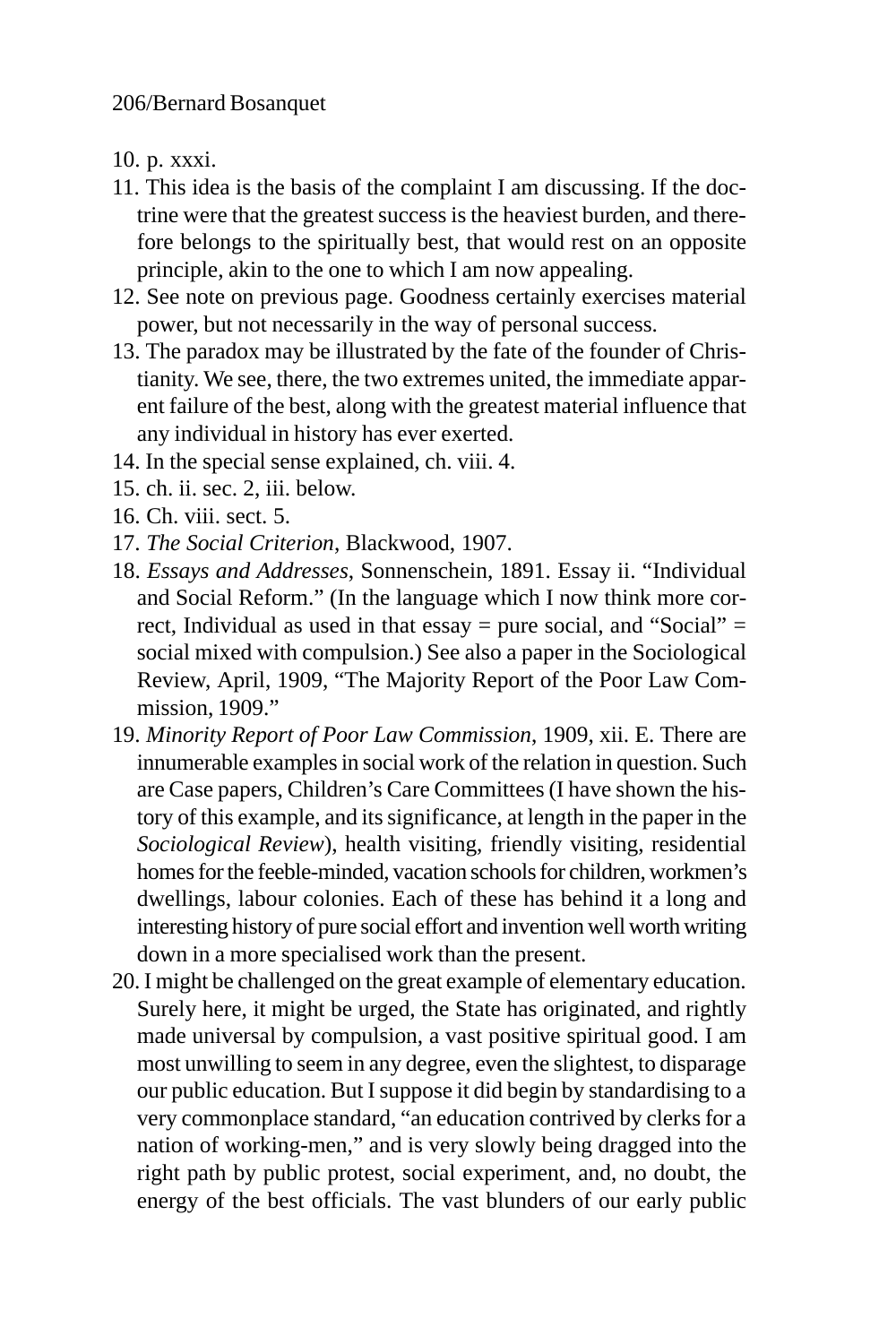hygiene, which the promoters of a new (or old) type of city are just attempting to remedy, are another striking case.

- 21. The force of this movement, for bad as well as for good, must be apparent to anyone who so much as glances at the literary matter exposed for sale in a Continental town.
- 22. It must be remembered that Mr F. H. Bradley, in *Principles of Logic*, indicated the need of some such suspicion.
- 23. Compare Kant's attitude to Rousseau, ch. ix. sect. 2 below, and see Victor Hugo, I believe in the *Légende des Siècles*: "Je suis Pan — Jupiter, aux genoux."
- 24. The fallacy lies in the notion that the principle of the intelligence is abstraction and bare identity. Pragmatism, as a world-movement, I take to be the popular mind revolting against the results of this error, and, while retaining it, correcting them by a counter-error.
- 25. In M. Bergson's philosophy this attitude is plainly fundamental. It is true that philosophy for him would escape from the narrowness of science, but in doing so, and in seeking its intuition it would also escape from the essential principle of the intelligence. Données, p. 158: "Le principe de l'identité est la loi absolue de nôtre conscience." Évolution Créatrice, 218: "L'intelligence a pour fonction essentielle de lier le même au même, et il n'y a d'entièrement adaptable au cadres de nôtre intelligence que les faits qui se repètent." The language plainly echoes that of M. Tarde (see e.g. *Les Lois de l'imitation*, 14), and it is obvious that M. Bergson, at least, only looks for identity in difference in the immediate experience which he calls dure. Professor William James, in *A Pluralistic Universe*, practically adopts Bergson's phraseology and point of view, actually attributing a logic of identity, in the sense of eristic tautology, to Mr Bradley (ib. p. 211) though well aware of Hegel's usage (ib. ch. iii.), to which it is surely plain that Mr Bradley assents. It is interesting to compare the culmination of this view, reiterated by Bergson, with the outcome of an organic conception of identity. The doctrine constantly repeated in *Évolution Créatrice* is that "L'intelligence est charactérisée par une incomprehension naturelle de la vie" (p. 179). Put beside this, e.g., Caird's *Philosophy of Kant*, ii. 530: "So far from its being true that an organic unity is something which we cannot understand it would be nearer the truth to say that we can understand nothing else" (cf. Hegel, *Encyclopaedia*, 216).
- It may be interesting on the whole subject of this introduction, to cite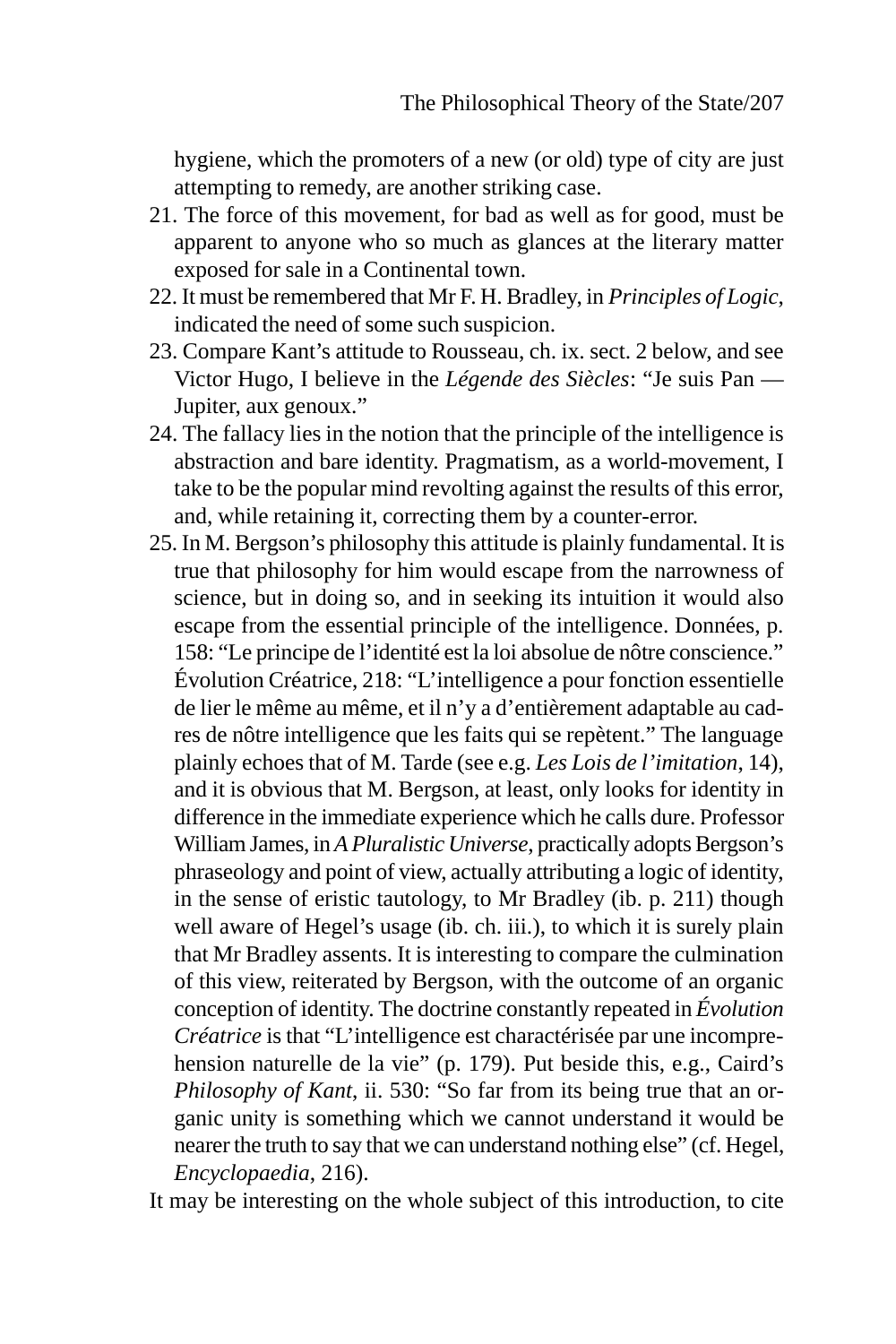Hegel's general judgment. "All the charges of narrowness, hardness, meaninglessness, which are so often directed against thought from the quarters of feeling and immediate perception, rest on the perverse assumption that thought acts only as a faculty of abstract identification" (*Encycl*. sect. 115, Wallace's translation).

26. Cited ch. ix. 2 below.

- 27. Mr M'Dougall's *Introduction to Social Psychology*, for example, is full of interest, and traces the origin of many types of feeling and activity which, in a sense, appear in human society. But the actual structure of a society is simply not there at all.
- 28. *Pragmatism*, Lect. i. T. H. Green is mentioned in this connection.
- 29. There is more human nature and insight into human experience in the *Prolegomena to Ethics* than in any philosophical writing of similar or later date, except Mr Bradley's *Ethical Studies*; and its influence on practice has been enormous. It is an extraordinary thing that hostile critics like Professor James never at all commit themselves, except by the most fragmentary reference, to deal with any actual human achievement or utterance; while those whom they criticise deal, one might fairly say, with nothing else. Before dealing with the absolute, for instance, why not deal with society? It is a problem of the same type, but nearer current experience, and we find in the critic no mention of it.
- 30. *Natural Rights*, p. 8.
- 31. See the very interesting collection of documents in the Appendix to Professor Ritchie's *Natural Rights*. The reference to "representatives" as taking part in the formation of the general will, in two of the revolutionary declarations of right, is interesting as an improvement on Rousseau's theory which must have been introduced by the politicians. See my article "Les idées politiques de Rousseau," *Revue de Métaphysique et de Morale*, May, 1912, p. 335.
- 32. J. D. Rogers in Palgrave's *Dict, of Pol. Econ*., art. "Social Science."
- 33. See Giddings' *Sociology*, p. 6.
- 34. De Morgan, *Budget of Paradoxes*, p. 355.
- 35. By a "sociologist as such" I mean a writer who is professedly dealing with sociology as such. Any independent researches, such as Mr. and Mrs. Webb's *Industrial Democracy*, may of course be ranked under the beading "Sociology." But works of this kind do not, as a rule, attach themselves to the peculiar method and language of socio-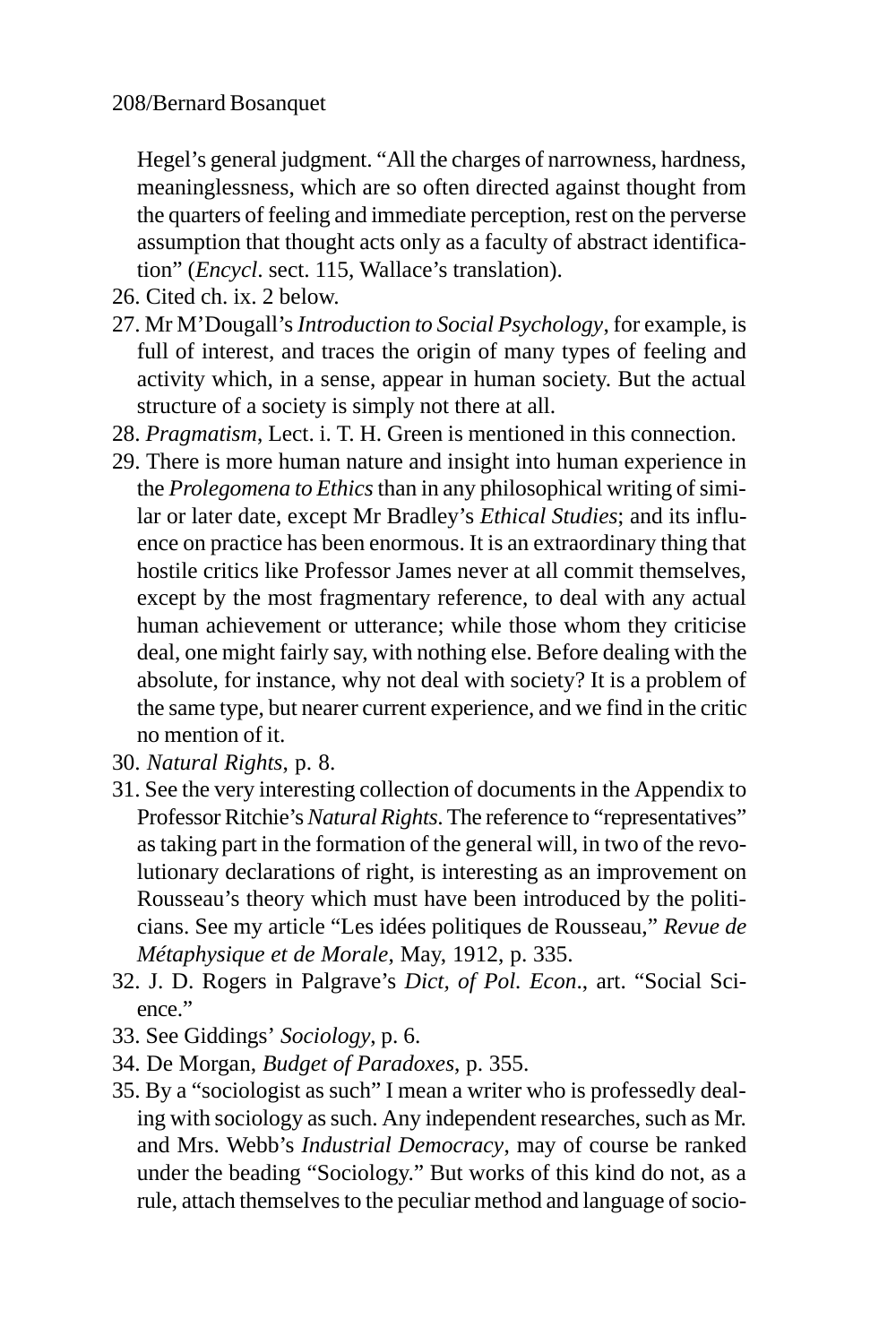logical writers.

- 36. *Sociology*, I. 586.
- 37. *Sociology*, vol. I., ch. i.
- 38. *Evolution and Ethics*, p. 82.
- 39. Geddes, in *Encyclo. Brit*., vol. XVIII. 253a: "Further details of the process of retrograde metamorphosis and of the enormously important phenomena of degeneration cannot here be attempted; it must suffice if the general dependence of such changes upon simplification of environment—freedom from danger, abundant alimentation and complete repose, etc. (in short, the conditions commonly considered those of complete material well-being)—has been rendered clearer."
- 40. Cf. Sutherland, *Origin and Growth of the Moral Instinct*, vol. I., pp. 28, 29.
- 41. Huxley, *Evolution and Ethics*, p.31; Spencer, *Man v. State*, p. 98.
- 42. Quite probably there may be in the Marxian view an echo of true materialism—the idea that will and consciousness are "epiphenomena"—i.e., are effects which are not causes—generated by molecular movements. Such a view cannot be criticised here, only it may he pointed out that, on such a basis, the "bodily" passions, etc., are in no way more "material" than, e.g., the moral "categorical imperative," and therefore no more causal.
- "Material" desires may be taken to mean selfish desires, on the analogy of the possession of physical objects, which cannot be shared. But in this sense the term would be quite a false characterisation of economic motive, as the facts of the family or of clan loyality clearly demonstrate.
- 43. Cf. e.g. Durkheim, *Année Sociologique*, 1897, p. 159.
- 44. I.e. as if economic conditions were a sort of iron girders put up to begin with and civilisation was the embellishment of them. It is the old story of forgetting that the skeleton is later than the body, and is deposited and moulded by it.
- 45. I have never, for example, seen the great work of Ernst Curtius, on the geography of the Peloponnese in connection with its historical development, referred to in any sociological treatise; nor, again, Duncker, nor Büchsenschütz, nor Mr. Newman's edition of Aristotle's *Politics*. Boeckh's *Treatise on the Public Economy of Athens* receives only a word of contemptuous notice in M'Culloch's *Literature of Political Economy*. (On the great mass of current technical Sociology, the above criticism appears to me still to hold good. But I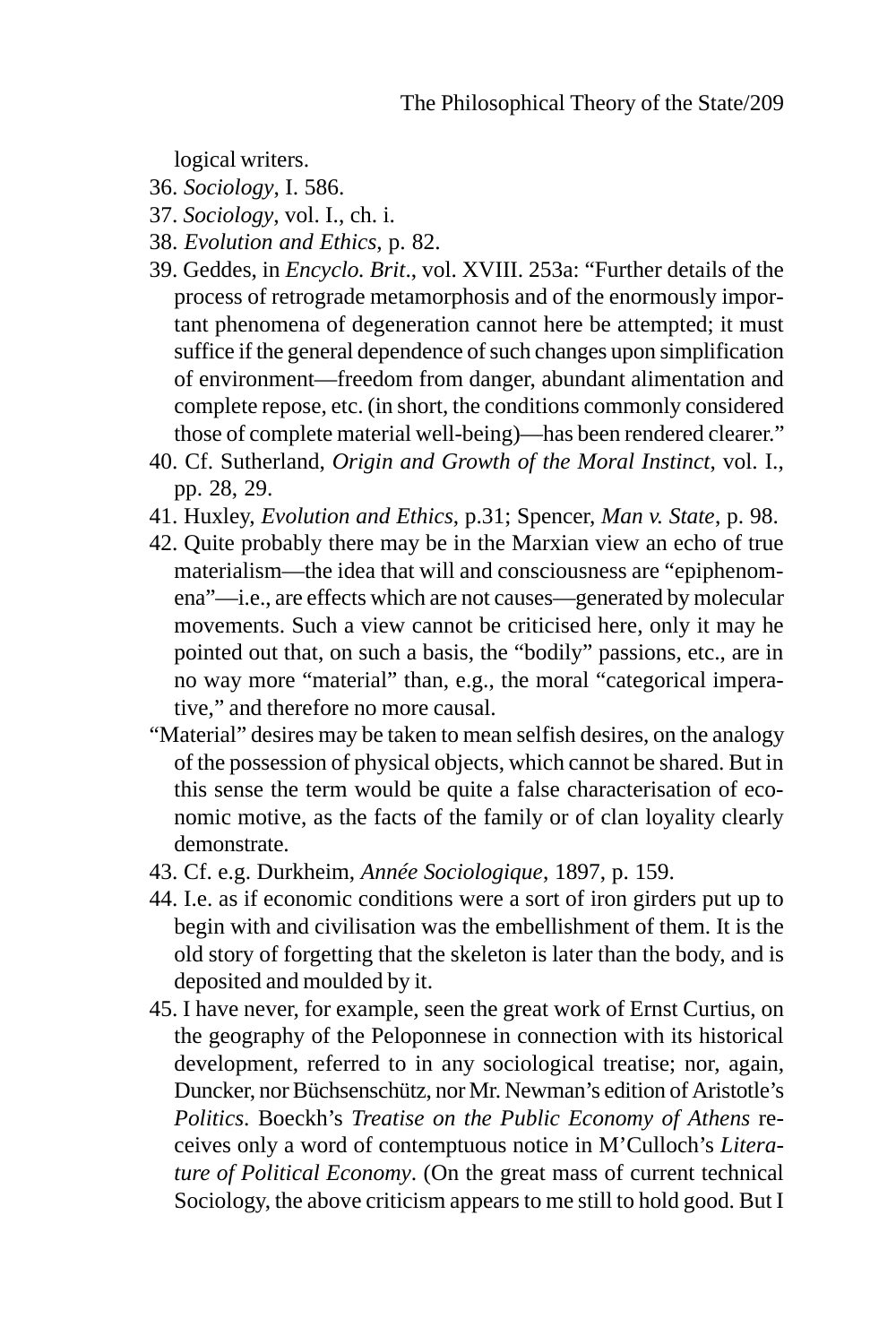recognise—how gladly—that a new spirit is abroad in the study of Greek antiquity, in which Sociology joins hands with Archaeology, and both with an enlightened estimate of the meaning of civilisation. Professor Gilbert Murray's *Rise of the Greek Epic* is a brilliant example of the combination of methods to which I refer.)

- 46. *De la Division du Travail Social*, Alcan, 1893.
- 47. *Principles of Sociology*, bk. II., ch. i. Few things are more interesting in this respect than Mr. Poore's observations in Rural Hygiene on the mechanical conditions of modem city life, as regards drainage and water supply, with their results in encouraging an overcrowded and insanitary mode of living.
- 48. Durkheim, Op. cit., livre I., ch. ii.
- 49. See ch. viii. below.
- 50. Freeman's *Comparative Politics*, and Seeley's *Introduction to Political Science*.
- 51. Cf. *Aspects of the Social Problem* (Macmillan, 1895), C. S. Loch on "Returns in Social Science," p. 287.
- 52. Tarde, *Les Lois de l'Imitation*, p. 115.
- 53. Giddings, p. 17.
- 54. Le Bon, *Psychologie des Foules*.
- 55. Tarde, *Des Lois de l'Imitation*.
- 56. Durkheim, *La Division du Travail Social*.
- 57. Tarde, *La Logique Sociale*.
- 58. Baldwin, *Social and Ethical Interpretations in Mental Development*.
- 59. Perhaps this expression originates with Fustel de Coulanges in *La Cité Antique*.
- 60. *Methods of Ethics*, ed. I, p. 374. In ed. 6, p. 405, the passage is greatly modified.
- 61. *Les Lois de l'Imitation*, p. 83.
- 62. M. Tarde's view just mentioned might seem to conflict with this. But note that he regards the man influenced by others as under an illusion in thinking that he is himself; i.e., with Spencer and Huxley, he regards the "self" and the "other" as irreconcilable factors.
- 63. Le Bon, Op. cit.
- 64. Durkheim, Op. cit.
- 65. Tarde and Baldwin, Op. cit.
- 66. Compare Professor A. E. Taylor, *The Problem of Conduct*, p. 123.
- 67. *Division du Travail*, 216.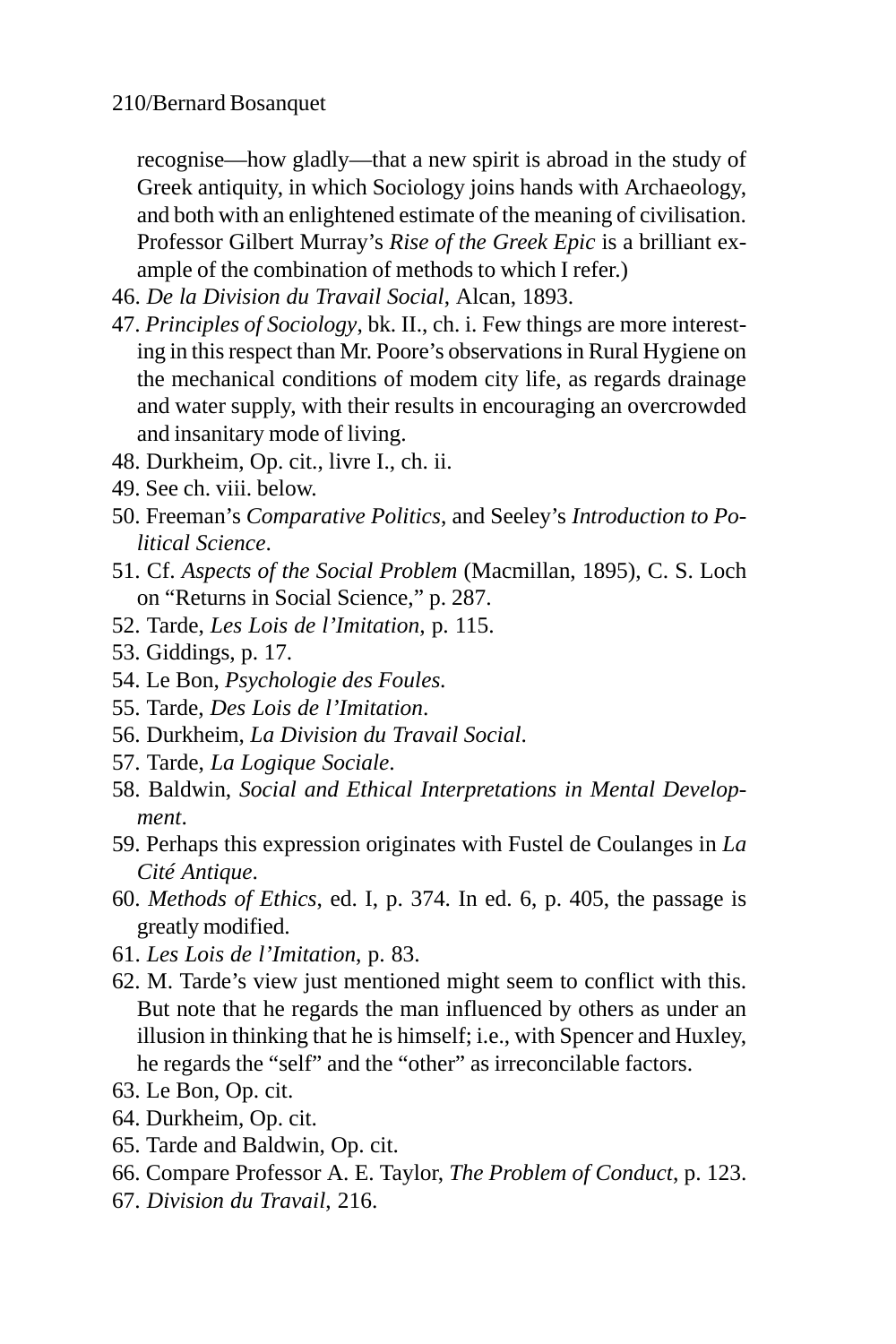- 68. Cf. Professor Geddes' idea of a "Regional Survey," with which visitors to his delightful "Summer School" become acquainted.
- 69. Stout, *Analytic Psychology*, Introduction.
- 70. Ib. From a logical point of view this idea of explanation seems seriously defective. See Bradley's *Principles of Logic*, p. 491.
- 71. *Republic*, 430, 431.
- 72. Professor Holland in *Encycl. Brit*., art. "Bentham."
- 73. Bentham, *Principles of Legislation*, p. 48.
- 74. Ib. p. 94.
- 75. It is not really the widest, as will appear in the sequel.
- 76. *Essays*, vol. i., "Calvin."
- 77. *On Liberty*, ch. iv.
- 78. See ch. viii. below.
- 79. *On Liberty*.
- 80. As, for example, in Rousseau's attempts to explain the action of a collective mind, in which he constantly falls into the advocacy of a soulless régime of mass-meetings.
- 81. *Man v. State*, p. 95.
- 82. Ib., p. 88.
- 83. *Man v. State*, p. 25. Cf. Seeley, *Introd. to Political Science*, p. 119: "Perfect liberty is equivalent to total absence of government." I have attempted to point out the fallacy of this in a way applying to its practical and everyday meaning in my essay on "Liberty and Legislation," in the volume of essays called *The Civilisation of Christendom*.
- 84. *Man v. State*, p. 98.
- 85. *Evolution and Ethics*, pp. 27 and 31.
- 86. For the Greek, it is society which is natural, positive, and promotive of man's individuality. See ch. ii. above.
- 87. So early an analysis of government as that made by Plato in the *Republic* shows indeed that this was never the sole theory, as it is not the truest, of the cohesive forces of any community whatever. But it has a certain validity, proportioned to the degree of political imperfection.
- 88. *Man v. State*, p. 83 sq.
- 89. It is a remarkable testimony to the inherent vitality of associations of human beings that even a joint-stock company often finds its work and aims so developing on its hands that it has to obtain additional powers from Parliament. It transcends, therefore, the limits of the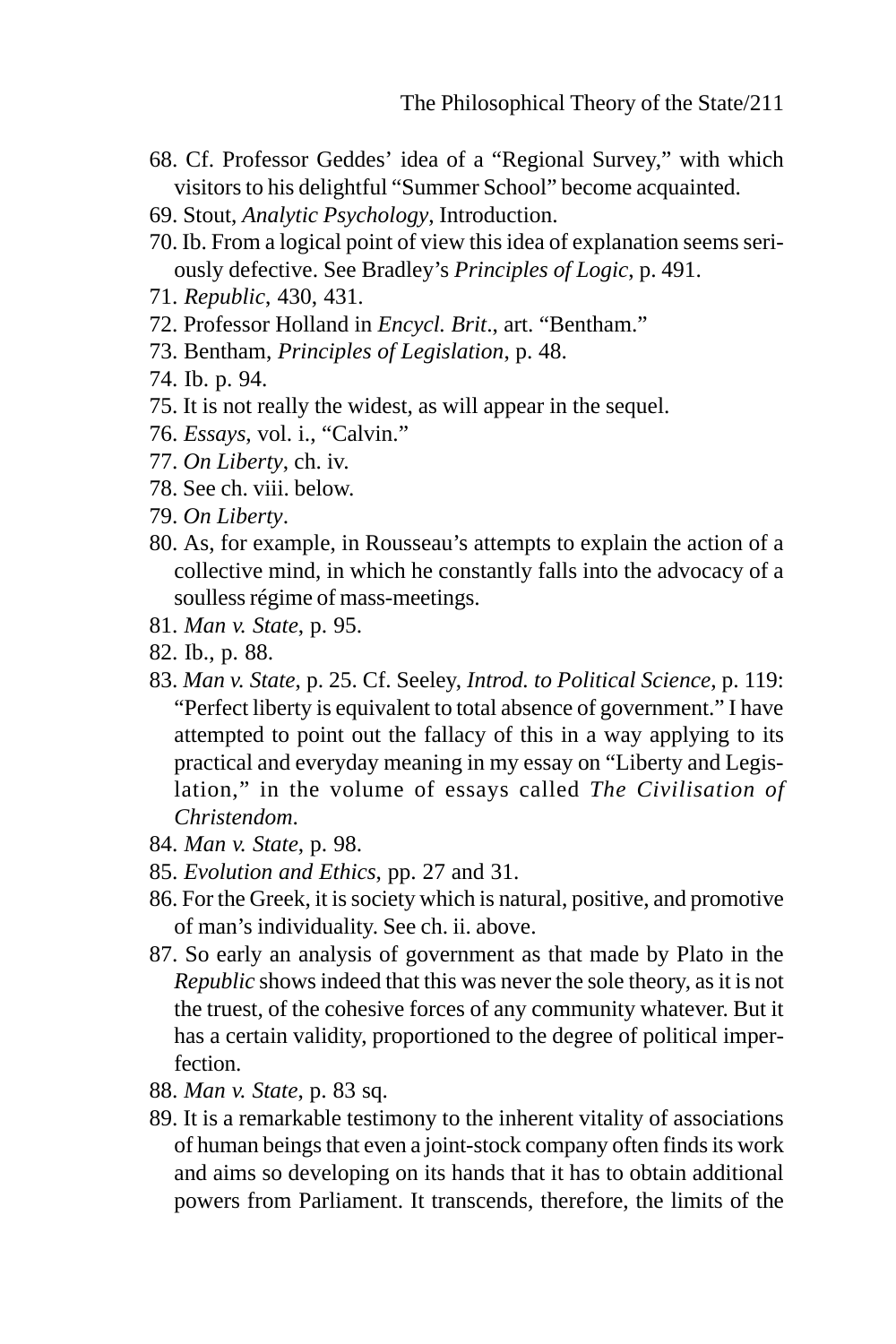shareholders' original contract, and Herbert Spencer's loud complaints of this procedure show how little he recognises the nature of social necessity.

- 90. See Nettleship's *Remains*, i. 160.
- 91. Thus, if we say what Bentham implies, that all the individuals (= "the individual") are the end, then there is no theoretical limit to the sacrifice which may he demanded from every individual on behalf of all the individuals. And thus the Society becomes the imperative end.
- 92. B. Jowett, in conversation, to author.
- 93. The whole piece breathes a spirit of prize essay paradox, and though, if sympathetically read, it is seen to be most characteristic of the author, no serious conclusion should be drawn from it as to his hostility to civilisation. A comic instance of his vacillation is produced by the necessity he felt himself under, of excepting, from his general dispraise of modern letters, such Academies as that of Dijon, which was to judge his essay. For an excellent appreciation of these earlier works, and of Rousseau in general, see the essay on "Our Natural Rights," in the *Lectures and Essays* of the late Professor W. Wallace, Clarendon Press, 1898.
- 94. He seems to regard the beginnings of industrial co-operation as the end of the "state of nature" in the widest sense. The remark that "iron and corn civilised man and ruined the human race," anticipates much in later speculations.
- 95. We find Rousseau actually drawing attention to this in the *Contrat Social*. See *Cont. .Soc*., 1. ix. fin., where observe (1) that he half believes himself to have spoken of natural equality, and not of natural inequality, in the "Essay"; and (2) the "hedging" footnote on the illusoriness of social equality.
- 96. Professor Henry Sidgwick and Professor Ritchie are notable exceptions. See also, and pre-eminently, the essay of the late Professor Wallace referred to above.
- 97. *Contrat Social*, bk. I., ch. vi.
- 98. *Contrat Social*, bk. II., ch. v.
- 99. Bk. II., ch. v.
- 100. *Contrat Social*, bk. II., ch. v.
- 101. From Rousseau's footnote in loc. "The true sense of this word is almost entirely effaced among the moderns; most of them take a town for a city, and a townsman for a citizen. They are not aware that the houses make the town, but the citizens make the city." Cf. Thuk. vii.,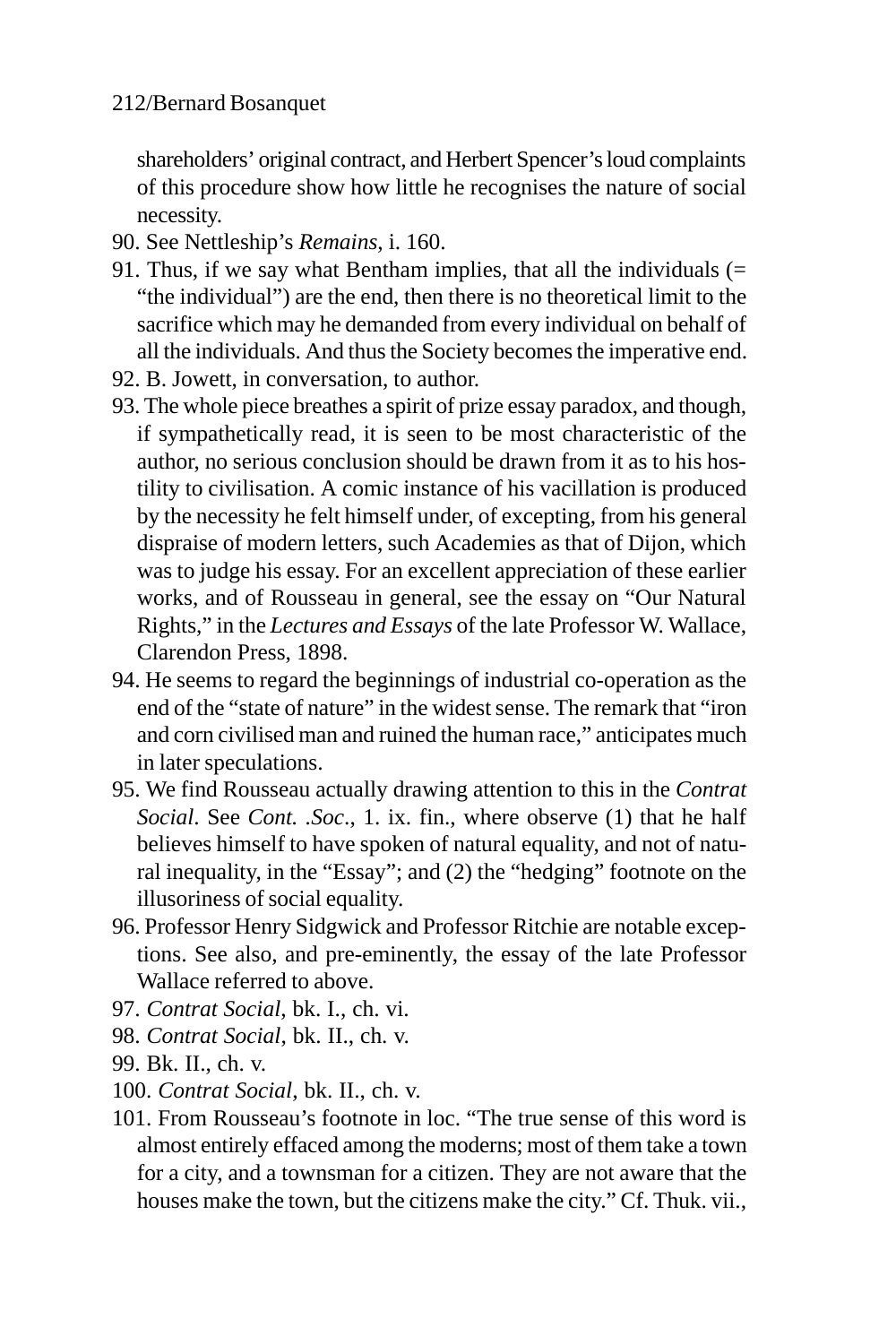77, ἄνδρες γὰρ πόλις.

- 102. See, e.g., Green's *Lectures on the Principles of Political Obligation*, p. 61.
- 103. For the meaning of "person," see account above. Note on the meaning of "moral" as here used that it is determined by a general opposition to physical, as in "moral certainty." None the less, this use of "moral person" forms an interesting stage in the advance from the physical individual through the legal "person" towards the notion of a higher or greater self.
- 104. The trivial case which he takes, of its being no curtailment to freedom to keep a man off an untrustworthy bridge, as he certainly does not want to be drowned, has received terrible illustration of late (June, 1898) by the disaster at the launch of the "Albion." The disaster occurred because not enough force was used against the passionate momentary eagerness of individuals, and in favour of what it is fair to presume their real will would be.

105. See below, ch. viii.

106. Cf. the well-known lines of Faust:

"Em wenig besser wurd' er leben,

Hätt'st Du ihm nicht den Schein des Himmelslichts gegeben;

Er nennt's Vernuaft, und braucht's allein

Nur thierischer als jedes Thier zu seyn."

- 107. Note the sentence in *Émile*, "C'est le peuple qui compose le genre humain; ce qui n'est pas peuple est si peu de chose que ce n'est pas la peine de le compter." (Bk. IV., 3rd maxim.)
- 108. Rousseau's brilliant criticism, bk. i., ch. iii., has finally destroyed the conception of a right, whether natural or social, founded merely on force.
- 109. Bk. I., ch. iv.
- 110. See bk. i., ch. i.
- 111. M. Dreyfus-Brisac.
- 112. *Civil Government* ii. 22.
- 113. Bk. i., ch. vi.
- 114. Bk. II., ch. i.
- 115. Bk. i., ch. vii.; cf. i., ch. i.
- 116. *Leviathan*, pt. ii., ch. xvii. Italics mine.
- 117. The referendum is not really such a means. It can only work within a well organised constitution, and could not be used to re-make the whole constitution—the forms and conditions of sovereignty—at a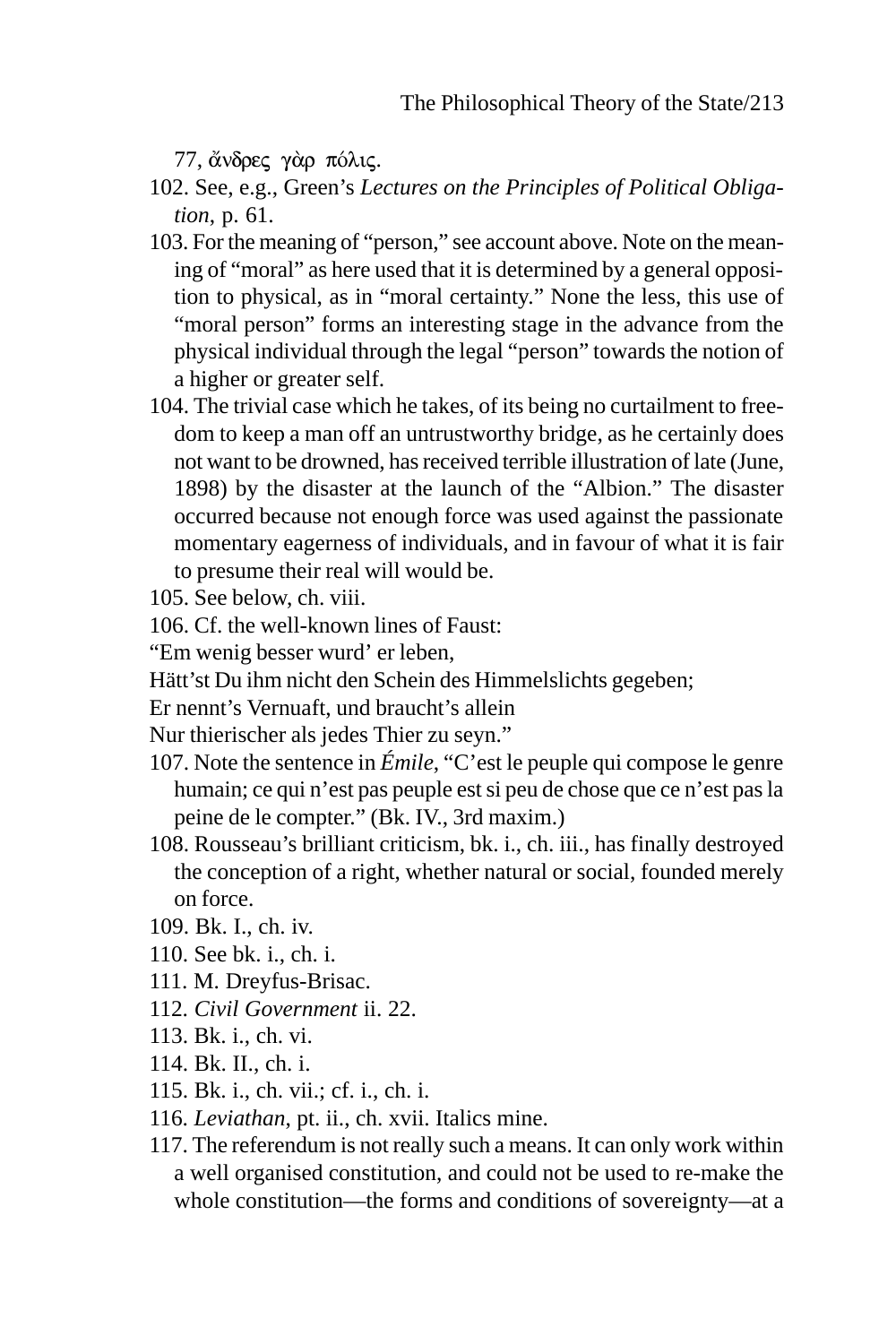blow.

- 118. Bk. ii., chs. i. and ii. Here Rousseau is following Hobbes very closely.
- 119. Bk. ii., ch. iii.
- 120. Bk. iv., ch. i.
- 121. Green, *Principles of Political Obligation*, p. 82.
- 122. *Contrat Social*, ii. iii..
- 123. Ib., II. iv.
- 124. *Contrat Social*, ii. iv.
- 125. Bk. iii. xv.; cf. IV. ii.
- 126. "Renoncer sa liberté, c'est renoncer à sa qualité d'homme." *Contrat Social*, *i. iv.*
- 127. *Contrat Social*, bk. II., ch. vi.
- 128. There is a *prima facie* contradiction in this rhetorical antithesis; if all private individuals were enlightened, but selfishly interested, there could be no public good will. Compare, to illustrate Rousseau's meaning here, *Considérations sur le gouvernement de Pologne*, ch. vii. "Le législateur en corps est impossible à corrompre, mais facile tromper. Les représentants sont difficiles à tromper, mais aisément corrompus, et il arrive rarement qu'ils ne le soient pas." Dreyfus-Brisac, *Contrat Social*, p. 169, n.
- 129. *Contrat Social*, ii. vii.
- 130. There is a difficulty in stating this point without confusion, just because the "ordinary" individual, being at the bottom different from what he seems, is actually determined in all sorts of ways, consciously and unconsciously, by demands and ideas which go far beyond what he would admit to determine him.
- 131. 'For limitations see ch. viii. below.
- 132. In principle, actual individual assent is not needed. The question when the assumption breaks down belongs to the subject of the duty of rebellion and the significance of punishment
- 133. The resemblance between Hesiod's dream of the Golden Age and modern doctrines of intensive culture is startling, and there is probably a true historical continuity between them. This does not involve the assertion that there can be no truth in the latter, but it does suggest that the disproportionate emphasis laid upon it (e.g. by Fourier and in Merrie England) indicates an element of the old "Nature" fallacy.
- 134. *Rep*., 358 E.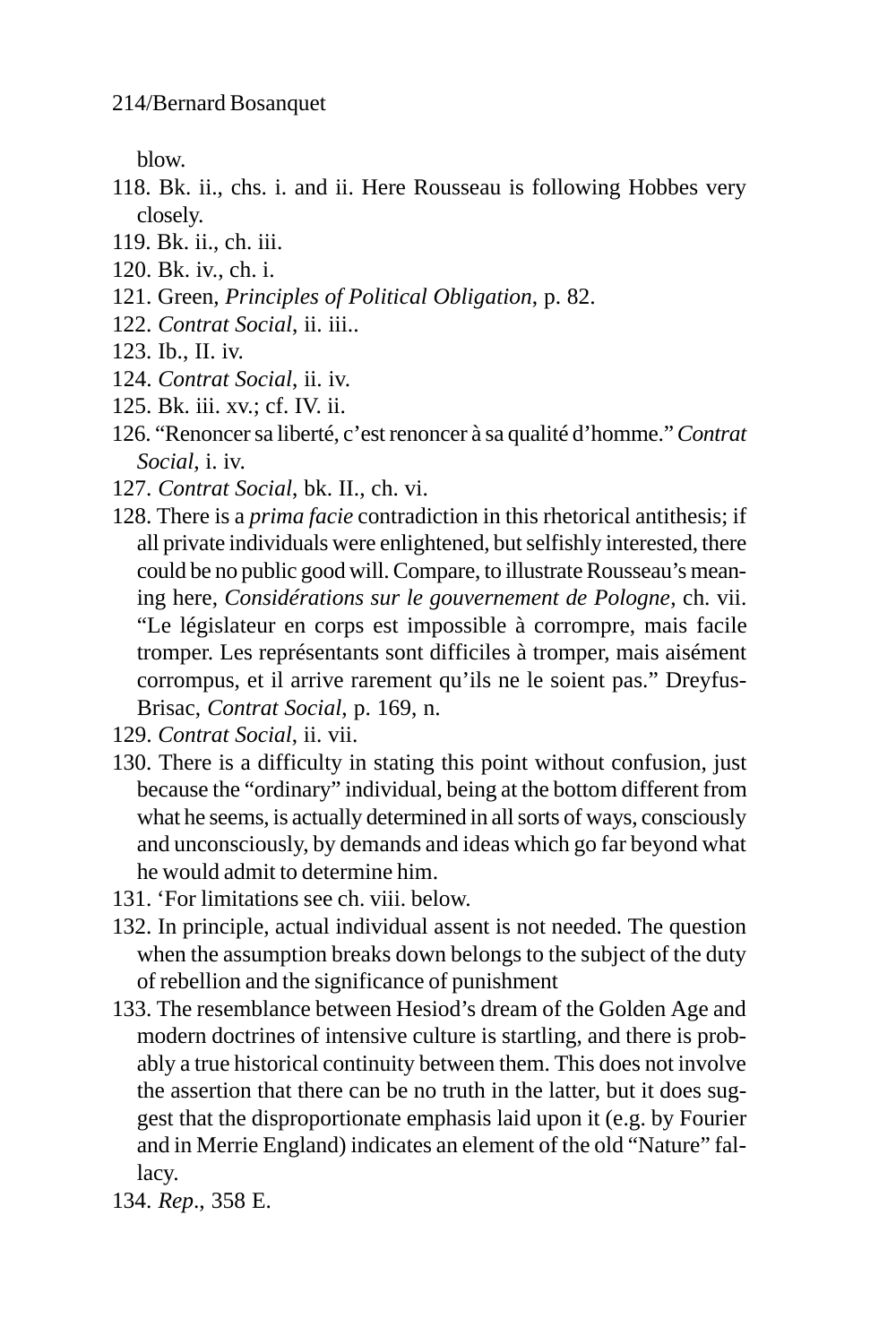- 135. *Annals*, iii. 26: cf. *Germania*, ch. xix. 20, "Neque corrumpere et corrumpi 'seculum' vocatur.... "Note the identification of "our age" with corruption; cp. use of *fin de siècle*.
- 136. Argument cited by Aristotle, *Eth*., v. 10.
- 137. Plato, Gorgias, p. 484.
- 138. Aristotle, *Pol*., i. 1.
- 139. Butcher, *Aristotle's Theory of Poetry and Fine* Art, p. 116.
- 140. *Republic*, x. 597.
- 141. *Laws*, 889 ff. abridged.
- 142. We are not dealing here with Platonic interpretation, but it seems necessary to point out that, literally taken, this passage accepts the principle that nature = primary genesis, and sets out to prove mind to be natural in this sense. We might rather reject the appeal to succession in Time altogether, as at bottom Plato means to. But we see how emphatically mind is for Plato the superlatively natural.
- 143. Cited in Dreyfus Brisac's edition of the *Contrat Social*, p. 39.
- 144. Note the value of "natural law" as a middle term equivalent to the general and rational features of positive law, and forming a step by which the "natural" is carried beyond the supposed "state of nature."
- 145. Seeley, quoted above.
- 146. We must assume, I suppose, that in Seeley's sentence "Government" = "Constraint," or its *vraisemblance* is lost.
- 147. H.D.T., v. 78.
- 148. In this and the following section I have made great use of Green's discussion in the first chapter of the *Principles of Political Obligation*.
- 149. Perhaps I may refer on this head to "Liberty and Legislation" in my *Civilisation of Christendom*.
- 150. *Republic*, 430 E.
- 151. Principles of Psychology, ii, 548.
- 152. See Green's *Principles of Political Obligation*, p. 1.
- 153. This remains substantially true, even if we agree with Socrates that it is impossible to know the better and prefer the worse at a given moment. Our normal self will repudiate the view we took at some moment.
- 154. There is something worthy of Dante in Rousseau's observation (*Contrat Social*, Bk. iv. ch. 2, note) that the convicts in the galleys at Genoa had "Liberty" stamped on their chains. The fetters of the bad self are the symbol of freedom. Rousseau turns his remark to com-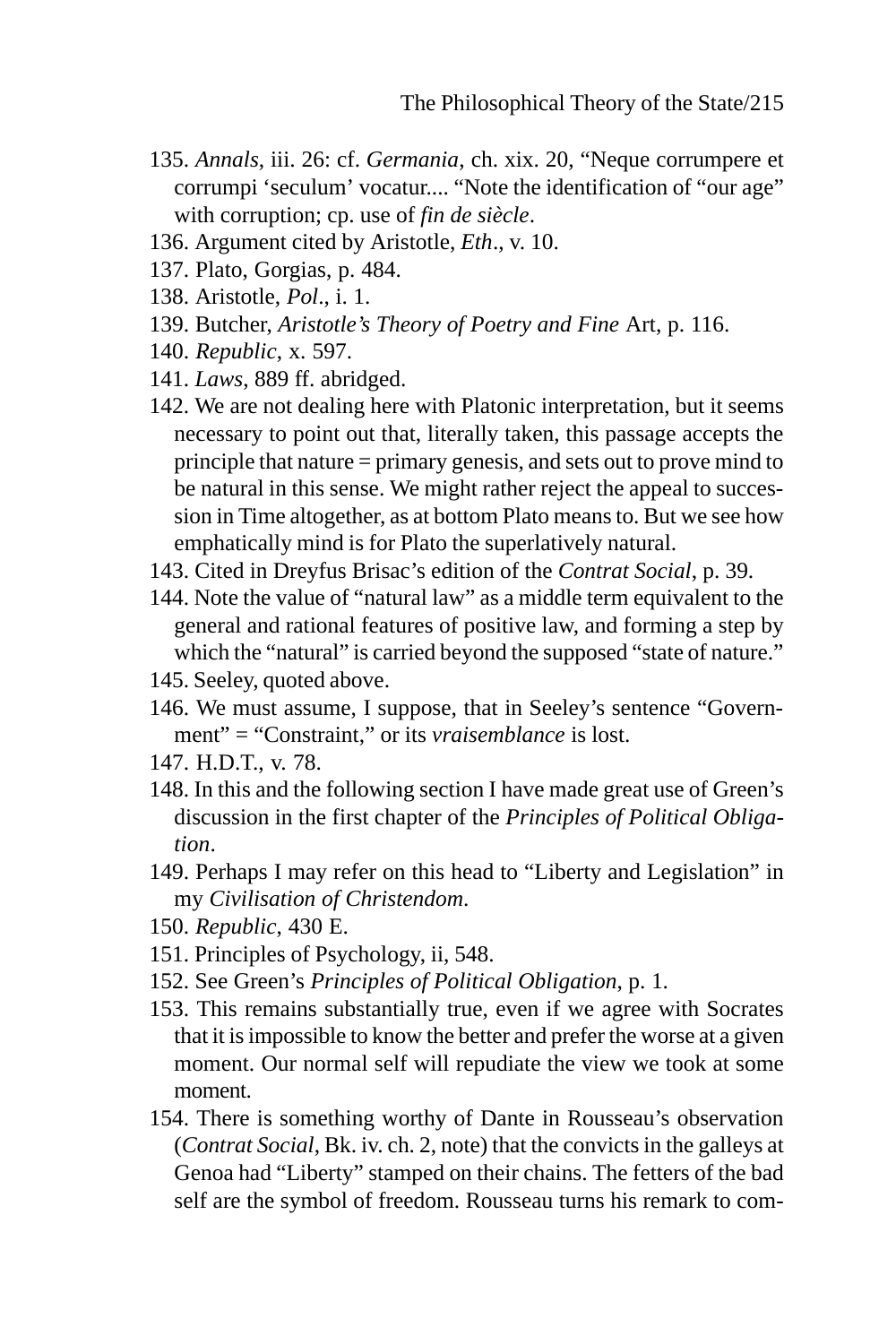monplace, after his fashion, by referring it to the mere liberation of society from malefactors.

- 155. *Republic*, ix. 577 E.
- 156. Green's *Principles*, p. 18.
- 157. Loc. cit.
- 158. Nettleship's *Remains*, i. 27 and 30.
- 159. Not "of our individuality." Individuality is not, in principle, a limitation which makes us unequal to our part in the whole.
- 160. The faith may of course exist in minds which would absolutely repudiate the theoretical form here propounded for it. No one could have had a more ardent actual faith in the reality of the greater self than Bentham and Mill.
- 161. An "Association," it may be urged, generally has a definite purpose, and so far, as indeed we said above, the associates come together, and do not merely find themselves together. But this is only an apparent difficulty. In comparison with the whole compass of their nature, associates who come together for some limited purpose— Bimetallism, Philanthropy, a political cause—do merely find themselves together. They form, as the cynic will say, an extraordinary menagerie, and their association may break up without any apparent effect upon their nature. Obviously, however, there are some purposes which go deeper into men's characters, and others which are shallower; and this merely illustrates our point that the most casual association is a universal connection of qualities in disguise.
- 162. The illustration was suggested to me by a passage in Mr. Stout's *Analytic Psychology*.
- 163. Ultimately, of course, the distinction is one of degree. What operates is always a general connection between members of a whole; the only question is what kind of whole, and, therefore, what kind of connection.
- 164. Claude Halcro in the *Pirate*.
- 165. For the psychological theory of such control see Stout, *Analytic Psych*., ii. 3.
- 166. If it has not enough control to complete a significant sentence, of course there is insanity or idiocy.
- 167. Steinthal, in James' *Psychology*, II., 108.
- 168. See Mr. Stout on "Proportional Systems," *Analytic Psychology*, ii. 167.
- 169. The group to which he belongs, as bound together by differences,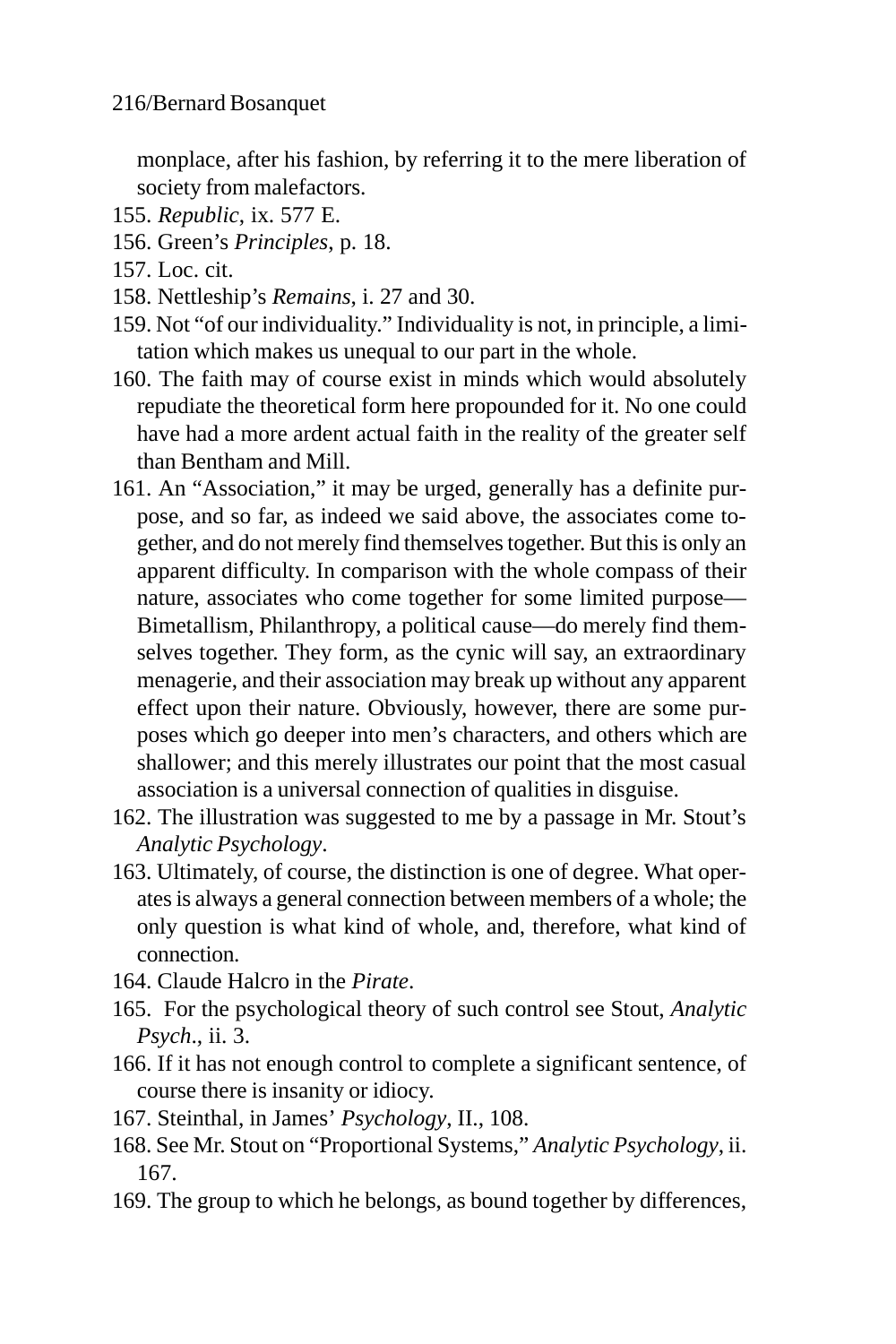is often rather that of his clients or customers than of his colleagues in his vocation. But there is generally a differentiation within the vocation-group also.

- 170. I owe this comparison to a lecture by Prof. S. Alexander.
- 171. This is well put, if slightly exaggerated, by Mr. Marett, *Threshold of Religion*, 159–60: "Primarily and directly the subject, the owner, as it were, of religious experience, is the religious society, not the individual."
- 172. See Introd. to ed. 2, p. xxviii.
- 173. See, however, p. 150 ff., and Introd. to ed. 2, p. xxvii.
- 174. Green, *Principles of Political Obligation*, pp. 34, 35.
- 175. The theory of punishment will modify this proposition in some degree.
- 176. On this question *vide* Green's very thorough discussion. It is true, of course, that the law takes account of intention, and does not, e.g., treat accidental homicide as murder, the difference between them being a difference of intention. But it is obvious that, in attempting to influence human action at all, so much account as this must be taken of intention; for intention is necessary to constitute a human action. An unintentional movement of the muscles cannot be guarded against by laws and penalties; it is only through the intention that deterrent or other motives can get at the action, and a constant lawabiding disposition is the best security for law-abiding action. On the importance of intention and disposition as affording a certainty of action, Bentham, who wholly rejects judgment according to moral motive, is as emphatic as possible.
- 177. *W*., ix. 34. Fichte remarked on the pregnancy of this principle. See further on this question Introduction to ed. 2, p. xxv.
- 178. "You will admit," it was once said, "that compulsory religion is better than no religion." "I fail to see the distinction," was the reply.
- 179. Among true students *bona fides* is presupposed. The range opened to sophistry by a principle of this kind, which commends positive action with a negative bearing for a positive end, is, of course, immeasurable. Practically, I believe that *bona fides* is about the first and last necessity for the application of political ideas.
- 180. Perhaps I may adduce an instance of real interest. It has been argued that ship-masters should be induced by a premium to ship boys as apprentices to the trade of seamanship, and that training for this trade should be fostered by local authorities like any other form of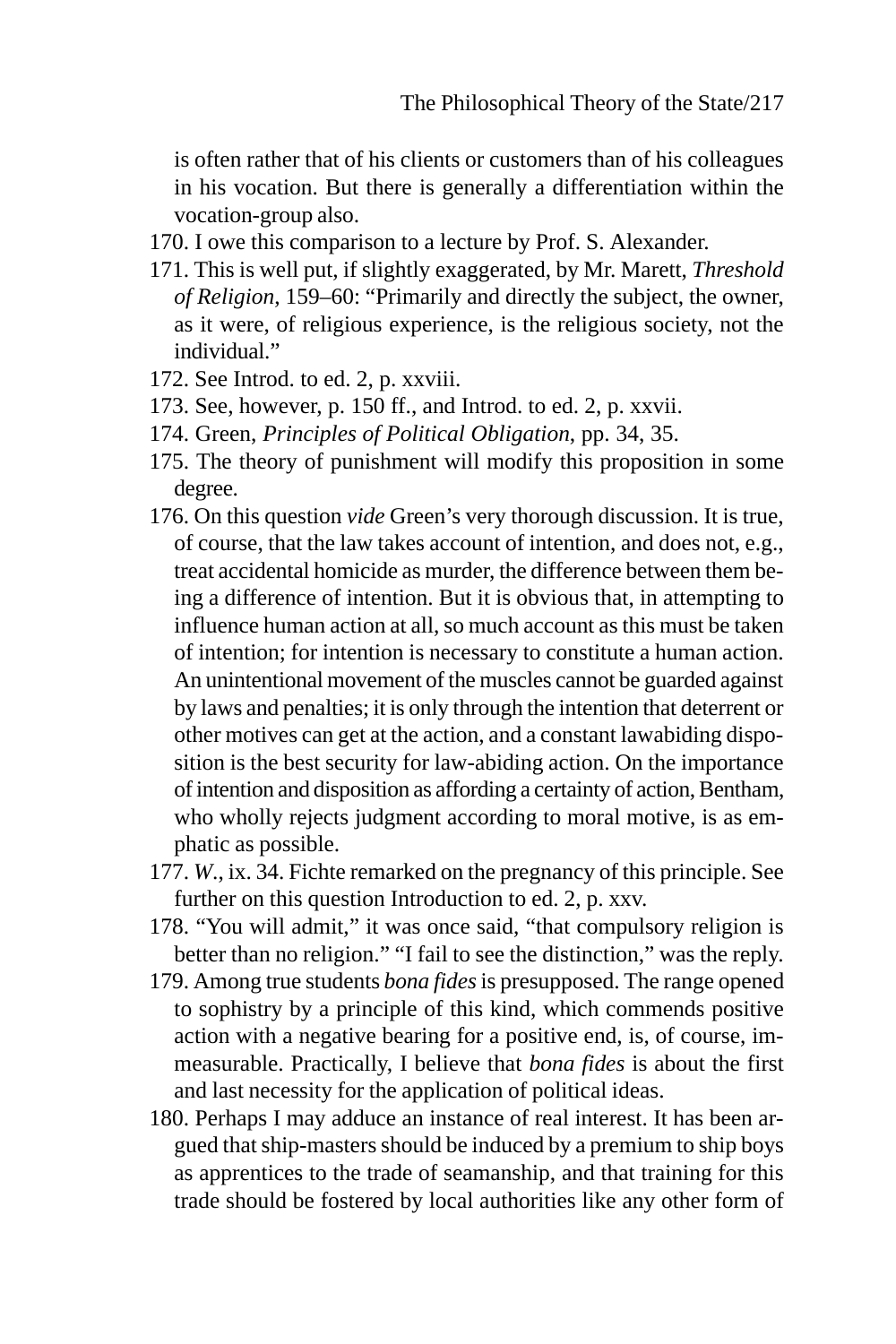technical education. The argument which really told in the discussion, consisted of statistics which seemed to prove a wide-spread eagerness on the part of boys and their parents that they should enter a maritime life, and the existence of a hindrance simply in the absence of adequate training for a few years during boyhood.

- 181. *Principles of Political Obligation*, p. 38.
- 182. See the author's essay, "Liberty and Legislation," in *Civilisation of Christendom*.
- 183. See further Introduction to ed. 2. xxxi. ff.
- 184. See Thring on the importance of this, in Parkin's life of him. Note, however, also the modification of his view by the adventure of Uppingham on the Sea.
- 185. Subject to what will be said on the theory of rights and punishment.
- 186. The policy of a deadlift in the housing of the people is justified by the arrears incurred during the war, and by the public demand that has been awakened. But it is quite plain that if a recurrence of the deficit is to be avoided, a quite new and thoroughly popular interest in the work must be sustained. (1919)
- 187. Many forms of social co-operation, it must be remembered, need no deadlift from the State as such. We are not setting self-help against co-operation, but will against automatism.
- 188. This is a right in the fullest sense. The nature of a merely legal or merely moral right will be illustrated below.
- 189. Krause and Henrici, cit. by Green, *Principles of Political Obligalion*, p. 35. Cp. "The system of right is the realm of realised freedom, the world of the mind produced by the mind as a second nature" (Hegel, *Philosophie d. Rechts*, sect. 4).
- 190. I do not say merely social functions, i.e., functions dealing directly with "others" as such.
- 191. I do not know that I can compel my parents to be maintained by me, and therefore it is not my legal right to maintain them; but at least the obligation, if I claim it, ceases to depend on force. An East End Londoner will say, "He had a right to maintain his father," meaning that he was bound to do so; and Jeanie Deans says, "I have no right to have stories told about my family without my consent," representing her own claim as an obligation on herself as well as on others. She represents the thought, "I have a right that you should not tell stories, etc.," in a form which puts it as a case of the thought, "You have no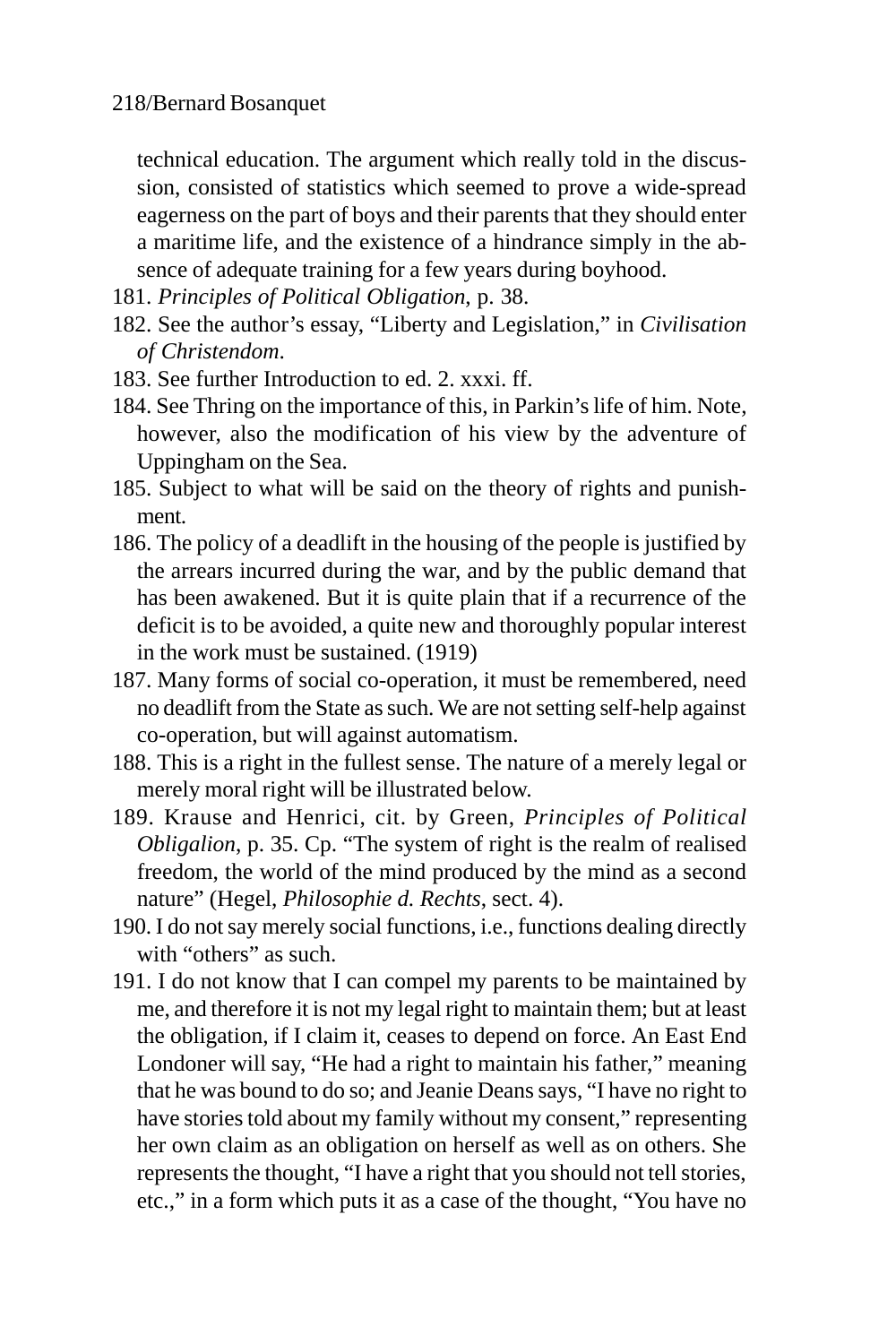right to tell stories," disregarding the distinction between herself and others as accidental.

- 192. The law used to interfere with bad sanitation only as a "nuisance," i.e., as an annoyance to "others." It now interferes with any state of things dangerous to life as such, which probably means that a change of theory has unconsciously set in. Legislation for dangerous trades almost proves the point, though here it is possible to urge that the employer is put under obligation for the sake of his workers, and not the workers for their own sake. But the distinction is hardly real.
- 193. To call this imitation is something like calling fine art imitation. Really, in both cases, we find a re-arrangement and modification of material, incident to a new expression. The process, if we must name it, is "relative suggestion" rather than imitation.
- 194. As distinct from hunting. We do not go to war with lions and tigers.
- 195. Green, *Principles of Political Obligation*, p. 149.
- 196. "Speech of Pericles," Thucyd., ii. 46: "Where there are the greatest rewards of merit, there will be the best men to do the work of the State." Contrast Plato's principle that there can be no sound government while public service is done with a view to reward.
- 197. The precise theory of the grants in money made to soldiers or sailors, for distinguished service, is not easy to state. But it seems clear that they are not intended to act as motives. They are essentially a recognition after the act, not an inducement held out before it.
- 198. It is perhaps permissible to observe in general, what is very well known to all who have much experience of what is called philanthropy, that the tendency to distinguish it by public honours is exceedingly dangerous to its quality, which depends entirely on that energy and purity of intelligence which can only accompany the deepest and highest motives. Mere vulgar self-seeking is not the danger (though it does occur) so much as obfuscation of intelligence through a mixture of aims and ideas.

199. *Republic*, 409, 410.

- 200. Plato's reformatory theory seems to involve this. And the author of Erewhon, to the best of my recollection, only half adheres to his principle that disease is to be punished, and wickedness medically treated. For his "treatment" of wickedness is plainly punitive, and thus he altogether abandons the idea of medical cure which his antithesis suggests.
- 201. Mr. Bradley, in the *International Journal of Ethics*, April, 1894.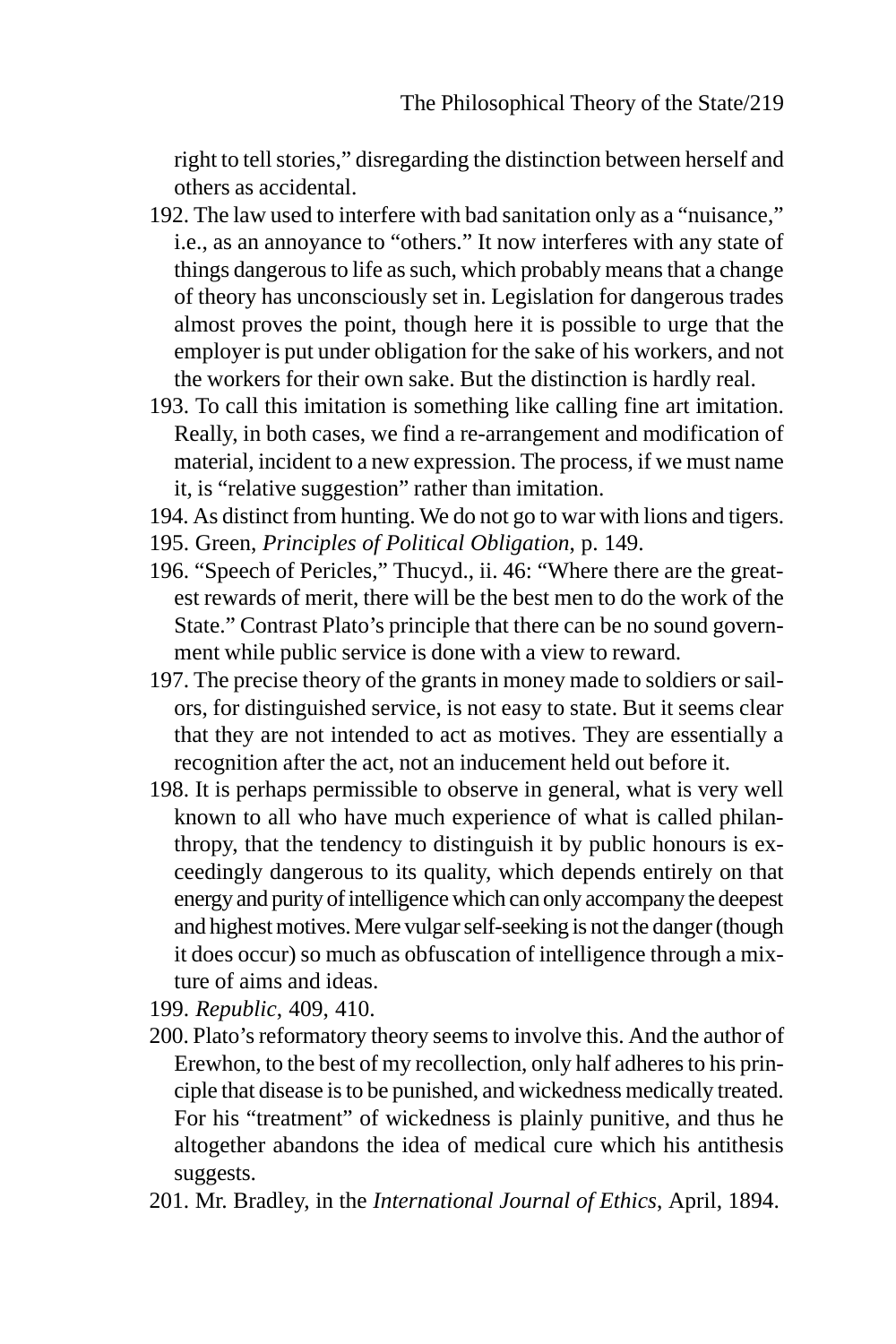- 202. We saw that, even in its earliest forms, it cannot really be taken to exclude the other aspects.
- 203. See the account of the Mafia in Marion Crawford's *Corleone*. Accepting this as described, it simply is the social will in which the population of a certain region find their substitute for the State.
- 204. It may be noted that Durkheim, relying chiefly on early religious sentiment, denies Maine's view that criminal law arises out of private feud.
- 205. Green, *Principles of Political Obligation*, p. 184.
- 206. Though for the sake of all parties, and to avoid temptation, a strong policing of threatened districts may be desirable in such circumstances.
- 207. See further the essay "On the growing Repugnance to Punishment" in *Some Suggestions in Ethics*, Macmillan, 1918.
- 208. It must not be forgotten that the State is, by its nature, under a constant temptation to throw its weight on the side of the automatic process. A most striking example is its adoption of the automatic water-carriage system in drainage, with far-reaching economic consequences. See Poore's *Rural Hygiene and The Dwelling House*.
- 209. *History of Aesthetic* (Sonnenschein).
- 210. See M. Lévy-Bruhl, "De l'Influence de Jean Jacques Rousseau en Allemagne," *Annales de l'Ecole libre des Sciences Politques*, Juillet, 1897.
- 211. Cf. *Kant et Fichie et la Problême de l'Education*, Duproix, Alcan., 1897; and on Rousseau's varied initiative, see Amiel, *Journal Intime*, E. tr. I. 202, "J. J. Rousseau is an ancestor in all things. It was be who founded travelling on foot before Töpffer, reverie before Réne, literary botany before George Sand, the worship of nature before Bernardin de St. Pierre, the democratic theory before the Revolution of 1797, political discussion and theological discussion before Mirabeau and Rénan, the science of teaching before Pestalozzi, and Alpine description before De Saussure."
- 212. See author's *History of Aesthetic*, p. 214.
- 213. Lévy-Bruhl, *Loc. cit*., p. 330. The citation appears to be from a romance, and I have not seen the context.
- 214. Letter 3 contains a profound criticism of the supposed actual "state of nature," and it might be said with truth that the whole subject of the letters is the problem "how man is to be free without ceasing to be sensuous."
- 215. Hegel's *Geschichte der Philosophie*, iii. 477, E. tr. iii. 401.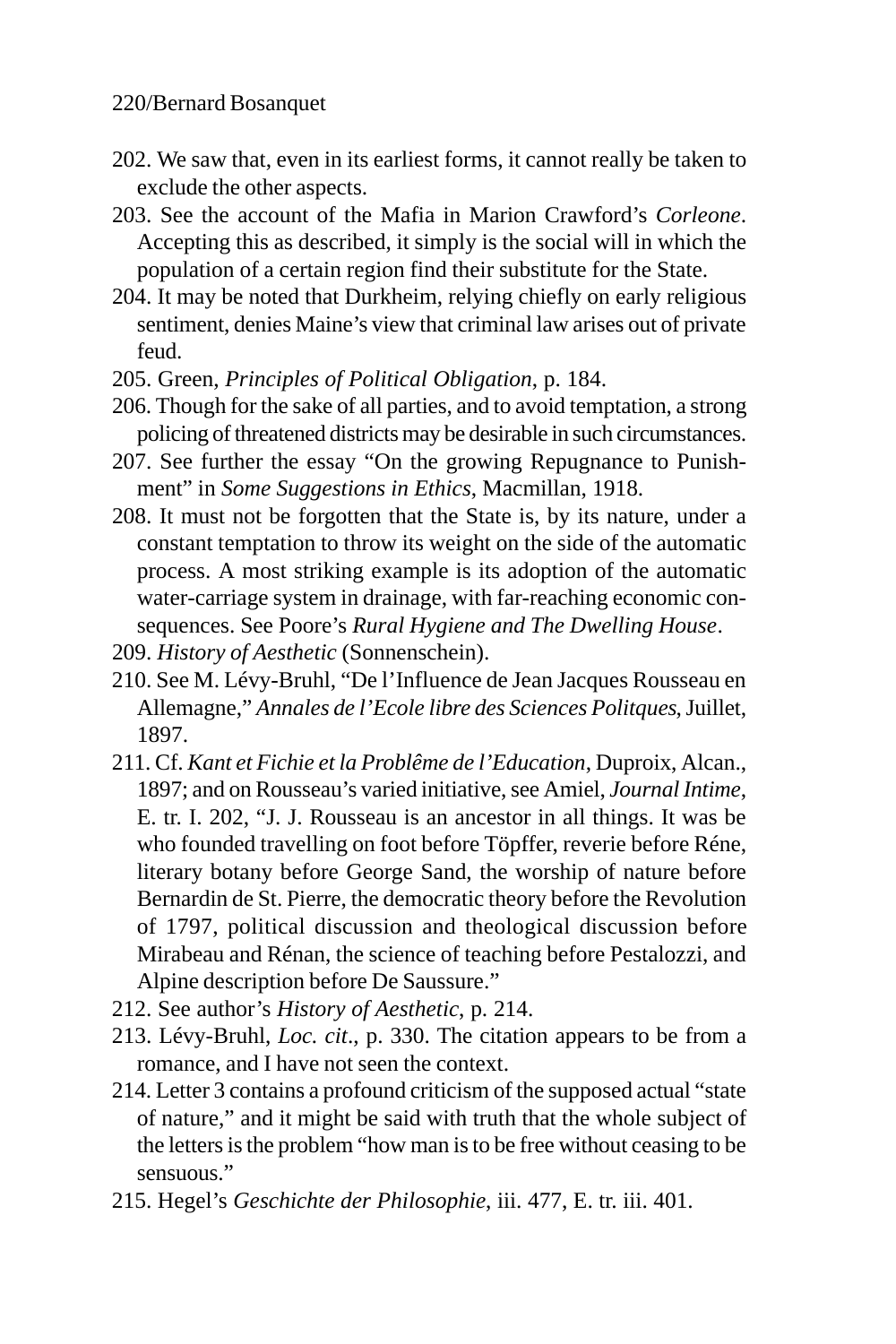- 216. In the place referred to, *Contrat Social*, Bk. I. chs. iii., iv., Rousseau points out clearly that *force* gives no *right*. So when Hegel describes him as saying that the right of rule rested on force, etc., in its "historical" aspect giving no explanation of right, the term "right" is a mere name so far as it is concerned.
- 217. *Cont. Social*, Bk. I., iv.
- 218. I retain Hegel's paraphrastic rendering of Rousseau's words.
- 219. *Cont. Social*, Bk. I., iv.
- 220. Hegel's italics.
- 221. Anything is "in and for itself" when it has become "for itself," i.e., consciously and explicitly, what it is "in itself," i.e., in its latent or potential nature.
- 222. Rousseau's *Will of All*.
- 223. i.e., Anything is free, in as far as it is able to he itself. Thought, as the embodiment of the return upon oneself or being with oneself, is for Hegel the strongest case of this.
- 224. i.e., By going beyond it.
- 225. i.e., Philosophy, by basing itself on the idea of freedom, is led to scrutinise the life in which mind realises itself, before it becomes, and on the way to becoming, reflectively philosophical; and which is therefore "its own freedom"—as one texture with knowledge—and also a "concrete content," i.e., an actual system of living, as an object in which mind can find itself expressed—a relation which = freedom.
- 226. See Duproix, Loc. cit.
- 227. Between 1765 and 1775.
- 228. Kant's *Werke* (Rosenkrantz), xi., p. 240. Cf. ib., p. 218.
- 229. Ib., p. 248.
- 230. The Manichean doctrine.
- 231. Kant's *Werke* (Rosenkrantz), ix. 42.
- 232. Ib., 160.
- 233. Ib., 166 (the deputies are practically dependent on the Ministry). But further cf. op. cit. p. 193, which shows that in a true Republic the representative system might, according to Kant, be a reality, and then would be the ideal form. The whole discussion is full of reference to Rousseau.
- 234. Fichte (*Werke*, iii. 203 ff.) says, "Indeterminate"; viz., I undertake to aid in protecting whoever is injured. Now, I can never know (he argues) who in particular is to be benefited by this undertaking; many are invisibly benefited by it through the suppression of the injurious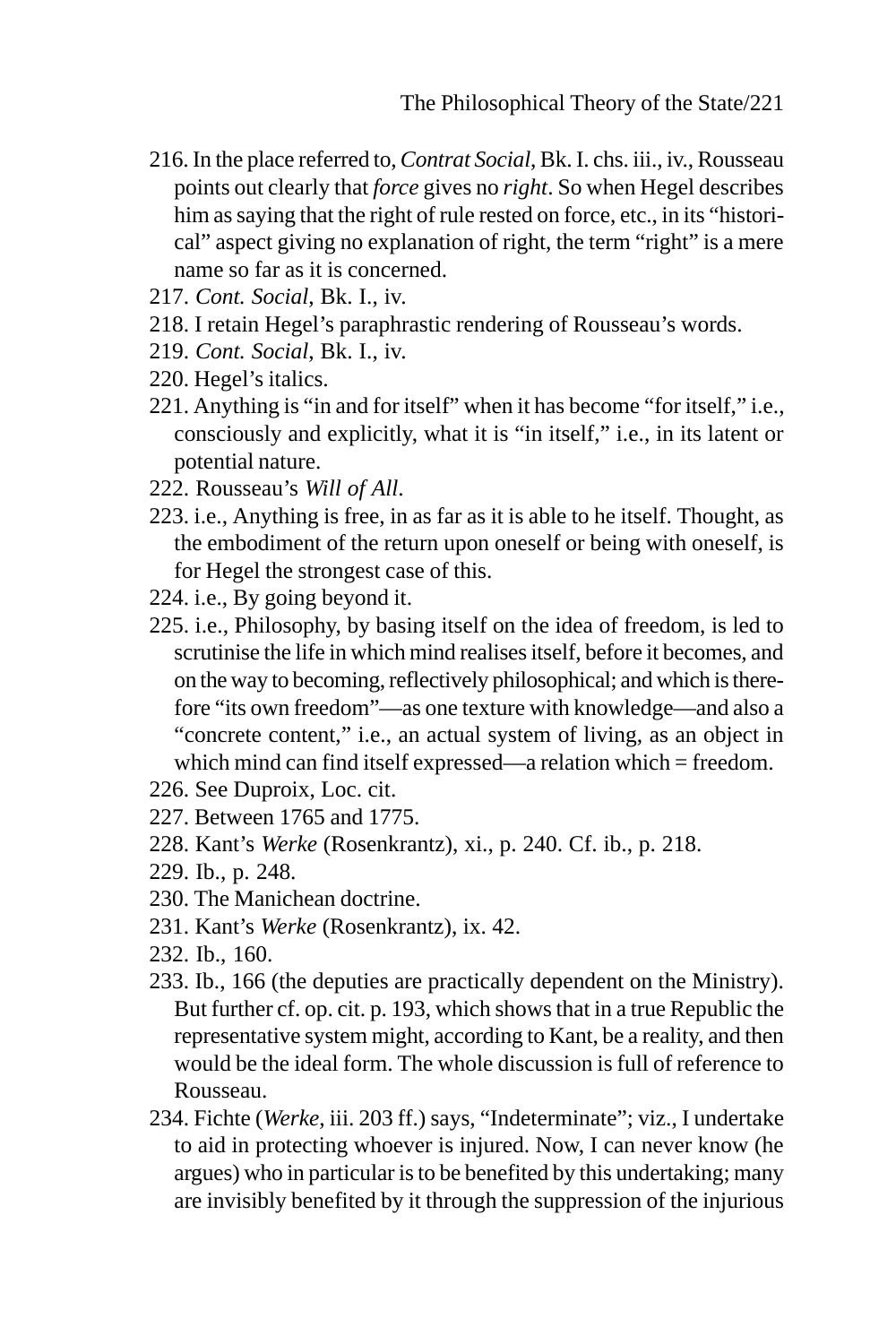will before it comes to be manifest. Therefore the relation is really organic; every part strives to conserve every part, because injury to any part may concern any part. It is the general as indeterminate; really less of a unity than Rousseau's "*moi commun*."

- 235. Werke, iii. 207. The "ideal combination" the = imaginary contract.
- 236. Fichte, *Nachgelassene Werke*, ii. 535.
- 237. Ibid., 537.
- 238. Of course such enforcement may have justification.
- 239. Hegel, *Geschichte der Philosophie*, iii. 576. The idea of organism was thus mechanically apprehended.
- 240. See Fyffe's *History of Modern Europe*, vol. II, ch. ii.
- 241. Fyffe, Loc. cit.
- 242. Wallace, *Hegel's Philosophy of Mind*, p. clxxix.
- 243. Wallace, Loc. cit.
- 244. See Wallace, Op. cit., clxxx. and clxxxvii.
- 245. *Phil. d. Rechts*, p. 313.
- 246. The comment will probably betray the type of pessimism indicated by Rousseau.
- 247. "No human mind bas ever conceived a new animal." Ruskin, *Modern Painters*, ii. 148.
- 248. Prof. Baldwin, *Social and Ethical Interpretation*, p. 105, at least suggests this unreal reduction.
- 249. "Lives," and not merely "consciousnesses," as objective mind is largely in the form of habit.
- 250. For this account, to which he has devoted perhaps the greatest of his works, Hegel has coined the term "Phenomenology of the Mind." It is the history of the emergence of the free or modem spirit from the undeveloped consciousness of the ancient world, to which, for instance, slavery seemed a natural thing.
- 251. Hegel, *Philos. of Mind* (E. Tr.), p. 104.
- 252. *Recktsphil*., sect. 4.
- 253. Cf. the Greek's idea of "nomos."
- 254. See ch. ii. above on Montesquieu and Rousseau.
- 255. *Rechtsphil*., sect. 41. Not, in its developed form, the first in time. Hegel lays stress on the fact that true, free, property was hardly realised even in his own day.
- 256. "In it," when my will does not conflict with right as such, but claims the right in an object A to be mine and not yours—a civil dispute. "With it," when my will rebels, and by its act, so far as in it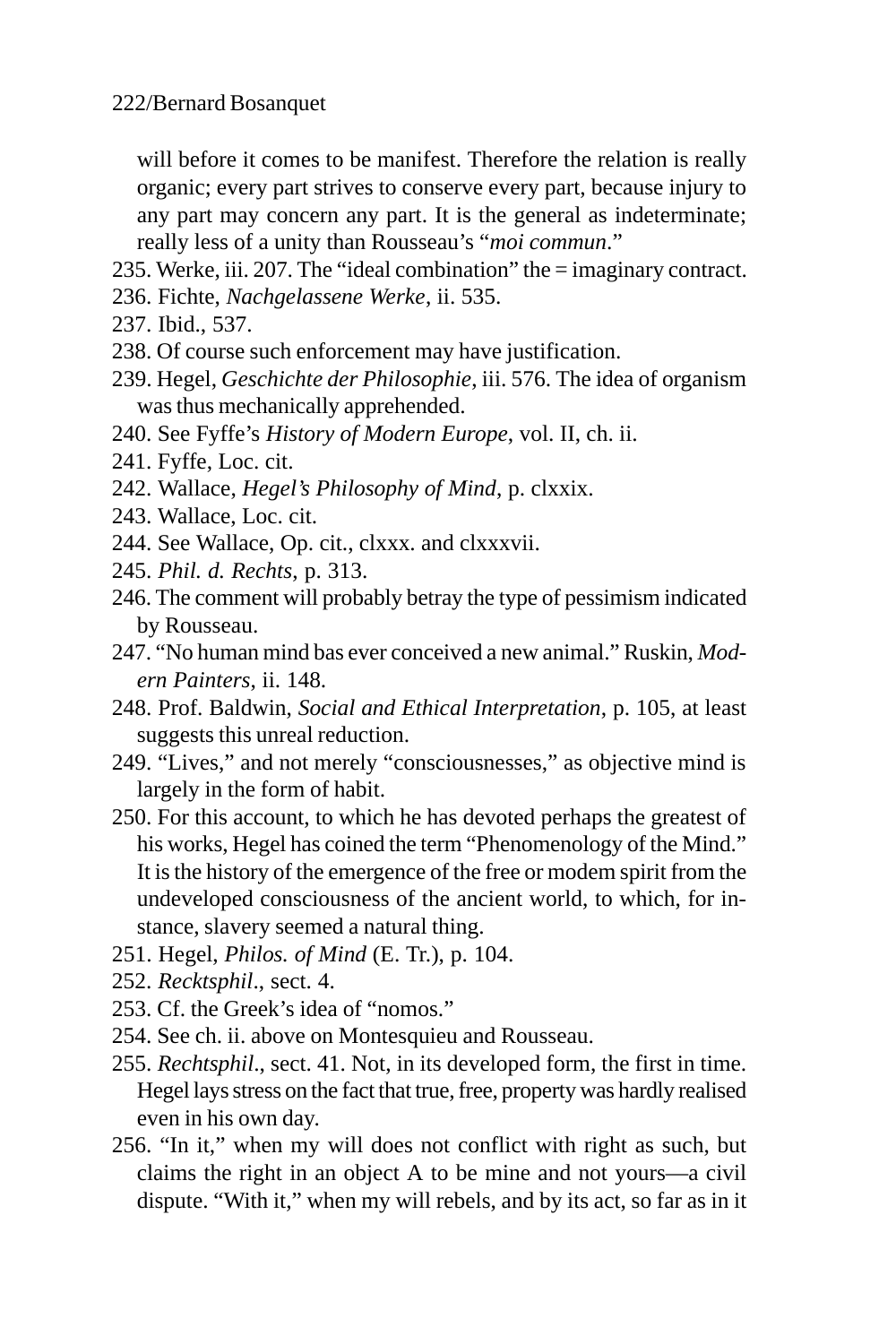lies, denies and destroys the whole fabric of right, e.g. takes the object A, without alleging a right to it—theft, a criminal offence.

- 257. Kant, *Grundlegung zur Metaphysik d. Sitten*, sect. I.
- 258. *Recktsphil*., sect. 141.
- 259. The most striking representation of this point of view in English is Mr. F. H. Bradley's *Ethical Studies* (1876).
- 260. The *System d. Sittlichkeit*. The *Rechtsphil*. was not published till 1817, in its earliest form. See Wallace, *Hegel's Philosophy of Mind* p. 187.
- 261. Aeschylus, *Eumenides*, 1. 14.
- 262. *Rechtsphil*., sect. 146.
- 263. On all this portion of the subject, see Mr. Bradley's Essay, "My Station and its Duties," in *Ethical Studies*.
- 264. Cf. Green's *Principles of Political Obligation*, p. 235.
- 265. Married Women's Property, Protection of Earnings of Children, Property assigned by understanding within household to young children.
- 266. Hegel would say only or chiefly the man, who is for him the natural earner and chief of the household.
- 267. *Bürgerliche Gesellschaft*. "Society," Wallace points out, is here opposed to "community," and indicates a looser phase of union.
- 268. Cf. the merchant in Wilhelm Meister's *Lehrjahre*, viii. 2. "I can assure you that I never reflected on the State in my life. My tolls, charges, and dues I have paid for no other reason than that it was established usage" (cited from Wallace, *Hegel's Philosophy of Mind*, p. cci).
- 269. On the question of terminology, see Bluntschli, *The Theory of the State*, E. Tr., p. 69. "Police State," the term used here in ed. 1, means more properly what we call a paternal government. The State here referred to, that which tries to restrict itself to protecting life and property, is rather the "legal" State (*Rechtsstaat*).
- 270. "Was not ideal enough" (Hegel, *Geschichte der Philosophie*, ii. 254), E. Tr. ii. 108. The "notion" for him necessarily involves identity, differentiation, and re-integration; and in this respect the ancient State falls short of a true notion, while the modern realises it.
- 271. I may refer to *The Standard of Life*, by H. Bosanquet, essay on "Klassenhampf."
- 272. Hegel pleads strongly for codification.
- 273. *De la Division du Travail Social*, 225 ff.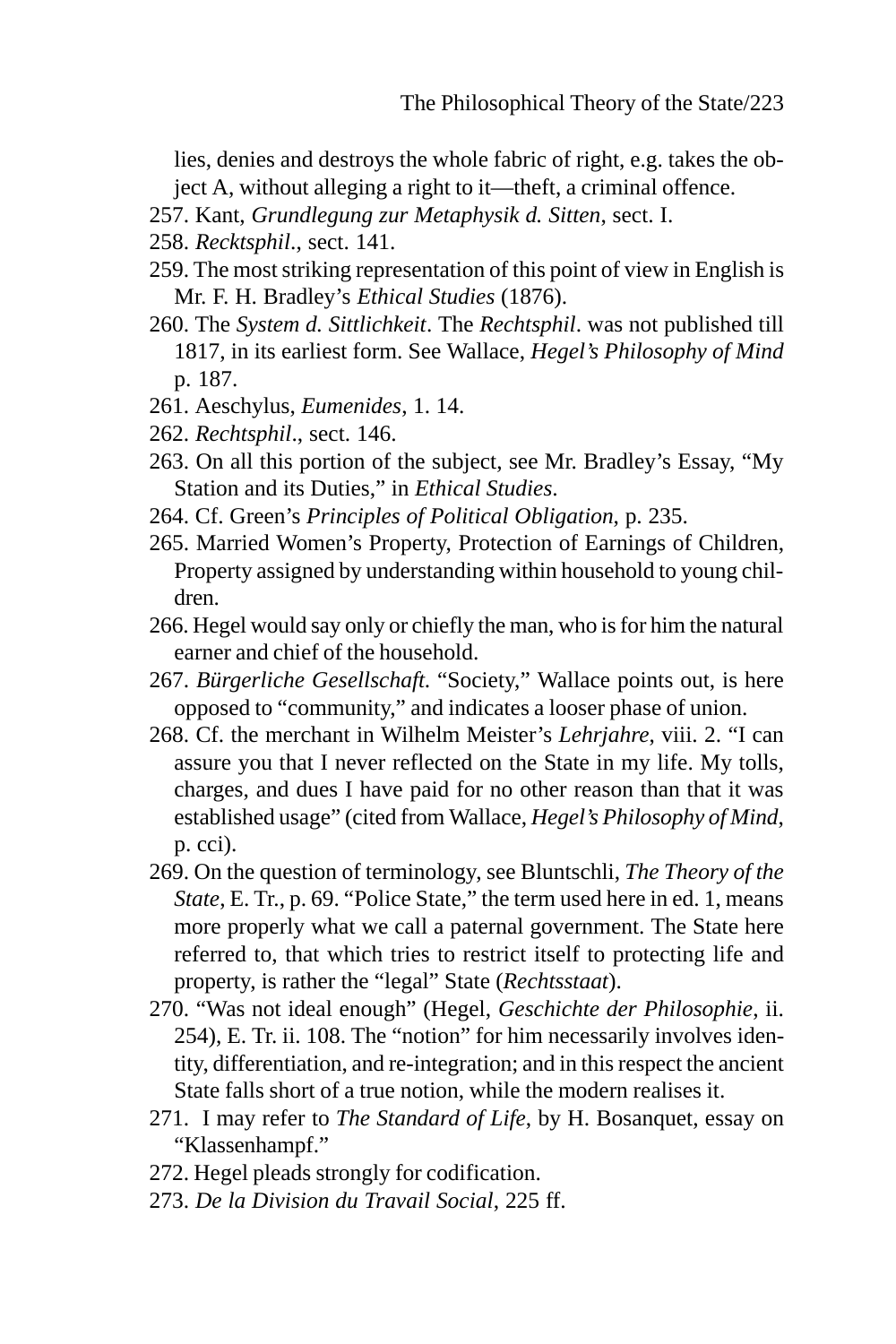## 224/Bernard Bosanquet

- 274. "The present progress of law is from contract to community." *The New State*, by M.T. Follett, p. 125, in a very striking chapter on recent legal theory, especially in the United States. (1919)
- 275. The explicit idea of common good always belongs in Hegel to the State proper.
- 276. The term "Stände," it must be remembered, has for a German the association of elements of the representative assembly; "états," estates of the realm.
- 277. Cf. the English workman's phrase, "a good tradesman," i.e., a competent member of his trade.
- 278. "We can only say that these men, if they leave us, will bitterly regret it. . . . The man who is so unselfish as to care nothing for himself or his fellow-men will soon find himself, as years creep over him, and grey hairs and glasses, completely cut out."—"Branch Trade Report (Birmingham) to National Union of Boot and Shoe Operatives, January, 1896."
- 279. Sects. 201 and 255. I omit Hegel's characterisation of the classes, which has a good deal in common with theories which represent occupations as determining character. The contrast between agricultural and industrial or commercial life, between country and town, is of great importance in his view. He almost seems to confine Bourgeois industrialism as such to the life of town-dwellers; though, again, ultimately the whole division into classes is characteristic of Bourgeois Society (cf. sects. 256 and 305).
- 280. Sect 255.
- 281. It is obvious that this treatment of associations arising among classes in industry and commerce does not apply in principle exclusively to trade or professional societies. It would include, e.g., Friendly Societies and Co-operative Societies, by which members of the economic world bind themselves together for help, recognition, and the assertion of their general interests.
- 282. Much as through inspectors and commissions the opinion of Trade Unions, Friendly Societies, and Co-operators is elicited by our Government Departments with a view to legislation, independently of the House of Commons.
- On the relation of the State to local and vocational groups see "The State and Pluralism" with reference to Miss Follett's *The New State*. (1919)
- 283. It is a remarkable point in English politics to-day that legislation is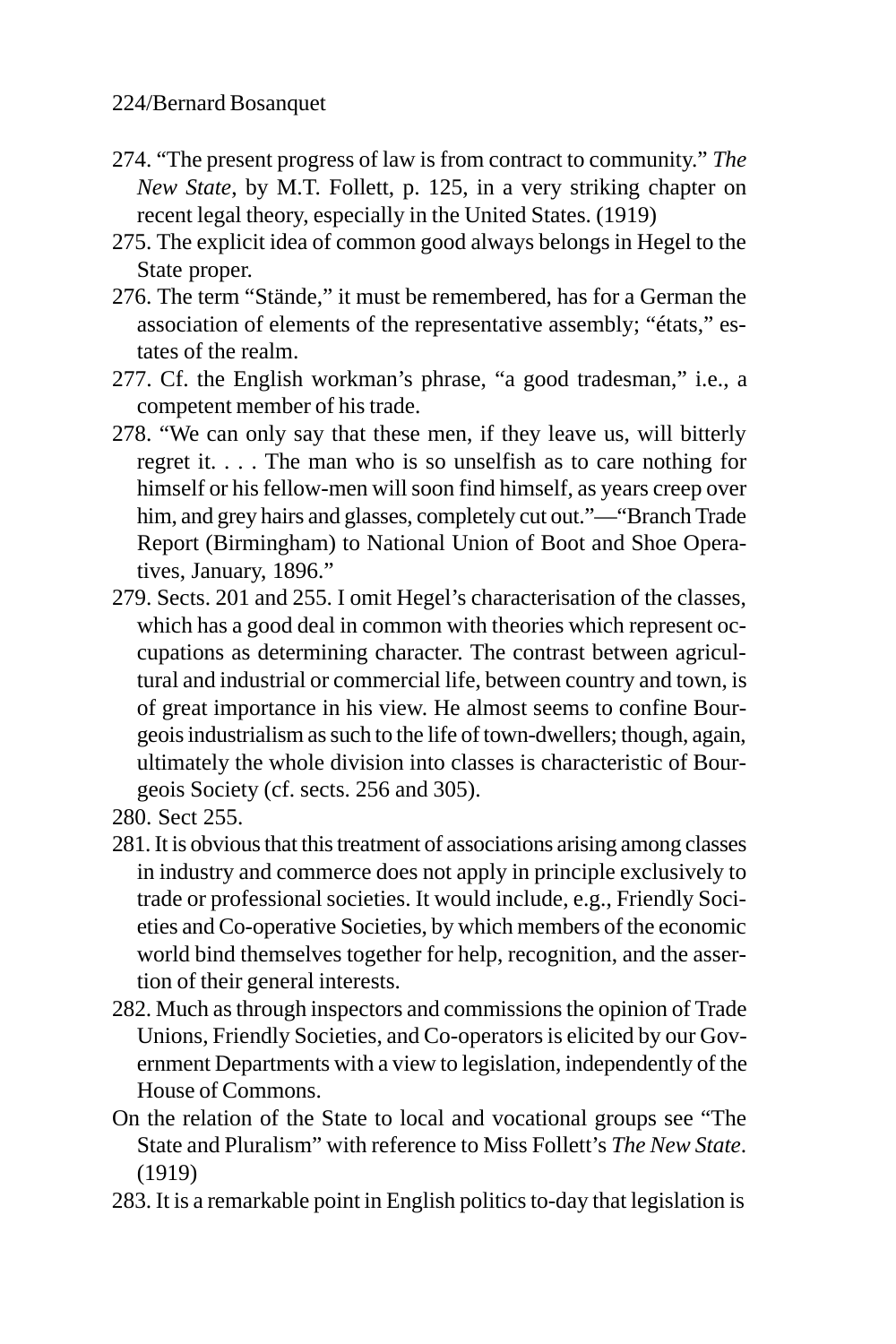practically in the hands of the Government departments. Bills are rejected or "knocked about in Committee"; but the mass of organised knowledge necessary to initiate legislation in a complex society can hardly be found outside the gathered experience of an office which has continuity in dealing with the same problems. This tendency more than justifies Hegel's point of view. An act of the "General Will" has not only, as he said, to be moulded by running the gauntlet of public and critical discussion, but has even to be first drafted by the help of immense piles of experience, which the general mind does not possess, and could not deal with, but which, nevertheless, enable its typical wish and intention to be embodied in effective form.

- 284. *Rechtsphil*., sect. 315.
- 285. "That the ignorant vulgar reproves everyone, and talks most of what it understands least."
- 286. "The masses are respectable hands at fighting, but miserable hands at judging."
- 287. *Principles of Political Obligation*, p. 8; cf. p. 127 ff.
- 288. Take, for instance, the chaos of the medical charities of London. It consists of endeavours to adjust help to needs, which endeavours are themselves unadjusted to each other. Thus, precisely as in the theoretical progress, the unadjustment of adjustments brings out ever new contradictions which demand readjustment.
- 289. Not much stress should be laid on an isolated expression of this kind, used in making clear the difficulties of a theory which on the whole he supported, and putting these difficulties, as was his custom, as high as possible. But it is worth noting that no one, who really knows the class thus rhetorically alluded to, fails to experience in them the same great relations and recognitions which make life worth living for more fortunate persons, and, as they feel very keenly, the experience is often more emphatic there than in the richer class. Probably, in fundamental matters, there is as large a proportion of persons untaught and bred up between temptations among the rich as among the poor.
- 290. *Recktsphil*., sect. 123.
- 291. Green, *Principles of Political Obligation*, sects. 121 and 128.
- 292. Although the literary class are liable very seriously to under-rate the significance of forms of thought unfamiliar to them.
- 293. Habits, such as our habit of relying on security of life and property, are secondarily automatic, i.e., are very intimately connected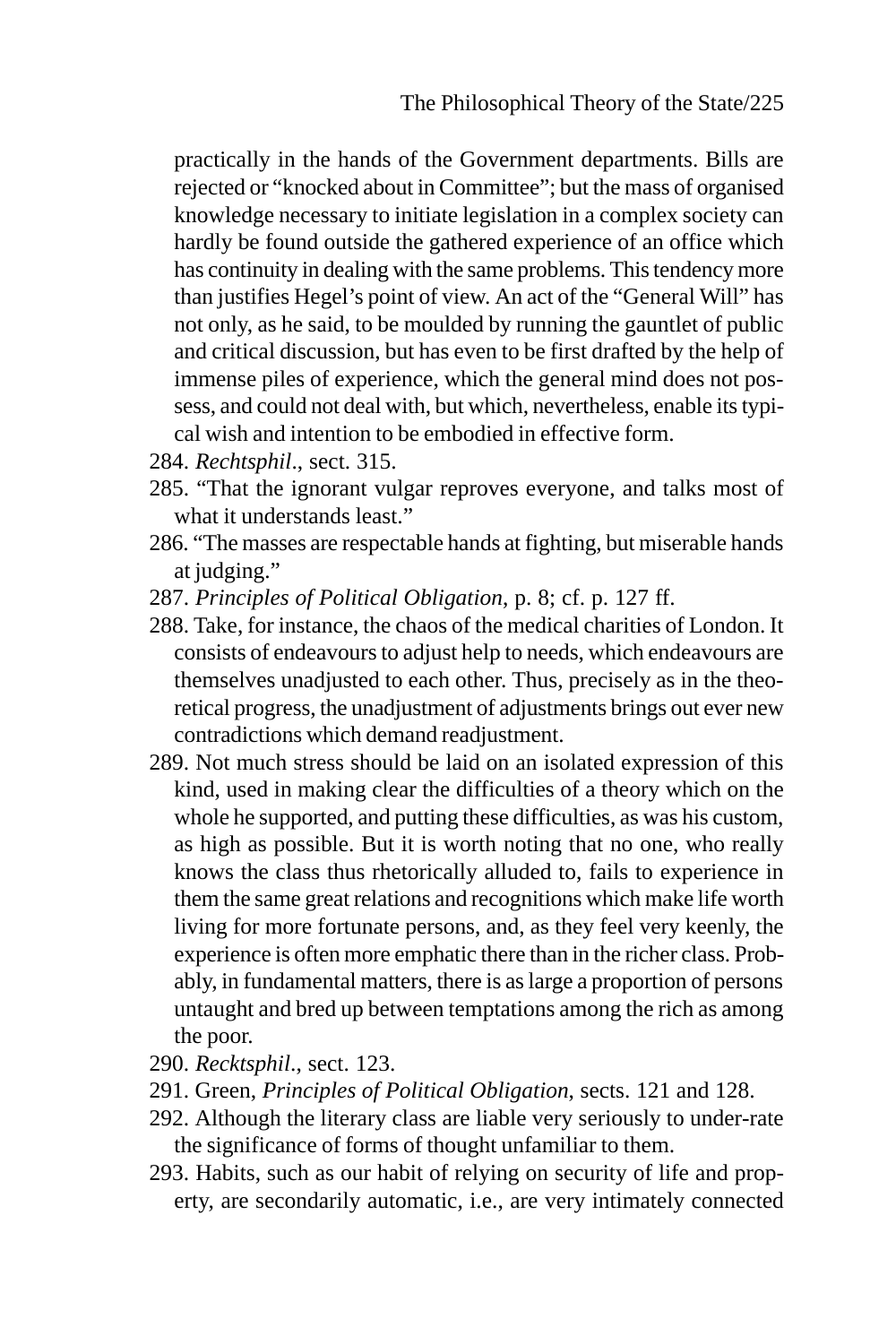with ideas. See chap. viii.

294. Green, Loc. cit.

- 295. Aristotle's saying of the State, that it "comes to be for the sake of life, but is for the sake of good life," expresses in the first instance an apparent contrast between origin and purpose of States. But its real point is that the purpose is implied in the origin, for the State is natural, and in every "natural" genesis its purpose is implied; and the origin is implied in the purpose, for the State, in the processes which maintain it, "originates," i.e., renews its material basis, daily, and must do so in order to "be."
- 296. I neglect, for the moment, the difference between the mind of society and mind at its best. The difference is practically considerable, but I shall attempt to make it appear, in the course of the present chapter, to be a difference of progress but not of direction.
- 297. Why is not a memorial statue or building, which expresses a public idea, an "institution" apart from its uses? Apparently because it has not the notion of bringing persons together or inducing persons to act in some definite way. An "institution," then, belongs to the level of society, as such, conceived as a number of persons. Thus, a work of art is hardly an institution, though it expresses the "universal" of many minds; but a weekly concert is an institution, because many persons act together in giving and attending it.
- 298. There are, of course, no absolute surroundings. At every point experience rests on mind. But at any point at which we are observing, we must take some facts as, comparatively speaking, given.
- 299. "Economy" = household management.
- 300. It is said that the household does not readily form itself in very easy conditions of life.
- 301. Note, however, what is said below of the secondary or transferred idea of the family. The solitary may partake of the family sacrament, so to speak, "by faith."
- 302. Settlement, scholarships, fellowships, and charities generally, "close" to localities, and perhaps domicile, maintain qualifications in contradiction with actual residence, and in case of allegiance even depending in part on birth. But some fixity is, of course, convenient; and I believe that intention plus residence will cancel almost any opposing qualification.
- 303. The recriminations or interested intimacies of a vestry or parish council rest at bottom on the personal knowledge which, rightly used,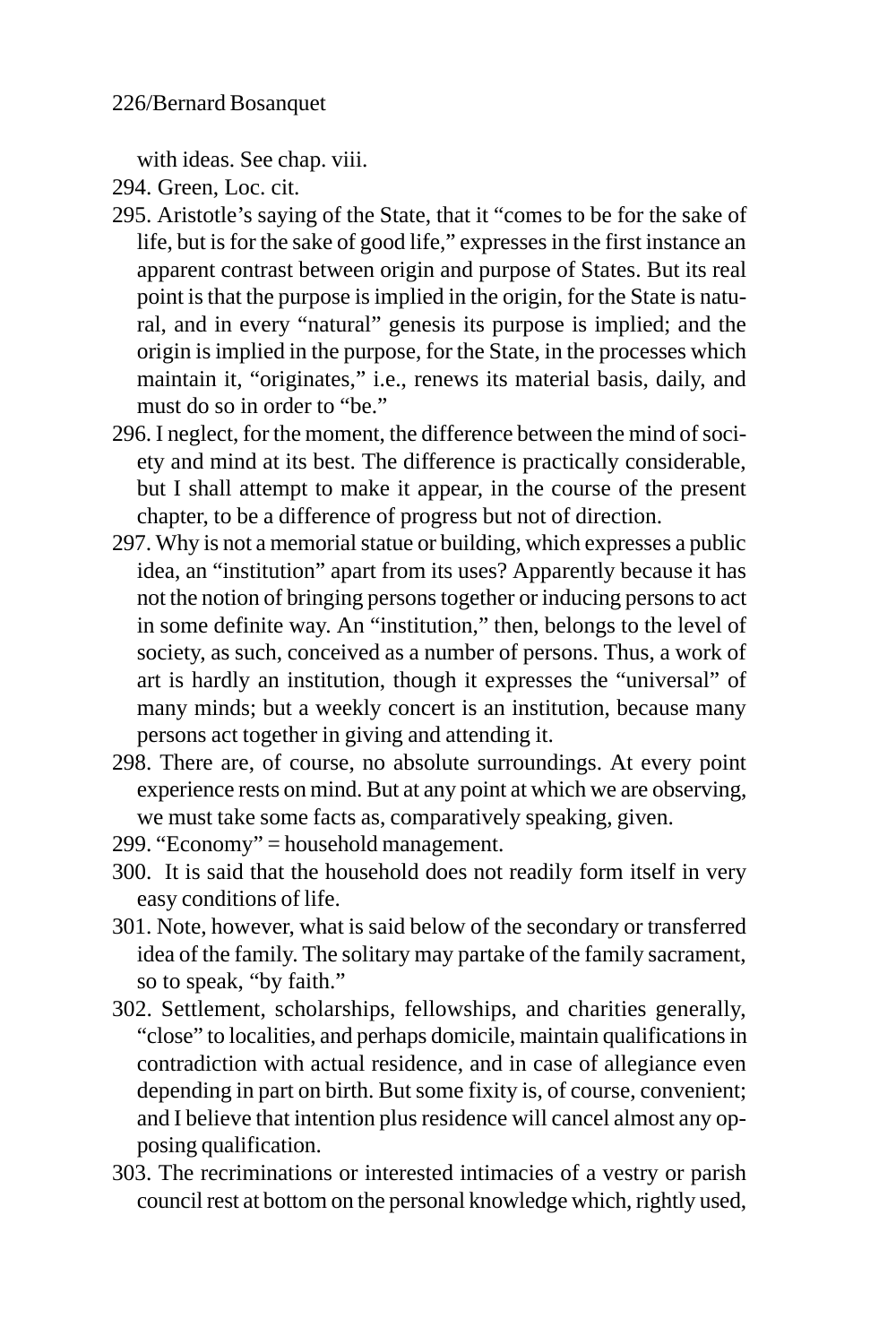gives security to local life.

- 304. Imagine a Roman or English judge being addressed as Demosthenes, in his speech against Pantaenetus, addressed (in his client's name) the Athenian jury: "I know I have a hurried gait and a loud voice, and it annoys people; but I am as I was made, and I have a right to justice all the same." It sounds like a speech to a jury of schoolboys.
- 305. It may be taken as proved that a "gentleman" can make his living as a labourer or mechanic—at least in the U.S.A., where irrational tradition is weaker than in England—and remain a gentleman in the drawing-room sense of the term as well as in essentials. This being so, there can be no inherent impossibility in men born and bred as labourers or mechanics realising the same qualities. It would be cant, I think, to say that full equality of social class, full pleasantness and freedom of intercourse, could be attained without those qualities.
- 306. Mommsen *Röm. Hist*., i. 101, E. tr. The "*classicus*" was the trumpet.
- 307. Greek  $\delta$ ημιουργος, "artisan." Homer speaks of "those who are public workers—the soothsayer, the doctor, and the carpenter."
- 308. Durkheim's "Segmentary Structure," *De la Division*, p. 190.
- 309. See also H. Bosanquet, *Standard of Life*, p. 8.
- 310. As in the judicial privileges of the Baron of Bradwardine and his likes.
- 311. The hereditary executioner in Maurus Jokai's novel, *Die schöne Michal*.
- 312. The incurably sick and helpless in all ranks of society do, no doubt, rightly fulfil such a passive function.
- 313. Or for an earlier example see Clarissa Harlowe, iii. 154.
- 314. I cannot think that in detail its advocates are consistent with their principles on this point. But controversy is not my object here.
- 315. Not altogether true, of course. In Homer "all strangers and poor men come from Zeus."
- 316. It is a mistake to treat all these problems as automatically solved for the ancients by slavery. The citizen population had enough dependence on industrial life to be liable to disaster from its dislocation, and that this happened so little was a true success while it lasted.
- 317. Aristotle, *Politics*, 1320, b. 29. The older word is  $\pi \alpha \chi_0^2$ ; "one who crouches or cringes, a beggar"; it always had a bad sense till it was ennobled in the Gospels (Liddell and Scott). Aristotle's word is  $\alpha\pi$ орос, "without ways and means." Different from both is  $\pi$ ενης,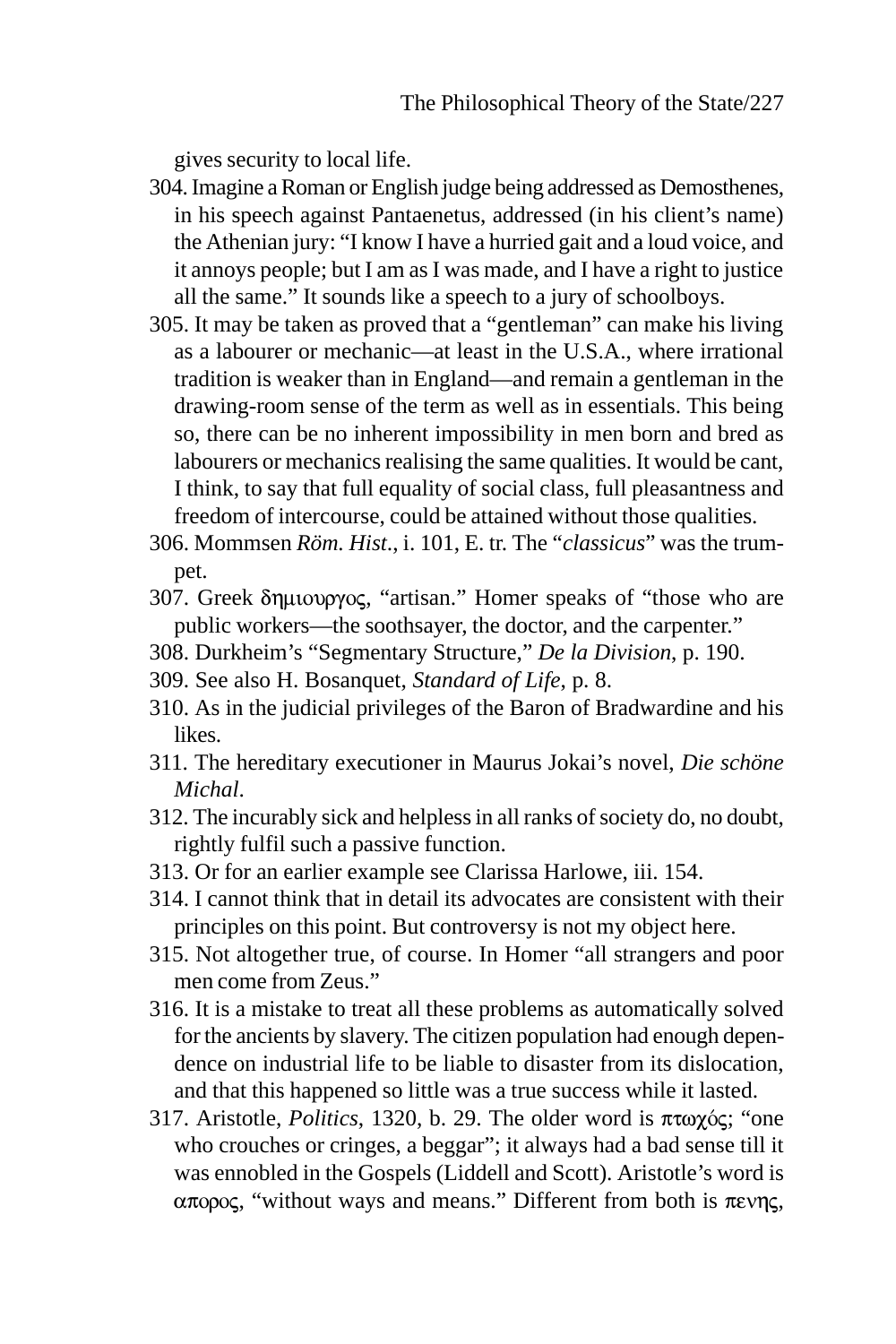for which we have no proper word, having spoilt "poor" by the idea of dependence. It means a poor man in the sense of one who is not rich enough to live without working. The speeches in which Poverty  $(\pi \text{ev}\alpha)$  defends her merits against Wealth, and in distinction from Beggary ( $\pi \infty$ ), in Aristophanes' Plutus, are fine, though mixed with fallacies.

- 318. The dangers besetting the French Republic to-day (December, 1898) are, in essence, tests applied to the strength of a national idea. If the idea cannot maintain itself, we must reluctantly suppose that it ought not—that the common life has not the necessary depth. This question seems to have answered itself. (1919)
- 319. i.e., That it should actually order a theft, murder, or the like.
- 320. Cruelty, it has been said, is a good deal owing to laziness. It is more comfortable to sit in the shade rubbing red pepper into a man's eyes to make him confess than to run about in the sun collecting evidence. I quote from memory, from a lecture, I think, by Mr. Leslie Stephen.
- 321. An act which violates its own law is not an act of the State. And the State is not subject to the law of any other State.
- 322. e.g. If, with the knowledge of Parliament, and without a protest from it, a price were offered for the killing of a hostile statesman or general, or a merciless system of exploitation were pursued in a dependent country. In such a case the guilty State is judged before the tribunal of humanity and of history. But it is judged as a State, that is, by the degree of its failure to cope with the duties of a State, all conditions considered. Nothing is gained by treating its action on the analogy of that of a private person.
- 323. e.g. Bribed by a foreign potentate, or pursuing Stock Exchange interests.
- 324. This idea is embodied in the doctrine of Salvation confined to the few, and contains perhaps a similar error. But it has a *prima facie* truth.
- 325. It is remarkable that a limitation of the earth's surface, raising an idea of unity, has always, I believe, been presupposed. For the Greeks, Delphi was the centre of the earth; for us, the earth being a sphere and returning into itself gives a certainty that it does not stretch away to infinity, so making unity of its inhabitants inconceivable. The remark, I think, is Kant's.
- 326. "Humanity" = "humaneness." Scotch "Humanity" = Latin. Ox-